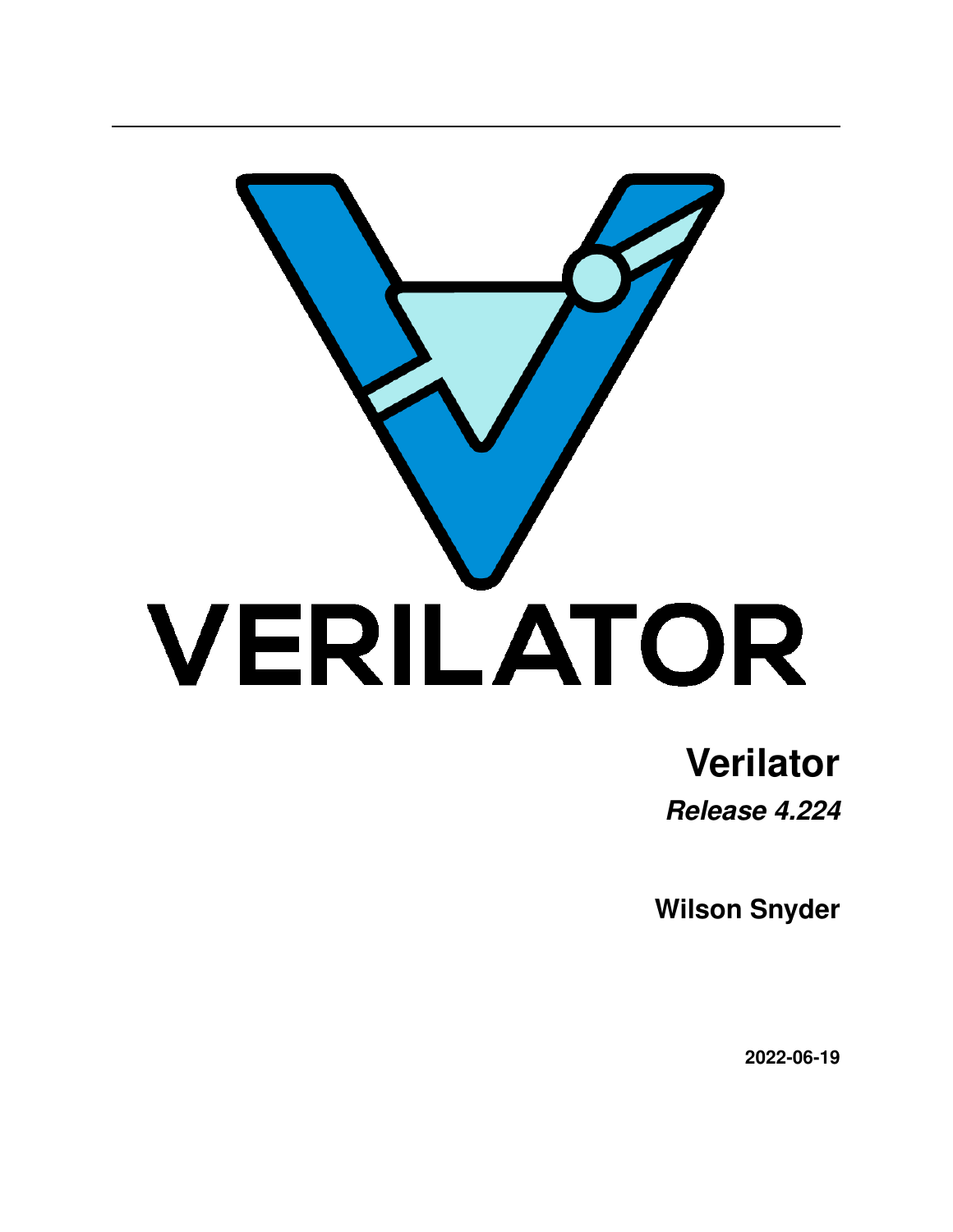## **GETTING STARTED**

| $\mathbf{1}$ | <b>Overview</b>                                                                              | 1                                                         |
|--------------|----------------------------------------------------------------------------------------------|-----------------------------------------------------------|
| $\mathbf{2}$ | <b>Examples</b><br>2.1<br>2.2<br>2.3                                                         | $\boldsymbol{2}$<br>$\overline{2}$<br>3<br>$\overline{4}$ |
| 3            | <b>Installation</b><br>3.1<br>3.2<br>3.3<br>3.4<br>3.5                                       | 6<br>6<br>6<br>$\overline{7}$<br>10<br>11                 |
| 4            | <b>Verilating</b><br>4.1<br>4.2<br>4.3<br>4.4<br>4.5<br>4.6                                  | 13<br>13<br>14<br>15<br>15<br>17<br>17                    |
| 5            | <b>Connecting to Verilated Models</b><br>5.1<br>5.2<br>5.3<br>5.4<br>5.5<br>5.6<br>5.7       | 20<br>20<br>21<br>22<br>22<br>25<br>26<br>27              |
| 6            | <b>Simulating (Verilated-Model Runtime)</b><br>6.1<br>6.2<br>6.3<br>6.4<br>6.5<br>6.6<br>6.7 | 28<br>28<br>29<br>31<br>31<br>33<br>33<br>33<br>36        |
| 7            | <b>Contributing and Reporting Bugs</b>                                                       |                                                           |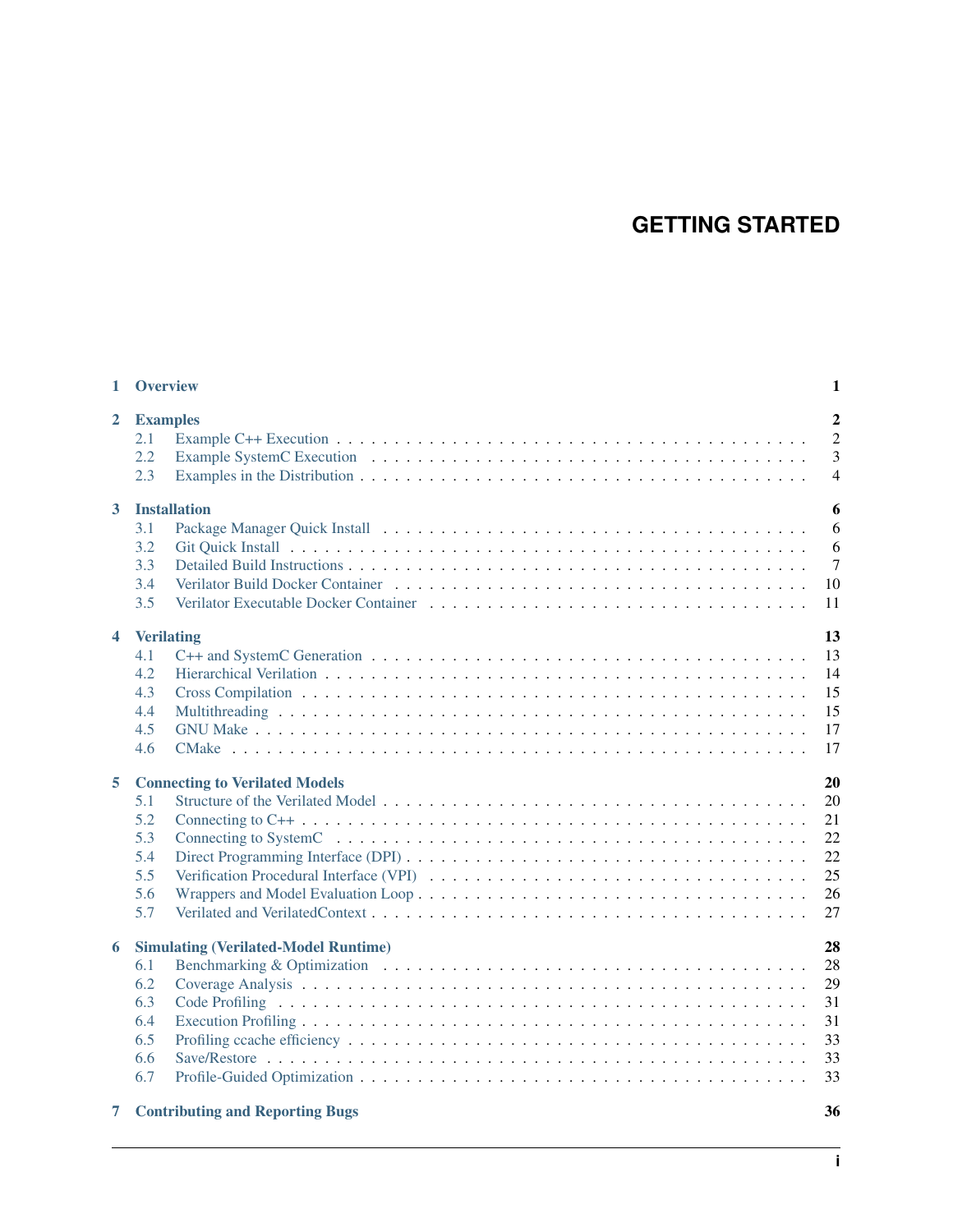|   | 7.1<br>7.2<br>7.3                                                            | 36<br>36<br>37                         |
|---|------------------------------------------------------------------------------|----------------------------------------|
| 8 | <b>FAQ/Frequently Asked Questions</b><br>8.1                                 | 39<br>39                               |
| 9 | <b>Input Languages</b><br>9.1<br>9.2<br>9.3<br><b>10 Language Extensions</b> | 47<br>47<br>48<br>52<br>54             |
|   | <b>11 Executable and Argument Reference</b><br>11.1<br>11.5                  | 61<br>61<br>81<br>84<br>86<br>87<br>88 |
|   | <b>12 Errors and Warnings</b>                                                | 90<br>90<br>90<br>91                   |
|   | 13 Files                                                                     | 109<br>109<br>109                      |
|   | <b>14 Environment</b>                                                        | 112                                    |
|   | <b>15 Deprecations</b>                                                       | 114                                    |
|   | <b>16 Contributors and Origins</b>                                           | 115                                    |
|   | <b>17 Revision History</b>                                                   | 118<br>118                             |
|   | 18 Copyright                                                                 | 197                                    |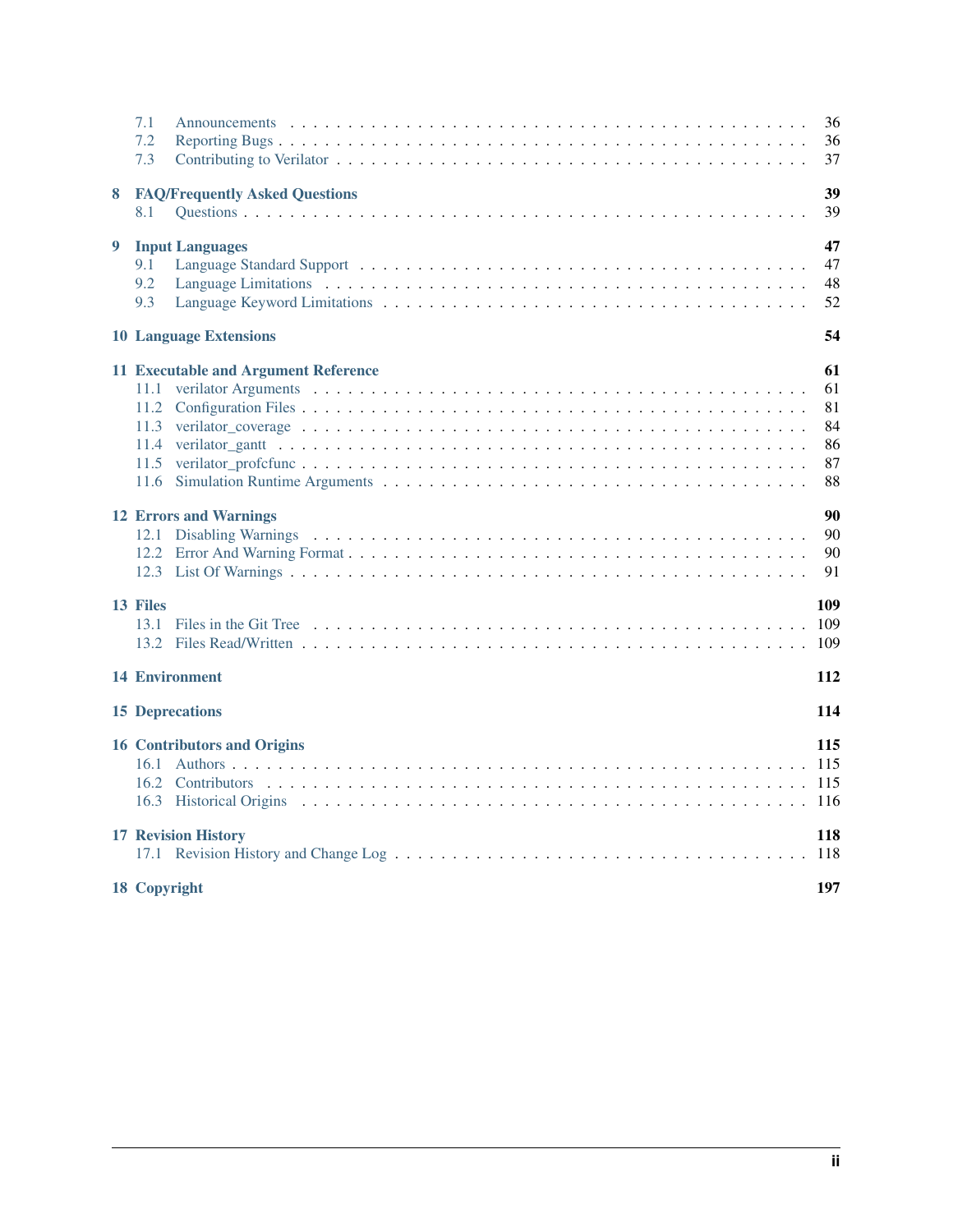#### **CHAPTER**

## **OVERVIEW**

<span id="page-3-0"></span>Welcome to Verilator!

The Verilator package converts Verilog<sup>[1](#page-3-1)</sup> and SystemVerilog<sup>[2](#page-3-2)</sup> hardware description language (HDL) designs into a C++ or SystemC model that after compiling can be executed. Verilator is not a traditional simulator, but a compiler.

Verilator is typically used as follows:

1. The **verilator** executable is invoked with parameters similar to GCC, or other simulators such as Cadence Verilog-XL/NC-Verilog, or Synopsys VCS. Verilator reads the specified SystemVerilog code, lints it, optionally adds coverage and waveform tracing support, and compiles the design into a source level multithreaded C++ or SystemC "model". The resulting model's C++ or SystemC code is output as .cpp and .h files. This is referred to as "Verilating" and the process is "to Verilate"; the output is a "Verilated" model.

2. For simulation, a small user written C++ wrapper file is required, the "wrapper". This wrapper defines the C++ standard function "main()" which instantiates the Verilated model as a C++/SystemC object.

3. The user C++ wrapper, the files created by Verilator, a "runtime library" provided by Verilator, and if applicable SystemC libraries are then compiled using a C++ compiler to create a simulation executable.

4. The resulting executable will perform the actual simulation, during "simulation runtime".

5. If appropriately enabled, the executable may also generate waveform traces of the design that may be viewed. It may also create coverage analysis data for post-analysis.

The best place to get started is to try the *[Examples](#page-4-0)*.

<span id="page-3-1"></span><sup>1</sup> Verilog is defined by the *Institute of Electrical and Electronics Engineers (IEEE) Standard for Verilog Hardware Description Language*, Std. 1364, released in 1995, 2001, and 2005. The Verilator documentation uses the shorthand e.g. "IEEE 1394-2005" to refer to the e.g. 2005 version of this standard.

<span id="page-3-2"></span><sup>2</sup> SystemVerilog is defined by the *Institute of Electrical and Electronics Engineers (IEEE) Standard for SystemVerilog - Unified Hardware Design, Specification, and Verification Language*, Standard 1800, released in 2005, 2009, 2012, and 2017. The Verilator documentation uses the shorthand e.g. "IEEE 1800-2017" to refer to the e.g. 2017 version of this standard.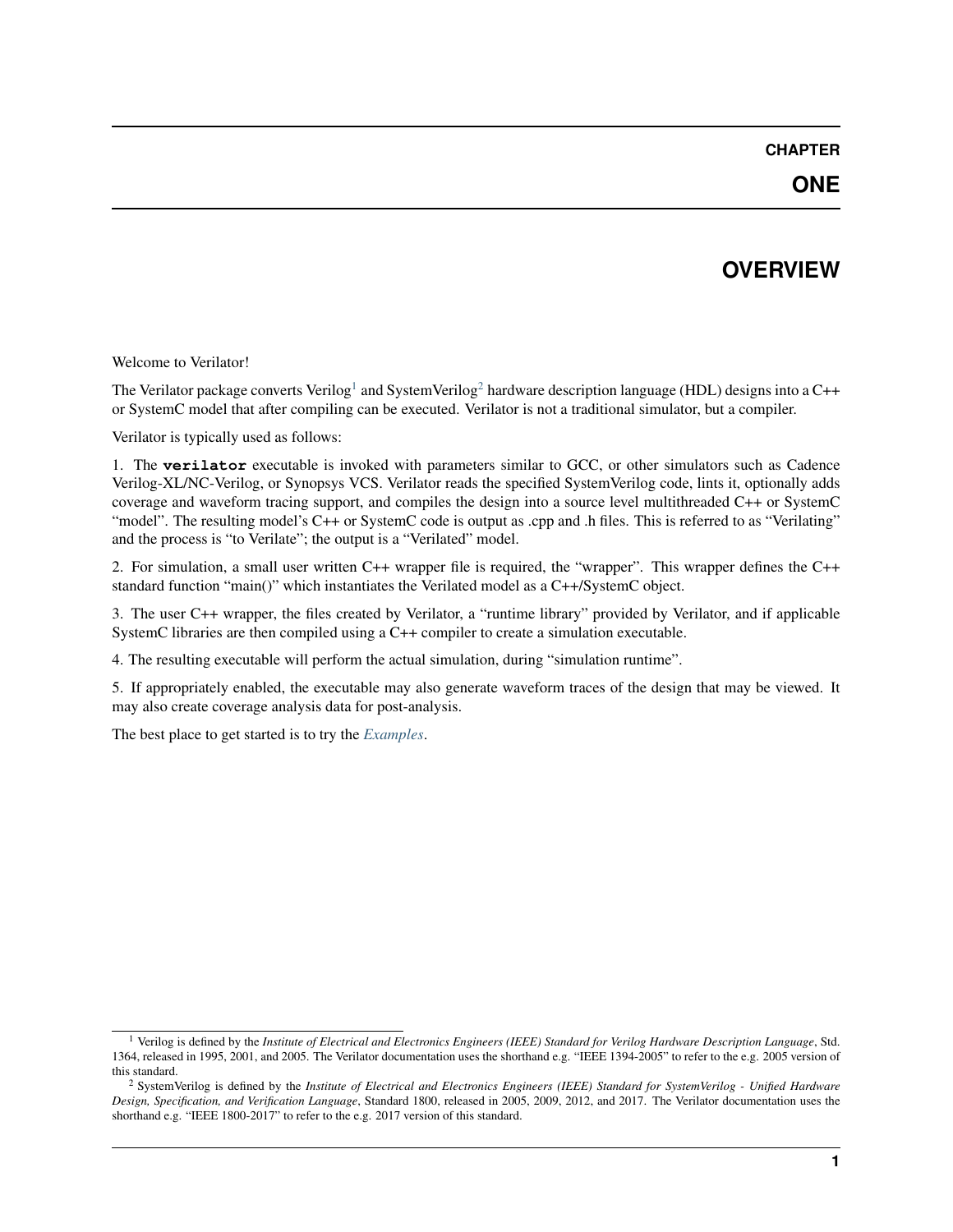#### **CHAPTER**

**TWO**

### **EXAMPLES**

<span id="page-4-0"></span>This section covers the following examples:

- *[Example C++ Execution](#page-4-1)*
- *[Example SystemC Execution](#page-5-0)*
- *[Examples in the Distribution](#page-6-0)*

## <span id="page-4-1"></span>**2.1 Example C++ Execution**

We'll compile this example into C++. For an extended and commented version of what this C++ code is doing, see examples/make\_tracing\_c/sim\_main.cpp in the distribution.

First you need Verilator installed, see *[Installation](#page-8-0)*. In brief, if you installed Verilator using the package manager of your operating system, or did a **make install** to place Verilator into your default path, you do not need anything special in your environment, and should not have VERILATOR\_ROOT set. However, if you installed Verilator from sources and want to run Verilator out of where you compiled Verilator, you need to point to the kit:

```
# See above; don't do this if using an OS-distributed Verilator
export VERILATOR_ROOT=/path/to/where/verilator/was/installed
export PATH=$VERILATOR_ROOT/bin:$PATH
```
Now, let's create an example Verilog, and C++ wrapper file:

```
mkdir test_our
cd test_our
cat >our.v <<'EOF'
 module our;
    initial begin $display("Hello World"); $finish; end
 endmodule
EOF
cat >sim_main.cpp <<'EOF'
 #include "Vour.h"
  #include "verilated.h"
  int main(int argc, char** argv, char** env) {
      Vertical VerilatedContext* contextp = new VerilatedContext;contextp->commandArgs(argc, argv);
      Vour* top = new Vour{contextp};
      while (!contextp->qotFinish()) { top->eval(); }
      delete top;
      delete contextp;
```
(continues on next page)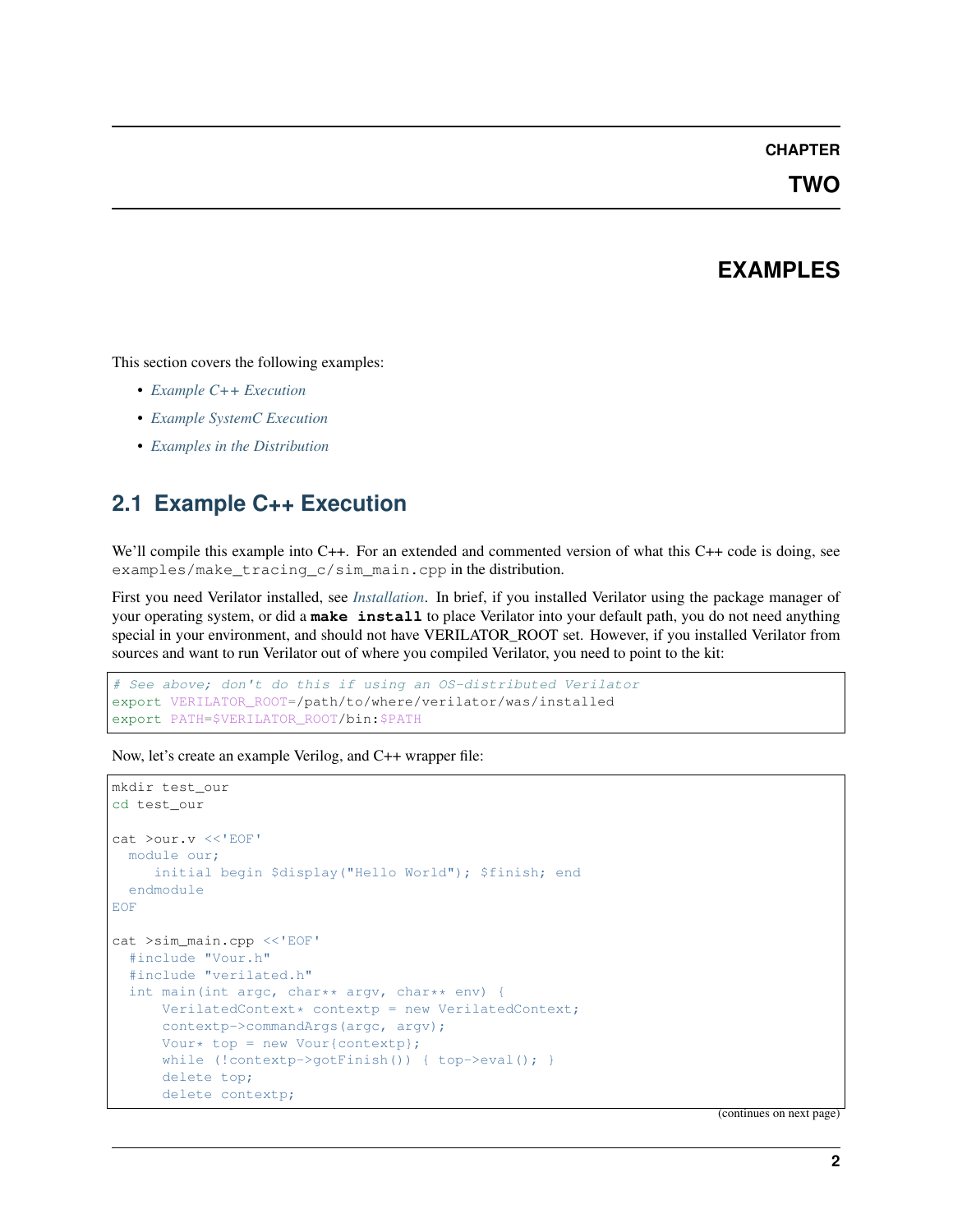(continued from previous page)

```
return 0;
  }
EOF
```
Now we run Verilator on our little example.

verilator -Wall --cc --exe --build sim\_main.cpp our.v

Breaking this command down:

- 1.  $-Wa11$  so Verilator has stronger lint warnings enabled.
- 2.  $-cc$  to get C++ output (versus e.g. SystemC or only linting).
- 3. [--exe](#page-70-0), along with our **sim\_main.cpp** wrapper file, so the build will create an executable instead of only a library.
- 4.  $-\frac{1}{d}$  is a Verilator will call make itself. This is we don't need to manually call make as a separate step. You can also write your own compile rules, and run make yourself as we show in *[Example SystemC Execution](#page-5-0)*.)
- 5. An finally, **our.v** which is our SystemVerilog design file.

Once Verilator completes we can see the generated C++ code under the  $\circ bj$  dir directory.

ls -l obj\_dir

(See *[Files Read/Written](#page-111-2)* for descriptions of some of the files that were created.)

And now we run it:

obj\_dir/Vour

And we get as output:

```
Hello World
- our.v:2: Verilog $finish
```
Really, you're better off using a Makefile to run the steps for you so when your source changes it will automatically run all of the appropriate steps. To aid this Verilator can create a makefile dependency file. For examples that do this see the examples directory in the distribution.

### <span id="page-5-0"></span>**2.2 Example SystemC Execution**

This is an example similar to the *[Example C++ Execution](#page-4-1)*, but using SystemC. We'll also explicitly run make.

First you need Verilator installed, see *[Installation](#page-8-0)*. In brief, if you installed Verilator using the package manager of your operating system, or did a **make install** to place Verilator into your default path, you do not need anything special in your environment, and should not have VERILATOR\_ROOT set. However, if you installed Verilator from sources and want to run Verilator out of where you compiled Verilator, you need to point to the kit:

```
# See above; don't do this if using an OS-distributed Verilator
export VERILATOR_ROOT=/path/to/where/verilator/was/installed
export PATH=$VERILATOR_ROOT/bin:$PATH
```
Now, let's create an example Verilog, and SystemC wrapper file: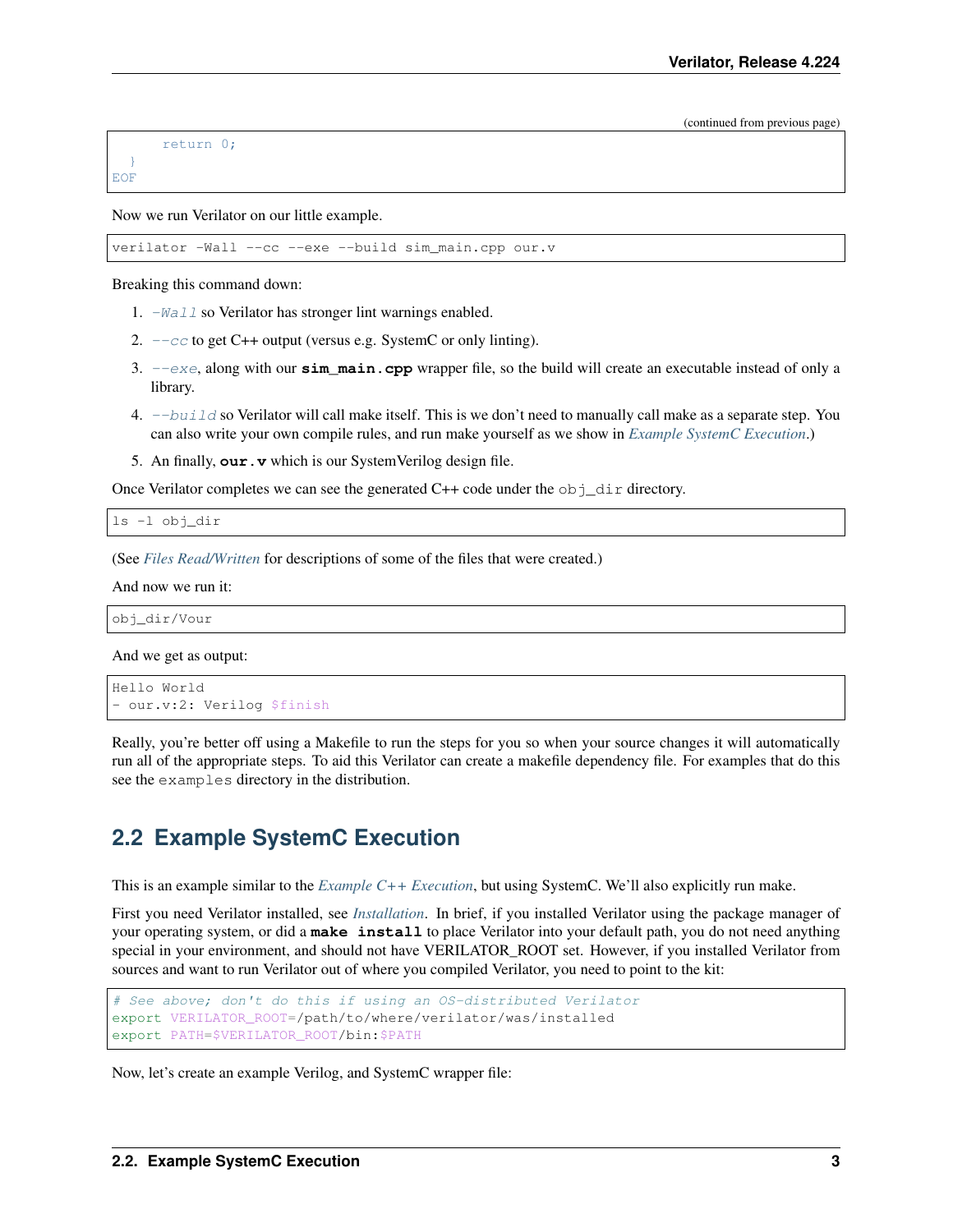```
mkdir test_our_sc
cd test_our_sc
cat >our.v <<'EOF'
 module our (clk);
    input clk; // Clock is required to get initial activation
    always @(posedge clk)
      begin $display("Hello World"); $finish; end
 endmodule
EOF
cat >sc_main.cpp <<'EOF'
 #include "Vour.h"
 int sc_main(int argc, char** argv) {
     Verilated::commandArgs(argc, argv);
     sc_clock clk{"clk", 10, SC_NS, 0.5, 3, SC_NS, true};
     Vour* top = new Vour{"top"};
     top->clk(clk);
     while (!Verilated::gotFinish()) { sc_start(1, SC_NS); }
     delete top;
     return 0;
 }
EOF
```
Now we run Verilator on our little example:

verilator -Wall --sc --exe sc\_main.cpp our.v

This example does not use –build, therefore we need to explicitly compile it:

make -j -C obj\_dir -f Vour.mk Vour

And now we run it:

obj\_dir/Vour

And we get, after the SystemC banner, the same output as the C++ example:

```
SystemC 2.3.3-Accellera
Hello World
- our.v:4: Verilog $finish
```
Really, you're better off using a Makefile to run the steps for you so when your source changes it will automatically run all of the appropriate steps. For examples that do this see the examples directory in the distribution.

### <span id="page-6-0"></span>**2.3 Examples in the Distribution**

See the examples/ directory that is part of the distribution, and is installed (in a OS-specific place, often in e.g. /usr/local/share/verilator/examples). These examples include:

examples/make\_hello\_c Example GNU-make simple Verilog->C++ conversion

examples/make\_hello\_sc Example GNU-make simple Verilog->SystemC conversion

examples/make\_tracing\_c Example GNU-make Verilog->C++ with tracing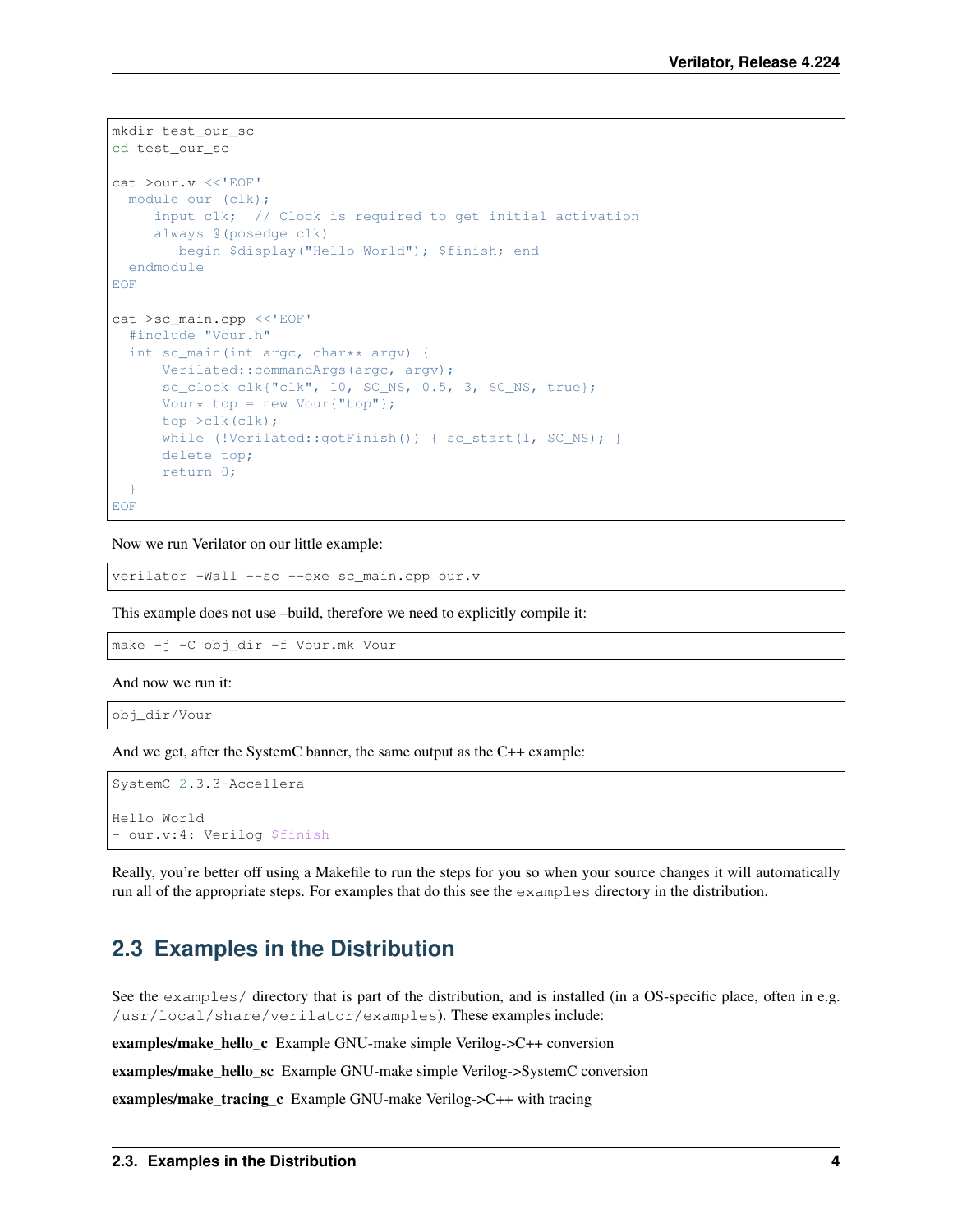examples/make\_tracing\_sc Example GNU-make Verilog->SystemC with tracing examples/make\_protect\_lib Example using –protect-lib examples/cmake\_hello\_c Example building make\_hello\_c with CMake examples/cmake\_hello\_sc Example building make\_hello\_sc with CMake examples/cmake\_tracing\_c Example building make\_tracing\_c with CMake examples/cmake\_tracing\_sc Example building make\_tracing\_sc with CMake examples/cmake\_protect\_lib Example building make\_protect\_lib with CMake To run an example copy the example to a new directory and run it.

cp -rp {path\_to}/examples/make\_hello\_c make\_hello\_c cd make\_hello\_c make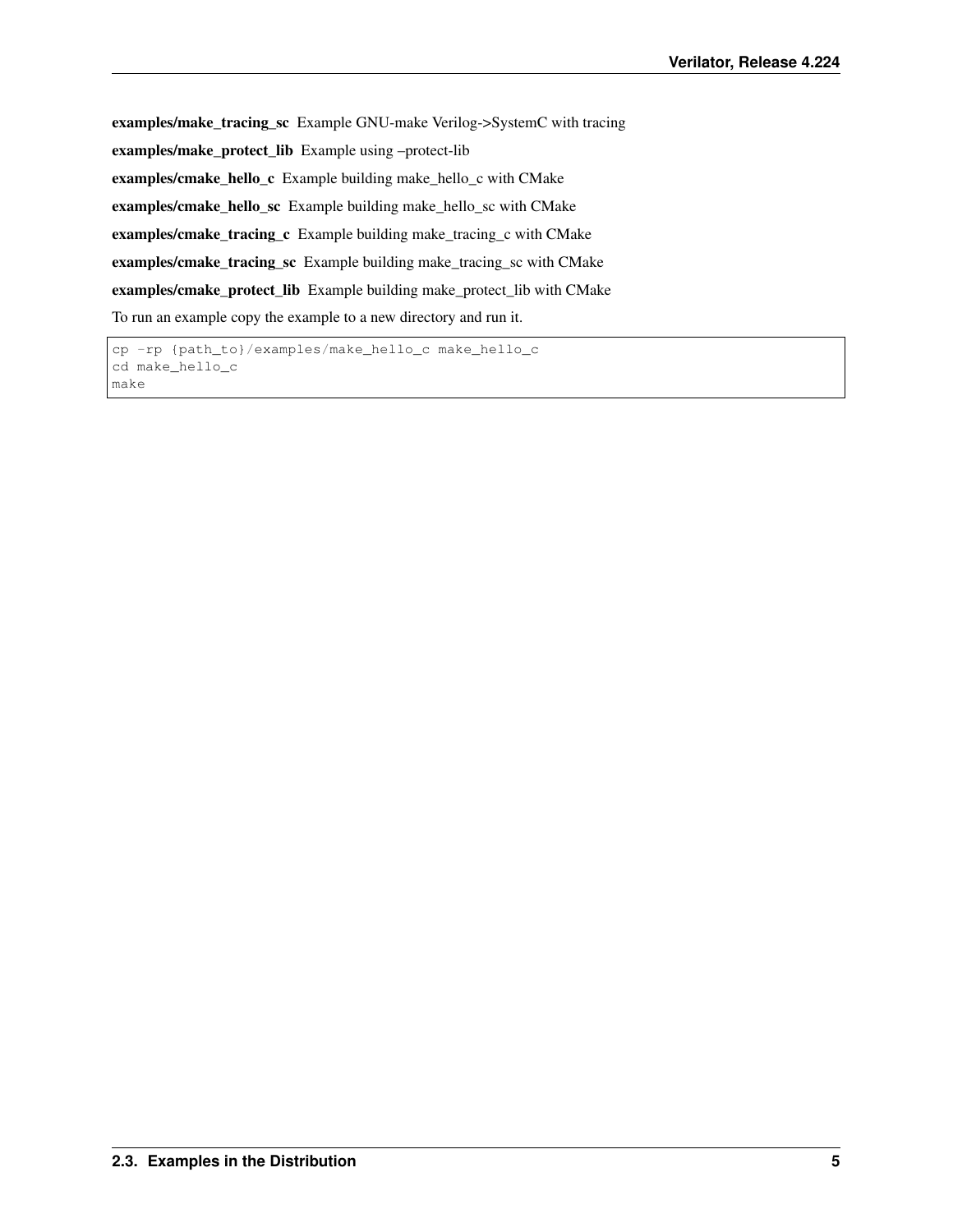#### **CHAPTER**

### **THREE**

### **INSTALLATION**

<span id="page-8-0"></span>This section discusses how to install Verilator.

### <span id="page-8-1"></span>**3.1 Package Manager Quick Install**

Using a distribution's package manager is the easiest way to get started. (Note packages are unlikely to have the most recent version, so *[Git Quick Install](#page-8-2)*, might be a better alternative.) To install as a package:

apt-get install verilator # On Ubuntu

For other distributions refer to [Repology Verilator Distro Packages.](https://repology.org/project/verilator)

## <span id="page-8-2"></span>**3.2 Git Quick Install**

Installing Verilator from Git provides the most flexibility. For additional options and details see *[Detailed Build In](#page-9-0)[structions](#page-9-0)* below.

In brief, to install from git:

```
# Prerequisites:
#sudo apt-get install git perl python3 make autoconf g++ flex bison ccache
#sudo apt-get install libgoogle-perftools-dev numactl perl-doc
#sudo apt-get install libfl2 # Ubuntu only (ignore if gives error)
#sudo apt-get install libfl-dev # Ubuntu only (ignore if gives error)
#sudo apt-get install zlibc zlib1g zlib1g-dev # Ubuntu only (ignore if gives error)
git clone https://github.com/verilator/verilator # Only first time
# Every time you need to build:
unsetenv VERILATOR_ROOT # For csh; ignore error if on bash
unset VERILATOR_ROOT # For bash
cd verilator
git pull \qquad # Make sure git repository is up-to-date
git tag \qquad # See what versions exist
#git checkout master # Use development branch (e.g. recent bug fixes)
#git checkout stable # Use most recent stable release
#git checkout v{version} # Switch to specified release version
autoconf # Create ./configure script
./configure # Configure and create Makefile
```
(continues on next page)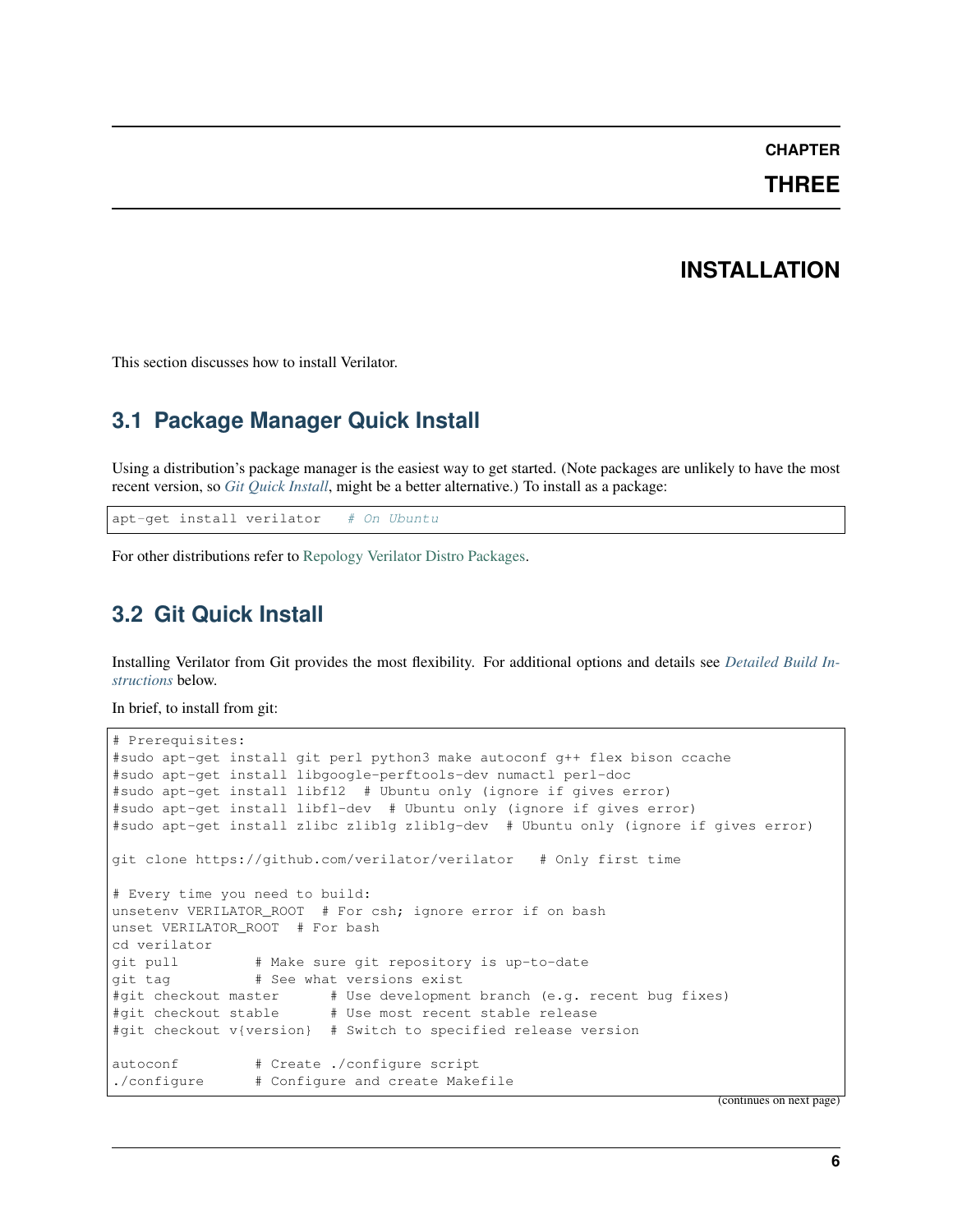(continued from previous page)

```
make -j `nproc` # Build Verilator itself (if error, try just 'make')
sudo make install
```
### <span id="page-9-0"></span>**3.3 Detailed Build Instructions**

This section describes details of the build process, and assumes you are building from Git. For using a pre-built binary for your Linux distribution, see instead *[Package Manager Quick Install](#page-8-1)*.

#### **3.3.1 OS Requirements**

Verilator is developed and has primary testing on Ubuntu, with additional testing on FreeBSD and Apple OS-X. Versions have also built on Red Hat Linux, and other flavors of GNU/Linux-ish platforms. Verilator also works on Windows Subsystem for Linux (WSL2), Windows under Cygwin, and Windows under MinGW (gcc -mno-cygwin). Verilated output (not Verilator itself) compiles under all the options above, plus using MSVC++.

#### **3.3.2 Install Prerequisites**

To build or run Verilator, you need these standard packages:

```
sudo apt-get install git perl python3 make
sudo apt-get install g++ # Alternatively, clang
sudo apt-get install libgz # Non-Ubuntu (ignore if gives error)
sudo apt-get install libfl2 # Ubuntu only (ignore if gives error)
sudo apt-get install libfl-dev # Ubuntu only (ignore if gives error)
sudo apt-get install zlibc zlib1g zlib1g-dev # Ubuntu only (ignore if gives error)
```
To build or run Verilator, the following are optional but should be installed for good performance:

sudo apt-get install ccache # If present at build, needed for run sudo apt-get install libgoogle-perftools-dev numactl

The following is optional but is recommended for nicely rendered command line help when running Verilator:

sudo apt-get install perl-doc

To build Verilator you will need to install these packages; these do not need to be present to run Verilator:

sudo apt-get install git autoconf flex bison

Those developing Verilator itself may also want these (see internals.rst):

```
sudo apt-get install gdb graphviz cmake clang clang-format-11 gprof lcov
sudo apt-get install yapf3
sudo pip3 install sphinx sphinx_rtd_theme sphinxcontrib-spelling breathe
cpan install Pod::Perldoc
cpan install Parallel::Forker
```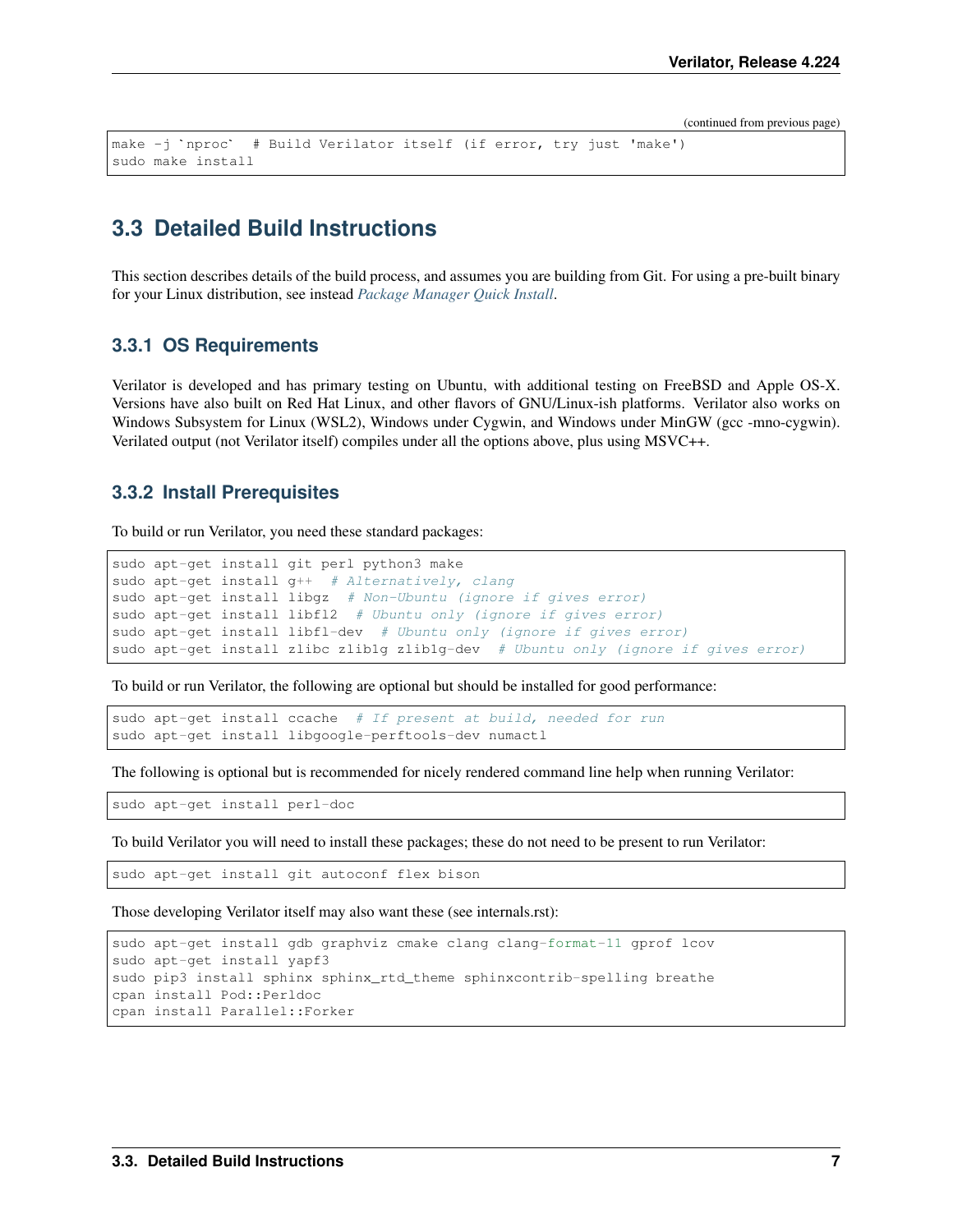#### **Install SystemC**

If you will be using SystemC (vs straight C++ output), download [SystemC.](https://www.accellera.org/downloads/standards/systemc) Follow their installation instructions. You will need to set the [SYSTEMC\\_INCLUDE](#page-114-1) environment variable to point to the include directory with systemc.h in it, and set the [SYSTEMC\\_LIBDIR](#page-114-2) environment variable to point to the directory with libsystemc.a in it.

#### **Install GTKWave**

To make use of Verilator FST tracing you will want [GTKwave](http://gtkwave.sourceforge.net/) installed, however this is not required at Verilator build time.

### **3.3.3 Obtain Sources**

Get the sources from the git repository: (You need do this only once, ever.)

```
git clone https://github.com/verilator/verilator # Only first time
## Note the URL above is not a page you can see with a browser, it's for git only
```
Enter the checkout and determine what version/branch to use:

```
cd verilator
git pull # Make sure we're up-to-date
qit tag \qquad # See what versions exist
#git checkout master # Use development branch (e.g. recent bug fix)
#git checkout stable # Use most recent release
#git checkout v{version} # Switch to specified release version
```
### **3.3.4 Auto Configure**

Create the configuration script:

autoconf # Create ./configure script

#### **3.3.5 Eventual Installation Options**

Before configuring the build, you have to decide how you're going to eventually install Verilator onto your system. Verilator will be compiling the current value of the environment variables VERILATOR ROOT, SYSTEMC INCLUDE, and [SYSTEMC\\_LIBDIR](#page-114-2) as defaults into the executable, so they must be correct before configuring.

These are the installation options:

#### **1. Run-in-Place from VERILATOR\_ROOT**

Our personal favorite is to always run Verilator in-place from its Git directory. This allows the easiest experimentation<br>and upgrading, and allows many versions of Verilator to co-exist on a system.<br>export VERILATOR\_ROOT=

```
and upgrading, and allows many versions of Verilator to co-exist on a system.<br>
export VERILATOR_ROOT=`pwd` # if your shell is bash<br>
setenv VERILATOR_ROOT`pwd` # if your shell is csh
./configure
# Running will use files from $VERILATOR_ROOT, so no install needed
```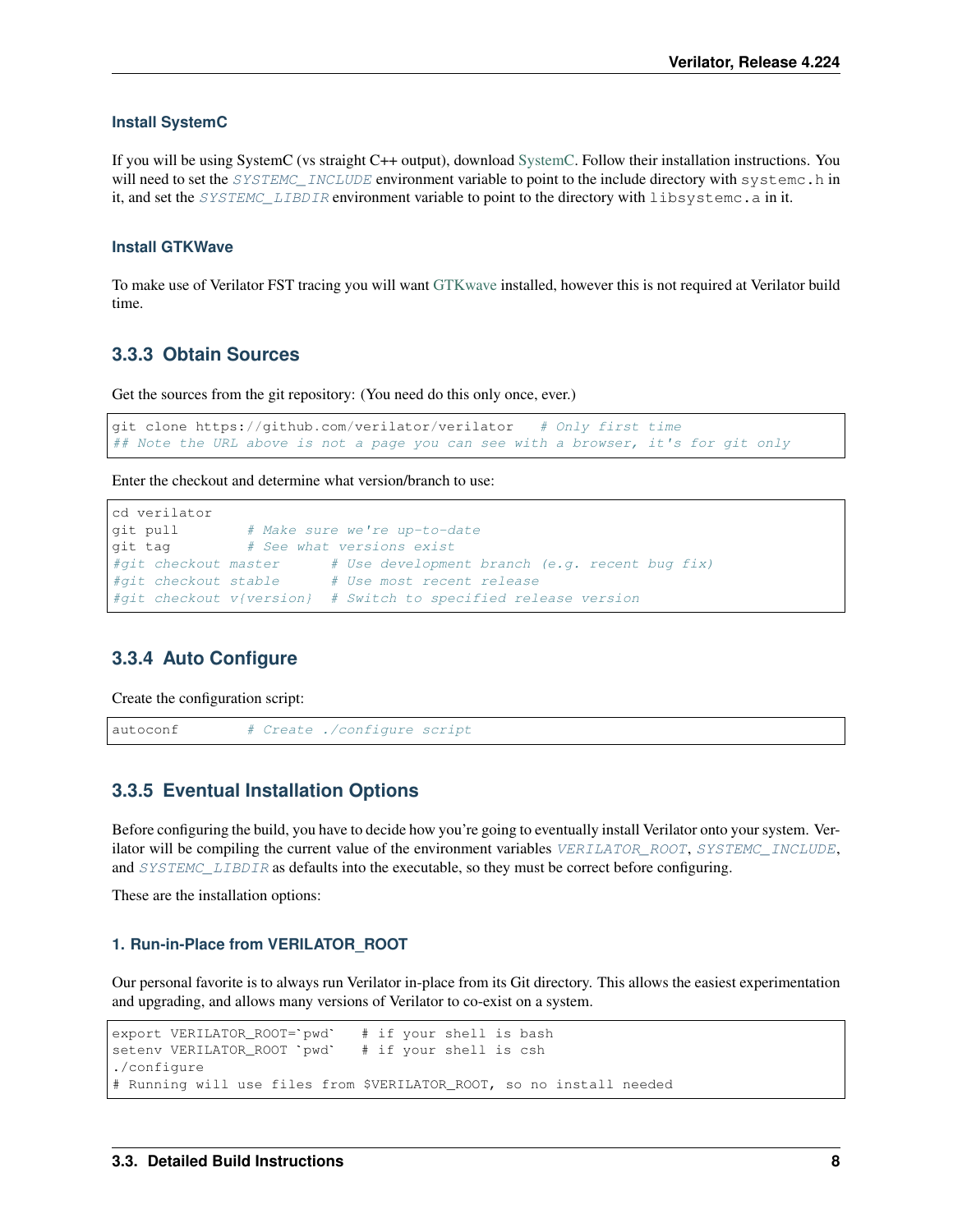Note after installing (below steps), a calling program or shell must set the environment variable [VERILATOR\\_ROOT](#page-115-0) to point to this Git directory, then execute \$VERILATOR\_ROOT/bin/verilator, which will find the path to all needed files.

#### **2. Install into a specific location**

You may eventually be installing onto a project/company-wide "CAD" tools disk that may support multiple versions of every tool. Tell configure the eventual destination directory name. We recommend the destination location include the Verilator version name:

```
unset VERILATOR_ROOT # if your shell is bash
unsetenv VERILATOR_ROOT # if your shell is csh
# For the tarball, use the version number instead of git describe
./configure --prefix /CAD_DISK/verilator/`git describe | sed "s/verilator_//"`
```
Note after installing (below steps), if you use [modulecmd,](http://modules.sourceforge.net/) you'll want a module file like the following:

```
set install_root /CAD_DISK/verilator/{version-number-used-above}
unsetenv VERILATOR_ROOT
prepend-path PATH $install_root/bin
prepend-path MANPATH $install_root/man
prepend-path PKG_CONFIG_PATH $install_root/share/pkgconfig
```
#### **3. Install into a Specific Path**

You may eventually install Verilator into a specific installation prefix, as most GNU tools support:

```
unset VERILATOR_ROOT # if your shell is bash
unsetenv VERILATOR_ROOT # if your shell is csh
./configure --prefix /opt/verilator-VERSION
```
Then after installing (below steps) you will need to add /opt/verilator-VERSION/bin to your \$PATH environment variable.

#### **4. Install System Globally**

The final option is to eventually install Verilator globally, using configure's default system paths:

```
unset VERILATOR_ROOT # if your shell is bash
unsetenv VERILATOR_ROOT # if your shell is csh./configure
```
Then after installing (below) the binaries should be in a location that is already in your \$PATH environment variable.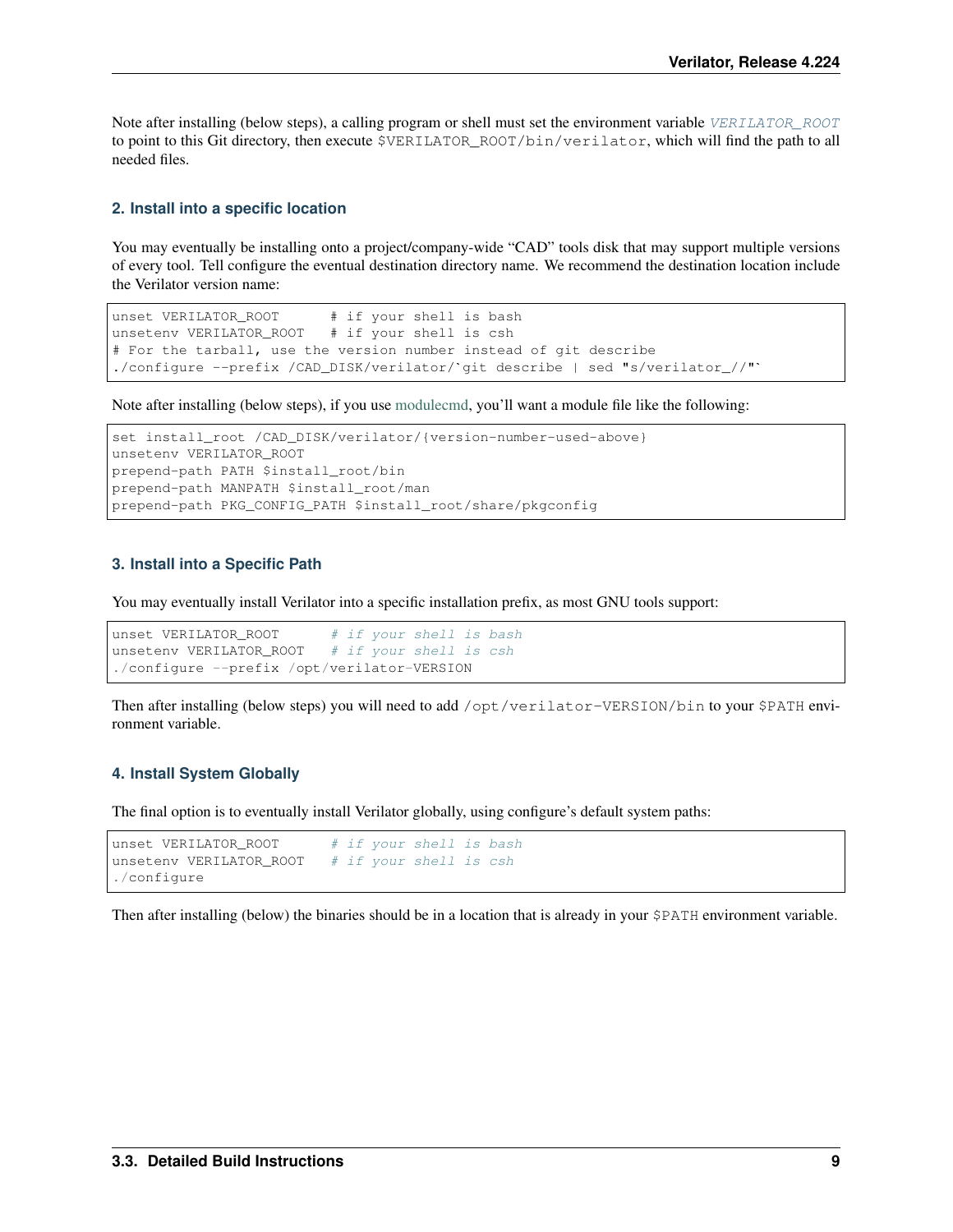#### **3.3.6 Configure**

The command to configure the package was described in the previous step. Developers should configure to have more complete developer tests. Additional packages may be required for these tests.

```
export VERILATOR_AUTHOR_SITE=1 # Put in your .bashrc
./configure --enable-longtests ...above options...
```
### **3.3.7 Compile**

Compile Verilator:

make -j `nproc` # Or if error on `nproc`, the number of CPUs in system

### **3.3.8 Test**

Check the compilation by running self-tests:

make test

#### **3.3.9 Install**

If you used any install option other than the *1. Run-in-Place from VERILATOR\_ROOT* scheme, install the files:

make install

### <span id="page-12-0"></span>**3.4 Verilator Build Docker Container**

This Verilator Build Docker Container is set up to compile and test a Verilator build. It uses the following parameters:

- Source repository (default: [https://github.com/verilator/verilator\)](https://github.com/verilator/verilator)
- Source revision (default: master)
- Compiler (GCC 9.3.0, clang 10.0.0, default: 9.3.0)

The container is published as verilator/verilator-buildenv on [docker hub.](https://hub.docker.com/repository/docker/verilator/verilator-buildenv)

To run the basic build using the current Verilator master:

docker run -ti verilator/verilator-buildenv

To also run tests:

docker run -ti verilator/verilator-buildenv test

To change the compiler:

docker run -ti -e CC=clang-10 -e CXX=clang++-10 verilator/verilator-buildenv test

The tests that involve gdb are not working due to security restrictions. To run those too: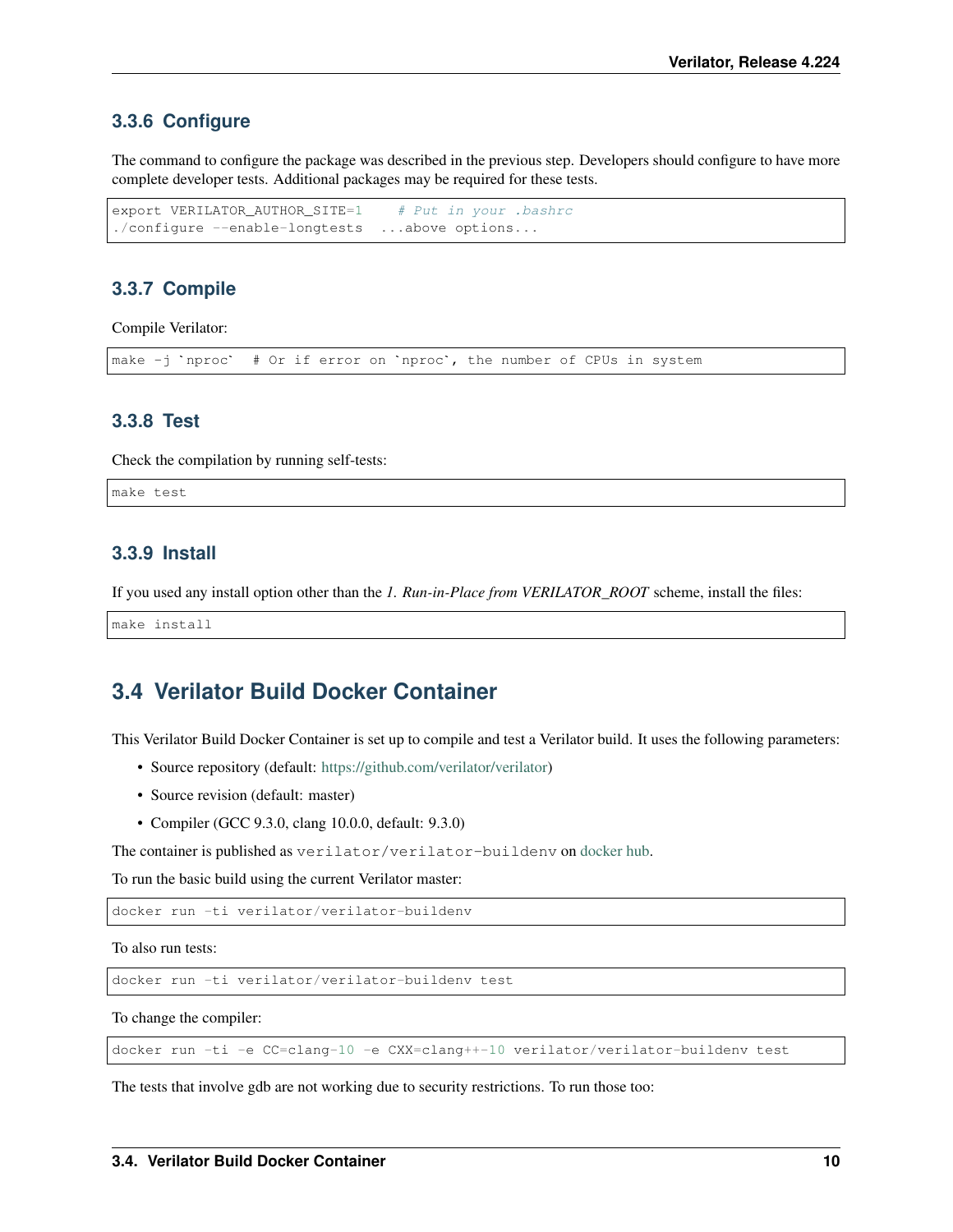```
docker run -ti -e CC=clang-10 -e CXX=clang++-10 --cap-add=SYS_PTRACE --security-opt.
˓→seccomp=unconfined verilator/verilator-buildenv test
```
Rather then building using a remote git repository you may prefer to use a working copy on the local filesystem. Mount the local working copy path as a volume and use that in place of git. When doing this be careful to have all changes<br>committed to the local git area. To build the current HEAD from top of a repository:<br>docker run -ti -v \${ committed to the local git area. To build the current HEAD from top of a repository:

```
docker run -ti -v ${PWD}:/tmp/repo -e REPO=/tmp/repo -e REV='git rev-parse --short<br>
→HEAD' --cap-add=SYS_PTRACE --security-opt seccomp=unconfined verilator/verilator-
˓→buildenv test
```
### **3.4.1 Rebuilding**

To rebuild the Verilator-buildenv docker image, run:

```
docker build .
```
This will also build SystemC under all supported compiler variants to reduce the SystemC testing time.

## <span id="page-13-0"></span>**3.5 Verilator Executable Docker Container**

The Verilator Executable Docker Container allows you to run Verilator easily as a docker image, e.g.:

docker run -ti verilator/verilator:latest --version

This will install the container, run the latest Verilator and print Verilator's version.

Containers are automatically built for all released versions, so you may easily compare results across versions, e.g.:

docker run -ti verilator/verilator:4.030 --version

Verilator needs to read and write files on the local system. To simplify this process, use the verilator-docker convenience script. This script takes the version number, and all remaining arguments are passed through to Verilator. e.g.:

```
./verilator-docker 4.030 --version
```
or

```
./verilator-docker 4.030 --cc test.v
```
If you prefer not to use verilator-docker you must give the container access to your files as a volume with appropriate user rights. For example to Verilate test.v:

```
docker run -ti -v ${PWD}:/work --user $(id -u):$(id -g) verilator/verilator:latest --
˓→cc test.v
```
This method can only access files below the current directory. An alternative is setup the volume  $-workdir$ .

You can also work in the container by setting the entrypoint (don't forget to mount a volume if you want your work persistent):

docker run -ti --entrypoint /bin/bash verilator/verilator:latest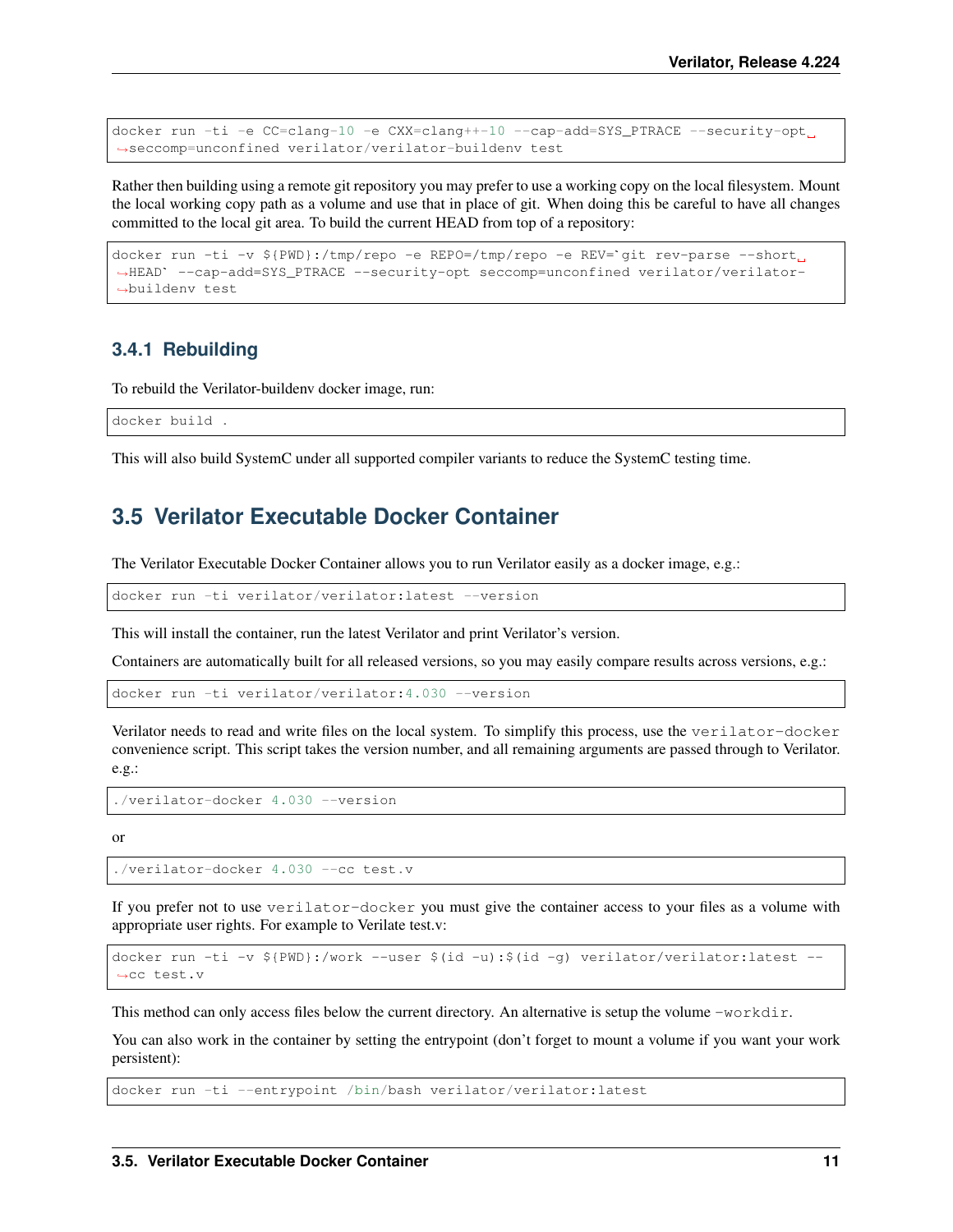You can also use the container to build Verilator at a specific commit:

docker build --build-arg SOURCE\_COMMIT=<commit> .

### **3.5.1 Internals**

The Dockerfile builds Verilator and removes the tree when completed to reduce the image size. The entrypoint is set as a wrapper script (verilator-wrap.sh). That script 1. calls Verilator, and 2. copies the Verilated runtime files to the obj\_dir or the -Mdir respectively. This allows the user to have the files to they may later build the C++ output with the matching runtime files. The wrapper also patches the Verilated Makefile accordingly.

There is also a hook defined that is run by docker hub via automated builds.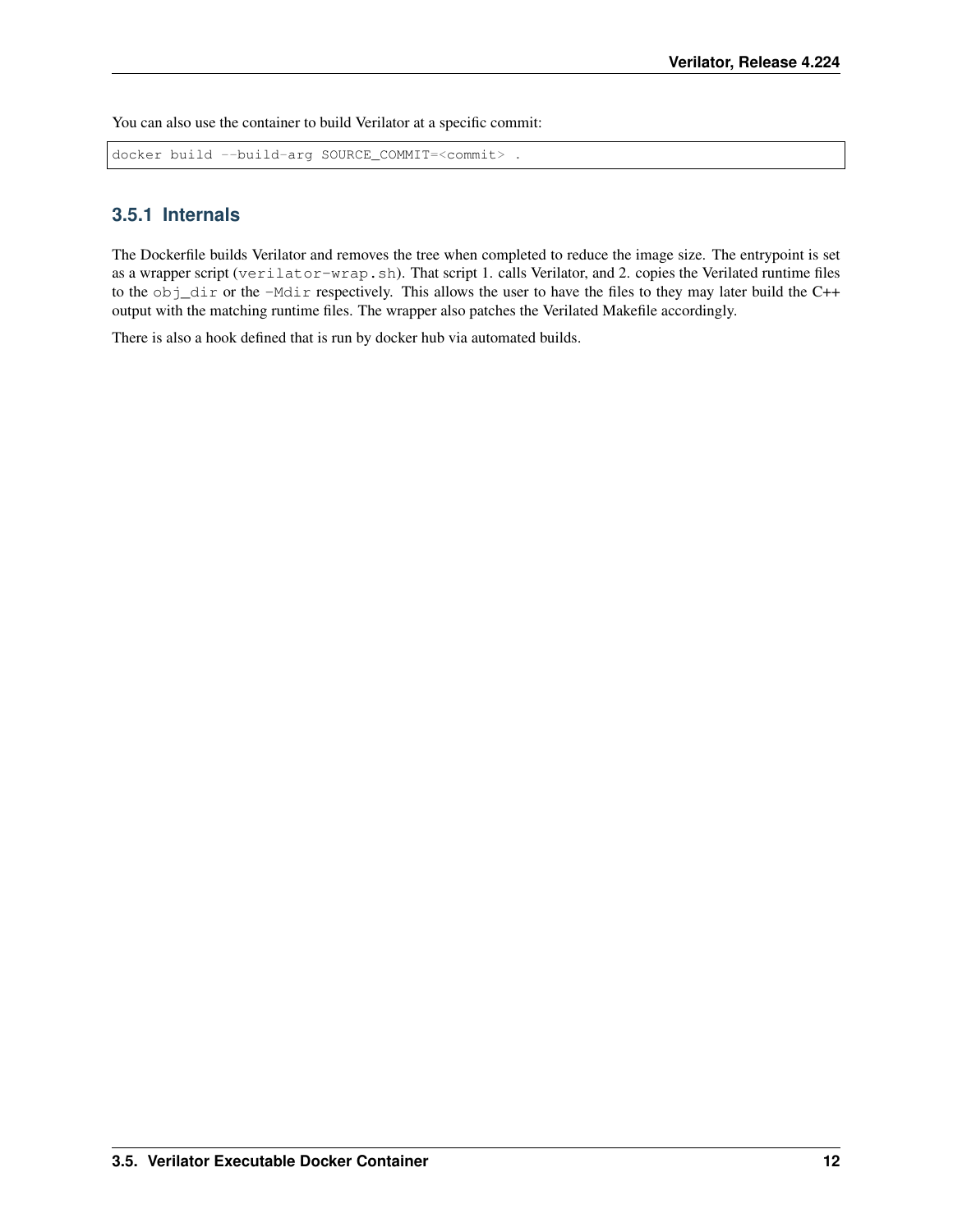### **CHAPTER**

### **FOUR**

## **VERILATING**

<span id="page-15-0"></span>Verilator may be used in five major ways:

- With the  $-\text{cc}$  or  $-\text{sc}$  options, Verilator will translate the design into C++ or SystemC code respectively. See *[C++ and SystemC Generation](#page-15-1)*.
- With the  $-\frac{1}{int}-\frac{\rho}{\rho}$  option, Verilator will lint the design to check for warnings but will not typically create any output files.
- With the  $-\frac{xm1-\text{only}}{y}$  option, Verilator will create XML output that may be used to feed into other userdesigned tools. See docs/xml.rst in the distribution.
- With the  $-E$  option, Verilator will preprocess the code according to IEEE preprocessing rules, and write the designed tools. See  $docs / xml . rst$  in the distribution.<br>With the  $-E$  option, Verilator will preprocess the code according to IEEE preprocessing rules, and write the<br>output to standard out. This is useful to feed other tools, a

## <span id="page-15-1"></span>**4.1 C++ and SystemC Generation**

Verilator will translate a SystemVerilog design into C++ with the  $-c\text{ }c$  option, or into SystemC with the  $-c\text{ }s$  option.

When using these options:

- 1. Verilator reads the input Verilog code, determines all "top modules" that is modules or programs that are not used as instances under other cells. If  $-\text{top-module}$  is used, then that determines the top module and all other top modules are removed, otherwise a [MULTITOP](#page-100-0) warning is given.
- 2. Verilator writes the C++/SystemC code to output files into the  $-\text{Mdir}$  option-specified directory, or defaults to "obj\_dir". The prefix is set with  $-\text{prefix}$ , or defaults to the name of the top module.
- 3. If  $-\text{exc}$  is used, Verilator creates makefiles to generate a simulation executable, otherwise it creates makefiles to generate an archive (.a) containing the objects.
- 4. If [--build](#page-67-1) option was used, it calls *[GNU Make](#page-19-0)* or *[CMake](#page-19-1)* to build the model.

Once a model is built it is then typically run, see *[Simulating \(Verilated-Model Runtime\)](#page-30-0)*.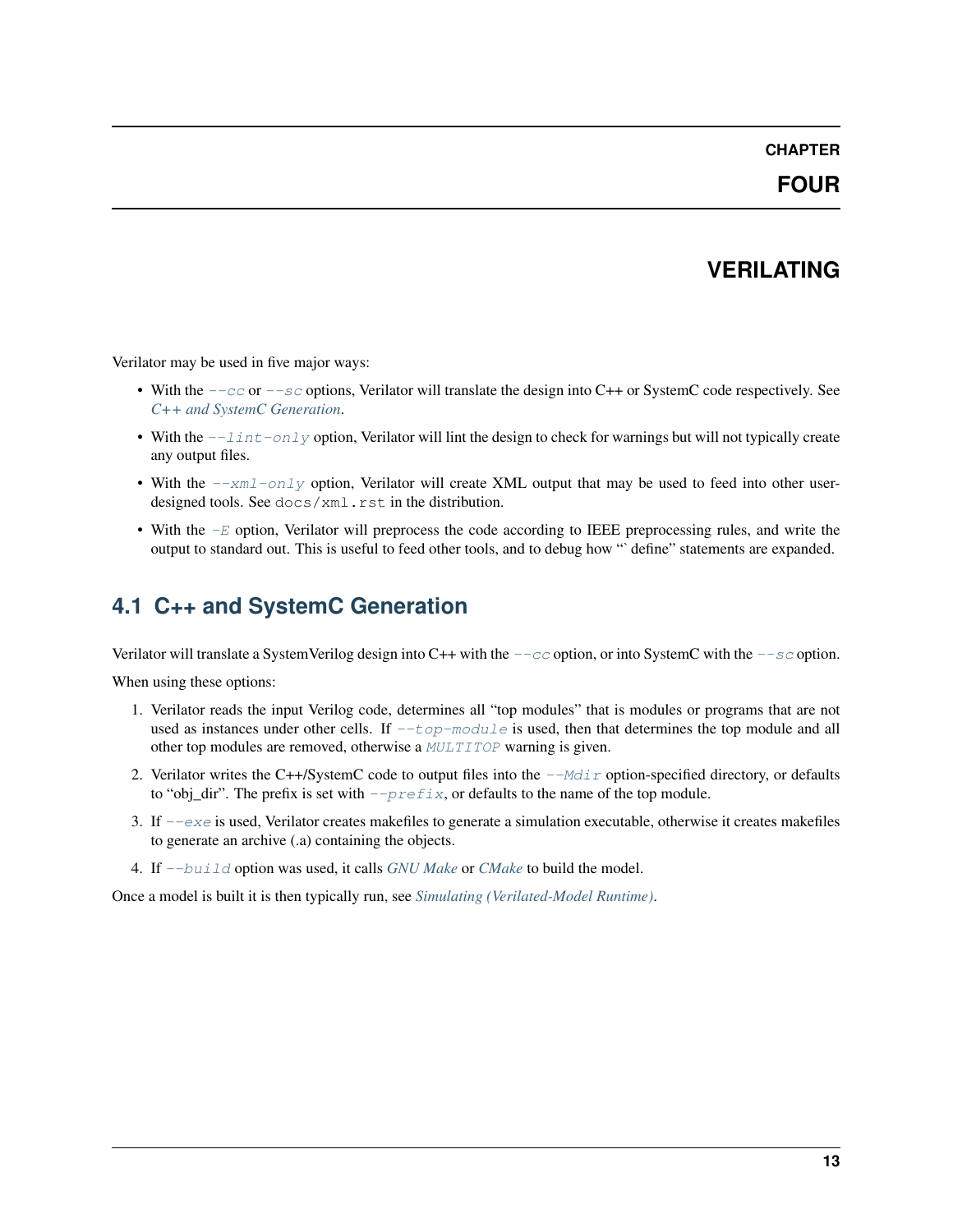## <span id="page-16-0"></span>**4.2 Hierarchical Verilation**

Large designs may take long (e.g. 10+ minutes) and huge memory (e.g. 100+ GB) to Verilate. In hierarchical mode, the user manually selects some large lower-level hierarchy blocks to separate from the larger design. For example a core may be the hierarchy block, and separated out of a multi-core SoC.

Verilator is run in hierarchical mode on the whole SoC. Verilator will make two models, one for the CPU hierarchy block, and one for the SoC. The Verilated code for the SoC will automatically call the CPU Verilated model.

The current hierarchical Verilation is based on  $-\text{lib-create}$ . Each hierarchy block is Verilated into a library. User modules of the hierarchy blocks will see a tiny wrapper generated by  $\neg$ -lib-create.

### **4.2.1 Usage**

Users need to mark one or more moderate size module as hierarchy block(s). There are two ways to mark a module:

- Write /\*verilator&32; hier\_block\*/ metacomment in HDL code.
- Add a [hier\\_block](#page-84-0) line in a the *[Configuration Files](#page-83-0)*.

Then pass the  $-$ hierarchical option to Verilator

Compilation is the same as when not using hierarchical mode.

```
make -C obj_dir -f Vtop_module_name.mk
```
### **4.2.2 Limitations**

Hierarchy blocks have some limitations including:

- The hierarchy block cannot be accessed using dot (.) from upper module(s) or other hierarchy blocks.
- Signals in the block cannot be traced.
- Modport cannot be used at the hierarchical block boundary.
- The simulation speed is likely to not be as fast as flat Verilation, in which all modules are globally scheduled.
- Generated clocks may not work correctly if they are generated in the hierarchical model and pass up into another hierarchical model or the top module.

But, the following usage is supported:

- Nested hierarchy blocks. A hierarchy block may instantiate other hierarchy blocks.
- Parameterized hierarchy block. Parameters of a hierarchy block can be overridden using  $\#$  (. param\_name(value)) construct.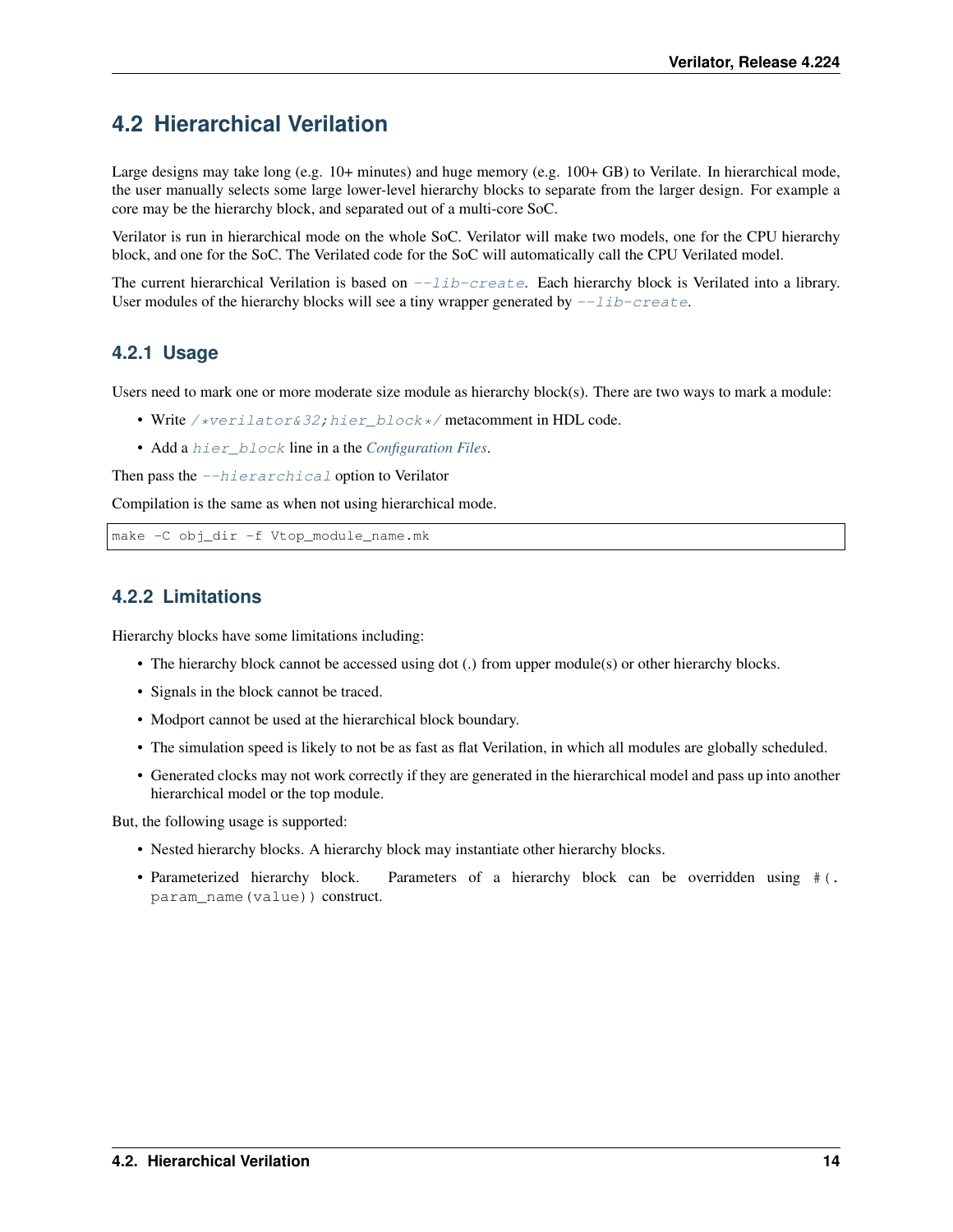### **4.2.3 Overlapping Verilation and Compilation**

Verilator needs to run 2 + *N* times in hierarchical Verilation, where *N* is the number of hierarchy blocks. One of the two is for the top module which refers wrappers of all other hierarchy blocks. The second one of the two is the initial run that searches modules marked with [/\\*verilator&32;hier\\_block\\*/](#page-58-0) metacomment and creates a plan and write in  $prefix\_hier.mk$ . This initial run internally invokes other  $N + 1$  runs, so you don't have to care about these  $N + 1$  times of run. The additional N is the Verilator run for each hierarchical block.

If  $:-j \}$   $j \circ b s$  option is specified, Verilation for hierarchy blocks runs in parallel.

If  $-\frac{b}{u}$  option is specified, C++ compilation also runs as soon as a hierarchy block is Verilated. C++ compilation and Verilation for other hierarchy blocks run simultaneously.

## <span id="page-17-0"></span>**4.3 Cross Compilation**

Verilator supports cross-compiling Verilated code. This is generally used to run Verilator on a Linux system and produce C++ code that is then compiled on Windows.

Cross compilation involves up to three different OSes. The build system is where you configured and compiled Verilator, the host system where you run Verilator, and the target system where you compile the Verilated code and run the simulation.

Currently, Verilator requires the build and host system type to be the same, though the target system type may be different. To support this, **./configure** and make Verilator on the build system. Then, run Verilator on the host system. Finally, the output of Verilator may be compiled on the different target system.

To support this, none of the files that Verilator produces will reference any configure generated build-system specific files, such as config.h (which is renamed in Verilator to config build.h to reduce confusion.) The disadvantage of this approach is that include/verilatedos.h must self-detect the requirements of the target system, rather than using configure.

The target system may also require edits to the Makefiles, the simple Makefiles produced by Verilator presume the target system is the same type as the build system.

## <span id="page-17-1"></span>**4.4 Multithreading**

Verilator supports multithreaded simulation models.

With  $\frac{-n\sigma - three \, ds}{n}$ , the default, the model is not thread safe, and any use of more than one thread calling into one or even different Verilated models may result in unpredictable behavior. This gives the highest single thread performance.

With  $-\tau$ hreads 1, the generated model is single threaded, however the support libraries are multithread safe. This allows different instantiations of model(s) to potentially each be run under a different thread. All threading is the responsibility of the user's C++ testbench.

With  $-\text{threads}$  {N}, where N is at least 2, the generated model will be designed to run in parallel on N threads. The thread calling eval() provides one of those threads, and the generated model will create and manage the other N-1 threads. It's the client's responsibility not to oversubscribe the available CPU cores. Under CPU oversubscription, the Verilated model should not livelock nor deadlock, however, you can expect performance to be far worse than it would be with proper ratio of threads and CPU cores.

The remainder of this section describe behavior with  $-\text{threads} 1$  or  $-\text{threads}$  {N} (not  $-\text{no-threads}$ ).

VL\_THREADED is defined in the C++ code when compiling a threaded Verilated module, causing the Verilated support classes become threadsafe.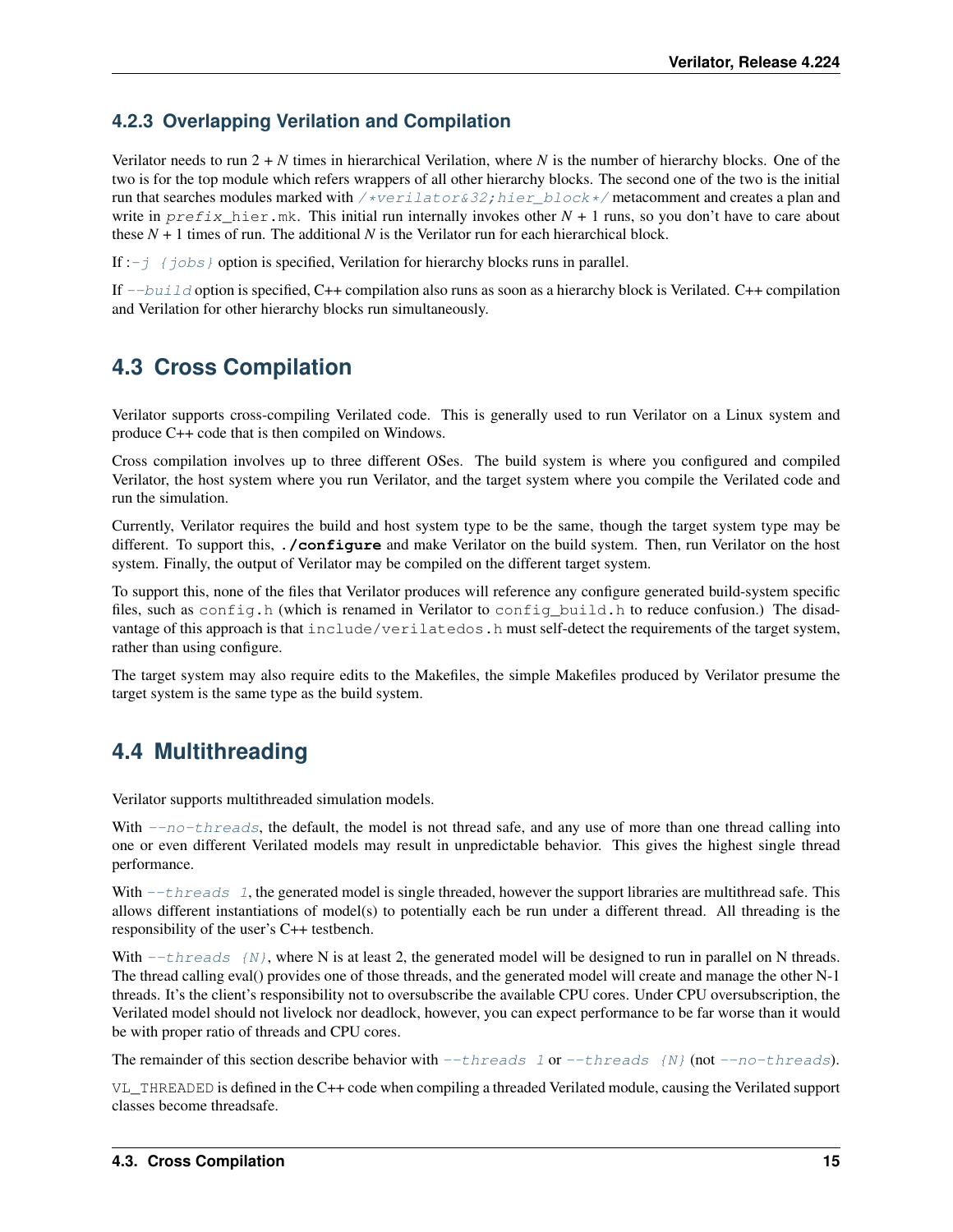The thread used for constructing a model must be the same thread that calls  $\epsilon$ val() into the model, this is called the "eval thread". The thread used to perform certain global operations such as saving and tracing must be done by a "main thread". In most cases the eval thread and main thread are the same thread (i.e. the user's top C++ testbench runs on a single thread), but this is not required.

When making frequent use of DPI imported functions in a multi-threaded model, it may be beneficial to performance to adjust the  $-\text{instr-count-dpi}$  option based on some experimentation. This influences the partitioning of the model by adjusting the assumed execution time of DPI imports.

When using  $-\text{trace}$  to perform VCD tracing, the VCD trace construction is parallelized using the same number of threads as specified with  $-\text{threads}$ , and is executed on the same thread pool as the model.

The  $-\text{trace-threads}$  options can be used with  $-\text{trace-fst}$  to offload FST tracing using multiple threads. If  $-\text{trace-threads}$  is given without  $-\text{threads}$ , then  $-\text{trace-threads}$  will imply  $-\text{threads}$  1, i.e.: the support libraries will be thread safe.

With  $-\tau$  race-threads 0, trace dumps are produced on the main thread. This again gives the highest single thread performance.

With  $-\text{trace-threads}$  {N}, where N is at least 1, up to N additional threads will be created and managed by the trace files (e.g.: VerilatedFstC), to offload construction of the trace dump. The main thread will be released to proceed with execution as soon as possible, though some blocking of the main thread is still necessary while capturing the trace. FST tracing can utilize up to 2 offload threads, so there is no use of setting  $-\tau\tau$  race-threads higher than 2 at the moment.

When running a multithreaded model, the default Linux task scheduler often works against the model, by assuming threads are short lived, and thus often schedules threads using multiple hyperthreads within the same physical core. For best performance use the **numactl** program to (when the threading count fits) select unique physical cores on the same socket. The same applies for  $-\text{trace-threads}$  as well.

As an example, if a model was Verilated with  $-\text{threads}$  4, we consult:

egrep 'processor|physical id|core id' /proc/cpuinfo

To select cores 0, 1, 2, and 3 that are all located on the same socket (0) but different physical cores. (Also useful is **numactl --hardware**, or **lscpu** but those doesn't show Hyperthreading cores.) Then we execute:

numactl -m 0 -C 0,1,2,3 -- verilated\_executable\_name

This will limit memory to socket 0, and threads to cores 0, 1, 2, 3, (presumably on socket 0) optimizing performance. Of course this must be adjusted if you want another simulator using e.g. socket 1, or if you Verilated with a different number of threads. To see what CPUs are actually used, use  $-prof$ -exec.

#### **4.4.1 Multithreaded Verilog and Library Support**

\$display/\$stop/\$finish are delayed until the end of an eval() call in order to maintain ordering between threads. This may result in additional tasks completing after the \$stop or \$finish.

If using [--coverage](#page-68-0), the coverage routines are fully thread safe.

If using the DPI, Verilator assumes pure DPI imports are thread safe, balancing performance versus safety. See [--threads-dpi](#page-78-2).

If using  $-savable$ , the save/restore classes are not multithreaded and must be called only by the eval thread.

If using  $-s\subset$ , the SystemC kernel is not thread safe, therefore the eval thread and main thread must be the same.

If using  $-\text{trace}$ , the tracing classes must be constructed and called from the main thread.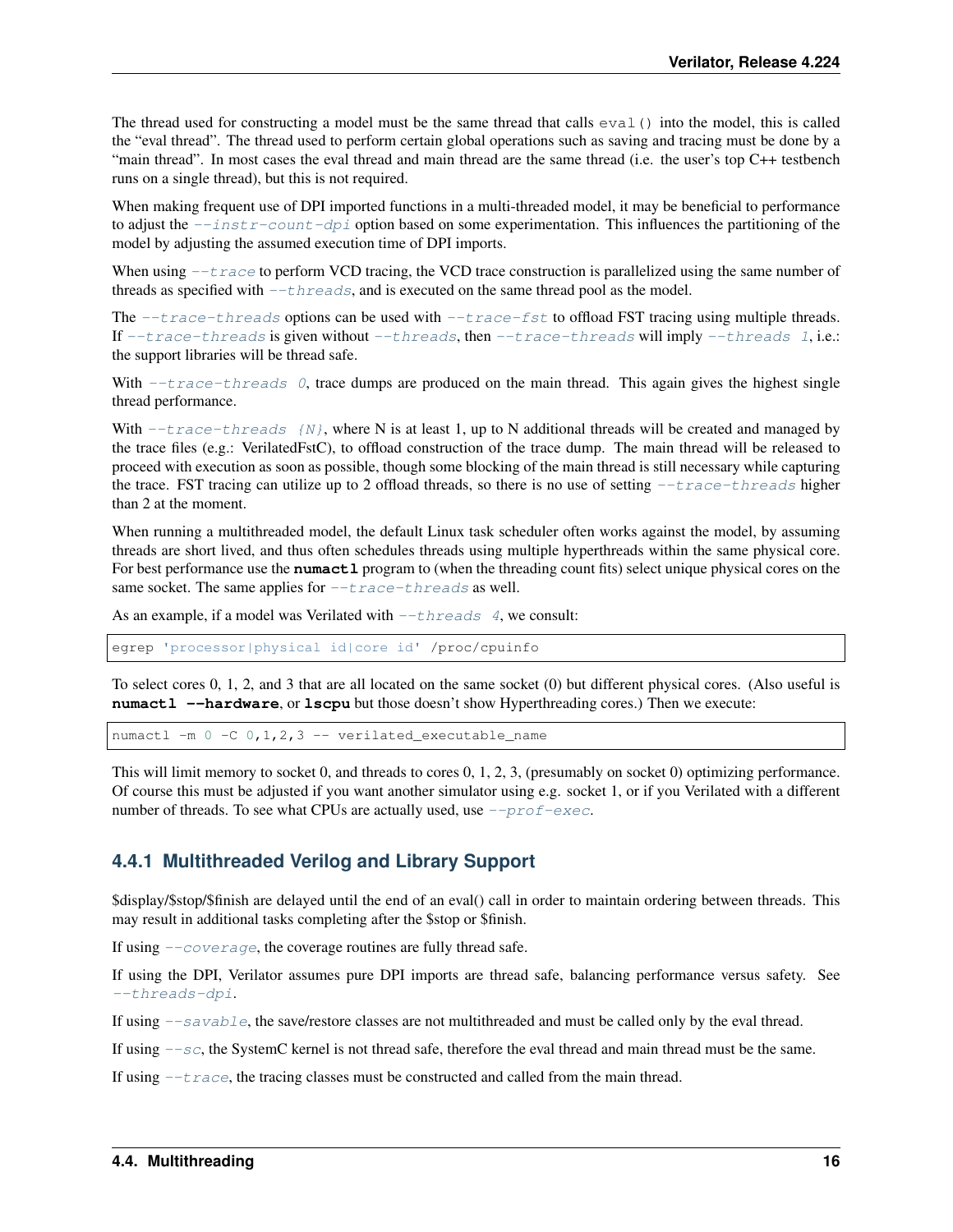If using  $-vpi$ , since SystemVerilog VPI was not architected by IEEE to be multithreaded, Verilator requires all VPI calls are only made from the main thread.

## <span id="page-19-0"></span>**4.5 GNU Make**

Verilator defaults to creating GNU Make makefiles for the model. Verilator will call make automatically when the :vlopt:'–build' option is used.

If calling Verilator from a makefile, the :vlopt:'-MMD' option will create a dependency file which will allow Make to only run Verilator if input Verilog files change.

## <span id="page-19-1"></span>**4.6 CMake**

Verilator can be run using CMake, which takes care of both running Verilator and compiling the output. There is a CMake example in the examples/ directory. The following is a minimal CMakeLists.txt that would build the code listed in *[Example C++ Execution](#page-4-1)*

```
project(cmake_example)
find_package(verilator HINTS $ENV{VERILATOR_ROOT})
add_executable(Vour sim_main.cpp)
verilate(Vour SOURCES our.v)
```
find package will automatically find an installed copy of Verilator, or use a local build if VERILATOR\_ROOT is set.

It is recommended to use CMake >= 3.12 and the Ninja generator, though other combinations should work. To build with CMake, change to the folder containing CMakeLists.txt and run:

```
mkdir build
cd build
cmake -GNinja ..
ninja
```
Or to build with your system default generator:

```
mkdir build
cd build
cmake ..
cmake --build .
```
If you're building the example you should have an executable to run:

./Vour

The package sets the CMake variables verilator\_FOUND, VERILATOR\_ROOT and VERILATOR\_BIN to the appropriate values, and also creates a verilate() function. verilate() will automatically create custom commands to run Verilator and add the generated C++ sources to the target specified.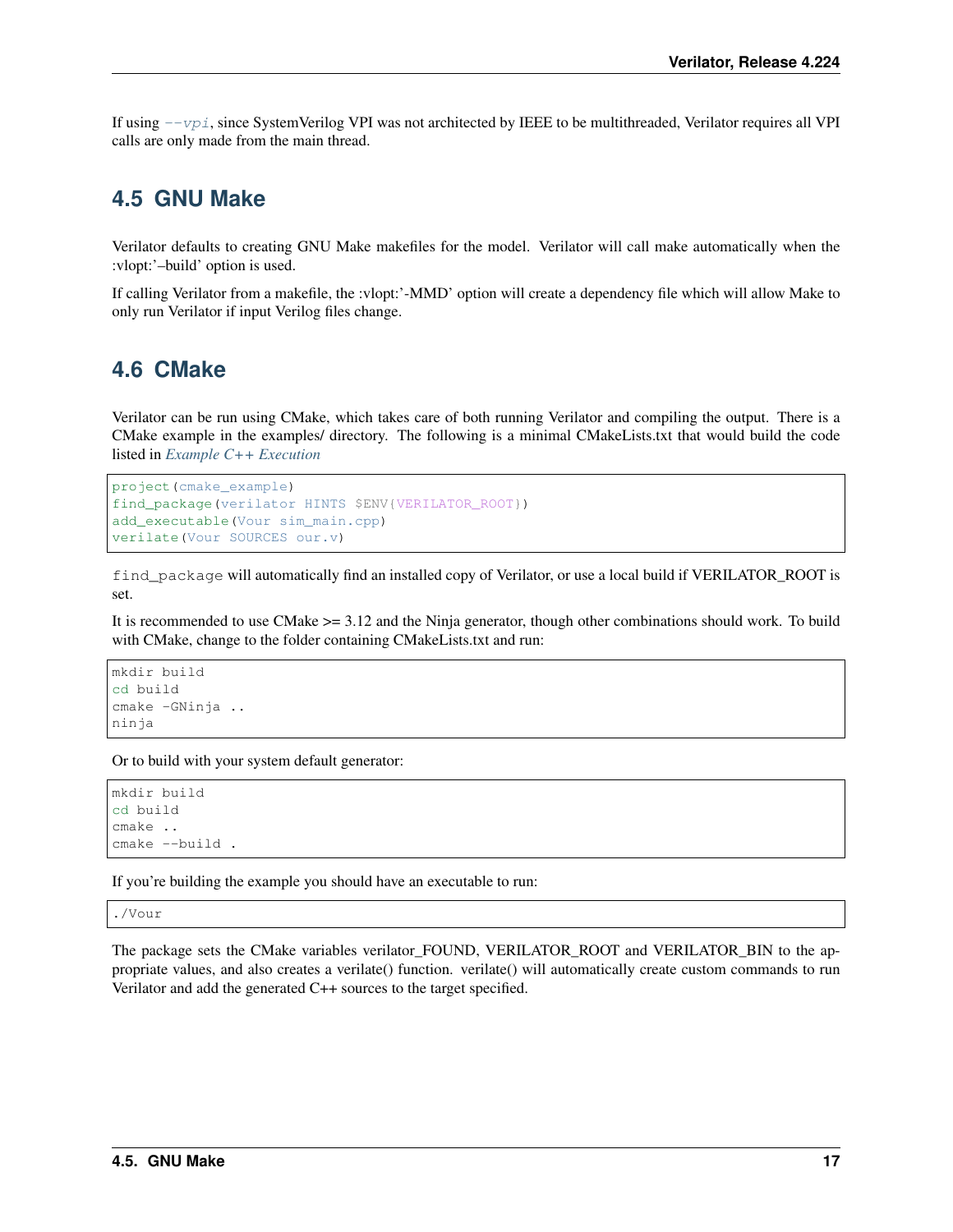### **4.6.1 Verilate in CMake**

```
verilate(target SOURCES source ... [TOP_MODULE top] [PREFIX name]
         [TRACE] [TRACE_FST] [SYSTEMC] [COVERAGE]
         [INCLUDE_DIRS dir ...] [OPT_SLOW ...] [OPT_FAST ...]
         [OPT_GLOBAL ..] [DIRECTORY dir] [THREADS num]
         [TRACE_THREADS num] [VERILATOR_ARGS ...])
```
Lowercase and ... should be replaced with arguments, the uppercase parts delimit the arguments and can be passed in any order, or left out entirely if optional.

verilate(target . . . ) can be called multiple times to add other Verilog modules to an executable or library target.

When generating Verilated SystemC sources, you should also include the SystemC include directories and link to the SystemC libraries.

#### **target**

Name of a target created by add\_executable or add\_library.

#### **COVERAGE**

Optional. Enables coverage if present, equivalent to "VERILATOR\_ARGS –coverage"

#### **DIRECTORY**

Optional. Set the verilator output directory. It is preferable to use the default, which will avoid collisions with other files.

#### **INCLUDE\_DIRS**

Optional. Sets directories that Verilator searches (same as -y).

#### **OPT\_SLOW**

Optional. Set compiler options for the slow path. You may want to reduce the optimization level to improve compile times with large designs.

#### **OPT\_FAST**

Optional. Set compiler options for the fast path.

#### **OPT\_GLOBAL**

Optional. Set compiler options for the common runtime library used by Verilated models.

#### **PREFIX**

Optional. Sets the Verilator output prefix. Defaults to the name of the first source file with a "V" prepended. Must be unique in each call to verilate(), so this is necessary if you build a module multiple times with different parameters. Must be a valid C++ identifier, i.e. contains no white space and only characters A-Z, a-z, 0-9 or \_.

#### **SOURCES**

List of Verilog files to Verilate. Must have at least one file.

#### **SYSTEMC**

Optional. Enables SystemC mode, defaults to C++ if not specified.

When using Accellera's SystemC with CMake support, a CMake target is available that simplifies the SystemC steps. This will only work if the SystemC installation can be found by CMake. This can be configured by setting the CMAKE\_PREFIX\_PATH variable during CMake configuration.

Don't forget to set the same C++ standard for the Verilated sources as the SystemC library. This can be specified using the SYSTEMC\_CXX\_FLAGS environment variable.

#### **THREADS**

Optional. Generated a multi-threaded model, same as "–threads".

#### **TRACE\_THREADS**

Optional. Generated multi-threaded FST trace dumping, same as "–trace-threads".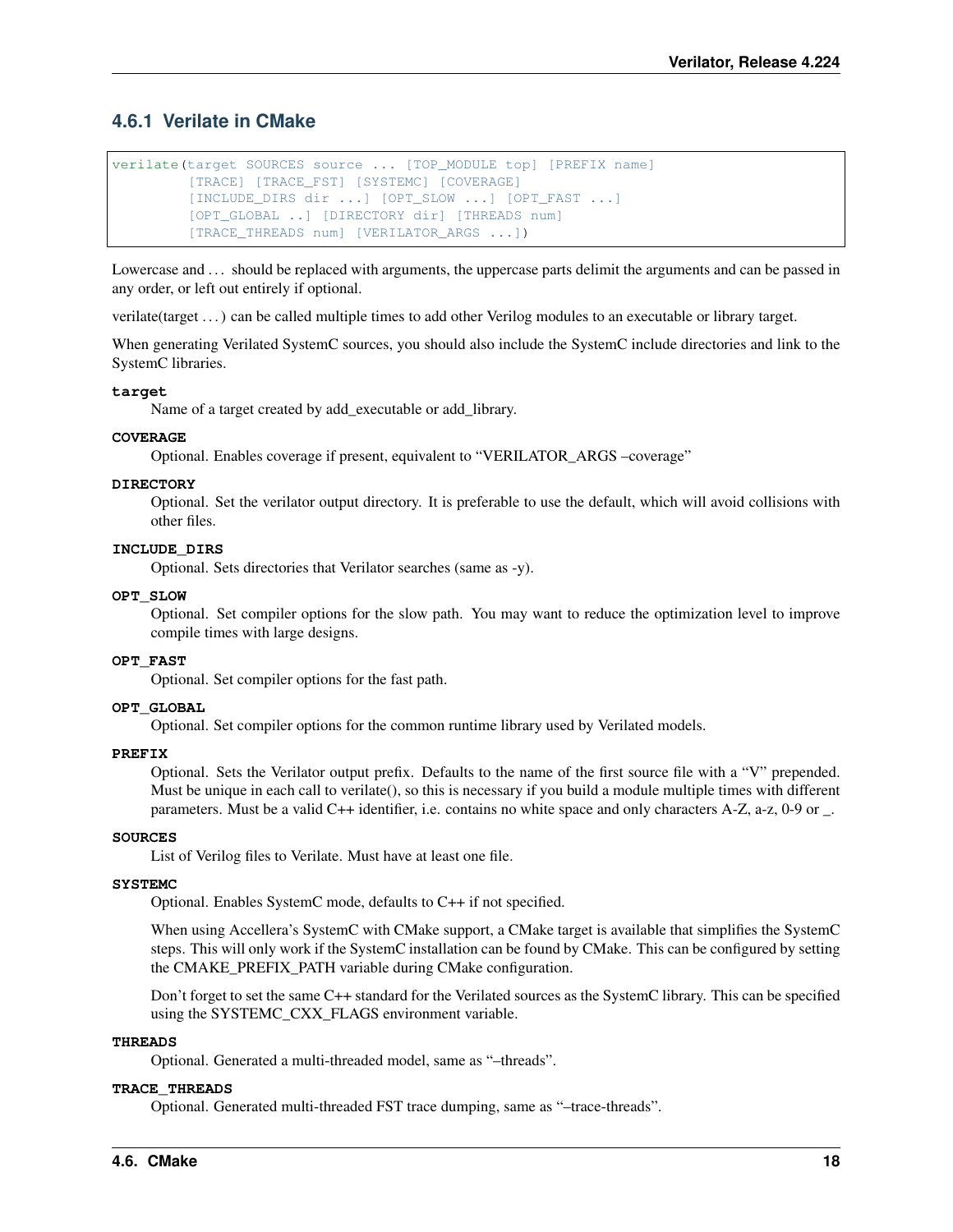#### **TOP\_MODULE**

Optional. Sets the name of the top module. Defaults to the name of the first file in the SOURCES array.

#### **TRACE**

Optional. Enables VCD tracing if present, equivalent to "VERILATOR\_ARGS –trace".

#### **TRACE\_FST**

Optional. Enables FST tracing if present, equivalent to "VERILATOR\_ARGS –trace-fst".

#### **VERILATOR\_ARGS**

Optional. Extra arguments to Verilator. Do not specify  $-\text{Mdir}$  or  $-\text{prefix}$  here, use DIRECTORY or PREFIX.

### **4.6.2 SystemC Link in CMake**

Verilator's CMake support provides a convenience function to automatically find and link to the SystemC library. It can be used as:

verilator\_link\_systemc(target)

where target is the name of your target.

The search paths can be configured by setting some variables:

#### **SYSTEMC\_INCLUDE**

Sets the direct path to the SystemC includes.

#### **SYSTEMC\_LIBDIR**

Sets the direct path to the SystemC libraries.

#### **SYSTEMC\_ROOT**

Sets the installation prefix of an installed SystemC library.

#### **SYSTEMC**

Sets the installation prefix of an installed SystemC library. (Same as SYSTEMC\_ROOT).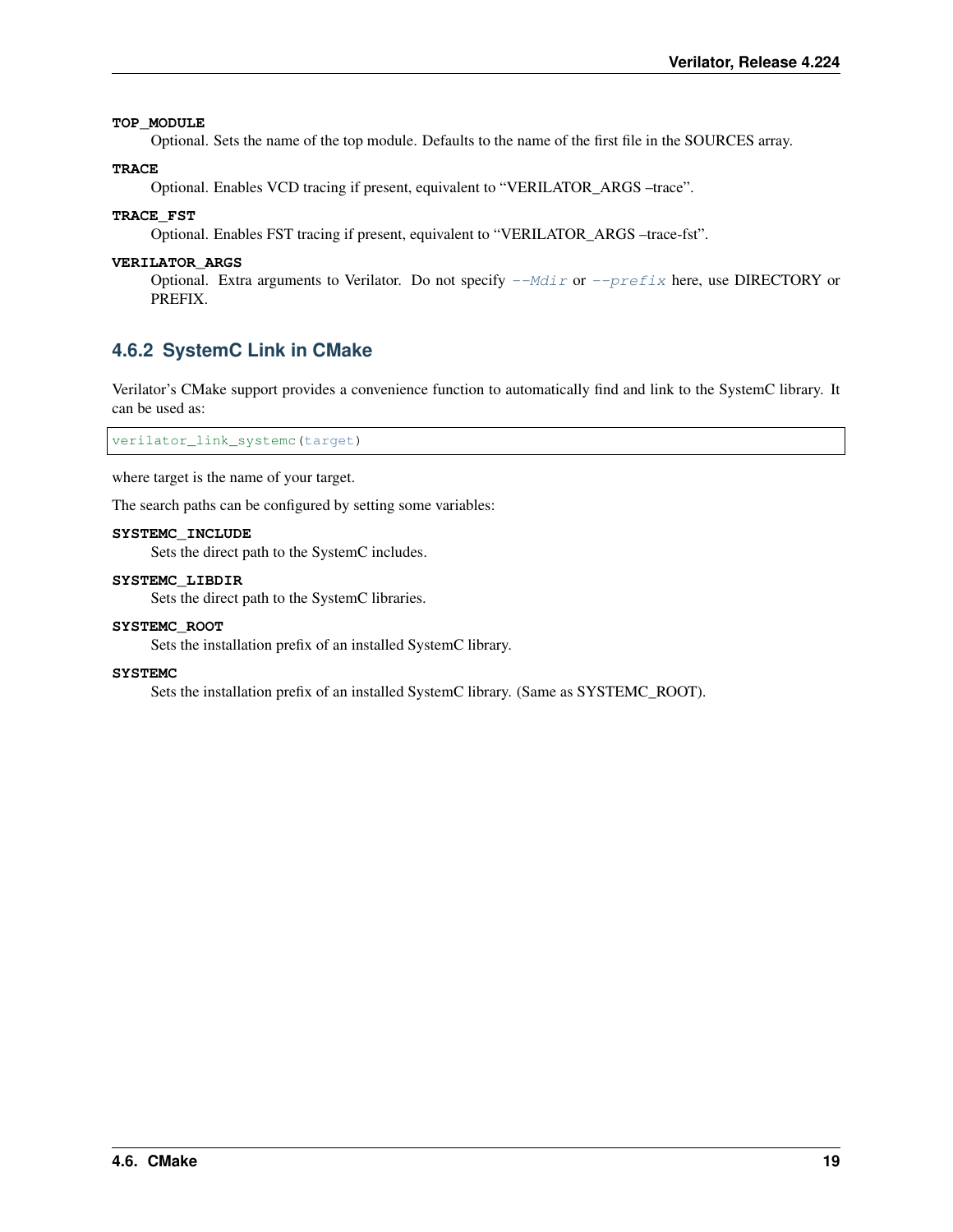**CHAPTER**

## **CONNECTING TO VERILATED MODELS**

## <span id="page-22-1"></span><span id="page-22-0"></span>**5.1 Structure of the Verilated Model**

Verilator outputs a  $prefix.h$  header file which defines a class named { $prefix}$ } which represents the generated model the user is supposed to instantiate. This model class defines the interface of the Verilated model.

Verilator will additionally create a  $prefix$ .cpp file, together with additional .h and .cpp files for internals. See the examples directory in the kit for examples. See *[Files Read/Written](#page-111-2)* for information on all the files Verilator might output.

The output of Verilator will contain a  $prefix$ .mk file that may be used with Make to build a  $prefix$  ALL.a library with all required objects in it.

The generated model class file manages all internal state required by the model, and exposes the following interface that allows interaction with the model:

- Top level IO ports are exposed as references to the appropriate internal equivalents.
- Public top level module instances are exposed as pointers to allow access to  $/*$  verilator public  $*/$ items.
- The root of the design hierarchy (as in SystemVerilog  $\frac{1}{2}$ root) is exposed via the rootp member pointer to allow access to model internals, including  $/*$  verilator public\_flat  $*/$  items.

### **5.1.1 Model interface changes in version 4.210**

Starting from version 4.210, the model class is an interface object.

Up until Verilator version 4.204 inclusive, the generated model class was also the instance of the top level instance in the design hierarchy (what you would refer to with \$root in SystemVerilog). This meant that all internal variables that were implemented by Verilator in the root scope were accessible as members of the model class itself. Note there were often many such variable due to module inlining, including  $/*$  verilator public\_flat  $*/$  items.

This means that user code that accesses internal signals in the model (likely including  $/*$  verilator public  $f$ lat  $\star$ / signals, as they are often inlined into the root scope) will need to be updated as follows:

- No change required for accessing top level IO signals. These are directly accessible in the model class via references.
- No change required for accessing  $/*$  verilator public  $*/$  items. These are directly accessible via sub-module pointers in the model class.
- Accessing any other internal members, including /\* verilator public\_flat \*/ items requires the following changes: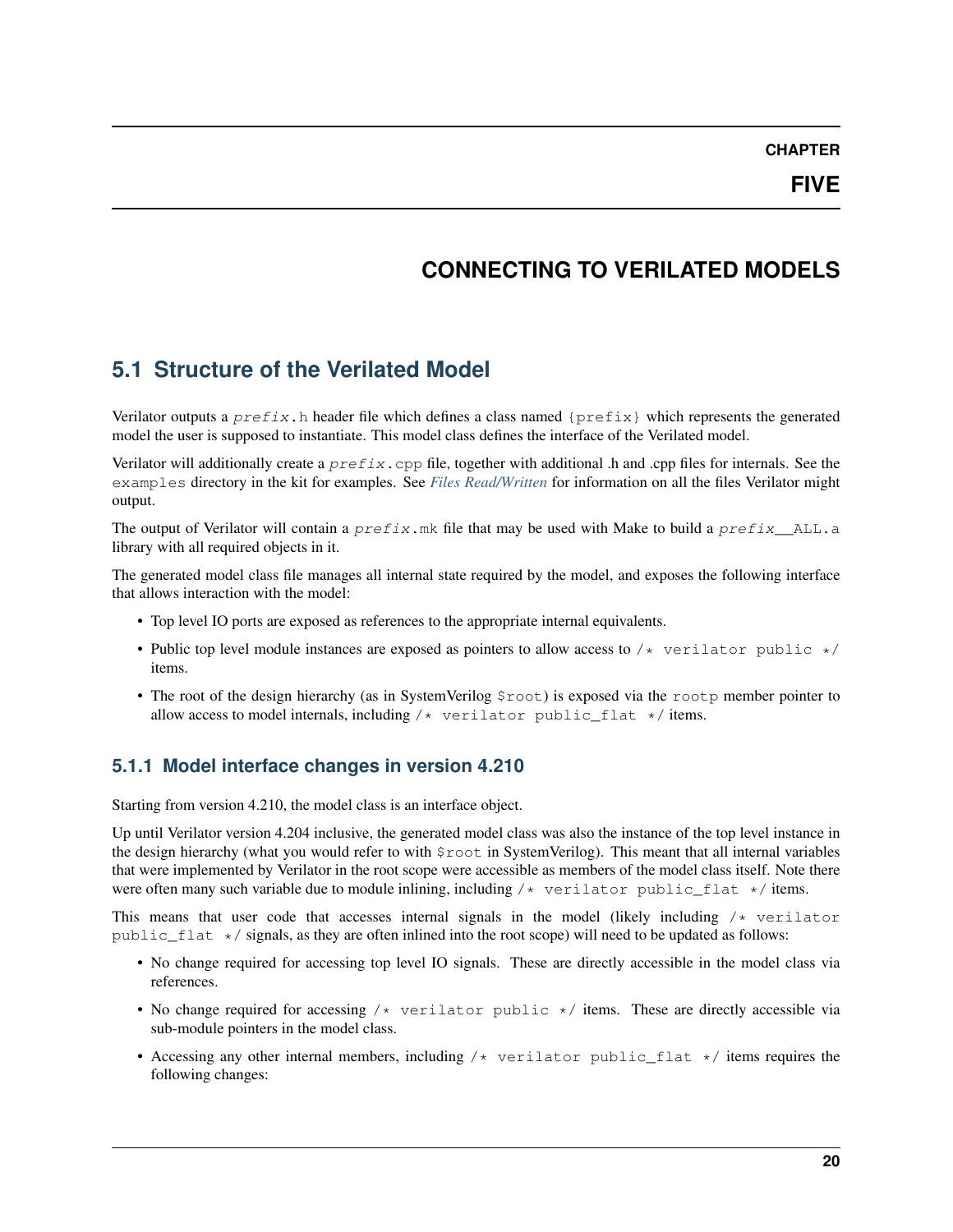- Additionally include  $prefix\_024root$ .h. This header defines type of the rootp pointer within the model class. Note the  $\_\_024$  substring is the Verilator escape sequence for the \$ character, i.e.: rootp points to the Verilated SystemVerilog \$root scope.
- Replace modelp->internal->member->lookup references with modelp->rootp->internal->member->lookup references, which contain one additional indirection via the rootp pointer.

## <span id="page-23-0"></span>**5.2 Connecting to C++**

In C++ output mode ( $-cc$ ), the Verilator generated model class is a simple C++ class. The user must write a C++ wrapper and main loop for the simulation, which instantiates the model class, and link with the Verilated model. Here is a simple example:

```
#include <verilated.h> // Defines common routines
#include <iostream> // Need std::cout
#include "Vtop.h" // From Verilating "top.v"
Vtop *top; \sqrt{1} Instantiation of model
uint64_t main time = 0; // Current simulation time// This is a 64-bit integer to reduce wrap over issues and
// allow modulus. This is in units of the timeprecision
// used in Verilog (or from --timescale-override)
double sc_time_stamp() { // Called by $time in Verilog
   return main_time; \frac{1}{2} // converts to double, to match
                              // what SystemC does
}
int main(int argc, char** argv) {
   Verilated::commandArgs(argc, argv); // Remember args
   top = new Vtop; \frac{1}{2} // Create model
   // Do not instead make Vtop as a file-scope static
   // variable, as the "C++ static initialization order fiasco"
   // may cause a crash
   top->reset_1 = 0; \frac{1}{1} // Set some inputs
   while (!Verilated::gotFinish()) {
       if (main_time > 10) {
           top->reset_l = 1; // Deassert reset
       }
       if ((main_time % 10) == 1) {
           top->c1k = 1; // Toggle clock
       }
       if ((main_time % 10) == 6) {
           top->c1k = 0;}
       top->eval(); // Evaluate model
       cout << top->out << endl; // Read a output
       main_time++; \qquad \qquad \qquad \text{if } Time passes...
   }
   top->final(); // Done simulating
```
(continues on next page)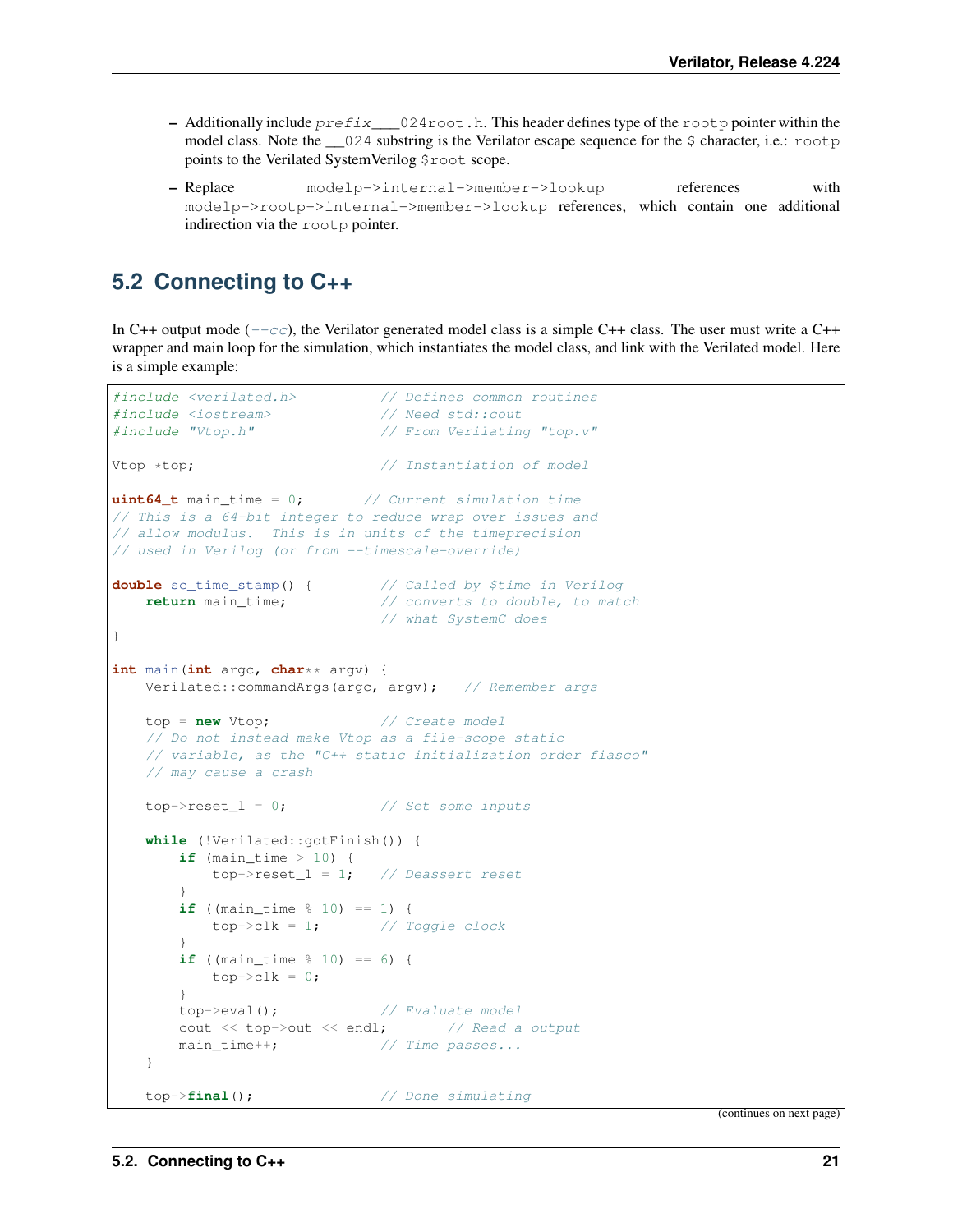(continued from previous page)

```
// // (Though this example doesn't get here)
delete top;
```
Note top level IO signals are read and written as members of the model. You call the eval () method to evaluate the model. When the simulation is complete call the final() method to execute any SystemVerilog final blocks, and complete any assertions. See *[Wrappers and Model Evaluation Loop](#page-28-0)*.

## <span id="page-24-0"></span>**5.3 Connecting to SystemC**

}

In SystemC output mode  $(-s\ c)$ , the Verilator generated model class is a SystemC SC\_MODULE. This module will attach directly into a SystemC netlist as an instantiation.

The SC\_MODULE gets the same pinout as the Verilog module, with the following type conversions: Pins of a single bit become bool. Pins 2-32 bits wide become uint32 t's. Pins 33-64 bits wide become sc\_bv's or uint64 t's depending on the  $\frac{-n\sigma - \text{pins}\64}$  option. Wider pins become sc\_bv's. (Uints simulate the fastest so are used where possible.)

Model internals, including lower level sub-modules are not pure SystemC code. This is a feature, as using the SystemC pin interconnect scheme everywhere would reduce performance by an order of magnitude.

## <span id="page-24-1"></span>**5.4 Direct Programming Interface (DPI)**

Verilator supports SystemVerilog Direct Programming Interface import and export statements. Only the SystemVerilog form ("DPI-C") is supported, not the original Synopsys-only DPI.

#### **5.4.1 DPI Example**

In the SYSTEMC example above, if you wanted to import C++ functions into Verilog, put in our.v:

```
import "DPI-C" function int add (input int a, input int b);
initial begin
   $display'' x + $x = $x", 1, 2, add(1,2));endtask
```
Then after Verilating, Verilator will create a file Vour—Dpi.h with the prototype to call this function:

**extern int** add(**int** a, **int** b);

From the sc\_main.cpp file (or another .cpp file passed to the Verilator command line, or the link), you'd then:

```
#include "svdpi.h"
#include "Vour__Dpi.h"
int add(int a, int b) { return a+b; }
```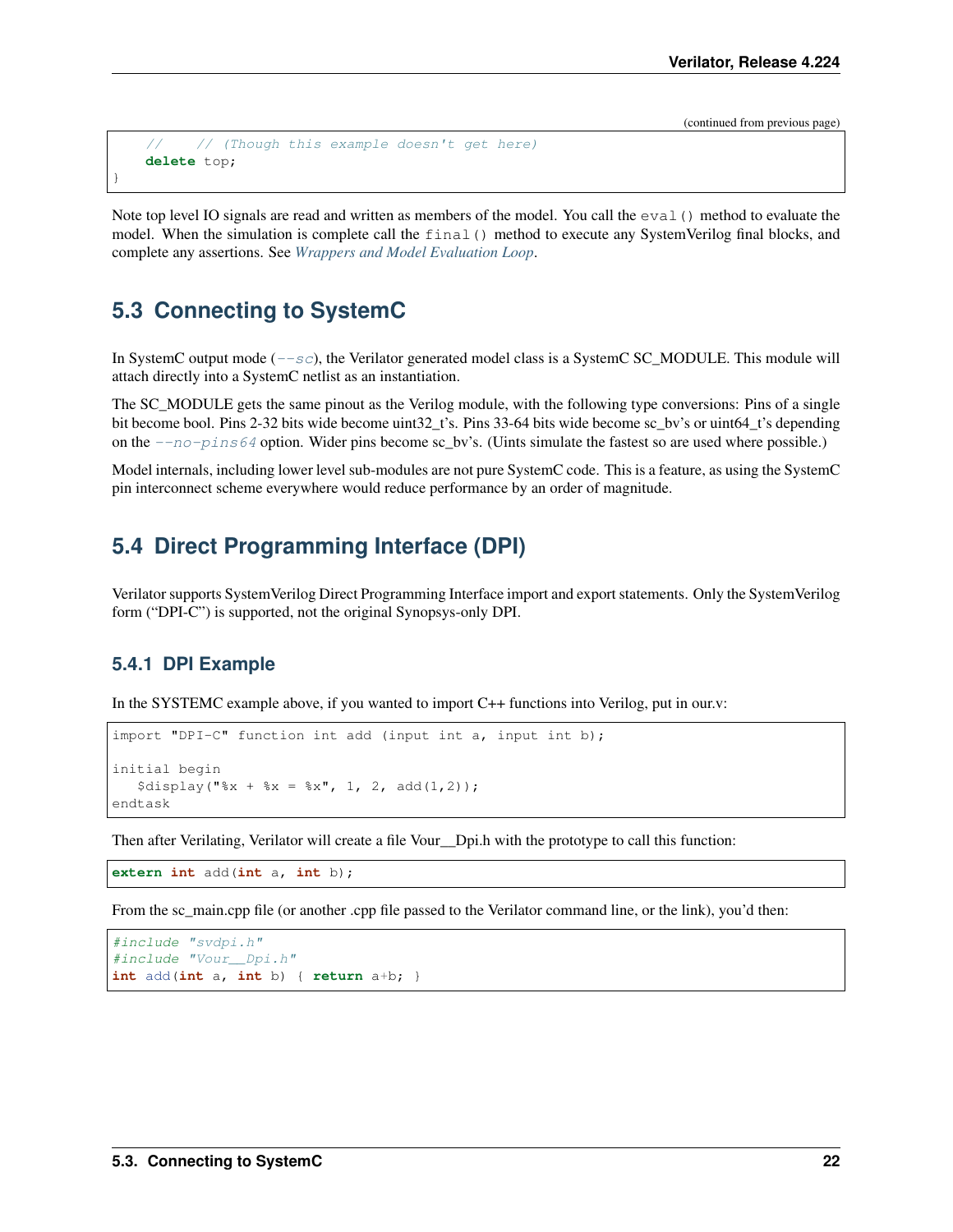### **5.4.2 DPI System Task/Functions**

Verilator extends the DPI format to allow using the same scheme to efficiently add system functions. Use a dollar-sign prefixed system function name for the import, but note it must be escaped.

```
export "DPI-C" function integer \$myRand;
initial $display("myRand=%d", $myRand());
```
Going the other direction, you can export Verilog tasks so they can be called from C++:

```
export "DPI-C" task publicSetBool;
task publicSetBool;
   input bit in_bool;
   var_bool = in_bool;
endtask
```
Then after Verilating, Verilator will create a file Vour\_\_Dpi.h with the prototype to call this function:

```
extern void publicSetBool(svBit in_bool);
```
From the sc\_main.cpp file, you'd then:

```
#include "Vour__Dpi.h"
publicSetBool(value);
```
Or, alternatively, call the function under the design class. This isn't DPI compatible but is easier to read and better supports multiple designs.

```
#include "Vour__Dpi.h"
Vour::publicSetBool(value);
// or top->publicSetBool(value);
```
Note that if the DPI task or function accesses any register or net within the RTL, it will require a scope to be set. This can be done using the standard functions within svdpi.h, after the module is instantiated, but before the task(s) and/or function(s) are called.

For example, if the top level module is instantiated with the name "dut" and the name references within tasks are all hierarchical (dotted) names with respect to that top level module, then the scope could be set with

```
#include "svdpi.h"
...
const svScope scope = svGetScopeFromName("TOP.dut");
assert(scope); // Check for nullptr if scope not found
svSetScope(scope);
```
(Remember that Verilator adds a "TOP" to the top of the module hierarchy.)

Scope can also be set from within a DPI imported C function that has been called from Verilog by querying the scope of that function. See the sections on DPI Context Functions and DPI Header Isolation below and the comments within the svdpi.h header for more information.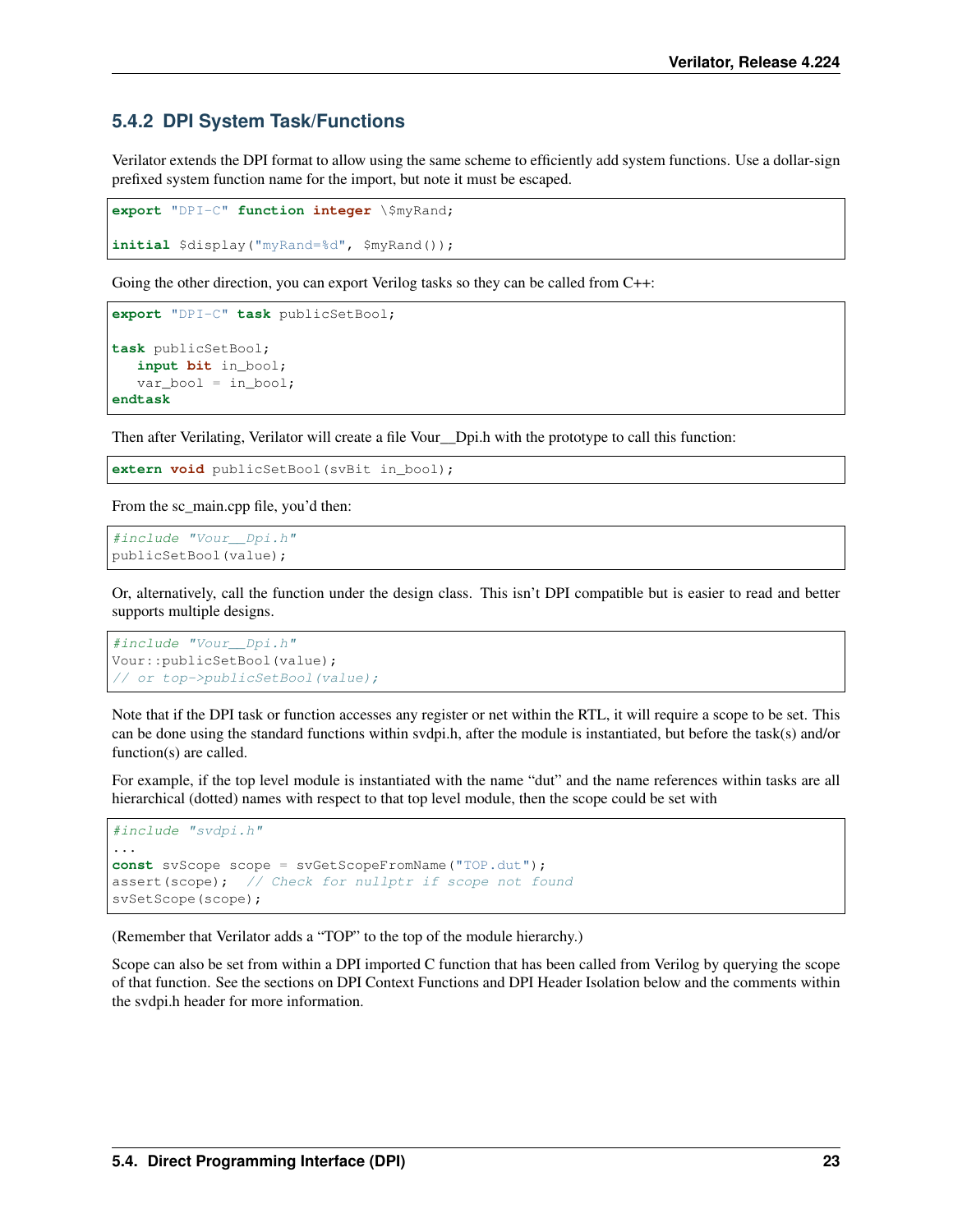### **5.4.3 DPI Imports that access signals**

If a DPI import accesses a signal through the VPI Verilator will not be able to know what variables are accessed and may schedule the code inappropriately. Ideally pass the values as inputs/outputs so the VPI is not required. Alternatively a workaround is to use a non-inlined task as a wrapper:

```
logic din;
// This DPI function will read "din"
import "DPI-C" context function void dpi_that_accesses_din();
always @(...)
   dpi_din_args(din);
task dpi_din_args(input din);
   /* verilator no_inline_task */dpi_that_accesses_din();
endtask
```
### **5.4.4 DPI Display Functions**

Verilator allows writing \$display like functions using this syntax:

```
import "DPI-C" function void
      \$my_display(input string formatted /*verilator sformat*/ );
```
The /\*verilator&32; sformat\*/ metacomment indicates that this function accepts a \$display like format specifier followed by any number of arguments to satisfy the format.

### **5.4.5 DPI Context Functions**

Verilator supports IEEE DPI Context Functions. Context imports pass the simulator context, including calling scope name, and filename and line number to the C code. For example, in Verilog:

```
import "DPI-C" context function int dpic_line();
initial $display("This is line %d, again, line %d\n", `line, dpic_line());
```
This will call C++ code which may then use the svGet\* functions to read information, in this case the line number of the Verilog statement that invoked the dpic\_line function:

```
int dpic_line() {
    // Get a scope: svScope scope = svGetScope();
   const char* scopenamep = svGetNameFromScope(scope);
   assert(scopenamep);
   const char* filenamep = "";
   int lineno = 0;
   if (svGetCallerInfo(&filenamep, &lineno)) {
       printf("dpic_line called from scope %s on line %d\n",
           scopenamep, lineno);
       return lineno;
    } else {
        return 0;
```
(continues on next page)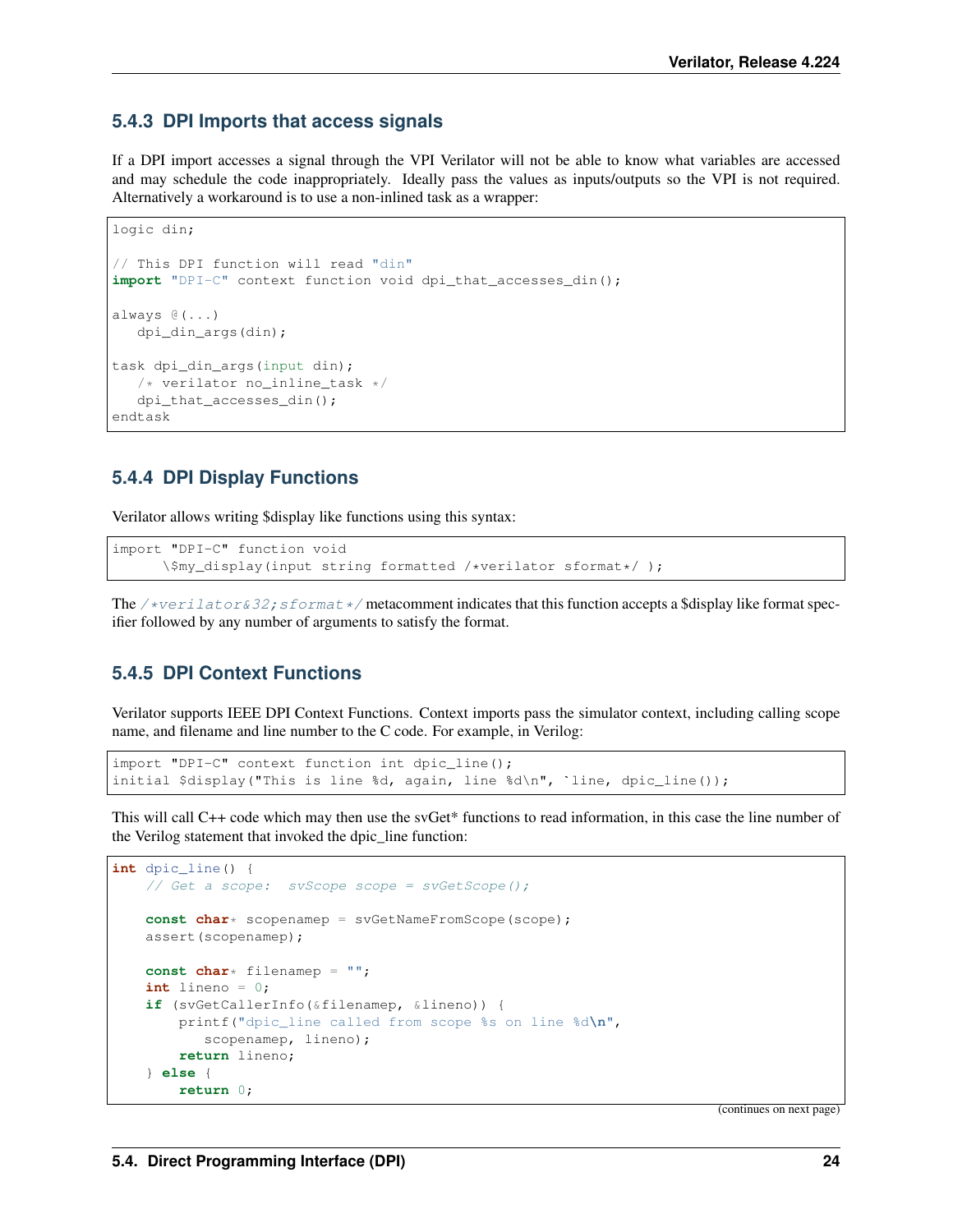(continued from previous page)

See the IEEE Standard for more information.

### **5.4.6 DPI Header Isolation**

}

}

Verilator places the IEEE standard header files such as svdpi.h into a separate include directory, vltstd (VeriLaTor STandarD). When compiling most applications \$VERILATOR\_ROOT/include/vltstd would be in the include path along with the normal \$VERILATOR\_ROOT/include. However, when compiling Verilated models into other simulators which have their own svdpi.h and similar standard files with different contents, the vltstd directory should not be included to prevent picking up incompatible definitions.

### **5.4.7 Public Functions**

Instead of DPI exporting, there's also Verilator public functions, which are slightly faster, but less compatible.

## <span id="page-27-0"></span>**5.5 Verification Procedural Interface (VPI)**

Verilator supports a limited subset of the VPI. This subset allows inspection, examination, value change callbacks, and depositing of values to public signals only.

VPI is enabled with the Verilator  $-\nu p \neq$  option.

To access signals via the VPI, Verilator must be told exactly which signals are to be accessed. This is done using the Verilator public pragmas documented below.

Verilator has an important difference from an event based simulator; signal values that are changed by the VPI will not immediately propagate their values, instead the top level header file's eval() method must be called. Normally this would be part of the normal evaluation (i.e. the next clock edge), not as part of the value change. This makes the performance of VPI routines extremely fast compared to event based simulators, but can confuse some test-benches that expect immediate propagation.

Note the VPI by its specified implementation will always be much slower than accessing the Verilator values by direct reference (structure->module->signame), as the VPI accessors perform lookup in functions at simulation runtime requiring at best hundreds of instructions, while the direct references are evaluated by the compiler and result in only a couple of instructions.

For signal callbacks to work the main loop of the program must call VerilatedVpi::callValueCbs().

### **5.5.1 VPI Example**

In the below example, we have readme marked read-only, and writeme which if written from outside the model will have the same semantics as if it changed on the specified clock edge.

```
cat >our.v <<'EOF'
 module our (input clk);
    reg readme /*verilator public_flat_rd*/;
     reg writeme /*verilator public_flat_rw @(posedge clk) */;
     initial $finish;
 endmodule
EOF
```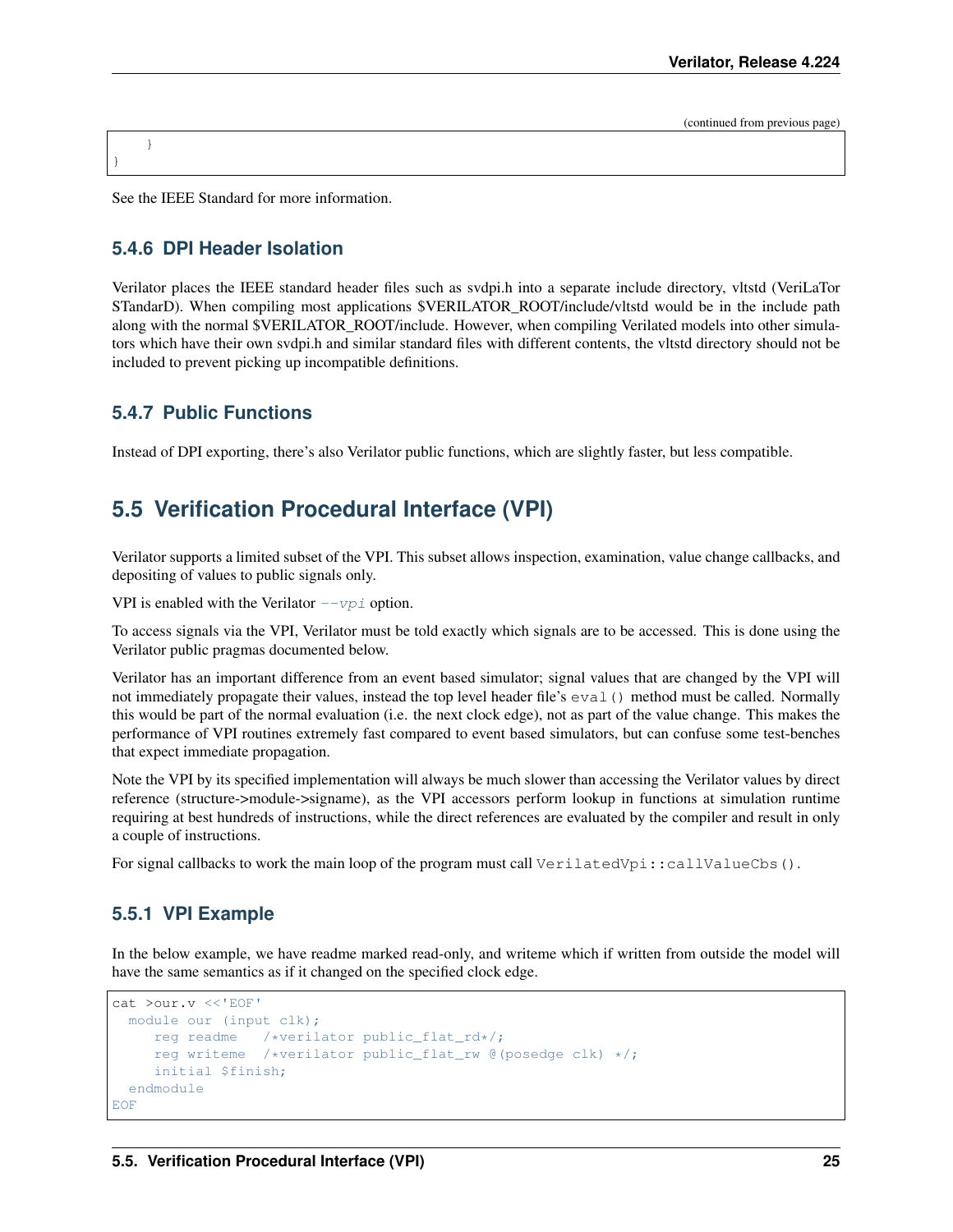There are many online tutorials and books on the VPI, but an example that accesses the above signal "readme" would be:

```
cat >sim_main.cpp <<'EOF'
 #include "Vour.h"
  #include "verilated.h"
  #include "verilated_vpi.h" // Required to get definitions
 uint64_t main_time = 0; // See comments in first example
 double sc_time_stamp() { return main_time; }
 void read_and_check() {
     vpiHandle vh1 = vpi_handle_by_name((PLI_BYTE8*)"TOP.our.readme", NULL);
      if (!vh1) vl_fatal(__FILE__, __LINE__, "sim_main", "No handle found");
      const char* name = vpi_get_str(vpiName, vh1);
     printf("Module name: %s\n", name); // Prints "readme"
     s_vpi_value v;
      v.format = vpiIntVal;
     vpi_get_value(vh1, &v);
     printf("Value of v: %d\n", v.value.integer); // Prints "readme"
  }
 int main(int argc, char** argv, char** env) {
     Verilated::commandArgs(argc, argv);
     Vour* top = new Vour;
     Verilated::internalsDump(); // See scopes to help debug
      while (!Verilated::gotFinish()) {
          top->eval();
          VerilatedVpi::callValueCbs(); // For signal callbacks
          read and check();
      }
      delete top;
      return 0;
  }
EOF
```
## <span id="page-28-0"></span>**5.6 Wrappers and Model Evaluation Loop**

When using SystemC, evaluation of the Verilated model is managed by the SystemC kernel, and for the most part can be ignored. When using C++, the user must call  $eval()$ , or  $eval\_step()$  and  $eval\_end\_step()$ .

1. When there is a single design instantiated at the C++ level that needs to evaluate within a given context, call designp->eval().

2. When there are multiple designs instantiated at the C++ level that need to evaluate within a context, call first\_designp->eval\_step() then ->eval\_step() on all other designs. Then call ->eval\_end\_step() on the first design then all other designs. If there is only a single design, you would call eval\_step() then eval\_end\_step(); in fact eval() described above is just a wrapper which calls these two functions.

When  $eval()$  (or eval step()) is called Verilator looks for changes in clock signals and evaluates related sequential always blocks, such as computing always  $ff \& (posedge...)$  outputs. Then Verilator evaluates combinatorial logic.

Note combinatorial logic is not computed before sequential always blocks are computed (for speed reasons). Therefore it is best to set any non-clock inputs up with a separate  $eval()$  call before changing clocks.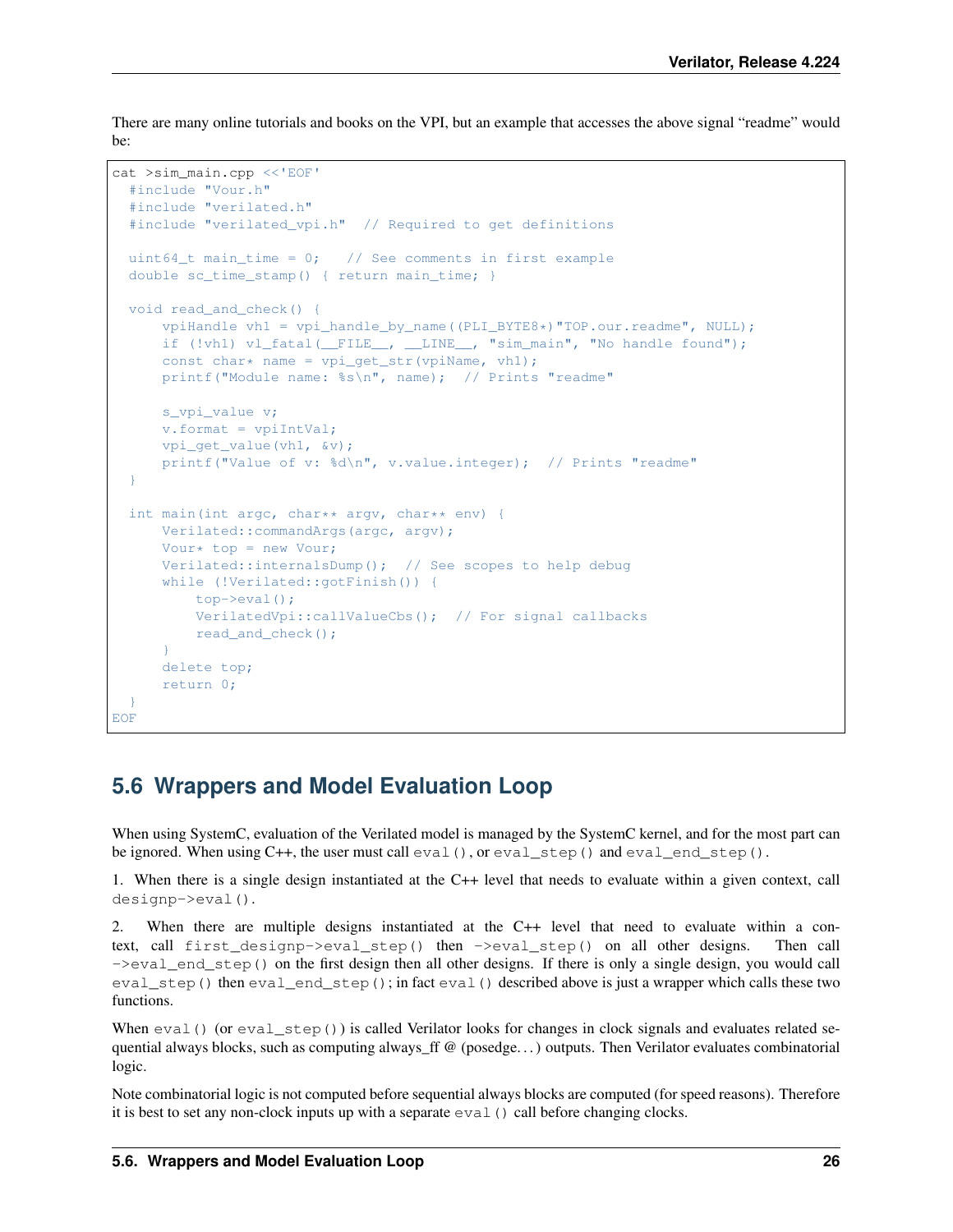Alternatively, if all always ff statements use only the posedge of clocks, or all inputs go directly to always ff statements, as is typical, then you can change non-clock inputs on the negative edge of the input clock, which will be faster as there will be fewer  $eval()$  calls.

For more information on evaluation, see docs/internals.rst in the distribution.

## <span id="page-29-0"></span>**5.7 Verilated and VerilatedContext**

Multiple Verilated models may be part of the same simulation context, that is share a VPI interface, sense of time, and common settings. This common simulation context information is stored in a VerilatedContext structure. If a VerilatedContext is not created prior to creating a model, a default global one is created automatically.

The Verilated:: methods, including the Verilated::commandArgs call shown above, call VerilatedContext methods using the default global VerilatedContext. (Technically they operate on the last one used by a given thread.) If you are using multiple simulation contexts you should not use the Verilated:: methods, and instead always use VerilatedContext methods called on the appropriate VerilatedContext object.

For methods available under Verilated and VerilatedContext see include/verilated.h in the distribution.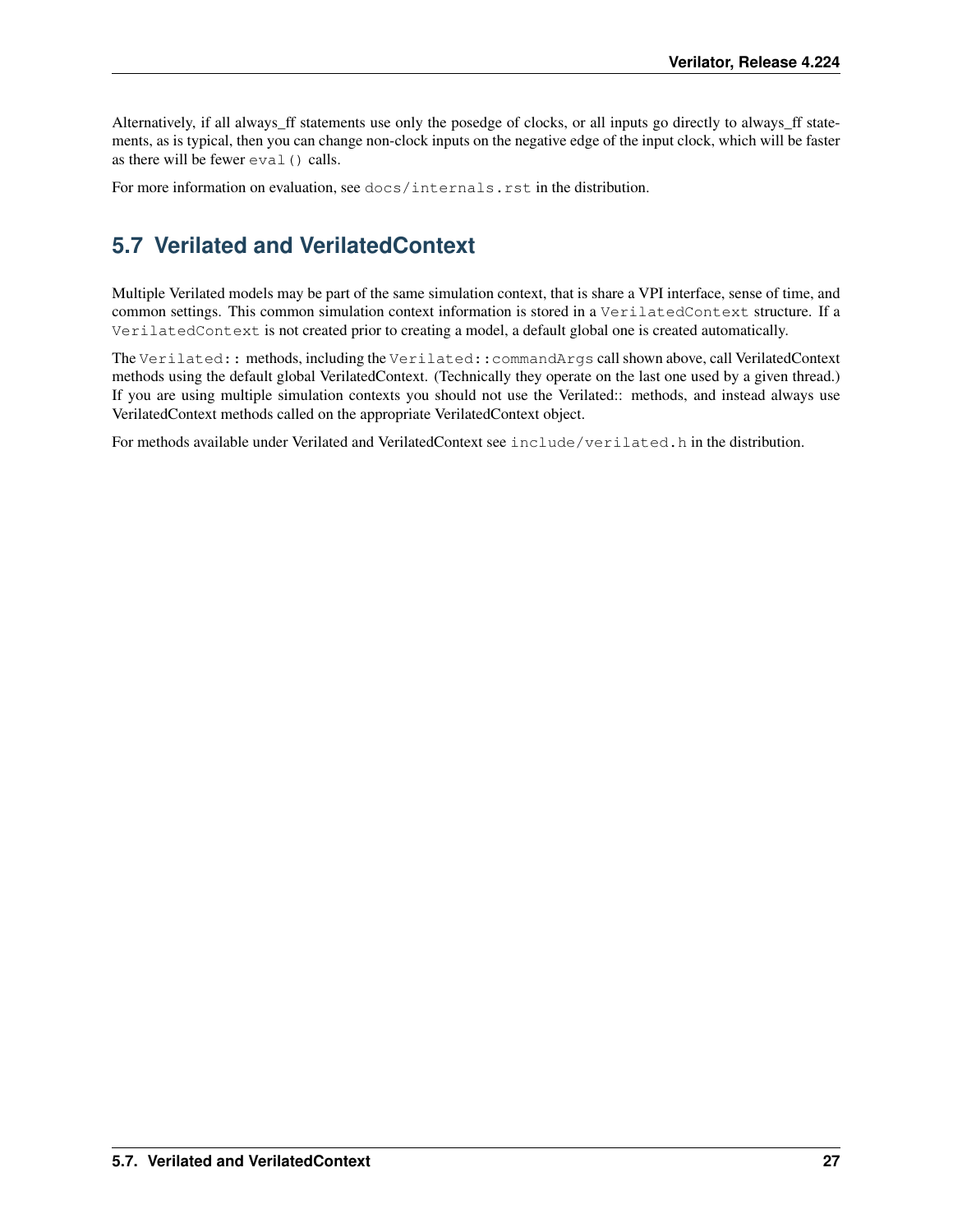**CHAPTER**

## **SIMULATING (VERILATED-MODEL RUNTIME)**

<span id="page-30-0"></span>This section describes items related to simulating, that using a Verilated model's executable. For the runtime arguments to a simulated model, see *[Simulation Runtime Arguments](#page-90-0)*.

## <span id="page-30-1"></span>**6.1 Benchmarking & Optimization**

For best performance, run Verilator with the  $-03$  [--x-assign fast](#page-82-0) [--x-initial fast](#page-82-1) [--noassert](#page-67-2) options. The  $-03$  option will require longer time to run Verilator, and  $-\overline{x}$ -assign fast  $-\overline{x}$ -initial fast may increase the risk of reset bugs in trade for performance; see the above documentation for these options.

If using Verilated multithreaded, use numactl to ensure you are using non-conflicting hardware resources. See *[Multithreading](#page-17-1)*. Also consider using profile-guided optimization, see *[Thread Profile-Guided Optimization](#page-36-0)*.

Minor Verilog code changes can also give big wins. You should not have any UNOPTFLAT warnings from Verilator. Fixing these warnings can result in huge improvements; one user fixed their one UNOPTFLAT warning by making a simple change to a clock latch used to gate clocks and gained a 60% performance improvement.

Beyond that, the performance of a Verilated model depends mostly on your C++ compiler and size of your CPU's caches. Experience shows that large models are often limited by the size of the instruction cache, and as such reducing code size if possible can be beneficial.

The supplied \$VERILATOR\_ROOT/include/verilated.mk file uses the OPT, OPT\_FAST, OPT\_SLOW and OPT GLOBAL variables to control optimization. You can set these when compiling the output of Verilator with Make, for example:

make OPT\_FAST="-Os -march=native" -f Vour.mk Vour\_\_ALL.a

OPT\_FAST specifies optimization options for those parts of the model that are on the fast path. This is mostly code that is executed every cycle. OPT\_SLOW applies to slow-path code, which executes rarely, often only once at the beginning or end of simulation. Note that OPT\_SLOW is ignored if VM\_PARALLEL\_BUILDS is not 1, in which case all generated code will be compiled in a single compilation unit using OPT\_FAST. See also the Verilator  $--output-split$  option. The OPT GLOBAL variable applies to common code in the runtime library used by Verilated models (shipped in \$VERILATOR\_ROOT/include). Additional C++ files passed on the verilator command line use OPT\_FAST. The OPT variable applies to all compilation units in addition to the specific "OPT" variables described above.

You can also use the  $-CFLAGS$  and/or  $-LDFLAGS$  options on the verilator command line to pass arguments directly to the compiler or linker.

The default values of the "OPT" variables are chosen to yield good simulation speed with reasonable C++ compilation times. To this end, OPT\_FAST is set to "-Os" by default. Higher optimization such as "-O2" or "-O3" may help (though often they provide only a very small performance benefit), but compile times may be excessively large even with medium sized designs. Compilation times can be improved at the expense of simulation speed by reducing optimization, for example with OPT\_FAST="-O0". Often good simulation speed can be achieved with OPT\_FAST="-O1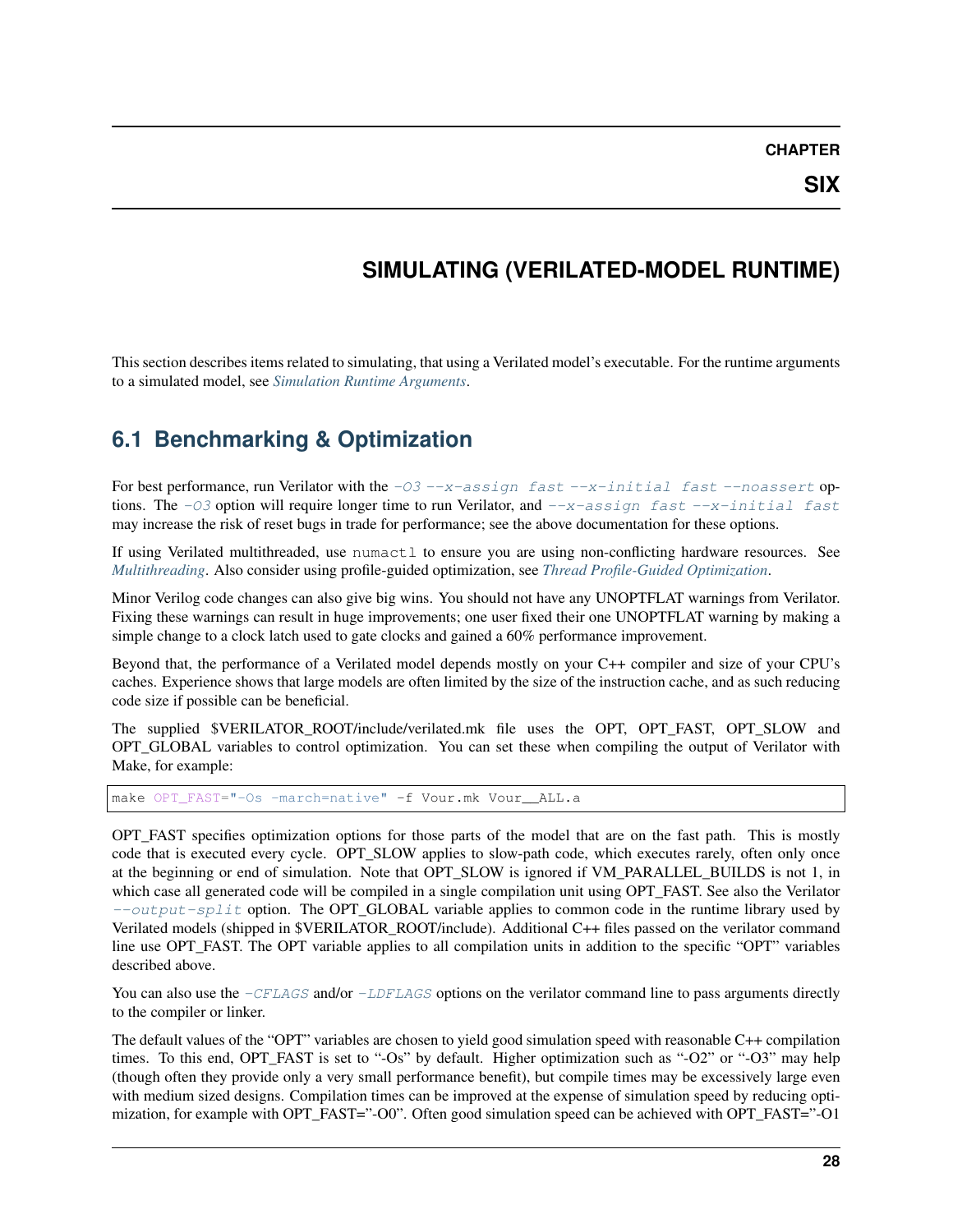-fstrict-aliasing" but with improved compilation times. Files controlled by OPT\_SLOW have little effect on performance and therefore OPT\_SLOW is empty by default (equivalent to "-O0") for improved compilation speed. In common use-cases there should be little benefit in changing OPT\_SLOW. OPT\_GLOBAL is set to "-Os" by default and there should rarely be a need to change it. As the runtime library is small in comparison to a lot of Verilated models, disabling optimization on the runtime library should not have a serious effect on overall compilation time, but may have detrimental effect on simulation speed, especially with tracing. In addition to the above, for best results use OPT="-march=native", the latest Clang compiler (about 10% faster than GCC), and link statically.

Generally the answer to which optimization level gives the best user experience depends on the use case and some experimentation can pay dividends. For a speedy debug cycle during development, especially on large designs where C++ compilation speed can dominate, consider using lower optimization to get to an executable faster. For throughput oriented use cases, for example regressions, it is usually worth spending extra compilation time to reduce total CPU time.

If you will be running many simulations on a single model, you can investigate profile guided optimization. See *[Compiler Profile-Guided Optimization](#page-36-1)*.

Modern compilers also support link-time optimization (LTO), which can help especially if you link in DPI code. To enable LTO on GCC, pass "-flto" in both compilation and link. Note LTO may cause excessive compile times on large designs.

Unfortunately, using the optimizer with SystemC files can result in compilation taking several minutes. (The SystemC libraries have many little inlined functions that drive the compiler nuts.)

If you are using your own makefiles, you may want to compile the Verilated code with --MAKEFLAGS  $-DVL$  INLINE  $OPT=inline$ . This will inline functions, however this requires that all cpp files be compiled in a single compiler run.

You may uncover further tuning possibilities by profiling the Verilog code. See *[Code Profiling](#page-33-0)*.

When done optimizing, please let the author know the results. We like to keep tabs on how Verilator compares, and may be able to suggest additional improvements.

## <span id="page-31-0"></span>**6.2 Coverage Analysis**

Verilator supports adding code to the Verilated model to support SystemVerilog code coverage. With [--coverage](#page-68-0), Verilator enables all forms of coverage:

- *[Functional Coverage](#page-31-1)*
- *[Line Coverage](#page-32-0)*
- *[Toggle Coverage](#page-32-1)*

When a model with coverage is executed, it will create a coverage file for collection and later analysis, see *[Coverage](#page-32-2) [Collection](#page-32-2)*.

### <span id="page-31-1"></span>**6.2.1 Functional Coverage**

With  $-coverage$  or  $-coverage-wave-user$ , Verilator will translate functional coverage points which the user has inserted manually into the SystemVerilog design, into the Verilated model.

Currently, all functional coverage points are specified using SystemVerilog assertion syntax which must be separately enabled with  $-$ *assert*.

For example, the following SystemVerilog statement will add a coverage point, under the coverage name "Default-Clock":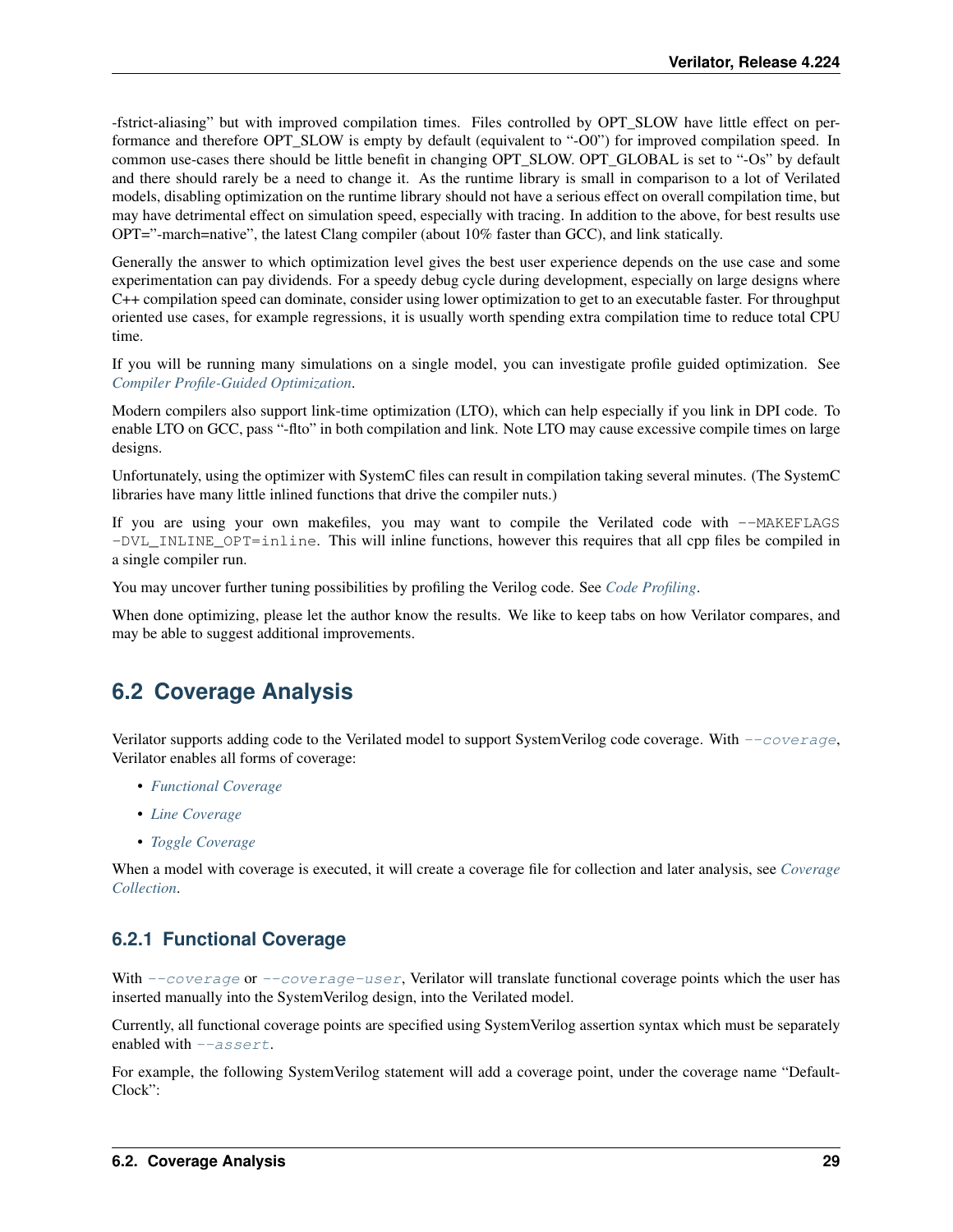**DefaultClock: cover property** (@(**posedge** clk) cyc==3);

### <span id="page-32-0"></span>**6.2.2 Line Coverage**

With  $--coverage$  or  $--coverage-line$ , Verilator will automatically add coverage analysis at each code flow change point (e.g. at branches). At each such branch a unique counter is incremented. At the end of a test, the counters along with the filename and line number corresponding to each counter are written into the coverage file.

Verilator automatically disables coverage of branches that have a \$stop in them, as it is assumed \$stop branches contain an error check that should not occur. A [/\\*verilator&32;coverage\\_block\\_off\\*/](#page-58-1) metacomment will perform a similar function on any code in that block or below, or /\*verilator&32; coverage\_off\*/ and [/\\*verilator&32;coverage\\_on\\*/](#page-58-3) will disable and enable coverage respectively around a block of code.

Verilator may over-count combinatorial (non-clocked) blocks when those blocks receive signals which have had the UNOPTFLAT warning disabled; for most accurate results do not disable this warning when using coverage.

### <span id="page-32-1"></span>**6.2.3 Toggle Coverage**

With  $-coverage$  or  $-coverage-toqqle$ , Verilator will automatically add toggle coverage analysis into the Verilated model.

Every bit of every signal in a module has a counter inserted. The counter will increment on every edge change of the corresponding bit.

Signals that are part of tasks or begin/end blocks are considered local variables and are not covered. Signals that begin with underscores (see  $-coverage-underscore$ ), are integers, or are very wide (>256 bits total storage across all dimensions, see  $-coveraq e$ -max-width) are also not covered.

Hierarchy is compressed, such that if a module is instantiated multiple times, coverage will be summed for that bit across all instantiations of that module with the same parameter set. A module instantiated with different parameter values is considered a different module, and will get counted separately.

Verilator makes a minimally-intelligent decision about what clock domain the signal goes to, and only looks for edges in that clock domain. This means that edges may be ignored if it is known that the edge could never be seen by the receiving logic. This algorithm may improve in the future. The net result is coverage may be lower than what would be seen by looking at traces, but the coverage is a more accurate representation of the quality of stimulus into the design.

There may be edges counted near time zero while the model stabilizes. It's a good practice to zero all coverage just before releasing reset to prevent counting such behavior.

A [/\\*verilator&32;coverage\\_off\\*/](#page-58-2) [/\\*verilator&32;coverage\\_on\\*/](#page-58-3) metacomment pair can be used around signals that do not need toggle analysis, such as RAMs and register files.

### <span id="page-32-2"></span>**6.2.4 Coverage Collection**

When any coverage flag was used to Verilate, Verilator will add appropriate coverage point insertions into the model and collect the coverage data.

To get the coverage data from the model, in the user wrapper code, typically at the end once a test passes, call Verilated::threadContextp()->coveragep()->write with an argument of the filename for the coverage data file to write coverage data to (typically "logs/coverage.dat").

Run each of your tests in different directories, potentially in parallel. Each test will create a logs/coverage.dat file.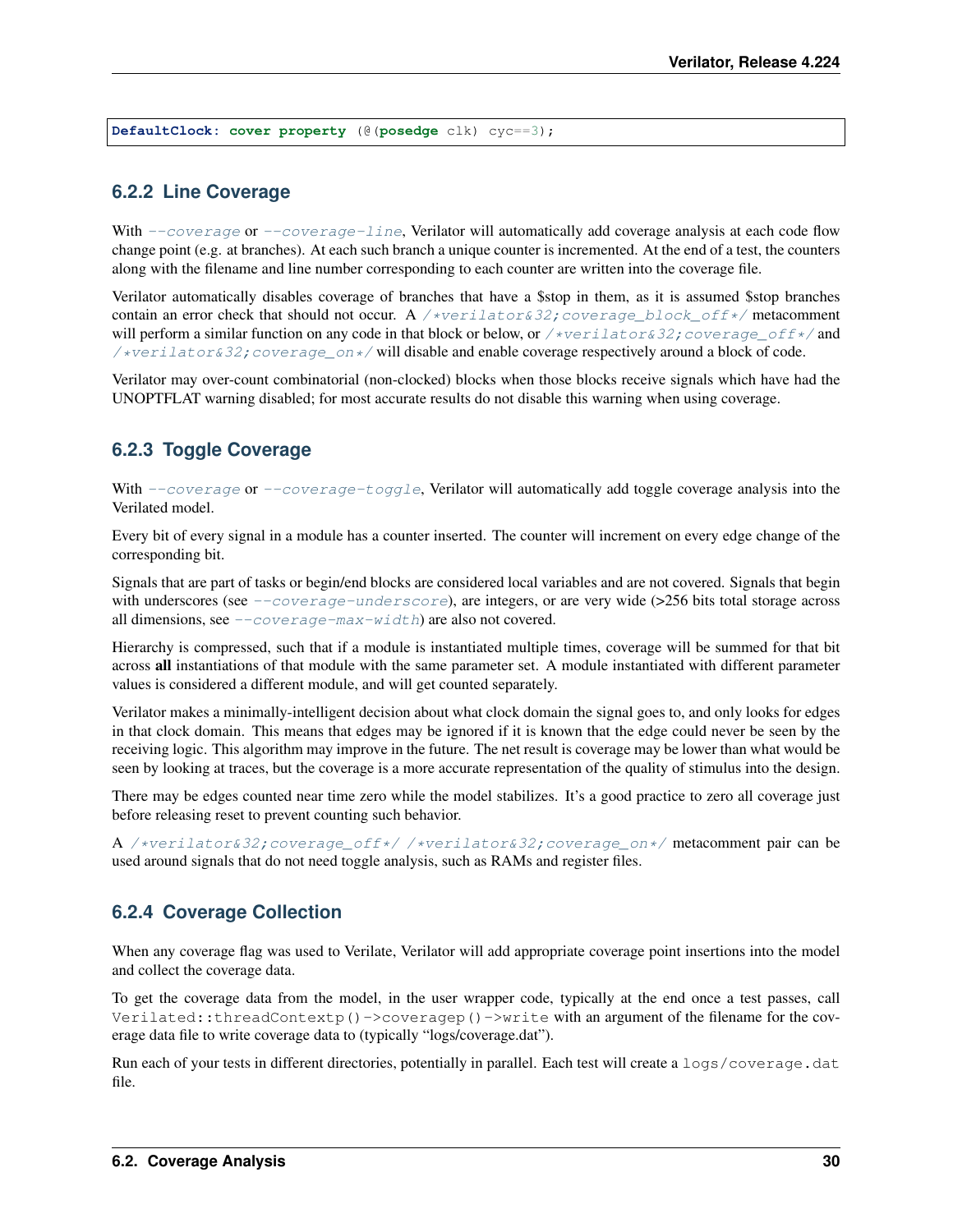After running all of the tests, execute the **verilator** coverage command, passing arguments pointing to the filenames of all of the individual coverage files. **verilator\_coverage** will reads the logs/coverage.dat file(s), and create an annotated source code listing showing code coverage details.

**verilator\_coverage** may also be used for test grading, that is computing which tests are important to fully cover the design.

For an example, see the examples/make\_tracing\_c/logs directory. Grep for lines starting with '%' to see what lines Verilator believes need more coverage.

Additional options of **verilator\_coverage** allow for merging of coverage data files or other transformations.

Info files can be written by verilator\_coverage for import to **lcov**. This enables use of **genhtml** for HTML reports and importing reports to sites such as [https://codecov.io.](https://codecov.io)

## <span id="page-33-0"></span>**6.3 Code Profiling**

The Verilated model may be code-profiled using GCC or Clang's C++ profiling mechanism. Verilator provides additional flags to help map the resulting C++ profiling results back to the original Verilog code responsible for the profiled C++ code functions.

To use profiling:

- 1. Use Verilator's [--prof-cfuncs](#page-76-1).
- 2. Build and run the simulation model.
- 3. The model will create gmon.out.
- 4. Run **gprof** to see where in the C++ code the time is spent.
- 5. Run the gprof output through the **verilator\_profcfunc** program and it will tell you what Verilog line numbers on which most of the time is being spent.

## <span id="page-33-1"></span>**6.4 Execution Profiling**

For performance optimization, it is useful to see statistics and visualize how execution time is distributed in a verilated model.

With the  $-prof$ -exec option, Verilator will:

- Add code to the Verilated model to record execution flow.
- Add code to save profiling data in non-human-friendly form to the file specified with [+verilator+prof+exec+file+<filename>](#page-90-1).
- In multi-threaded models, add code to record the start and end time of each macro-task across a number of calls to eval. (What is a macro-task? See the Verilator internals document (docs/internals.rst in the distribution.)

The **verilator\_gantt** program may then be run to transform the saved profiling file into a nicer visual format and produce some related statistics.

For more information see **verilator** gantt.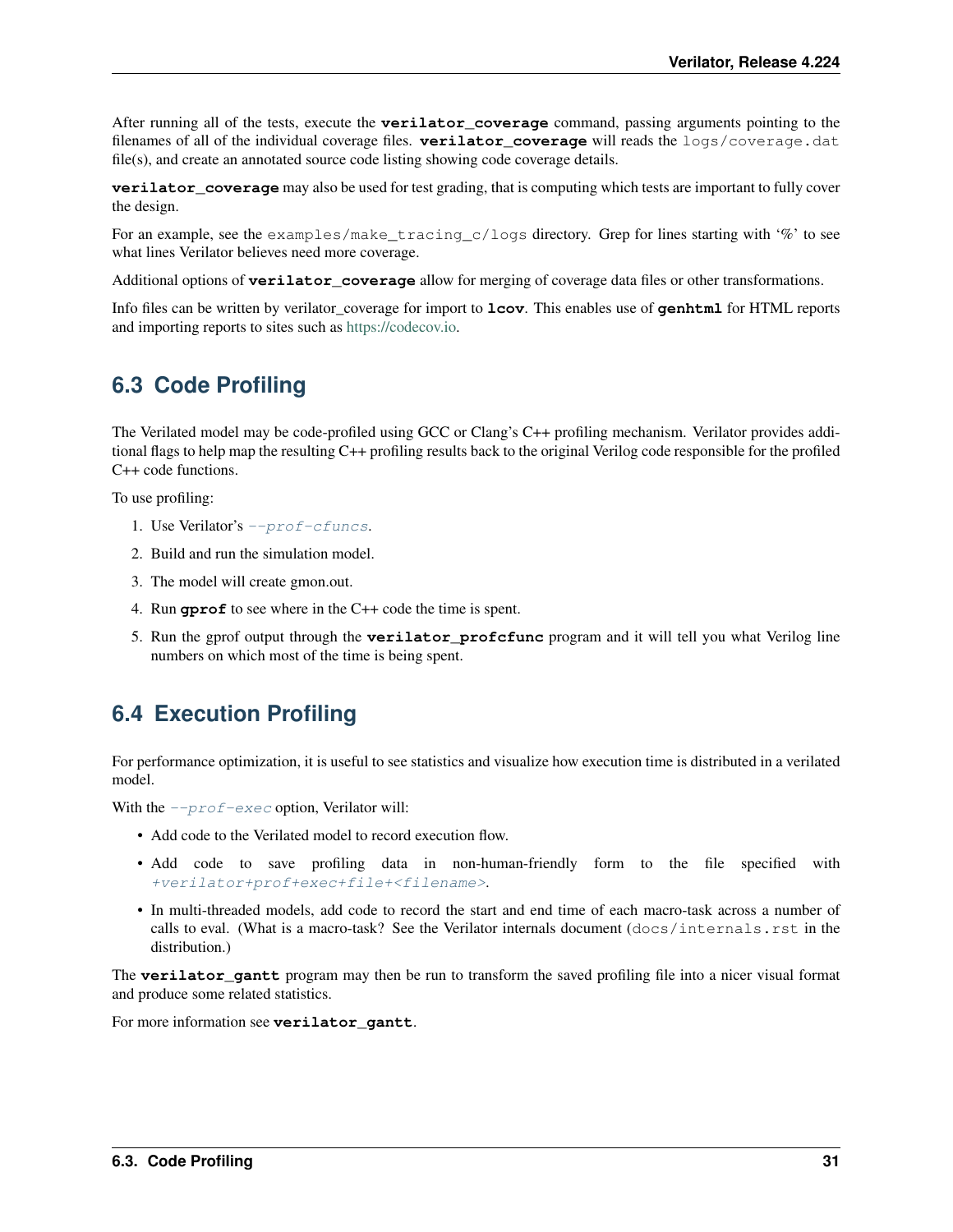

Fig. 6.1: Example verilator\_gantt output, as viewed with GTKWave. The measured\_parallelism shows the number of CPUs being used at a given moment. The cpu\_thread section shows which thread is executing on each of the physical CPUs. The thread\_mtask section shows which macro-task is running on a given thread.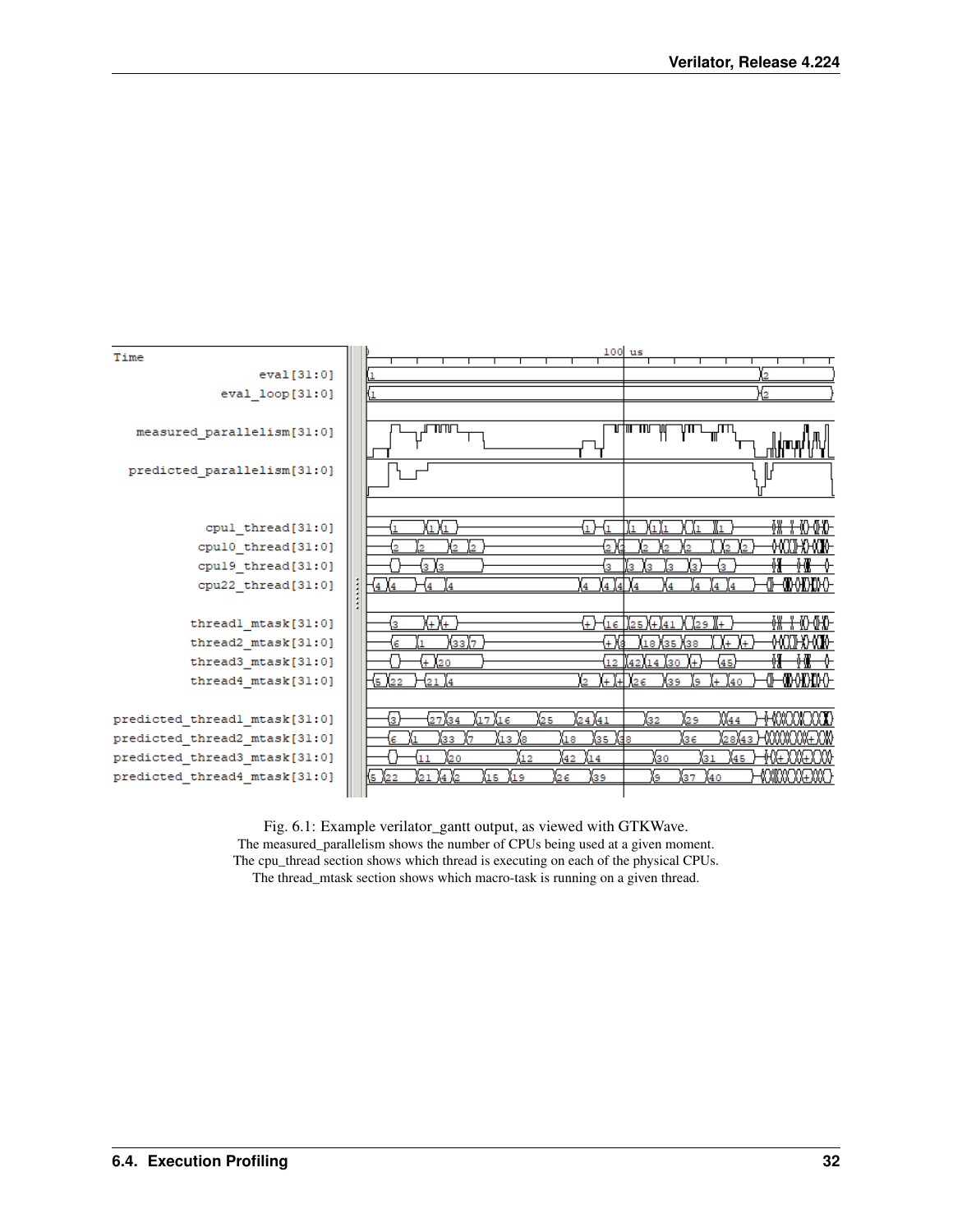## <span id="page-35-0"></span>**6.5 Profiling ccache efficiency**

The Verilator generated Makefile provides support for basic profiling of ccache behavior during the build. This can be used to track down files that might be unnecessarily rebuilt, though as of today even small code changes will usually require rebuilding a large number of files. Improving ccache efficiency during the edit/compile/test loop is an active area of development.

To get a basic report of how well ccache is doing, add the *ccache-report* target when invoking the generated Makefile:

```
make -C obj_dir -f Vout.mk Vout ccache-report
```
This will print a report based on all executions of ccache during this invocation of Make. The report is also written to a file, in this example *obj\_dir/Vout\_\_cache\_report.txt*.

To use the *ccache-report* target, at least one other explicit build target must be specified, and OBJCACHE must be set to 'ccache'.

This feature is currently experimental and might change in subsequent releases.

## <span id="page-35-1"></span>**6.6 Save/Restore**

The intermediate state of a Verilated model may be saved, so that it may later be restored.

To enable this feature, use  $-$ savable. There are limitations in what language features are supported along with  $\epsilon$ -savable; if you attempt to use an unsupported feature Verilator will throw an error.

To use save/restore, the user wrapper code must create a VerilatedSerialize or VerilatedDeserialze object then calling the << or >> operators on the generated model and any other data the process needs saved/restored. These functions are not thread safe, and are typically called only by a main thread.

For example:

```
void save_model(const char* filenamep) {
   VerilatedSave os;
   os.open(filenamep);
   os << main_time; // user code must save the timestamp, etc
   os << *topp;
}
void restore_model(const char* filenamep) {
   VerilatedRestore os;
   os.open(filenamep);
   os >> main_time;
    os >> *topp;
}
```
## <span id="page-35-2"></span>**6.7 Profile-Guided Optimization**

Profile-guided optimization is the technique where profiling data is collected by running your simulation executable, then this information is used to guide the next Verilation or compilation.

There are two forms of profile-guided optimizations. Unfortunately for best results they must each be performed from the highest level code to the lowest, which means performing them separately and in this order:

• *[Thread Profile-Guided Optimization](#page-36-0)*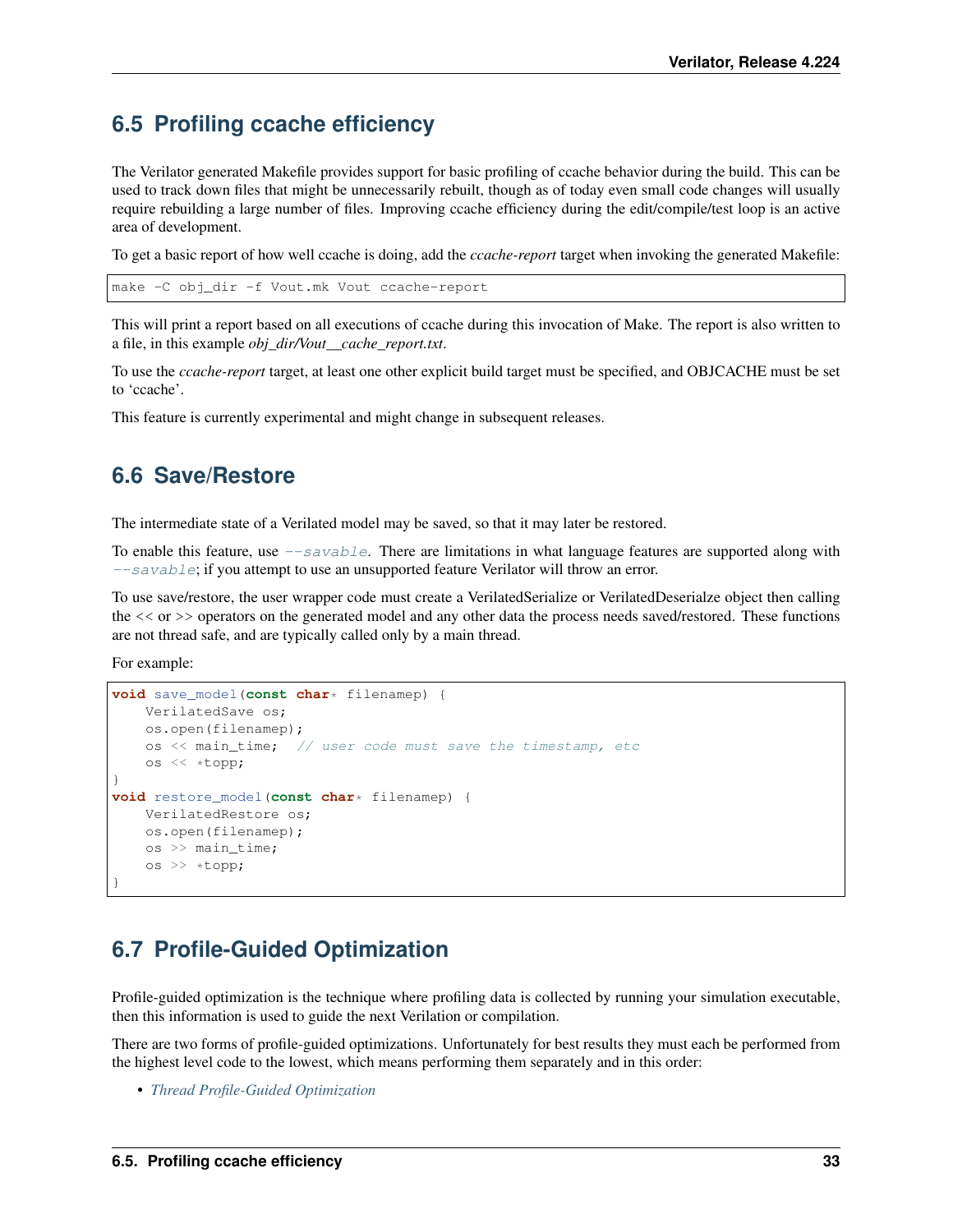#### • *[Compiler Profile-Guided Optimization](#page-36-0)*

Other forms of PGO may be supported in the future, such as clock and reset toggle rate PGO, branch prediction PGO, statement execution time PGO, or others as they prove beneficial.

### **6.7.1 Thread Profile-Guided Optimization**

Verilator supports profile-guided optimization (Verilation) of multi-threaded models (Thread PGO) to improve performance.

When using multithreading, Verilator computes how long macro tasks take and tries to balance those across threads. (What is a macro-task? See the Verilator internals document (docs/internals.rst in the distribution.) If the estimations are incorrect, the threads will not be balanced, leading to decreased performance. Thread PGO allows collecting profiling data to replace the estimates and better optimize these decisions.

To use Thread PGO, Verilate the model with the  $-\text{prox}_{\text{PQ}}$  option. This will code to the verilated model to save profiling data for profile-guided optimization.

Run the model executable. When the executable exits, it will create a profile.vlt file.

Rerun Verilator, optionally omitting the  $-prof-pq\circ$  option, and adding the profile. Vit generated earlier to the command line.

Note there is no Verilator equivalent to GCC's –fprofile-use. Verilator's profile data file (profile.vlt) can be placed on the verilator command line directly without any prefix.

If results from multiple simulations are to be used in generating the optimization, multiple simulation's profile.vlt may be concatenated externally, or each of the files may be fed as separate command line options into Verilator. Verilator will sum the profile results, so a longer running test will have proportionally more weight for optimization than a shorter running test.

If you provide any profile feedback data to Verilator, and it cannot use it, it will issue the [PROFOUTOFDATE](#page-102-0) warning that threads were scheduled using estimated costs. This usually indicates that the profile data was generated from different Verilog source code than Verilator is currently running against. Therefore, repeat the data collection phase to create new profiling data, then rerun Verilator with the same input source files and that new profiling data.

### <span id="page-36-0"></span>**6.7.2 Compiler Profile-Guided Optimization**

GCC and Clang support compiler profile-guided optimization (PGO). This optimizes any C/C++ program including Verilated code. Using compiler PGO typically yields improvements of 5-15% on both single-threaded and multithreaded models.

To use compiler PGO with GCC or Clang, please see the appropriate compiler documentation. The process in GCC 10 was as follows:

1. Compile the Verilated model with the compiler's "-fprofile-generate" flag:

```
verilator [whatever_flags] --make \
    -CFLAGS -fprofile-generate -LDFLAGS -fprofile-generate
```
or, if calling make yourself, add -fprofile-generate appropriately to your Makefile.

- 2. Run your simulation. This will create \*.gcda file(s) in the same directory as the source files.
- 3. Recompile the model with -fprofile-use. The compiler will read the \*.gcda file(s).

For GCC: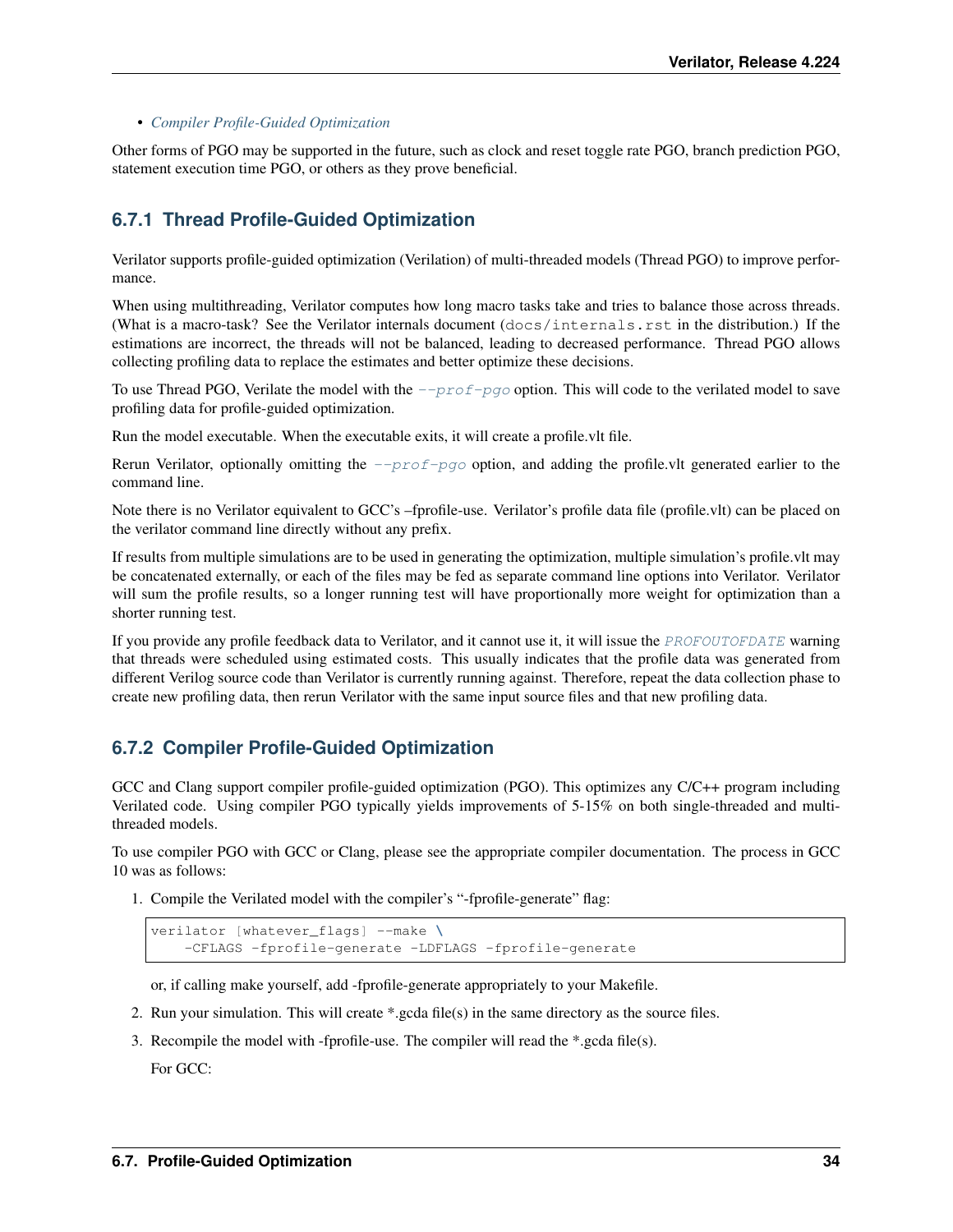```
verilator [whatever_flags] --build \
   -CFLAGS "-fprofile-use -fprofile-correction"
```
For Clang:

```
llvm-profdata merge -output default.profdata *.profraw
verilator [whatever_flags] --build \
    -CFLAGS "-fprofile-use -fprofile-correction"
```
or, if calling make yourself, add these CFLAGS switches appropriately to your Makefile.

Clang and GCC also support -fauto-profile which uses sample-based feedback-directed optimization. See the appropriate compiler documentation.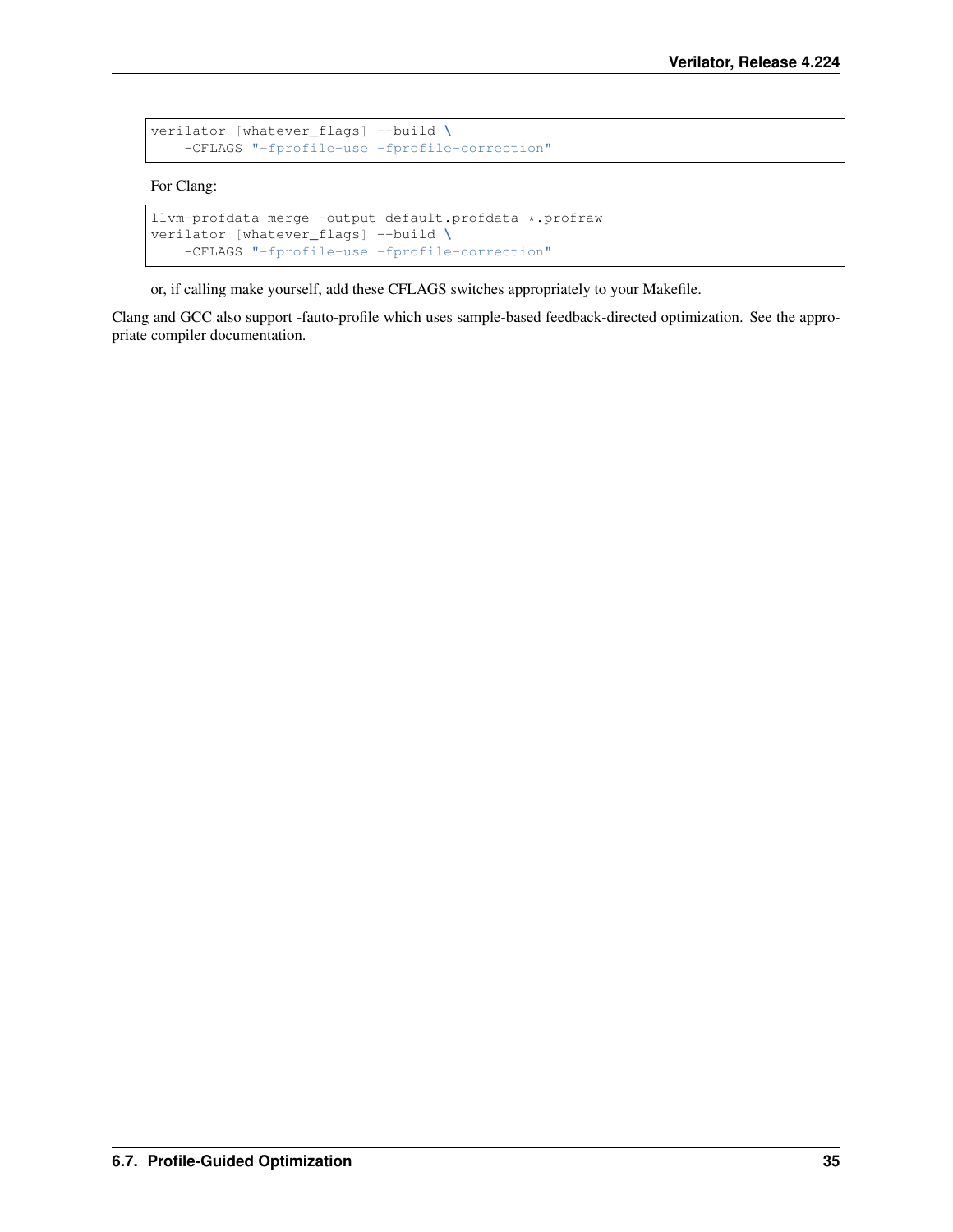**CHAPTER**

**SEVEN**

## **CONTRIBUTING AND REPORTING BUGS**

### **7.1 Announcements**

To get notified of new releases and other important announcements, go to [Verilator announcement repository](https://github.com/verilator/verilator-announce) and follow the instructions there.

## **7.2 Reporting Bugs**

First, check the *[Language Limitations](#page-50-0)* section.

Next, try the  $-\text{debug}$  option. This will enable additional internal assertions, and may help identify the problem.

Finally, reduce your code to the smallest possible routine that exhibits the bug. Even better, create a test in the test\_regress/t directory, as follows:

```
cd test_regress
cp -p t/t_EXAMPLE.pl t/t_BUG.pl
cp -p t/t_EXAMPLE.v t/t_BUG.v
```
There are many hints on how to write a good test in the test\_regress/driver.pl documentation which can be seen by running:

```
cd $VERILATOR_ROOT # Need the original distribution kit
test_regress/driver.pl --help
```
Edit  $t/t$  BUG.pl to suit your example; you can do anything you want in the Verilog code there; just make sure it retains the single clk input and no outputs. Now, the following should fail:

```
cd $VERILATOR_ROOT # Need the original distribution kit
cd test_regress
t/t_BUG.pl # Run on Verilator
t/t_BUG.pl --debug # Run on Verilator, passing --debug to Verilator
t/t_BUG.pl --vcs # Run on VCS simulator
t/t_BUG.pl --nc|--iv|--ghdl # Likewise on other simulators
```
The test driver accepts a number of options, many of which mirror the main Verilator options. For example the previous test could have been run with debugging enabled. The full set of test options can be seen by running **driver.pl --help** as shown above.

Finally, report the bug at [Verilator Issues.](https://verilator.org/issues) The bug will become publicly visible; if this is unacceptable, mail the bug report to wsnyder@wsnyder.org.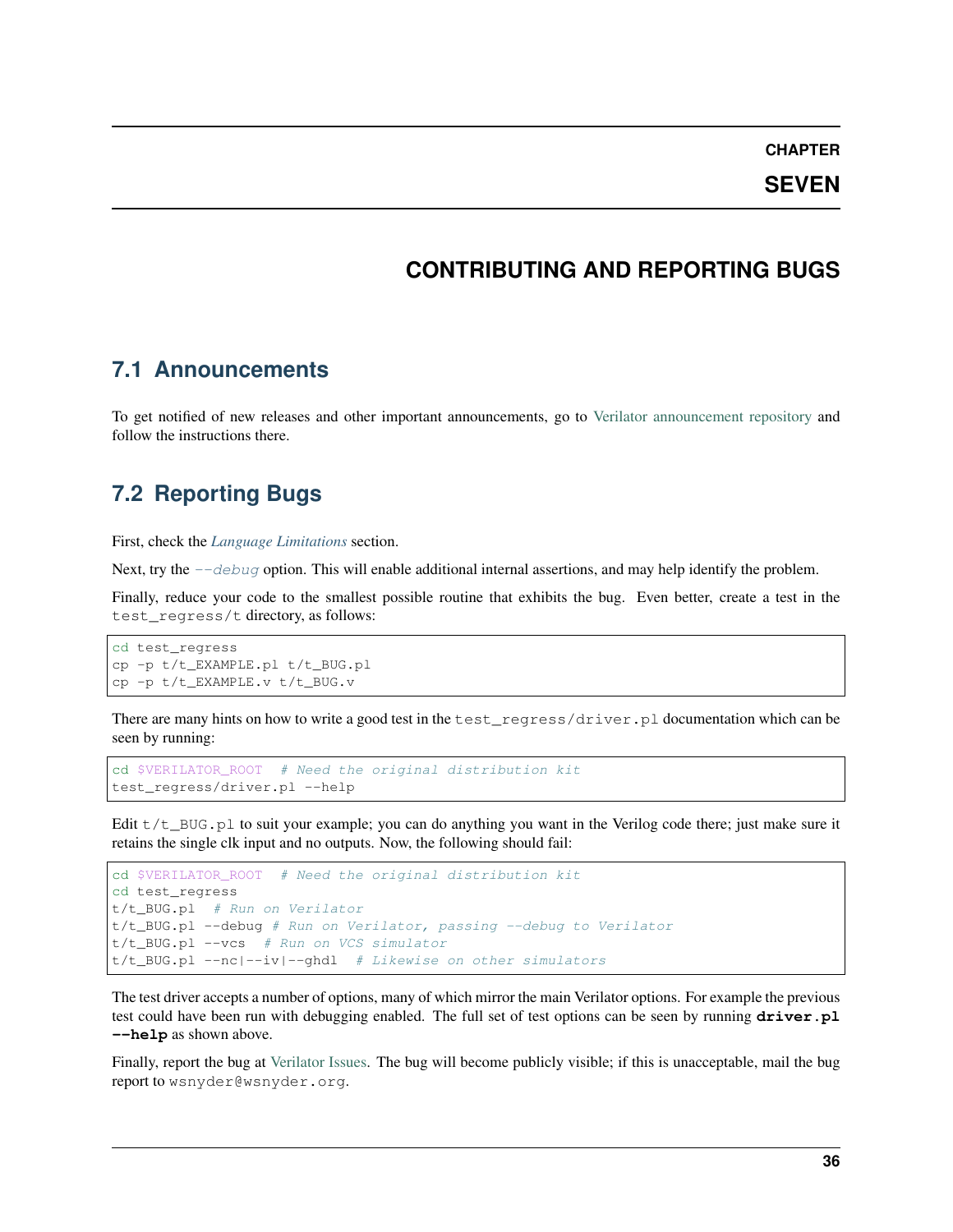## **7.3 Contributing to Verilator**

Thanks for using Verilator! We welcome your contributions in whatever form.

This contributing document contains some suggestions that may make contributions flow more efficiently.

## **7.3.1 Did you find a bug?**

- Please Ensure the bug was not already reported by searching [Verilator Issues.](https://verilator.org/issues)
- If you're unable to find an open issue addressing the problem, [open a new Verilator issue.](https://verilator.org/issues/new)
	- Be sure to include a **code sample** or an **executable test case** demonstrating the bug and expected behavior that is not occurring.
	- The ideal example works against other simulators, and is in the test\_regress/t test format, as described in [docs/internals.](internals.rst)

### **7.3.2 Did you write a patch that fixes a bug?**

- Please [Open a new issue.](https://verilator.org/issues/new)
- You may attach a patch to the issue, or (preferred) may request a GitHub pull request.
	- Verilator uses GitHub Actions to provide continuous integration. You may want to enable Actions on your GitHub branch to ensure your changes keep the tests passing. See [docs/internals.](internals.rst)
- Your source-code contributions must be certified as open source, under the [Developer Certificate of Origin.](https://developercertificate.org/) On your first contribution, you must either:
	- Have your patch include the addition of your name to [docs/CONTRIBUTORS](#page-0-0) (preferred).
	- Use "git -s" as part of your commit. This adds a "signed-of-by" attribute which will certify your contribution as described in the [Signed-of-By convention.](https://github.com/wking/signed-off-by/blob/master/Documentation/SubmittingPatches)
	- Email, or post in an issue a statement that you certify your contributions.
	- In any of these cases your name will be added to [docs/CONTRIBUTORS](#page-0-0) and you are agreeing all future contributions are also certified.
	- We occasionally accept contributions where people do not want their name published. Please email us; you must still privately certify your contribution.
- Your test contributions are generally considered released into the Creative Commons Public Domain (CC0), unless you request otherwise or put a GNU/Artistic license on your file.
- Most important is we get your patch. If you'd like to clean up indentation and related issues ahead of our feedback, that is appreciated; please see the coding conventions in [docs/internals.](internals.rst)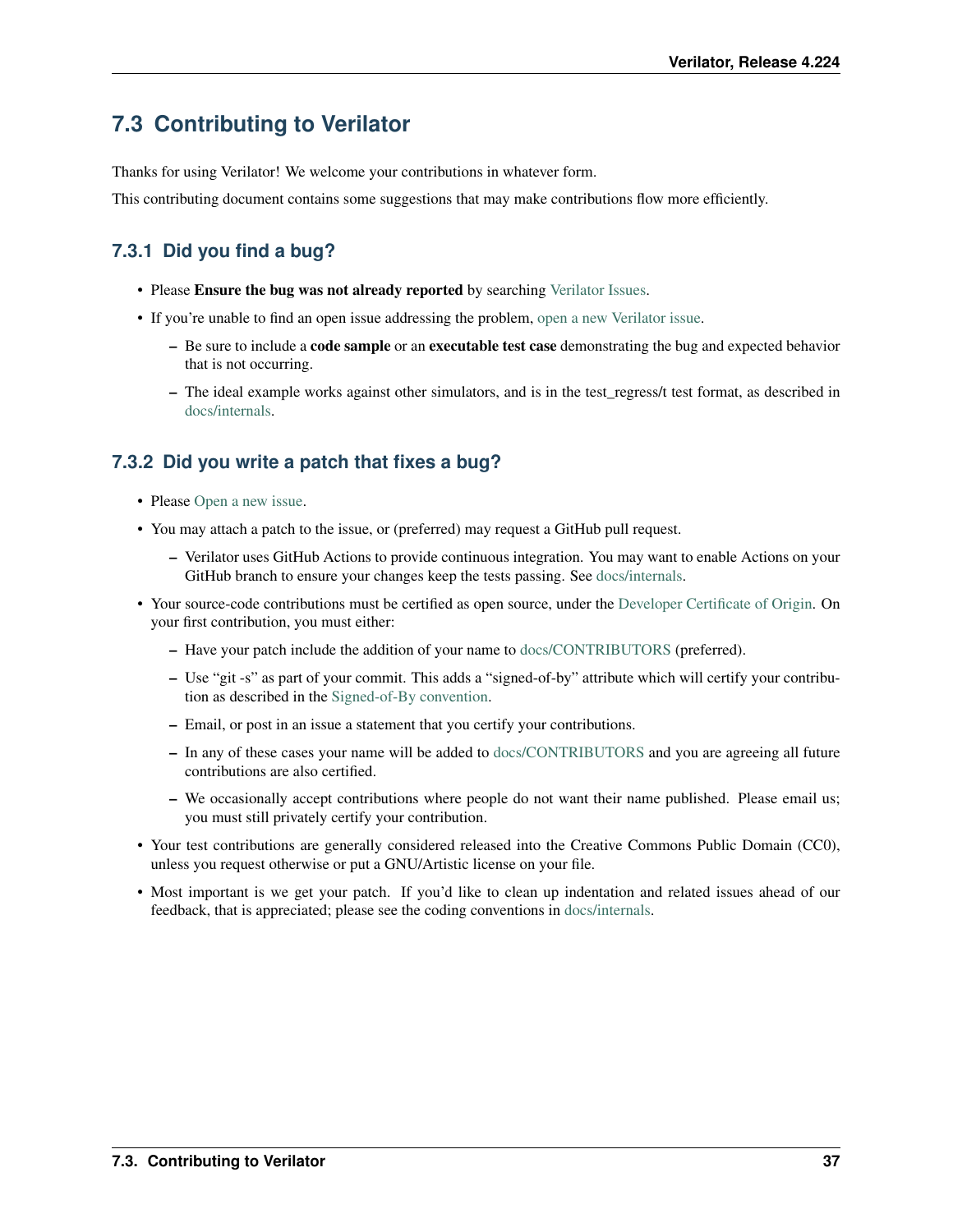### **7.3.3 Do you have questions?**

- Please see FAQ section and rest of the [Verilator manual,](https://verilator.org/verilator_doc.html) or [Verilator manual \(PDF\).](https://verilator.org/verilator_doc.pdf)
- Ask any question in the [Verilator forum.](https://verilator.org/forum)

### **7.3.4 Code of Conduct**

• Our contributors and participants pledge to make participation in our project and our community a positive experience for everyone. We follow the [Contributor Covenant version 1.4.](https://www.contributor-covenant.org/version/1/4/code-of-conduct/)

Thanks!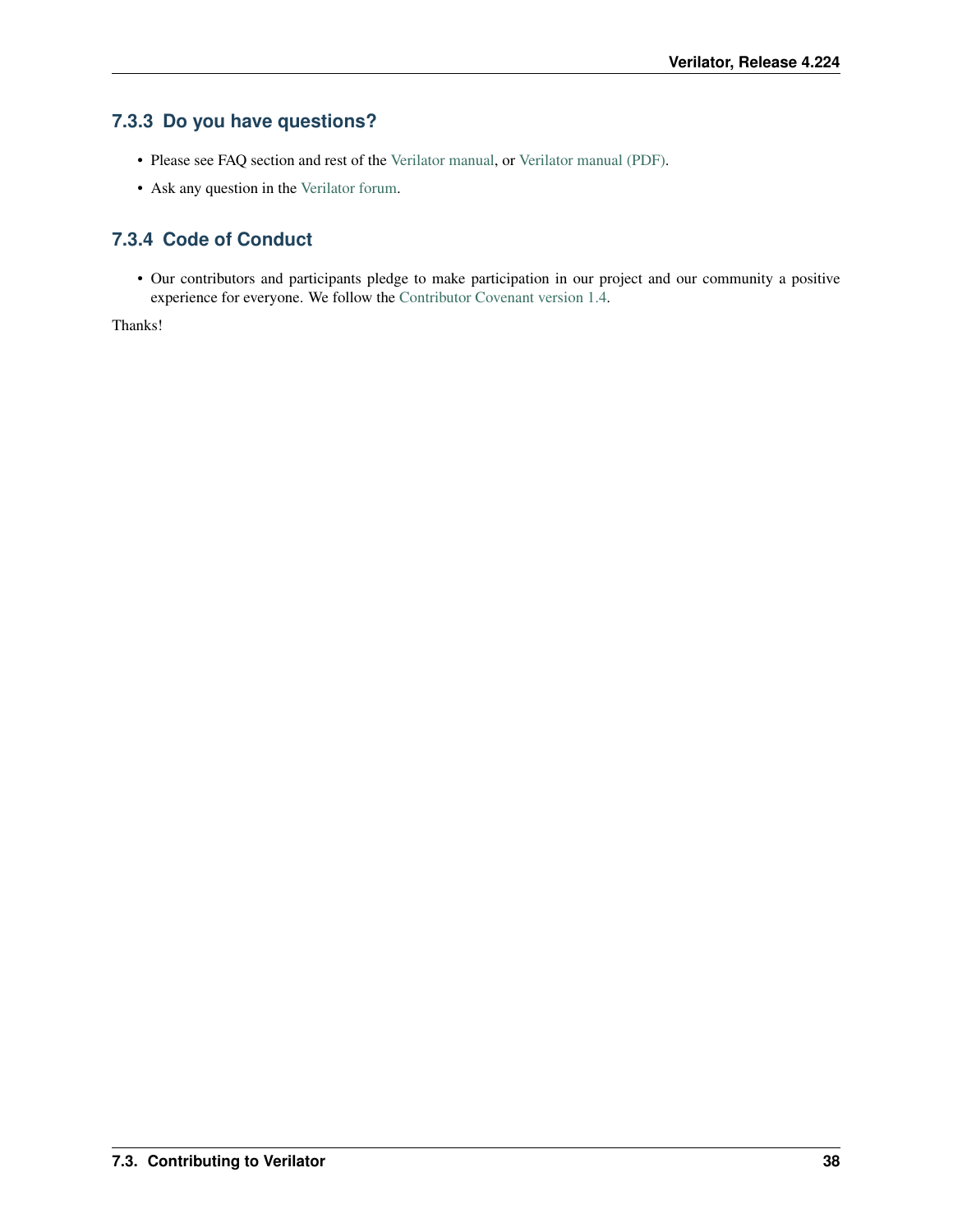**CHAPTER**

**EIGHT**

## **FAQ/FREQUENTLY ASKED QUESTIONS**

## **8.1 Questions**

### **8.1.1 Can I contribute?**

Please contribute! Just submit a pull request, or raise an issue to discuss if looking for something to help on. For more information see our contributor agreement.

### **8.1.2 How widely is Verilator used?**

Verilator is used by many of the largest silicon design companies, large organizations such as CERN, and even by college student projects.

Verilator is one of the "big 4" simulators, meaning one of the 4 main SystemVerilog simulators available, namely the closed-source products Synopsys VCS (tm), Mentor Questa/ModelSim (tm), Cadence Xcelium/Incisive/NC-Verilog/NC-Sim (tm), and the open-source Verilator. The three closed-source offerings are often collectively called the "big 3" simulators.

### **8.1.3 Does Verilator run under Windows?**

Yes, ideally run Ubuntu under Windows Subsystem for Linux (WSL2). Alternatively use Cygwin, though this tends to be slower and is not regularly tested. Verilated output also compiles under Microsoft Visual C++, but this is also not regularly tested.

### **8.1.4 Can you provide binaries?**

You can install Verilator via the system package manager (apt, yum, etc.) on many Linux distributions, including Debian, Ubuntu, SuSE, Red Hat, and others. These packages are provided by the Linux distributions and generally will lag the version of the mainline Verilator repository. If no binary package is available for your distribution, how about you set one up?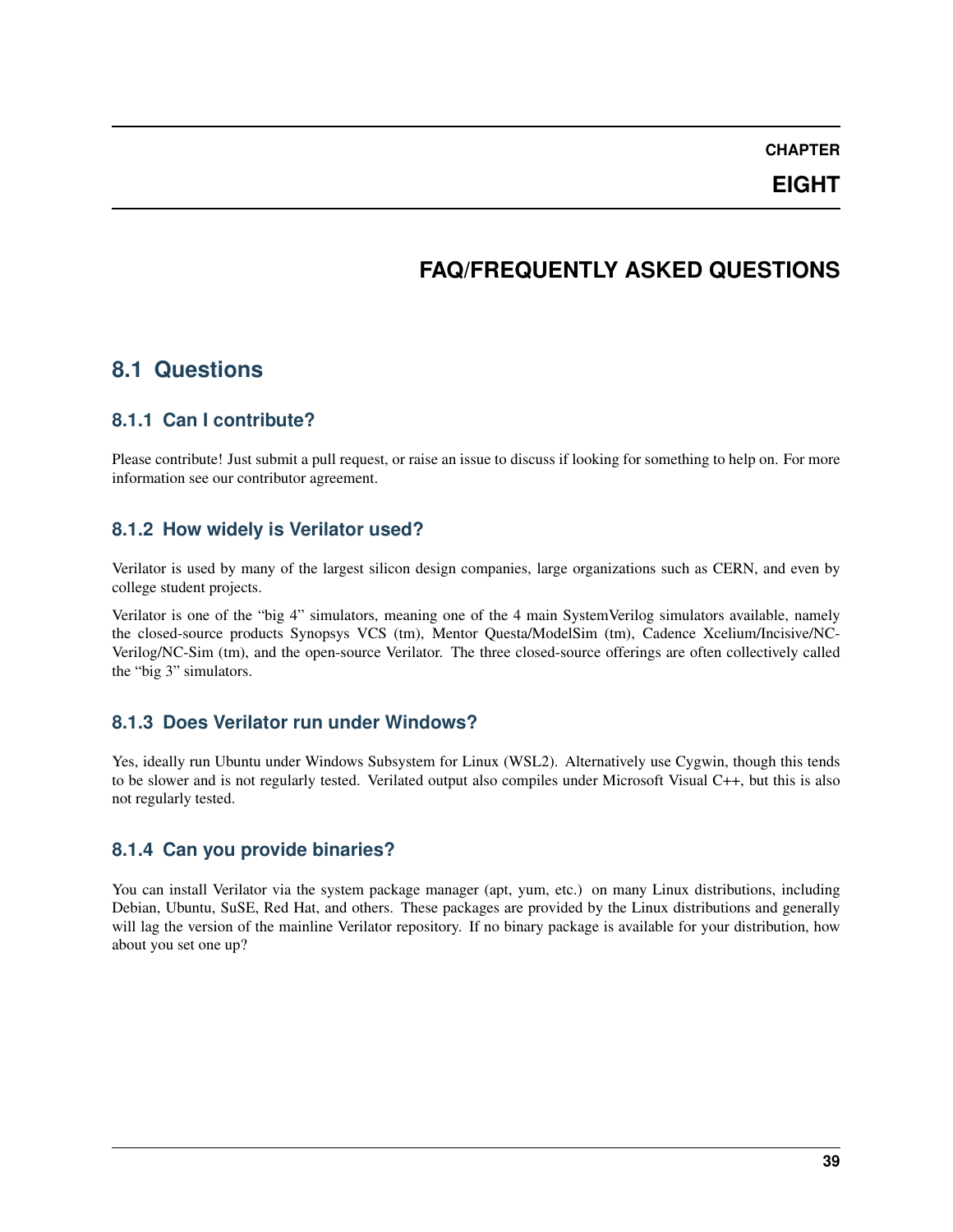### **8.1.5 How can it be faster than (name-a-big-3-closed-source-simulator)?**

Generally, the implied part of the question is "... with all of the manpower they can put into developing it."

Most simulators have to be compliant with the complete IEEE 1364 (Verilog) and IEEE 1800 (SystemVerilog) standards, meaning they have to be event driven. This prevents them from being able to reorder blocks and make netliststyle optimizations, which are where most of the gains come from.

You should not be scared by non-compliance. Your synthesis tool isn't compliant with the whole standard to start with, so your simulator need not be either. Verilator is closer to the synthesis interpretation, so this is a good thing for getting working silicon.

### **8.1.6 Will Verilator output remain under my own license/copyright?**

Your SystemVerilog, VPI/DPI, or main() C++ code remains under your own license.

It's just like how using GCC on your programs does not change the copyright of your program; this is why Verilator uses the "GNU Lesser Public License Version 3" instead of the more typical "GNU Public License". See the licenses for details.

Some examples:

- Any SystemVerilog or other input fed into Verilator remain your own.
- Any of your VPI/DPI C++ routines that Verilator calls remain your own.
- Any of your main() C++ code that calls into Verilator remain your own.
- If you change Verilator itself, for example changing or adding a file under the src/ directory in the repository, you must make the source code available under the GNU Lesser Public License.
- If you change a header Verilator provides, for example under include/ in the repository, you must make the source code available under the GNU Lesser Public License.

You also have the option of using the Perl Artistic License, which again does not require you to release your Verilog, C++, or generated code. This license also allows you to modify Verilator for internal use without distributing the modified version. But please contribute back to the community!

Under both license you can offer a commercial product that is based on Verilator either directly or embedded within. However under both licenses, any changes you make to Verilator for such a product must be open sourced.

As is standard with Open Source, contributions back to Verilator will be placed under the Verilator copyright and LGPL/Artistic license. Small test cases will be released into the public domain so they can be used anywhere, and large tests under the LGPL/Artistic, unless requested otherwise.

### **8.1.7 Why is running Verilator (to create a model) so slow?**

Verilator may require more memory than the resulting simulator will require, as Verilator internally creates all of the state of the resulting generated simulator in order to optimize it. If it takes more than a few minutes or so (and you're not using  $-\text{debug}$  since debug mode is disk bound), see if your machine is paging; most likely you need to run it on a machine with more memory. Very large designs are known to have topped 64 GB resident set size. Alternatively, see *[Hierarchical Verilation](#page-16-0)*.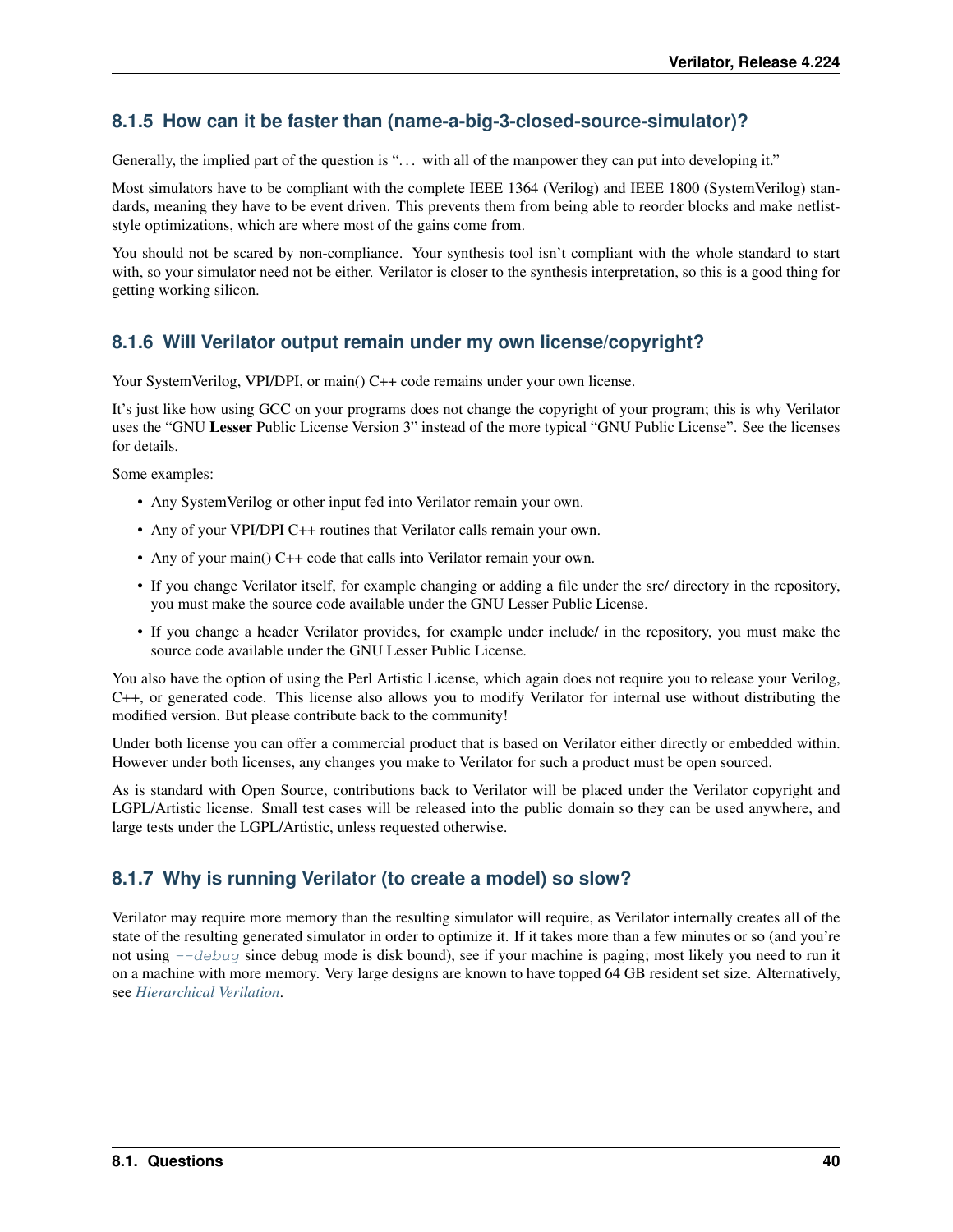### **8.1.8 How do I generate waveforms (traces) in C++?**

See also the next question for tracing in SystemC mode.

- A. Pass the [--trace](#page-79-0) option to Verilator, and in your top level C code, call Verilated::traceEverOn(true). Then you may use \$dumpfile and \$dumpvars to enable traces, same as with any Verilog simulator. See examples/make\_tracing\_c in the distribution.
- B. Or, for finer-grained control, or C++ files with multiple Verilated modules you may also create the trace purely from C++. Create a VerilatedVcdC object, and in your main loop right after eval() call trace\_object->dump(contextp->time()) every time step, and finally call trace\_object->close().

```
#include "verilated_vcd_c.h"
...
int main(int argc, char** argv, char** env) {
   const std::unique_ptr<VerilatedContext> contextp{new VerilatedContext};
    ...
   Verilated::traceEverOn(true);
   VerilatedVcdC* tfp = new VerilatedVcdC;
   topp->trace(tfp, 99); // Trace 99 levels of hierarchy (or see below)
    // tfp->dumpvars(1, "t"); // trace 1 level under "t"
   tfp->open("obj_dir/t_trace_ena_cc/simx.vcd");
    ...
    while (contextp->time() < sim_time && !contextp->gotFinish()) {
        contextp->timeInc(1);
       topp->eval();
       tfp->dump(contextp->time());
    }
    tfp->close();
}
```
You also need to compile verilated\_vcd\_c.cpp and add it to your link, preferably by adding the dependencies in your Makefile's  $\frac{1}{5}$  (VK\_GLOBAL\_OBJS) link rule. This is done for you if using the Verilator  $-\text{exc}$  option.

you can call trace\_object->trace() on multiple Verilated objects with the same trace file if you want all data to land in the same output file.

### **8.1.9 How do I generate waveforms (traces) in SystemC?**

- A. Pass the [--trace](#page-79-0) option to Verilator, and in your top level sc\_main(), call Verilated::traceEverOn(true). Then you may use \$dumpfile and code:*\$dumpvars* to enable traces, same as with any Verilog simulator, see the non-SystemC example in examples/make\_tracing\_c. This will trace only the module containing the \$dumpvar.
- B. Or, you may create a trace purely from SystemC, which may trace all Verilated designs in the SystemC model. Create a VerilatedVcdSc object as you would create a normal SystemC trace file. For an example, see the call to VerilatedVcdSc in the examples/make tracing sc/sc main.cpp file of the distribution, and below.
- C. Alternatively you may use the C++ trace mechanism described in the previous question, note the timescale and timeprecision will be inherited from your SystemC settings.

```
#include "verilated_vcd_sc.h"
...
int main(int argc, char** argv, char** env) {
    ...
```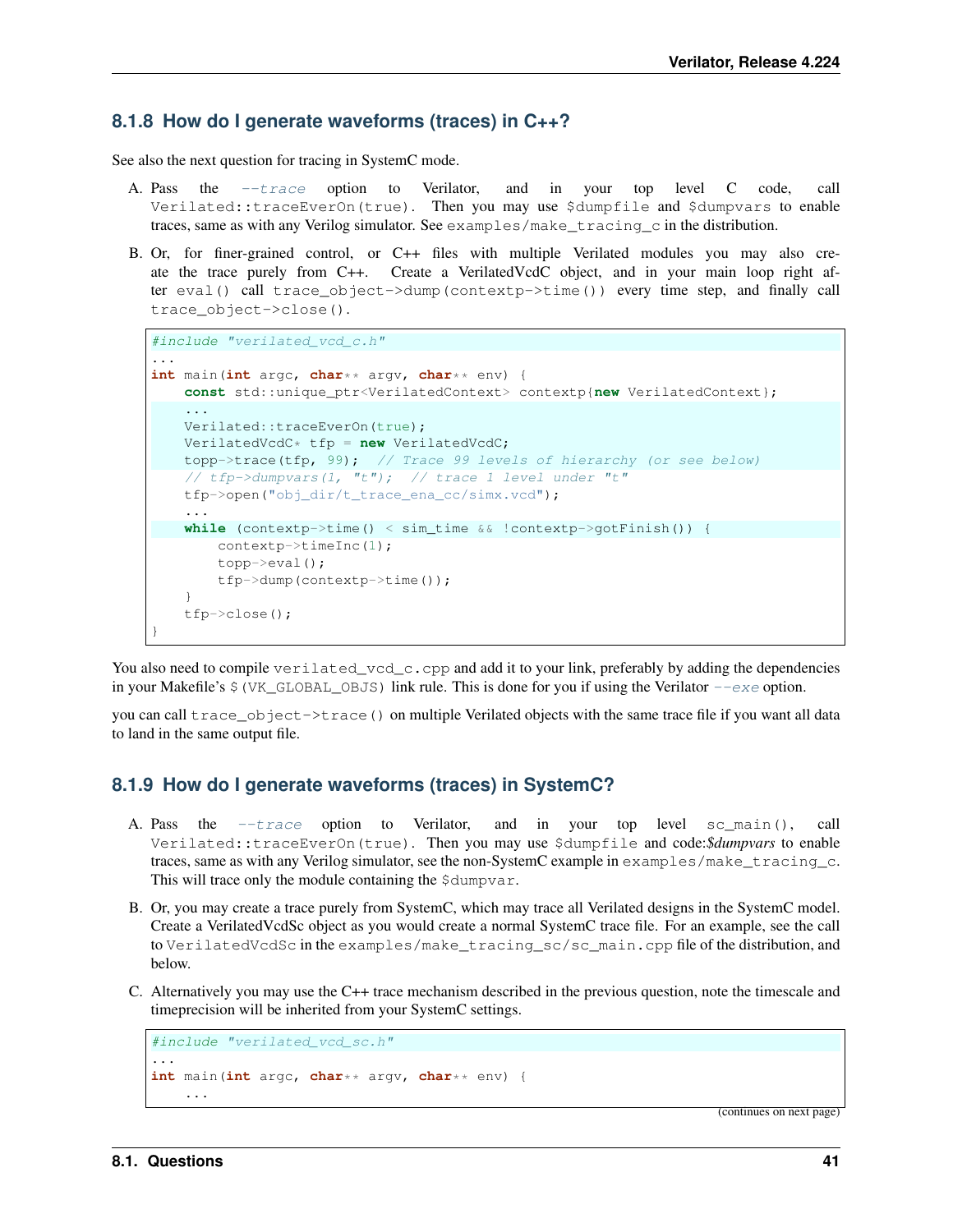```
Verilated::traceEverOn(true);
VerilatedVcdSc* tfp = new VerilatedVcdSc;
topp->trace(tfp, 99); // Trace 99 levels of hierarchy
tfp->open("obj_dir/t_trace_ena_cc/simx.vcd");
...
sc_start(1);
...
tfp->close();
```
You also need to compile verilated\_vcd\_sc.cpp and verilated\_vcd\_c.cpp and add them to your link, preferably by adding the dependencies in your Makefile's \$(VK\_GLOBAL\_OBJS) link rule. This is done for you if using the Verilator  $-\text{exe}$  option.

You can call  $\rightarrow$ trace() on multiple Verilated objects with the same trace file if you want all data to land in the same output file.

When using SystemC 2.3, the SystemC library must have been built with the experimental simulation phase callback based tracing disabled. This is disabled by default when building SystemC with its configure based build system, but when building SystemC with CMake, you must pass -DENABLE\_PHASE\_CALLBACKS\_TRACING=OFF to disable this feature.

### **8.1.10 How do I generate FST waveforms (traces) in C++ or SystemC?**

FST is a trace file format developed by GTKWave. Verilator provides basic FST support. To dump traces in FST format, add the  $-\text{trace-fst}$  option to Verilator and either A. use  $\delta$ dumpfile &  $\delta$ dumpvars in Verilog as described in the VCD example above,

Or, in C++ change the include described in the VCD example above:

```
#include "verilated_fst_c.h"
VerilatedFstC* tfp = new VerilatedFstC;
```
Or, in SystemC change the include described in the VCD example above:

```
#include "verilated fst sc.h"
VerilatedFstC* tfp = new VerilatedFstSc;
```
Note that currently supporting both FST and VCD in a single simulation is impossible, but such requirement should be rare. You can however ifdef around the trace format in your C++ main loop, and select VCD or FST at build time, should you require.

#### **8.1.11 How do I view waveforms (aka dumps or traces)?**

Verilator creates standard VCD (Value Change Dump) and FST files. VCD files are viewable with the open source GTKWave (recommended) or Dinotrace (legacy) programs, or any of the many closed-source offerings; FST is supported only by GTKWave.

}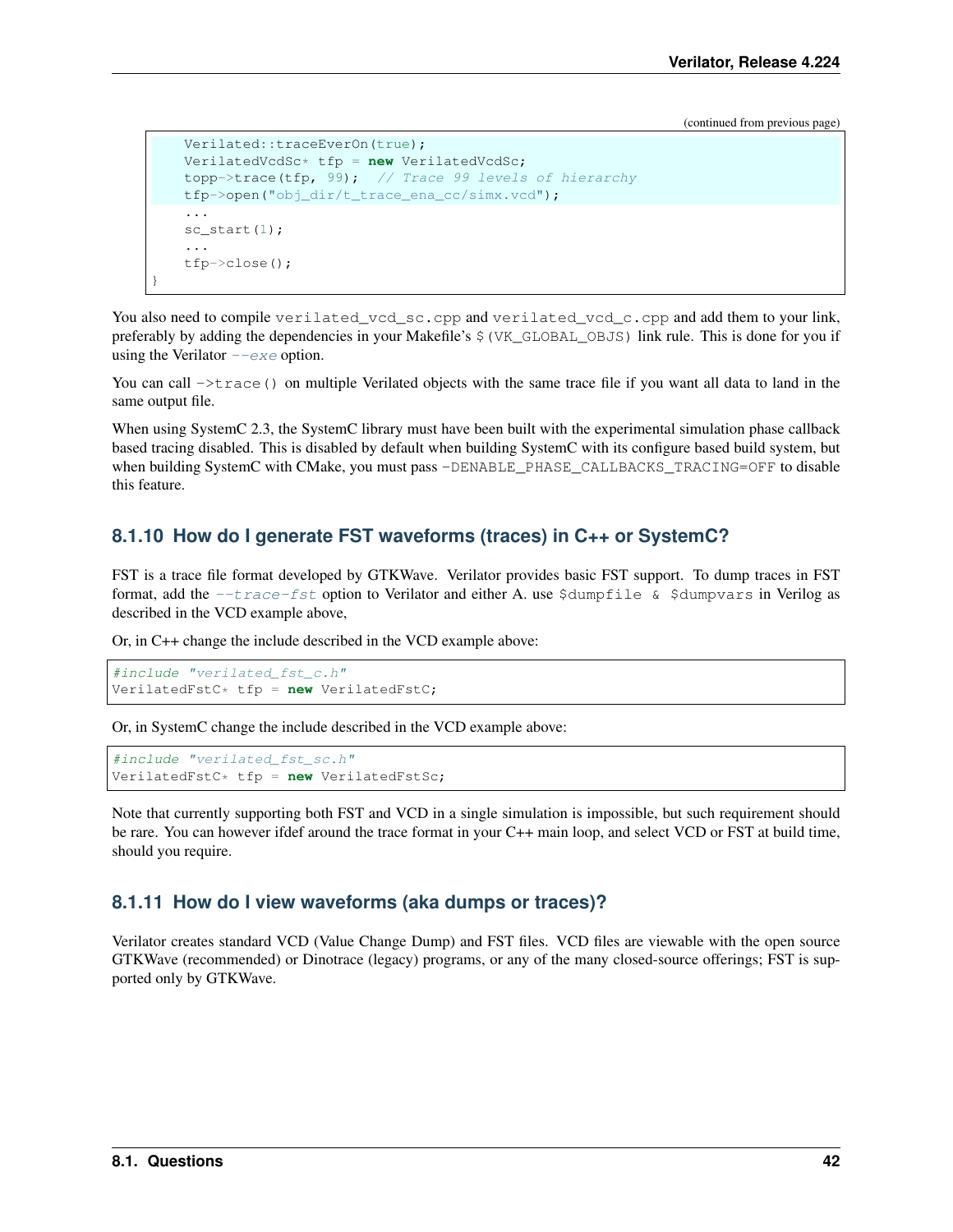### **8.1.12 How do I speed up writing large waveform (trace) files?**

- A. Instead of calling VerilatedVcdC->open or \$dumpvars at the beginning of time, delay calling it until the time stamp where you want tracing to begin.
- B. Add the /\*verilator&32; tracing\_off\*/ metacomment to any very low level modules you never want to trace (such as perhaps library cells).
- C. Use the  $-\text{trace-depth option}$  to limit the depth of tracing, for example  $-\text{trace-depth 1}$  to see only the top level signals.
- D. You can also consider using FST tracing instead of VCD. FST dumps are a fraction of the size of the equivalent VCD. FST tracing can be slower than VCD tracing, but it might be the only option if the VCD file size is prohibitively large.
- E. Be sure you write your trace files to a local solid-state drive, instead of to a network drive. Network drives are generally far slower.

**8.1.13** Where is the translate\_off command? (How do I ignore a construct?)<br>Translate on/off pragmas are generally a bad idea, as it's easy to have mismatched pairs, and you can't see what another<br>tool sees by just preproc Translate on/off pragmas are generally a bad idea, as it's easy to have mismatched pairs, and you can't see what another for you, so just wrap the code in an ifndef region: tool sees by just preprocessing the code. Instead, use the preprocessor; Verilator defines the *VVERILATOR* define

```
ifndef VERILATOR
  Something_Verilator_Dislikes;
endif
```
Most synthesis tools similarly define SYNTHESIS for you.

### **8.1.14 Why do I get "unexpected 'do'" or "unexpected 'bit'" errors?**

The words do, bit, ref, return, and others are reserved keywords in SystemVerilog. Older Verilog code might use these as identifiers. You should change your code to not use them to ensure it works with newer tools. Alternatively, `surround them by the Verilog 2005/SystemVerilog begin\_keywords pragma to indicate Verilog 2001 code.  $\overline{\phantom{a}}$ 

```
begin_keywords "1364-2001"
  integer bit; initial bit = 1;
end_keywords
```
If you want the whole design to be parsed as Verilog 2001, see the  $-\text{default-language}$  option.

### **8.1.15 How do I prevent my assertions from firing during reset?**

Call Verilated::assertOn(false) before you first call the model, then turn it back on after reset. It defaults to true. When false, all assertions controlled by  $-\text{assert}$  are disabled.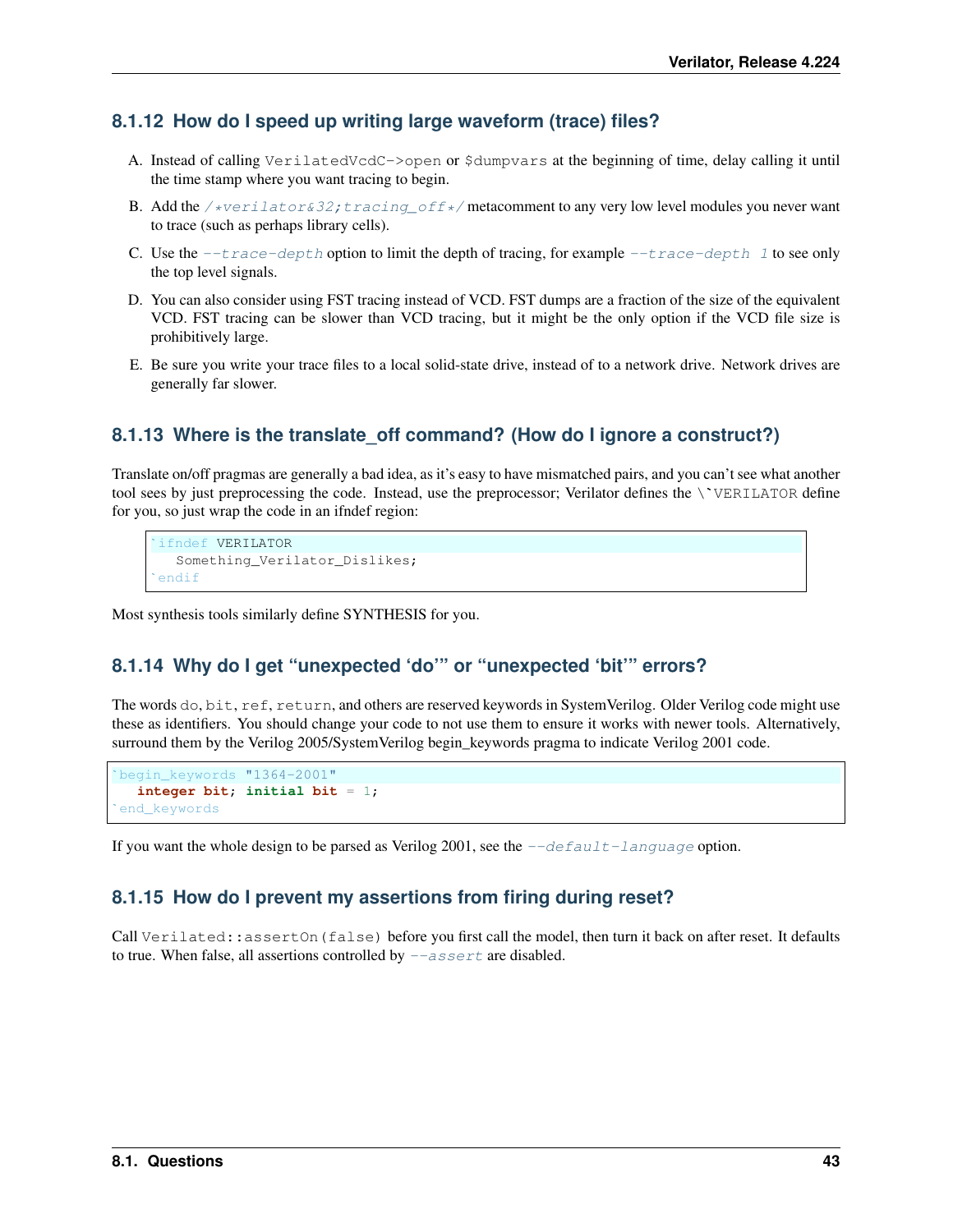### **8.1.16 Why do I get "undefined reference to sc\_time\_stamp()?**

In Verilator 4.200 and later, using the timeInc function is recommended instead. See the *[Connecting to C++](#page-23-0)* examples. Some linkers (MSVC++) still require sc\_time\_stamp() to be defined, either define this with double sc\_time\_stamp() { return 0; } or compile the Verilated code with -CFLAGS -DVL\_TIME\_CONTEXT.

Prior to Verilator 4.200, the sc\_time\_stamp() function needs to be defined in C++ (non SystemC) to return the current simulation time.

### **8.1.17 Why do I get "undefined reference to** `**VL\_RAND\_RESET\_I' or** `**Verilated::. . . '"?**

You need to link your compiled Verilated code against the verilated.cpp file found in the include directory of the Verilator kit. This is one target in the \$(VK\_GLOBAL\_OBJS) make variable, which should be part of your Makefile's link rule. If you use  $-\infty$ , this is done for you.

### **8.1.18 Is the PLI supported?**

Only somewhat. More specifically, the common PLI-ish calls \$display, \$finish, \$stop, \$time, \$write are converted to C++ equivalents. You can also use the "import DPI" SystemVerilog feature to call C code (see the chapter above). There is also limited VPI access to public signals.

If you want something more complex, since Verilator emits standard C++ code, you can write your own C++ routines that can access and modify signal values without needing any PLI interface code, and call it with  $\text{Sc}$  ("{any\_c++\_statement}").

See the *[Connecting to Verilated Models](#page-22-0)* section.

### **8.1.19 How do I make a Verilog module that contain a C++ object?**

You need to add the object to the structure that Verilator creates, then use \$c to call a method inside your object. The test regress/t/t extend class files in the distribution show an example of how to do this.

### **8.1.20 How do I get faster build times?**

- When running make, pass the make variable VM\_PARALLEL\_BUILDS=1 so that builds occur in parallel. Note this is now set by default if an output file was large enough to be split due to the  $--output-split$  option.
- Verilator emits any infrequently executed "cold" routines into separate \_\_Slow.cpp files. This can accelerate compilation as optimization can be disabled on these routines. See the OPT\_FAST and OPT\_SLOW make variables and *[Benchmarking & Optimization](#page-30-0)*.
- Use a recent compiler. Newer compilers tend to be faster.
- Compile in parallel on many machines and use caching; see the web for the ccache, distcc and icecream packages. ccache will skip GCC runs between identical source builds, even across different users. If ccache was installed when Verilator was built it is used, or see OBJCACHE environment variable to override this. Also see the [--output-split](#page-74-0) option and :ref: *Profiling ccache efficiency*
- To reduce the compile time of classes that use a Verilated module (e.g. a top CPP file) you may wish to add  $a$  /\*verilator&32; no\_inline\_module\*/ metacomment to your top level module. This will decrease the amount of code in the model's Verilated class, improving compile times of any instantiating top level C++ code, at a relatively small cost of execution performance.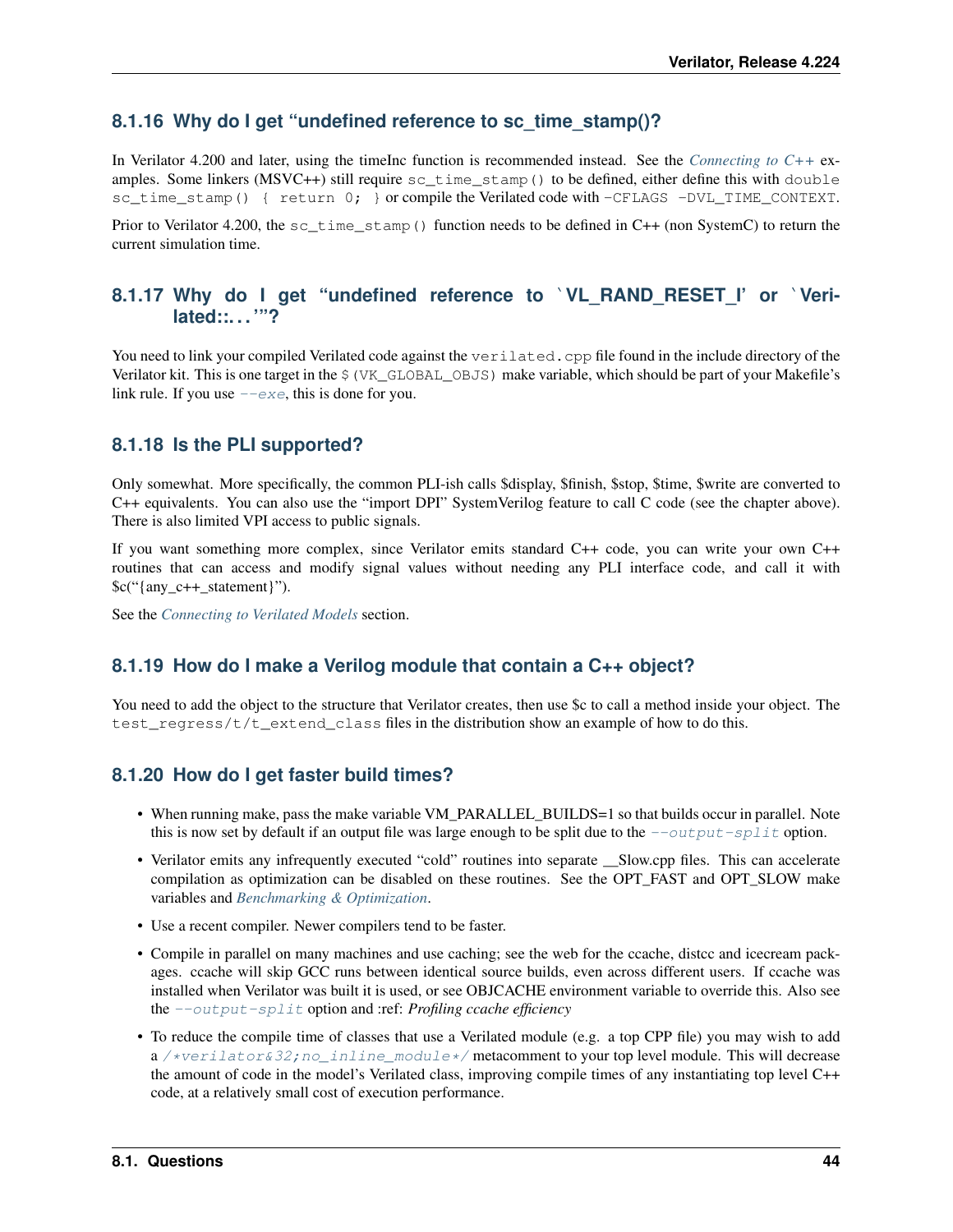• Use *[Hierarchical Verilation](#page-16-0)*.

### **8.1.21 Why do so many files need to recompile when I add a signal?**

Adding a new signal requires the symbol table to be recompiled. Verilator uses one large symbol table, as that results in 2-3 less assembly instructions for each signal access. This makes the execution time 10-15% faster, but can result in more compilations when something changes.

### **8.1.22 How do I access Verilog functions/tasks in C?**

Use the SystemVerilog Direct Programming Interface. You write a Verilog function or task with input/outputs that match what you want to call in with C. Then mark that function as a DPI export function. See the DPI chapter in the IEEE Standard.

### **8.1.23 How do I access C++ functions/tasks in Verilog?**

Use the SystemVerilog Direct Programming Interface. You write a Verilog function or task with input/outputs that match what you want to call in with C. Then mark that function as a DPI import function. See the DPI chapter in the IEEE Standard.

### **8.1.24 How do I access signals in C?**

The best thing to do is to make a SystemVerilog "export DPI" task or function that accesses that signal, as described in the DPI chapter in the manual and DPI tutorials on the web. This will allow Verilator to better optimize the model and should be portable across simulators.

If you really want raw access to the signals, declare the signals you will be accessing with a [/\\*verilator&32;](#page-60-0)  $public \times$  metacomment before the closing semicolon. Then scope into the C++ class to read the value of the signal, as you would any other member variable.

Signals are the smallest of 8-bit unsigned chars (equivalent to uint8\_t), 16-bit unsigned shorts (uint16\_t), 32-bit unsigned longs (uint32\_t), or 64-bit unsigned long longs (uint64\_t) that fits the width of the signal. Generally, you can use just uint32\_t's for 1 to 32 bits, or uint64\_t for 1 to 64 bits, and the compiler will properly up-convert smaller entities. Note even signed ports are declared as unsigned; you must sign extend yourself to the appropriate signal width.

Signals wider than 64 bits are stored as an array of 32-bit uint  $32$  t's. Thus to read bits 31:0, access signal[0], and for bits 63:32, access signal[1]. Unused bits (for example bit numbers 65-96 of a 65-bit vector) will always be zero. If you change the value you must make sure to pack zeros in the unused bits or core-dumps may result, because Verilator strips array bound checks where it believes them to be unnecessary to improve performance.

In the SYSTEMC example above, if you had in our.v:

```
input clk /*verilator public*/;
  Note the placement of the semicolon above
```
From the sc\_main.cpp file, you'd then:

```
#include "Vour.h"
#include "Vour_our.h"
cout << "clock is " << top->our->clk << endl;
```
In this example, clk is a bool you can read or set as any other variable. The value of normal signals may be set, though clocks shouldn't be changed by your code or you'll get strange results.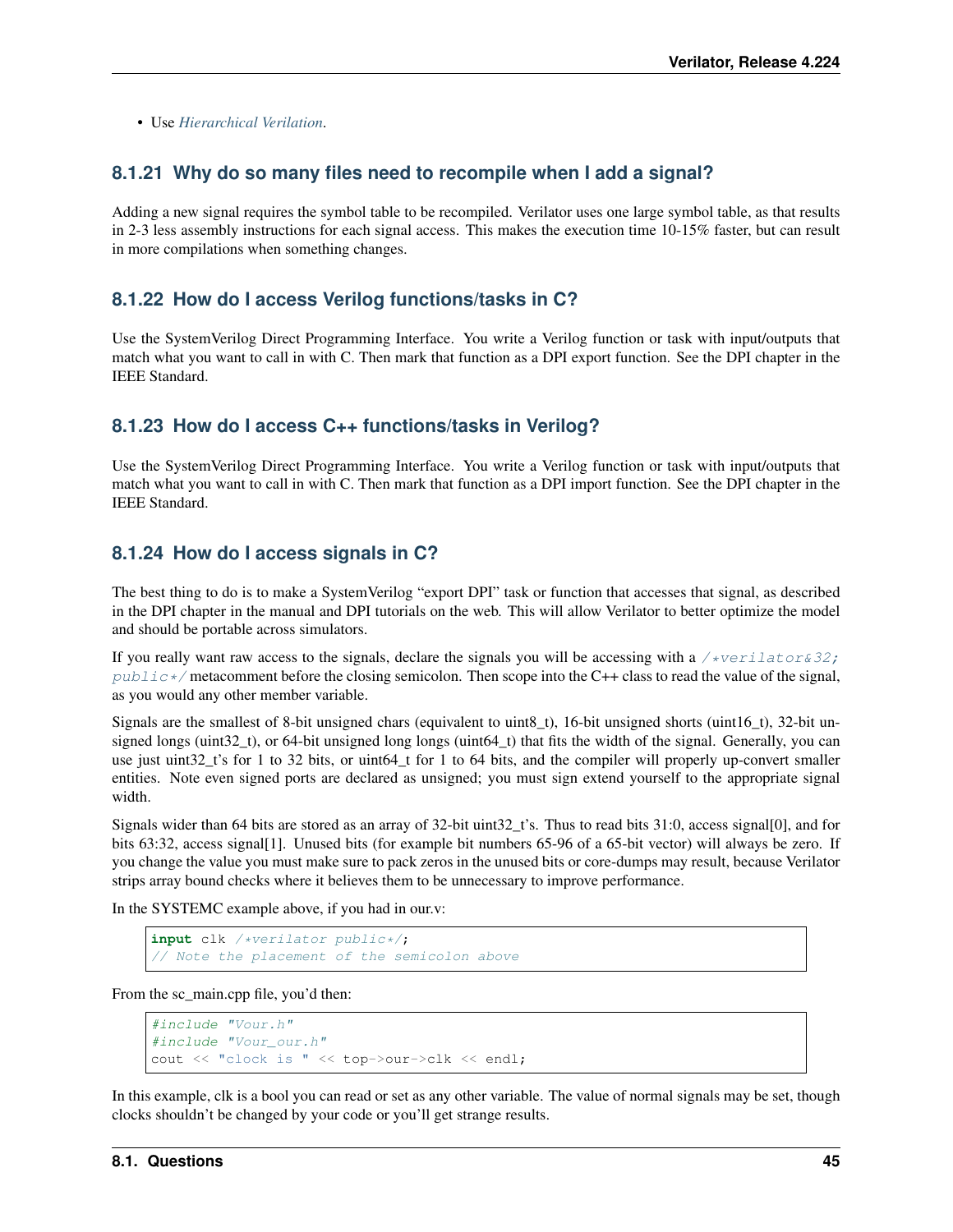## **8.1.25 Should a module be in Verilog or SystemC?**

Sometimes there is a block that only interconnects instances, and have a choice as to if you write it in Verilog or SystemC. Everything else being equal, best performance is when Verilator sees all of the design. So, look at the hierarchy of your design, labeling instances as to if they are SystemC or Verilog. Then:

- A module with only SystemC instances below must be SystemC.
- A module with a mix of Verilog and SystemC instances below must be SystemC. (As Verilator cannot connect to lower-level SystemC instances.)
- A module with only Verilog instances below can be either, but for best performance should be Verilog. (The exception is if you have a design that is instantiated many times; in this case Verilating one of the lower modules and instantiating that Verilated instances multiple times into a SystemC module *may* be faster.)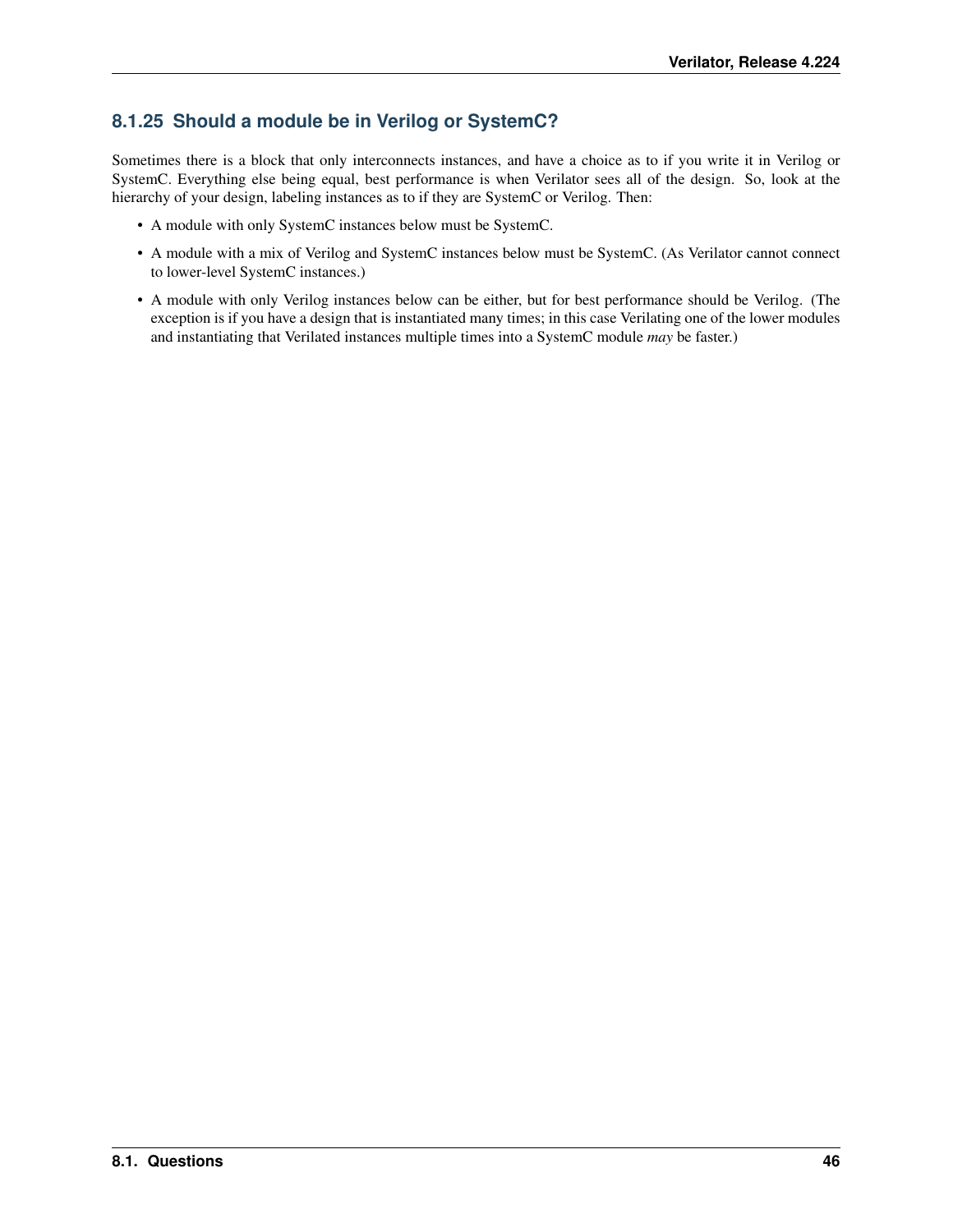### **CHAPTER**

### **NINE**

## **INPUT LANGUAGES**

This section describes the languages Verilator takes as input. See also *[Configuration Files](#page-83-0)*.

## **9.1 Language Standard Support**

## **9.1.1 Verilog 2001 (IEEE 1364-2001) Support**

Verilator supports most Verilog 2001 language features. This includes signed numbers, "always @\*", generate statements, multidimensional arrays, localparam, and C-style declarations inside port lists.

## **9.1.2 Verilog 2005 (IEEE 1364-2005) Support**

Verilator supports most Verilog 2005 language features. This includes the `begin\_keywords and `end\_keywords compiler directives, \$clog2, and the uwire keyword.

## **9.1.3 SystemVerilog 2005 (IEEE 1800-2005) Support**

Verilator supports ==? and !=? operators, ++ and – in some contexts, \$bits, \$countbits, \$countones, \$error, \$fatal, \$info, \$isunknown, \$onehot, \$onehot0, \$unit, \$warning, always\_comb, always\_ff, always\_latch, bit, byte, chandle, const, do-while, enum, export, final, import, int, interface, logic, longint, modport, package, program, shortint, struct, time, typedef, union, var, void, priority case/if, and unique case/if.

It also supports .name and .\* interconnection.

Verilator partially supports concurrent assert and cover statements; see the enclosed coverage tests for the syntax which is allowed.

Verilator has limited support for class and related object-oriented constructs.

## **9.1.4 SystemVerilog 2012 (IEEE 1800-2012) Support**

Verilator implements a full SystemVerilog-compliant preprocessor, including function call-like preprocessor defines, default define arguments, `\_FILE\_, `\_LINE\_ and `undefineall.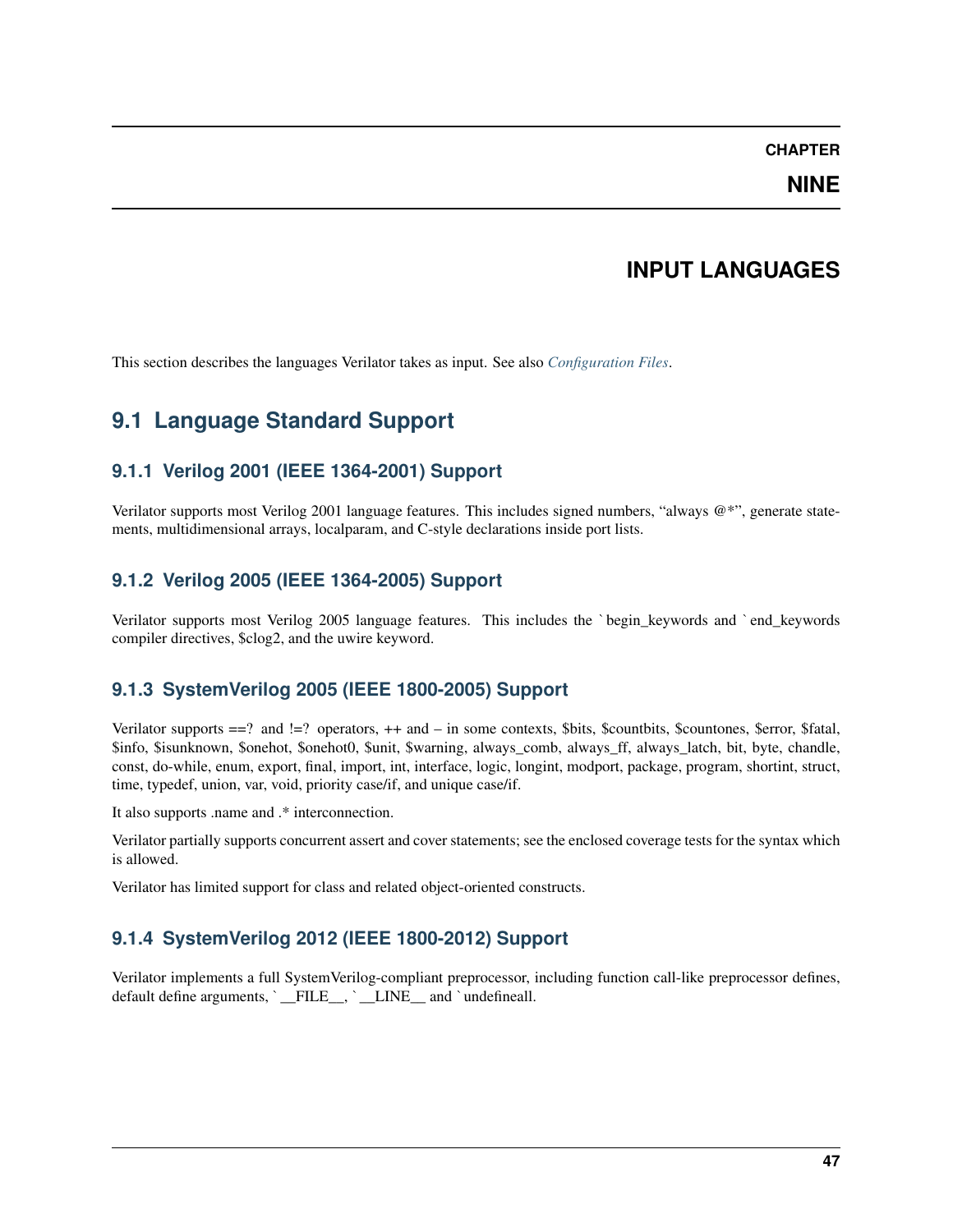### **9.1.5 SystemVerilog 2017 (IEEE 1800-2017) Support**

Verilator supports the 2017 "for" loop constructs, and several minor cleanups IEEE made in 1800-2017.

### **9.1.6 Verilog AMS Support**

Verilator implements a very small subset of Verilog AMS (Verilog Analog and Mixed-Signal Extensions) with the subset corresponding to those VMS keywords with near equivalents in the Verilog 2005 or SystemVerilog 2009 languages.

AMS parsing is enabled with  $-$ language VAMS or  $-$ language 1800+VAMS.

At present Verilator implements ceil, exp, floor, ln, log, pow, sqrt, string, and wreal.

### **9.1.7 Synthesis Directive Assertion Support**

With the  $--assert$  option, Verilator reads any //synopsys full\_case or //synopsys parallel\_case directives. The same applies to any //ambit synthesis, //cadence or //pragma directives of the same form.

When these synthesis directives are discovered, Verilator will either formally prove the directive to be true, or failing that, will insert the appropriate code to detect failing cases at simulation runtime and print an "Assertion failed" error message.

Verilator likewise also asserts any "unique" or "priority" SystemVerilog keywords on case statement, as well as "unique" on if statements. However, "priority if" is currently ignored.

## <span id="page-50-0"></span>**9.2 Language Limitations**

This section describes the language limitations of Verilator. Many of these restrictions are by intent.

### **9.2.1 Synthesis Subset**

Verilator supports the Synthesis subset with other verification constructs being added over time. Verilator also simulates events as Synopsys's Design Compiler would; namely given a block of the form:

```
always \mathfrak{g}(x) y = x \& z;
```
This will recompute y when there is even a potential for change in x or a change in z, that is when the flops computing x or z evaluate (which is what Design Compiler will synthesize.) A compliant simulator would only calculate y if x changes. We recommend using always\_comb to make the code run the same everywhere. Also avoid putting \$displays in combo blocks, as they may print multiple times when not desired, even on compliant simulators as event ordering is not specified.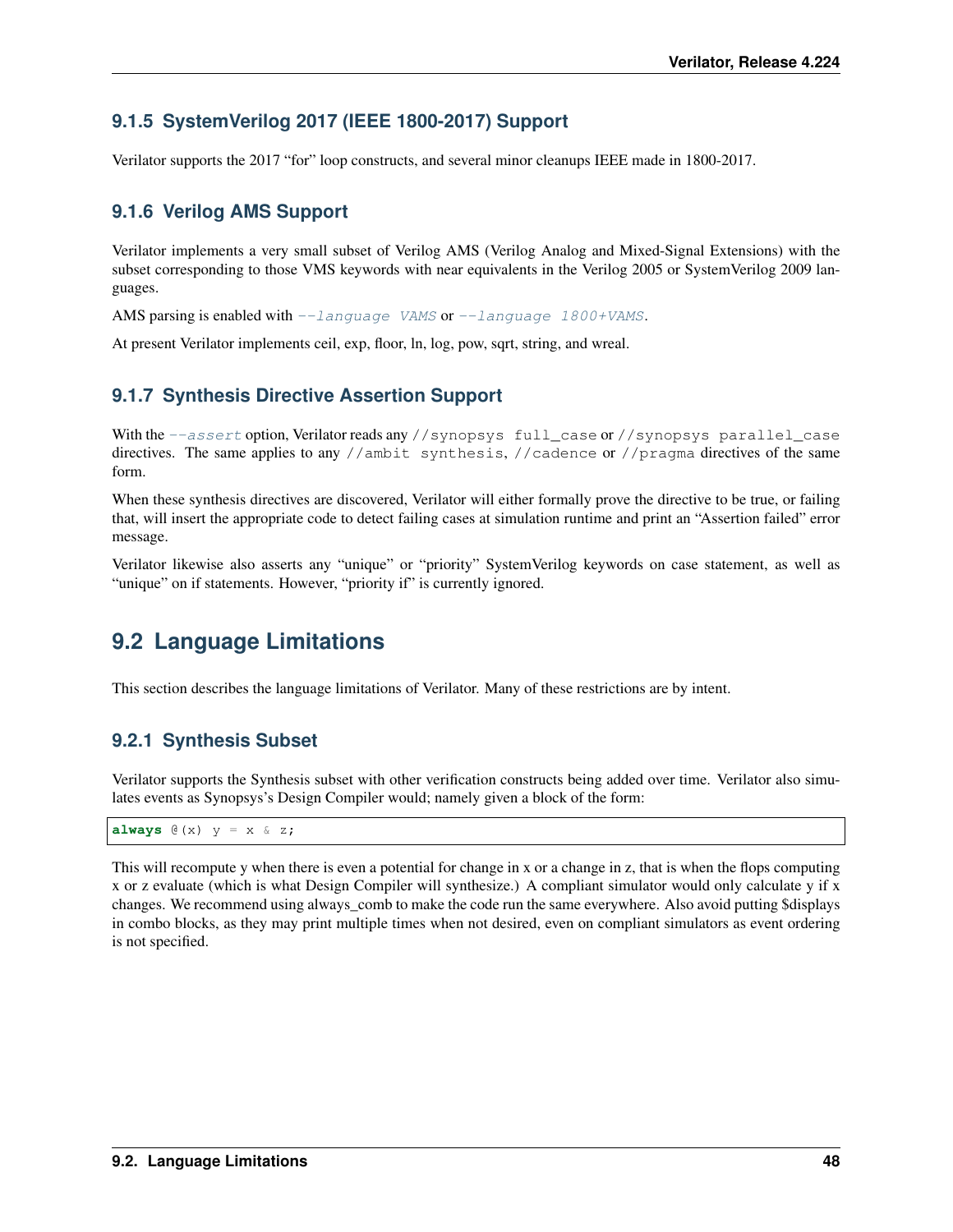### **9.2.2 Signal Naming**

To avoid conflicts with C symbol naming, any character in a signal name that is not alphanumeric nor a single underscore will be replaced by \_\_0hh where hh is the hex code of the character. To avoid conflicts with Verilator's internal symbols, any double underscore are replaced with \_\_05F (5F is the hex code of an underscore.)

### **9.2.3 Bind**

Verilator only supports bind to a target module name, not to an instance path.

### **9.2.4 Class**

Verilator class support is limited but in active development. Verilator supports members, and methods. Verilator does not support class static members, class extend, or class parameters.

### **9.2.5 Dotted cross-hierarchy references**

Verilator supports dotted references to variables, functions and tasks in different modules. The portion before the dot must have a constant value; for example  $a[2]$ .b is acceptable, while  $a[x]$ .b is generally not.

References into generated and arrayed instances use the instance names specified in the Verilog standard; arrayed instances are named {instanceName}[{instanceNumber}] in Verilog, which becomes {instanceName}\_\_BRA\_\_{instanceNumber}\_\_KET\_\_ inside the generated C++ code.

### **9.2.6 Latches**

Verilator is optimized for edge sensitive (flop based) designs. It will attempt to do the correct thing for latches, but most performance optimizations will be disabled around the latch.

### **9.2.7 Structures and Unions**

Presently Verilator only supports packed structs and packed unions. Rand and randc tags on members are ignored. All structures and unions are represented as a single vector, which means that generating one member of a structure from blocking, and another from non-blocking assignments is unsupported.

### **9.2.8 Time**

All delays (#) are ignored, as they are in synthesis.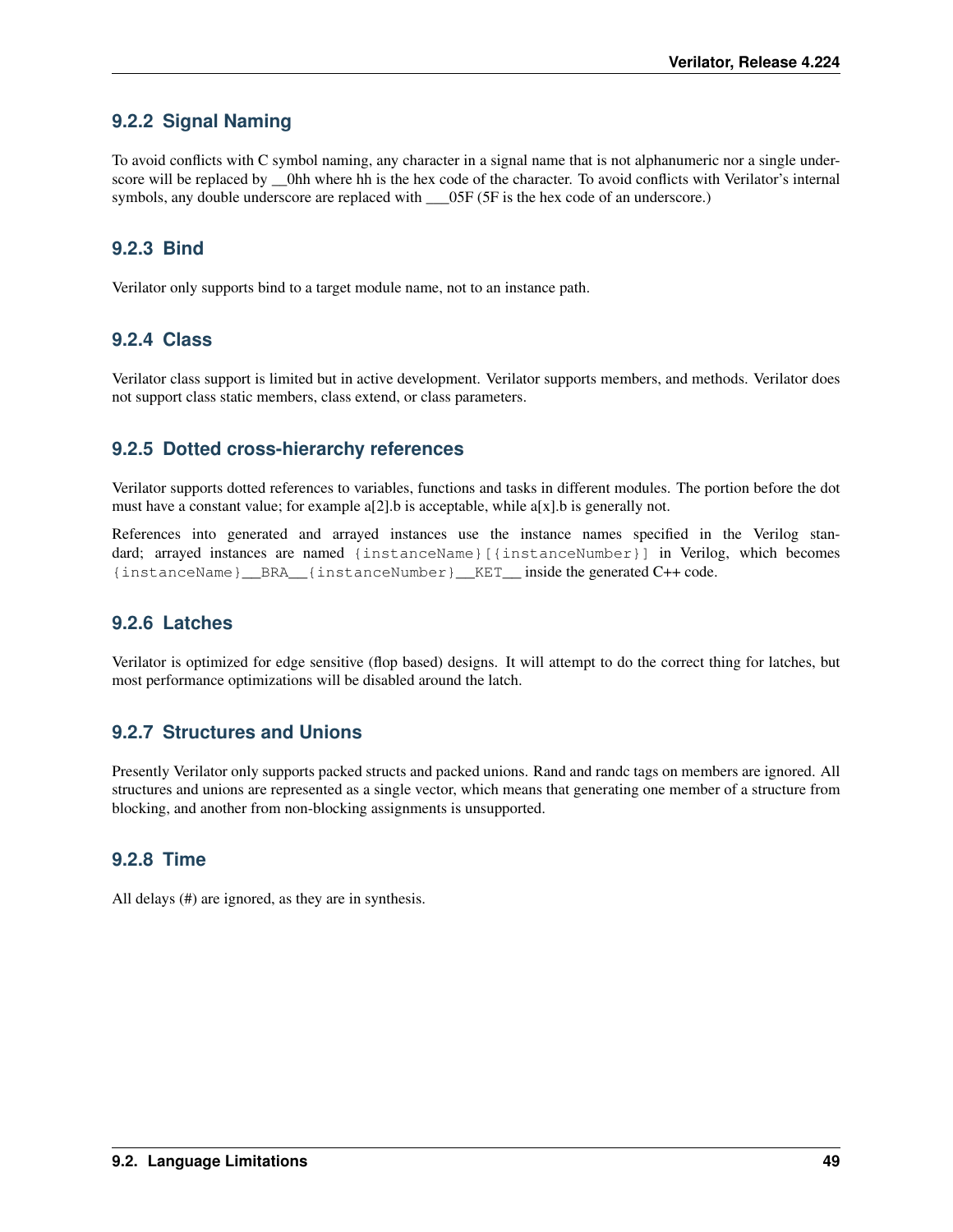### **9.2.9 Unknown States**

Verilator is mostly a two state simulator, not a four state simulator. However, it has two features which uncover most initialization bugs (including many that a four state simulator will miss.)

Identity comparisons ( $==$  or  $!=$ ) are converted to standard  $==/!=$  when neither side is a constant. This may make the expression yield a different result compared to a four state simulator. An  $==$  comparison to X will always be false, so that Verilog code which checks for uninitialized logic will not fire.

Assigning X to a variable will actually assign a constant value as determined by the  $-\alpha$ -assign option. This allows runtime randomization, thus if the value is actually used, the random value should cause downstream errors. Integers also get randomized, even though the Verilog 2001 specification says they initialize to zero. Note however that randomization happens at initialization time and hence during a single simulation run, the same constant (but random) value will be used every time the assignment is executed.

All variables, depending on  $-x$ -initial setting, are typically randomly initialized using a function. By running several random simulation runs you can determine that reset is working correctly. On the first run, have the function initialize variables to zero. On the second, have it initialize variables to one. On the third and following runs have it initialize them randomly. If the results match, reset works. (Note this is what the hardware will really do.) In practice, just setting all variables to one at startup finds most problems (since typically control signals are active-high).

 $-\alpha$ - $\alpha$ ssign applies to variables explicitly initialized or assigned an X. Uninitialized clocks are initialized to zero, while all other state holding variables are initialized to a random value. Event driven simulators will generally trigger an edge on a transition from X to 1 (posedge) or X to 0 (negedge). However, by default, since clocks are initialized to zero, Verilator will not trigger an initial negedge. Some code (particularly for reset) may rely on X->0 triggering an edge. The  $-x$ -initial-edge option enables this behavior. Comparing runs with and without this option will find such problems.

### **9.2.10 Tri/Inout**

Verilator converts some simple tristate structures into two state. Pullup, pulldown, bufif0, bufif1, notif0, notif1, pmos, nmos, tri0 and tri1 are also supported. Simple comparisons with === 1'bz are also supported.

An assignment of the form:

```
inout driver;
wire driver = (enable) ? output_value : 1'bz;
```
Will be converted to:

```
input driver; // Value being driven in from "external" drivers
output driver en; // True if driven from this module
output driver__out; // Value being driven from this module
```
External logic will be needed to combine these signals with any external drivers.

Tristate drivers are not supported inside functions and tasks; an inout there will be considered a two state variable that is read and written instead of a four state variable.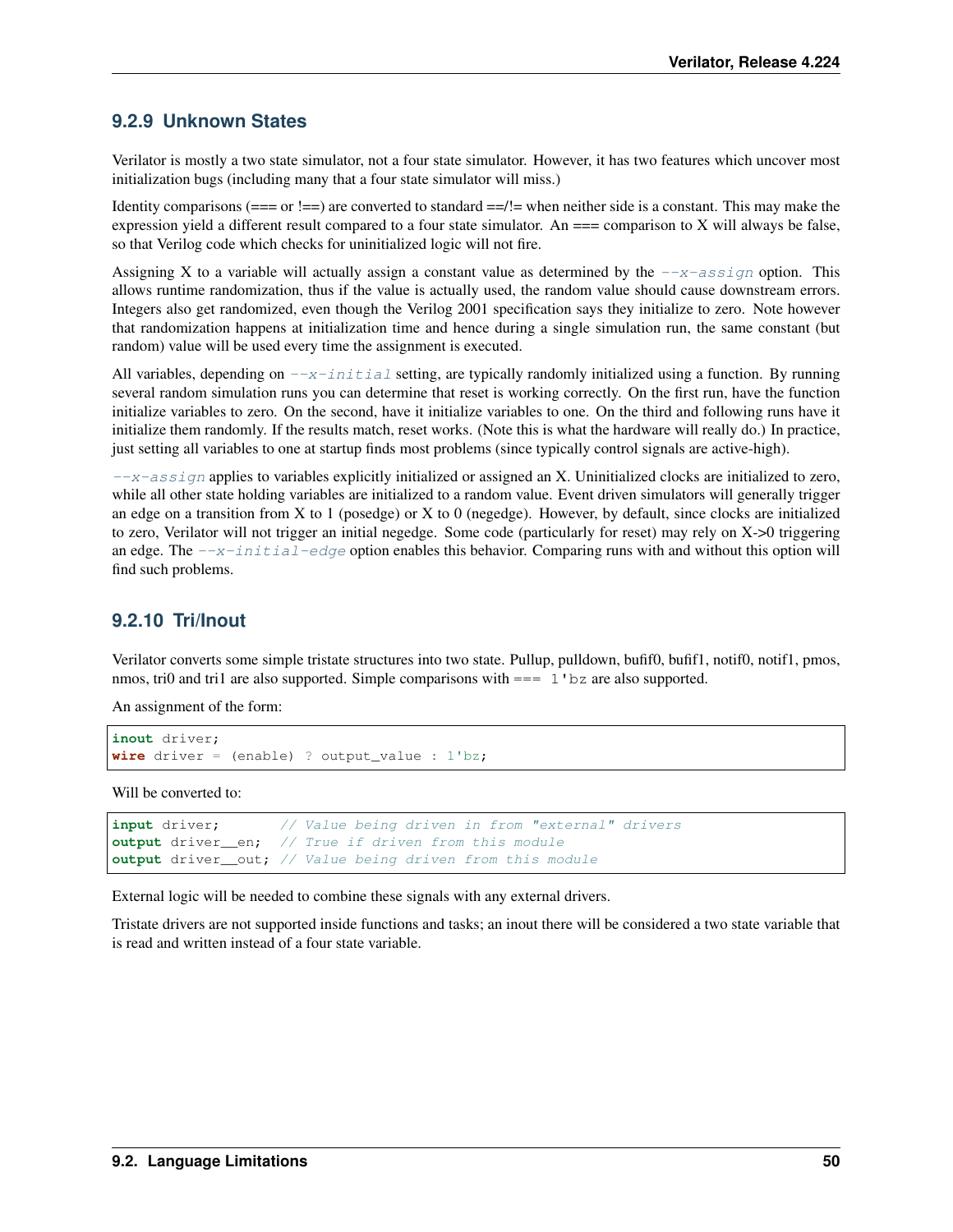### **9.2.11 Functions & Tasks**

All functions and tasks will be inlined (will not become functions in C.) The only support provided is for simple statements in tasks (which may affect global variables).

Recursive functions and tasks are not supported. All inputs and outputs are automatic, as if they had the Verilog 2001 "automatic" keyword prepended. (If you don't know what this means, Verilator will do what you probably expect, what C does. The default behavior of Verilog is different.)

### **9.2.12 Generated Clocks**

Verilator attempts to deal with generated and gated clocks correctly, however some cases cause problems in the scheduling algorithm which is optimized for performance. The safest option is to have all clocks as primary inputs to the model, or wires directly attached to primary inputs. For proper behavior clock enables may also need the [/\\*verilator&32;clock\\_enable\\*/](#page-57-0) metacomment.

### **9.2.13 Gate Primitives**

The 2-state gate primitives (and, buf, nand, nor, not, or, xnor, xor) are directly converted to behavioral equivalents. The 3-state and MOS gate primitives are not supported. Tables are not supported.

### **9.2.14 Specify blocks**

All specify blocks and timing checks are ignored. All min:typ:max delays use the typical value.

### **9.2.15 Array Initialization**

When initializing a large array, you need to use non-delayed assignments. Verilator will tell you when this needs to be fixed; see the BLKLOOPINIT error for more information.

### **9.2.16 Array Out of Bounds**

Writing a memory element that is outside the bounds specified for the array may cause a different memory element inside the array to be written instead. For power-of-2 sized arrays, Verilator will give a width warning and the address. For non-power-of-2-sizes arrays, index 0 will be written.

Reading a memory element that is outside the bounds specified for the array will give a width warning and wrap around the power-of-2 size. For non-power-of-2 sizes, it will return a unspecified constant of the appropriate width.

### **9.2.17 Assertions**

Verilator is beginning to add support for assertions. Verilator currently only converts assertions to simple  $if (\dots)$ error statements, and coverage statements to increment the line counters described in the coverage section.

Verilator does not support SEREs yet. All assertion and coverage statements must be simple expressions that complete in one cycle.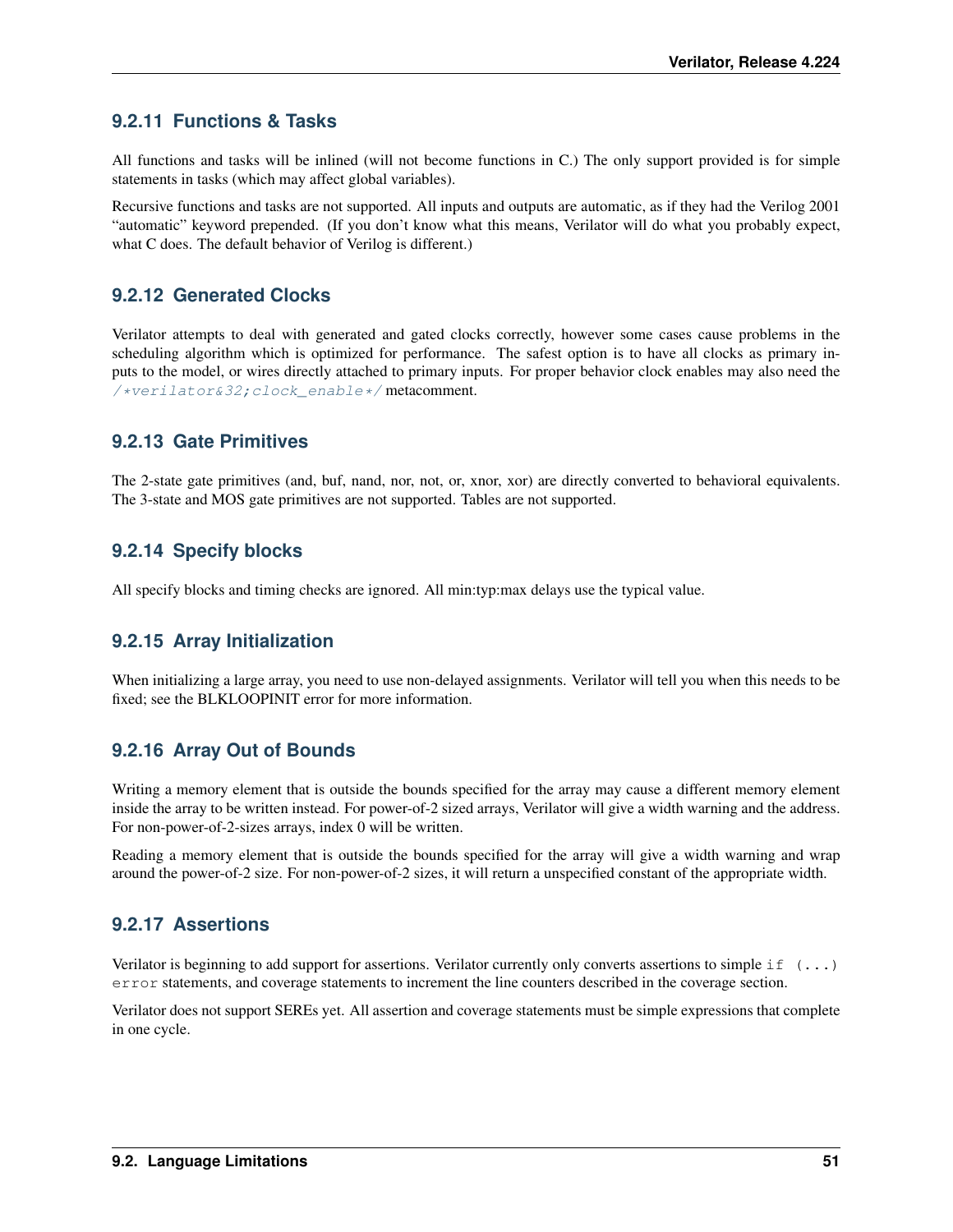### **9.2.18 Force statement**

Verilator supports the procedural *force* (and corresponding *release*) statement. The behavior of the *force* statement however does not entirely comply with the IEEE 1800 SystemVerilog standard. According to the standard, when a procedural statement of the form *force*  $a = b$ ; is executed, the simulation should behave as if from that point forwards, a continuous assignment *assign*  $a = b$ ; have been added to override the drivers of *a*. More specifically: the value of *a* should be updated, whenever the value of *b* changes, all the way until a *release a;* statement is executed. Verilator instead evaluates the current value of *b* at the time the *force* statement is executed, and forces *a* to that value, without updating it until a new *force* or *release* statement is encountered that applies to *a*. This non-standard behavior is nevertheless consistent with some other simulators.

### **9.2.19 Encrypted Verilog**

Open source simulators like Verilator are unable to use encrypted RTL (i.e. IEEE P1735). Talk to your IP vendor about delivering IP blocks via Verilator's  $-p$ rotect-lib feature.

## **9.3 Language Keyword Limitations**

This section describes specific limitations for each language keyword.

- `\_FILE\_\_, `\_LINE\_\_, `begin\_keywords, `begin\_keywords, `begin\_keywords, `begin\_keywords, `begin\_keywords, `define, Fully supported.
- always, always\_comb, always\_ff, always\_latch, and, assign, begin, buf, byte, case, casex, casez, default, defparam, do-while, else Generally supported.
- ++, operators Increment/decrement can only be used as standalone statements or in certain limited cases.
- '{} operator Assignment patterns with order based, default, constant integer (array) or member identifier (struct/union) keys are supported. Data type keys and keys which are computed from a constant expression are not supported.
- uselib Uselib, a vendor specific library specification method, is ignored along with anything following it until the end of that line.
- cast operator Casting is supported only between simple scalar types, signed and unsigned, not arrays nor structs.
- chandle Treated as a "longint"; does not yet warn about operations that are specified as illegal on chandles.
- disable Disable statements may be used only if the block being disabled is a block the disable statement itself is inside. This was commonly used to provide loop break and continue functionality before SystemVerilog added the break and continue keywords.
- inside Inside expressions may not include unpacked array traversal or \$ as an upper bound. Case inside and case matches are also unsupported.
- interface Interfaces and modports, including with generated data types are supported. Generate blocks around modports are not supported, nor are virtual interfaces nor unnamed interfaces.
- shortreal Short floating point (shortreal) numbers are converted to real. Most other simulators either do not support float, or convert likewise.
- specify specparam All specify blocks and timing checks are ignored.
- uwire Verilator does not perform warning checking on uwires, it treats the uwire keyword as if it were the normal wire keyword.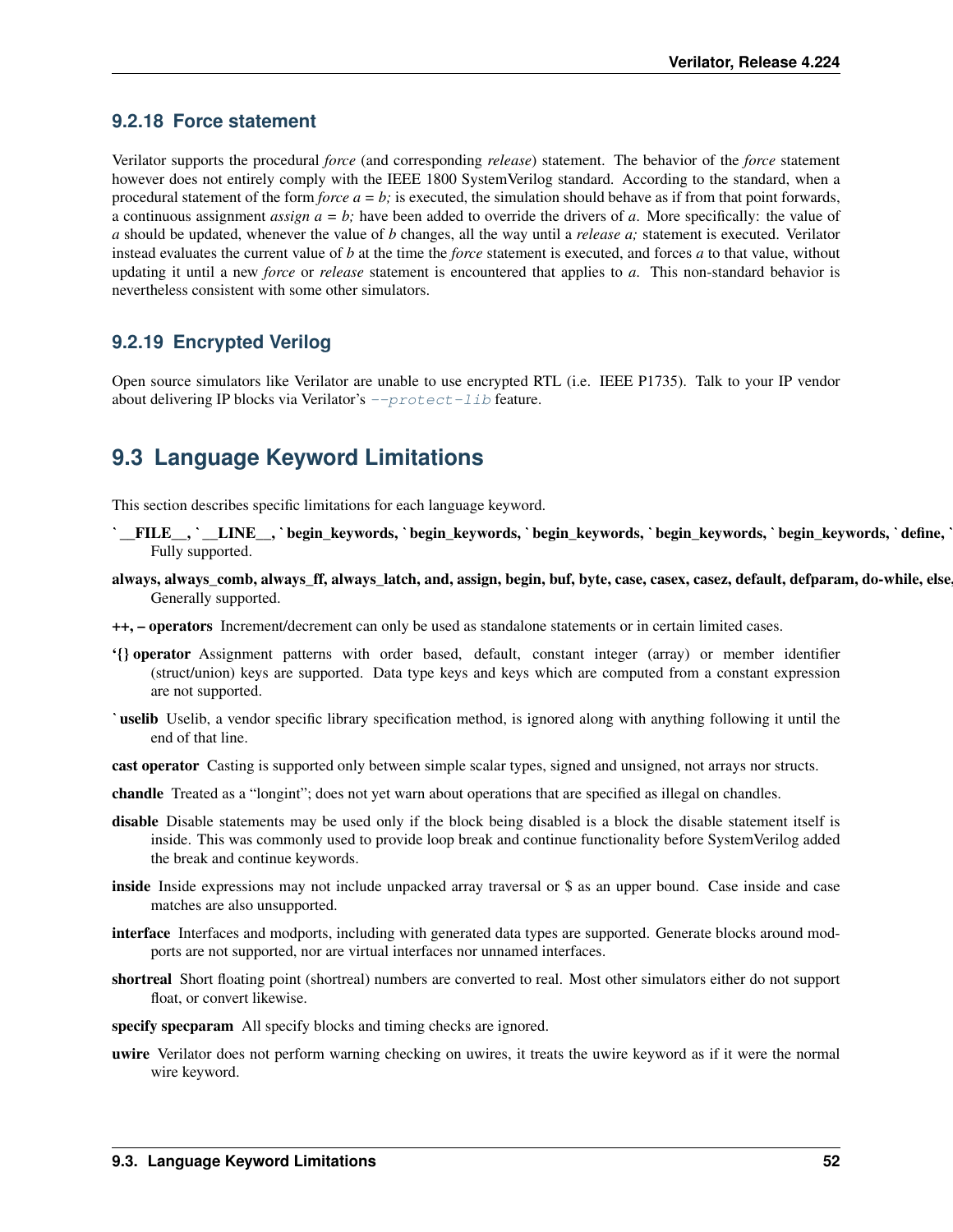- \$bits, \$countbits, \$countones, \$finish, \$isunknown, \$onehot, \$onehot0, \$signed, \$stime, \$stop, \$time, \$unsigned, Generally supported.
- \$dump/\$dumpports and related \$dumpfile or \$dumpports will create a VCD or FST file (which is based on the  $-$ trace option given when the model was Verilated). This will take effect starting at the next eval() call. If you have multiple Verilated designs under the same C model, then this will dump signals only from the design containing the \$dumpvars.

\$dumpvars and \$dumpports module identifier is ignored; the traced instances will always start at the top of the design. The levels argument is also ignored, use tracing on/tracing off pragmas instead.

\$dumpportson/\$dumpportsoff/\$dumpportsall/\$dumpportslimit filename argument is ignored, only a single trace file may be active at once.

\$dumpall/\$dumpportsall, \$dumpon/\$dumpportson, \$dumpoff/\$dumpportsoff, and \$dumplimit/\$dumpportlimit are currently ignored.

\$error, \$fatal, \$info, \$warning. Generally supported.

\$exit, \$finish, \$stop The rarely used optional parameter to \$finish and \$stop is ignored. \$exit is aliased to \$finish.

- \$fopen, \$fclose, \$fdisplay, \$ferror, \$feof, \$fflush, \$fgetc, \$fgets, \$fscanf, \$fwrite, \$fscanf, \$sscanf Generally supported.
- \$fullskew, \$hold, \$nochange, \$period, \$recovery, \$recrem, \$removal, \$setup, \$setuphold, \$skew, \$timeskew, \$width All specify blocks and timing checks are ignored.
- **\$random, \$urandom, \$urandom range** Use  $+verilator+seed+\langle value\rangle$  runtime option to set the seed if there is no \$random nor \$urandom optional argument to set the seed. There is one random seed per C thread, not per module for \$random, nor per object for random stability of \$urandom/\$urandom\_range.
- \$readmemb, \$readmemh Read memory commands are supported. Note Verilator and the Verilog specification does not include support for readmem to multi-dimensional arrays.

\$test\$plusargs, \$value\$plusargs Supported, but the instantiating C++/SystemC wrapper must call

Verilated::commandArgs(argc, argv);

to register the command line before calling \$test\$plusargs or \$value\$plusargs.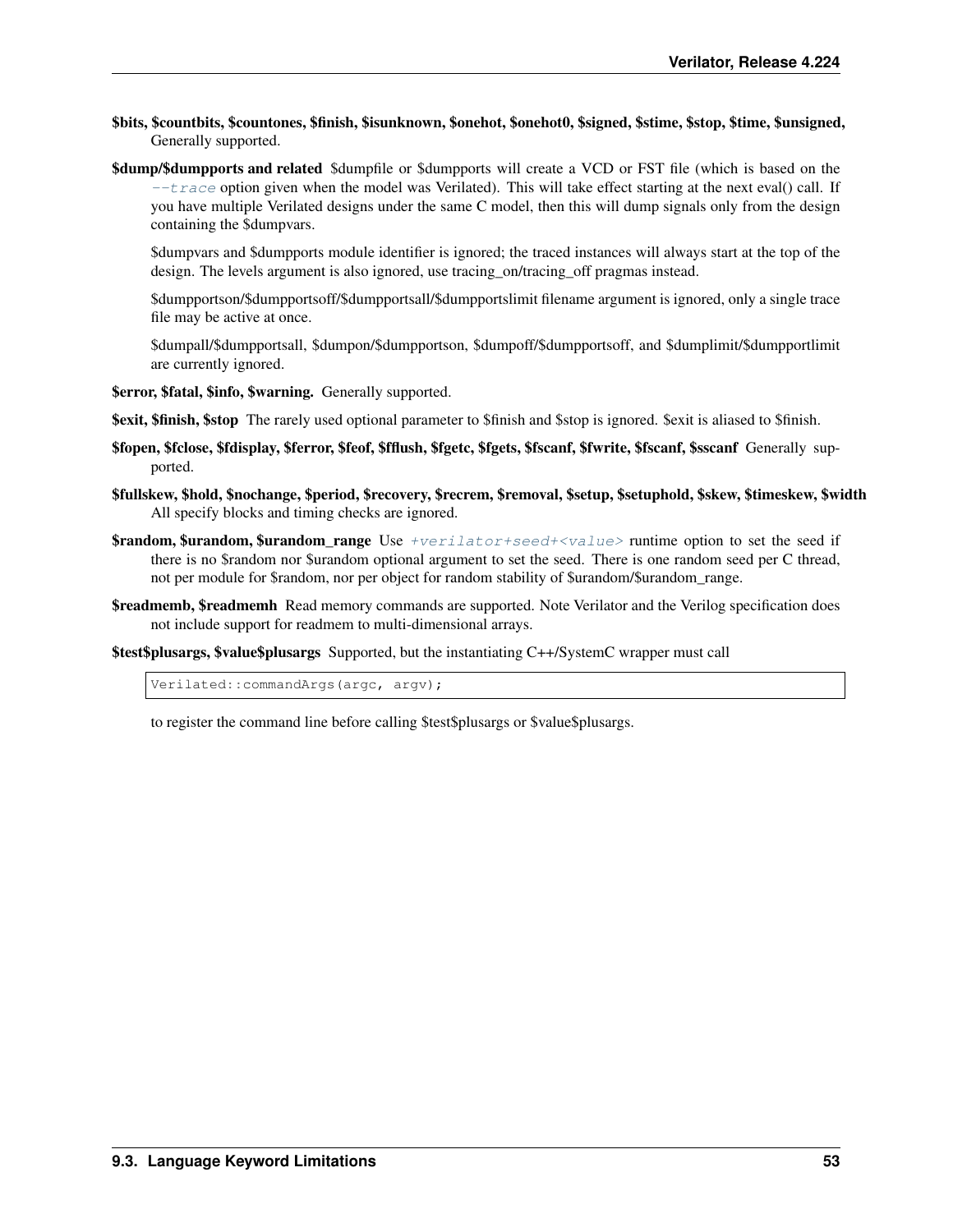#### **CHAPTER**

## **LANGUAGE EXTENSIONS**

The following additional constructs are the extensions Verilator supports on top of standard Verilog code. Using these features outside of comments or "*ifdef* "'s may break other tools.  $\overline{a}$ 

### <span id="page-56-0"></span>**\_\_FILE\_\_** `

The `[\\_\\_FILE\\_\\_](#page-56-0) define expands to the current filename as a string, like C++'s \_\_FILE\_\_. This Verilator feature added in 2006 was incorporated into the IEEE 1800-2009 standard.

#### <span id="page-56-1"></span>**\_\_LINE\_\_** `

The `[\\_\\_LINE\\_\\_](#page-56-1) define expands to the current filename as a string, like C++'s \_\_LINE\_\_. This Verilator feature added in 2006 was incorporated into the IEEE 1800-2009 standard.

#### **error** [string]

This will report an error when encountered, like C++'s #error.

#### **\$c([string]**, **...);**

The string will be embedded directly in the output C++ code at the point where the surrounding Verilog code is compiled. It may either be a standalone statement (with a trailing ; in the string), or a function that returns up to a 32-bit number (without a trailing ;). This can be used to call C++ functions from your Verilog code.

String arguments will be put directly into the output C++ code, except the word 'this' (i.e.: the object pointer) might be replaced with a different pointer as Verilator might implement logic with non-member functions. For this reason, any references to class members must be made via an explicit 'this->' pointer dereference.

Expression arguments will have the code to evaluate the expression inserted. Thus to call a C++ function,  $\frac{1}{2}c$  ("func(", a, ")") will result in func(a) in the output C++ code. For input arguments, rather than hard-coding variable names in the string  $\zeta c$  ("func(a)"), instead pass the variable as an expression : $\frac{\xi}{c}$  ("func(", a, ")"). This will allow the call to work inside Verilog functions where the variable is flattened out, and also enable other optimizations.

Verilator does not use any text inside the quotes for ordering/scheduling. If you need the \$c to be called at a specific time, e.g. when a variable changes, then the \$c must be under an appropriate sensitivity statement, e.g. always  $\theta$  (posedge clk)  $\frac{1}{2}c$  ("func()") to call it on every edge, or e.g. always  $\theta *$ c ("func(", a, ")") to call it when a changes (the latter working because a is outside the quotes).

If you will be reading or writing any Verilog variables inside the C++ functions, the Verilog signals must be declared with /\*verilator&32; public\*/ metacomments.

You may also append an arbitrary number to \$c, generally the width of the output; signal\_32\_bits = \$c32("...");. This allows for compatibility with other simulators which require a differently named PLI function name for each different output width.

#### **\$display**, **\$write**, **\$fdisplay**, **\$fwrite**, **\$sformat**, **\$swrite**

Format arguments may use C fprintf sizes after the % escape. Per the Verilog standard, %x prints a number with the natural width, and %0x prints a number with minimum width. Verilator extends this so %5x prints 5 digits per the C standard (this is unspecified in Verilog, but was incorporated into the 1800-2009).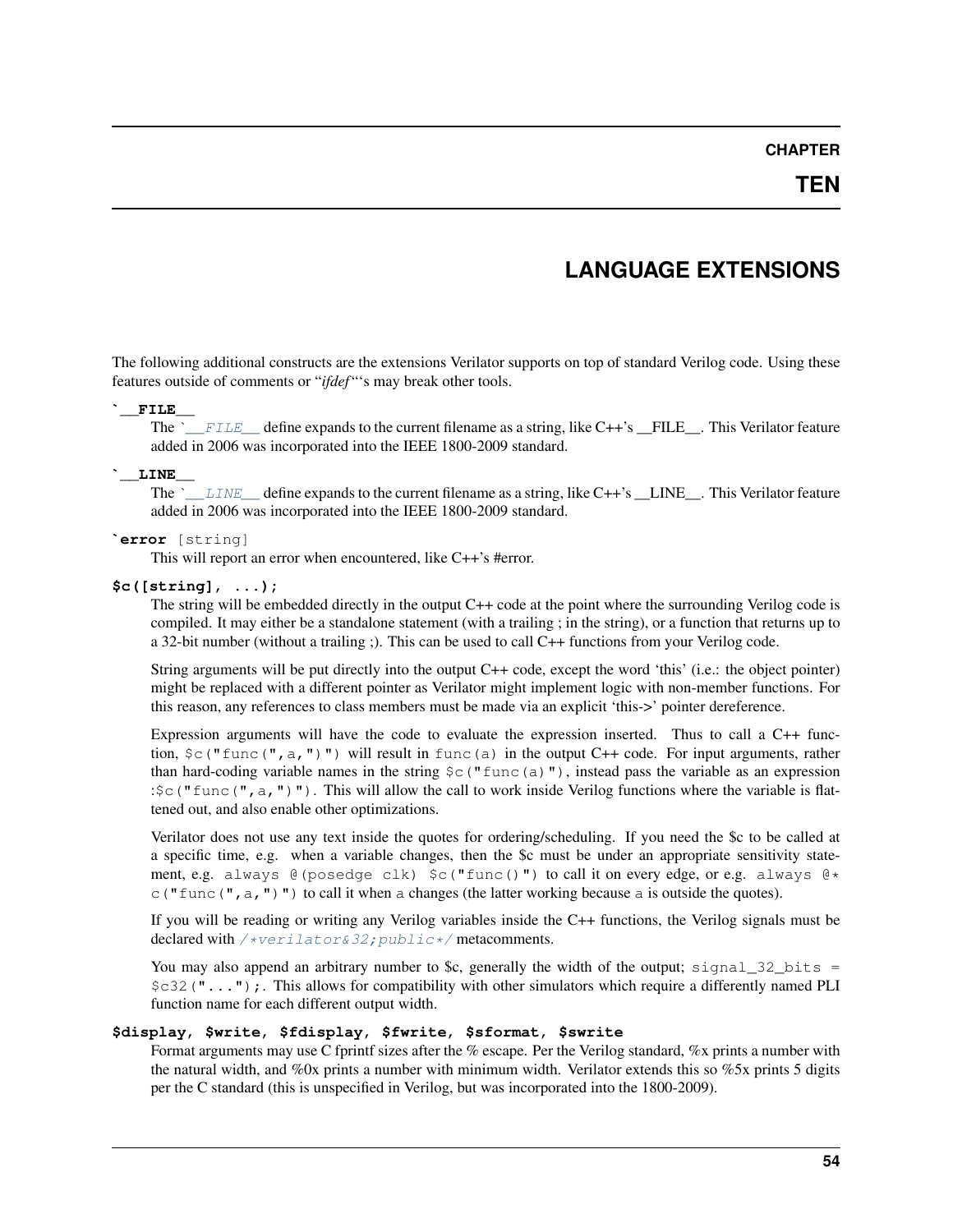### **coverage\_block\_off** `

Specifies the entire begin/end block should be ignored for coverage analysis. Must be inside a code block, e.g. within a begin/end pair. Same as [coverage\\_block\\_off](#page-84-0) in *[Configuration Files](#page-83-0)*.

#### <span id="page-57-2"></span>**systemc\_header**

Take remaining text up to the next `[verilog](#page-57-1) or `[systemc\\_...](#page-57-2) mode switch and place it verbatim into the output .h file's header. Must be placed as a module item, e.g. directly inside a module/endmodule pair. Despite the name of this macro, this also works in pure C++ code.

#### **systemc\_ctor**

Take remaining text up to the next `[verilog](#page-57-1) or `[systemc\\_...](#page-57-2) mode switch and place it verbatim into the C++ class constructor. Must be placed as a module item, e.g. directly inside a module/endmodule pair. Despite the name of this macro, this also works in pure C++ code.

#### **systemc\_dtor**

Take remaining text up to the next `[verilog](#page-57-1) or `[systemc\\_...](#page-57-2) mode switch and place it verbatim into the C++ class destructor. Must be placed as a module item, e.g. directly inside a module/endmodule pair. Despite the name of this macro, this also works in pure C++ code.

#### **systemc\_interface**

Take remaining text up to the next `[verilog](#page-57-1) or `[systemc\\_...](#page-57-2) mode switch and place it verbatim into the C++ class interface. Must be placed as a module item, e.g. directly inside a module/endmodule pair. Despite the name of this macro, this also works in pure C++ code.

#### **systemc\_imp\_header**

Take remaining text up to the next `[verilog](#page-57-1) or `[systemc\\_...](#page-57-2) mode switch and place it verbatim into the header of all files for this C++ class implementation. Must be placed as a module item, e.g. directly inside a module/endmodule pair. Despite the name of this macro, this also works in pure C++ code.

#### **systemc\_implementation**

Take remaining text up to the next `[verilog](#page-57-1) or `systemc\_ $\ldots$  mode switch and place it verbatim into a single file of the C++ class implementation. Must be placed as a module item, e.g. directly inside a module/endmodule pair. Despite the name of this macro, this also works in pure C++ code.

If you will be reading or writing any Verilog variables in the C++ functions, the Verilog signals must be declared with a /\*verilator&32; public\*/ metacomment. See also the public task feature; writing an accessor may result in cleaner code.

### **SYSTEMVERILOG** `

The SYSTEMVERILOG, SV\_COV\_START and related standard defines are set by default when  $-\frac{1}{\text{angular}}$ is "1800-\*".

#### **VERILATOR** `

#### **verilator**

### **verilator3** `

The VERILATOR, verilator and verilator3 defines are set by default so you may "`ifdef" around tool specific constructs.

### **verilator\_config** `

Take remaining text up to the next `[verilog](#page-57-1) mode switch and treat it as Verilator configuration commands. See *[Configuration Files](#page-83-0)*.

#### <span id="page-57-1"></span>**verilog**

Switch back to processing Verilog code after a `[systemc\\_...](#page-57-2) mode switch. The Verilog code returns to the last language mode specified with "`begin\_keywords", or SystemVerilog if none was specified.

#### <span id="page-57-0"></span>**/\*verilator&32;clock\_enable\*/**

Used after a signal declaration to indicate the signal is used to gate a clock, and the user takes responsibility for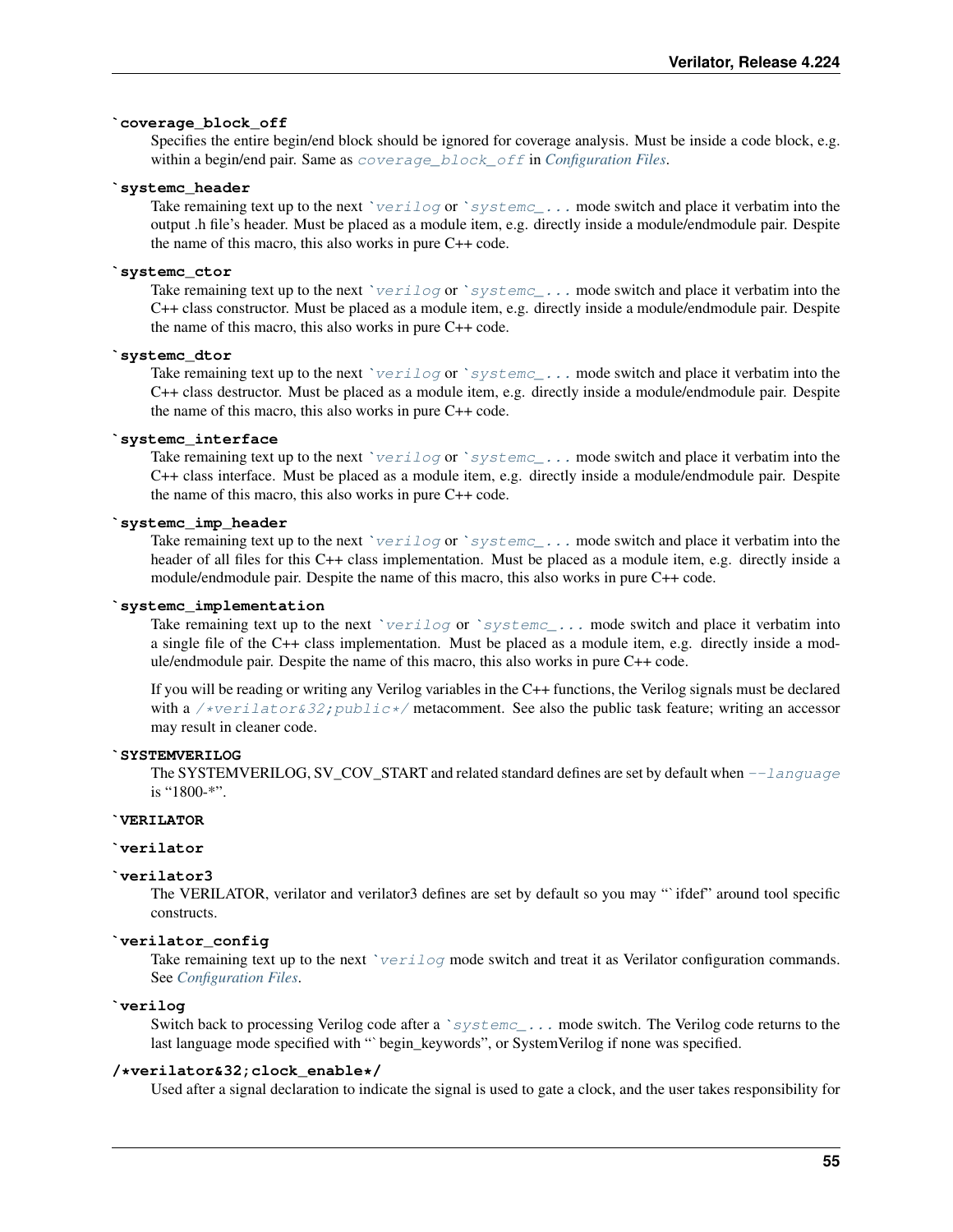insuring there are no races related to it. (Typically by adding a latch, and running static timing analysis.) For example:

```
reg enable_r /*verilator clock_enable*/;
wire gated_clk = clk & enable_r;
always_ff @(posedge clk)
   enable_r <= enable_early;
```
The clock\_enable attribute will cause the clock gate to be ignored in the scheduling algorithm, sometimes required for correct clock behavior, and always improving performance. It's also a good idea to enable the [IMPERFECTSCH](#page-98-0) warning, to ensure all clock enables are properly recognized.

Same as  $clock$  enable configuration file option.

#### <span id="page-58-1"></span>**/\*verilator&32;clocker\*/**

#### **/\*verilator&32;no\_clocker\*/**

Specifies that the signal is used as clock or not. This information is used by Verilator to mark the signal and any derived signals as clocker. See  $-\text{clk}$ .

Same as *[clocker](#page-84-1)* and no *clocker* in configuration files.

#### **/\*verilator&32;coverage\_block\_off\*/**

Specifies the entire begin/end block should be ignored for coverage analysis purposes.

Same as [coverage\\_block\\_off](#page-84-0) configuration file option.

#### <span id="page-58-0"></span>**/\*verilator&32;coverage\_off\*/**

Specifies that following lines of code should have coverage disabled. Often used to ignore an entire module for coverage analysis purposes.

#### **/\*verilator&32;coverage\_on\*/**

Specifies that following lines of code should have coverage re-enabled (if appropriate  $-coverage$  flags are passed) after being disabled earlier with  $\frac{\partial \phi}{\partial x}$  regulators 32; coverage of  $f^*$ .

#### **/\*verilator&32;forceable\*/**

Specifies that the signal (net or variable) should be made forceable from C++ code by generating public *<signame>\_\_VforceEn* and *<signame>\_\_VforceVal* signals The force control signals are created as [public\\_flat](#page-85-0) signals.

To force a marked signal from C++, set the corresponding *\_\_VforceVal* variable to the desired value, and the *\_\_VforceEn* signal to the bit-mask indicating which bits of the signal to force. To force all bits of the target signal, set *\_\_VforceEn* to all ones. To release the signal (or part thereof), set appropriate bits of the *\_\_VforceEn* signal to zero.

Same as  $forceable$  in configuration files.

#### **/\*verilator&32;hier\_block\*/**

Specifies that the module is a unit of hierarchical Verilation. This metacomment must be between module module\_name(...); and endmodule. The module will not be inlined nor uniquified for each instance in hierarchical Verilation. Note that the metacomment is ignored unless the  $-hierarchicali$  option is specified.

See *[Hierarchical Verilation](#page-16-0)*.

#### **/\*verilator&32;inline\_module\*/**

Specifies the module the comment appears in may be inlined into any modules that use this module. This is useful to speed up simulation runtime. Note if using  $-\text{public}$  that signals under inlined submodules will be named {submodule} \_DOT \_{subsignal} as C++ does not allow "." in signal names.

Same as [inline](#page-84-4) configuration file option.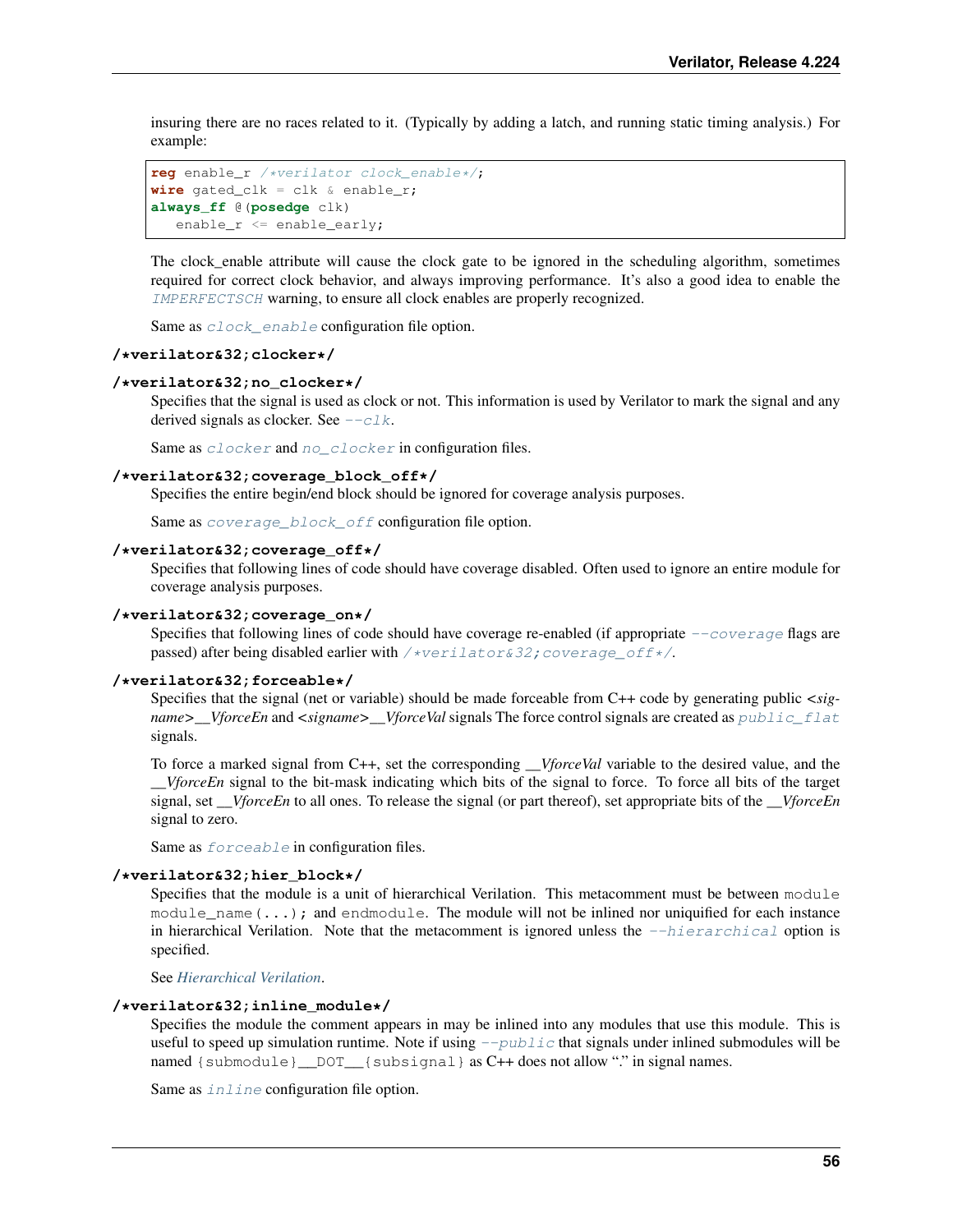#### **/\*verilator&32;isolate\_assignments\*/**

Used after a signal declaration to indicate the assignments to this signal in any blocks should be isolated into new blocks. When there is a large combinatorial block that is resulting in an UNOPTFLAT warning, attaching this to the signal causing a false loop may clear up the problem.

IE, with the following:

```
reg splitme /* verilator isolate_assignments*/;
// Note the placement of the semicolon above
always_comb begin
 if (....) begin
     splitme = ...;other assignments
  end
end
```
Verilator will internally split the block that assigns to "splitme" into two blocks:

It would then internally break it into (sort of):

```
// All assignments excluding those to splitme
always_comb begin
  if (....) begin
     other assignments
  end
end
// All assignments to splitme
always_comb begin
  if (....) begin
     splitme = ...;end
end
```
Same as [isolate\\_assignments](#page-84-5) configuration file option.

#### **/\*verilator&32;lint\_off** <msg>\*/

Disable the specified warning message for any warnings following the comment.

```
/*verilator&32;lint_on <msg>*/
```
Re-enable the specified warning message for any warnings following the comment.

#### **/\*verilator&32;lint\_restore\*/**

After a /\*verilator  $\frac{32}{1}$  int\_save\*/, pop the stack containing lint message state. Often this is useful at the bottom of include files.

#### **/\*verilator&32;lint\_save\*/**

Push the current state of what lint messages are turned on or turned off to a stack. Later meta-comments may then lint on or lint off specific messages, then return to the earlier message state by using /\*verilator  $\&32;$ lint\_restore\*/. For example:

```
// verilator lint_save
// verilator lint_off WIDTH
... // code needing WIDTH turned off
// verilator lint_restore
```
If WIDTH was on before the lint\_off, it will now be restored to on, and if it was off before the lint\_off it will remain off.

#### <span id="page-59-0"></span>**/\*verilator&32;no\_inline\_module\*/**

Specifies the module the comment appears in should not be inlined into any modules that use this module.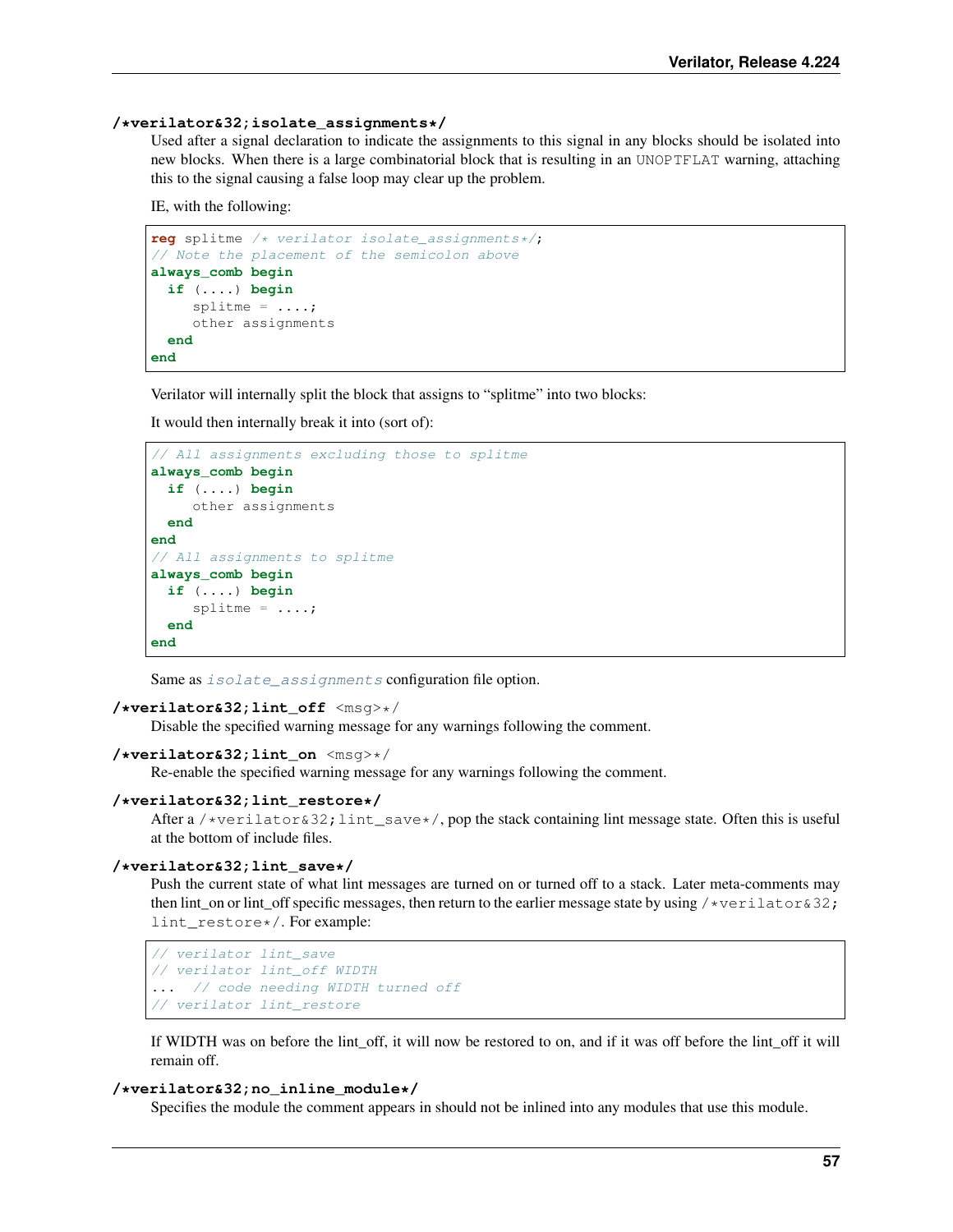Same as no inline configuration file option.

#### **/\*verilator&32;no\_inline\_task\*/**

Used in a function or task variable definition section to specify the function or task should not be inlined into where it is used. This may reduce the size of the final executable when a task is used a very large number of times. For this flag to work, the task and tasks below it must be pure; they cannot reference any variables outside the task itself.

Same as  $no\_inline$  configuration file option.

#### **/\*verilator&32;public\*/** (on parameter)

Used after a parameter declaration to indicate the emitted C code should have the parameter values visible. Due to C++ language restrictions, this may only be used on 64-bit or narrower integral enumerations.

**parameter** [2:0] PARAM /\*verilator public\*/ = 2'b0;

#### **/\*verilator&32;public\*/** (on typedef enum)

Used after an enum typedef declaration to indicate the emitted C code should have the enum values visible. Due to C++ language restrictions, this may only be used on 64-bit or narrower integral enumerations.

**typedef enum logic** [2:0] { ZERO = 3'b0 } pub\_t /\*verilator public\*/;

#### **/\*verilator&32;public\*/** (on variable)

Used after an input, output, register, or wire declaration to indicate the signal should be declared so that C code may read or write the value of the signal. This will also declare this module public, otherwise use / \*verilator&32;public\_flat\*/.

Instead of using public variables, consider instead making a DPI or public function that accesses the variable. This is nicer as it provides an obvious entry point that is also compatible across simulators.

Same as  $public$  configuration file option.

#### <span id="page-60-0"></span>**/\*verilator&32;public\*/** (on task/function)

Used inside the declaration section of a function or task declaration to indicate the function or task should be made into a C++ function, public to outside callers. Public tasks will be declared as a void C++ function, public functions will get the appropriate non-void (bool, uint32\_t, etc) return type. Any input arguments will become C++ arguments to the function. Any output arguments will become C++ reference arguments. Any local registers/integers will become function automatic variables on the stack.

Wide variables over 64 bits cannot be function returns, to avoid exposing complexities. However, wide variables can be input/outputs; they will be passed as references to an array of 32-bit numbers.

Generally, only the values of stored state (flops) should be written, as the model will NOT notice changes made to variables in these functions. (Same as when a signal is declared public.)

You may want to use DPI exports instead, as it's compatible with other simulators.

Same as  $public$  configuration file option.

#### **/\*verilator&32;public\_flat\*/** (on variable)

Used after an input, output, register, or wire declaration to indicate the signal should be declared so that C code may read or write the value of the signal. This will not declare this module public, which means the name of the signal or path to it may change based upon the module inlining which takes place.

Same as  $public$   $flat$  configuration file option.

#### **/\*verilator&32;public\_flat\_rd\*/** (on variable)

Used after an input, output, register, or wire declaration to indicate the signal should be declared public\_flat (see above), but read-only.

Same as  $public_flat\_rd$  configuration file option.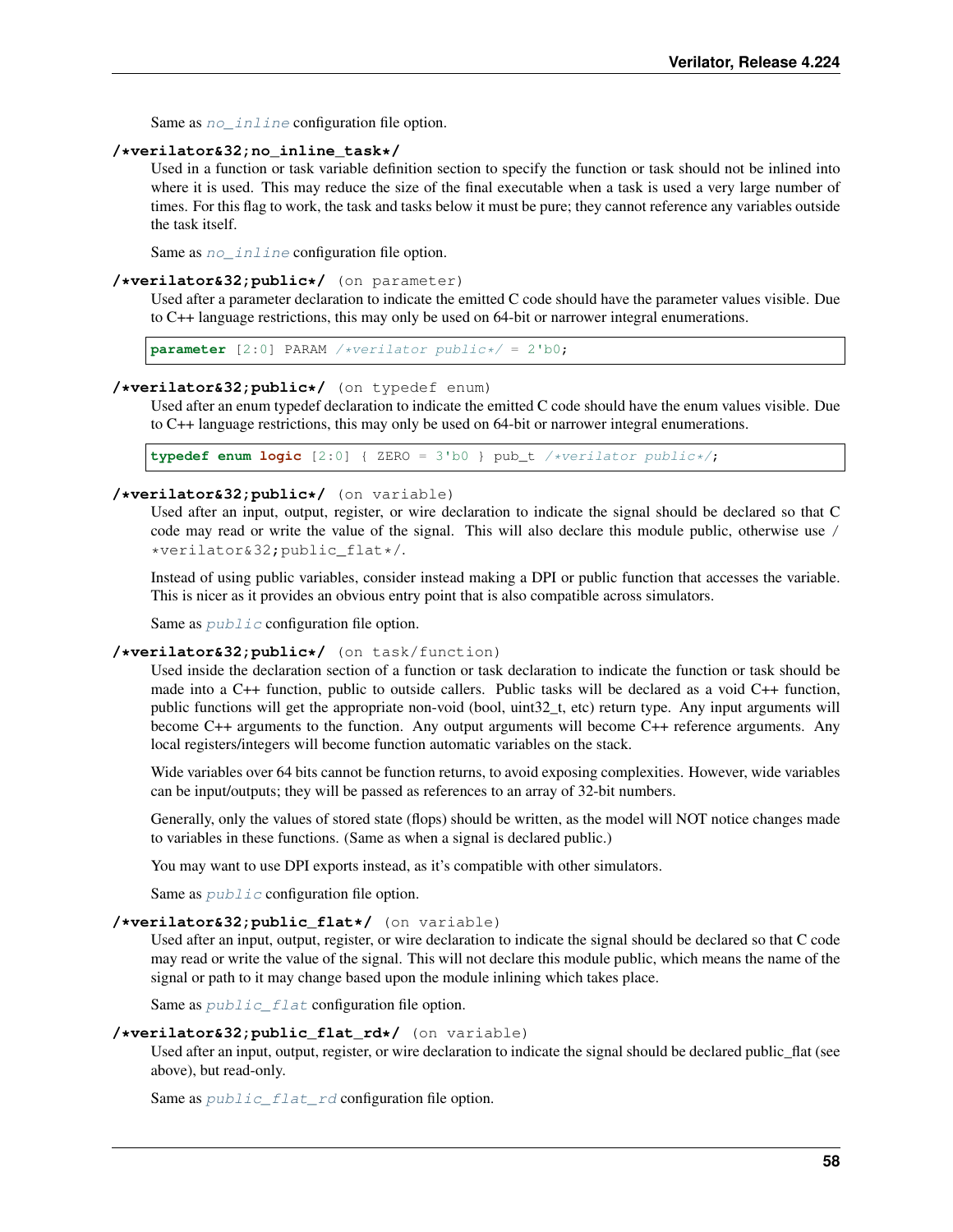#### **/\*verilator&32;public\_flat\_rw** @(<edge\_list>)\*/ (on variable)

Used after an input, output, register, or wire declaration to indicate the signal should be declared public flat rd (see above), and also writable, where writes should be considered to have the timing specified by the given sensitivity edge list. Set for all variables, ports and wires using the  $-\text{public-flat-rw}$  option.

Same as  $public_flat\_rw$  configuration file option.

#### **/\*verilator&32;public\_module\*/**

Used after a module statement to indicate the module should not be inlined (unless specifically requested) so that C code may access the module. Verilator automatically sets this attribute when the module contains any public signals or `systemc\_ directives. Also set for all modules when using the  $-\text{public option}$ .

Same as  $public$  configuration file option.

#### **/\*verilator&32;sc\_clock\*/**

Deprecated and ignored. Previously used after an input declaration to indicate the signal should be declared in SystemC as a sc\_clock instead of a bool. This was needed in SystemC 1.1 and 1.2 only; versions 2.0 and later do not require clock pins to be sc\_clocks and this is no longer needed and is ignored.

#### **/\*verilator&32;sc\_bv\*/**

Used after a port declaration. It sets the port to be of sc bv<{width}> type, instead of bool, uint32 t or uint64\_t. This may be useful if the port width is parameterized and the instantiating C++ code wants to always have a sc by so it can accept any width. In general you should avoid using this attribute when not necessary as with increasing usage of sc\_bv the performance decreases significantly.

Same as  $sc\_bv$  configuration file option.

#### **/\*verilator&32;sformat\*/**

Attached to the final argument of type "input string" of a function or task to indicate the function or task should pass all remaining arguments through \$sformatf. This allows creation of DPI functions with \$display like behavior. See the test\_regress/t/t\_dpi\_display.v file for an example.

Same as *[sformat](#page-85-5)* configuration file option.

#### **/\*verilator&32;split\_var\*/**

Attached to a variable or a net declaration to break the variable into multiple pieces typically to resolve UNOPTFLAT performance issues. Typically the variables to attach this to are recommended by Verilator it-self, see [UNOPTFLAT](#page-106-0).

For example, Verilator will internally convert a variable with the metacomment such as:

```
logic [7:0] x [0:1] /*verilator split_var*/;
```
To:

```
logic [7:0] x__BRA__0__KET__ /*verilator split_var*/;
logic [7:0] x__BRA__1__KET__ /*verilator split_var*/;
```
Note that the generated packed variables retain the split var metacomment because they may be split into further smaller pieces according to the access patterns.

This only supports unpacked arrays, packed arrays, and packed structs of integer types (reg, logic, bit, byte, int...); otherwise if a split was requested but cannot occur a SPLITVAR warning is issued. Splitting large arrays may slow down the Verilation speed, so use this only on variables that require it.

Same as  $split\_var$  configuration file option.

#### **/\*verilator&32;tag** <text...>\*/

Attached after a variable or structure member to indicate opaque (to Verilator) text that should be passed through to the XML output as a tag, for use by downstream applications.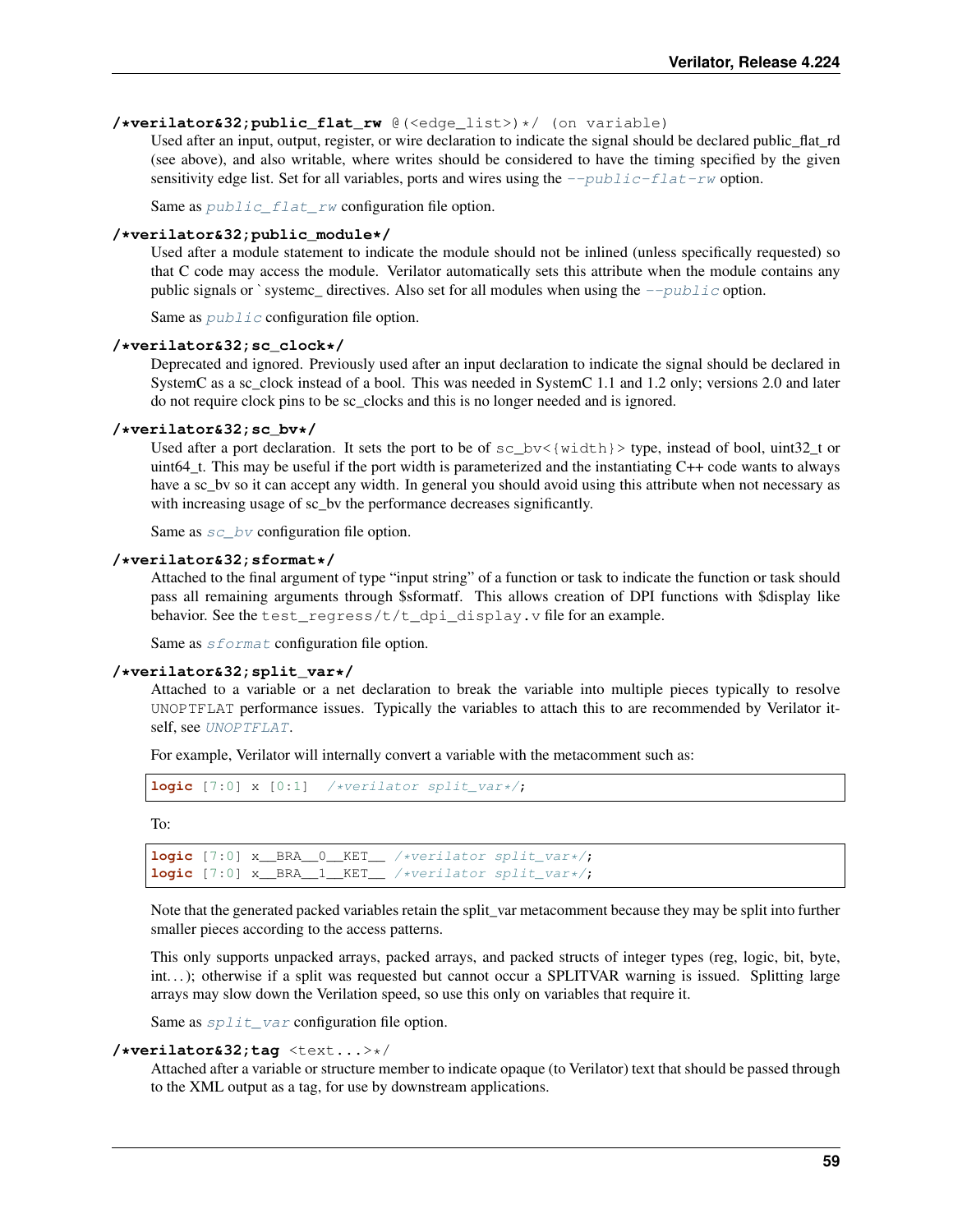#### **/\*verilator&32;trace\_init\_task\*/**

Attached to a DPI import to indicate that function should be called when initializing tracing. This attribute is indented only to be used internally in code that Verilator generates when  $-\text{lib-create}$  or [--hierarchical](#page-72-0) is used along with [--trace](#page-79-0).

#### <span id="page-62-0"></span>**/\*verilator&32;tracing\_off\*/**

Disable waveform tracing for all future signals that are declared in this module, or instances below this module. Often this is placed just after a primitive's module statement, so that the entire module and instances below it are not traced.

### **/\*verilator&32;tracing\_on\*/**

Re-enable waveform tracing for all future signals or instances that are declared.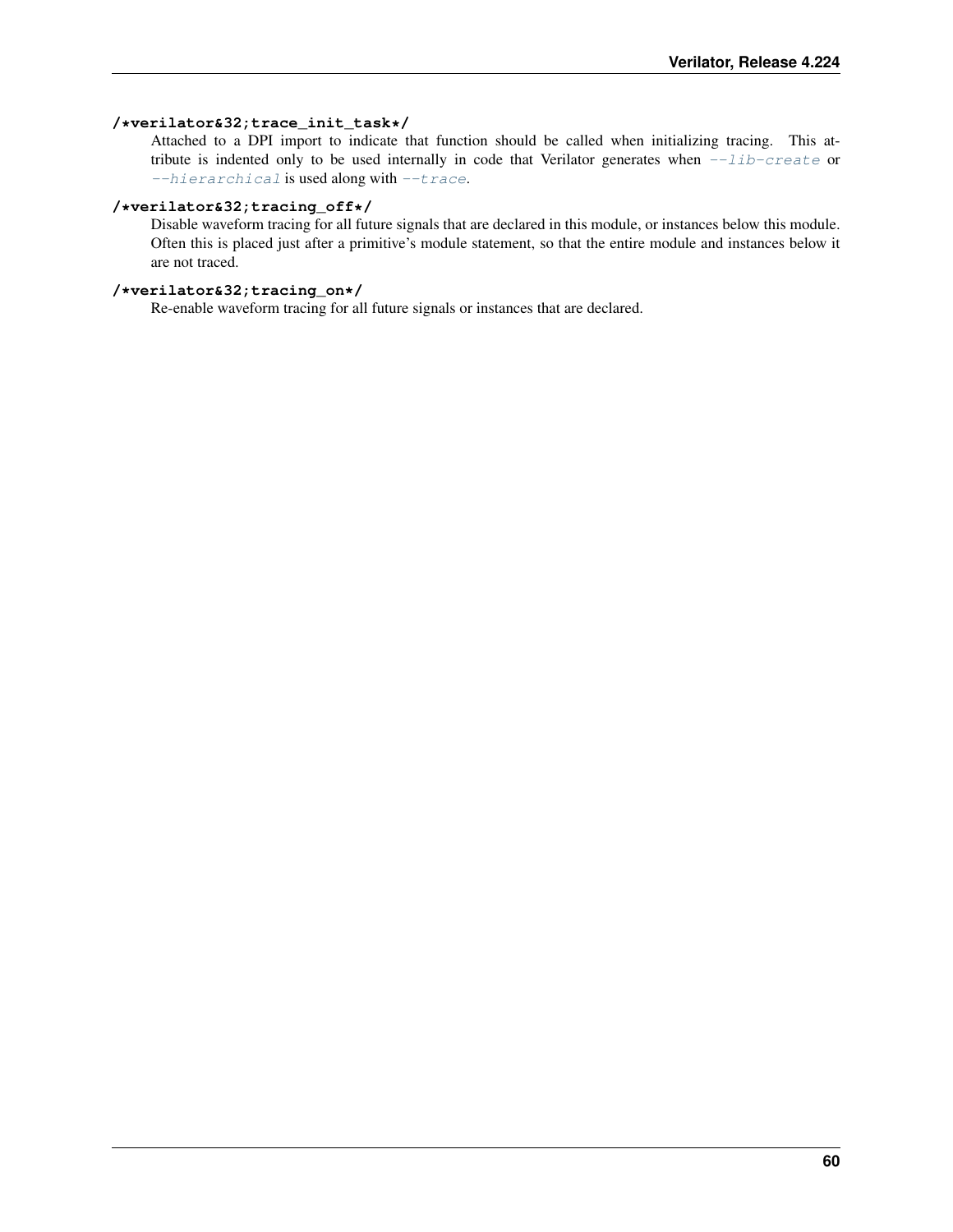### **CHAPTER**

## **ELEVEN**

## **EXECUTABLE AND ARGUMENT REFERENCE**

This section describes the executables that are part of Verilator, and the options to each executable.

# **11.1 verilator Arguments**

The following are the arguments that may be passed to the "verilator" executable.

Summary:

| $<$ file.v>                                                               | Verilog package, module and top module filenames       |
|---------------------------------------------------------------------------|--------------------------------------------------------|
| <file.c cc="" cpp=""></file.c>                                            | Optional C++ files to compile in                       |
| $\times$ file.a/o/so>                                                     | Optional C++ files to link in                          |
|                                                                           |                                                        |
| $+1364 - 1995ext + \text{c}xt$                                            | Use Verilog 1995 with file extension <ext></ext>       |
| $+1364 - 2001ext + \text{c}$                                              | Use Verilog 2001 with file extension <ext></ext>       |
| $+1364 - 2005ext + \text{c}xt$                                            | Use Verilog 2005 with file extension <ext></ext>       |
| +1800-2005ext+ <ext></ext>                                                | Use SystemVerilog 2005 with file extension <ext></ext> |
| +1800-2009ext+ <ext></ext>                                                | Use SystemVerilog 2009 with file extension <ext></ext> |
| $+1800 - 2012ext + \text{c}xt$                                            | Use SystemVerilog 2012 with file extension <ext></ext> |
| $+1800 - 2017ext + \text{c}xt$                                            | Use SystemVerilog 2017 with file extension <ext></ext> |
| --assert                                                                  | Enable all assertions                                  |
| --autoflush                                                               | Flush streams after all \$displays                     |
| --bbox-sys                                                                | Blackbox unknown \$system calls                        |
| --bbox-unsup                                                              | Blackbox unsupported language features                 |
| --bin <filename></filename>                                               | Override Verilator binary                              |
| $--$ build                                                                | Build model executable/library after Verilation        |
| -CFLAGS <flags></flags>                                                   | C++ compiler arguments for makefile                    |
| $---CC$                                                                   | Create C++ output                                      |
| $--cdc$                                                                   | Clock domain crossing analysis                         |
| --clk <signal-name></signal-name>                                         | Mark specified signal as clock                         |
| $--make$ $while$ $with1d-too1>$                                           | Generate scripts for specified build tool              |
| --compiler <compiler-name></compiler-name>                                | Tune for specified C++ compiler                        |
| --converge-limit <loops></loops>                                          | Tune convergence settle time                           |
| --coverage                                                                | Enable all coverage                                    |
| --coverage-line                                                           | Enable line coverage                                   |
| --coverage-max-width <width><br/>Maximum array depth for coverage</width> |                                                        |
| --coverage-toggle                                                         | Enable toggle coverage                                 |
| --coverage-user                                                           | Enable SVL user coverage                               |
| --coverage-underscore                                                     | Enable coverage of _signals                            |
| $-D < var$ = $< value$                                                    | Set preprocessor define                                |
| $-\text{debuq}$                                                           | Enable debugging                                       |
| --debug-check                                                             | Enable debugging assertions                            |
| --no-debug-leak                                                           | Disable leaking memory in --debug mode                 |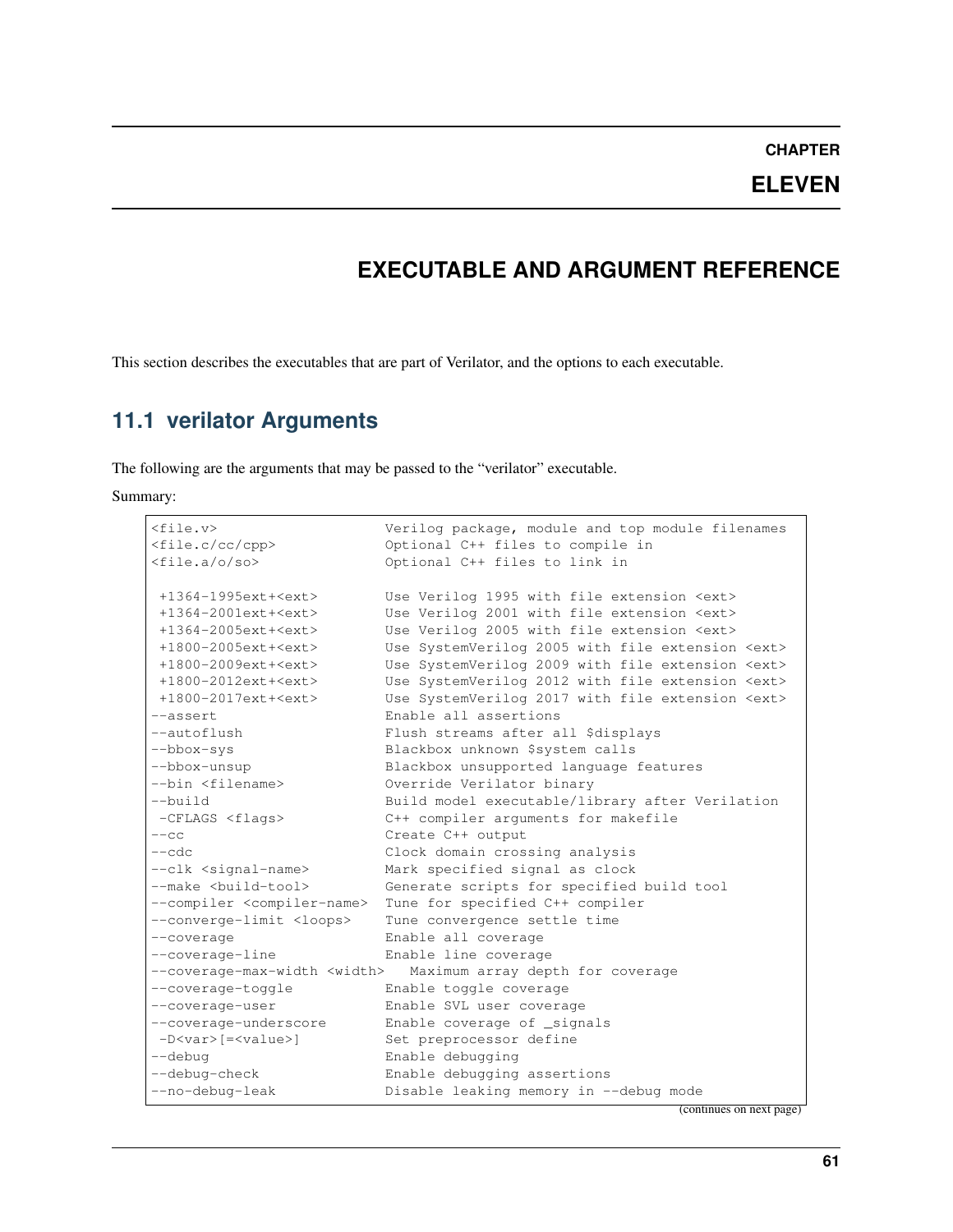| --debugi <level></level>                                                                     | Enable debugging at a specified level                              |  |
|----------------------------------------------------------------------------------------------|--------------------------------------------------------------------|--|
| --debugi- <srcfile> <level></level></srcfile>                                                | Enable debugging a source file at a level                          |  |
| --default-language <lang></lang>                                                             | Default language to parse                                          |  |
| +define+ <var>=<value></value></var>                                                         | Set preprocessor define                                            |  |
| --dpi-hdr-only                                                                               | Only produce the DPI header file                                   |  |
| --dump-defines                                                                               | Show preprocessor defines with -E                                  |  |
| --dump-tree                                                                                  | Enable dumping .tree files                                         |  |
| --dump-treei <level></level>                                                                 | Enable dumping .tree files at a level                              |  |
| --dump-treei- <srcfile> <level> Enable dumping .tree file at a source file</level></srcfile> |                                                                    |  |
| $\rightarrow$ at a level                                                                     |                                                                    |  |
| --dump-tree-addrids                                                                          | Use short identifiers instead of addresses                         |  |
| $-E$                                                                                         | Preprocess, but do not compile                                     |  |
| --error-limit <value></value>                                                                | Abort after this number of errors                                  |  |
| $--exe$                                                                                      | Link to create executable                                          |  |
| --expand-limit <value></value>                                                               | Set expand optimization limit                                      |  |
| -F <file></file>                                                                             | Parse arguments from a file, relatively                            |  |
| -f <file></file>                                                                             | Parse arguments from a file                                        |  |
| -FI <file></file>                                                                            | Force include of a file                                            |  |
| $-$ flatten                                                                                  | Force inlining of all modules, tasks and                           |  |
| $\rightarrow$ functions                                                                      |                                                                    |  |
| -fno- <optimization></optimization>                                                          | Disable internal optimization stage                                |  |
| -G <name>=<value></value></name>                                                             | Overwrite top-level parameter                                      |  |
| $-$ qdb                                                                                      | Run Verilator under GDB interactively                              |  |
| --gdbbt                                                                                      | Run Verilator under GDB for backtrace                              |  |
| --generate-key                                                                               | Create random key for --protect-key                                |  |
| --getenv <var></var>                                                                         | Get environment variable with defaults                             |  |
| $-\text{help}$                                                                               | Display this help                                                  |  |
| --hierarchical                                                                               | Enable hierarchical Verilation                                     |  |
| $-I$ <dir></dir>                                                                             | Directory to search for includes                                   |  |
| -j <jobs></jobs>                                                                             | Parallelism for --build                                            |  |
| --gate-stmts <value></value>                                                                 | Tune gate optimizer depth                                          |  |
| --if-depth <value></value>                                                                   | Tune IFDEPTH warning                                               |  |
| +incdir+ <dir></dir>                                                                         | Directory to search for includes                                   |  |
| --inline-mult <value></value>                                                                | Tune module inlining                                               |  |
| --instr-count-dpi <value></value>                                                            | Assumed dynamic instruction count of DPI imports                   |  |
| -LDFLAGS <flags></flags>                                                                     | Linker pre-object arguments for makefile                           |  |
| --12-name <value></value>                                                                    | Verilog scope name of the top module                               |  |
| $-$ language <lang></lang>                                                                   | Default language standard to parse                                 |  |
| --lib-create <name></name>                                                                   | Create a DPI library                                               |  |
| $+$ libext+ $\leq$ xt>+ $[ext]$                                                              | Extensions for finding modules                                     |  |
| $-$ lint-only                                                                                | Lint, but do not make output                                       |  |
| -MAKEFLAGS <flags></flags>                                                                   | Arguments to pass to make during --build                           |  |
| --max-num-width <value><br/><math>--MMD</math></value>                                       | Maximum number width (default: 64K)                                |  |
| $--MP$                                                                                       | Create .d dependency files                                         |  |
| --Mdir <directory></directory>                                                               | Create phony dependency targets<br>Name of output object directory |  |
| --mod-prefix <topname></topname>                                                             | Name to prepend to lower classes                                   |  |
| --no-clk <signal-name></signal-name>                                                         | Prevent marking specified signal as clock                          |  |
| --no-decoration                                                                              | Disable comments and symbol decorations                            |  |
| $-$ no-pins $64$                                                                             | Don't use uint64_t's for 33-64 bit sigs                            |  |
| --no-skip-identical                                                                          | Disable skipping identical output                                  |  |
| +notimingchecks                                                                              | Ignored                                                            |  |
| $-00$                                                                                        | Disable optimizations                                              |  |
| $-03$                                                                                        | High performance optimizations                                     |  |
| -O <optimization-letter></optimization-letter>                                               | Selectable optimizations                                           |  |
| -o <executable></executable>                                                                 | Name of final executable                                           |  |
| --no-order-clock-delay                                                                       | Disable ordering clock enable assignments                          |  |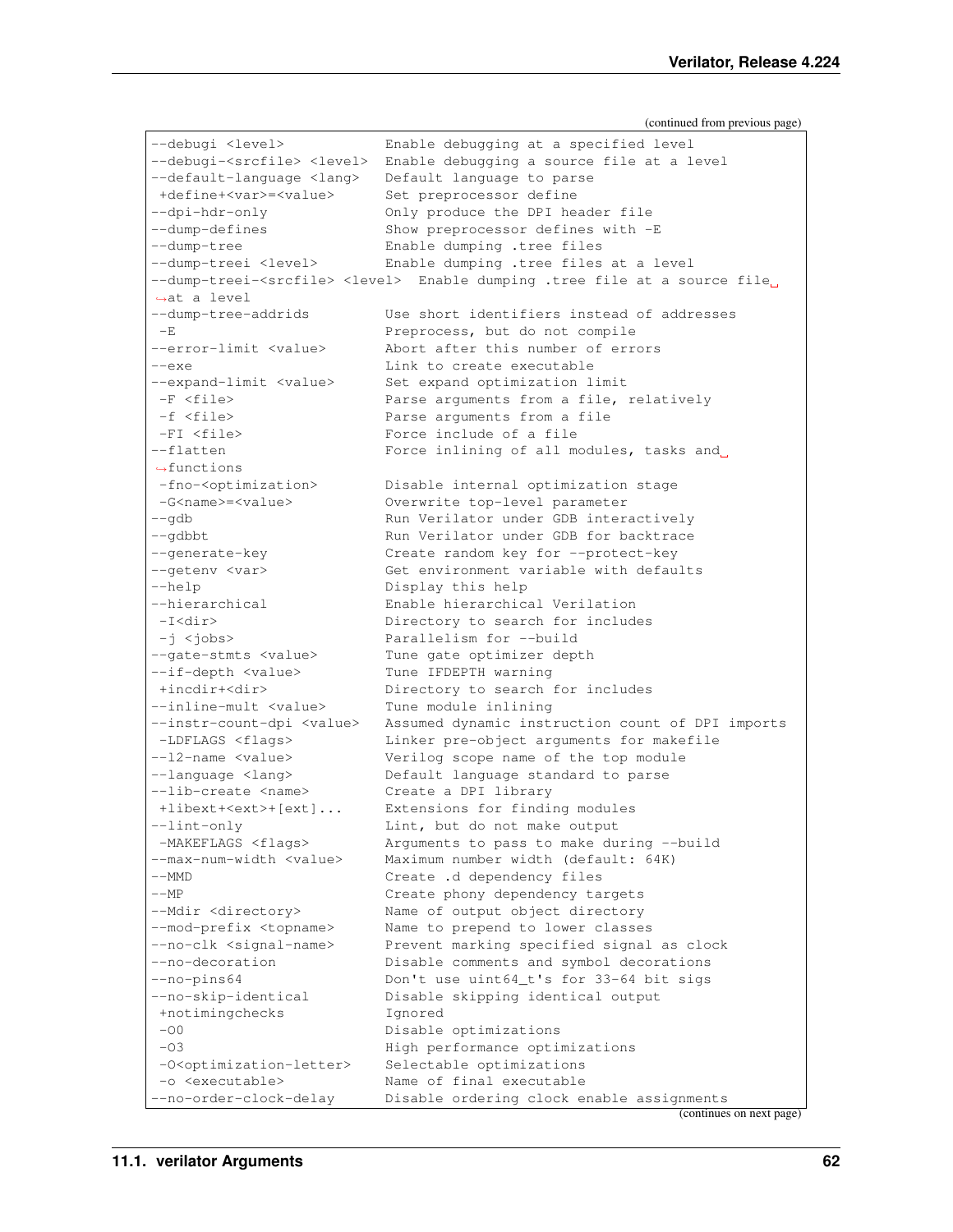--no-verilate Skip verilation and just compile previously ˓<sup>→</sup>Verilated code. --output-split <statements> Split .cpp files into pieces --output-split-cfuncs <statements> Split model functions --output-split-ctrace <statements> Split tracing functions -P Disable line numbers and blanks with -E --pins-bv <bits> Specify types for top level ports --pins-sc-uint Specify types for top level ports --pins-sc-biguint Specify types for top level ports --pins-uint8 Specify types for top level ports --pipe-filter <command> Filter all input through a script --pp-comments Show preprocessor comments with -E --prefix <topname> Name of top level class --prof-c Compile C++ code with profiling --prof-cfuncs Name functions for profiling --prof-exec Enable generating execution profile for gantt. ˓<sup>→</sup>chart --prof-pgo Enable generating profiling data for PGO --protect-key <key> Key for symbol protection --protect-ids Hash identifier names for obscurity --protect-lib <name> Create a DPI protected library --private Debugging; see docs --public Debugging; see docs --public-flat-rw Mark all variables, etc as public\_flat\_rw -pvalue+<name>=<value> Overwrite toplevel parameter --quiet-exit **Don't** print the command on failure --relative-includes Resolve includes relative to current file --reloop-limit Minimum iterations for forming loops --report-unoptflat Extra diagnostics for UNOPTFLAT --rr Run Verilator and record with rr --savable extending the Enable model save-restore --sc Create SystemC output --stats Create statistics file --stats-vars Provide statistics on variables -sv Enable SystemVerilog parsing +systemverilogext+<ext> Synonym for +1800-2017ext+<ext> --threads <threads> Enable multithreading --threads-dpi <mode> Enable multithreaded DPI --threads-max-mtasks <mtasks> Tune maximum mtask partitioning --timescale <timescale> Sets default timescale --timescale-override <timescale> Overrides all timescales --top <topname> Alias of --top-module --top-module <topname> Name of top level input module --trace Enable waveform creation<br>--trace-coverage Enable tracing of covera Enable tracing of coverage --trace-depth <levels> Depth of tracing --trace-fst Enable FST waveform creation --trace-max-array <depth> Maximum bit width for tracing --trace-max-width <width> Maximum array depth for tracing --trace-params Enable tracing of parameters --trace-structs Enable tracing structure names --trace-threads <threads> Enable FST waveform creation on separate threads --trace-underscore Enable tracing of \_signals -U<var> Undefine preprocessor define --unroll-count <loops> Tune maximum loop iterations --unroll-stmts <stmts> Tune maximum loop body size --unused-regexp <regexp> Tune UNUSED lint signals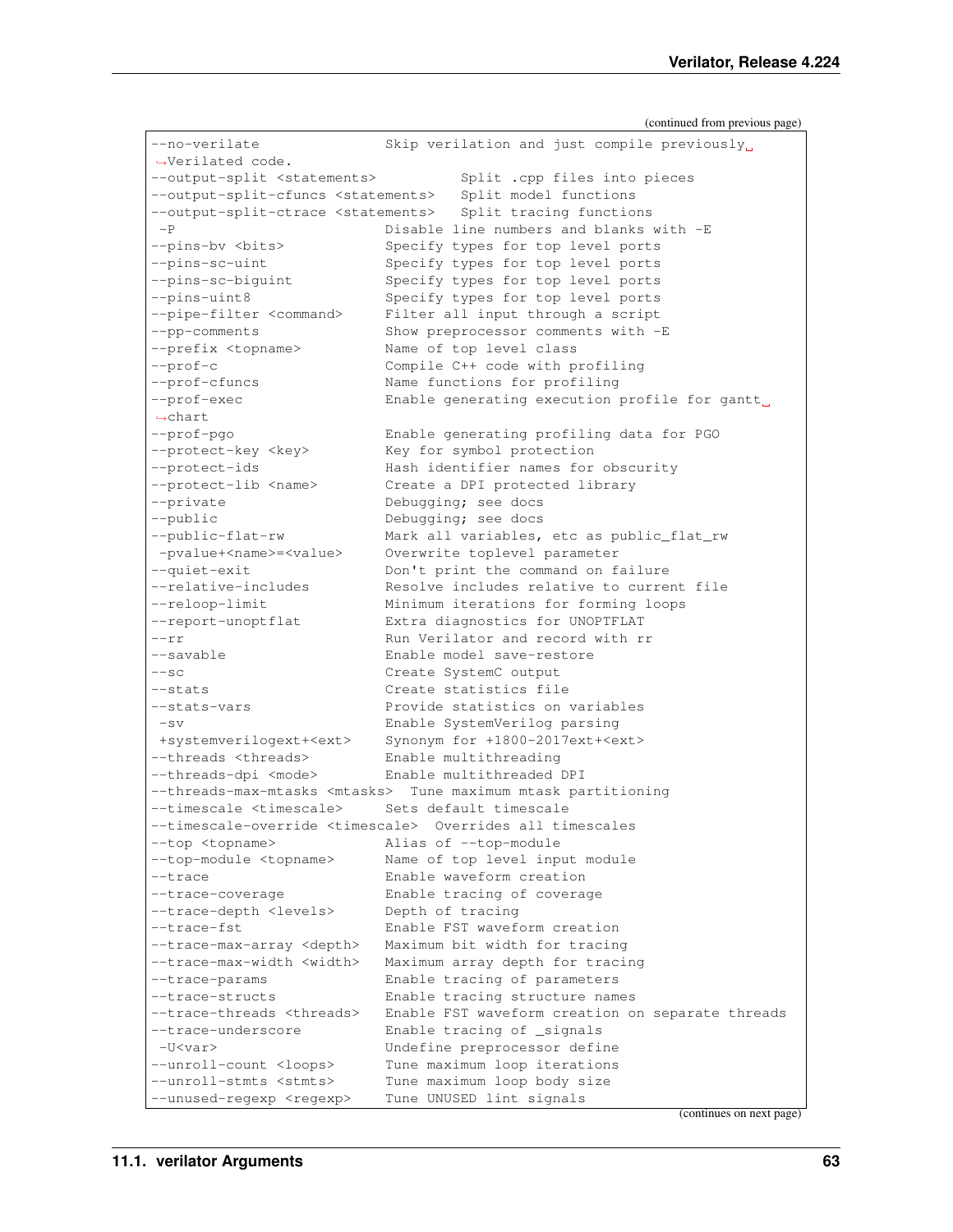```
-V Verbose version and config
-v <filename> Verilog library
+verilog1995ext+<ext> Synonym for +1364-1995ext+<ext>
+verilog2001ext+<ext> Synonym for +1364-2001ext+<ext>
--version Displays program version and exits
--vpi Enable VPI compiles
--waiver-output <filename> Create a waiver file based on the linter warnings
-Wall Enable all style warnings
-Werror-<message> Convert warnings to errors
-Wfuture-<message> Disable unknown message warnings
-Wno-<message> Disable warning
-Wno-context Disable source context on warnings
-Wno-fatal Disable fatal exit on warnings
-Wno-lint Disable all lint warnings
-Wno-style Disable all style warnings
-Wpedantic Warn on compliance-test issues
--x-assign <mode> Assign non-initial Xs to this value
--x-initial <mode> Assign initial Xs to this value
--x-initial-edge Enable initial X->0 and X->1 edge triggers
--xml-only Create XML parser output
--xml-output XML output filename
-y <dir> Directory to search for modules
```
#### **<file.v>**

Specifies the Verilog file containing the top module to be Verilated.

#### **<file.c/.cc/.cpp/.cxx>**

Used with  $-\infty$  to specify optional C++ files to be linked in with the Verilog code. The file path should either be absolute, or relative to where the make will be executed from, or add to your makefile's VPATH the appropriate directory to find the file.

See also  $-CFLAGES$  and  $-LDFLAGS$  options, which are useful when the C++ files need special compiler flags.

#### **<file.a/.o/.so>**

Specifies optional object or library files to be linked in with the Verilog code, as a shorthand for  $-LDFLAGS$  $\langle$ file>. The file path should either be absolute, or relative to where the make will be executed from, or add to your makefile's VPATH the appropriate directory to find the file.

If any files are specified in this way, Verilator will include a make rule that uses these files when linking the module's executable. This generally is only useful when used with the  $-\text{exc}$  option.

#### **+1364-1995ext+<ext>**

**+1364-2001ext+<ext>**

```
+1364-2005ext+<ext>
```
- **+1800-2005ext+<ext>**
- **+1800-2009ext+<ext>**

#### **+1800-2012ext+<ext>**

#### **+1800-2017ext+<ext>**

Specifies the language standard to be used with a specific filename extension, <ext>.

For compatibility with other simulators, see also the synonyms  $+verilog1995ext+\text{cert}}$ , [+verilog2001ext+<ext>](#page-80-1), and [+systemverilogext+<ext>](#page-78-0).

For any source file, the language specified by these options takes precedence over any language specified by the  $-$ default-language or  $-$ language options.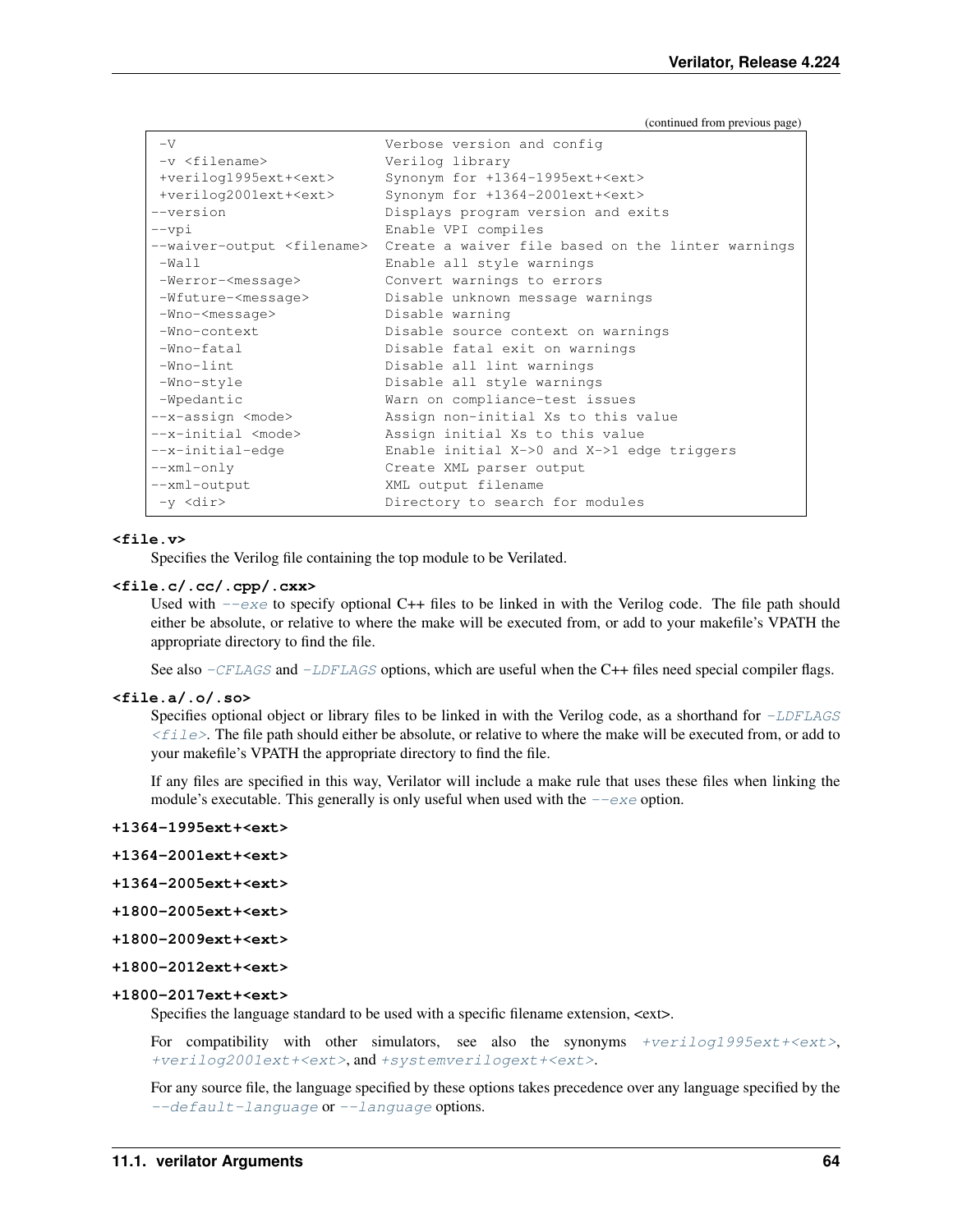These options take effect in the order they are encountered. Thus the following would use Verilog 1995 for a.  $\nu$ and Verilog 2001 for b.v:

verilator ... +1364-1995ext+v a.v +1364-2001ext+v b.v

These options are only recommended for legacy mixed language designs, as the preferable option is to edit the code to repair new keywords, or add appropriate `begin\_keywords.

Note: `begin\_keywords is a SystemVerilog construct, which specifies *only* the set of keywords to be recognized. This also controls some error messages that vary between language standards. Note at present Verilator tends to be overly permissive, e.g. it will accept many grammar and other semantic extensions which might not be legal when set to an older standard.

#### <span id="page-67-0"></span>**--assert**

Enable all assertions.

#### **--autoflush**

After every \$display or \$fdisplay, flush the output stream. This ensures that messages will appear immediately but may reduce performance. For best performance call  $ffllush(stdout)$  occasionally in the C++ main loop. Defaults to off, which will buffer output as provided by the normal C/C++ standard library IO.

**--bbox-sys**

Black box any unknown \$system task or function calls. System tasks will become no-operations, and system functions will be replaced with unsized zero. Arguments to such functions will be parsed, but not otherwise checked. This prevents errors when linting in the presence of company specific PLI calls.

Using this argument will likely cause incorrect simulation.

#### **--bbox-unsup**

Black box some unsupported language features, currently UDP tables, the cmos and tran gate primitives, deassign statements, and mixed edge errors. This may enable linting the rest of the design even when unsupported constructs are present.

Using this argument will likely cause incorrect simulation.

#### **--bin** <filename>

Rarely needed. Override the default filename for Verilator itself. When a dependency (.d) file is created, this filename will become a source dependency, such that a change in this binary will have make rebuild the output files.

#### **--build**

After generating the SystemC/C++ code, Verilator will invoke the toolchain to build the model library (and executable when  $-\epsilon x \in \infty$  is also used). Verilator manages the build itself, and for this –build requires GNU Make to be available on the platform.

```
-CFLAGS <flags>
```
Add specified C compiler argument to the generated makefiles. For multiple flags either pass them as a single argument with space separators quoted in the shell (**-CFLAGS "-a -b"**), or use multiple -CFLAGS options (**-CFLAGS -a -CFLAGS -b**).

When make is run on the generated makefile these will be passed to the  $C++$  compiler  $(g++/clang++/msvc++)$ .

**--cc**

Specifies C++ without SystemC output mode; see also  $-5c$  option.

**--cdc**

Permanently experimental. Perform some clock domain crossing checks and issue related warnings (CD-CRSTLOGIC) and then exit; if warnings other than CDC warnings are needed make a second run with  $--limit-only$ . Additional warning information is also written to the file <prefix>\_cdc.txt.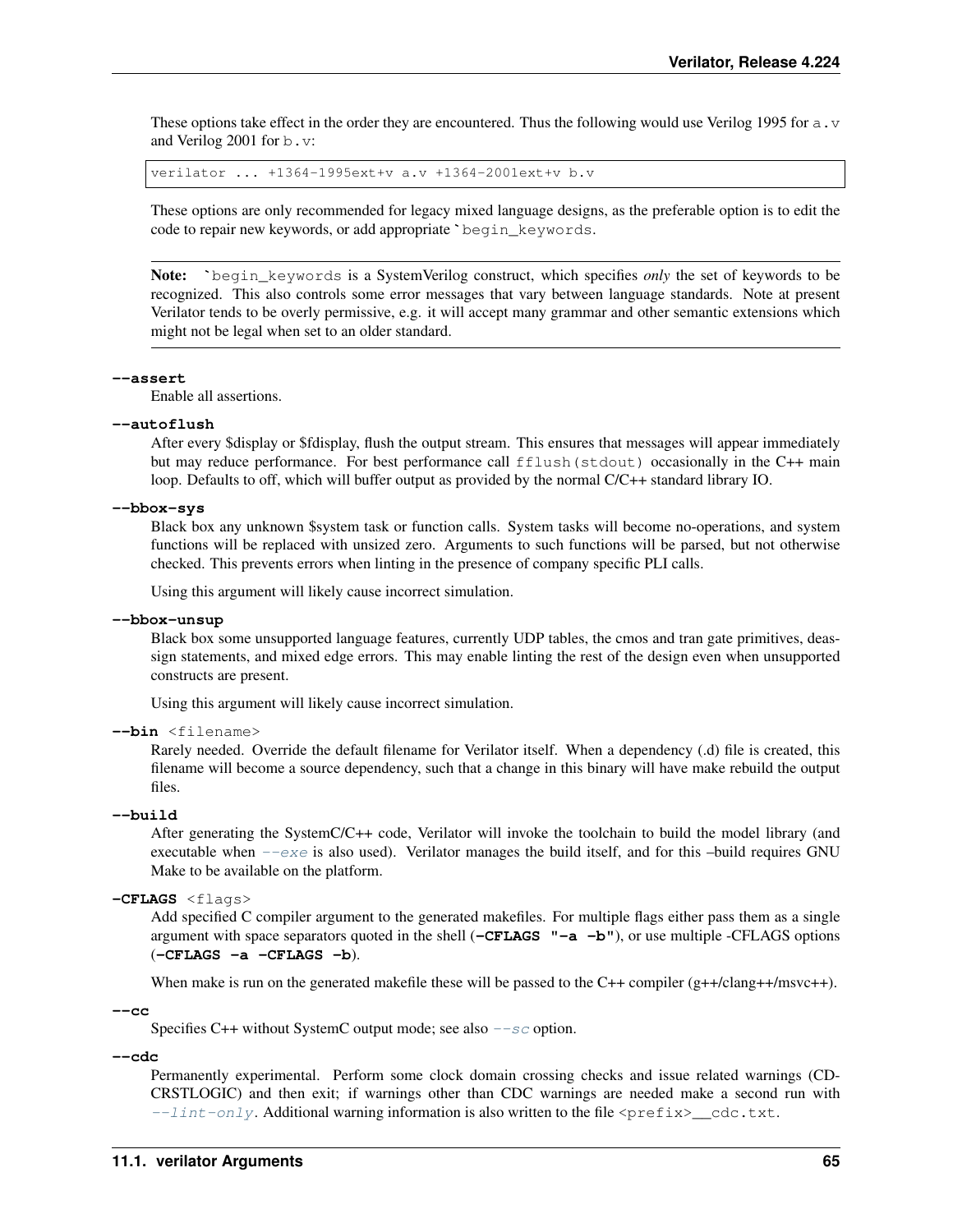Currently only checks some items that other CDC tools missed; if you have interest in adding more traditional CDC checks, please contact the authors.

<span id="page-68-1"></span>**--clk** <signal-name>

With  $-c\lambda k$ , the specified signal-name is taken as a root clock into the model; Verilator will mark the signal as clocker and propagate the clocker attribute automatically to other signals downstream in that clock tree.

The provided signal-name is specified using a RTL hierarchy path. For example, v.foo.bar. If the signal is the input to top-module, then directly provide the signal name. Alternatively, use a [/\\*verilator&32;](#page-58-1)  $\frac{close}{r}/$  metacomment in RTL file to mark the signal directly.

If clock signals are assigned to vectors and then later used as individual bits, Verilator will attempt to decompose the vector and connect the single-bit clock signals.

The clocker attribute is useful in cases where Verilator does not properly distinguish clock signals from other data signals. Using clocker will cause the signal indicated to be considered a clock, and remove it from the combinatorial logic reevaluation checking code. This may greatly improve performance.

#### **--compiler** <compiler-name>

Enables workarounds for the specified C++ compiler (list below). Currently this does not change any performance tuning options, but it may in the future.

- clang Tune for clang. This may reduce execution speed as it enables several workarounds to avoid silly hardcoded limits in clang. This includes breaking deep structures as for msvc as described below.
- gcc Tune for GNU C++, although generated code should work on almost any compliant C++ compiler. Currently the default.

msvc Tune for Microsoft Visual C++. This may reduce execution speed as it enables several workarounds to avoid silly hard-coded limits in MSVC++. This includes breaking deeply nested parenthesized expressions into sub-expressions to avoid error C1009, and breaking deep blocks into functions to avoid error C1061.

#### **--converge-limit** <loops>

Rarely needed. Specifies the maximum number of runtime iterations before creating a model failed to converge error. Defaults to 100.

#### <span id="page-68-2"></span>**--coverage**

Enables all forms of coverage, alias for [--coverage-line](#page-68-3) [--coverage-toggle](#page-68-4) [--coverage-user](#page-68-5).

#### <span id="page-68-3"></span>**--coverage-line**

Enables basic block line coverage analysis. See *[Line Coverage](#page-32-0)*.

#### **--coverage-max-width** <width>

Rarely needed. Specify the maximum bit width of a signal that is subject to toggle coverage. Defaults to 256, as covering large vectors may greatly slow coverage simulations.

#### <span id="page-68-4"></span>**--coverage-toggle**

Enables adding signal toggle coverage. See *[Toggle Coverage](#page-32-1)*.

#### **--coverage-underscore**

Enable coverage of signals that start with an underscore. Normally, these signals are not covered. See also [--trace-underscore](#page-80-2) option.

#### <span id="page-68-5"></span>**--coverage-user**

Enables adding user inserted functional coverage. See *[Functional Coverage](#page-31-0)*.

<span id="page-68-6"></span>**-D<var>**=<value>

<span id="page-68-0"></span>Defines the given preprocessor symbol. Similar to  $\pm$ define, but does not allow multiple definitions with a single option using plus signs. "+define" is fairly standard across Verilog tools while "-D" is similar to **gcc -D**.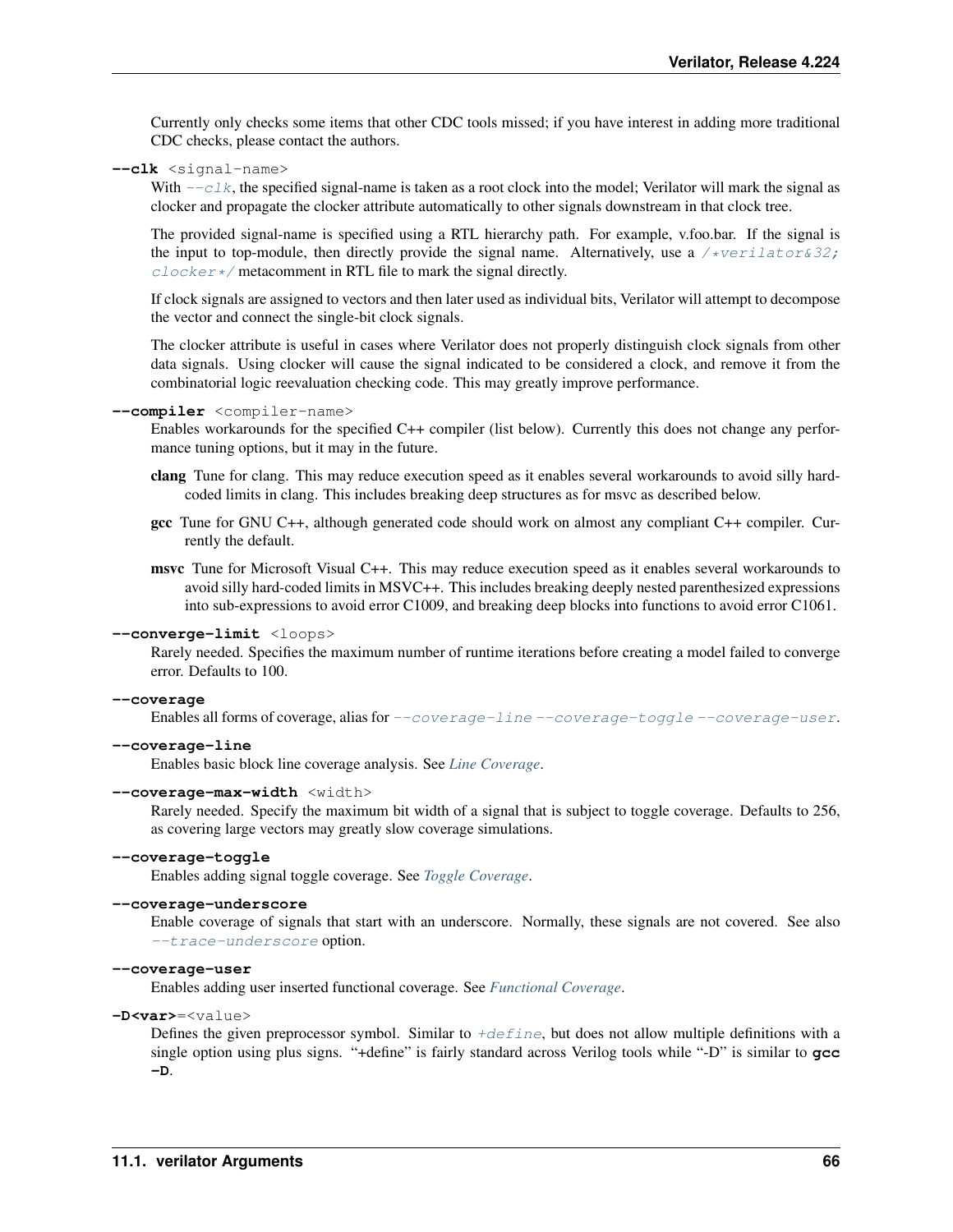#### **--debug**

Run under debug.

- Select the debug executable of Verilator (if available), this generally is a less-optimized binary with symbols present (so GDB can be used on it).
- Enable debugging messages (equivalent to  $-\text{debuq1}$  3).
- Enable internal assertions (equivalent to  $-\text{debug}-\text{check}$ ).
- Enable intermediate form dump files (equivalent to  $-\text{dump}-\text{treei}$  3).
- Leak to make node numbers unique (equivalent to  $-\text{debug-leak}$ .
- Call abort() instead of exit() if there are any errors (so GDB can see the program state).

#### <span id="page-69-3"></span>**--debug-check**

Rarely needed. Enable internal debugging assertion checks, without changing debug verbosity. Enabled automatically with  $-\text{debug}$  option.

#### <span id="page-69-4"></span>**--no-debug-leak**

In  $-\text{debug}$  mode, by default Verilator intentionally leaks AstNode instances instead of freeing them, so that each node pointer is unique in the resulting tree files and dot files.

This option disables the leak. This may avoid out-of-memory errors when Verilating large models in  $-\text{debug}$ mode.

Outside of  $-\text{debug}$  mode, AstNode instances should never be leaked and this option has no effect.

#### <span id="page-69-2"></span>**--debugi** <level>

Rarely needed - for developer use. Set internal debugging level globally to the specified debug level (1-10). Higher levels produce more detailed messages.

#### **--debugi-<srcfile>** <level>

Rarely needed - for developer use. Set the specified Verilator source file to the specified level (e.g.  $-\text{debugi-V3Width}$  9). Higher levels produce more detailed messages. See  $-\text{debug}$  for other implications of enabling debug.

#### <span id="page-69-0"></span>**--default-language** <value>

Select the language to be used by default when first processing each Verilog file. The language value must be "VAMS", "1364-1995", "1364-2001", "1364-2001-noconfig", "1364-2005", "1800-2005", "1800-2009", "1800-2012", "1800-2017", or "1800+VAMS".

Any language associated with a particular file extension (see the various +<lang>\*ext+ options) will be used in preference to the language specified by  $-\text{default} - \text{language}$ .

The  $-\text{default-l}$  anguage is only recommended for legacy code using the same language in all source files, Any language associated with a particular life extension (see the various +<lang>\*ext+ options) will be used in<br>preference to the language specified by  $-\text{default} - \text{language}$ .<br>The  $-\text{default} - \text{language}$  is only recommended for legacy cod For legacy mixed language designs, the various  $\pm$  lang>ext  $\pm$  options should be used.

If no language is specified, either by this option or +<lang>ext+ options, then the latest SystemVerilog language (IEEE 1800-2017) is used.

#### <span id="page-69-1"></span>**+define+<var>**=<value>

```
+define+<var>=<value>[+<var2>=<value2>][...]
```
Defines the given preprocessor symbol, or multiple symbols if separated by plus signs. Similar to  $-D$ ; +define is fairly standard across Verilog tools while  $-D$  is similar to **gcc**  $-D$ .

#### **--dpi-hdr-only**

<span id="page-69-5"></span>Only generate the DPI header file. This option has no effect on the name or location of the emitted DPI header file, it is output in  $-\text{Mdir}$  as it would be without this option.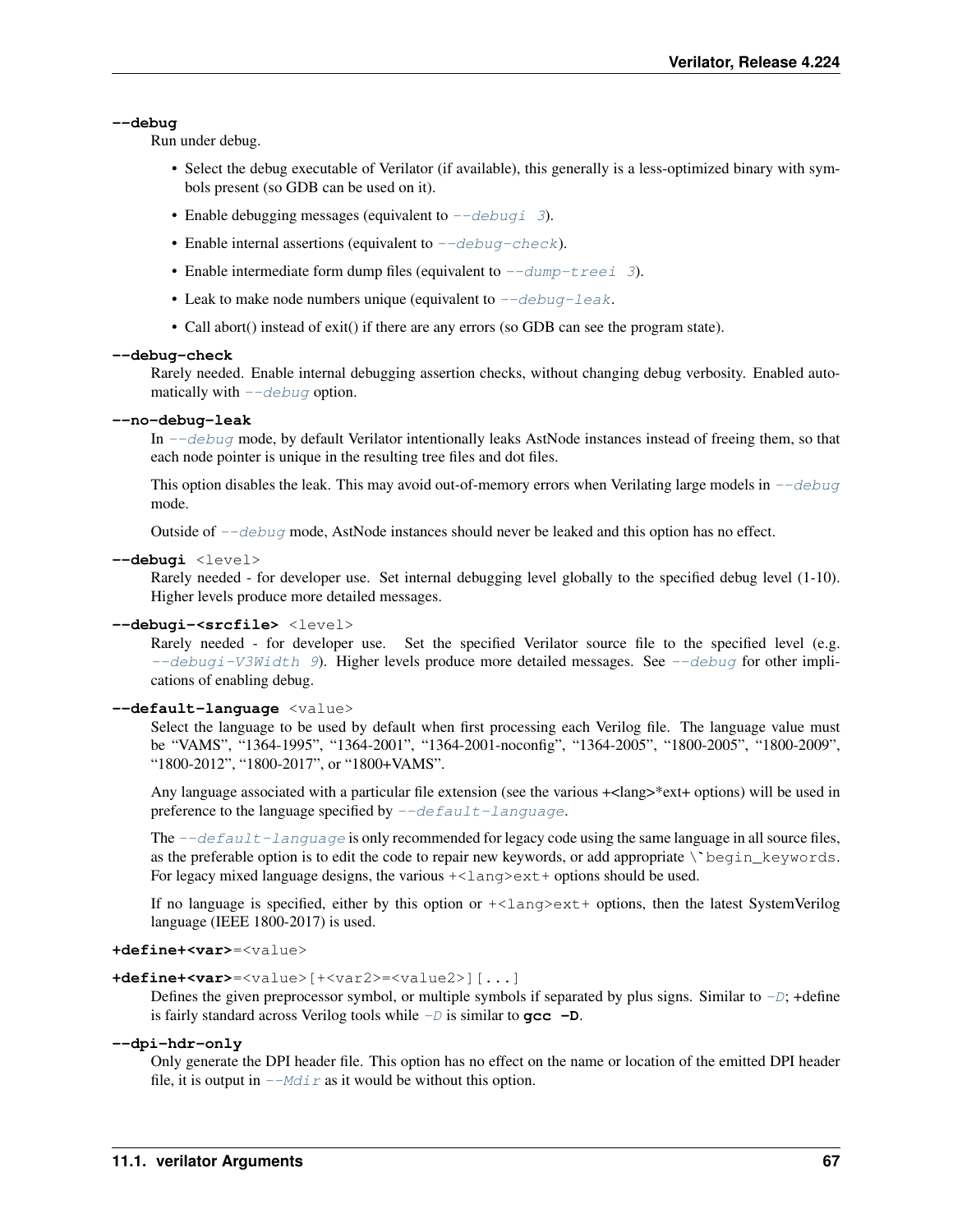#### **--dump-defines**

With  $-E$ , suppress normal output, and instead print a list of all defines existing at the end of pre-processing the input files. Similar to GCC "-dM" option. This also gives you a way of finding out what is predefined in Verilator using the command:

touch foo.v ; verilator -E --dump-defines foo.v

#### <span id="page-70-3"></span>**--dump-tree**

Rarely needed. Enable writing .tree debug files with dumping level 3, which dumps the standard critical stages. For details on the format see the Verilator Internals manual.  $-\text{dump}-\text{tree}$  is enabled automatically with  $-\text{debuq},$  so  $-\text{debuq},$   $-\text{no-dump-tree}$  may be useful if the dump files are large and not desired.

<span id="page-70-1"></span>**--dump-treei** <level>

#### **--dump-treei-<srcfile>** <level>

Rarely needed - for developer use. Set internal tree dumping level globally to a specific dumping level or set the specified Verilator source file to the specified tree dumping level (e.g.  $-\text{dump}-\text{treei}-V30 \text{rder}$  9). Level 0 disables dumps and is equivalent to  $-\text{no-dump-tree}$ . Level 9 enables dumping of every stage.

#### **--dump-tree-addrids**

Rarely needed - for developer use. Replace AST node addresses with short identifiers in tree dumps to enhance readability. Each unique pointer value is mapped to a unique identifier, but note that this is not necessarily unique per node instance as an address might get reused by a newly allocated node after a node with the same address has been dumped then freed.

#### <span id="page-70-2"></span>**-E**

Preprocess the source code, but do not compile, similar to C++ preprocessing using **gcc -E**. Output is written to standard out. Beware of enabling debugging messages, as they will also go to standard out.

See also  $-\text{dump-defines}, -P, \text{and } -\text{pp-comments}$  $-\text{dump-defines}, -P, \text{and } -\text{pp-comments}$  $-\text{dump-defines}, -P, \text{and } -\text{pp-comments}$  options.

#### **--error-limit** <value>

After this number of errors are encountered during Verilator run, exit. Warnings are not counted in this limit. Defaults to 50.

Does not affect simulation runtime errors, for those see [+verilator+error+limit+<value>](#page-90-0).

#### <span id="page-70-0"></span>**--exe**

Generate an executable. You will also need to pass additional .cpp files on the command line that implement the main loop for your simulation.

#### **--expand-limit** <value>

Rarely needed. Fine-tune optimizations to set the maximum size of an expression in 32-bit words to expand into separate word-based statements.

#### <span id="page-70-5"></span>**-F** <file>

Read the specified file, and act as if all text inside it was specified as command line arguments. Any relative paths are relative to the directory containing the specified file. See also  $-f$  option. Note  $-F$  is fairly standard across Verilog tools.

```
-f <file>
```
Read the specified file, and act as if all text inside it was specified as command line arguments. Any relative paths are relative to the current directory. See also  $-F$  option. Note  $-f$  is fairly standard across Verilog tools.

The file may contain // comments which are ignored to the end of the line. It may also contain  $\frac{x}{r}$ ...  $\frac{x}{r}$ comments which are ignored, be cautious that wildcards are not handled in -f files, and that directory/ $\star$ is the beginning of a comment, not a wildcard. Any  $\frac{1}{2}$  (VAR,  $\frac{1}{2}$  (VAR), or  $\frac{1}{2}$  (VAR) will be replaced with the specified environment variable.

**-FI** <file>

Force include of the specified C++ header file. All generated C++ files will insert a #include of the specified file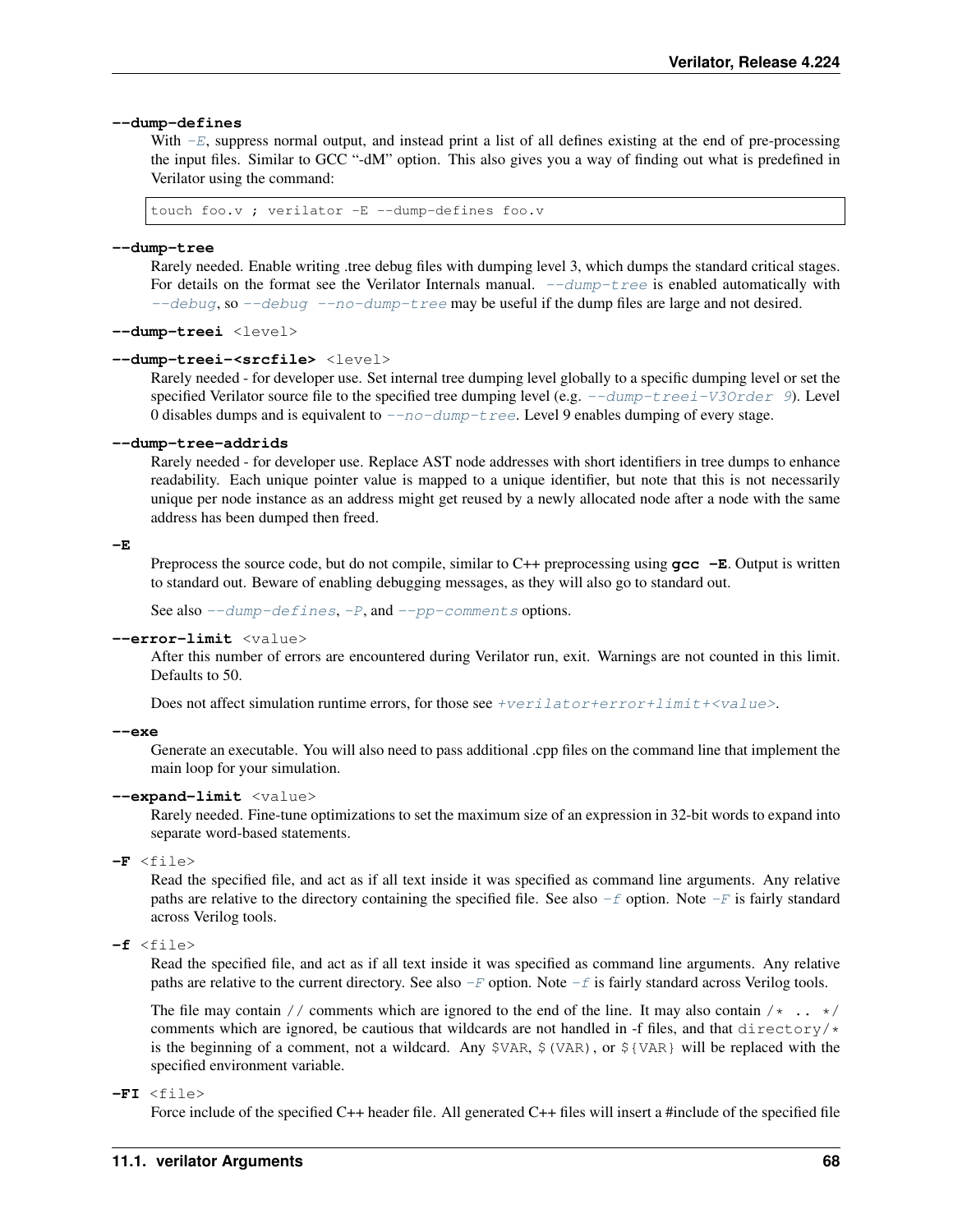before any other includes. The specified file might be used to contain define prototypes of custom VL\_VPRINTF functions, and may need to include verilatedos. h as this file is included before any other standard includes.

**--flatten**

Force flattening of the design's hierarchy, with all modules, tasks and functions inlined. Typically used with  $-\frac{xm_l-\text{only}}{m}$ . Note flattening large designs may require significant CPU time, memory and storage.

**-fno-acyc-simp**

```
-fno-assemble
```
- **-fno-case**
- **-fno-combine**
- **-fno-const**
- **-fno-const-bit-op-tree**
- **-fno-dedup**
- **-fno-expand**
- **-fno-gate**
- **-fno-inline**
- **-fno-life**
- **-fno-life-post**
- **-fno-localize**
- **-fno-merge-cond**
- **-fno-merge-cond-motion**
- **-fno-merge-const-pool**
- **-fno-reloop**
- **-fno-reorder**
- **-fno-split**
- **-fno-subst**
- **-fno-subst-const**
- **-fno-table**

Rarely needed. Disables one of the internal optimization steps. These are typically used only when recommended by a maintainer to help debug or work around an issue.

#### **-G<name>**=<value>

Overwrites the given parameter of the toplevel module. The value is limited to basic data literals:

- Verilog integer literals The standard Verilog integer literals are supported, so values like 32'h8, 2'b00, 4 etc. are allowed. Care must be taken that the single quote (I') is properly escaped in an interactive shell, e.g., as -GWIDTH=8'hx.
- **C** integer literals It is also possible to use C integer notation, including hexadecimal  $(0x)$ , octal  $(0)$  or binary (0b..) notation.

#### Double literals

Double literals must be one of the following styles:

• contains a dot  $(.)$  (e.g. 1.23)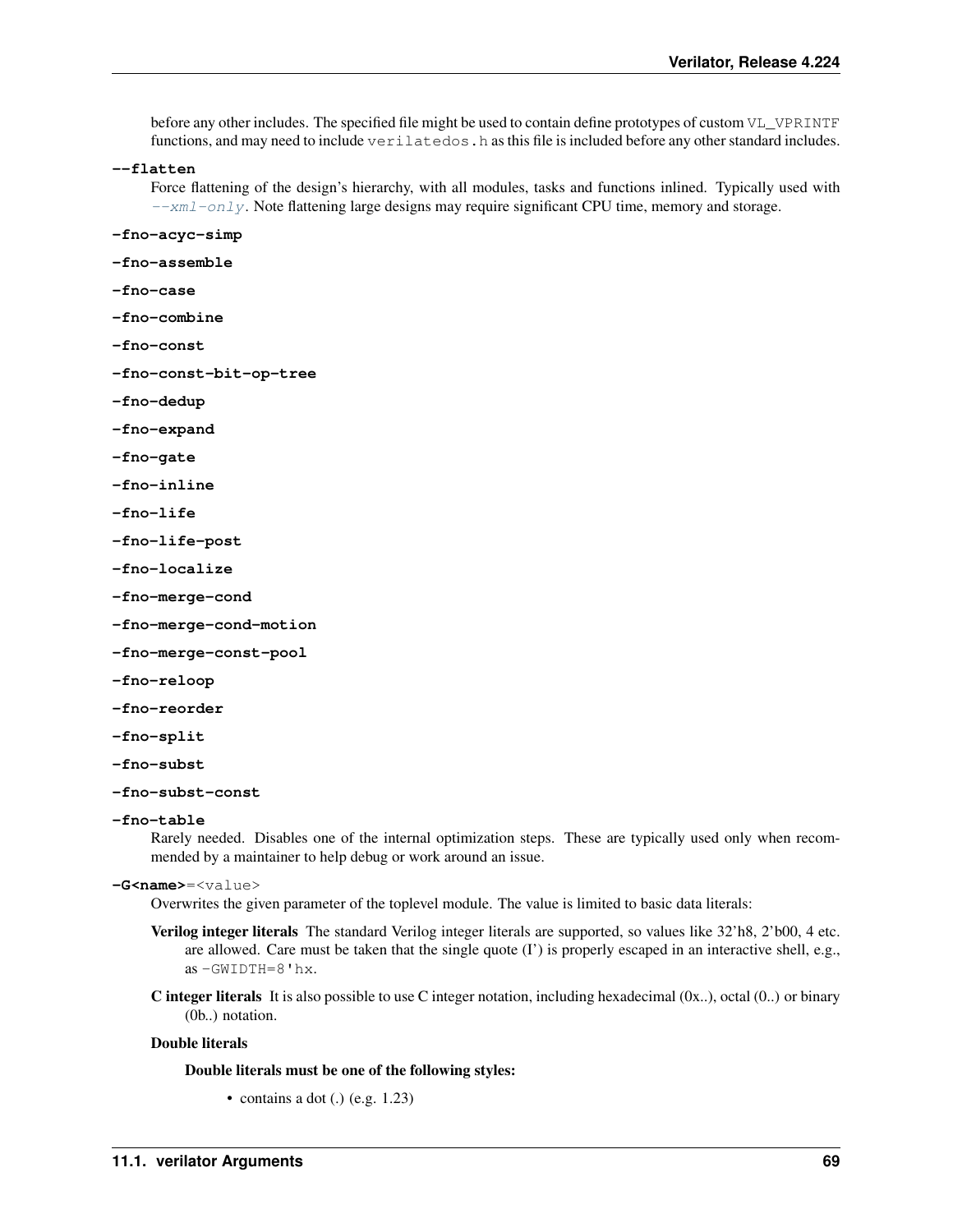- contains an exponent (e/E) (e.g. 12e3)
- contains p/P for hexadecimal floating point in C99 (e.g. 0x123.ABCp1)

Strings Strings must be in double quotes (""). They must be escaped properly on the command line, e.g. as -GSTR="\"My String\"" or -GSTR='"My String"'.

#### **--gate-stmts** <value>

Rarely needed. Set the maximum number of statements that may be present in an equation for the gate substitution optimization to inline that equation.

#### <span id="page-72-1"></span>**--gdb**

Run Verilator underneath an interactive GDB (or VERILATOR\_GDB environment variable value) session. See also  $-\overline{q}$ dbbt option.

#### <span id="page-72-0"></span>**--gdbbt**

If  $-\text{debug}$  is specified, run Verilator underneath a GDB process and print a backtrace on exit, then exit GDB immediately. Without  $-\text{debug}$  or if GDB doesn't seem to work, this flag is ignored. Intended for easy creation of backtraces by users; otherwise see the  $-\text{qdb}$  option.

#### **--generate-key**

Generate a true-random key suitable for use with  $-\text{protect } \varepsilon$   $\forall k$ , print it, and exit immediately.

## <span id="page-72-5"></span>**--getenv** <variable>

If the variable is declared in the environment, print it and exit immediately. Otherwise, if it's built into Verilator (e.g. VERILATOR\_ROOT), print that and exit immediately. Otherwise, print a newline and exit immediately. This can be useful in makefiles. See also  $-V$ , and the various  $\star$ .mk files.

#### **--help**

Displays this message and program version and exits.

## <span id="page-72-8"></span>**--hierarchical**

Enable hierarchical Verilation otherwise [/\\*verilator&32;hier\\_block\\*/](#page-58-0)metacomment is ignored. See *[Hierarchical Verilation](#page-16-0)*.

#### <span id="page-72-7"></span>**-I<dir>**

See  $-v$ .

## <span id="page-72-9"></span>**--if-depth** <value>

Rarely needed. Set the depth at which the IFDEPTH warning will fire, defaults to 0 which disables this warning.

#### <span id="page-72-6"></span>**+incdir+<dir>**

See  $-y$ .

#### <span id="page-72-3"></span>**--inline-mult** <value>

Tune the inlining of modules. The default value of 2000 specifies that up to 2000 new operations may be added to the model by inlining, if more than this number of operations would result, the module is not inlined. Larger values, or a value < 1 will inline everything, will lead to longer compile times, but potentially faster simulation speed. This setting is ignored for very small modules; they will always be inlined, if allowed.

## <span id="page-72-4"></span>**--instr-count-dpi** <value>

Assumed dynamic instruction count of the average DPI import. This is used by the partitioning algorithm when creating a multithread model. The default value is 200. Adjusting this to an appropriate value can yield performance improvements in multithreaded models. Ignored when creating a single threaded model.

**-j** [<value>]

<span id="page-72-2"></span>Specify the level of parallelism for  $-\frac{b}{u}$  The  $\alpha$  value must be a positive integer specifying the maximum number of parallel build jobs, or can be omitted. When <value> is omitted, the build will not try to limit the number of parallel build jobs but attempt to execute all independent build steps in parallel.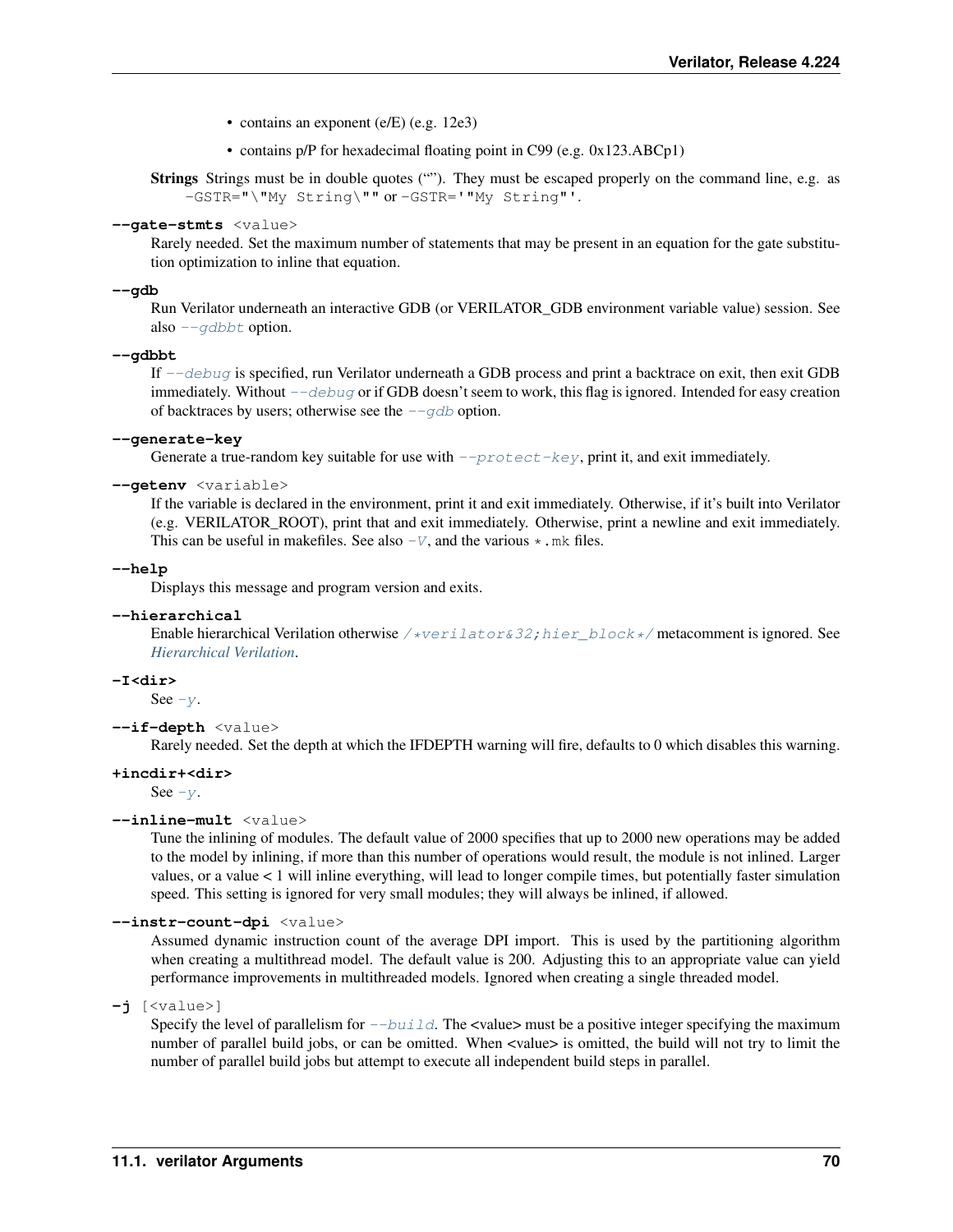## **-LDFLAGS** <flags>

Add specified C linker arguments to the generated makefiles. For multiple flags either pass them as a single argument with space separators quoted in the shell  $(-LDELAGS$   $"–a -b"$ ), or use multiple -LDFLAGS arguments (-LDFLAGS -a -LDFLAGS -b).

When make is run on the generated makefile these will be passed to the C++ linker (ld) **after** the primary file being linked. This flag is called  $-LDFLAGS$  as that's the traditional name in simulators; it's would have been better called LDLIBS as that's the Makefile variable it controls. (In Make, LDFLAGS is before the first object, LDLIBS after. -L libraries need to be in the Make variable LDLIBS, not LDFLAGS.)

#### **--l2-name** <value>

Instead of using the module name when showing Verilog scope, use the name provided. This allows simplifying some Verilator-embedded modeling methodologies. Default is an l2-name matching the top module. The default before Verilator 3.884 was  $-12$ -name v.

For example, the program module  $t$ ; initial  $\frac{1}{2}$  display(" $\frac{1}{2}$ m"); endmodule will show by default "t". With  $-12$ -name v it will print "v".

## <span id="page-73-3"></span>**--language** <value>

A synonym for  $-\text{default}$  -language, for compatibility with other tools and earlier versions of Verilator.

### **+libext+<ext>[+<ext>][...]**

Specify the extensions that should be used for finding modules. If for example module "my" is referenced, look in my. <ext>. Note "+libext+" is fairly standard across Verilog tools. Defaults to ".v+.sv".

## <span id="page-73-0"></span>**--lib-create** <name>

Produces C++, Verilog wrappers and a Makefile which can in turn produce a DPI library which can be used by Verilator or other simulators along with the corresponding Verilog wrapper. The Makefile will build both a static and dynamic version of the library named lib<name>.a and lib<name>.so respectively. This is done because some simulators require a dynamic library, but the static library is arguably easier to use if possible. [--protect-lib](#page-76-1) implies [--protect-ids](#page-76-2).

When using  $-\text{lib-create}$  it is advised to also use  $-\text{timescale-override}$  /1fs to ensure the model has a time resolution that is always compatible with the time precision of the upper instantiating module.

See also [--protect-lib](#page-76-1).

## **--lint-only**

Check the files for lint violations only, do not create any other output.

You may also want the  $-Wa11$  option to enable messages that are considered stylistic and not enabled by default.

If the design is not to be completely Verilated see also the  $-\text{bbox-sys}$  and  $-\text{bbox-unsup}$  options.

## <span id="page-73-1"></span>--make <build-tool>

Generates a script for the specified build tool.

Supported values are gmake for GNU Make and cmake for CMake. Both can be specified together. If no build tool is specified, gmake is assumed. The executable of gmake can be configured via environment variable "MAKE".

When using  $-\frac{b}{\mu}$  Verilator takes over the responsibility of building the model library/executable. For this reason  $-\text{make}$  cannot be specified when using  $-\text{build.}$ 

## **-MAKEFLAGS** <string>

When using  $-\frac{b}{u}$  dd the specified argument to the invoked make command line. For multiple flags either pass them as a single argument with space separators quoted in the shell (e.g.  $-MAKEFLAGS$  " $-a$  -b"), or use multiple -MAKEFLAGS arguments (e.g.  $-MAKEFLAGS -l$  -MAKEFLAGS -k). Use of this option should not be required for simple builds using the host toolchain.

## <span id="page-73-2"></span>**--max-num-width** <value>

Set the maximum number literal width (e.g. in 1024'd22 this it the 1024). Defaults to 64K.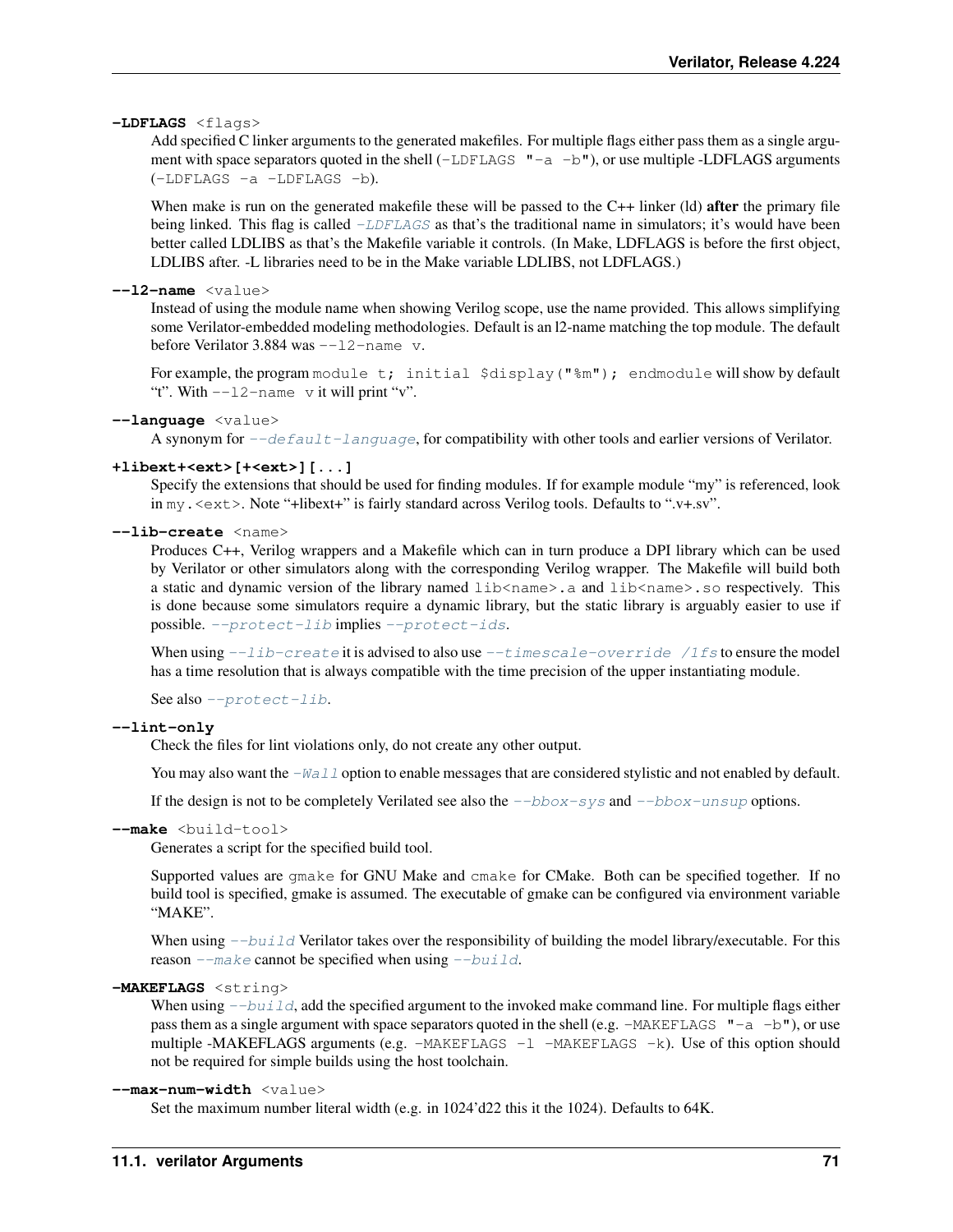#### **--MMD** =item --no-MMD

Enable/disable creation of .d dependency files, used for make dependency detection, similar to gcc -MMD option. By default this option is enabled for  $-\epsilon c$  or  $-\epsilon c$  modes.

#### **--MP**

When creating .d dependency files with  $-\text{MMD}$  option, make phony targets. Similar to  $\text{gcc}$  -MP option.

## <span id="page-74-2"></span>**--Mdir** <directory>

Specifies the name of the Make object directory. All generated files will be placed in this directory. If not specified, "obj\_dir" is used. The directory is created if it does not exist and the parent directories exist; otherwise manually create the Mdir before calling Verilator.

### **--mod-prefix** <topname>

Specifies the name to prepend to all lower level classes. Defaults to the same as  $-\text{prefix}$ .

#### **--no-clk** <signal-name>

Prevent the specified signal from being marked as clock. See  $-\text{c}1k$ .

#### **--no-decoration**

When creating output Verilated code, minimize comments, white space, symbol names and other decorative items, at the cost of greatly reduced readability. This may assist C++ compile times. This will not typically change the ultimate model's performance, but may in some cases.

## **--no-pins64**

Backward compatible alias for  $-pins-bv$  33.

## **--no-skip-identical** =item --skip-identical

Rarely needed. Disables or enables skipping execution of Verilator if all source files are identical, and all output files exist with newer dates. By default this option is enabled for  $-\text{cc}$  or  $-\text{sc}$  modes only.

## **+notimingchecks**

Ignored for compatibility with other simulators.

## **-O0**

Disables optimization of the model.

#### <span id="page-74-0"></span>**-O3**

Enables slow optimizations for the code Verilator itself generates (as opposed to  $-CFLAGS$  -O3 which effects the C compiler's optimization.  $-0.3$  may improve simulation performance at the cost of compile time. This currently sets  $--inline-mult -1$ .

#### **-O<optimization-letter>**

Rarely needed. Enables or disables a specific optimizations, with the optimization selected based on the letter passed. A lowercase letter disables an optimization, an upper case letter enables it. This option is deprecated and the various *-f<optimization>* arguments should be used instead.

## **-o** <executable>

Specify the name for the final executable built if using  $-\text{exc}$ . Defaults to the  $-\text{prefix}$  if not specified.

## **--no-order-clock-delay**

Rarely needed. Disables a bug fix for ordering of clock enables with delayed assignments. This option should only be used when suggested by the developers.

#### <span id="page-74-1"></span>**--output-split** <statements>

Enables splitting the output .cpp files into multiple outputs. When a C++ file exceeds the specified number of operations, a new file will be created at the next function boundary. In addition, if the total output code size exceeds the specified value, VM\_PARALLEL\_BUILDS will be set to 1 by default in the generated make files, making parallel compilation possible. Using  $--$ output-split should have only a trivial impact on model performance. But can greatly improve C++ compilation speed. The use of "ccache" (set for you if present at configure time) is also more effective with this option.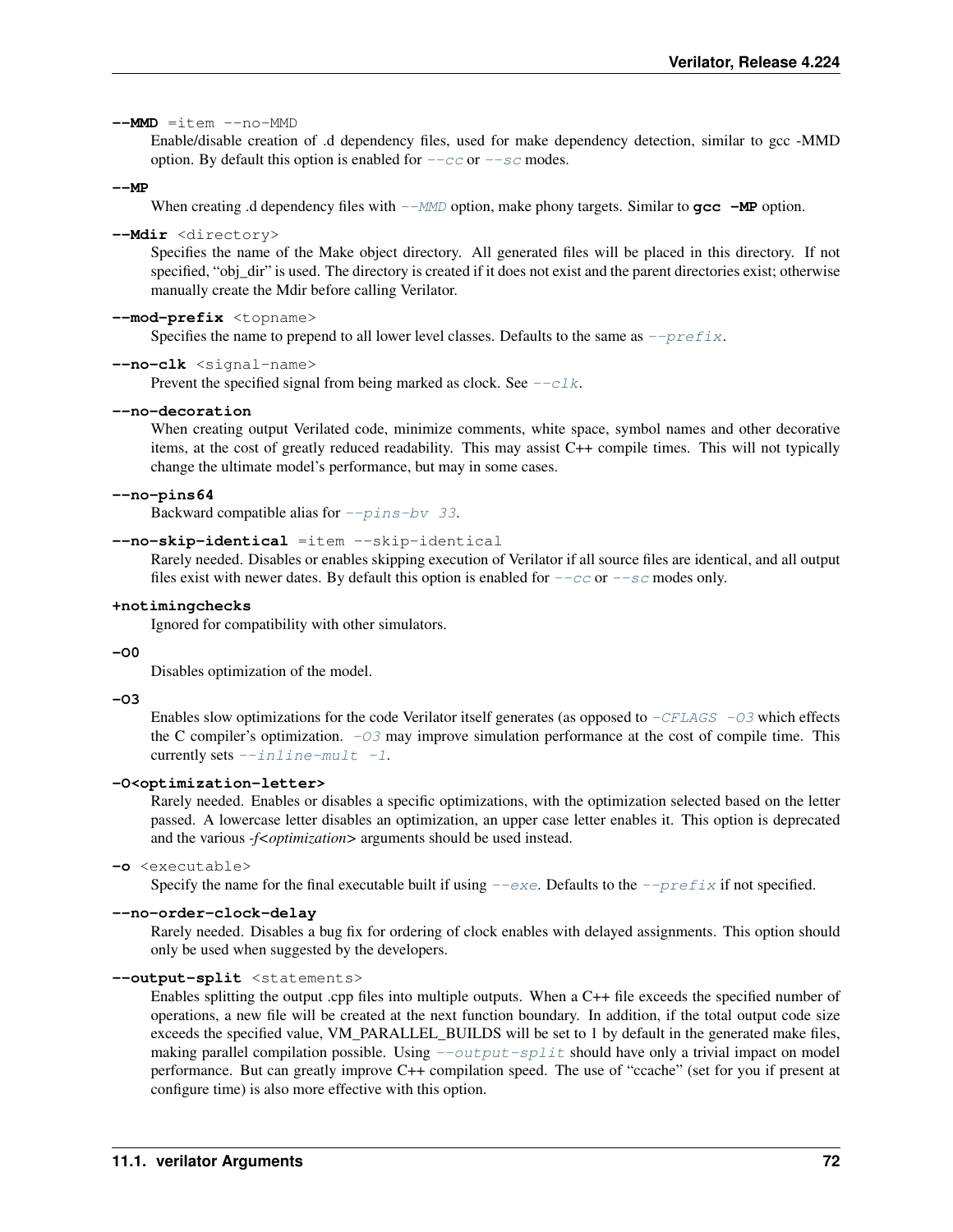This option is on by default with a value of 20000. To disable, pass with a value of 0.

### <span id="page-75-2"></span>**--output-split-cfuncs** <statements>

Enables splitting functions in the output .cpp files into multiple functions. When a generated function exceeds the specified number of operations, a new function will be created. With  $--output-split$ , this will enable the C++ compiler to compile faster, at a small loss in performance that gets worse with decreasing split values. Note that this option is stronger than  $--output$ -split in the sense that  $--output$ -split will not split inside a function.

Defaults to the value of  $--output-split$ , unless explicitly specified.

### **--output-split-ctrace** <statements>

Similar to  $--output-split-cfuncs$ , enables splitting trace functions in the output .cpp files into multiple functions.

Defaults to the value of  $--output-split$ , unless explicitly specified.

#### **-P**

With  $-E$ , disable generation of  $\&96$ ; line markers and blank lines, similar to  $qcc -P$ .

### **--pins64**

Backward compatible alias for  $-pins-bv$  65. Note that's a 65, not a 64.

## <span id="page-75-1"></span>**--pins-bv** <width>

Specifies SystemC inputs/outputs of greater than or equal to <width> bits wide should use sc\_bv's instead of uint32/uint64\_t's. The default is "–pins-bv 65", and the value must be less than or equal to 65. Versions before Verilator 3.671 defaulted to "-pins-bv 33". The more sc\_bv is used, the worse for performance. Use the [/](#page-61-0) [\\*verilator&32;sc\\_bv\\*/](#page-61-0) metacomment to select specific ports to be sc\_bv.

## <span id="page-75-4"></span>**--pins-sc-uint**

Specifies SystemC inputs/outputs of greater than 2 bits wide should use sc\_uint between 2 and 64. When combined with the  $-\frac{pins-sc-biguint}$  combination, it results in sc\_uint being used between 2 and 64 and sc\_biguint being used between 65 and 512.

## <span id="page-75-3"></span>**--pins-sc-biguint**

Specifies SystemC inputs/outputs of greater than 65 bits wide should use sc\_biguint between 65 and 512, and sc\_bv from 513 upwards. When combined with the  $-pins-sc-uint$  combination, it results in sc\_uint being used between 2 and 64 and sc\_biguint being used between 65 and 512.

#### **--pins-uint8**

Specifies SystemC inputs/outputs that are smaller than the  $-\text{pins-bv}$  setting and 8 bits or less should use uint8 t instead of uint32 t. Likewise pins of width 9-16 will use uint16 t instead of uint32 t.

## **--pipe-filter** <command>

Rarely needed. Verilator will spawn the specified command as a subprocess pipe, to allow the command to perform custom edits on the Verilog code before it reaches Verilator.

Before reading each Verilog file, Verilator will pass the file name to the subprocess' stdin with read "<filename>". The filter may then read the file and perform any filtering it desires, and feeds the new file contents back to Verilator on stdout by first emitting a line defining the length in bytes of the filtered output Content-Length: <br/>bytes>, followed by the new filtered contents. Output to stderr from the filter feeds through to Verilator's stdout and if the filter exits with non-zero status Verilator terminates. See the file:*t/t\_pipe\_filter* test for an example.

To debug the output of the filter, try using the  $-E$  option to see preprocessed output.

## **--pp-comments**

With  $-E$ , show comments in preprocessor output.

#### <span id="page-75-0"></span>**--prefix** <topname>

Specifies the name of the top level class and makefile. Defaults to V prepended to the name of the  $-\text{top}$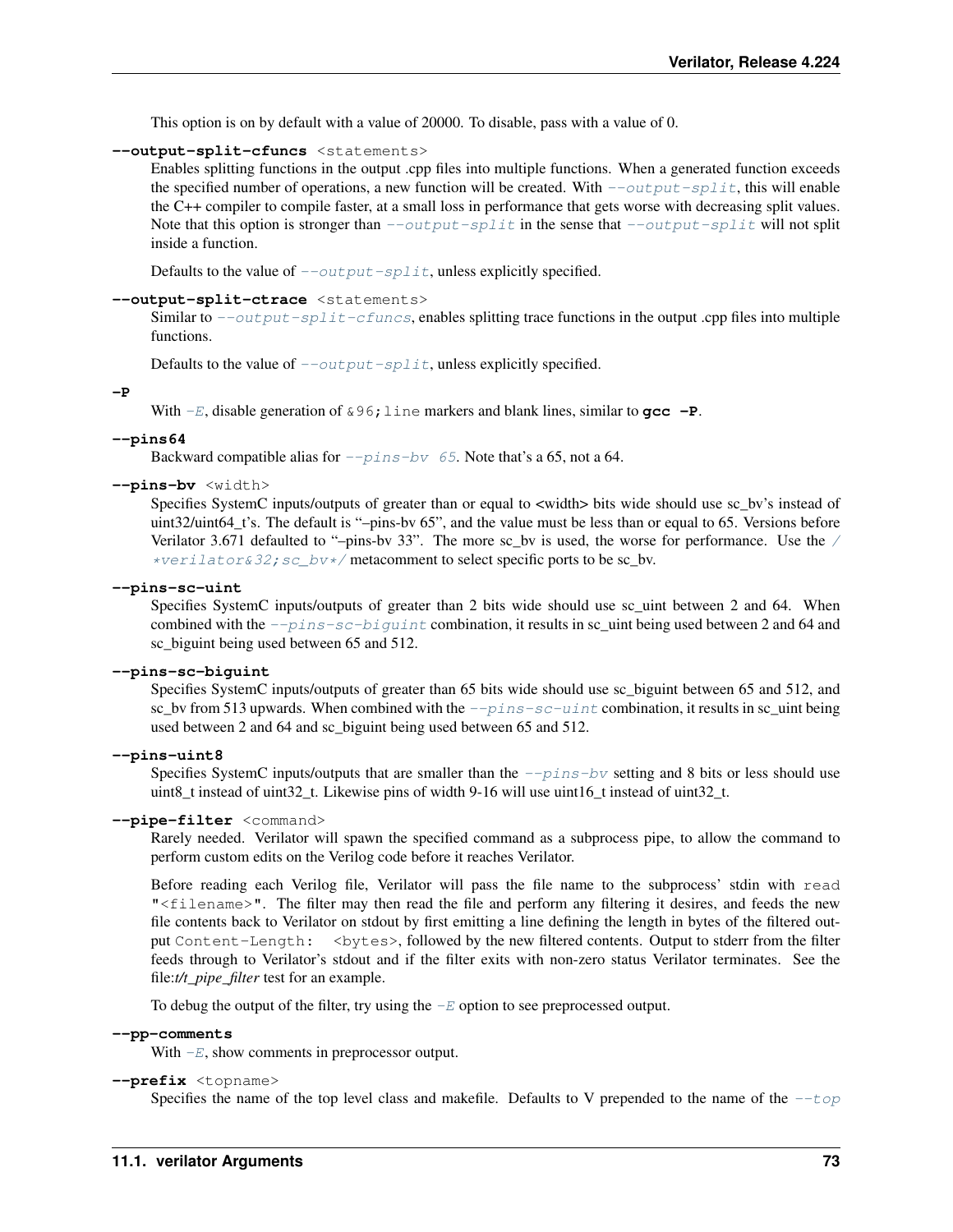option, or V prepended to the first Verilog filename passed on the command line.

## <span id="page-76-4"></span>**--prof-c**

When compiling the C++ code, enable the compiler's profiling flag (e.g. g++ -pg). See *[Code Profiling](#page-33-0)*.

Using  $-prof-cfuncs$  also enables  $-prof-c$ .

## <span id="page-76-3"></span>**--prof-cfuncs**

Modify the created C++ functions to support profiling. The functions will be minimized to contain one "basic" statement, generally a single always block or wire statement. (Note this will slow down the executable by  $\sim 5\%$ .) Furthermore, the function name will be suffixed with the basename of the Verilog module and line number the statement came from. This allows gprof or oprofile reports to be correlated with the original Verilog source statements. See *[Code Profiling](#page-33-0)*.

Using  $-prof-cfuncs$  also enables  $-prof-c$ .

## <span id="page-76-5"></span>**--prof-exec**

Enable collection of execution trace, that can be converted into a gantt chart with verilator\_gantt See *[Execution](#page-33-1) [Profiling](#page-33-1)*.

## <span id="page-76-6"></span>**--prof-pgo**

Enable collection of profiling data for profile guided Verilation. Currently this is only useful with  $-\text{threads}$ . See *[Thread Profile-Guided Optimization](#page-36-0)*.

## **--prof-threads**

Deprecated. Same as –prof-exec and –prof-pgo together.

## <span id="page-76-0"></span>**--protect-key** <key>

Specifies the private key for  $-protect-ids$ . For best security this key should be 16 or more random bytes, a reasonable secure choice is the output of **verilator --generate-key** . Typically, a key would be created by the user once for a given protected design library, then every Verilator run for subsequent versions of that library would be passed the same  $-protect-key$ . Thus, if the input Verilog is similar between library versions (Verilator runs), the Verilated code will likewise be mostly similar.

If  $-protect-key$  is not specified and a key is needed, Verilator will generate a new key for every Verilator run. As the key is not saved, this is best for security, but means every Verilator run will give vastly different output even for identical input, perhaps harming compile times (and certainly thrashing any "ccache").

## <span id="page-76-2"></span>**--protect-ids**

Hash any private identifiers (variable, module, and assertion block names that are not on the top level) into hashed random-looking identifiers, resulting after compilation in protected library binaries that expose less design information. This hashing uses the provided or default  $-p$  rotect-key, see important details there.

Verilator will also create a  $\text{Spec}(x)$  idmap. xml file which contains the mapping from the hashed identifiers back to the original identifiers. This idmap file is to be kept private, and is to assist mapping any simulation runtime design assertions, coverage, or trace information, which will report the hashed identifiers, back to the original design's identifier names.

Using DPI imports/exports is allowed and generally relatively safe in terms of information disclosed, which is limited to the DPI function prototypes. Use of the VPI is not recommended as many design details may be exposed, and an INSECURE warning will be issued.

### <span id="page-76-1"></span>**--protect-lib** <name>

Produces a DPI library similar to  $-$ lib-create, but hides internal design details.  $-$ protect-lib implies  $-$ protect-ids, and  $-$ lib-create.

This allows for the secure delivery of sensitive IP without the need for encrypted RTL (i.e. IEEE P1735). See examples/make\_protect\_lib in the distribution for a demonstration of how to build and use the DPI library.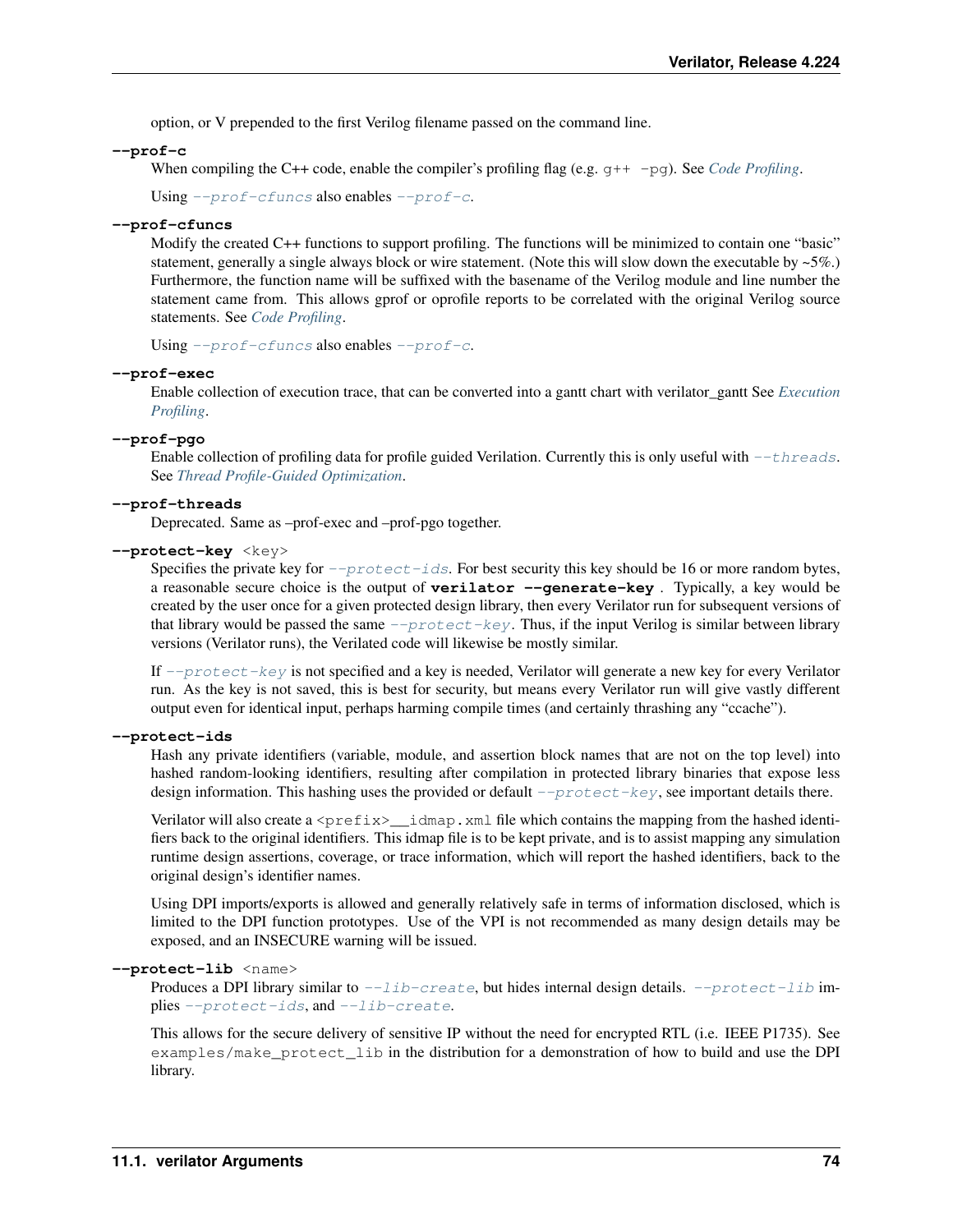## **--private**

Opposite of  $-\text{public}$ . Is the default; this option exists for backwards compatibility.

### <span id="page-77-1"></span>**--public**

This is only for historical debug use. Using it may result in mis-simulation of generated clocks.

Declares all signals and modules public. This will turn off signal optimizations as if all signals had a  $\angle$ \*verilator&32; public\*/ metacomments and inlining. This will also turn off inlining as if all mod-ules had a [/](#page-58-1)\*verilator&32; public module\*/, unless the module specifically enabled it with / [\\*verilator&32;inline\\_module\\*/](#page-58-1).

## **--public-flat-rw**

Declares all variables, ports and wires public as if they had  $/*$ verilator public\_flat\_rw @  $(\langle \text{variable } s$ \_source\_process\_edge>)  $\star$ / metacomments. This will make them VPI accessible by their flat name, but not turn off module inlining. This is particularly useful in combination with  $-\nu p \dot{\jmath}$ . This may also in some rare cases result in mis-simulation of generated clocks. Instead of this global option, marking only those signals that need public\_flat\_rw is typically significantly better performing.

## **-pvalue+<name>**=<value>

Overwrites the given parameter(s) of the toplevel module. See  $-G$  for a detailed description.

#### **--quiet-exit**

When exiting due to an error, do not display the "Exiting due to Errors" nor "Command Failed" messages.

## **--relative-includes**

When a file references an include file, resolve the filename relative to the path of the referencing file, instead of relative to the current directory.

#### **--reloop-limit**

Rarely needed. Verilator attempts to turn some common sequences of statements into loops in the output. This argument specifies the minimum number of iterations the resulting loop needs to have in order to perform this transformation. Default limit is 40. A smaller number may slightly improve C++ compilation time on designs where these sequences are common, however effect on model performance requires benchmarking.

#### <span id="page-77-2"></span>**--report-unoptflat**

Extra diagnostics for UNOPTFLAT warnings. This includes for each loop, the 10 widest variables in the loop, and the 10 most fanned out variables in the loop. These are candidates for splitting into multiple variables to break the loop.

In addition produces a GraphViz DOT file of the entire strongly connected components within the source associated with each loop. This is produced irrespective of whether  $-\text{dump-tree}$  is set. Such graphs may help in analyzing the problem, but can be very large indeed.

Various commands exist for viewing and manipulating DOT files. For example the "dot" command can be used to convert a DOT file to a PDF for printing. For example:

dot -Tpdf -O Vt\_unoptflat\_simple\_2\_35\_unoptflat.dot

will generate a PDF Vt\_unoptflat\_simple\_2\_35\_unoptflat.dot.pdf from the DOT file.

As an alternative, the **xdot** command can be used to view DOT files interactively:

xdot Vt\_unoptflat\_simple\_2\_35\_unoptflat.dot

## **--rr**

Run Verilator and record with the **rr** command. See: rr-project.org.

## <span id="page-77-0"></span>**--savable**

Enable including save and restore functions in the generated model. See *[Save/Restore](#page-35-0)*.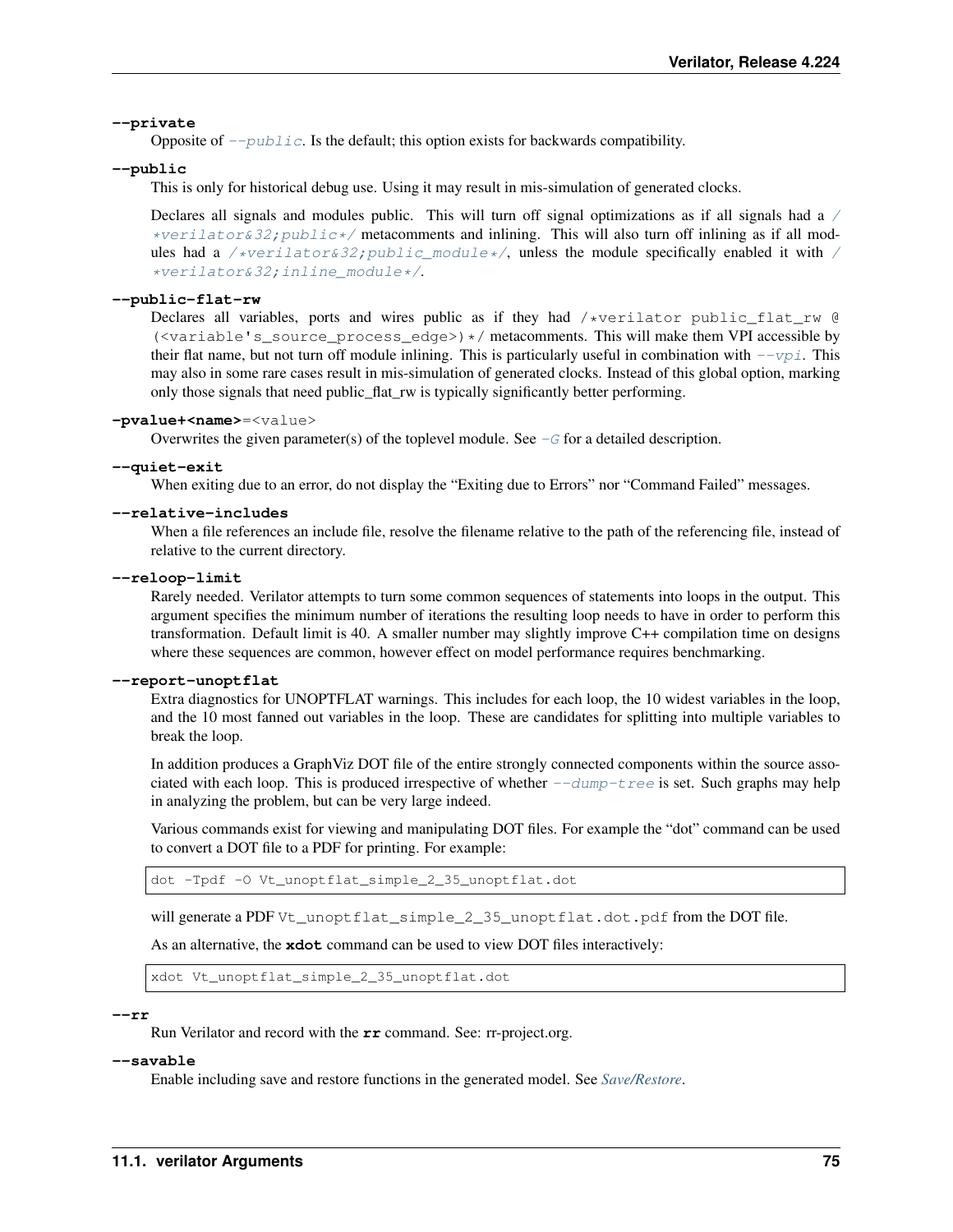#### **--sc**

Specifies SystemC output mode; see also  $-\epsilon c$  option.

## <span id="page-78-2"></span>**--stats**

Creates a dump file with statistics on the design in <prefix>\_\_stats.txt.

## **--stats-vars**

Creates more detailed statistics, including a list of all the variables by size (plain  $--$ stats just gives a count). See  $-*stacks*$ , which is implied by this.

## <span id="page-78-3"></span>**--structs-packed**

Converts all unpacked structures to packed structures and issues a UNPACKED warning. Currently this is the default and  $\text{-}$ no-structs-packed will not work. Specifying this option allows for forward compatibility when a future version of Verilator no longer always packs unpacked structures.

**-sv**

Specifies SystemVerilog language features should be enabled; equivalent to  $-\frac{1}{2}$  anguage 1800-2017. This option is selected by default, it exists for compatibility with other simulators.

## **+systemverilogext+<ext>**

A synonym for  $+1800-2017$ ext+ $\leq$ xt>.

```
--threads <threads>
```
## **--no-threads**

With "–threads 0" or "–no-threads", the default, the generated model is not thread safe. With "–threads 1", the generated model is single threaded but may run in a multithreaded environment. With "–threads N", where N >= 2, the model is generated to run multithreaded on up to N threads. See *[Multithreading](#page-17-0)*. This option also applies to  $-\text{trace}$  (but not  $-\text{trace}$  -fst).

```
--threads-dpi all
```
#### **--threads-dpi** none

**--threads-dpi** pure

When using  $-\text{threads}$ , controls which DPI imported tasks and functions are considered thread safe.

- With "-threads-dpi all", Enable Verilator to assume all DPI imports are threadsafe, and to use thread-local storage for communication with DPI, potentially improving performance. Any DPI libraries need appropriate mutexes to avoid undefined behavior.
- With "-threads-dpi none", Verilator assume DPI imports are not thread safe, and Verilator will serialize calls to DPI imports by default, potentially harming performance.
- With "-threads-dpi pure", the default, Verilator assumes DPI pure imports are threadsafe, but non-pure DPI imports are not.

See also  $-$ instr-count-dpi option.

#### <span id="page-78-6"></span>**--threads-max-mtasks** <value>

Rarely needed. When using  $-\text{threads}$ , specify the number of mtasks the model is to be partitioned into. If unspecified, Verilator approximates a good value.

```
--timescale <timeunit>/<timeprecision>
```
Sets default timescale, timeunit and timeprecision for when "*timescale" does not occur before a given module.* **mescale** <timeunit>/<timeprecision><br>Sets default timescale, timeunit and timeprecision for when *"timescale" does not occur befo*<br>*Default is "1ps/1ps" (to match SystemC). This is overridden by :vlopt:*–timescale-override

```
--timescale-override <timeunit>/<timeprecision>
```
## <span id="page-78-0"></span>**--timescale-override** /<timeprecision>

Overrides all "`timescale"s in sources. The timeunit may be left empty to specify only to override the timeprecision, e.g. "/1fs".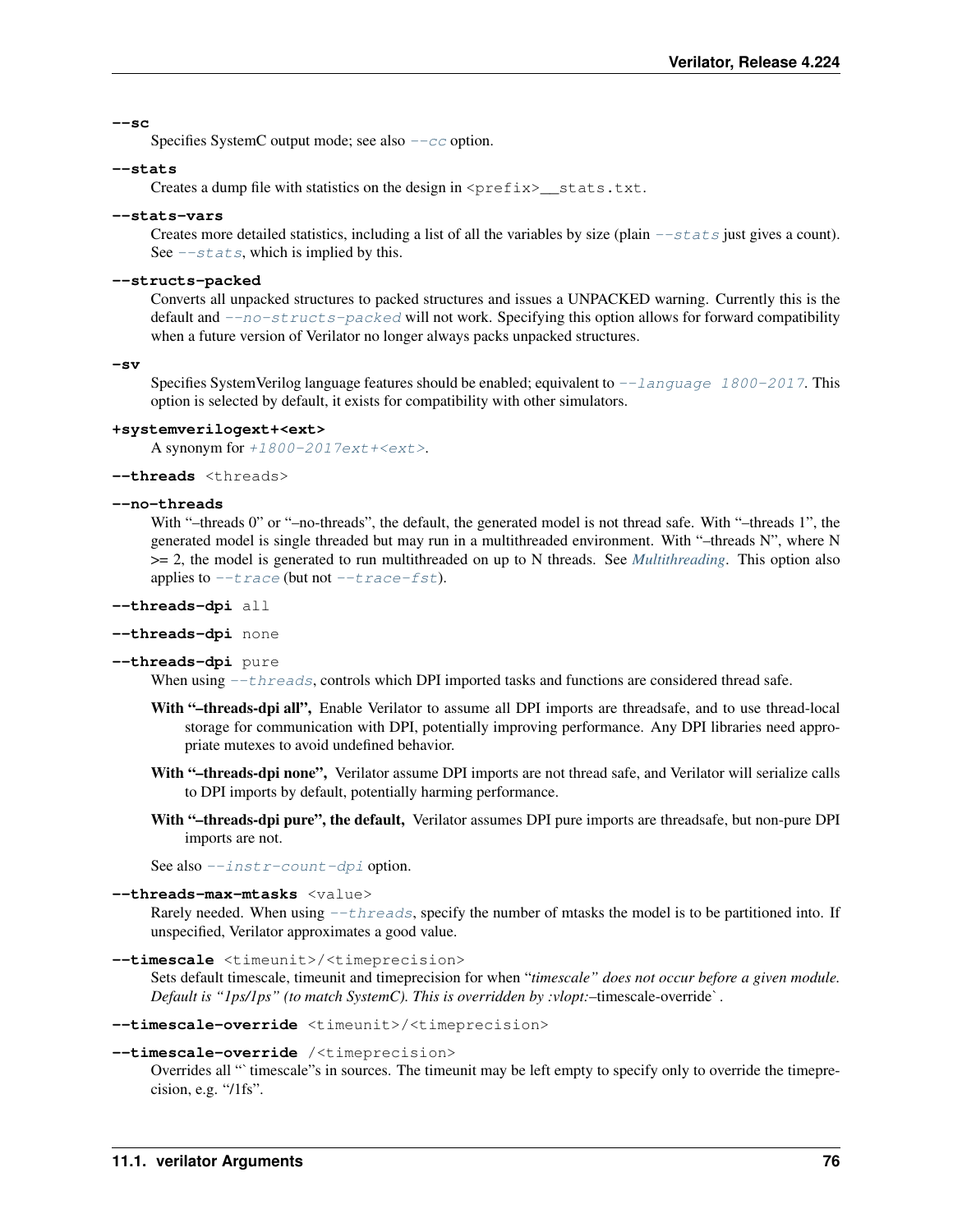The time precision must be consistent with SystemC's "sc\_set\_time\_resolution()", or the C++ code instantiating the Verilated module. As "1fs" is the finest time precision it may be desirable to always use a precision of "1fs".

```
--top <topname>
```
## **--top-module** <topname>

When the input Verilog contains more than one top level module, specifies the name of the Verilog module to become the top level module, and sets the default for  $-\text{prefix}$  if not explicitly specified. This is not needed with standard designs with only one top. See also [MULTITOP](#page-100-0) warning.

## <span id="page-79-1"></span>**--trace**

Adds waveform tracing code to the model using VCD format. This overrides  $-\text{trace-fst.}$ 

Verilator will generate additional  $\langle \text{prefix} \rangle$  Trace\*.cpp files that will need to be compiled. In addition verilated\_vcd\_sc.cpp (for SystemC traces) or verilated\_vcd\_c.cpp (for both) must be compiled and linked in. If using the Verilator generated Makefiles, these files will be added to the source file lists for you. If you are not using the Verilator Makefiles, you will need to add these to your Makefile manually.

Having tracing compiled in may result in some small performance losses, even when tracing is not turned on during model execution.

When using  $-\epsilon h$  reads, VCD tracing is parallelized, using the same number of threads as passed to [--threads](#page-78-1).

## **--trace-coverage**

With  $-\text{trace}$  and  $-\text{coverage}-\star$ , enable tracing to include a traced signal for every  $-\text{coverage}-\text{line}$ or  $\overline{-coverage}$ -user-inserted coverage point, to assist in debugging coverage items. Note [--coverage-toggle](#page-68-4) does not get additional signals added, as the original signals being toggle-analyzed are already visible.

The added signal will be a 32-bit value which will increment on each coverage occurrence. Due to this, this option may greatly increase trace file sizes and reduce simulation speed.

#### <span id="page-79-3"></span>**--trace-depth** <levels>

Specify the number of levels deep to enable tracing, for example  $-\text{trace-depth 1}$  to only see the top level's signals. Defaults to the entire model. Using a small number will decrease visibility, but greatly improve simulation performance and trace file size.

## <span id="page-79-2"></span>**--trace-fst**

Enable FST waveform tracing in the model. This overrides  $-\text{trace}$ . See also  $-\text{trace}$  threads option.

#### $-$ trace-max-array \*depth\*

Rarely needed. Specify the maximum array depth of a signal that may be traced. Defaults to 32, as tracing large arrays may greatly slow traced simulations.

#### $--trace-max-width *width *$

Rarely needed. Specify the maximum bit width of a signal that may be traced. Defaults to 256, as tracing large vectors may greatly slow traced simulations.

## **--no-trace-params**

Disable tracing of parameters.

#### **--trace-structs**

Enable tracing to show the name of packed structure, union, and packed array fields, rather than a single combined packed bus. Due to VCD file format constraints this may result in significantly slower trace times and larger trace files.

## <span id="page-79-4"></span>**--trace-threads** \*threads\*

Enable waveform tracing using separate threads. This is typically faster in simulation runtime but uses more total compute. This option only applies to  $-\text{trace-fst}$ . FST tracing can utilize at most "–trace-threads 2". This overrides  $\neg$ no-threads.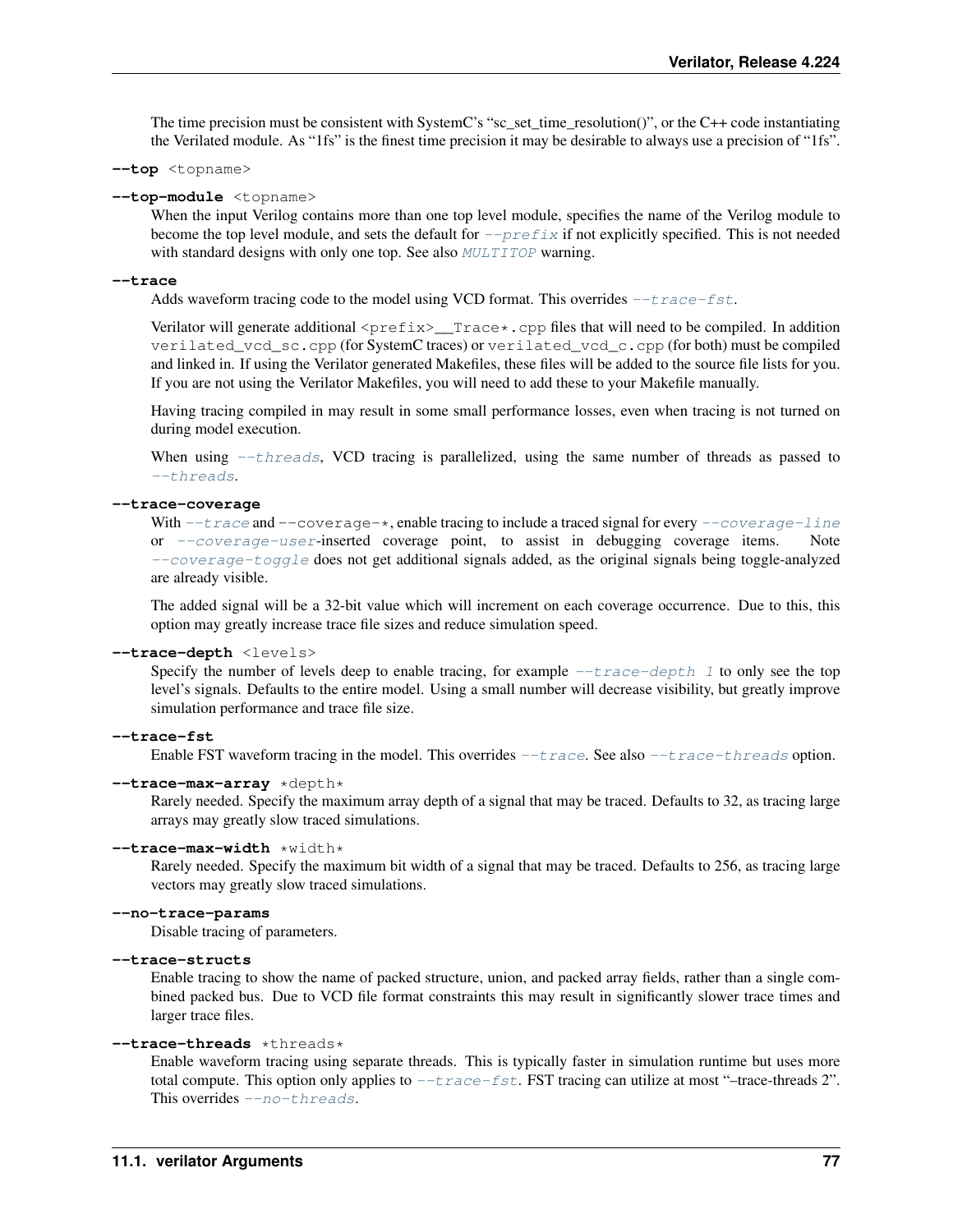This option is accepted, but has absolutely no effect with  $-\text{trace}$ , which respects  $-\text{trace}$  insteads instead.

#### **--trace-underscore**

Enable tracing of signals or modules that start with an underscore. Normally, these signals are not output during tracing. See also [--coverage-underscore](#page-68-5) option.

## **-U<var>**

Undefines the given preprocessor symbol.

#### <span id="page-80-3"></span>**--unroll-count** <loops>

Rarely needed. Specifies the maximum number of loop iterations that may be unrolled. See also [BLKLOOPINIT](#page-94-0) warning.

### <span id="page-80-4"></span>**--unroll-stmts** \*statements\*

Rarely needed. Specifies the maximum number of statements in a loop for that loop to be unrolled. See also [BLKLOOPINIT](#page-94-0) warning.

#### **--unused-regexp** \*regexp\*

Rarely needed. Specifies a simple regexp with \* and ? that if a signal name matches will suppress the UNUSED warning. Defaults to "\*unused\*". Setting it to "" disables matching.

#### <span id="page-80-0"></span>**-V**

Shows the verbose version, including configuration information compiled into Verilator. (Similar to  $per1 -v$ .) See also  $-$ -getenv option.

## <span id="page-80-5"></span>**-v** \*filename\*

Read the filename as a Verilog library. Any modules in the file may be used to resolve instances in the top level module, else ignored. Note "-v" is fairly standard across Verilog tools.

#### **--no-verilate**

When using  $-\frac{b \text{u} i \text{l} d}{\text{d}}$ , disable generation of C++/SystemC code, and execute only the build. This can be useful for rebuilding Verilated code produced by a previous invocation of Verilator.

#### **+verilog1995ext+<ext>**

Synonym for  $+1364-1995ext+xt>.$ 

#### **+verilog2001ext+<ext>**

Synonym for  $+1364-2001ext+xt>.$ 

#### **--version**

Displays program version and exits.

#### <span id="page-80-2"></span>**--vpi**

Enable use of VPI and linking against the verilated\_vpi.cpp files.

### $--\text{waiver}-\text{output } * \text{filename} *$

Generate a waiver file which contains all waiver statements to suppress the warnings emitted during this Verilator run. This in particular is useful as a starting point for solving linter warnings or suppressing them systematically.

The generated file is in the Verilator Configuration format, see *[Configuration Files](#page-83-1)*, and can directly be consumed by Verilator. The standard file extension is ".vlt".

#### <span id="page-80-1"></span>**-Wall**

Enable all code style warnings, including code style warnings that are normally disabled by default. Equivalent to  $-Wwarn-lint$  [-Wwarn-style](#page-81-1). Excludes some specialty warnings, i.e. IMPERFECTSCH.

#### <span id="page-80-6"></span>**-Werror-<message>**

Promote the specified warning message into an error message. This is generally to discourage users from violating important site-wide rules, for example "-Werror-NOUNOPTFLAT".

#### **-Wfuture-<message>**

Rarely needed. Suppress unknown Verilator comments or warning messages with the given message code. This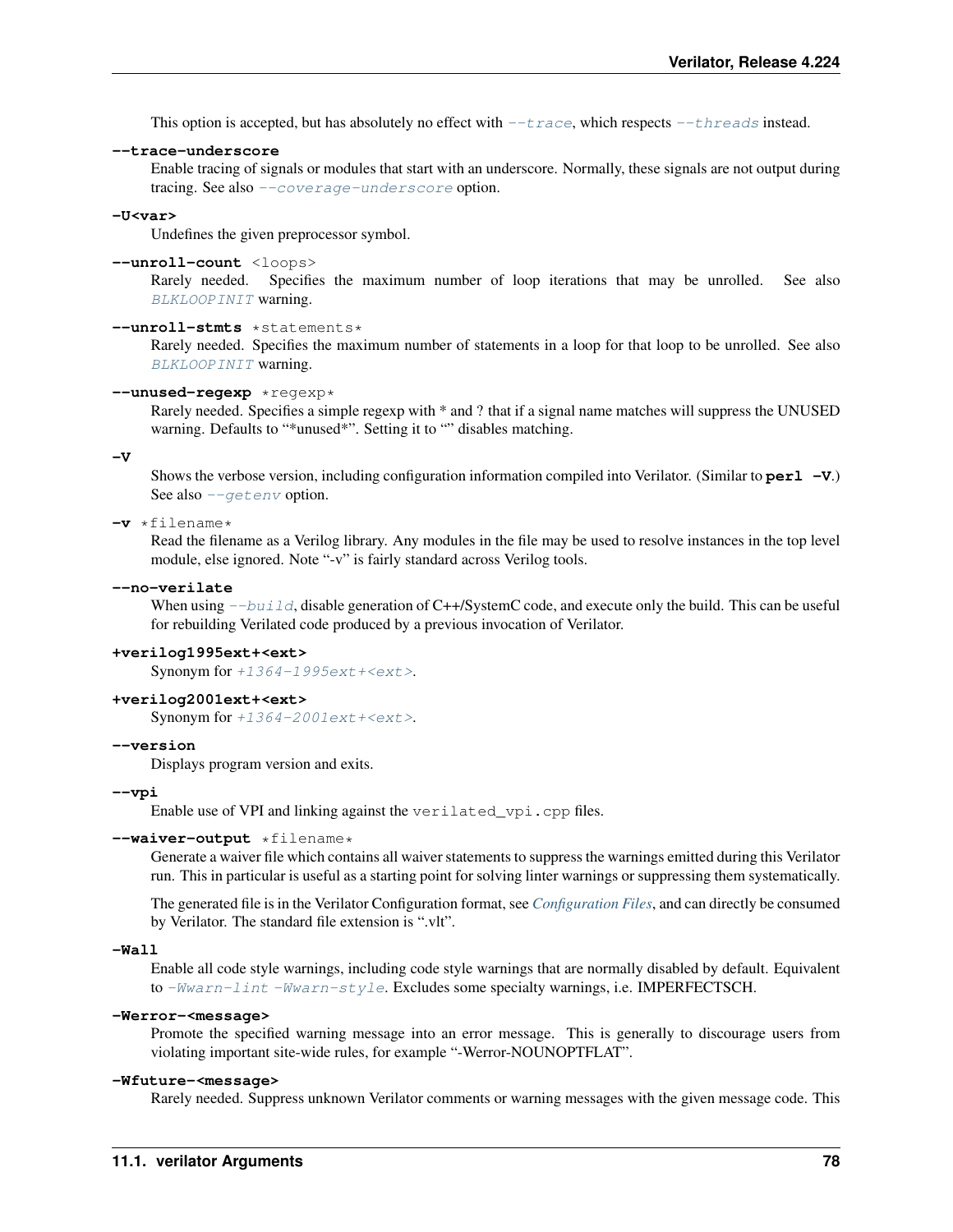is used to allow code written with pragmas for a later version of Verilator to run under a older version; add "- Wfuture-" arguments for each message code or comment that the new version supports which the older version does not support.

**-Wno-<message>**

Disable the specified warning/error message. This will override any lint\_on directives in the source, i.e. the warning will still not be printed.

#### **-Wno-context**

Disable showing the suspected context of the warning message by quoting the source text at the suspected location. This can be used to appease tools which process the warning messages but may get confused by lines from the original source.

#### **-Wno-fatal**

When warnings are detected, print them, but do not terminate Verilator.

Having warning messages in builds can be sloppy. It is recommended you cleanup your code, use inline lint\_off, or use -Wno-... options rather than using this option.

#### <span id="page-81-2"></span>**-Wno-lint**

Disable all lint related warning messages, and all style warnings. This is equivalent to -Wno-ALWCOMBORDER -Wno-BSSPACE -Wno-CASEINCOMPLETE -Wno-CASEOVERLAP -Wno-CASEX -Wno-CASTCONST -Wno-CASEWITHX -Wno-CMPCONST -Wno-COLONPLUS -Wno-ENDLABEL -Wno-IMPLICIT -Wno-LITENDIAN -Wno-PINCONNECTEMPTY -Wno-PINMISSING -Wno-SYNCASYNCNET -Wno-UNDRIVEN -Wno-UNSIGNED -Wno-UNUSED -Wno-WIDTH plus the list shown for Wno-style.

It is strongly recommended you cleanup your code rather than using this option, it is only intended to be use when running test-cases of code received from third parties.

## **-Wno-style**

Disable all code style related warning messages (note by default they are already disabled). This is equivalent to -Wno-DECLFILENAME -Wno-DEFPARAM -Wno-EOFNEWLINE -Wno-IMPORTSTAR -Wno-INCABSPATH -Wno-PINCONNECTEMPTY -Wno-PINNOCONNECT -Wno-SYNCASYNCNET -Wno-UNDRIVEN -Wno-UNUSED -Wno-VARHIDDEN.

## **-Wpedantic**

Warn on any construct demanded by IEEE, and disable all Verilator extensions that may interfere with IEEE compliance to the standard defined with  $-\text{default} - \text{language}$  (etc). Similar to **gcc** -Wpedantic. Rarely used, and intended only for strict compliance tests.

### **-Wwarn-<message>**

Enables the specified warning message.

## <span id="page-81-0"></span>**-Wwarn-lint**

Enable all lint related warning messages (note by default they are already enabled), but do not affect style messages. This is equivalent to -Wwarn-ALWCOMBORDER -Wwarn-BSSPACE -Wwarn-CASEINCOMPLETE -Wwarn-CASEOVERLAP -Wwarn-CASEX -Wwarn-CASTCONST -Wwarn-CASEWITHX -Wwarn-CMPCONST -Wwarn-COLONPLUS -Wwarn-ENDLABEL -Wwarn-IMPLICIT -Wwarn-LITENDIAN -Wwarn-PINMISSING -Wwarn-REALCVT -Wwarn-UNSIGNED -Wwarn-WIDTH.

#### <span id="page-81-1"></span>**-Wwarn-style**

Enable all code style related warning messages. This is equivalent to -Wwarn ASSIGNDLY -Wwarn-DECLFILENAME -Wwarn-DEFPARAM -Wwarn-EOFNEWLINE -Wwarn-INCABSPATH -Wwarn-PINNOCONNECT -Wwarn-SYNCASYNCNET -Wwarn-UNDRIVEN -Wwarn-UNUSED -Wwarn-VARHIDDEN.

#### **--x-assign** 0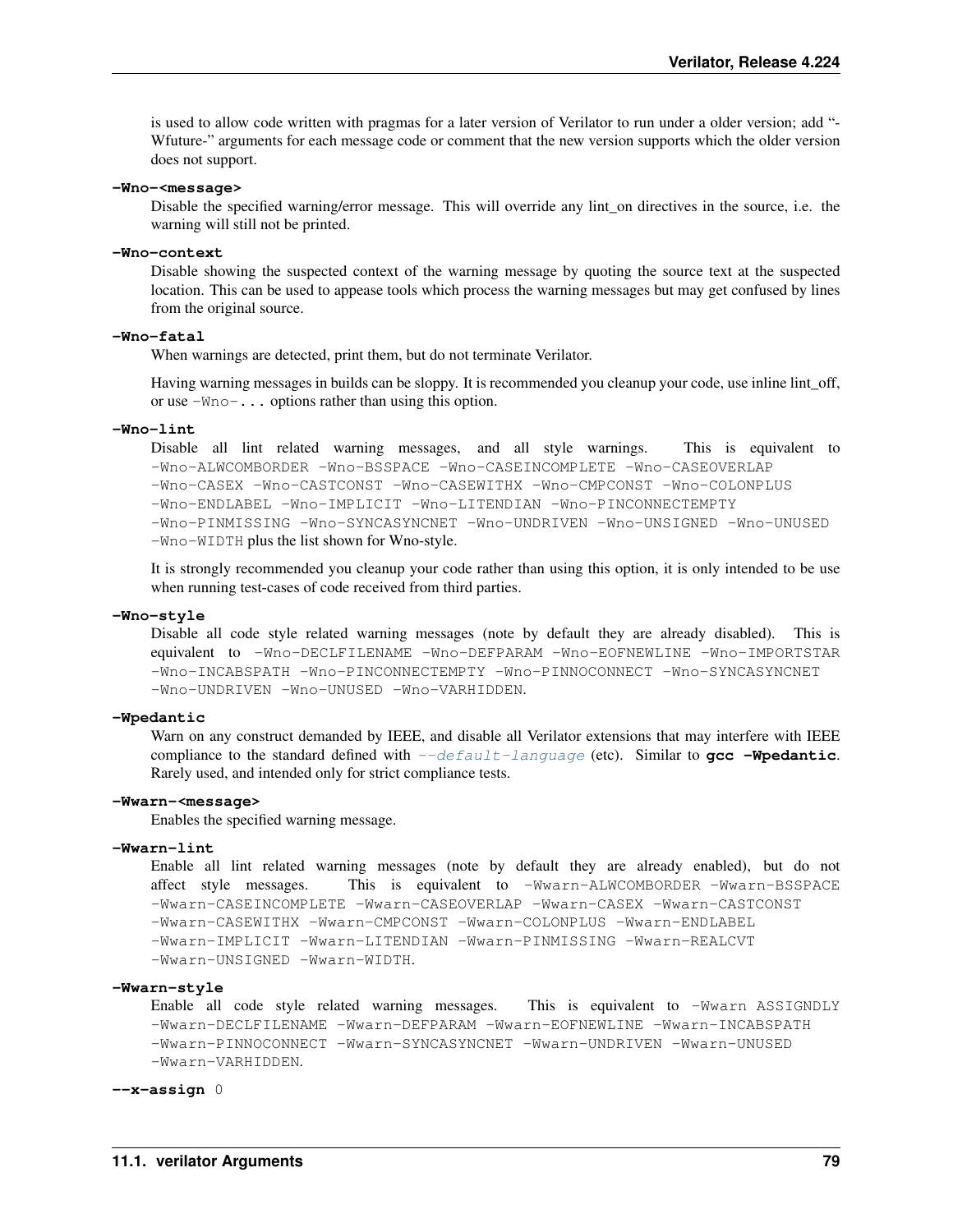**--x-assign** 1

#### **--x-assign** fast (default)

## **--x-assign** unique

Controls the two-state value that is substituted when an explicit X value is encountered in the source. "–x-assign fast", the default, converts all Xs to whatever is best for performance. "–x-assign 0" converts all Xs to 0s, and is also fast. "–x-assign 1" converts all Xs to 1s, this is nearly as fast as 0, but more likely to find reset bugs as active high logic will fire. Using "–x-assign unique" will result in all explicit Xs being replaced by a constant value determined at runtime. The value is determined by calling a function at initialization time. This enables randomization of Xs with different seeds on different executions. This method is the slowest, but safest for finding reset bugs.

If using "–x-assign unique", you may want to seed your random number generator such that each regression run gets a different randomization sequence. The simplest is to use the  $+verilator+seed+\langle value\rangle$  runtime option. Alternatively use the system's srand48() or for Windows srand() function to do this. You'll probably also want to print any seeds selected, and code to enable rerunning with that same seed so you can reproduce bugs.

Note: This option applies only to values which are explicitly written as X in modules (not classes) in the Verilog source code. Initial values of clocks are set to 0 unless *–x-initial-edge* is specified. Initial values of all other state holding variables are controlled with *–x-initial*.

```
--x-initial 0
```

```
--x-initial fast
```

```
--x-initial unique (default)
```
Controls the two-state value that is used to initialize variables that are not otherwise initialized.

"–x-initial 0", initializes all otherwise uninitialized variables to zero.

- "-x-initial unique", the default, initializes variables using a function, which determines the value to use each initialization. This gives greatest flexibility and allows finding reset bugs. See *[Unknown States](#page-52-0)*.
- "-x-initial fast", is best for performance, and initializes all variables to a state Verilator determines is optimal. This may allow further code optimizations, but will likely hide any code bugs relating to missing resets.

Note: This option applies only to initial values of variables. Initial values of clocks are set to 0 unless  $-\overline{x}$ -initial-edge is specified.

## <span id="page-82-0"></span>**--x-initial-edge**

Enables emulation of event driven simulators which generally trigger an edge on a transition from X to 1 (posedge) or X to 0 (negedge). Thus the following code, where rst\_n is uninitialized would set res\_n to 1'b1 when rst\_n is first set to zero:

```
reg res n = 1'b0;
always @(negedge rst_n) begin
   if (rst n == 1'b0) begin
      res_n \leq 1'b1;end
end
```
In Verilator, by default, uninitialized clocks are given a value of zero, so the above always block would not trigger.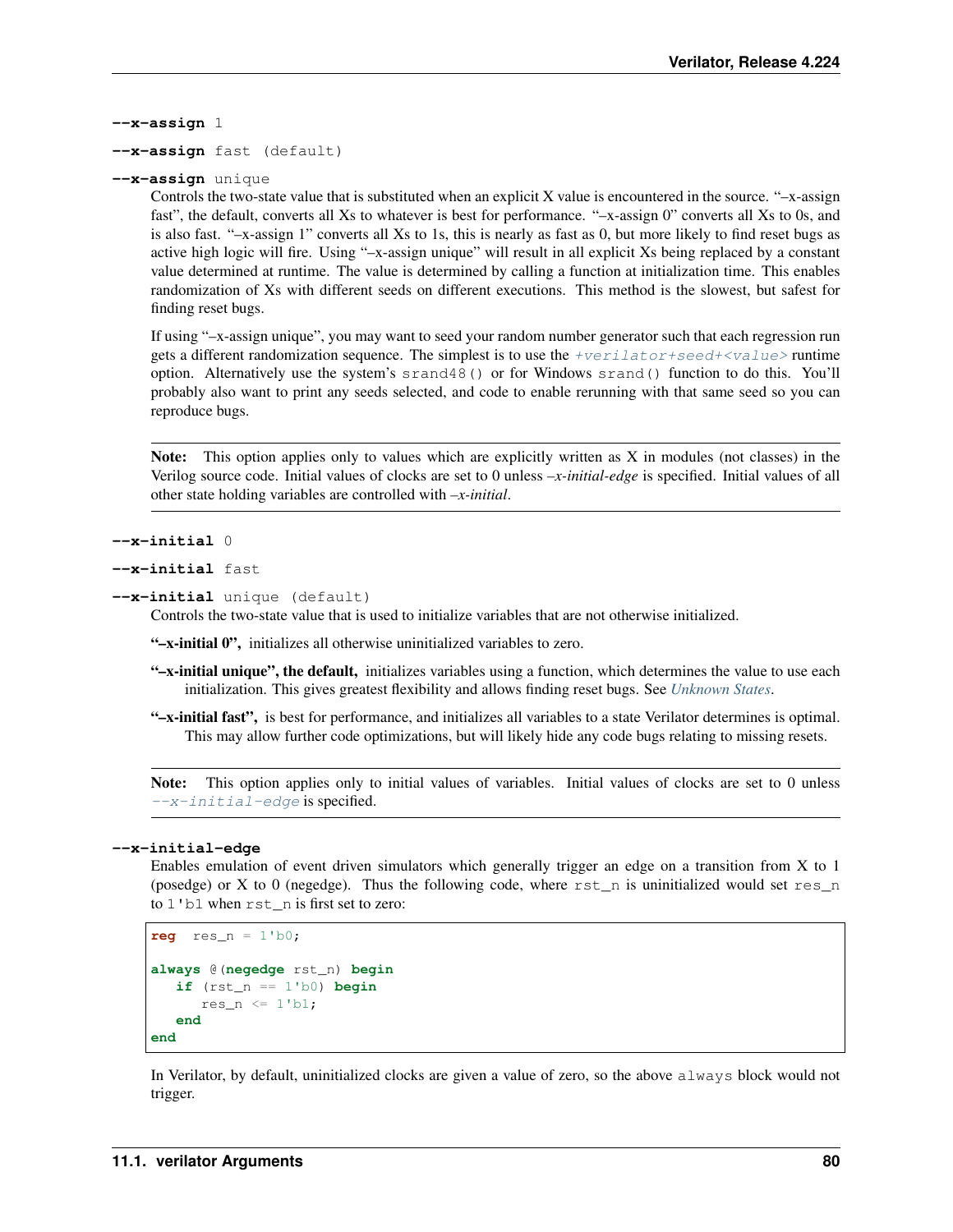While it is not good practice, there are some designs that rely on X rarr 0 triggering a negedge, particularly in reset sequences. Using  $-x$ -initial-edge with Verilator will replicate this behavior. It will also ensure that X rarr 1 triggers a posedge.

Note: Using this option can affect convergence, and t may be necessary to use  $--converge-limit$  to increase the number of convergence iterations. This may be another indication of problems with the modeled design that should be addressed.

## <span id="page-83-2"></span>**--xml-only**

Create XML output only, do not create any other output.

The XML format is intended to be used to leverage Verilator's parser and elaboration to feed to other downstream tools. Be aware that the XML format is still evolving; there will be some changes in future versions.

```
--xml-output <filename>
```
Filename for XML output file. Using this option automatically sets  $-\frac{xm_1 - o_n}{y}$ .

```
-y <dir>
```
Add the directory to the list of directories that should be searched for include files or libraries. The three flags  $-y$ ,  $\pm$ incdir+<dir> and  $-\sqrt{z}$ dir> have similar effect;  $\pm$ incdir+<dir> and  $-y$  are fairly standard across Verilog tools while  $-I \langle \text{dir} \rangle$  is used by many C++ compilers.

Verilator defaults to the current directory "-y ." and any specified  $-\text{Mdir}$ , though these default paths are used after any user specified directories. This allows '-y "\$(pwd)"' to be used if absolute filenames are desired for error messages instead of relative filenames.

## <span id="page-83-1"></span>**11.2 Configuration Files**

In addition to the command line, warnings and other features for the **verilator** command may be controlled with configuration files, typically named with the .vlt extension (what makes it a configuration file is the `[verilator\\_config](#page-83-3) directive). An example:

```
verilator_config
lint_off -rule WIDTH
lint_off -rule CASEX -file "silly_vendor_code.v"
```
This disables WIDTH warnings globally, and CASEX for a specific file.

Configuration files are fed through the normal Verilog preprocessor prior to parsing, so "`ifdef", "`define", and comments may be used as if the configuration file was normal Verilog code.

Note that file or line-specific configuration only applies to files read after the configuration file. It is therefore recommended to pass the configuration file to Verilator as the first file.

<span id="page-83-3"></span>The grammar of configuration commands is as follows:

```
verilator_config
```
Take remaining text and treat it as Verilator configuration commands.

```
coverage_on [-file "<filename>" [-lines <line> [ - <line> ]]]
```

```
coverage_off [-file "<filename>" [-lines <line> [ - <line> ]]]
```
Enable/disable coverage for the specified filename (or wildcard with '\*' or '?', or all files if omitted) and range of line numbers (or all lines if omitted). Often used to ignore an entire module for coverage analysis purposes.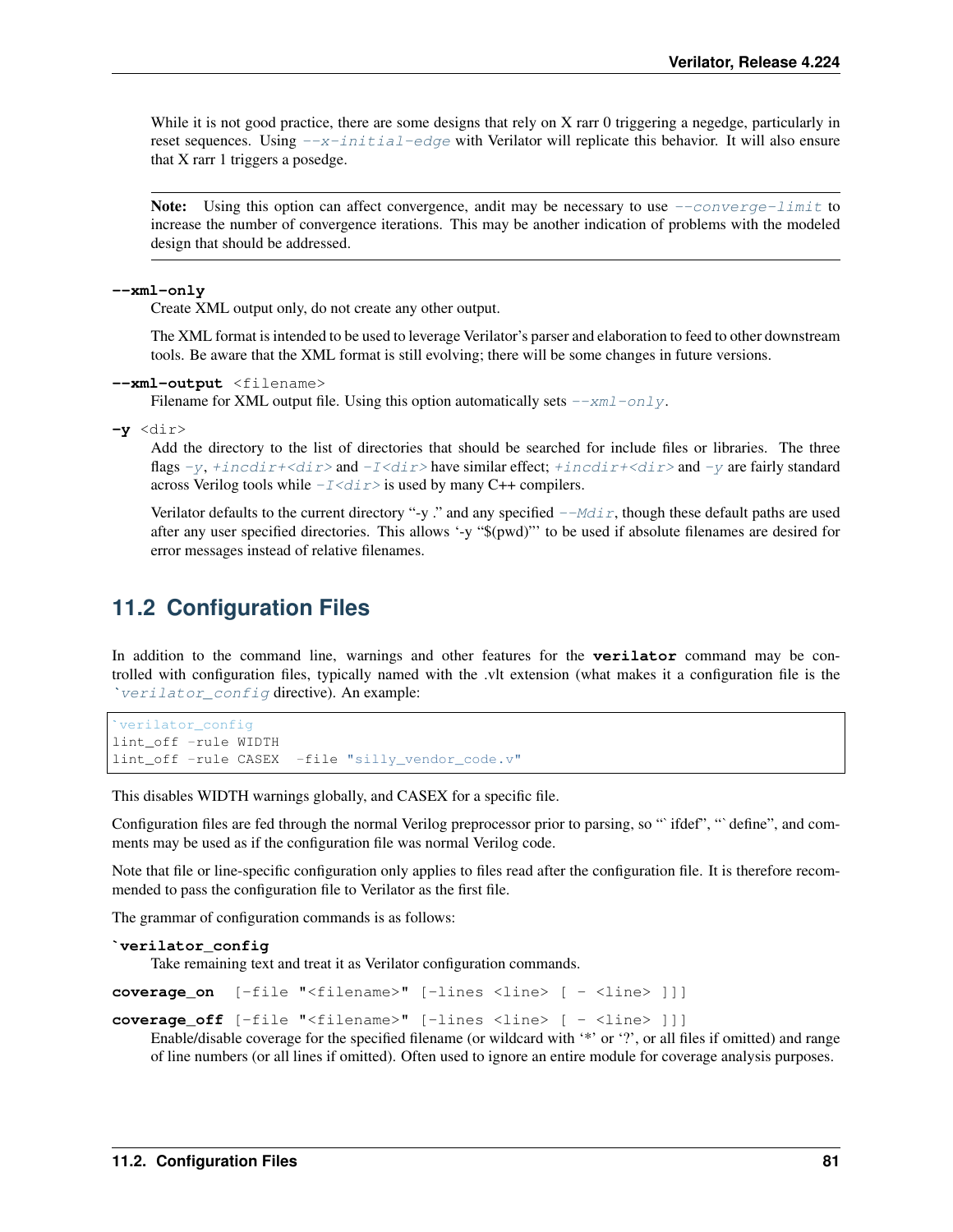**clock\_enable** -module "<modulename>" -var "<signame>"

Indicate the signal is used to gate a clock, and the user takes responsibility for insuring there are no races related to it.

Same as /\*verilator&32; clock\_enable\*/ metacomment.

**clocker** -module "<modulename>" [-task "<taskname>"] -var "<signame>"

**clocker** -module "<modulename>" [-function "<funcname>"] -var "<signame>"

**no\_clocker** -module "<modulename>" [-task "<taskname>"] -var "<signame>"

**no\_clocker** -module "<modulename>" [-function "<funcname>"] -var "<signame>" Indicates that the signal is used as clock or not. This information is used by Verilator to mark the signal and any derived signals as clocker. See  $-\text{c}1k$ .

Same as [/\\*verilator&32;clocker\\*/](#page-58-2) metacomment.

**coverage\_block\_off** -module "<modulename>" -block "<blockname>"

**coverage\_block\_off** -file "<filename>" -line <lineno>

Specifies the entire begin/end block should be ignored for coverage analysis purposes. Can either be specified as a named block or as a filename and line number.

Same as /\*verilator&32; coverage\_block\_off\*/ metacomment.

**forceable** -module "<modulename>" -var "<signame>" Generate public *<signame>\_\_VforceEn* and *<signame>\_\_VforceVal* signals that can be used to force/release a signal from C++ code. The force control signals are created as  $public_f1at$  signals.

Same as  $/*verilators32; forceable*/metacomment.$ 

**full\_case** -file "<filename>" -lines <lineno>

**parallel\_case** -file "<filename>" -lines <lineno>

Same as //synopsys full\_case and //synopsys parallel\_case. When these synthesis directives are discovered, Verilator will either formally prove the directive to be true, or failing that, will insert the appropriate code to detect failing cases at simulation runtime and print an "Assertion failed" error message.

hier block -module "<modulename>"

Specifies that the module is a unit of hierarchical Verilation. Note that the setting is ignored unless the [--hierarchical](#page-72-8) option is specified. See *[Hierarchical Verilation](#page-16-0)*.

**inline** -module "<modulename>"

Specifies the module may be inlined into any modules that use this module. Same as [/\\*verilator&32;](#page-58-1) [inline\\_module\\*/](#page-58-1) metacomment.

isolate\_assignments -module "<modulename>" [-task "<taskname>"] -var "<signame>"

isolate\_assignments -module "<modulename>" [-function "<funcname>"] -var "<signame>"

**isolate\_assignments** -module "<modulename>" -function "<fname>"

Used to indicate the assignments to this signal in any blocks should be isolated into new blocks. When there is a large combinatorial block that is resulting in an UNOPTFLAT warning, attaching this to the signal causing a false loop may clear up the problem.

Same as [/\\*verilator&32;isolate\\_assignments\\*/](#page-58-5) metacomment.

**no\_inline** -module "<modulename>"

Specifies the module should not be inlined into any modules that use this module. Same as [/](#page-59-0) [\\*verilator&32;no\\_inline\\_module\\*/](#page-59-0) metacomment.

**no\_inline** [-module "<modulename>"] -task "<taskname>"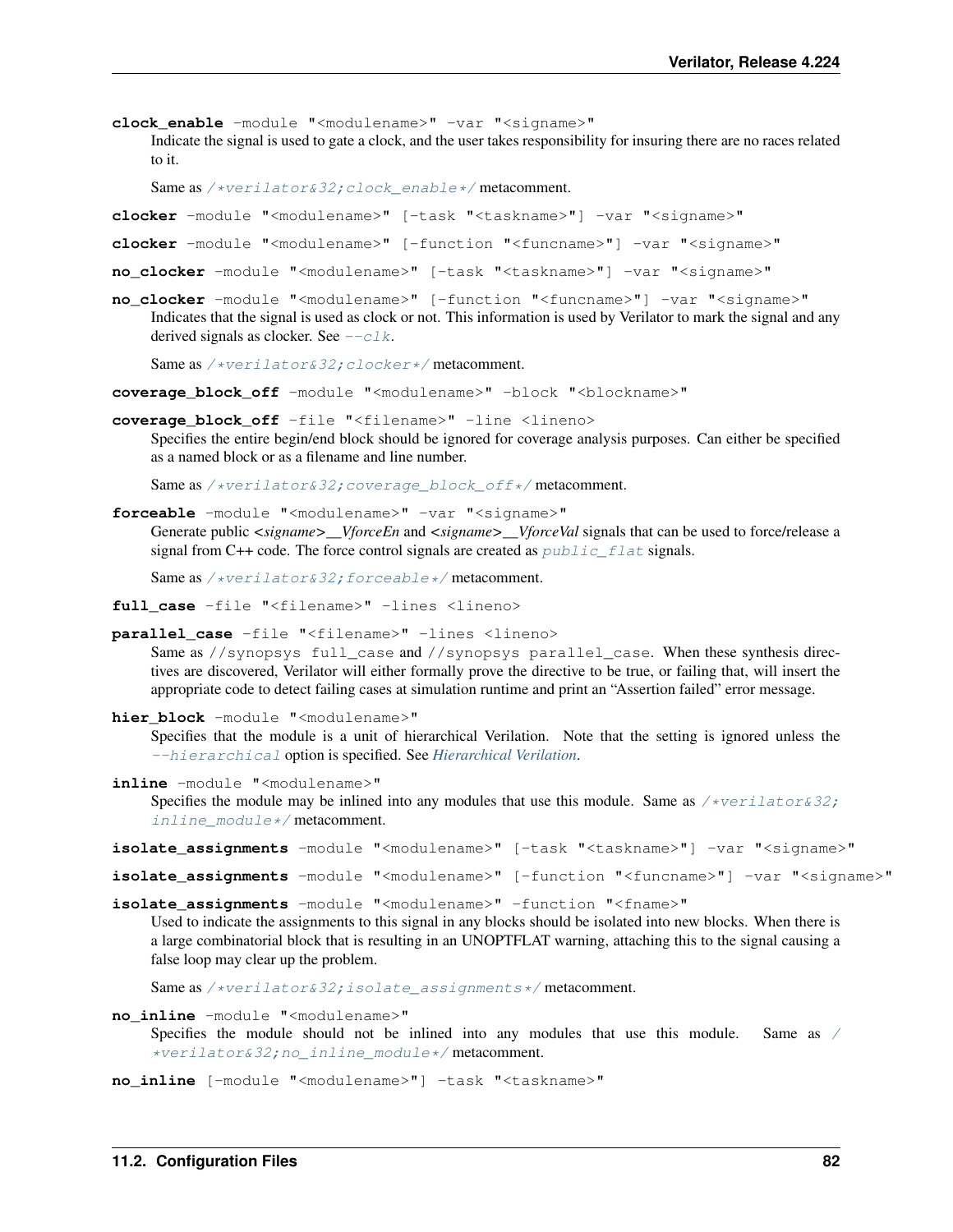**no\_inline** [-module "<modulename>"] -function "<funcname>"

Specify the function or task should not be inlined into where it is used. This may reduce the size of the final executable when a task is used a very large number of times. For this flag to work, the task and tasks below it must be pure; they cannot reference any variables outside the task itself.

Same as /\*verilator&32; no\_inline\_task\*/ metacomment.

```
lint_on [-rule <message>] [-file "<filename>" [-lines <line> [ - <line>]]]
lint_off [-rule <message>] [-file "<filename>" [-lines <line> [ - <line>]]]
```
<span id="page-85-1"></span>**lint\_off** [-rule <message>] [-file "<filename>"] [-match "<string>"]

Enable/disables the specified lint warning, in the specified filename (or wildcard with '\*' or '?', or all files if omitted) and range of line numbers (or all lines if omitted).

With lint\_off using "\*" will override any lint\_on directives in the source, i.e. the warning will still not be printed.

If the -rule is omitted, all lint warnings (see list in  $-WnO-lint$ ) are enabled/disabled. This will override all later lint warning enables for the specified region.

If -match is set the linter warnings are matched against this (wildcard) string and are waived in case they match and iff rule and file (with wildcard) also match.

In previous versions -rule was named -msg. The latter is deprecated, but still works with a deprecation info, it may be removed in future versions.

**public** [-module "<modulename>"] [-task/-function "<taskname>"] -var "<signame>"

<span id="page-85-0"></span>public flat [-module "<modulename>"] [-task/-function "<taskname>"] -var "<signame>"

- **public\_flat\_rd** [-module "<modulename>"] [-task/-function "<taskname>"] -var "<signame>"
- public\_flat\_rw [-module "<modulename>"] [-task/-function "<taskname>"] -var "<signame>" " Sets the variable to be public. Same as [/\\*verilator&32;public\\*/](#page-60-0) or [/\\*verilator&32;](#page-60-2) [public\\_flat\\*/](#page-60-2), etc, metacomments. See e.g. *[VPI Example](#page-27-0)*.

<span id="page-85-2"></span>**profile\_data** -mtask "<mtask\_hash>" -cost <cost\_value> Feeds profile-guided optimization data into the Verilator algorithms in order to improve model runtime performance. This option is not expected to be used by users directly. See *[Thread Profile-Guided Optimization](#page-36-0)*.

**sc\_bv** -module "<modulename>" [-task "<taskname>"] -var "<signame>"

- **sc\_bv** -module "<modulename>" [-function "<funcname>"] -var "<signame>" Sets the port to be of  $sc_bv\langle width\rangle$  type, instead of bool, uint32\_t or uint64\_t. Same as [/](#page-61-0) [\\*verilator&32;sc\\_bv\\*/](#page-61-0) metacomment.
- **sformat** [-module "<modulename>"] [-task "<taskname>"] -var "<signame>"
- **sformat** [-module "<modulename>"] [-function "<funcname>"] -var "<signame>" Must be applied to the final argument of type input string of a function or task to indicate the function or task should pass all remaining arguments through \$sformatf. This allows creation of DPI functions with \$display like behavior. See the test\_regress/t/t\_dpi\_display.v file for an example.

Same as /\*verilator&32; sformat\*/ metacomment.

- **split\_var** [-module "<modulename>"] [-task "<taskname>"] -var "<varname>"
- **split\_var** [-module "<modulename>"] [-function "<funcname>"] -var "<varname>" Break the variable into multiple pieces typically to resolve UNOPTFLAT performance issues. Typically the variables to attach this to are recommended by Verilator itself, see [UNOPTFLAT](#page-106-0).

Same as /\*verilator&32; split\_var\*/ metacomment.

**tracing\_on** [-file "<filename>" [-lines <line> [ - <line> ]]]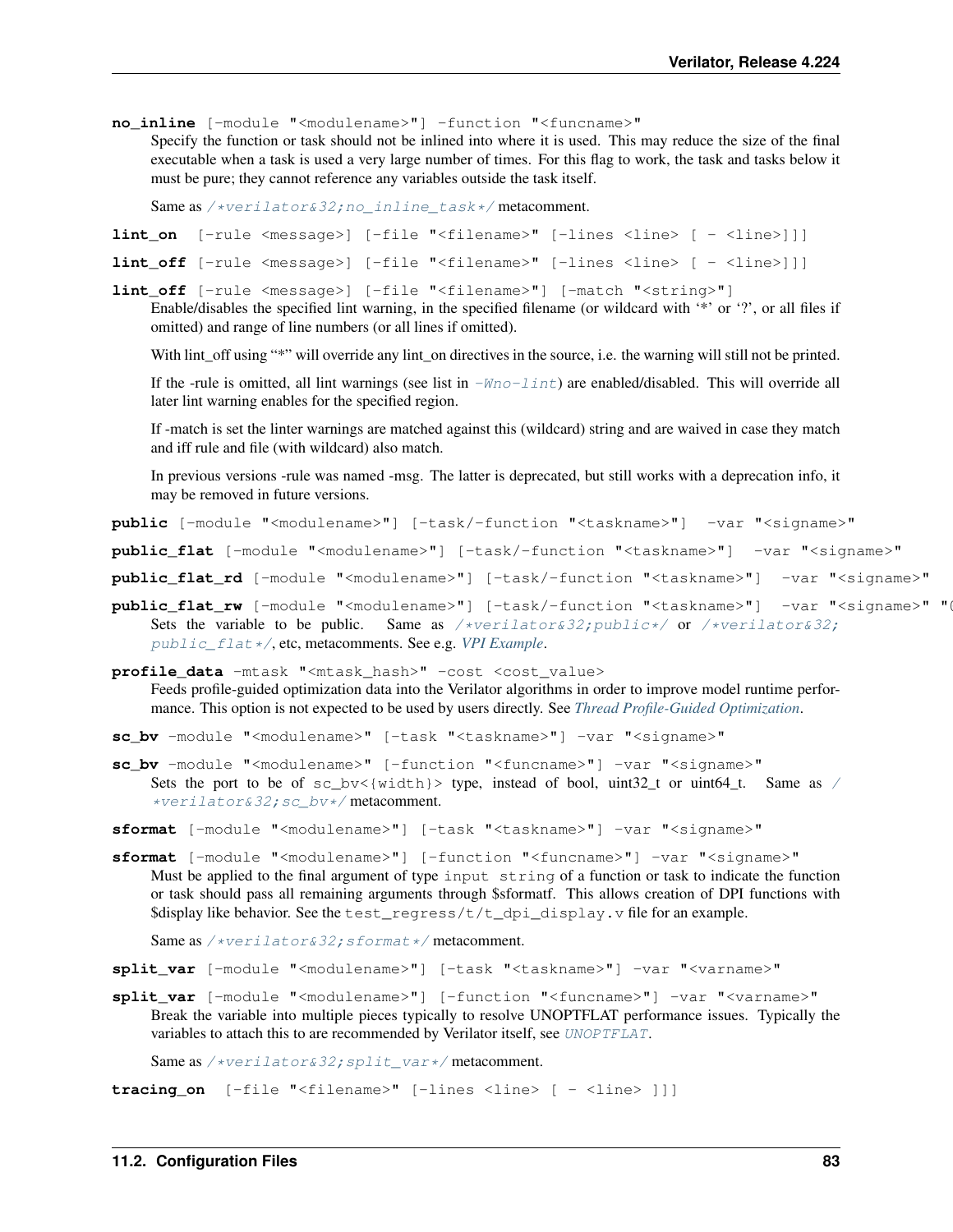**tracing\_off** [-file "<filename>" [-lines <line> [ - <line> ]]]

```
tracing on [-scope "<scopename>" [-levels <levels> ]]
```
**tracing\_off** [-scope "<scopename>" [-levels <levels> ]] Enable/disable waveform tracing for all future signals declared in all files.

With -file, enable/disable waveform tracing in the specified filename (or wildcard with '\*' or '?'), and -line range of line numbers (or all lines if omitted).

For tracing\_off with -file, instances below any module in the files/ranges specified will also not be traced. To overcome this feature, use tracing\_on on the upper module declaration and on any cells, or use the -scope flavor of the command.

With -scope enable/disable waveform tracing for the specified scope (or wildcard with '\*' or '?'), and optional –levels number of levels below. These controls only take place after other file/line/module based controls have indicated the signal should be traced.

With -levels (used with -scope), the number of levels below that scope which the rule is to match, where 0 means all levels below, 1 the exact level as the provided scope, and 2 meaning an additional level of children below the provided scope, etc.

## **11.3 verilator\_coverage**

Verilator\_coverage processes Verilated model-generated coverage reports.

With –annotate, it reads the specified coverage data file and generates annotated source code with coverage metrics annotated. If multiple coverage points exist on the same source code line, additional lines will be inserted to report the additional points.

Additional Verilog-XL-style standard arguments specify the search paths necessary to find the source code that the coverage analysis was performed on.

To filter those items to be included in coverage, you may read logs/coverage.dat into an editor and do a M-x keep-lines to include only those statistics of interest and save to a new .dat file.

For Verilog conditions that should never occur, either add a \$stop statement to the appropriate statement block, or see /\*verilator&32; coverage\_off\*/. This will remove the coverage points after the model is re-Verilated.

For an overview of use of verilator\_coverage, see *[Coverage Analysis](#page-31-0)*.

## **11.3.1 verilator\_coverage Example Usage**

verilator\_coverage –help verilator\_coverage –version

verilator\_coverage –annotate <obj>

verilator\_coverage -write merged.dat -read <datafiles>. . .

verilator\_coverage -write-info merged.info -read <datafiles>. . .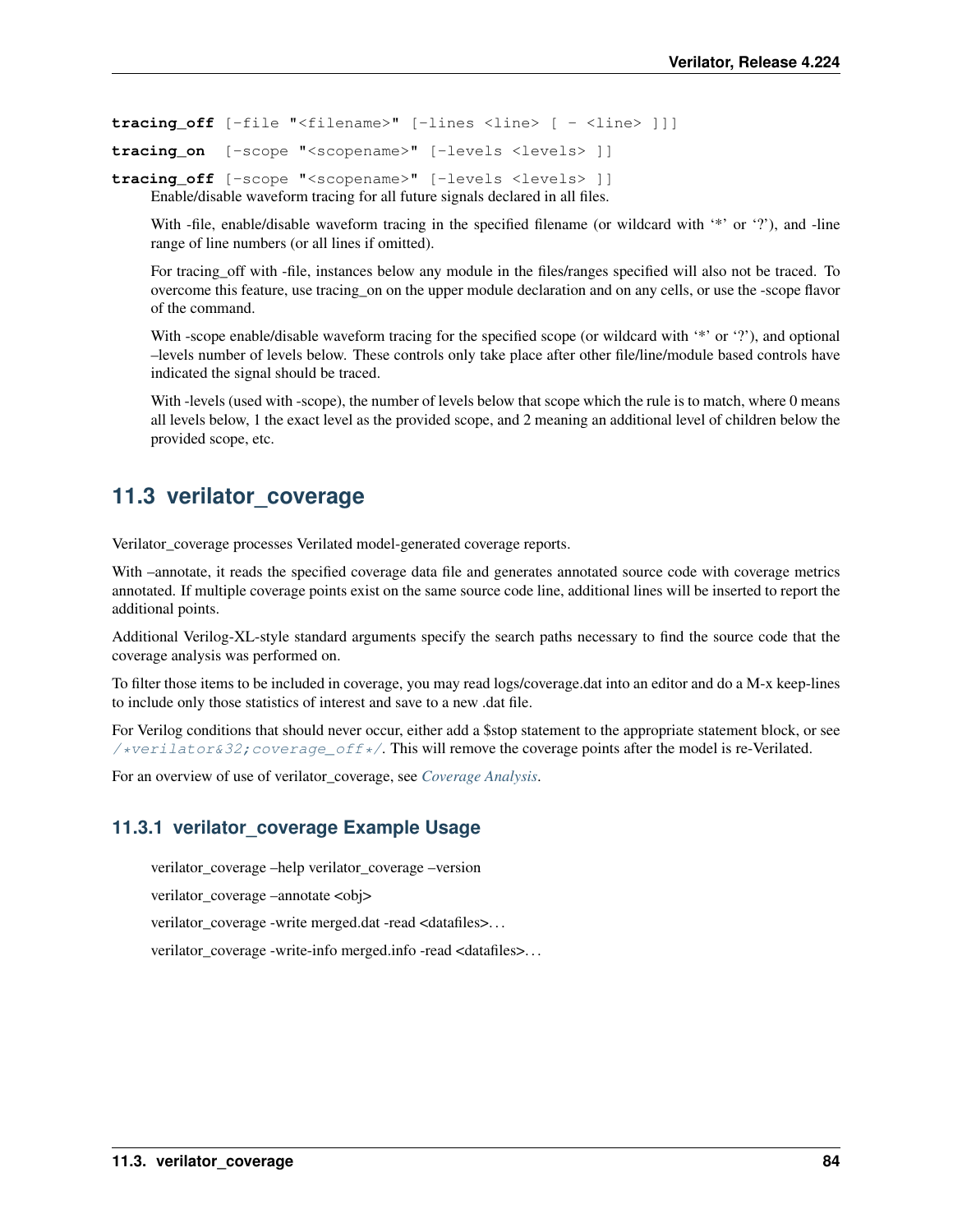## **11.3.2 verilator\_coverage Arguments**

## **<filename>**

Specifies the input coverage data file. Multiple filenames may be provided to read multiple inputs. If no data file is specified, by default "coverage.dat" will be read.

**--annotate** <output\_directory>

Specifies the directory name that source files with annotated coverage data should be written to.

```
--annotate-all
```
Specifies all files should be shown. By default, only those source files which have low coverage are written to the output directory.

**--annotate-min** <count>

Specifies if the coverage point does not include the count number of coverage hits, then the coverage point will be considered above the threshold, and the coverage report will put a "%" to indicate the coverage is not sufficient. Defaults to 10.

## **--help**

Displays a help summary, the program version, and exits.

## **--rank**

Prints an experimental report listing the relative importance of each test in covering all of the coverage points. The report shows "Covered" which indicates the number of points that test covers; a test is considered to cover a point if it has a bucket count of at least 1. The "rank" column has a higher number t indicate the test is more important, and rank 0 means the test does not need to be run to cover the points. "RankPts" indicates the number of coverage points this test will contribute to overall coverage if all tests are run in the order of highest to lowest rank.

## **--unlink**

With  $\frac{-w\text{rit}}{e}$ , unlink all input files after the output has been successfully created.

## **--version**

Displays program version and exits.

<span id="page-87-0"></span>**--write** <filename>

Specifies the aggregate coverage results, summed across all the files, should be written to the given filename in verilator\_coverage data format. This is useful for use in scripts to combine many coverage data files (likely generated from random test runs) into one master coverage file.

**--write-info** <filename.info>

Specifies the aggregate coverage results, summed across all the files, should be written to the given filename in **lcov** .info format. This may be used to feed into **lcov** to aggregate or generate reports.

The info format loses data compared to the Verilator coverage data format; the info will all forms of coverage converted to line style coverage, and if there are multiple coverage points on a single line, the minimum coverage across those points will be used to report coverage of the line.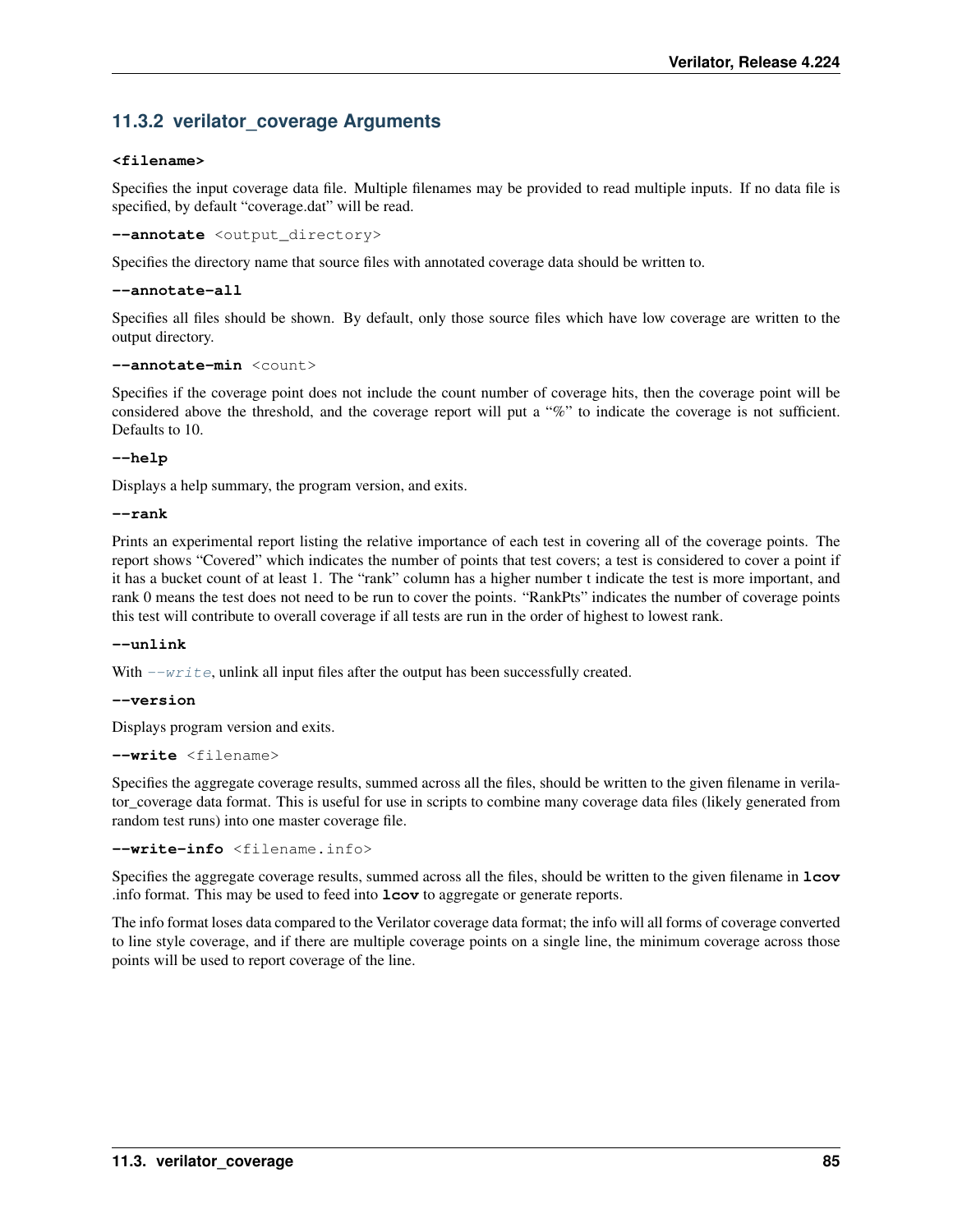# **11.4 verilator\_gantt**

Verilator\_gantt creates a visual representation to help analyze Verilator multithreaded simulation performance, by showing when each macro-task starts and ends, and showing when each thread is busy or idle.

For an overview of use of verilator\_gantt, see *[Code Profiling](#page-33-0)*.

## **11.4.1 Gantt Chart VCD**

Verilated\_gantt creates a value change dump (VCD) format dump file which may be viewed in a waveform viewer (e.g. C<GTKWave>):

| Time                                                                                            | 100                                                                                                                         | us                                                                                   |
|-------------------------------------------------------------------------------------------------|-----------------------------------------------------------------------------------------------------------------------------|--------------------------------------------------------------------------------------|
| eval[31:0]                                                                                      |                                                                                                                             |                                                                                      |
| eval_loop[31:0]                                                                                 |                                                                                                                             |                                                                                      |
|                                                                                                 |                                                                                                                             |                                                                                      |
| measured_parallelism[31:0]                                                                      | ௱௱                                                                                                                          | ™™<br>$\mathbf{H}^{\mathsf{H}}$<br>णा<br>ŲЦ                                          |
| predicted_parallelism[31:0]                                                                     |                                                                                                                             |                                                                                      |
| cpul_thread[31:0]                                                                               | Ю1 Ж1.<br>ի ի<br>-11                                                                                                        | <del>0∦ 1 </del> 10-040-<br>I1<br>$\P_1$<br>H I1                                     |
| cpul0_thread[31:0]                                                                              | $\overline{2}$<br>Χ2<br>2<br>2)                                                                                             | ₩ŒŒ₩₩Œ₩<br>$_{12}$<br>2<br>12.                                                       |
| cpul9_thread[31:0]                                                                              | 3 <sup>3</sup><br>3                                                                                                         | Н<br>ш<br>3<br>я<br>Iз<br>з<br>з                                                     |
| cpu22_thread[31:0]                                                                              | $-4$ $4$<br> 4 4 <br>-4<br>$\overline{4}$<br>4                                                                              | <b>{}—{}}⊙{}}{}}{</b> }<br>Х4<br>4<br>4                                              |
|                                                                                                 |                                                                                                                             |                                                                                      |
| threadl mtask[31:0]                                                                             | X+ X+ .<br>$_{+}$<br>з                                                                                                      | ₩₩©₩⊩<br>(16   125 M+ 141   M 129 M+                                                 |
| thread2_mtask[31:0]                                                                             | 337<br>Ġ                                                                                                                    | ₩ŒŒ₩₩Œ₩<br>18 Мз5 Мз8<br>$J+$                                                        |
| thread3_mtask[31:0]                                                                             | $+120$<br>12 <sup>°</sup>                                                                                                   | H<br>ш<br>42.14 30<br>I+<br>45                                                       |
| thread4_mtask[31:0]                                                                             | $5\,22$<br>$+1 + 26$<br>2114<br>$\mathbf{2}$                                                                                | ⊕<br><b>−®™™</b><br>Ĭ9<br>139<br>I+ I40                                              |
| predicted threadl mtask[31:0]<br>predicted_thread2_mtask[31:0]<br>predicted_thread3_mtask[31:0] | 424,41<br>3<br>27.34<br>∛17 ∛16<br>125<br>∦із ∦в<br><u> 135 jaa</u><br>18<br>133<br>6<br>87<br>42<br>Ä20<br>12<br>Ä14<br>11 | W44<br>,32<br>,29<br>400000006E1010<br>28,43<br>,36<br>₭₭±₭₭₭₭₭₭<br>30<br>ÄЗ1<br>.45 |
| predicted_thread4_mtask[31:0]                                                                   | 4 Y <sub>2</sub><br>Å15<br>26<br>ls 122<br>Ä19<br>,<br>139<br>21                                                            | 4011000G00O<br>X9.<br>137<br>140                                                     |

Fig. 11.1: Example verilator\_gantt output, as viewed with GTKWave.

The viewed waveform chart has time on the X-axis, with one unit for each time tick of the system's high-performance counter.

## **11.4.2 Gantt Chart VCD Signals**

In waveforms there are the following signals. In GTKWave, using a data format of "decimal" will remove the leading zeros and make the traces easier to read.

- evals Increments each time when eval\_step was measured to be active. This allow visualization of how much time eval\_step was active.
- eval\_loop Increments each time when the evaluation loop within eval\_step was measured to be active. For best performance there is only a single evaluation loop within each eval\_step call, that is the eval\_loop waveform looks identical to the evals waveform.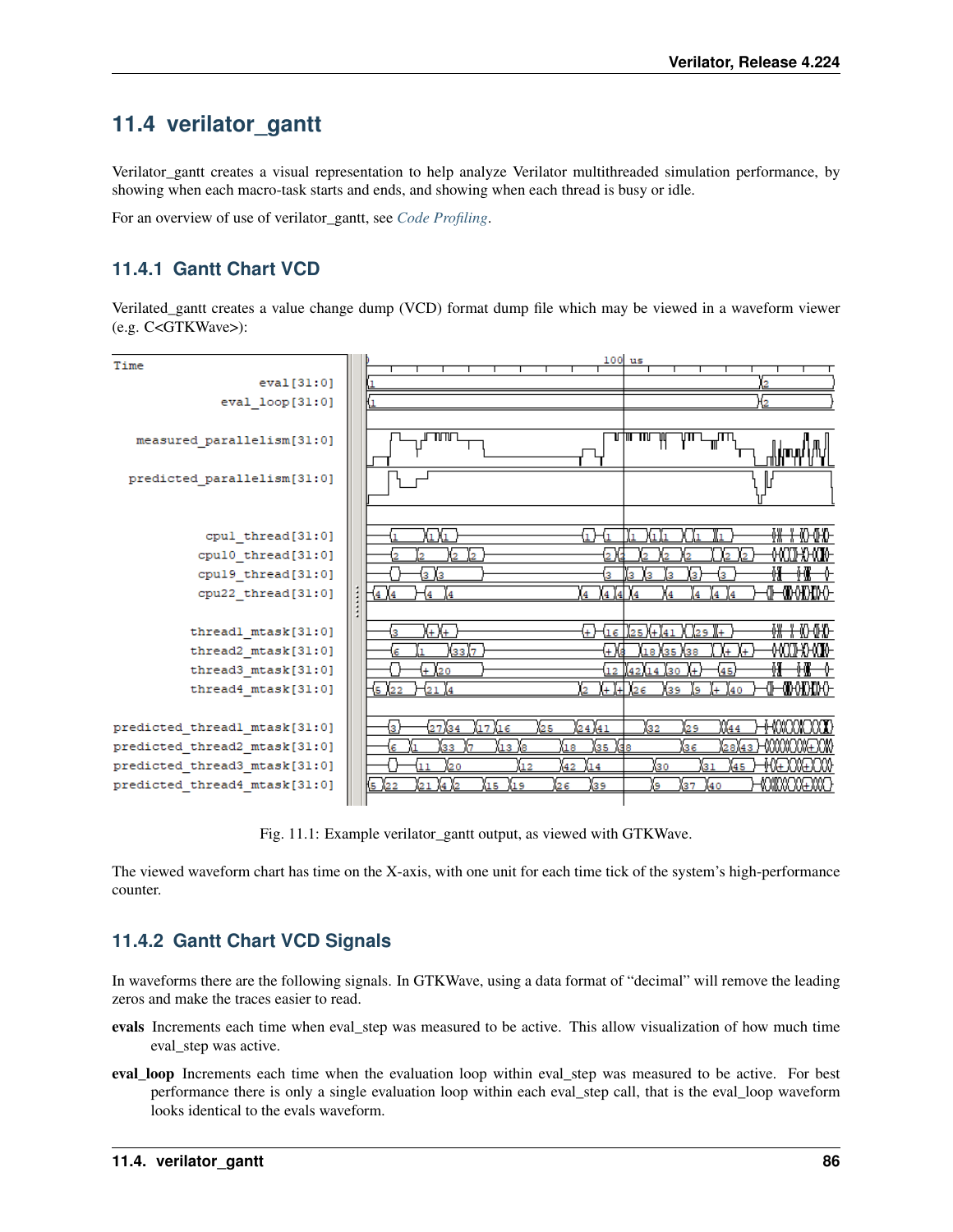measured parallelism The number of mtasks active at this time, for best performance this will match the thread count. In GTKWave, use a data format of "analog step" to view this signal.

predicted\_parallelism The number of mtasks Verilator predicted would be active at this time, for best performance this will match the thread count. In GTKWave, use a data format of "analog step" to view this signal.

cpu#\_thread For the given CPU number, the thread number measured to be executing.

mtask#\_cpu For the given mtask id, the CPU it was measured to execute on.

thread#\_mtask For the given thread number, the mtask id it was executing.

predicted\_thread#\_mtask For the given thread number, the mtask id Verilator predicted would be executing.

## **11.4.3 verilator\_gantt Arguments**

#### **<filename>**

The filename to read data from, defaults to "profile\_exec.dat".

```
--help
```
Displays a help summary, the program version, and exits.

```
--no-vcd
```
Disables creating a .vcd file.

**--vcd** <filename>

Sets the output filename for vcd dump. Default is "verilator\_gantt.vcd".

## **11.5 verilator\_profcfunc**

Verilator\_profcfunc reads a profile report created by gprof. The names of the functions are then transformed, assuming the user used Verilator's –prof-cfuncs, and a report printed showing the percentage of time, etc, in each Verilog block.

Due to rounding errors in gprof reports, the input report's percentages may not total to 100%. In the verilator\_profcfunc report this will get reported as a rounding error.

For an overview of use of verilator\_profcfunc, see *[Code Profiling](#page-33-0)*.

## **11.5.1 verilator\_profcfunc Arguments**

### **<filename>**

The **gprof**-generated filename to read data from. Typically "gprof.out".

#### **--help**

Displays a help summary, the program version, and exits.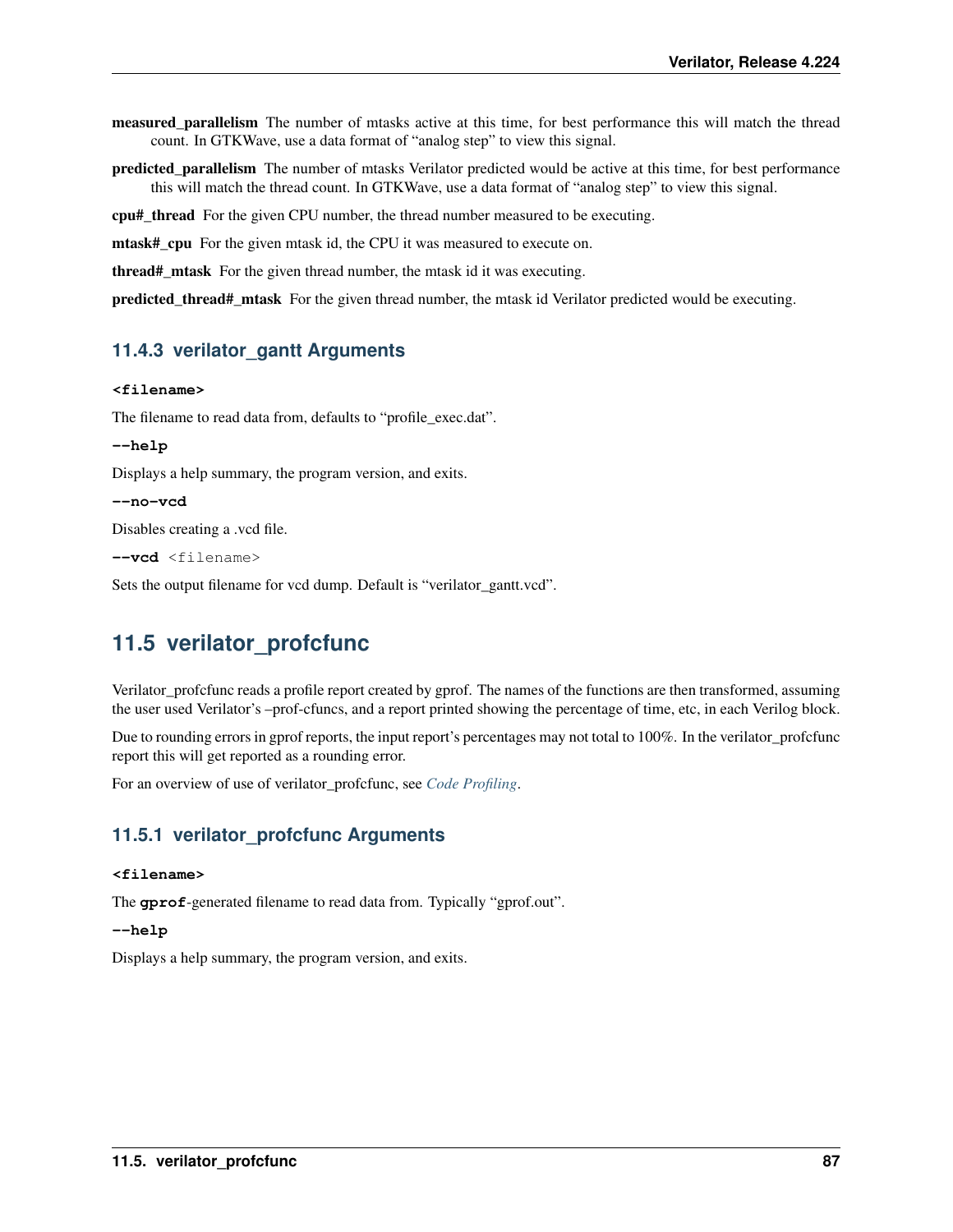## **11.6 Simulation Runtime Arguments**

The following are the arguments that may be passed to a Verilated executable, provided that executable calls Verilated::commandArgs().

All simulation runtime arguments begin with "+verilator", so that the user's executable may skip over all "+verilator" arguments when parsing its command line.

Summary:

| +verilator+debug                                 | Enable debugging                     |
|--------------------------------------------------|--------------------------------------|
| +verilator+debugi+ <value></value>               | Enable debugging at a level          |
| +verilator+error+limit+ <value></value>          | Set error limit                      |
| +verilator+help                                  | Display help                         |
| +verilator+noassert                              | Disable assert checking              |
| +verilator+prof+exec+file+ <filename></filename> | Set execution profile filename       |
| +verilator+prof+exec+start+ <value></value>      | Set execution profile starting point |
| +verilator+prof+exec+window+ <value></value>     | Set execution profile duration       |
| +verilator+prof+vlt+file+ <filename></filename>  | Set PGO profile filename             |
| +verilator+rand+reset+ <value></value>           | Set random reset technique           |
| +verilator+seed+ <value></value>                 | Set random seed                      |
| +verilator+V                                     | Verbose version and config           |
| +verilator+version                               | Show version and exit                |

## **+verilator+debug**

Enable simulation runtime debugging. Equivalent to  $+verilator+debugi+4$ .

#### <span id="page-90-0"></span>**+verilator+debugi+<value>**

Enable simulation runtime debugging at the provided level.

#### **+verilator+error+limit+<value>**

Set number of non-fatal errors (e.g. assertion failures) before exiting simulation runtime. Also affects number of \$stop calls needed before exit. Defaults to 1.

#### **+verilator+help**

Display help and exit.

## <span id="page-90-2"></span>**+verilator+prof+exec+file+<filename>**

When a model was Verilated using  $-prof$  exec, sets the simulation runtime filename to dump to. Defaults to profile\_exec.dat.

#### <span id="page-90-1"></span>**+verilator+prof+exec+start+<value>**

When a model was Verilated using  $-prof$ -exec, the simulation runtime will wait until \$time is at this value (expressed in units of the time precision), then start the profiling warmup, then capturing. Generally this should be set to some time that is well within the normal operation of the simulation, i.e. outside of reset. If 0, the dump is disabled. Defaults to 1.

#### **+verilator+prof+exec+window+<value>**

When a model was Verilated using  $-\text{prof-exec}$ , after \$time reaches [+verilator+prof+exec+start+<value>](#page-90-1), Verilator will warm up the profiling for this number of eval() calls, then will capture the profiling of this number of eval() calls. Defaults to 2, which makes sense for a single-clock-domain module where it's typical to want to capture one posedge eval() and one negedge eval().

#### **+verilator+prof+threads+file+<filename>**

Deprecated. Alias for [+verilator+prof+exec+file+<filename>](#page-90-2)

#### **+verilator+prof+threads+start+<value>**

Deprecated. Alias for [+verilator+prof+exec+start+<value>](#page-90-1)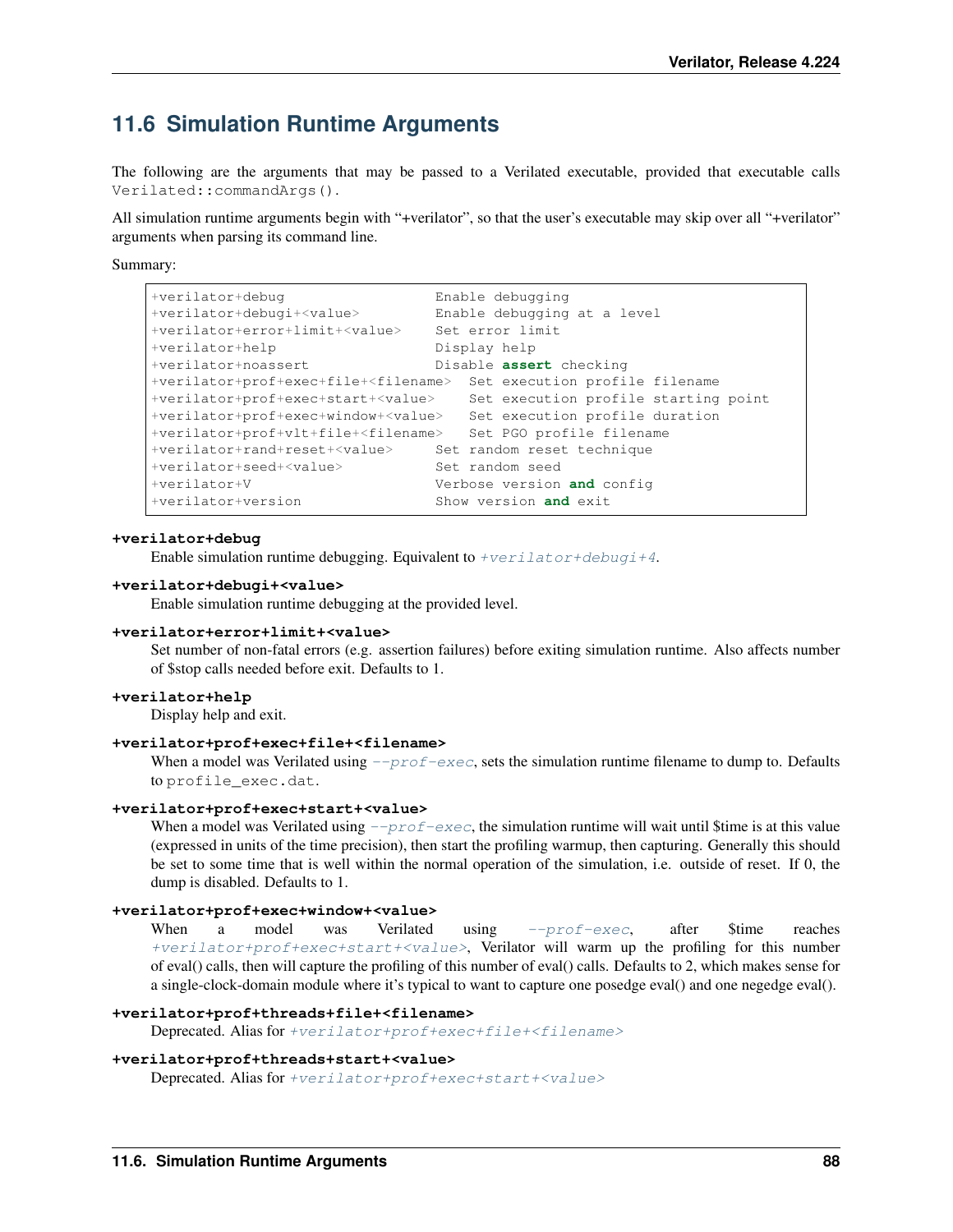#### **+verilator+prof+threads+window+<value>**

Deprecated. Alias for +verilator+prof+exec+window+<filename>

### **+verilator+prof+vlt+file+<filename>**

When a model was Verilated using  $-prof-pq$ , sets the profile-guided optimization data runtime filename to dump to. Defaults to profile.vlt.

## **+verilator+rand+reset+<value>**

When a model was Verilated using  $-x$ -initial unique, sets the simulation runtime initialization technique. 0 = Reset to zeros. 1 = Reset to all-ones. 2 = Randomize. See *[Unknown States](#page-52-0)*.

## <span id="page-91-0"></span>**+verilator+seed+<value>**

For \$random and  $-x$ -initial unique, set the simulation runtime random seed value. If zero or not specified picks a value from the system random number generator.

## **+verilator+noassert**

Disable assert checking per runtime argument. This is the same as calling Verilated::assertOn(false) in the model.

## **+verilator+V**

Shows the verbose version, including configuration information.

### **+verilator+version**

Displays program version and exits.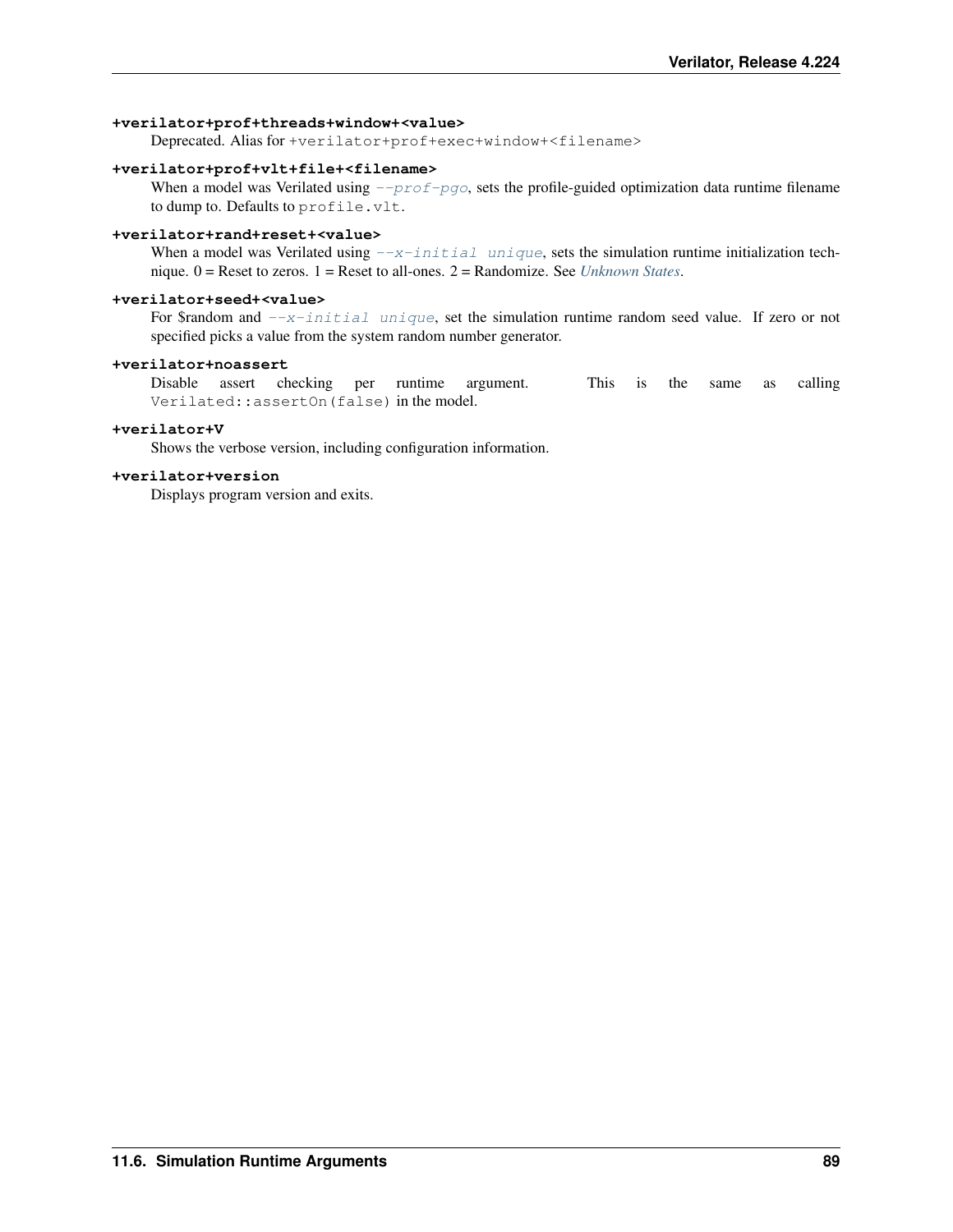## **CHAPTER**

## **TWELVE**

## **ERRORS AND WARNINGS**

## **12.1 Disabling Warnings**

Warnings may be disabled in multiple ways:

1. Disable the warning in the source code. When the warning is printed it will include a warning code. Surround the offending line with a /\*verilator&32;lint\_off\*/ and /\*verilator&32;lint\_on\*/ metacomment pair:

```
// verilator lint_off UNSIGNED
if (`DEF_THAT_IS_EQ_ZERO <= 3) $stop;
// verilator lint_on UNSIGNED
```
2. Disable the warning using *[Configuration Files](#page-83-1)* with a [lint\\_off](#page-85-1) command. This is useful when a script is suppressing warnings and the Verilog source should not be changed. This method also allows matching on the warning text.

lint\_off -rule UNSIGNED -file "\*/example.v" -line 1

3. Disable the warning globally invoking Verilator with the -Wno-{warning-code} option. This should be avoided, as it removes all checking across the designs, and prevents other users from compiling your code without knowing the magic set of disables needed to successfully compile your design.

## **12.2 Error And Warning Format**

Warnings and errors printed by Verilator always match this regular expression:

```
%(Error|Warning)(-[A-Z0-9_]+)?: ((\S+):(\d+):((\d+):)? )?.*
```
Errors and warning start with a percent sign (historical heritage from Digital Equipment Corporation). Some errors or warning have a code attached, with meanings described below. Some errors also have a filename, line number and optional column number (starting at column 1 to match GCC).

Following the error message, Verilator will typically show the user's source code corresponding to the error, prefixed by the line number and a " $\mid$ ". Following this is typically an arrow and  $\sim$  pointing at the error on the source line directly above.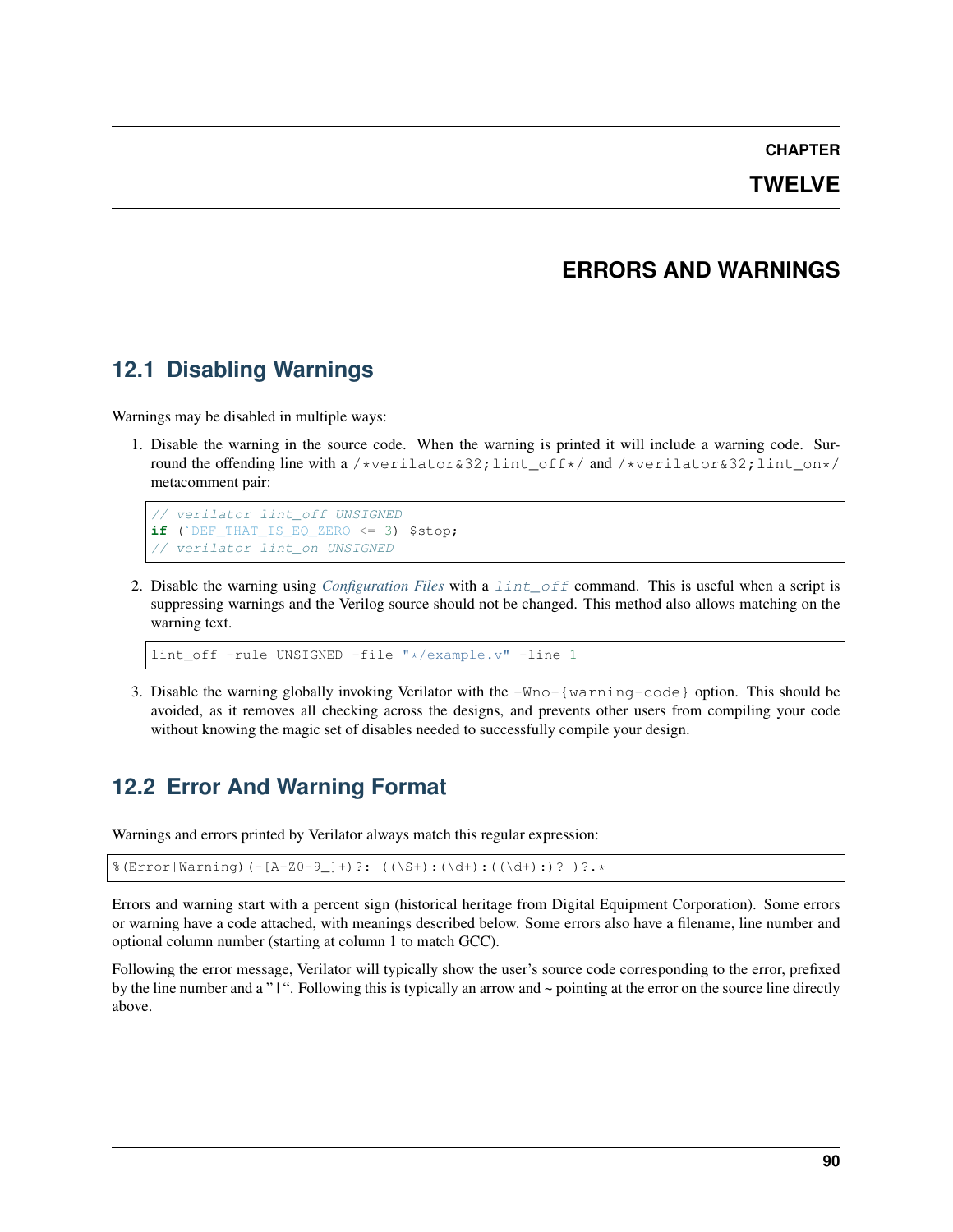## **12.3 List Of Warnings**

## **Internal** Error

This error should never occur first, though may occur if earlier warnings or error messages have corrupted the program. If there are no other warnings or errors, submit a bug report.

### **Unsupported:** ....

This error indicates that the code is using a Verilog language construct that is not yet supported in Verilator. See the Limitations chapter.

## **ALWCOMBORDER**

Warns that an always comb block has a variable which is set after it is used. This may cause simulationsynthesis mismatches, as not all simulators allow this ordering.

```
always_comb begin
  a = b;b = 1;end
```
Ignoring this warning will only suppress the lint check, it will simulate correctly.

## <span id="page-93-0"></span>**ASSIGNDLY**

Warns that the code has an assignment statement with a delayed time in front of it, for example:

```
a \leq #100 b;
assign #100 a = b;
```
Ignoring this warning may make Verilator simulations differ from other simulators, however at one point this was a common style so disabled by default as a code style warning.

## **ASSIGNIN**

Error that an assignment is being made to an input signal. This is almost certainly a mistake, though technically legal.

```
input a;
\textsf{assign} \texttt{a = 1'b1};
```
Ignoring this warning will only suppress the lint check, it will simulate correctly.

#### **BADSTDPRAGMA**

Error that a pragma is badly formed, when that pragma is defined by IEEE 1800-2017. For example, an empty pragma line, or an incorrect specified 'pragma protect'. Note that 3rd party pragmas not defined by IEEE 1800-2017 are ignored.

## **BLKANDNBLK**

BLKANDNBLK is an error that a variable comes from a mix of blocking and non-blocking assignments.

This is not illegal in SystemVerilog, but a violation of good coding practice. Verilator reports this as an error, because ignoring this warning may make Verilator simulations differ from other simulators.

It is generally safe to disable this error (with a // verilator lint\_off BLKANDNBLK metacomment or the -Wno-BLKANDNBLK option) when one of the assignments is inside a public task, or when the blocking and non-blocking assignments have non-overlapping bits and structure members.

Generally, this is caused by a register driven by both combo logic and a flop:

```
logic [1:0] foo;
always @(posedge clk) foo[0] <= ...
always\_comb foo[1] = ...
```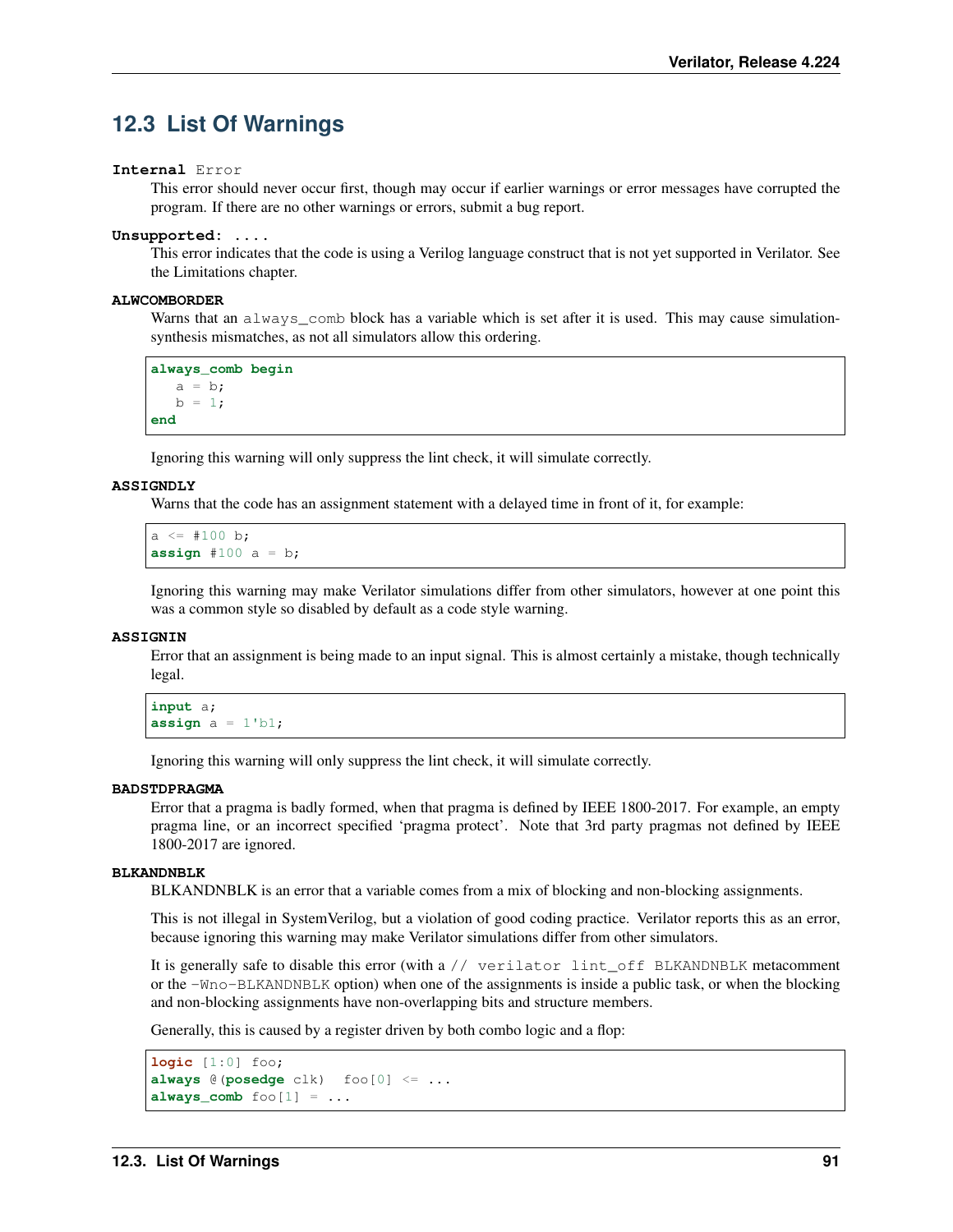Instead use a different register for the flop:

```
logic [1:0] foo;
always @(posedge clk) foo_flopped[0] <= ...
always_comb foo[0] = foo_flopped[0];
always_comb foo[1] = ...
```
Or, this may also avoid the error:

```
logic [1:0] foo /*verilator split_var*/;
```
#### <span id="page-94-0"></span>**BLKLOOPINIT**

This indicates that the initialization of an array needs to use non-delayed assignments. This is done in the interest of speed; if delayed assignments were used, the simulator would have to copy large arrays every cycle. (In smaller loops, loop unrolling allows the delayed assignment to work, though it's a bit slower than a nondelayed assignment.) Here's an example

```
always @(posedge clk)
  if (~reset_l)
       for (i=0; i<sup>2</sup>ARRAY_SIZE; i++)array[i] = 0; // Non-delayed for verilator
```
This message is only seen on large or complicated loops because Verilator generally unrolls small loops. You may want to try increasing  $-$ unroll-count (and occasionally  $-$ unroll-stmts) which will raise the small loop bar to avoid this error.

## **BLKSEQ**

This indicates that a blocking assignment (=) is used in a sequential block. Generally non-blocking/delayed assignments  $\left(\leq\right)$  are used in sequential blocks, to avoid the possibility of simulator races. It can be reasonable to do this if the generated signal is used ONLY later in the same block, however this style is generally discouraged as it is error prone.

**always** @(**posedge** clk) foo = ...; //<--- Warning

Disabled by default as this is a code style warning; it will simulate correctly.

Other tools with similar warnings: Verible's always-ff-non-blocking, "Use only non-blocking assignments inside 'always\_ff' sequential blocks."

#### **BSSPACE**

Warns that a backslash is followed by a space then a newline. Likely the intent was to have a backslash directly followed by a newline (e.g. when making a "`define") and there's accidentally white space at the end of the line. If the space is not accidental, suggest removing the backslash in the code as it serves no function.

Ignoring this warning will only suppress the lint check, it will simulate correctly.

#### **CASEINCOMPLETE**

Warns that inside a case statement there is a stimulus pattern for which there is no case item specified. This is bad style, if a case is impossible, it's better to have a default: \$stop; or just default: ; so that any design assumption violations will be discovered in simulation.

Ignoring this warning will only suppress the lint check, it will simulate correctly.

## **CASEOVERLAP**

Warns that inside a case statement has case values which are detected to be overlapping. This is bad style, as moving the order of case values will cause different behavior. Generally the values can be respecified to not overlap.

Ignoring this warning will only suppress the lint check, it will simulate correctly.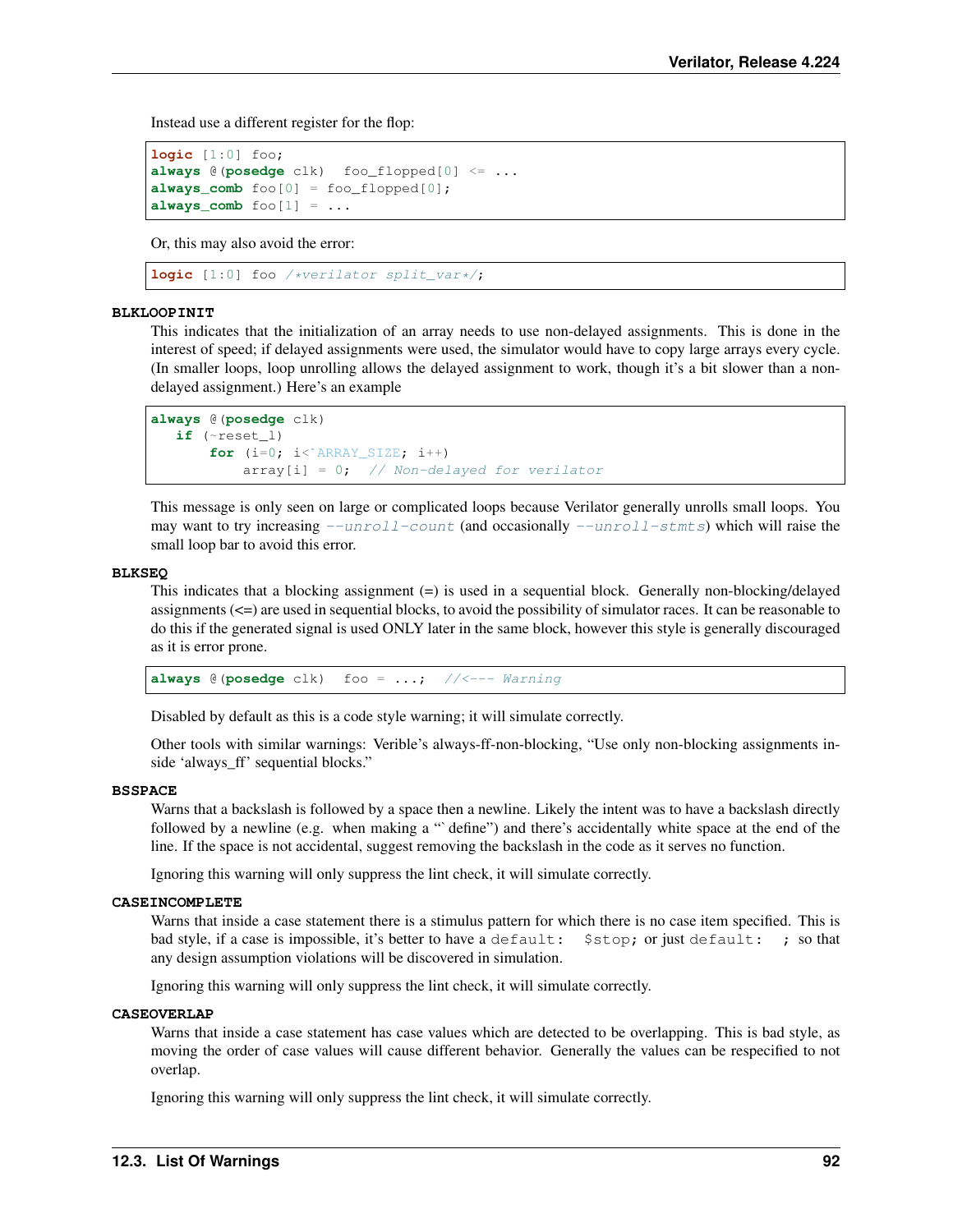## **CASEWITHX**

Warns that a case statement contains a constant with  $a \times$ . Verilator is two-state so interpret such items as always false. Note a common error is to use a X in a case or casez statement item; often what the user instead intended is to use a casez with ? .

Ignoring this warning will only suppress the lint check, it will simulate correctly.

#### **CASEX**

Warns that it is better style to use casez, and "?" in place of "x"'s. See [http://www.sunburst-design.com/papers/](http://www.sunburst-design.com/papers/CummingsSNUG1999Boston_FullParallelCase_rev1_1.pdf) [CummingsSNUG1999Boston\\_FullParallelCase\\_rev1\\_1.pdf](http://www.sunburst-design.com/papers/CummingsSNUG1999Boston_FullParallelCase_rev1_1.pdf)

Ignoring this warning will only suppress the lint check, it will simulate correctly.

### **CASTCONST**

Warns that a dynamic cast (\$cast) is unnecessary as the \$cast will always succeed or fail. If it will always fail, the \$cast is useless. If it will always succeed a static cast may be preferred.

Ignoring this warning will only suppress the lint check, it will simulate correctly. On other simulators, not fixing CASTCONST may result in decreased performance.

### **CDCRSTLOGIC**

With  $-\text{cdc}$  only, warns that asynchronous flop reset terms come from other than primary inputs or flopped outputs, creating the potential for reset glitches.

## **CLKDATA**

Warns that clock signal is mixed used with/as data signal. The checking for this warning is enabled only if user has explicitly marked some signal as clocker using command line option or in-source meta comment (see  $- - c \, \lambda$ .

The warning can be disabled without affecting the simulation result. But it is recommended to check the warning as this may degrade the performance of the Verilated model.

## **CMPCONST**

Warns that the code is comparing a value in a way that will always be constant. For example  $X > 1$  will always be true when X is a single bit wide.

Ignoring this warning will only suppress the lint check, it will simulate correctly.

#### **COLONPLUS**

Warns that  $a :+$  is seen. Likely the intent was to use  $+:$  to select a range of bits. If the intent was a range that is explicitly positive, suggest adding a space, e.g. use  $: +$ .

Ignoring this warning will only suppress the lint check, it will simulate correctly.

## <span id="page-95-0"></span>**COMBDLY**

Warns that there is a delayed assignment inside of a combinatorial block. Using delayed assignments in this way is considered bad form, and may lead to the simulator not matching synthesis. If this message is suppressed, Verilator, like synthesis, will convert this to a non-delayed assignment, which may result in logic races or other nasties. See [http://www.sunburst-design.com/papers/CummingsSNUG2000SJ\\_NBA\\_rev1\\_2.pdf](http://www.sunburst-design.com/papers/CummingsSNUG2000SJ_NBA_rev1_2.pdf)

Ignoring this warning may make Verilator simulations differ from other simulators.

## **CONTASSREG**

Error that a continuous assignment is setting a reg. According to IEEE Verilog, but not SystemVerilog, a wire must be used as the target of continuous assignments.

This error is only reported when  $-$ language 1364-1995,  $-$ language 1364-2001, or  $-$ language  $1364 - 2005$  is used.

Ignoring this error will only suppress the lint check, it will simulate correctly.

#### **DECLFILENAME**

Warns that a module or other declaration's name doesn't match the filename with path and extension stripped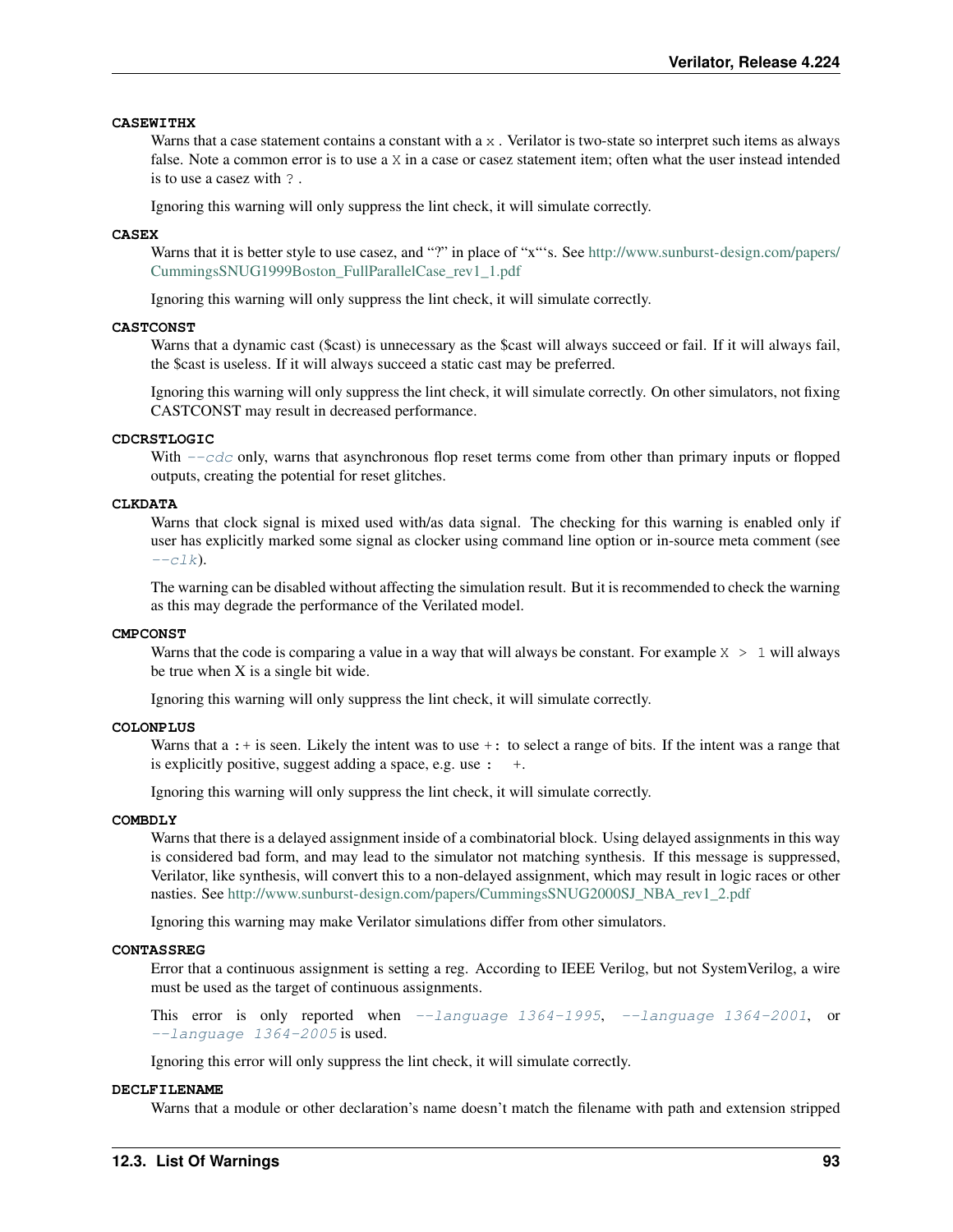that it is declared in. The filename a modules/interfaces/programs is declared in should match the name of the module etc. so that  $-y$  option directory searching will work. This warning is printed for only the first mismatching module in any given file, and  $-v$  library files are ignored.

Disabled by default as this is a code style warning; it will simulate correctly.

## **DEFPARAM**

Warns that the defparam statement was deprecated in Verilog 2001 and all designs should now be using the #(...) format to specify parameters.

Defparams may be defined far from the instantiation that is affected by the defparam, affecting readability. Defparams have been formally deprecated since IEEE 1800-2005 25.2 and may not work in future language versions.

Disabled by default as this is a code style warning; it will simulate correctly.

Faulty example:

```
module parameterized
2 \parallel \qquad \qquad \qquad \qquad \qquad \qquad \qquad \qquad \qquad \qquad \qquad \qquad \qquad \qquad \qquad \qquad \qquad \qquad \qquad \qquad \qquad \qquad \qquad \qquad \qquad \qquad \qquad \qquad \qquad \qquad \qquad \qquad \qquad \qquad \qquad \3 endmodule
4 module upper;
5 defparam p0.MY_PARAM = 1; //<--- Warning
6 parameterized p0();
            7 endmodule
```
Results in:

```
%Warning-DEFPARAM: example.v:5:15: defparam is deprecated (IEEE 1800-2017 C.4.1)
                                    : ... Suggest use instantiation with #(.MY_
\rightarrowPARAM(\dotsetc...))
```
To repair use #(.PARAMETER(...)) syntax. Repaired Example:

```
1 module parameterized
2 #(parameter int MY_PARAM = 0);
3 endmodule
4 module upper
5 parameterized
6 \parallel \text{#}(\text{.MY\_PARAM}(1)) //<--- Repaired
          p(0);
     8 endmodule
```
Other tools with similar warnings: Verible's forbid\_defparam\_rule.

## **DEPRECATED**

Warning that a Verilator metacomment, or configuration file command uses syntax that has been deprecated. Upgrade the code to the replacement that should be suggested by the warning message.

Ignoring this warning will only suppress the lint check, it will simulate correctly.

## **DETECTARRAY**

Error when Verilator tries to deal with a combinatorial loop that could not be flattened, and which involves a datatype which Verilator cannot handle, such as an unpacked struct or a large unpacked array. This typically occurs when [-Wno-UNOPTFLAT](#page-106-0) has been used to override an UNOPTFLAT warning (see below).

The solution is to break the loop, as described for UNOPTFLAT.

## **DIDNOTCONVERGE**

Error at simulation runtime when model did not properly settle.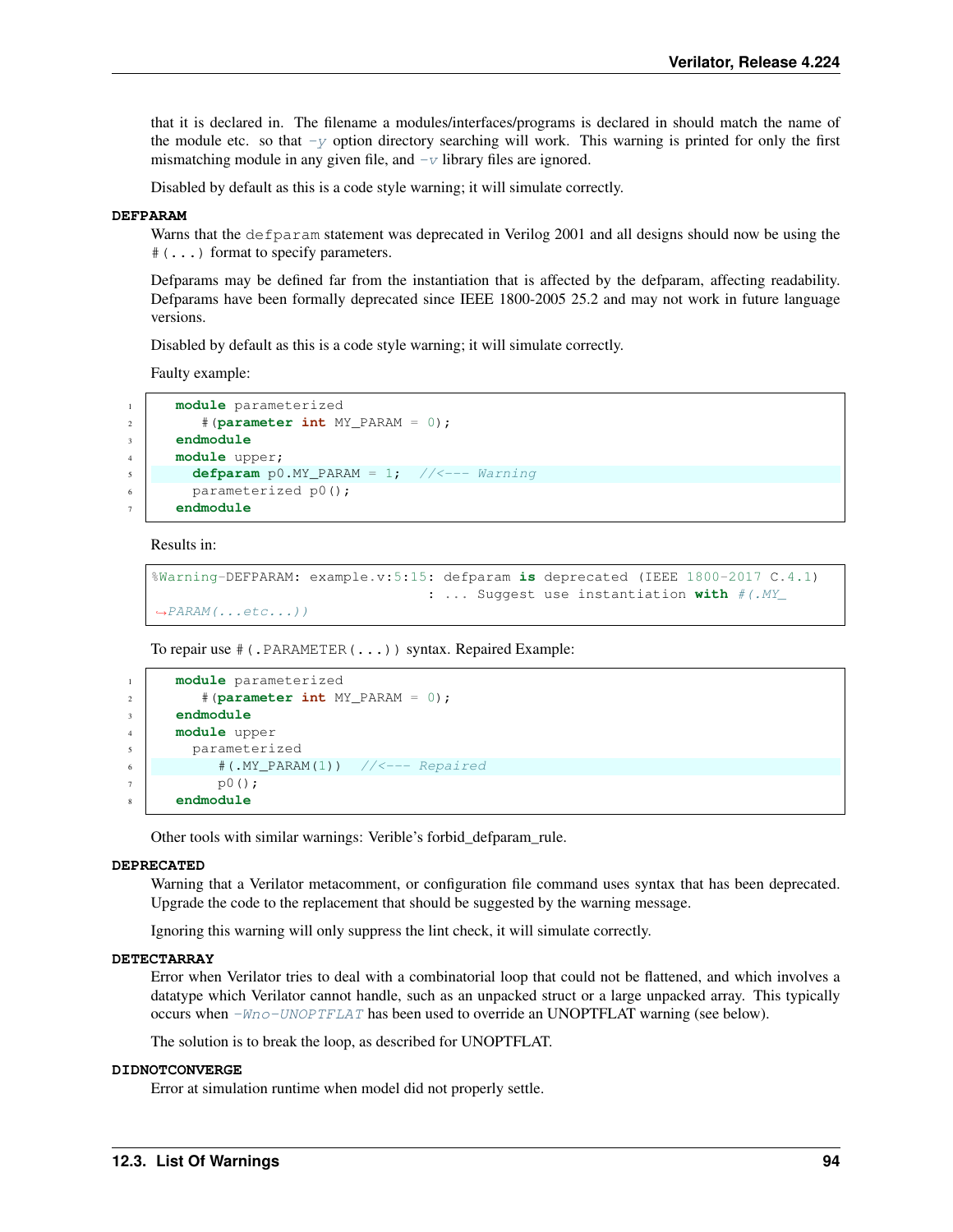Verilator sometimes has to evaluate combinatorial logic multiple times, usually around code where a UNOPT-FLAT warning was issued, but disabled.

Faulty example:

**always\_comb**  $b = -a$ ; always comb  $a = b$ ;

Results in at runtime (not when Verilated):

%Error: t/t\_lint\_didnotconverge\_bad.v:7: Verilated model didn't converge

This is because the signals keep toggling even with out time passing. Thus to prevent an infinite loop, the Verilated executable gives the DIDNOTCONVERGE error.

To debug this, first review any UNOPT or UNOPTFLAT warnings that were ignored. Though typically it is safe to ignore UNOPTFLAT (at a performance cost), at the time of issuing a UNOPTFLAT Verilator did not know if the logic would eventually converge and assumed it would.

Next, run Verilator with  $-prof-cfuncs$  -CFLAGS -DVL\_DEBUG. Rerun the test. Now just before the convergence error you should see additional output similar to this:

```
-V{t#,#}+ Vt_lint_didnotconverge_bad___024root___change_request
-V{t#,#}+ Vt_lint_didnotconverge_bad___024root___change_request_1
-V{t}, #} CHANGE: t/t_lint_didnotconverge_bad.v:14: a
%Error: t/t_lint_didnotconverge_bad.v:7: Verilated model didn't converge
```
The CHANGE line means that on the given filename and line number that drove a signal, the signal 'a' kept changing. Inspect the code that modifies these signals. Note if many signals are getting printed then most likely all of them are oscillating. It may also be that e.g. "a" may be oscillating, then "a" feeds signal "c" which then is also reported as oscillating.

One way DIDNOTCONVERGE may occur is flops are built out of gate primitives. Verilator does not support building flops or latches out of gate primitives, and any such code must change to use behavioral constructs (e.g. always\_ff and always\_latch).

Another way DIDNOTCONVERGE may occur is if # delays are used to generate clocks. Verilator ignores the delays and gives an [ASSIGNDLY](#page-93-0) or [STMTDLY](#page-104-0) warning. If these were suppressed, due to the absence of the delay, the code may now oscillate.

Finally, rare, more difficult cases can be debugged like a C++ program; either enter **gdb** and use its tracing facilities, or edit the generated C++ code to add appropriate prints to see what is going on.

### **ENDCAPSULATED**

Warns that a class member is declared is local or protected, but is being accessed from outside that class (if local) or a derived class (if protected).

Ignoring this warning will only suppress the lint check, it will simulate correctly.

#### **ENDLABEL**

Warns that a label attached to a "end"-something statement does not match the label attached to the block start.

Ignoring this warning will only suppress the lint check, it will simulate correctly.

Faulty example:

```
module mine;
```

```
2 endmodule : not_mine //<--- Warning
```
Results in: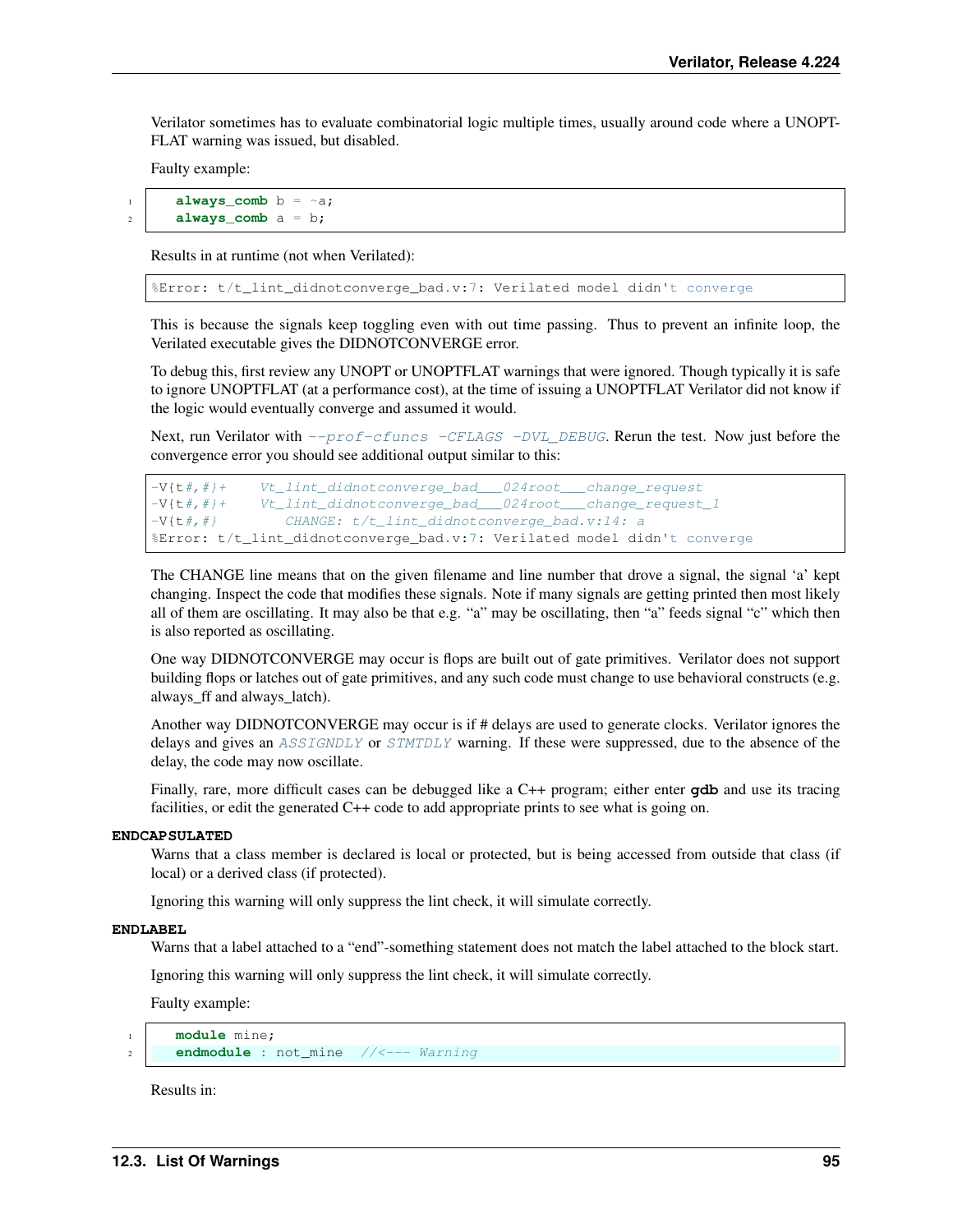```
%Warning-ENDLABEL: example.v:2:13: End label 'not_mine' does not match begin
˓→label 'mine'
```
To repair either fix the end label's name, or remove entirely.

```
module mine;
2 endmodule : mine //<--- Repaired
```
Other tools with similar warnings: Verible's mismatched-labels, "Begin/end block labels must match." or "Matching begin label is missing."

#### **EOFNEWLINE**

Warns that a file does not end in a newline. POSIX defines that a line must end in newline, as otherwise for example **cat** with the file as an argument may produce undesirable results.

Repair by appending a newline to the end of the file.

Disabled by default as this is a code style warning; it will simulate correctly.

Other tools with similar warnings: Verible's posix-eof, "File must end with a newline."

#### **GENCLK**

Deprecated and no longer used as a warning. Used to indicate that the specified signal was is generated inside the model, and also being used as a clock.

## **HIERBLOCK**

Warns that the top module is marked as a hierarchy block by the /\*verilator&32; hier\_block\*/ metacomment, which is not legal. This setting on the top module will be ignored.

#### **IFDEPTH**

Warns that if/if else statements have exceeded the depth specified with  $-\textit{i}$  f-depth, as they are likely to result in slow priority encoders. Statements below unique and priority if statements are ignored. Solutions include changing the code to a case statement, or a SystemVerilog unique if or priority if.

Disabled by default as this is a code style warning; it will simulate correctly.

#### **IGNOREDRETURN**

Warns that a non-void function is being called as a task, and hence the return value is being ignored. This warning is required by IEEE.

```
function int function_being_called_as_task;
2 return 1;
3 endfunction
4
     initial function_being_called_as_task(); //<--- Warning
```
Results in:

```
%Warning-IGNOREDRETURN: example.v:5:9: Ignoring return value of non-void function
\rightarrow(IEEE 1800-2017 13.4.1)
```
The portable way to suppress this warning (in SystemVerilog) is to use a void cast, for example:

```
1 function int function_being_called_as_task;
2 return 1;
3 endfunction
4
     initial void'(function_being_called_as_task()); //<--- Repaired
```
Ignoring this warning will only suppress the lint check, it will simulate correctly.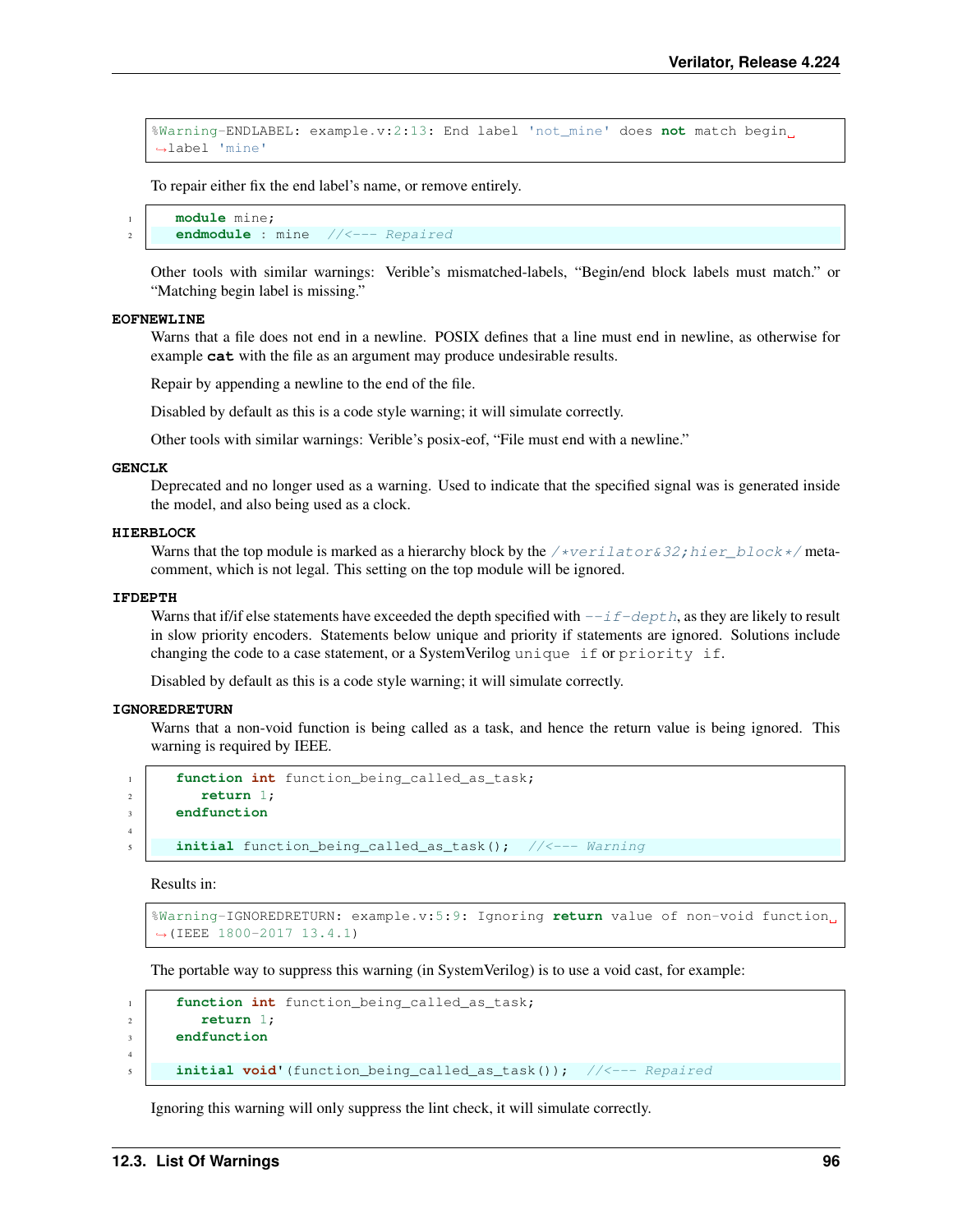## **IMPERFECTSCH**

Warns that the scheduling of the model is not absolutely perfect, and some manual code edits may result in faster performance. This warning defaults to off, is not part of -Wall, and must be turned on explicitly before the top module statement is processed.

## **IMPLICIT**

Warns that a wire is being implicitly declared (it is a single bit wide output from a sub-module.) While legal in Verilog, implicit declarations only work for single bit wide signals (not buses), do not allow using a signal before it is implicitly declared by an instance, and can lead to dangling nets. A better option is the  $/*AUTOWIRE*/$ feature of Verilog-Mode for Emacs, available from <https://www.veripool.org/verilog-mode>

Ignoring this warning will only suppress the lint check, it will simulate correctly.

Other tools with similar warnings: Icarus Verilog's implicit, "warning: implicit definition of wire '. . . '".

### **IMPORTSTAR**

Warns that an import  ${package}:.*$  statement is in \$unit scope. This causes the imported symbols to pollute the global namespace, defeating much of the purpose of having a package. Generally import  $::*$ should only be used inside a lower scope such as a package or module.

Disabled by default as this is a code style warning; it will simulate correctly.

#### **IMPURE**

Warns that a task or function that has been marked with a [/\\*verilator&32;no\\_inline\\_task\\*/](#page-60-1)metacomment, but it references variables that are not local to the task. Verilator cannot schedule these variables correctly.

Ignoring this warning may make Verilator simulations differ from other simulators.

### **INCABSPATH**

Warns that an "`include" filename specifies an absolute path. This means the code will not work on any other system with a different file system layout. Instead of using absolute paths, relative paths (preferably without any directory specified whatsoever) should be used, and +incdir used on the command line to specify the top include source directories.

Disabled by default as this is a code style warning; it will simulate correctly.

## **INFINITELOOP**

Warns that a while or for statement has a condition that is always true. and thus results in an infinite loop if the statement ever executes.

This might be unintended behavior if the loop body contains statements that in other simulators would make time pass, which Verilator is ignoring due to e.g. STMTDLY warnings being disabled.

Ignoring this warning will only suppress the lint check, it will simulate correctly (i.e. hang due to the infinite loop).

## **INITIALDLY**

Warns that the code has a delayed assignment inside of an initial or final block. If this message is suppressed, Verilator will convert this to a non-delayed assignment. See also [COMBDLY](#page-95-0).

Ignoring this warning may make Verilator simulations differ from other simulators.

#### **INSECURE**

Warns that the combination of options selected may be defeating the attempt to protect/obscure identifiers or hide information in the model. Correct the options provided, or inspect the output code to see if the information exposed is acceptable.

Ignoring this warning will only suppress the lint check, it will simulate correctly.

#### **LATCH**

Warns that a signal is not assigned in all control paths of a combinational always block, resulting in the inference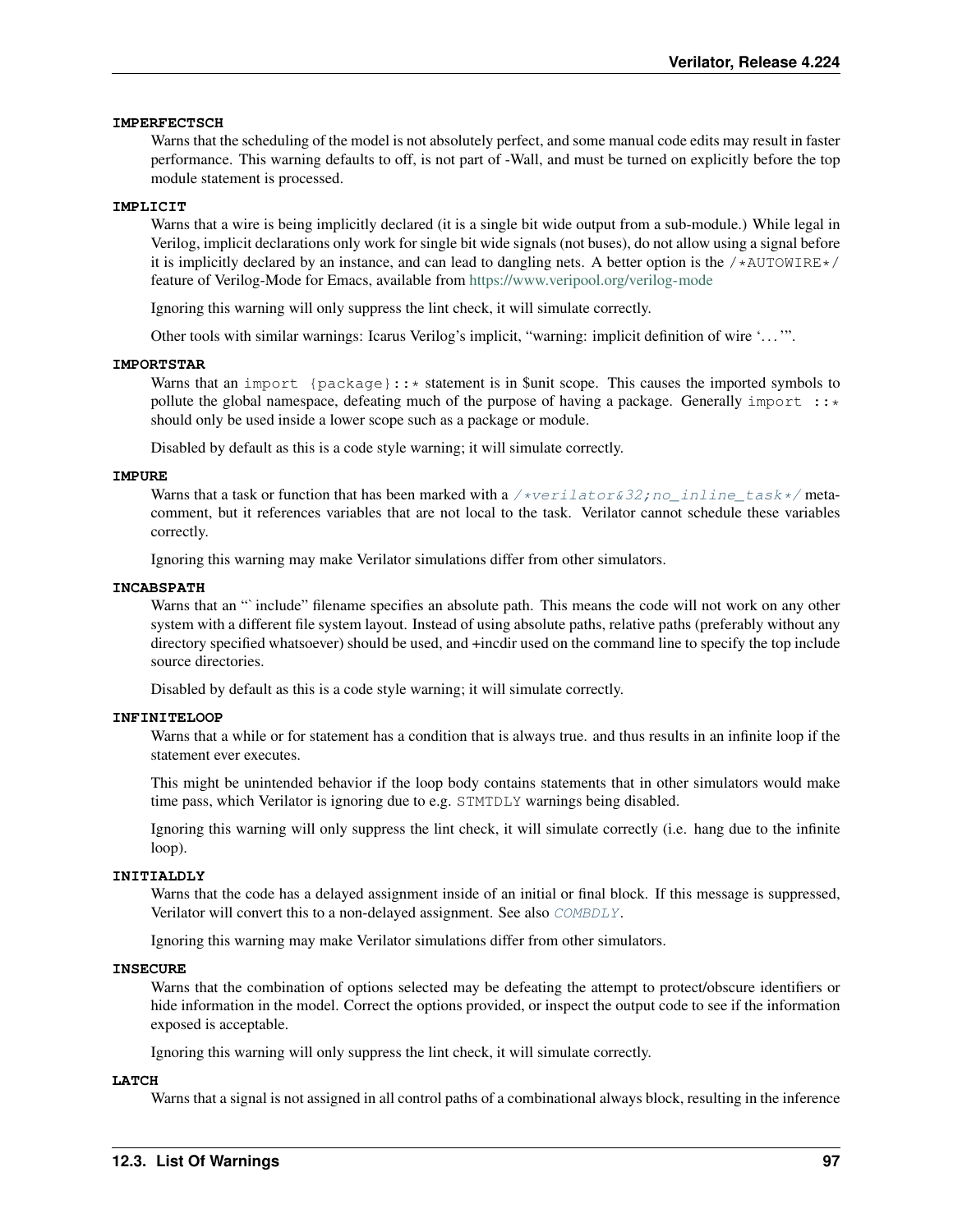of a latch. For intentional latches, consider using the always\_latch (SystemVerilog) keyword instead. The warning may be disabled with a lint off pragma around the always block.

Ignoring this warning will only suppress the lint check, it will simulate correctly.

## **LITENDIAN**

Warns that a packed vector is declared with little endian bit numbering (i.e. [0:7]). Big endian bit numbering is now the overwhelming standard, and little numbering is now thus often due to simple oversight instead of intent.

Also warns that an instance is declared with little endian range (i.e. [0:7] or [7]) and is connected to a N-wide signal. Based on IEEE the bits will likely be backwards from what people may expect (i.e. instance [0] will connect to signal bit [N-1] not bit [0]).

Ignoring this warning will only suppress the lint check, it will simulate correctly.

## **MODDUP**

Warns that a module has multiple definitions. Generally this indicates a coding error, or a mistake in a library file, and it's good practice to have one module per file (and only put each file once on the command line) to avoid these issues. For some gate level netlists duplicates are sometimes unavoidable, and MODDUP should be disabled.

Ignoring this warning will cause the more recent module definition to be discarded.

#### **MULTIDRIVEN**

Warns that the specified signal comes from multiple always blocks each with different clocking. This warning does not look at individual bits (see example below).

This is considered bad style, as the consumer of a given signal may be unaware of the inconsistent clocking, causing clock domain crossing or timing bugs.

Faulty example:

```
1 always @(posedge clk) begin
2 out2[7:0] \leq d0; // \lt--- Warning
3 end
4 always @(negedge clk) begin
5 out2[15:8] \leq d0; // \leq --- Warning
6 end
```
Results in:

```
%Warning-MULTIDRIVEN: example.v:1:22 Signal has multiple driving blocks with
˓→different clocking: 'out2'
                     example.v:1:7 ... Location of first driving block
                     example.v:1:7 ... Location of other driving block
```
Ignoring this warning will only slow simulations, it will simulate correctly. It may however cause longer simulation runtimes due to reduced optimizations.

#### <span id="page-100-0"></span>**MULTITOP**

Warns that there are multiple top level modules, that is modules not instantiated by any other module, and both modules were put on the command line (not in a library). Three likely cases:

1. A single module is intended to be the top. This warning then occurs because some low level instance is being read in, but is not really needed as part of the design. The best solution for this situation is to ensure that only the top module is put on the command line without any flags, and all remaining library files are read in as libraries with  $-v$ , or are automatically resolved by having filenames that match the module names.

2. A single module is intended to be the top, the name of it is known, and all other modules should be ignored if not part of the design. The best solution is to use the  $-\epsilon_{\text{op}}$  option to specify the top module's name. All other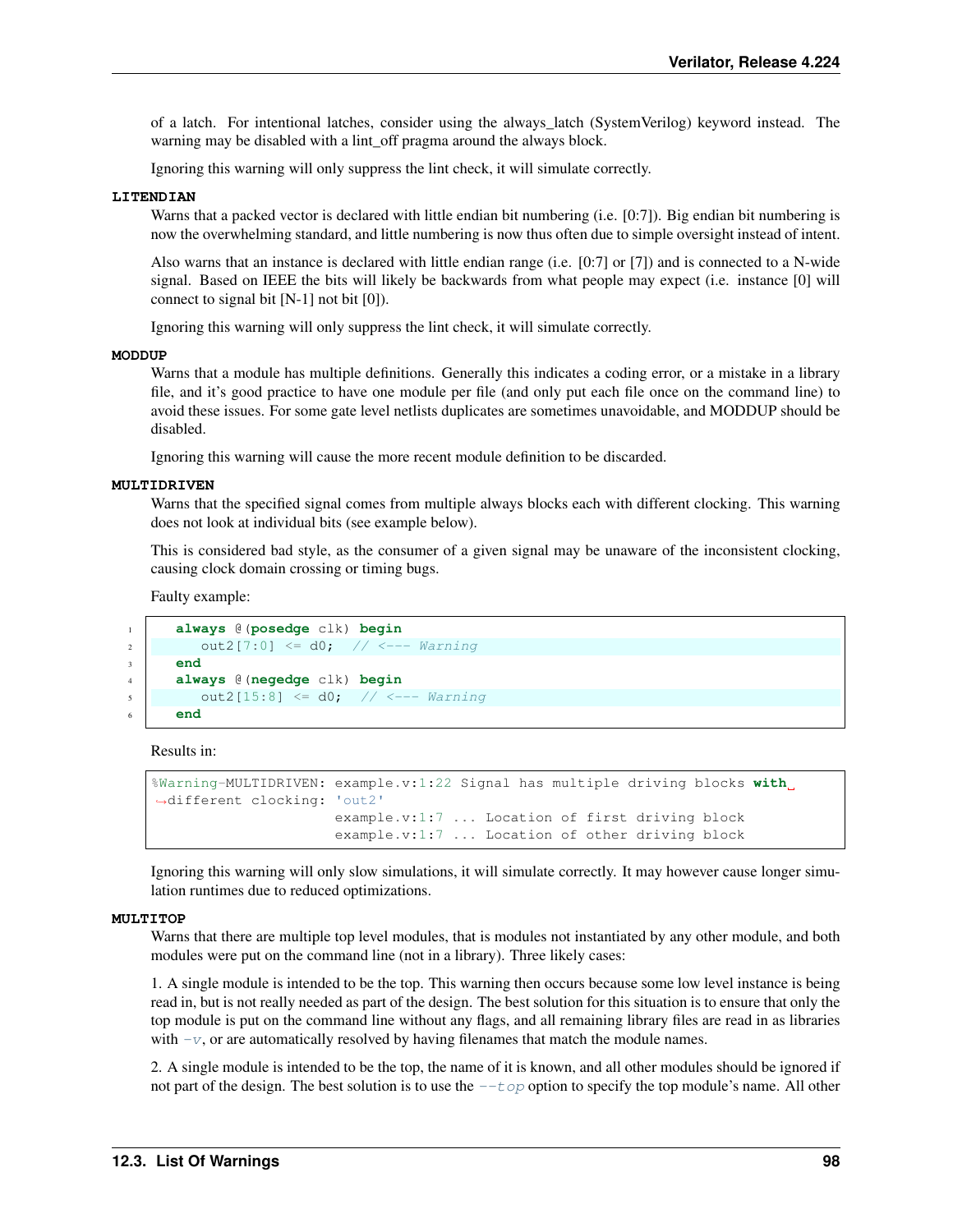modules that are not part of the design will be for the most part ignored (they must be clean in syntax and their contents will be removed as part of the Verilog module elaboration process.)

3. Multiple modules are intended to be design tops, e.g. when linting a library file. As multiple modules are desired, disable the MULTITOP warning. All input/outputs will go uniquely to each module, with any conflicting and identical signal names being made unique by adding a prefix based on the top module name followed by  $02E$  (a Verilator-encoded ASCII "."). This renaming is done even if the two modules' signals seem identical, e.g. multiple modules with a "clk" input.

#### **NOLATCH**

Warns that no latch was detected in an always\_latch block. The warning may be disabled with a lint\_off pragma around the always block, but recoding using a regular always may be more appropriate.

Ignoring this warning will only suppress the lint check, it will simulate correctly.

#### **NULLPORT**

Warns that a null port was detected in the module definition port list. Null ports are empty placeholders, i.e. either one ore more commas at the beginning or the end of a module port list, or two or more consecutive commas in the middle of a module port list. A null port cannot be accessed within the module, but when instantiating the module by port order, it is treated like a regular port and any wire connected to it is left unconnected. For example:

```
1 module a
   (a_named_port, ); //<--- Warning
```
This is considered a warning because null ports are rarely used, and is mostly the result of a typing error such as a dangling comma at the end of a port list.

Ignoring this warning will only suppress the lint check, it will simulate correctly.

#### **PINCONNECTEMPTY**

Warns that an instance has a pin which is connected to .pin name(), e.g. not another signal, but with an explicit mention of the pin. It may be desirable to disable PINCONNECTEMPTY, as this indicates intention to have a no-connect.

Disabled by default as this is a code style warning; it will simulate correctly.

## **PINMISSING**

Warns that a module has a pin which is not mentioned in an instance. If a pin is not missing it should still be specified on the instance declaration with a empty connection, using  $(.pin_name())$ .

Ignoring this warning will only suppress the lint check, it will simulate correctly.

Other tools with similar warnings: Icarus Verilog's portbind, "warning: Instantiating module . . . with dangling input port  $(\ldots)$ ". Slang's unconnected-port, "port ' $\ldots$  ' has no connection".

#### **PINNOCONNECT**

Warns that an instance has a pin which is not connected to another signal.

Disabled by default as this is a code style warning; it will simulate correctly.

## **PINNOTFOUND**

Warns that an instance port or Parameter was not found in the module being instantiated. Note that Verilator raises these errors also on instances that should be disabled by generate/if/endgenerate constructs:

```
1 module a;
2 localparam A=1;
3 generate
4 if (A==0) begin
\mathfrak{b} b b_inst1 (.x(1'b0)); //<--- error nonexistent port
          b #(.PX(1'b0)) b_inst2 (); //<--- error nonexistent parameter
```
(continues on next page)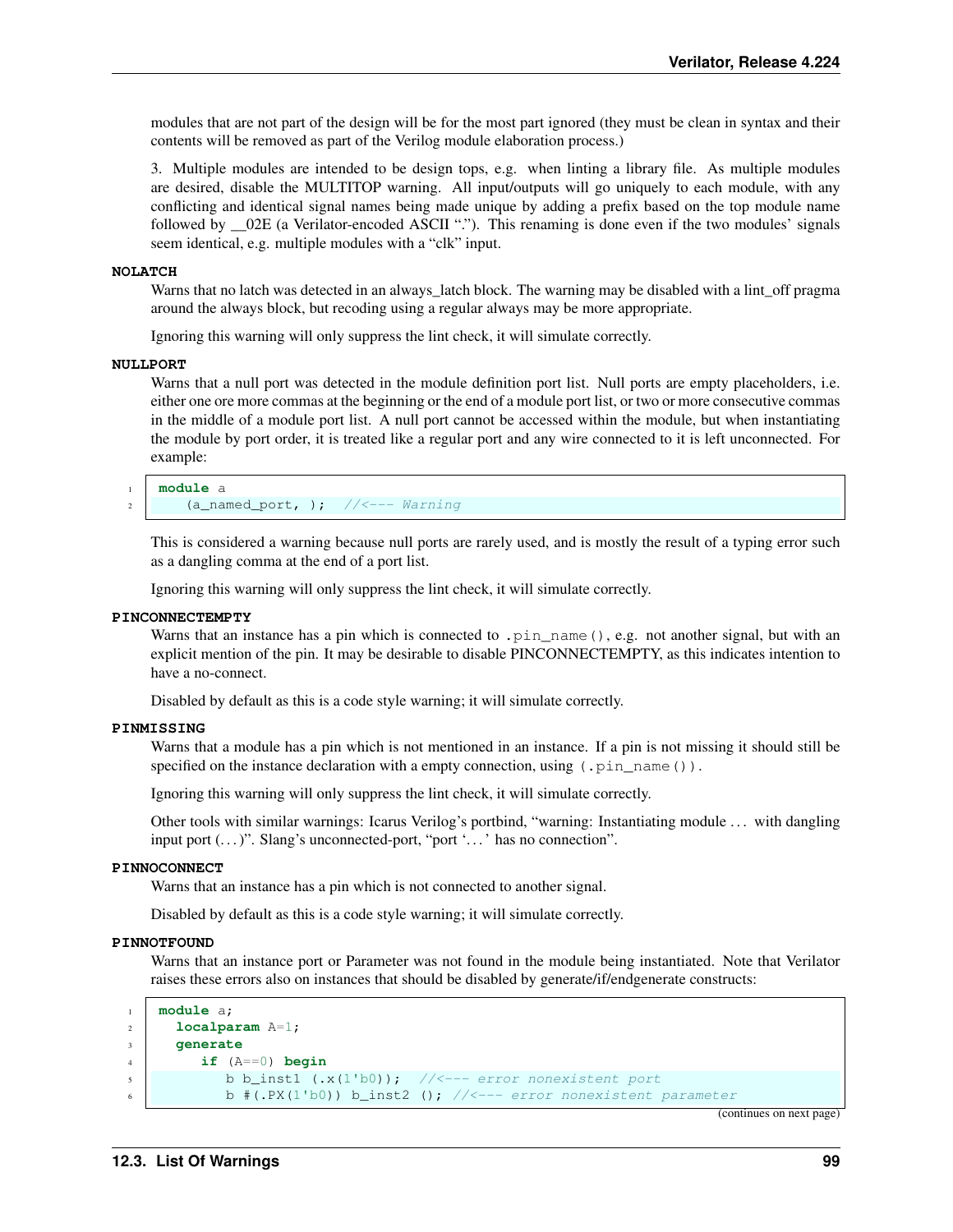(continued from previous page)

```
7 end
8 endgenerate
9 endmodule
10
11 module b;
12 endmodule
```
In the example above, b is instantiated with a port named x, but module b has no such port. In the next line, b is instantiated again with a nonexistent parameter PX. Technically, this code is incorrect because of this, but other tools may ignore it because module b is not instantiated due to the generate/if condition being false.

This error may be disabled with a lint\_off PINNOTFOUND metacomment.

#### **PORTSHORT**

Warns that an output port is connected to a constant.

```
1 module a;
2 \mid sub sub
\left(.out(1'b1)); //<--- error PORTSHORT
4 endmodule
5
6 module sub (output out);
     \text{assign out} = '1;8 endmodule
```
In the example above, out is an output but is connected to a constant implying it is an input.

This error may be disabled with a lint\_off PORTSHORT metacomment.

#### **PKGNODECL**

Error that a package/class appears to have been referenced that has not yet been declared. According to IEEE 1800-2017 26.3 all packages must be declared before being used.

## **PROCASSWIRE**

Error that a procedural assignment is setting a wire. According to IEEE, a var/reg must be used as the target of procedural assignments.

#### **PROFOUTOFDATE**

Warns that threads were scheduled using estimated costs, despite the fact that data was provided from profileguided optimization (see *[Thread Profile-Guided Optimization](#page-36-0)*) as fed into Verilator using the [profile\\_data](#page-85-2) configuration file option. This usually indicates that the profile data was generated from different Verilog source code than Verilator is currently running against.

It is recommended to create new profiling data, then rerun Verilator with the same input source files and that new profiling data.

Ignoring this warning may only slow simulations, it will simulate correctly.

#### **PROTECTED**

Warning that a 'pragma protected' section was encountered. The code inside the protected region will be partly checked for correctness, but is otherwise ignored.

Suppressing the warning may make Verilator differ from a simulator that accepts the protected code.

#### **RANDC**

Warns that the rande keyword is currently unsupported, and that it is being converted to rand.

#### **REALCVT**

Warns that a real number is being implicitly rounded to an integer, with possible loss of precision.

Faulty example: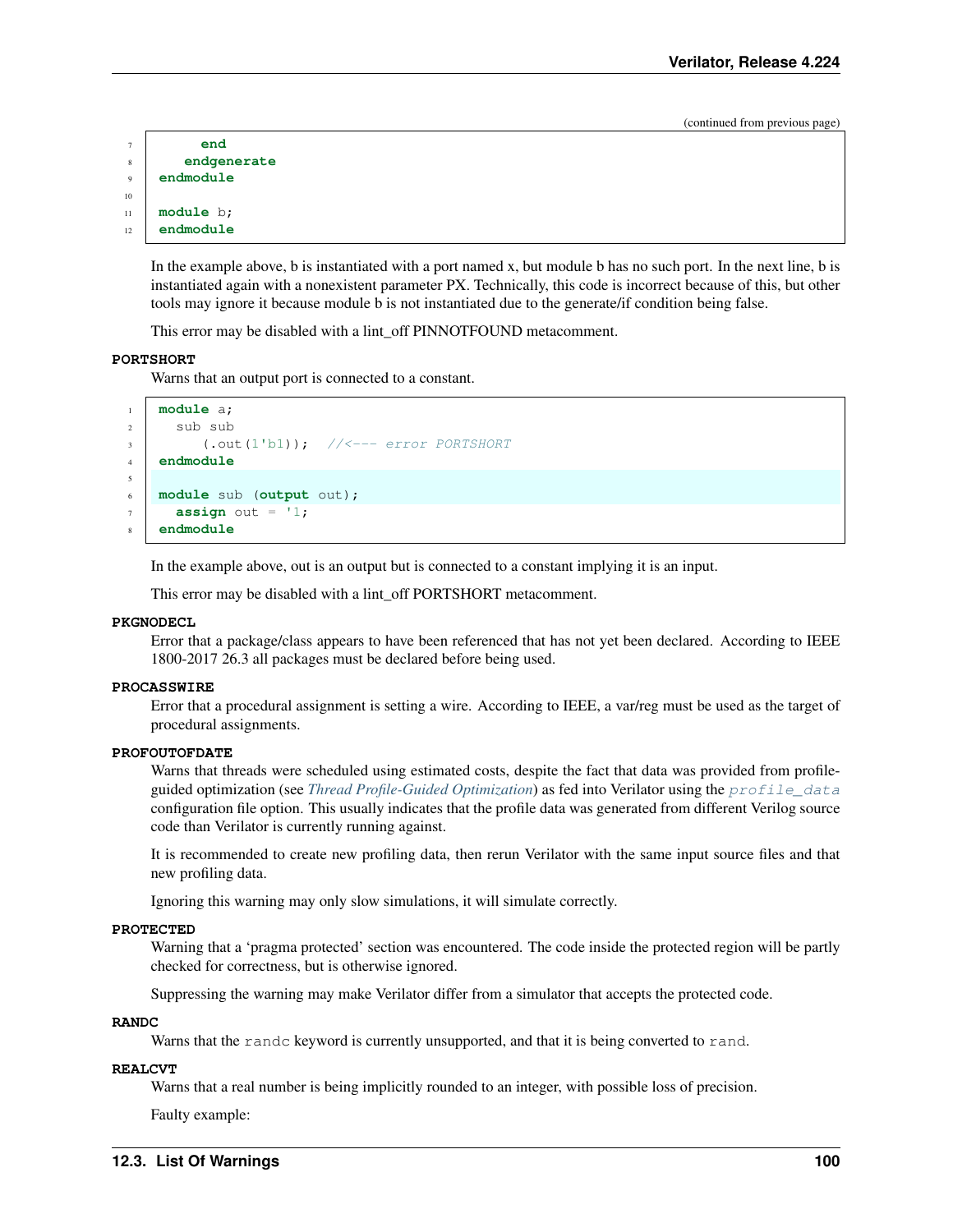```
1 int i;
2 | i = 2.3; //<--- Warning
```
## Results in:

```
%Warning-REALCVT: example.v:2:5: Implicit conversion of real to integer
```
If the code is correct, the portable way to suppress the warning is to add a cast. This will express the intent and should avoid future warnings on any linting tool.

<sup>1</sup> **int** i;  $2 \mid i = \text{int}'(2.3);$  //<--- Repaired

#### **REDEFMACRO**

Warns that the code has redefined the same macro with a different value, for example:

```
IDEFMACRO<br>Warns that the code has respect to the DUP define DUP define
2 / \ldots1 \cdefine DUP def1<br>2 //...<br>3 \cdefine DUP def2 //<--- Warning
```
Results in:

```
%Warning-REDEFMACRO: example.v:3:20: Redefining existing define: 'DUP', with
˓→different value: 'def1'
                     example.v:1:20: ... Location of previous definition, with
˓→value: 'def2'
```
The best solution is to use a different name for the second macro. If this is not possible, add a undef to indicate the code is overriding the value. This will express the intent and should avoid future warnings on any linting `tool:  $\overline{\phantom{a}}$ 

```
define DUP def1
`//...
undef DUP //<--- Repaired
define DUP def2
```
Other tools with similar warnings: Icarus Verilog's macro-redefinition, "warning: redefinition of macro . . . from value '...' to '...'". Yosys's "Duplicate macro arguments with name".

#### **SELRANGE**

Warns that a selection index will go out of bounds.

Faulty example:

```
wire vec[6:0];
\mathbf{z} initial out = \text{vec}[7]; // \leftarrow-- Warning (there is no [7])
```
Verilator will assume zero for this value, instead of X. Note that in some cases this warning may be false, when a condition upstream or downstream of the access means the access out of bounds will never execute or be used.

Repaired example:

```
1 wire vec[6:0];
2 initial begin
\frac{3}{3} index = 7;
4 \mid \cdot \cdot \cdot \cdot\begin{bmatrix} 5 \end{bmatrix} if (index < 7) out = vec[index]; // Never will use vec[7]
```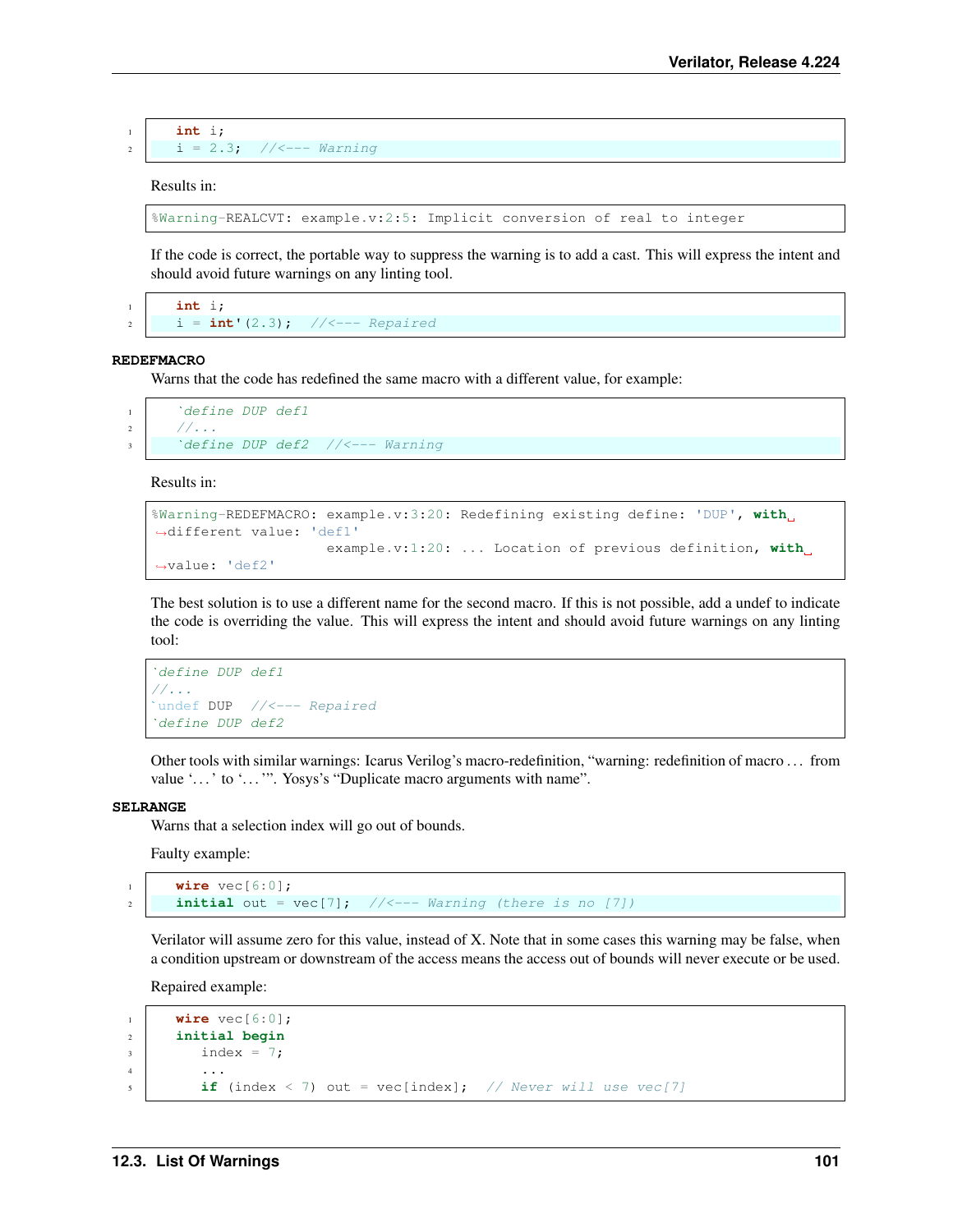Other tools with similar warnings: Icarus Verilog's select-range, "warning: ... [...] is selecting before vector" or "is selecting before vector".

#### **SHORTREAL**

Warns that Verilator does not support shortreal and they will be automatically promoted to real.

shortreal sig; //<--- Warning

The recommendation is to replace any shortreal in the code with real, as shortreal is not widely supported across industry tools.

real sig; //<--- Repaired

Ignoring this warning may make Verilator simulations differ from other simulators, if the increased precision of real affects your model or DPI calls.

#### **SPLITVAR**

Warns that a variable with a /\*verilator&32; split\_var\*/ metacomment was not split. Some possible reasons for this are:

- The datatype of the variable is not supported for splitting. (e.g. is a real).
- The access pattern of the variable can not be determined statically. (e.g. is accessed as a memory).
- The index of the array exceeds the array size.
- The variable is accessed from outside using dotted reference. (e.g. top.instance0.variable0 = 1).
- The variable is not declared in a module, but in a package or an interface.
- The variable is a parameter, localparam, genvar, or queue.
- The variable is tristate or bidirectional. (e.g. inout or ref).

#### <span id="page-104-0"></span>**STMTDLY**

Warns that the code has a statement with a delayed time in front of it.

Ignoring this warning may make Verilator simulations differ from other simulators.

Faulty example:

```
#100 $finish; //<--- Warning
```
Results in:

```
%Warning-STMTDLY: example.v:1:8 Unsupported: Ignoring delay on this delayed
˓→statement.
```
This is a warning because Verilator does not support delayed statements. It will ignore all such delays. In many cases ignoring a delay might be harmless, but if the delayed statement is, as in this example, used to cause some important action at a later time, it might be an important difference.

Some possible workarounds:

- Move the delayed statement into the C++ wrapper file, where the stimulus and clock generation can be done in C++.
- Convert the statement into a FSM, or other statement that tests against \$time.

#### **SYMRSVDWORD**

Warning that a symbol matches a C++ reserved word and using this as a symbol name would result in odd C++ compiler errors. You may disable this warning, but the symbol will be renamed by Verilator to avoid the conflict.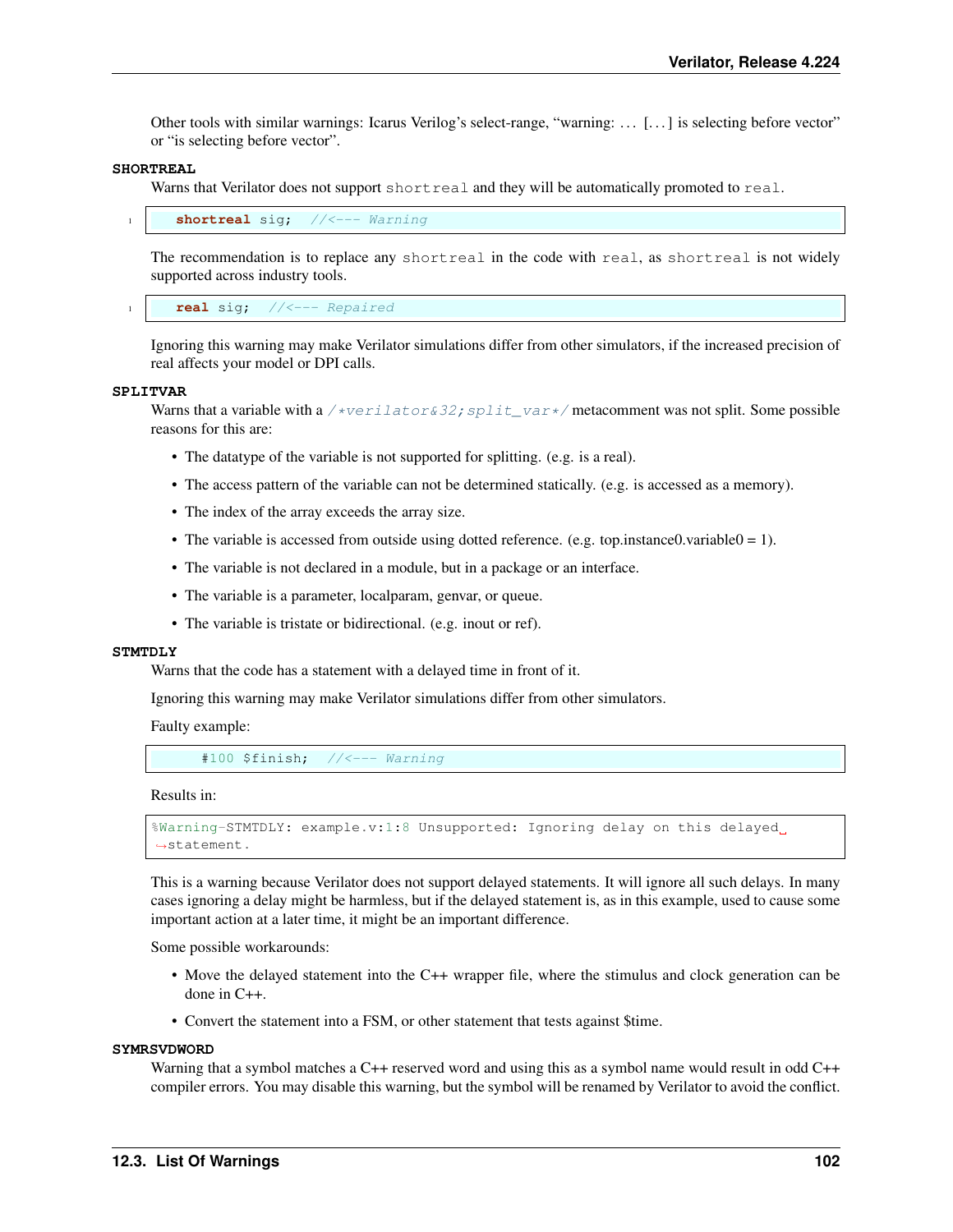#### **SYNCASYNCNET**

Warns that the specified net is used in at least two different always statements with posedge/negedges (i.e. a flop). One usage has the signal in the sensitivity list and body, probably as an async reset, and the other usage has the signal only in the body, probably as a sync reset. Mixing sync and async resets is usually a mistake. The warning may be disabled with a lint\_off pragma around the net, or either flopped block.

Disabled by default as this is a code style warning; it will simulate correctly.

## **TASKNSVAR**

Error when a call to a task or function has an inout from that task tied to a non-simple signal. Instead connect the task output to a temporary signal of the appropriate width, and use that signal to set the appropriate expression as the next statement. For example:

```
1 task foo(inout sig); ... endtask
2 // ...
3 always @* begin
4 foo(bus_we_select_from[2]); // Will get TASKNSVAR error
5 end
```
Change this to:

```
task foo(inout sig); ... endtask
// ...
reg foo_temp_out;
always @* begin
   foo(foo_temp_out);
   bus_we_select_from[2] = foo_temp_out;
end
```
Verilator doesn't do this conversion for you, as some more complicated cases would result in simulator mismatches.

#### **TICKCOUNT**

Warns that the number of ticks to delay a \$past variable is greater than 10. At present Verilator effectively creates a flop for each delayed signals, and as such any large counts may lead to large design size increases.

Ignoring this warning will only slow simulations, it will simulate correctly.

#### **TIMESCALEMOD**

Warns that "`timescale" is used in some but not all modules.

This may be disabled similar to other warnings. Ignoring this warning may result in a module having an unexpected timescale.

IEEE recommends this be an error, for that behavior use  $-We$ *ror-TIMESCALEMOD*.

Faulty example:

```
1 module mod1;
2 \mid sub sub();
3 endmodule
4 `timescale 1ns/1ns
5 module sub; //<--- Warning
     6 endmodule
```
Results in:

```
%Warning-TIMESCALEMOD: example.v:1:8: Timescale missing on this module as other
˓→modules have it (IEEE 1800-2017 3.14.2.3)
```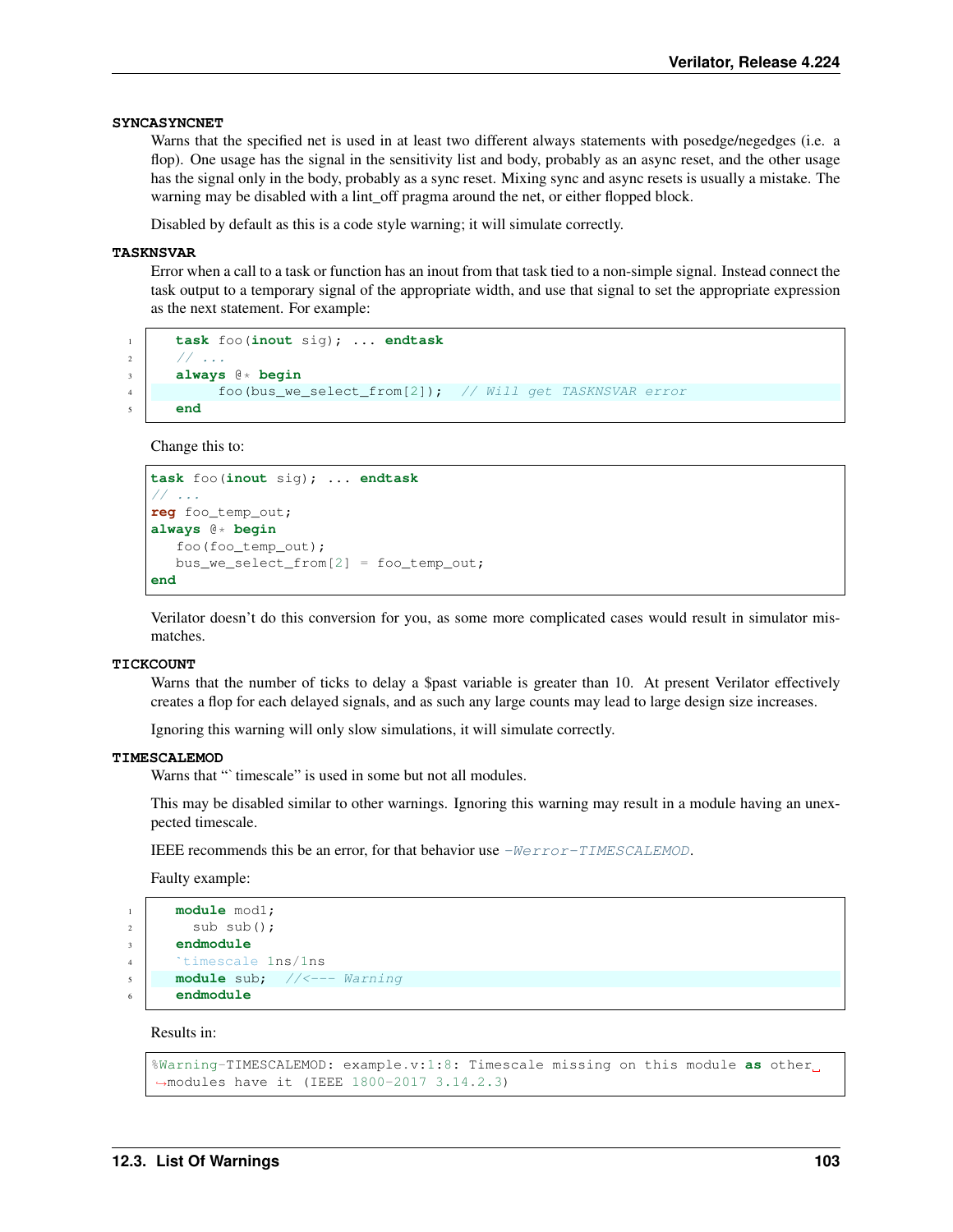Recommend using  $-\tau \text{timescale}$  argument, or in front of all modules use:

include "timescale.vh"

Then in that file set the timescale.

Other tools with similar warnings: Icarus Verilog's timescale, "warning: Some design elements have no explicit time unit and/or time precision. This may cause confusing timing results." Slang's: "[WRN:PA0205] No timescale set for "..."".

#### **UNDRIVEN**

Warns that the specified signal has no source. Verilator is fairly liberal in the usage calculations; making a signal public, or setting only a single array element marks the entire signal as driven.

Disabled by default as this is a code style warning; it will simulate correctly.

Other tools with similar warnings: Odin's "[NETLIST] This output is undriven (. . . ) and will be removed".

#### **UNOPT**

Warns that due to some construct, optimization of the specified signal or block is disabled. The construct should be cleaned up to improve simulation performance.

A less obvious case of this is when a module instantiates two submodules. Inside submodule A, signal I is input and signal O is output. Likewise in submodule B, signal O is an input and I is an output. A loop exists and a UNOPT warning will result if AI & AO both come from and go to combinatorial blocks in both submodules, even if they are unrelated always blocks. This affects performance because Verilator would have to evaluate each submodule multiple times to stabilize the signals crossing between the modules.

Ignoring this warning will only slow simulations, it will simulate correctly.

## <span id="page-106-0"></span>**UNOPTFLAT**

Warns that due to some construct, optimization of the specified signal is disabled. The signal reported includes a complete scope to the signal; it may be only one particular usage of a multiply instantiated block. The construct should be cleaned up to improve simulation performance; two times better performance may be possible by fixing these warnings.

Unlike the UNOPT warning, this occurs after flattening the netlist, and indicates a more basic problem, as the less obvious case described under UNOPT does not apply.

Often UNOPTFLAT is caused by logic that isn't truly circular as viewed by synthesis which analyzes interconnection per-bit, but is circular to simulation which analyzes per-bus.

Faulty example:

**wire**  $[2:0]$   $x = {x[1:0]}$ , shift\_in};

This statement needs to be evaluated multiple times, as a change in shift\_in requires "x" to be computed 3 times before it becomes stable. This is because a change in "x" requires "x" itself to change value, which causes the warning.

For significantly better performance, split this into 2 separate signals:

**wire**  $[2:0]$  xout =  $\{x[1:0]$ , shift\_in};

and change all receiving logic to instead receive "xout". Alternatively, change it to:

**wire**  $[2:0]$   $x = {xin[1:0]}$ , shift\_in};

and change all driving logic to instead drive "xin".

With this change this assignment needs to be evaluated only once. These sort of changes may also speed up your traditional event driven simulator, as it will result in fewer events per cycle.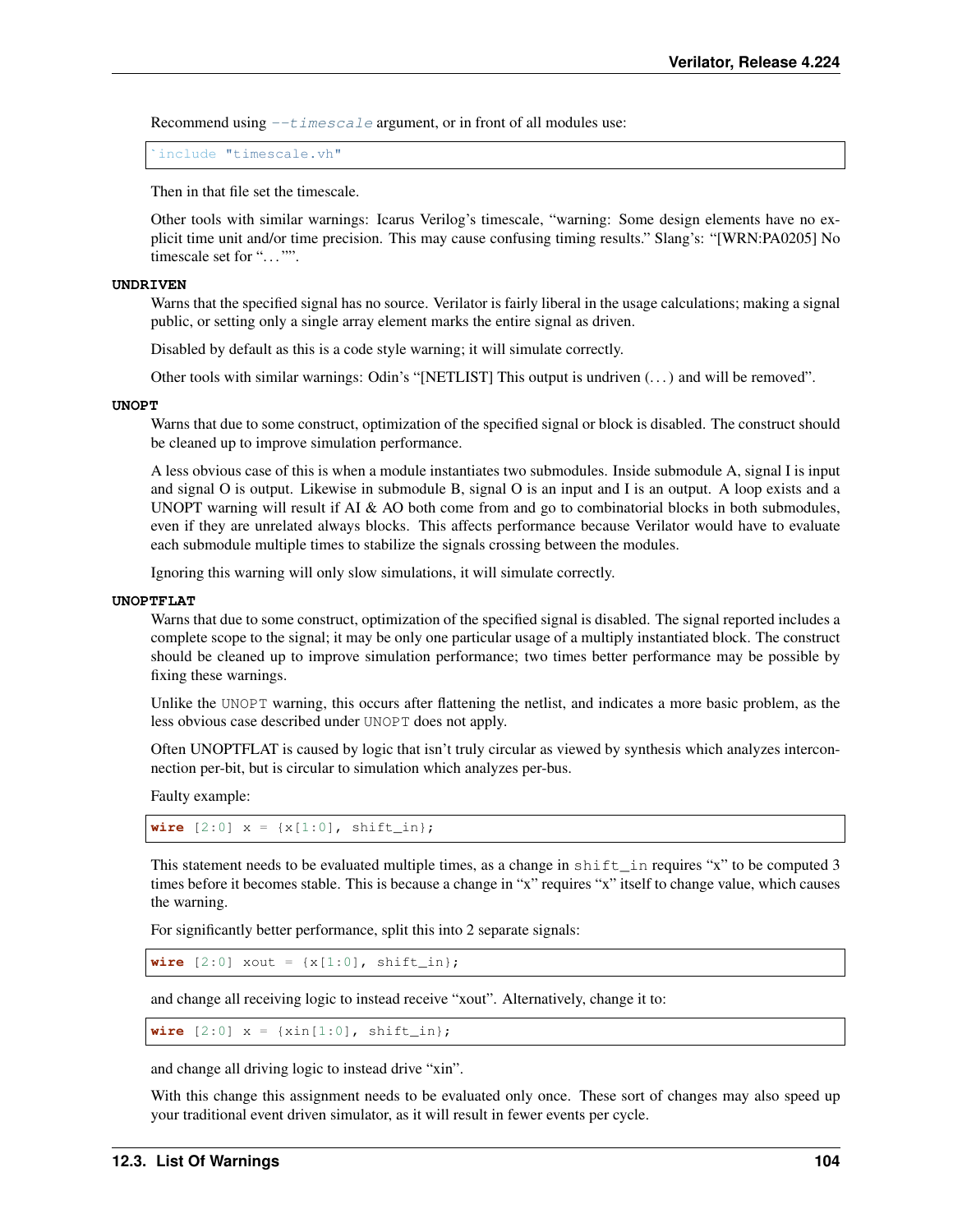The most complicated UNOPTFLAT path we've seen was due to low bits of a bus being generated from an always statement that consumed high bits of the same bus processed by another series of always blocks. The fix is the same; split it into two separate signals generated from each block.

Occasionally UNOPTFLAT may be indicated when there is a true circulation. e.g. if trying to implement a flop or latch using individual gate primitives. If UNOPTFLAT is suppressed the code may get a DIDNOTCON-VERGE error. Verilator does not support building flops or latches out of gate primitives, and any such code must change to use behavioral constructs (e.g. always\_ff and always\_latch).

Another way to resolve this warning is to add a /\*verilator&32; split\_var\*/ metacomment described above. This will cause the variable to be split internally, potentially resolving the conflict. If you run with *–report-unoptflat* Verilator will suggest possible candidates for [/\\*verilator&32;split\\_var\\*/](#page-61-3).

The UNOPTFLAT warning may also be due to clock enables, identified from the reported path going through a clock gating instance. To fix these, use the clock\_enable meta comment described above.

The UNOPTFLAT warning may also occur where outputs from a block of logic are independent, but occur in the same always block. To fix this, use the /\*verilator&32; isolate\_assignments\*/ metacomment described above.

To assist in resolving UNOPTFLAT, the option  $-\text{report-unoptflat}$  can be used, which will provide suggestions for variables that can be split up, and a graph of all the nodes connected in the loop. See the Arguments section for more details.

Ignoring this warning will only slow simulations, it will simulate correctly.

### **UNOPTTHREADS**

Warns that the thread scheduler was unable to partition the design to fill the requested number of threads.

One workaround is to request fewer threads with  $-\tau$ *hreads*.

Another possible workaround is to allow more MTasks in the simulation runtime, by increasing the value of  $-\text{threak}$  -  $\text{max-mexists}$  s. More MTasks will result in more communication and synchronization overhead at simulation runtime; the scheduler attempts to minimize the number of MTasks for this reason.

Ignoring this warning will only slow simulations, it will simulate correctly.

#### **UNPACKED**

Warns that unpacked structs and unions are not supported.

Ignoring this warning will make Verilator treat the structure as packed, which may make Verilator simulations differ from other simulators. This downgrading may also result what would normally be a legal unpacked struct/array inside an unpacked struct/array becoming an illegal unpacked struct/array inside a packed struct/array.

### **UNSIGNED**

Warns that the code is comparing a unsigned value in a way that implies it is signed, for example " $X < 0$ " will always be false when X is unsigned.

Ignoring this warning will only suppress the lint check, it will simulate correctly.

#### **UNSUPPORTED**

Error that a construct might be legal according to IEEE but is not currently supported by Verilator.

A typical workaround is to rewrite the construct into a simpler and more common alternative language construct.

Alternatively, check if the construct is supported by other tools, and if so please consider submitting a github pull request against the Verilator sources to implement the missing unsupported feature.

This error may be ignored with  $-\text{bbox-unsup}$ , however this will make the design simulate incorrectly and is only intended for lint usage; see the details under  $-\text{bbox-unsup.}$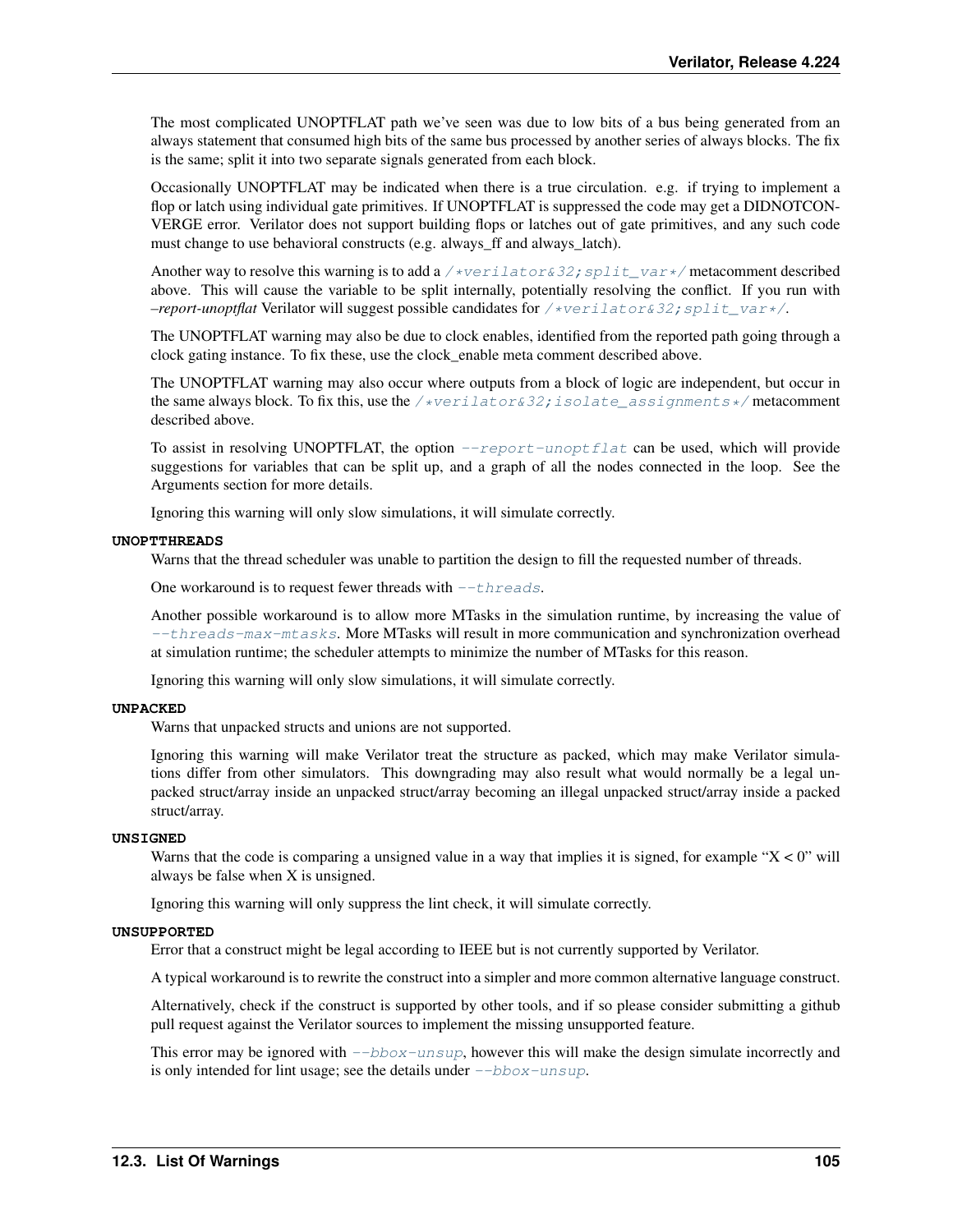#### **UNUSED**

Warns that the specified signal or parameter is never used/consumed. Verilator is fairly liberal in the usage calculations; making a signal public, a signal matching the  $-$ unused-regexp option (default "\*unused\*" or accessing only a single array element marks the entire signal as used.

Disabled by default as this is a code style warning; it will simulate correctly.

A recommended style for unused nets is to put at the bottom of a file code similar to the following:

```
wire _unused_ok = \kappa(1'b0,sig_not_used_a,
                     sig_not_used_yet_b, // To be fixed
                     1'b0};
```
The reduction AND and constant zeros mean the net will always be zero, so won't use simulation runtime. The redundant leading and trailing zeros avoid syntax errors if there are no signals between them. The magic name "unused" (controlled by  $-\text{unused-}$  regexp option) is recognized by Verilator and suppresses warnings; if using other lint tools, either teach it to the tool to ignore signals with "unused" in the name, or put the appropriate lint\_off around the wire. Having unused signals in one place makes it easy to find what is unused, and reduces the number of lint\_off pragmas, reducing bugs.

#### **USERERROR**

A SystemVerilog elaboration-time assertion error was executed. IEEE 1800-2017 20.11 requires this error.

Faulty example:

```
$error("User elaboration-time error");
```
Results in:

%Warning-USERERROR: example.v:1:7 User elaboration-time error

To resolve, examine the code and rectify the cause of the error.

#### **USERFATAL**

A SystemVerilog elaboration-time assertion fatal was executed. IEEE 1800-2017 20.11 requires this error.

Faulty example:

```
$fatal(0, "User elaboration-time fatal");
```
Results in:

%Warning-USERFATAL: example.v:1:7 User elaboration-time fatal

To resolve, examine the code and rectify the cause of the fatal.

#### **USERINFO**

A SystemVerilog elaboration-time assertion print was executed. This is not an error nor warning. IEEE 1800- 2017 20.11 requires this behavior.

Example:

\$info("User elaboration-time info");

## Results in:

-Info: example.v:1:7 User elaboration-time info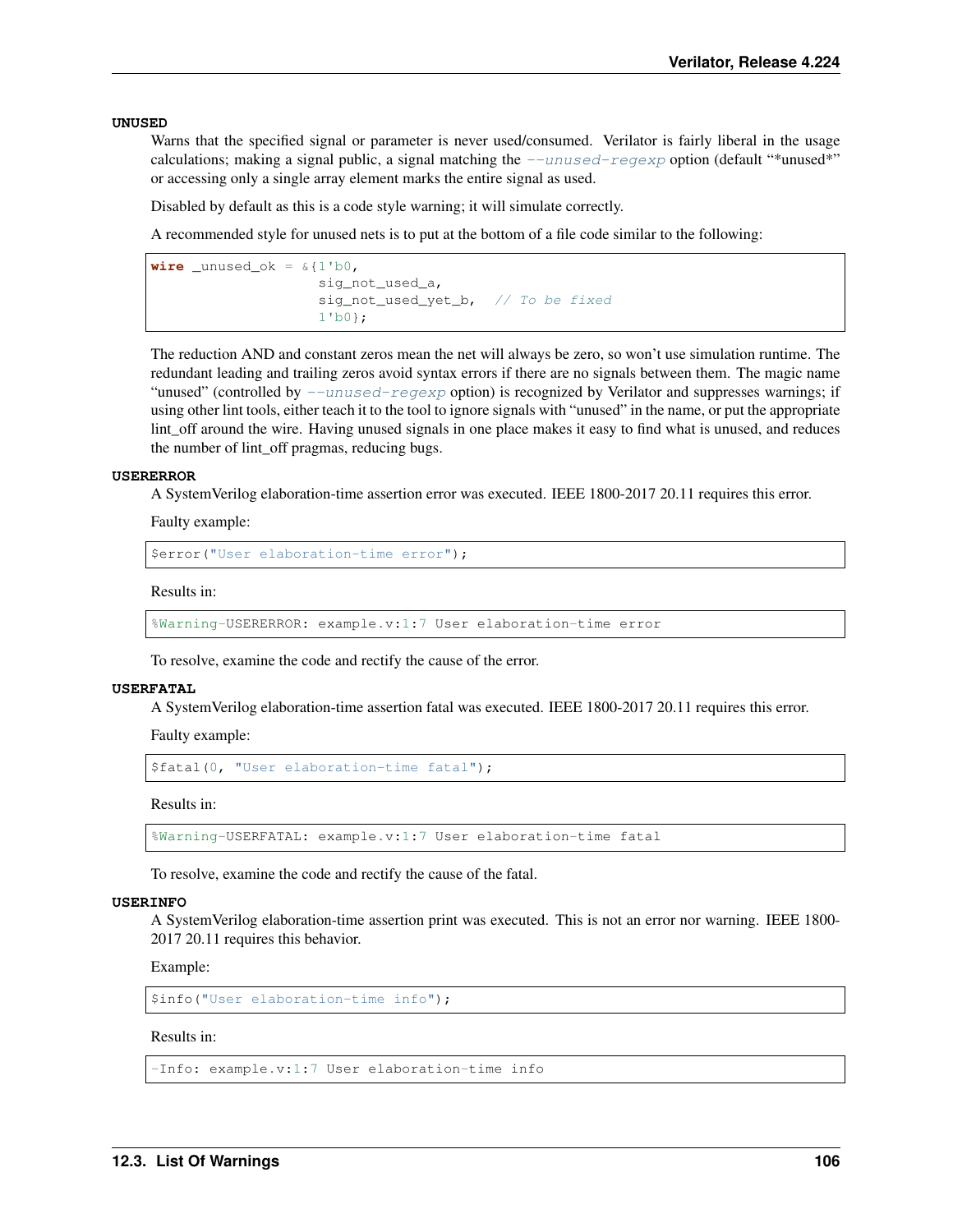#### **USERWARN**

A SystemVerilog elaboration-time assertion warning was executed. IEEE 1800-2017 20.11 requires this warning.

#### Faulty example:

```
$warning("User elaboration-time warning");
```
#### Results in:

%Warning-USERWARN: example.v:1:7 User elaboration-time warning

To resolve, examine the code and rectify the cause of the error.

#### **VARHIDDEN**

Warns that a task, function, or begin/end block is declaring a variable by the same name as a variable in the upper level module or begin/end block (thus hiding the upper variable from being able to be used.) Rename the variable to avoid confusion when reading the code.

Disabled by default as this is a code style warning; it will simulate correctly.

Faulty example:

```
module t;
2 integer t; //<--- Warning ('t' hidden by module 't')
  3 endmodule
```
Results in:

```
%Warning-VARHIDDEN: example.v:2:12 Declaration of signal hides declaration in
˓→upper scope: 't'
                    example.v:1:8 ... Location of original declaration
```
To resolve, rename the variable to a unique name.

#### **WIDTH**

Warns that based on width rules of Verilog:

- Two operands have different widths, e.g. adding a 2-bit and 5-bit number.
- A part select has a different size then needed to index into the packed or unpacked array (etc).

Verilator attempts to track the minimum width of unsized constants and will suppress the warning when the minimum width is appropriate to fit the required size.

Ignoring this warning will only suppress the lint check, it will simulate correctly.

The recommendation is to fix these issues by:

- Resizing the variable or constant to match the needed size for the expression. E.g. 2'd2 instead of 3'd2.
- Using '0 or '1 which automatically resize in an expression.
- Using part selects to narrow a variable. E.g. too\_wide [1:0].
- Using concatenate to widen a variable. E.g. {1'b1, too\_narrow}.
- Using cast to resize a variable. E.g. 23'(wrong\_sized).

For example this is a missized index:

```
\frac{1}{1} int array [5];
2 bit [1:0] rd_addr;
```

```
wire int rd_value = array[rd_addr]; //<--- Warning
```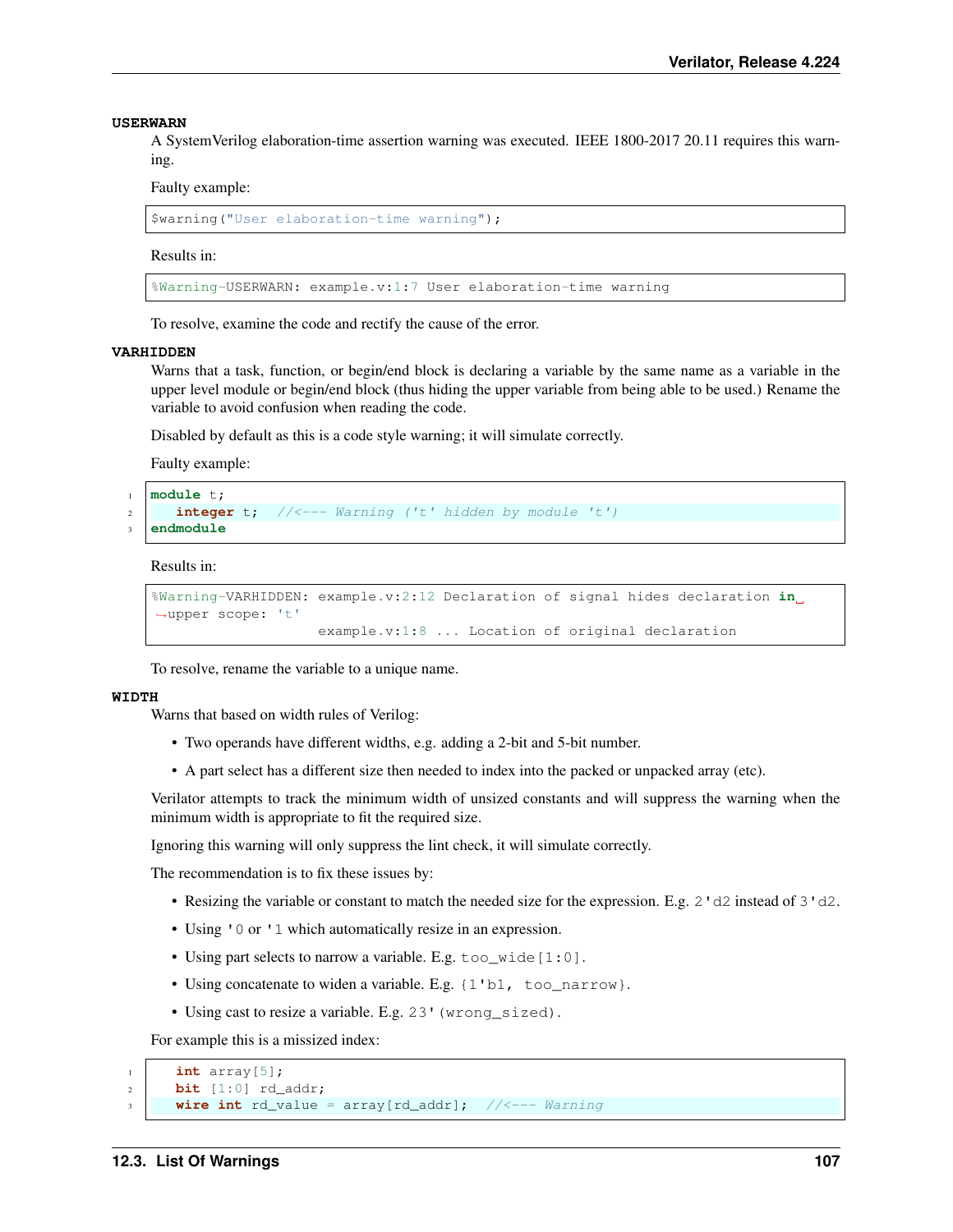Results in:

```
%Warning-WIDTH: example.v:3:29 Bit extraction of array[4:0] requires 3 bit index,
˓→not 2 bits.
```
One possible fix:

```
wire int rd_value = array[1]<sup>1</sup>b0, rd_addr}]; //<--- Fixed
```
#### **WIDTHCONCAT**

Warns that based on width rules of Verilog, a concatenate or replication has an indeterminate width. In most cases this violates the Verilog rule that widths inside concatenates and replicates must be sized, and should be fixed in the code.

Faulty example:

**wire**  $[63:0]$  concat =  $\{1, 2\}$ ;

An example where this is technically legal (though still bad form) is:

```
parameter PAR = 1;
wire [63:0] concat = {PAR, PAR};
```
The correct fix is to either size the  $1(32<sup>'h1</sup>)$ , or add the width to the parameter definition (parameter  $[31:0]$ ), or add the width to the parameter usage ({PAR $[31:0]$ , PAR $[31:0]$ }).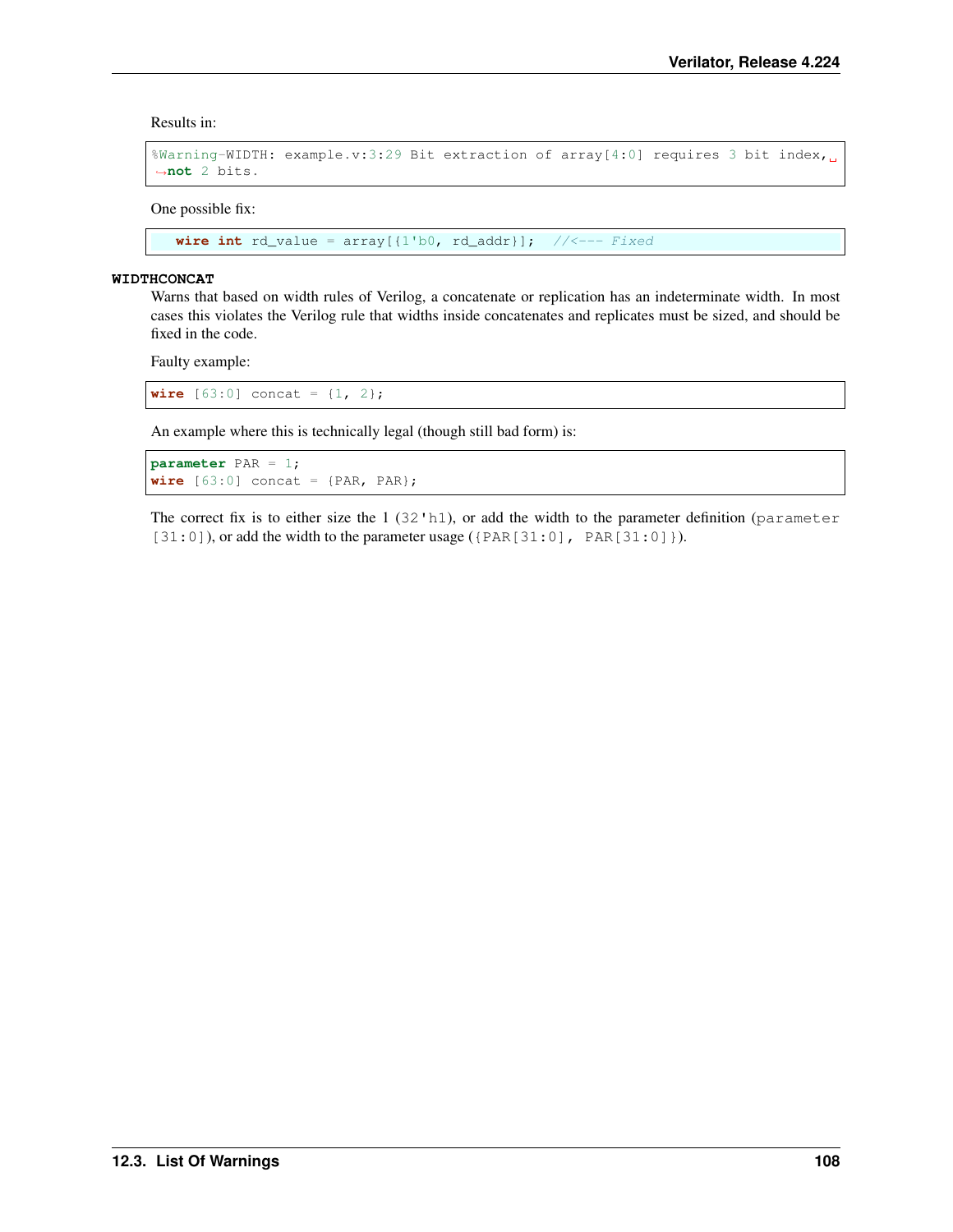# **CHAPTER**

# **THIRTEEN**

# **FILES**

# **13.1 Files in the Git Tree**

The following is a summary of the files in the Git Tree (distribution) of Verilator:

| Changes                | $\Rightarrow$ Version history                               |
|------------------------|-------------------------------------------------------------|
| README.rst             | $\Rightarrow$ This document                                 |
| bin/verilator          | => Compiler wrapper invoked to Verilate code                |
| docs/                  | $\Rightarrow$ Additional documentation                      |
| examples/              | $\Rightarrow$ Examples (see manual for descriptions)        |
| include/               | $\Rightarrow$ Files that should be in your -I compiler path |
| include/verilated*.cpp | $\Rightarrow$ Global routines to link into your simulator   |
| include/verilated*.h   | $\Rightarrow$ Global headers                                |
| include/verilated.mk   | $\Rightarrow$ Common Makefile                               |
| src/                   | $\Rightarrow$ Translator source code                        |
| test regress           | $\Rightarrow$ Internal tests                                |

# **13.2 Files Read/Written**

All output files are placed in the output directory specified with the  $-\text{Mdir}$  option, or "obj\_dir" if not specified.

Verilator creates the following files in the output directory:

For –cc/–sc, it creates: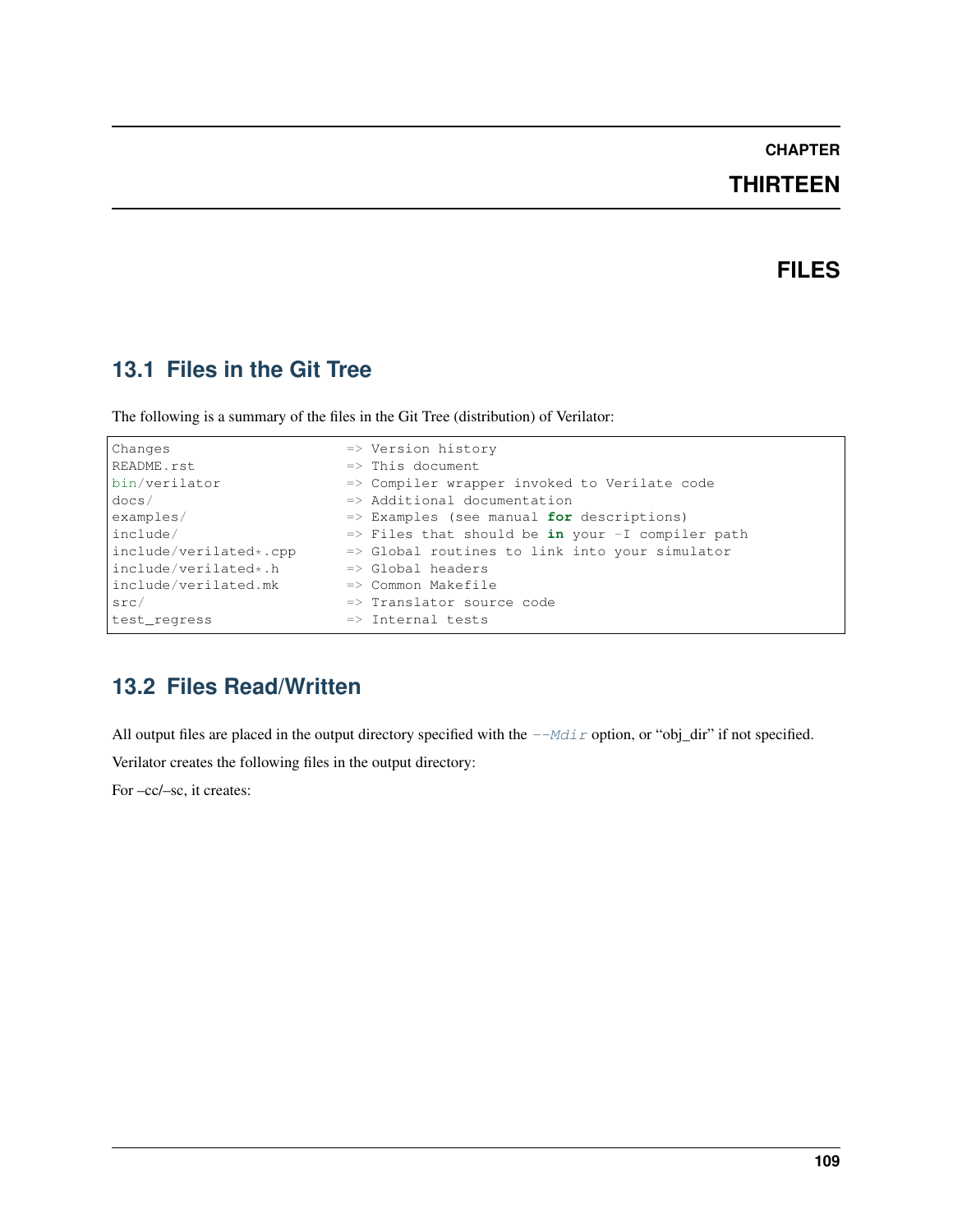| {prefix}.cmake                                                | CMake include script for compiling (from -make cmake)           |
|---------------------------------------------------------------|-----------------------------------------------------------------|
| $\{prefix\}$ .mk                                              | Make include file for compiling (from -make gmake)              |
| $\{prefix\}$ _classes.mk                                      | Make include file with class names (from -make gmake)           |
| {prefix}_hier.mk                                              | Make file for hierarchy blocks (from -make gmake)               |
| {prefix _hierMkArgs.f                                         | Arguments for hierarchical Verilation (from -make gmake)        |
| {prefix}_hierCMakeArgs.f                                      | Arguments for hierarchical Verilation (from -make cmake)        |
| $\{prefix\}.$ h                                               | Model header                                                    |
| $\{prefix\}.$ cpp                                             | Model C++ file                                                  |
| $\{prefix\}$<br>024root.h                                     | Top level (SystemVerilog \$root) internal header file           |
| {prefix}_024root.cpp                                          | Top level (SystemVerilog \$root) internal C++ file              |
| $\{prefix\}^*$ __024root*{_n}.cpp                             | Additional top level internal C++ files (from -output-split)    |
| $\{prefix\}$ 024root Slow $\{n\}$ .cpp                        | Infrequent cold routines                                        |
| $024$ root_Trace $\{\_n\}^*$ .cpp<br>$\{prefix\}$             | Wave file generation code (from -trace)                         |
| $024 \text{root}$ Trace Slow $\{\_n\}^*$ .cpp<br>$\{prefix\}$ | Wave file generation code (from -trace)                         |
| Dpi.h<br>$\{prefix\}$                                         | DPI import and export declarations (from -dpi)                  |
| Dpi.cpp<br>$\{prefix\}$                                       | Global DPI export wrappers (from -dpi)                          |
| $\{prefix / \_\}$ Dpi_Export $\{ \_\_n\}$ .cpp                | DPI export wrappers scoped to this particular model (from -dpi) |
| Inlines.h<br>$\{prefix\}$                                     | Inline support functions                                        |
| {prefix}_Syms.h                                               | Global symbol table header                                      |
| $\{prefix\}$ _Syms.cpp                                        | Global symbol table C++                                         |
| {prefix}{each_verilog_module}.h                               | Lower level internal header files                               |
| {prefix}{each_verilog_module}.cpp                             | Lower level internal $C++$ files                                |
| {prefix}{each_verilog_module}{_n}.cpp                         | Additional lower C++ files (from –output-split)                 |

For –hierarchy mode, it creates:

| $\forall$ {hier block}/<br>Directory to Verilate each hierarchy block (from -hierarchy) |                                                                                 |
|-----------------------------------------------------------------------------------------|---------------------------------------------------------------------------------|
|                                                                                         | $\{prefix\}$ hier Ver.d   Make dependencies of the top module (from –hierarchy) |
| $\{prefix\}$ hier.dir                                                                   | Directory to store .dot, .vpp, .tree of top module (from –hierarchy)            |

In certain debug and other modes, it also creates:

| <i>{prefix}.xml</i>                            | $XML$ tree information (from $-xml$ )    |
|------------------------------------------------|------------------------------------------|
| $\{prefix\}$ cdc.txt                           | Clock Domain Crossing checks (from -cdc) |
| <i>{prefix}</i> __stats.txt                    | Statistics (from -stats)                 |
| (prefix)_idmap.txt                             | Symbol demangling (from -protect-ids)    |
| <i>{prefix}</i> _ver.d                         | Make dependencies (from -MMD)            |
| <i>{prefix}</i> verFiles.dat                   | Timestamps (from -skip-identical)        |
| /prefix}/misc}.dot                             | Debugging graph files (from -debug)      |
| {prefix}{misc}.tree                            | Debugging files (from -debug)            |
| {mod_prefix}_{each_verilog_base_filename}*.vpp | Pre-processed verilog (from -debug)      |

After running Make, the C++ compiler may produce the following: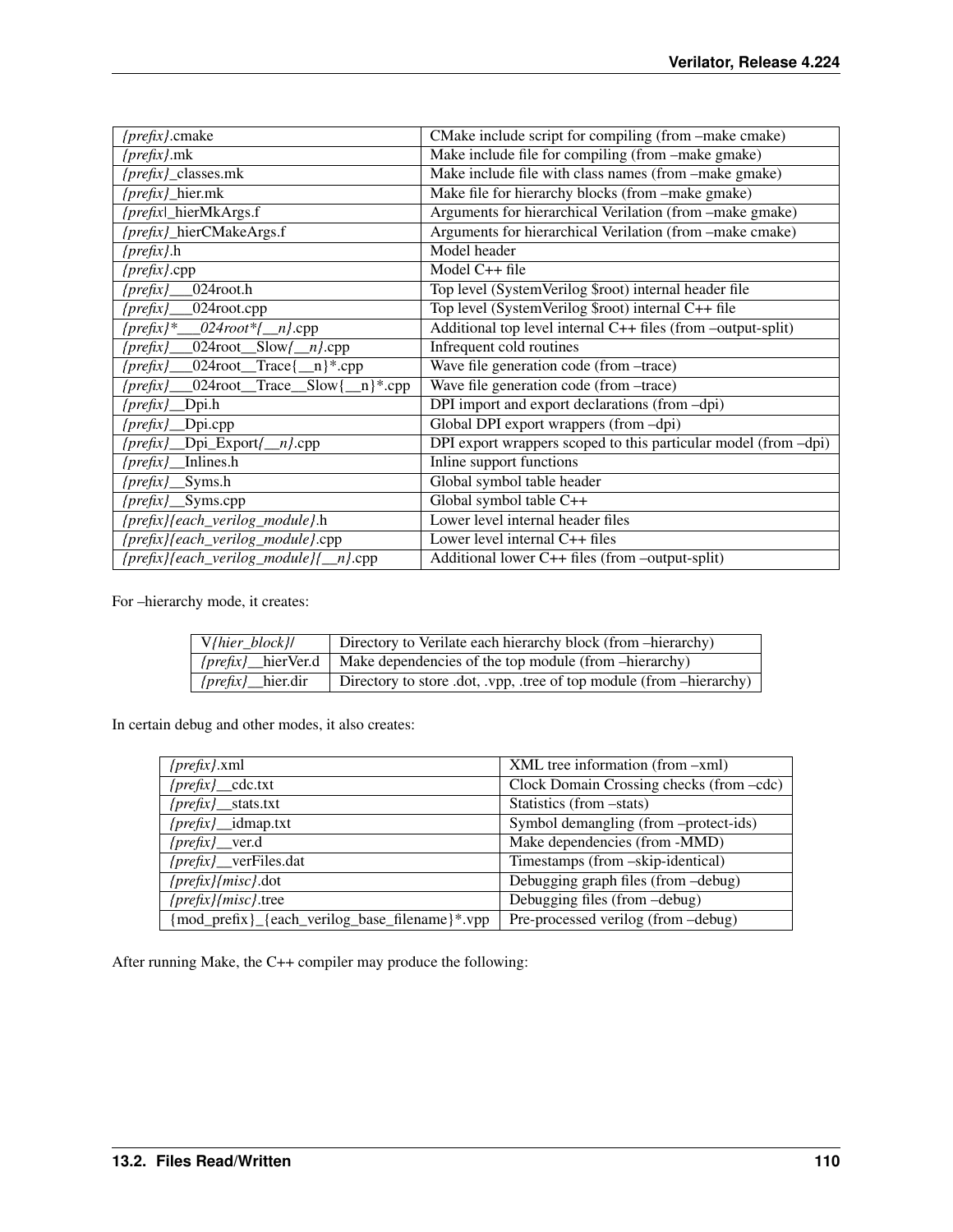| verilated{misc}*.d<br>Intermediate dependencies<br>verilated{misc}*.o<br>Intermediate objects<br>${mod\_prefix}$ {misc}*.d<br>Intermediate dependencies<br>${mod\_prefix}$ {misc}*.o<br>Intermediate objects<br>Final executable (from -exe)<br>$\{prefix\}$<br>Library of all Verilated objects<br>$\{prefix\}$ _ALL.a<br>Include of all code for single compile<br>[prefix]_ALL.cpp |                  |                           |
|---------------------------------------------------------------------------------------------------------------------------------------------------------------------------------------------------------------------------------------------------------------------------------------------------------------------------------------------------------------------------------------|------------------|---------------------------|
|                                                                                                                                                                                                                                                                                                                                                                                       |                  |                           |
|                                                                                                                                                                                                                                                                                                                                                                                       |                  |                           |
|                                                                                                                                                                                                                                                                                                                                                                                       |                  |                           |
|                                                                                                                                                                                                                                                                                                                                                                                       |                  |                           |
|                                                                                                                                                                                                                                                                                                                                                                                       |                  |                           |
|                                                                                                                                                                                                                                                                                                                                                                                       |                  |                           |
|                                                                                                                                                                                                                                                                                                                                                                                       |                  |                           |
|                                                                                                                                                                                                                                                                                                                                                                                       | {prefix}{misc}.d | Intermediate dependencies |
| $\{prefix\}$ /misc $\}$ .0<br>Intermediate objects                                                                                                                                                                                                                                                                                                                                    |                  |                           |
|                                                                                                                                                                                                                                                                                                                                                                                       |                  |                           |

The Verilated executable may produce the following:

| coverage.dat     | Code coverage output, and default input filename for <b>verilator_coverage</b> |
|------------------|--------------------------------------------------------------------------------|
| gmon.out         | GCC/clang code profiler output, often fed into verilator_profcfunc             |
| profile.vlt      | -prof-pgo data file for <i>Thread Profile-Guided Optimization</i>              |
| profile exec.dat | -prof-exec data file for verilator_gantt                                       |

Verilator\_gantt may produce the following:

profile\_exec.vcd Gantt report waveform output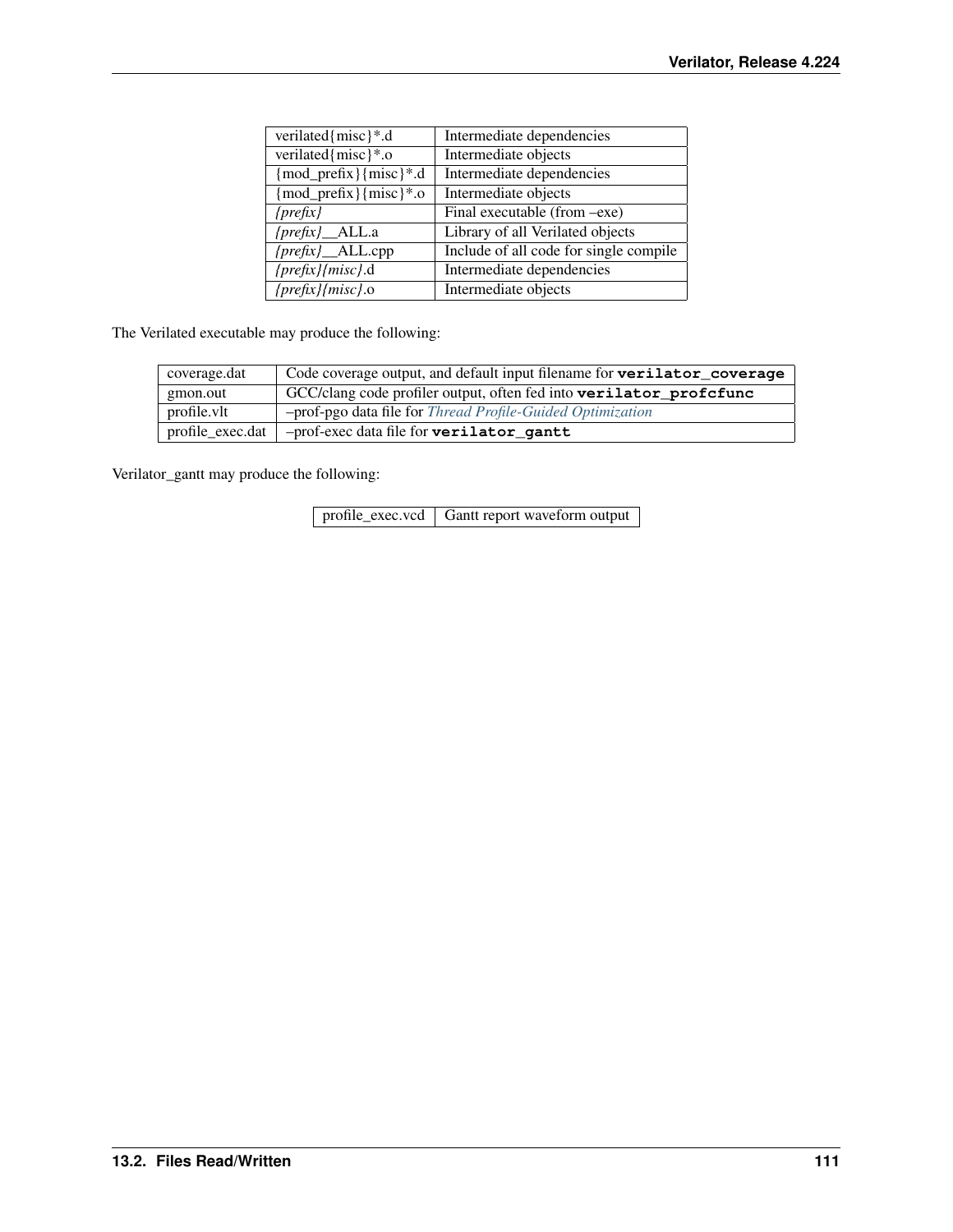# **CHAPTER**

# **FOURTEEN**

# **ENVIRONMENT**

This section describes the environment variables used by Verilator and associated programs.

#### **LD\_LIBRARY\_PATH**

A generic Linux/OS variable specifying what directories have shared object (.so) files. This path should include SystemC and any other shared objects needed at simulation runtime.

#### **MAKE**

Names the executable of the make command invoked when using the  $-\text{build option}$ . Some operating systems may require "gmake" to this variable to launch GNU make. If this variable is not specified, "make" is used.

#### **OBJCACHE**

Optionally specifies a caching or distribution program to place in front of all runs of the C++ compiler. For example, "ccache". If using **distcc** or **icecc**/**icecream**, they would generally be run under **ccache**; see the documentation for those programs. If OBJCACHE is not set, and at configure time ccache was present, ccache will be used as a default.

#### **SYSTEMC**

Deprecated. Used only if [SYSTEMC\\_INCLUDE](#page-114-0) or [SYSTEMC\\_LIBDIR](#page-114-1) is not set. If set, specifies the directory containing the SystemC distribution. If not specified, it will come from a default optionally specified at configure time (before Verilator was compiled).

## **SYSTEMC\_ARCH**

Deprecated. Used only if [SYSTEMC\\_LIBDIR](#page-114-1) is not set. Specifies the architecture name used by the SystemC kit. This is the part after the dash in the "lib-{. . . }" directory name created by a **make** in the SystemC distribution. If not set, Verilator will try to intuit the proper setting, or use the default optionally specified at configure time (before Verilator was compiled).

#### **SYSTEMC\_CXX\_FLAGS**

Specifies additional flags that are required to be passed to GCC when building the SystemC model. System 2.3.0 may need this set to "-pthread".

#### <span id="page-114-0"></span>**SYSTEMC\_INCLUDE**

If set, specifies the directory containing the systemc.h header file. If not specified, it will come from a default optionally specified at configure time (before Verilator was compiled), or computed from SYSTEMC/include.

#### <span id="page-114-1"></span>**SYSTEMC\_LIBDIR**

If set, specifies the directory containing the libsystemc.a library. If not specified, it will come from a default optionally specified at configure time (before Verilator was compiled), or computed from SYSTEMC/lib-SYSTEMC\_ARCH.

#### **VERILATOR\_BIN**

If set, specifies an alternative name of the verilator binary. May be used for debugging and selecting between multiple operating system builds.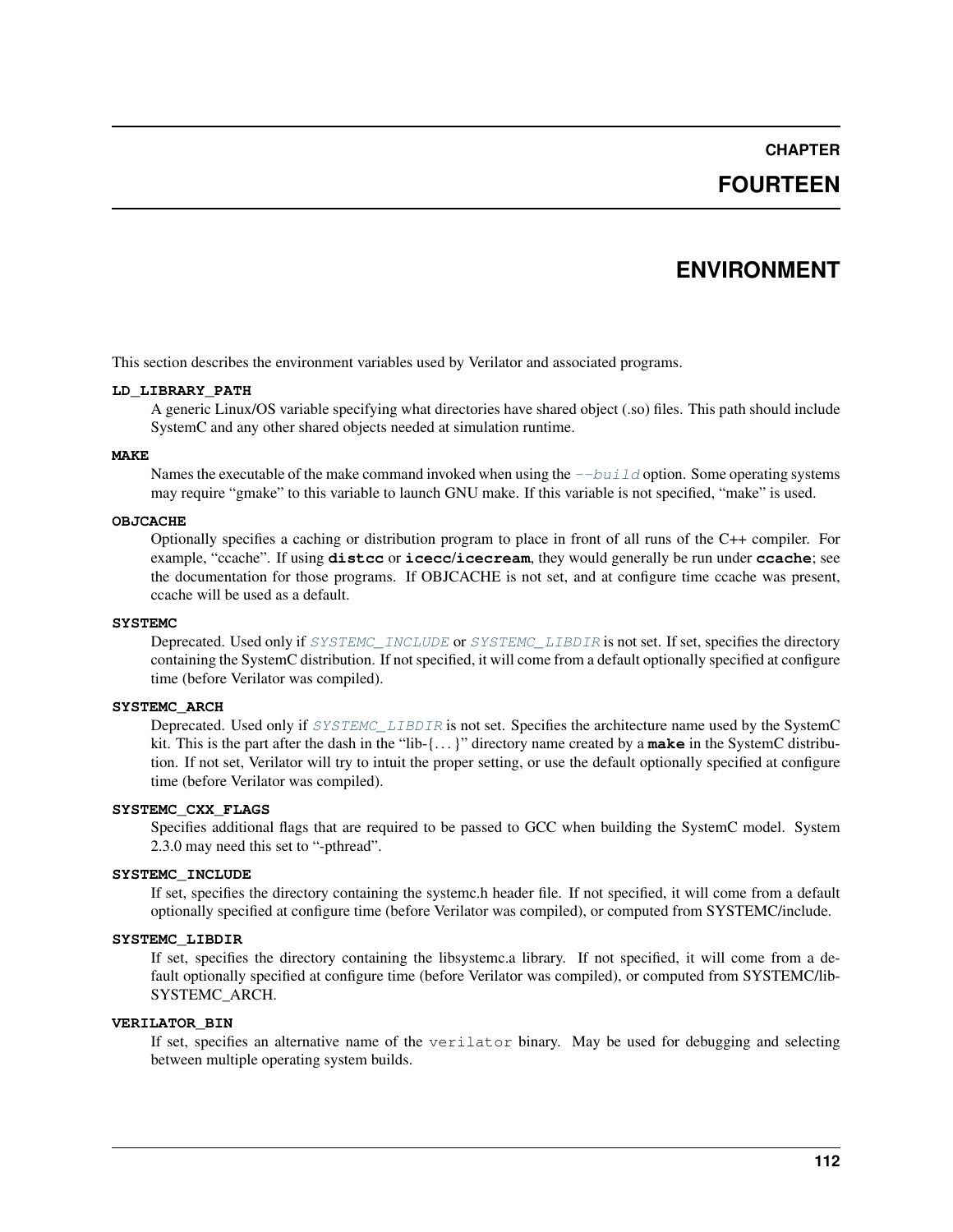### **VERILATOR\_COVERAGE\_BIN**

If set, specifies an alternative name of the verilator\_coverage binary. May be used for debugging and selecting between multiple operating system builds.

## **VERILATOR\_GDB**

If set, the command to run when using the  $-\frac{q}{d}$  option, such as "ddd". If not specified, it will use "gdb".

#### **VERILATOR\_ROOT**

Specifies the directory containing the distribution kit. This is used to find the executable, Perl library, and include files. If not specified, it will come from a default optionally specified at configure time (before Verilator was compiled). It should not be specified if using a pre-compiled Verilator package as the hard-coded value should be correct. See *[Installation](#page-8-0)*.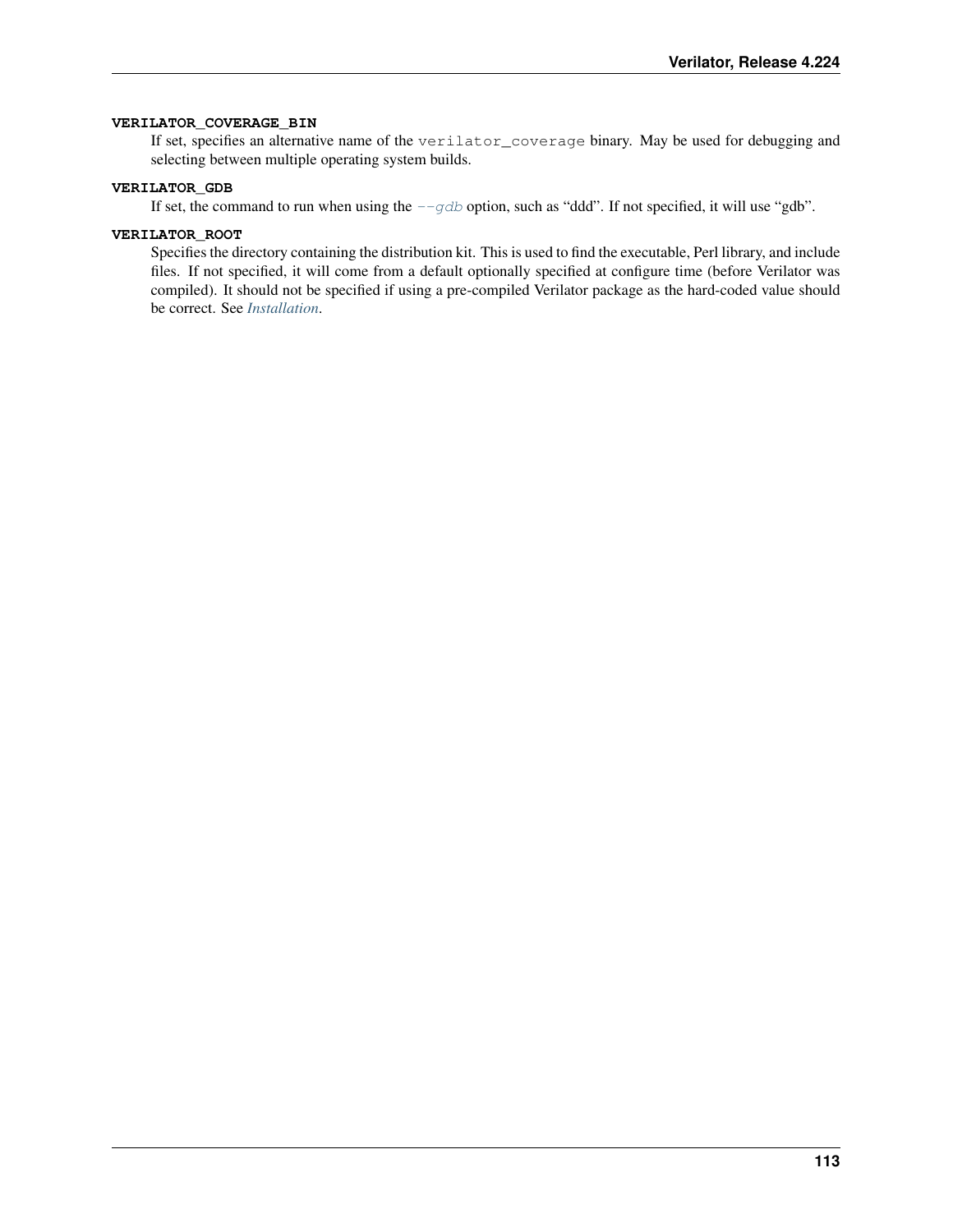## **CHAPTER**

# **FIFTEEN**

# **DEPRECATIONS**

The following deprecated items are scheduled for future removal:

- C++11 compiler support Verilator currently requires C++11 or newer compilers. Verilator will require C++14 or newer compilers for both compiling Verilator and compiling Verilated models no sooner than January 2023.
- Verilated\_heavy.h The legacy "verilated\_heavy.h" include was replaced with just including "verilated.h". Verilated heavy.h is planned for removal no sooner than July 2022.
- Option *–cdc* The experimental *–cdc* option is believed to be generally unused and is planned for removal no sooner than January 2023.
- Option *-O<letter>* The debug *-O<letter>* options have been replaced with *-fno-<optimization>* debug options to match GCC. The old options are planned for removal no sooner than June 2023.
- Option *–prof-threads* The *–prof-threads* option has been superseded by the *–prof-exec* and *–prof-pgo* options and is planned for removal no sooner than April 2023.
- Verilated model options *+verilator+prof+threads+\** The *+verilator+prof+threads+start*, *+verilator+prof+threads+window* and *+verilator+prof+threads+file* options have been superseded by the *+verilator+prof+exec+start*, *+verilator+prof+exec+window* and *+verilator+prof+exec+file* options respectively and are planned for removal no sooner than April 2023.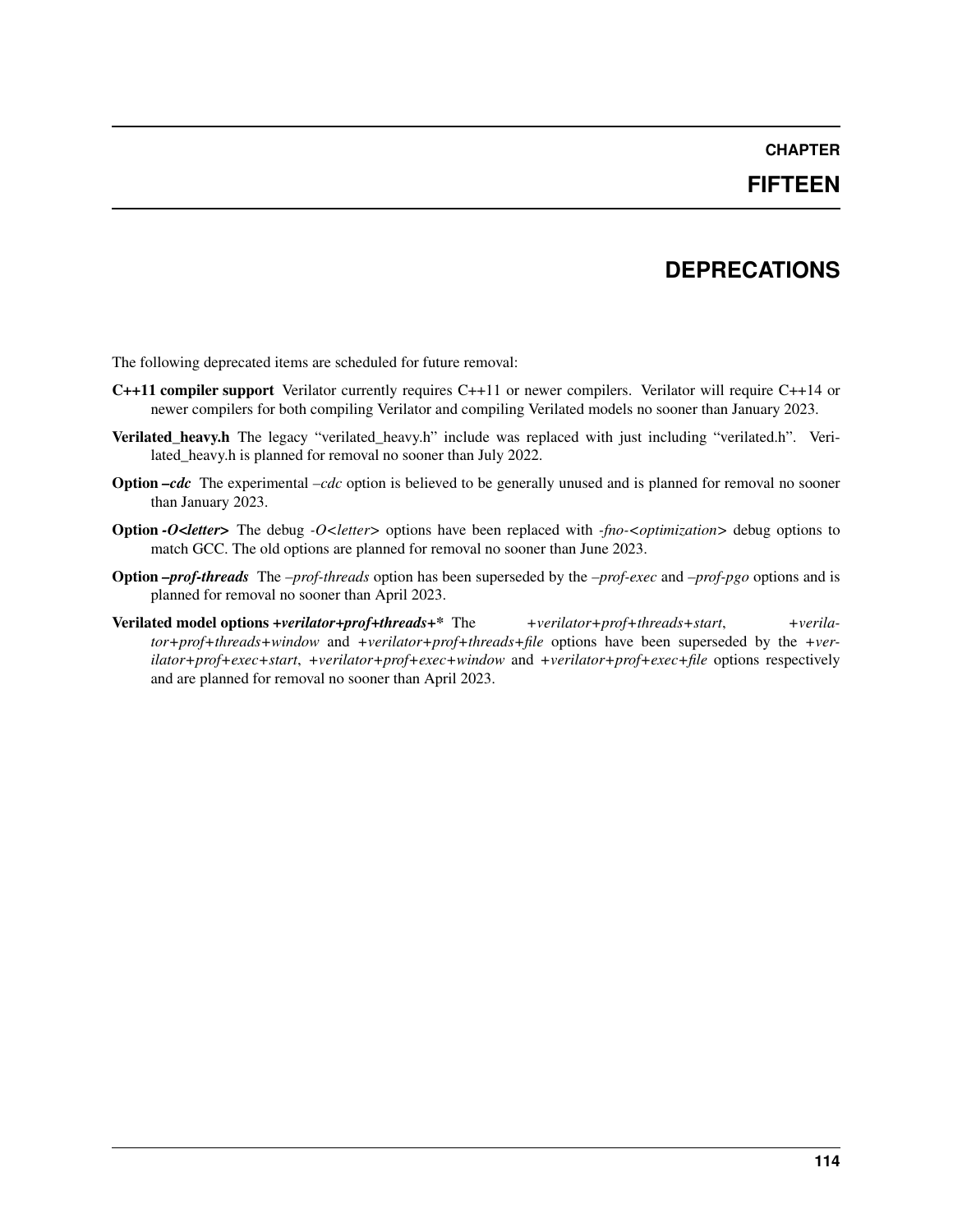# **CHAPTER**

# **SIXTEEN**

# **CONTRIBUTORS AND ORIGINS**

# **16.1 Authors**

When possible, please instead report bugs at [Verilator Issues.](https://verilator.org/issues)

Primary author is Wilson Snyder [<wsnyder@wsnyder.org>](mailto:wsnyder@wsnyder.org).

Major concepts by Paul Wasson, Duane Galbi, John Coiner, Geza Lore, Yutetsu Takatsukasa, and Jie Xu.

# **16.2 Contributors**

Many people have provided ideas and other assistance with Verilator.

Verilator is receiving major development support from the [CHIPS Alliance](https://chipsalliance.org) and [Shunyao CAD.](https://shunyaocad.com)

Previous major corporate sponsors of Verilator, by providing significant contributions of time or funds included include: Atmel Corporation, Cavium Inc., Compaq Corporation, Digital Equipment Corporation, Embecosm Ltd., Hicamp Systems, Intel Corporation, Mindspeed Technologies Inc., MicroTune Inc., picoChip Designs Ltd., Sun Microsystems Inc., Nauticus Networks Inc., SiCortex Inc, and Shunyao CAD.

The people who have contributed major functionality are: Byron Bradley, Jeremy Bennett, Lane Brooks, John Coiner, Duane Galbi, Geza Lore, Todd Strader, Stefan Wallentowitz, Paul Wasson, Jie Xu, and Wilson Snyder. Major testers included Jeff Dutton, Jonathon Donaldson, Ralf Karge, David Hewson, Iztok Jeras, Wim Michiels, Alex Solomatnikov, Sebastien Van Cauwenberghe, Gene Weber, and Clifford Wolf.

Some of the people who have provided ideas, and feedback for Verilator include: David Addison, Nikana Anastasiadis, Vasu Arasanipalai, Jens Arm, Tariq B. Ahmad, Sharad Bagri, Matthew Ballance, Andrew Bardsley, Matthew Barr, Geoff Barrett, Kaleb Barrett, Julius Baxter, Jeremy Bennett, Michael Berman, Jean Berniolles, Victor Besyakov, Moinak Bhattacharyya, Krzysztof Bieganski, David Binderman, Piotr Binkowski, Johan Bjork, David Black, Tymoteusz Blazejczyk, Daniel Bone, Morten Borup Petersen, Gregg Bouchard, Christopher Boumenot, Nick Bowler, Byron Bradley, Bryan Brady, Charlie Brej, J Briquet, Lane Brooks, John Brownlee, Jeff Bush, Lawrence Butcher, Tony Bybell, Iru Cai, Ted Campbell, Chris Candler, Lauren Carlson, Donal Casey, Alex Chadwick, Terry Chen, Yi-Chung Chen, Enzo Chi, Robert A. Clark, Ryan Clarke, Allan Cochrane, John Coiner, Gianfranco Costamagna, Sean Cross, George Cuan, Joe DErrico, Lukasz Dalek, Gunter Dannoritzer, Ashutosh Das, Maarten De Braekeleer, Bernard Deadman, Alberto Del Rio, John Demme, Mike Denio, John Deroo, Philip Derrick, John Dickol, Ruben Diez, Danny Ding, Jacko Dirks, Ivan Djordjevic, Jonathon Donaldson, Sebastian Dressler, Alex Duller, Jeff Dutton, Tomas Dzetkulic, Richard E George, Edgar E. Iglesias, Usuario Eda, Charles Eddleston, Chandan Egbert, Jan Egil Ruud, Joe Eiler, Ahmed El-Mahmoudy, Trevor Elbourne, Mats Engstrom, Charles Eric LaForest, Robert Farrell, Eugen Fekete, Fabrizio Ferrandi, Udi Finkelstein, Brian Flachs, Andrea Foletto, Bob Fredieu, Duane Galbi, Benjamin Gartner, Christian Gelinek, Peter Gerst, Glen Gibb, Michael Gielda, Barbara Gigerl, Shankar Giri, Dan Gisselquist, Petr Gladkikh, Sam Gladstone, Andrew Goessling, Amir Gonnen, Chitlesh Goorah, Tomasz Gorochowik, Kai Gossner, Sergi Granell, Al Grant, Alexander Grobman, Xuan Guo, Driss Hafdi, Neil Hamilton, James Hanlon, Oyvind Harboe, Jannis Harder,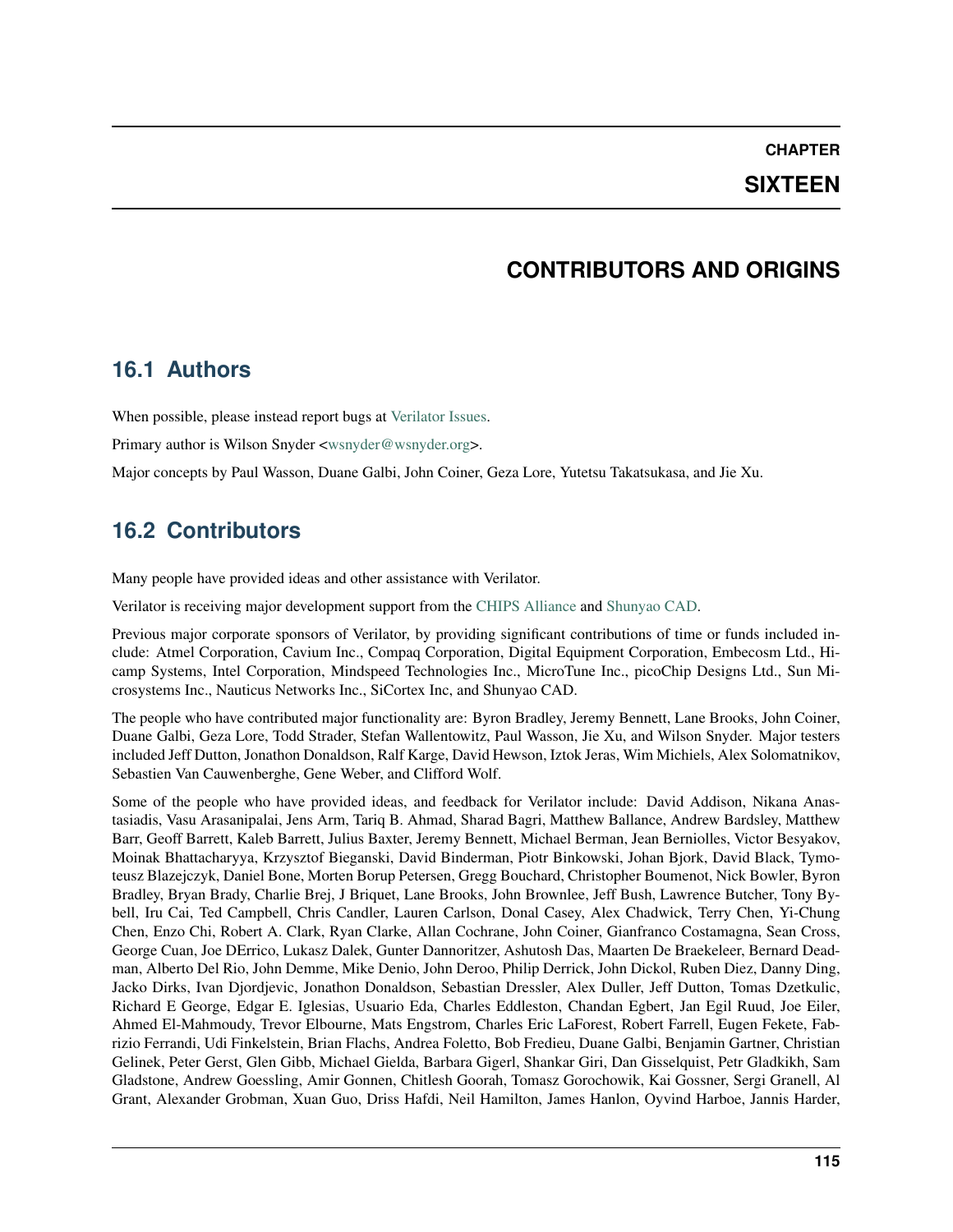Junji Hashimoto, Thomas Hawkins, Mitch Hayenga, Harald Heckmann, Robert Henry, Stephen Henry, David Hewson, Jamey Hicks, Joel Holdsworth, Andrew Holme, Hiroki Honda, Alex Hornung, Pierre-Henri Horrein, David Horton, Peter Horvath, Jae Hossell, Kuoping Hsu, Alan Hunter, James Hutchinson, Anderson Ignacio da Silva, Jamie Iles, Thomas J Whatson, Ben Jackson, Mark Jackson Pulver, Shareef Jalloq, Marlon James, Krzysztof Jankowski, HyungKi Jeong, Iztok Jeras, James Johnson, Christophe Joly, Franck Jullien, James Jung, Mike Kagen, Arthur Kahlich, Kaalia Kahn, Guy-Armand Kamendje, Vasu Kandadi, Kanad Kanhere, Patricio Kaplan, Pieter Kapsenberg, Rafal Kapuscik, Ralf Karge, Dan Katz, Sol Katzman, Ian Kennedy, Michael Killough, Jonathan Kimmitt, Olof Kindgren, Kevin Kiningham, Dan Kirkham, Sobhan Klnv, Gernot Koch, Jack Koenig, Soon Koh, Nathan Kohagen, Steve Kolecki, Brett Koonce, Will Korteland, Wojciech Koszek, Varun Koyyalagunta, Markus Krause, David Kravitz, Roland Kruse, Andreas Kuster, Sergey Kvachonok, Ed Lander, Steve Lang, Stephane Laurent, Walter Lavino, Christian Leber, Larry Lee, Igor Lesik, John Li, Eivind Liland, Charlie Lind, Andrew Ling, Jiuyang Liu, Paul Liu, Derek Lockhart, Jake Longo, Geza Lore, Arthur Low, Stefan Ludwig, Dan Lussier, Fred Ma, Duraid Madina, Odd Magne Reitan, Affe Mao, Julien Margetts, Mark Marshall, Alfonso Martinez, Unai Martinez-Corral, Yves Mathieu, Patrick Maupin, Conor McCullough, Jason McMullan, Elliot Mednick, Wim Michiels, Miodrag Milanovic, Peter Monsson, Sean Moore, Dennis Muhlestein, John Murphy, Matt Myers, Nathan Myers, Richard Myers, Dimitris Nalbantis, Peter Nelson, Bob Newgard, Paul Nitza, Yossi Nivin, Pete Nixon, Lisa Noack, Mark Nodine, Kuba Ober, Andreas Olofsson, Baltazar Ortiz, Aleksander Osman, Don Owen, James Pallister, Vassilis Papaefstathiou, Brad Parker, Dan Petrisko, Maciej Piechotka, David Pierce, Cody Piersall, Dominic Plunkett, David Poole, Mike Popoloski, Roman Popov, Rich Porter, Niranjan Prabhu, Usha Priyadharshini, Prateek Puri, Marshal Qiao, Nandu Raj, Danilo Ramos, Chris Randall, Anton Rapp, Josh Redford, Frederic Requin, Dustin Richmond, Samuel Riedel, Eric Rippey, Oleg Rodionov, Ludwig Rogiers, Paul Rolfe, Arjen Roodselaar, Tobias Rosenkranz, Huang Rui, Denis Rystsov, John Sanguinetti, Galen Seitz, Joseph Shaker, Salman Sheikh, Yu Sheng Lin, Hao Shi, Mike Shinkarovsky, Rafael Shirakawa, Jeffrey Short, Fan Shupei, Rodney Sinclair, Steven Slatter, Brian Small, Garrett Smith, Tim Snyder, Wilson Snyder, Maciej Sobkowski, Stan Sokorac, Alex Solomatnikov, Wei Song, Art Stamness, David Stanford, John Stevenson, Pete Stevenson, Patrick Stewart, Rob Stoddard, Todd Strader, John Stroebel, Sven Stucki, Howard Su, Emerson Suguimoto, Gene Sullivan, Wai Sum Mong, Qingyao Sun, Renga Sundararajan, Rupert Swarbrick, Yutetsu Takatsukasa, Thierry Tambe, Drew Taussig, Peter Tengstrand, Wesley Terpstra, Rui Terra, Stefan Thiede, Gary Thomas, Ian Thompson, Kevin Thompson, Mike Thyer, Hans Tichelaar, Viktor Tomov, Steve Tong, Alex Torregrosa, Michael Tresidder, David Turner, Neil Turton, Cong Van Nguyen, Hans Van Antwerpen, Jan Van Winkel, Sebastien Van Cauwenberghe, Laurens van Dam, Leendert van Doorn, Srini Vemuri, Yuri Victorovich, Bogdan Vukobratovic, Holger Waechtler, Philipp Wagner, Stefan Wallentowitz, Shawn Wang, Paul Wasson, Greg Waters, Thomas Watts, Eugene Weber, David Welch, Martin Whitaker, Marco Widmer, Leon Wildman, Daniel Wilkerson, Gerald Williams, Trevor Williams, Jeff Winston, Joshua Wise, Clifford Wolf, Tobias Wolfel, Johan Wouters, Paul Wright, Junyi Xi, Ding Xiaoliang, Jie Xu, Mandy Xu, Yinan Xu, Luke Yang, Amir Yazdanbakhsh, and Keyi Zhang.

Thanks to them, and all those we've missed including above, or wished to remain anonymous.

# **16.3 Historical Origins**

Verilator was conceived in 1994 by Paul Wasson at the Core Logic Group at Digital Equipment Corporation. The Verilog code that was converted to C was then merged with a C based CPU model of the Alpha processor and simulated in a C based environment called CCLI.

In 1995 Verilator started being used also for Multimedia and Network Processor development inside Digital. Duane Galbi took over active development of Verilator, and added several performance enhancements. CCLI was still being used as the shell.

In 1998, through the efforts of existing DECies, mainly Duane Galbi, Digital graciously agreed to release the source code. (Subject to the code not being resold, which is compatible with the GNU Public License.)

In 2001, Wilson Snyder took the kit, and added a SystemC mode, and called it Verilator2. This was the first packaged public release.

In 2002, Wilson Snyder created Verilator 3.000 by rewriting Verilator from scratch in C++. This added many optimizations, yielding about a 2-5x performance gain.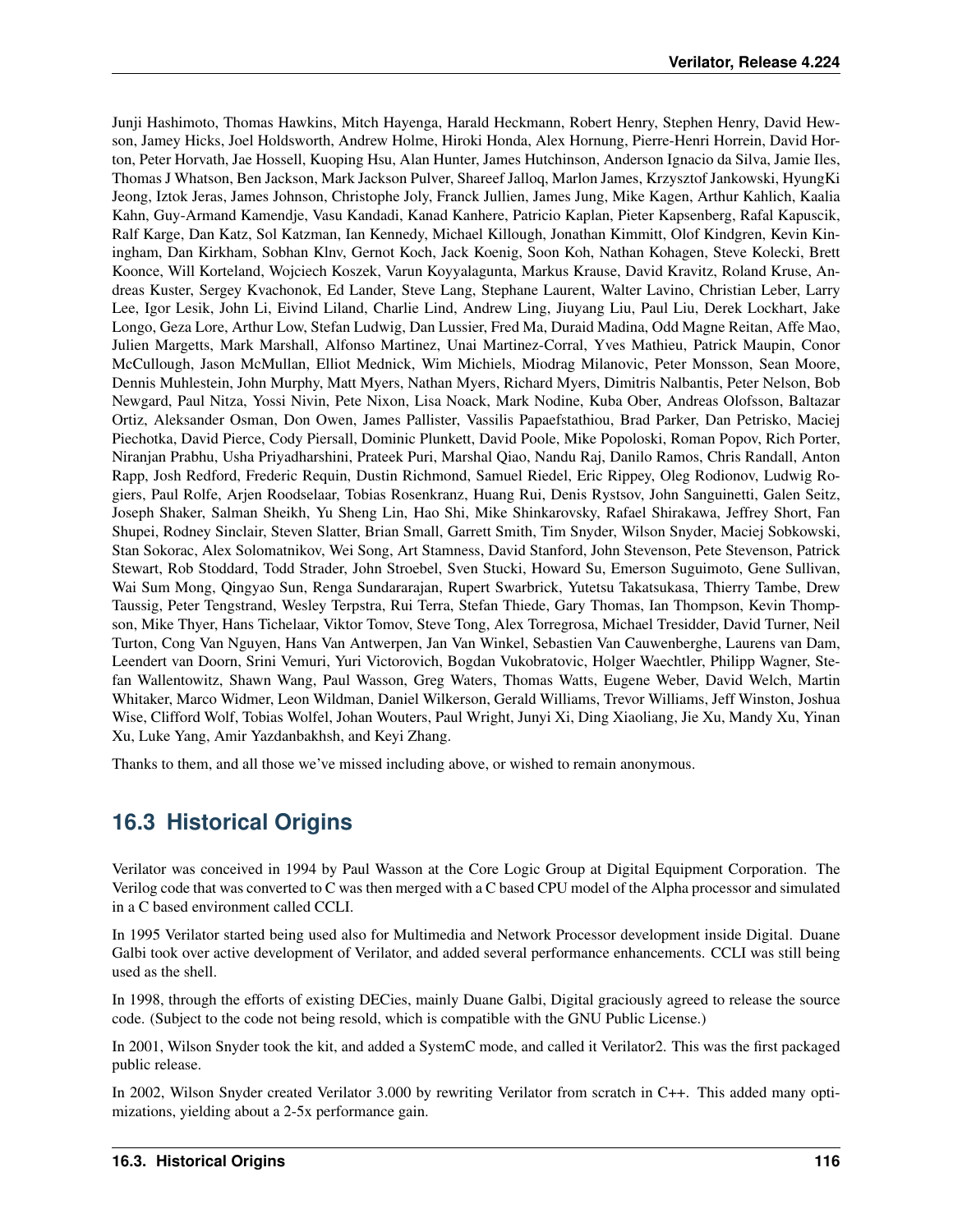- In 2009, major SystemVerilog and DPI language support was added.
- In 2018, Verilator 4.000 was released with multithreaded support.
- In 2019, Verilator joined the [CHIPS Alliance.](https://chipsalliance.org)

Currently, various language features and performance enhancements are added as the need arises. Verilator is now about 3x faster than in 2002, and is faster than most (if not every) other simulator.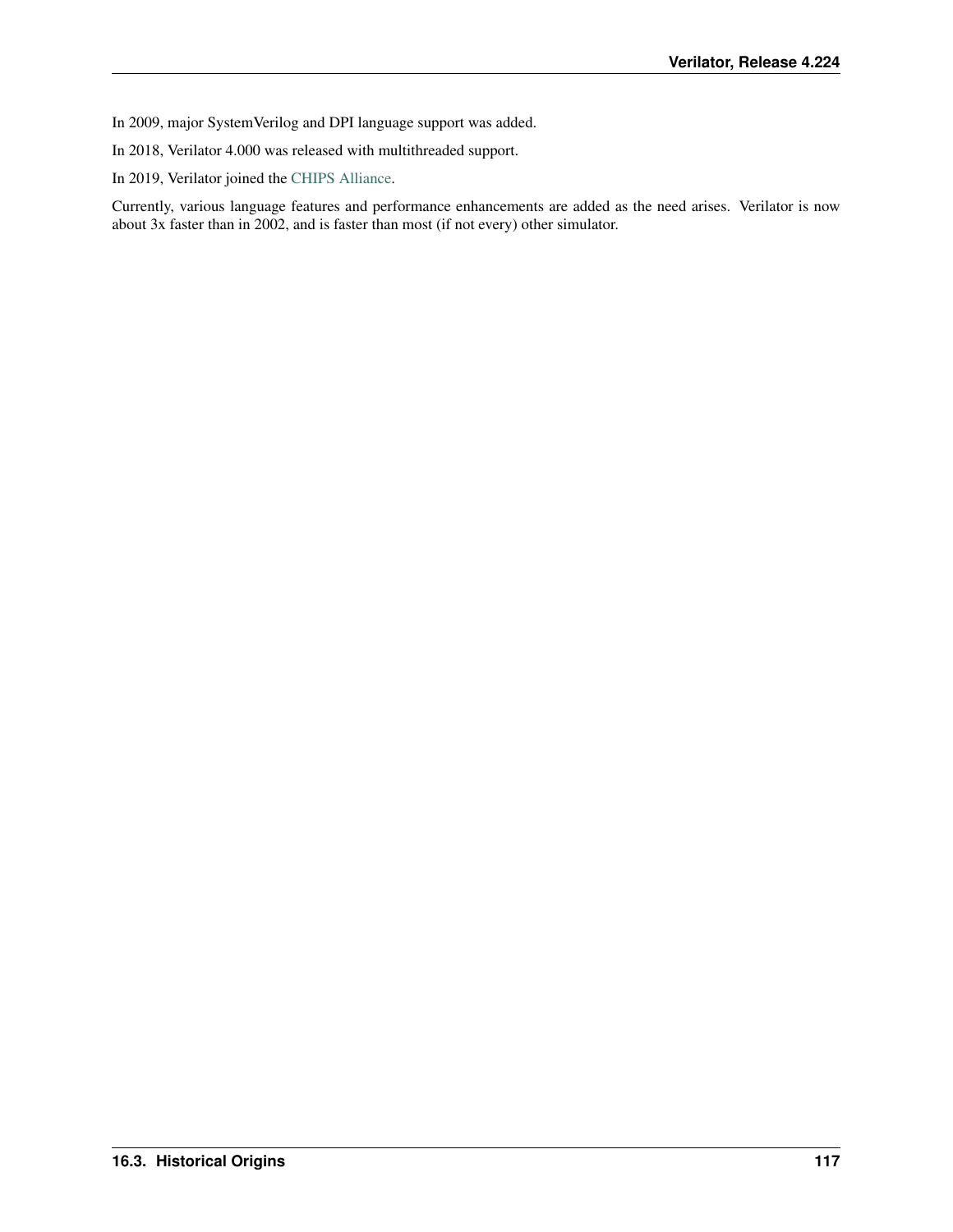# **CHAPTER SEVENTEEN**

# **REVISION HISTORY**

Changes are contained in the Changes file of the distribution, and also summarized below. To subscribe to new versions see [Verilator Announcements.](https://github.com/verilator/verilator-announce)

# **17.1 Revision History and Change Log**

The changes in each Verilator version are described below. The contributors that suggested a given feature are shown in []. Thanks!

# **17.1.1 Verilator 4.223 devel**

### Major:

• VCD tracing is now parallelized with –threads (#3449). [Geza Lore, Shunyao CAD]

- Add -f<optimization> options to replace -O<letter> options (#3436).
- Changed –no-merge-const-pool to -fno-merge-const-pool (#3436).
- Changed –no-decoration to remove output whitespace (#3460). [Kamil Rakoczy]
- Support compile time trace signal selection with tracing on/off (#3323). [Shunyao CAD]
- Support non-ANSI interface port declarations (#3439). [Geza Lore, Shunyao CAD]
- Support concat assignment to packed array (#3446).
- Improve conditional merging optimization (#3125). [Geza Lore, Shunyao CAD]
- Define VM\_TRACE\_VCD when tracing in VCD format. [Geza Lore, Shunyao CAD]
- Add assert when VerilatedContext is mis-deleted (#3121). [Rupert Swarbrick]
- Internal prep work towards timing control. [Krzysztof Bieganski]
- Fix hang with large case statement optimization (#3405). [Mike Urbach]
- Fix UNOPTFLAT warning from initial static var (#3406). [Kamil Rakoczy]
- Fix compile error when enable VL\_LEAK\_CHECKS (#3411). [HungMingWu]
- Fix cmake rules to support higher-level targets (#3377) (#3386). [Martin Stadler]
- Fix BLKANDNBLK on \$readmem/\$writemem (#3379). [Alex Solomatnikov]
- Fix 'with' operator with type casting (#3387). [xiak95]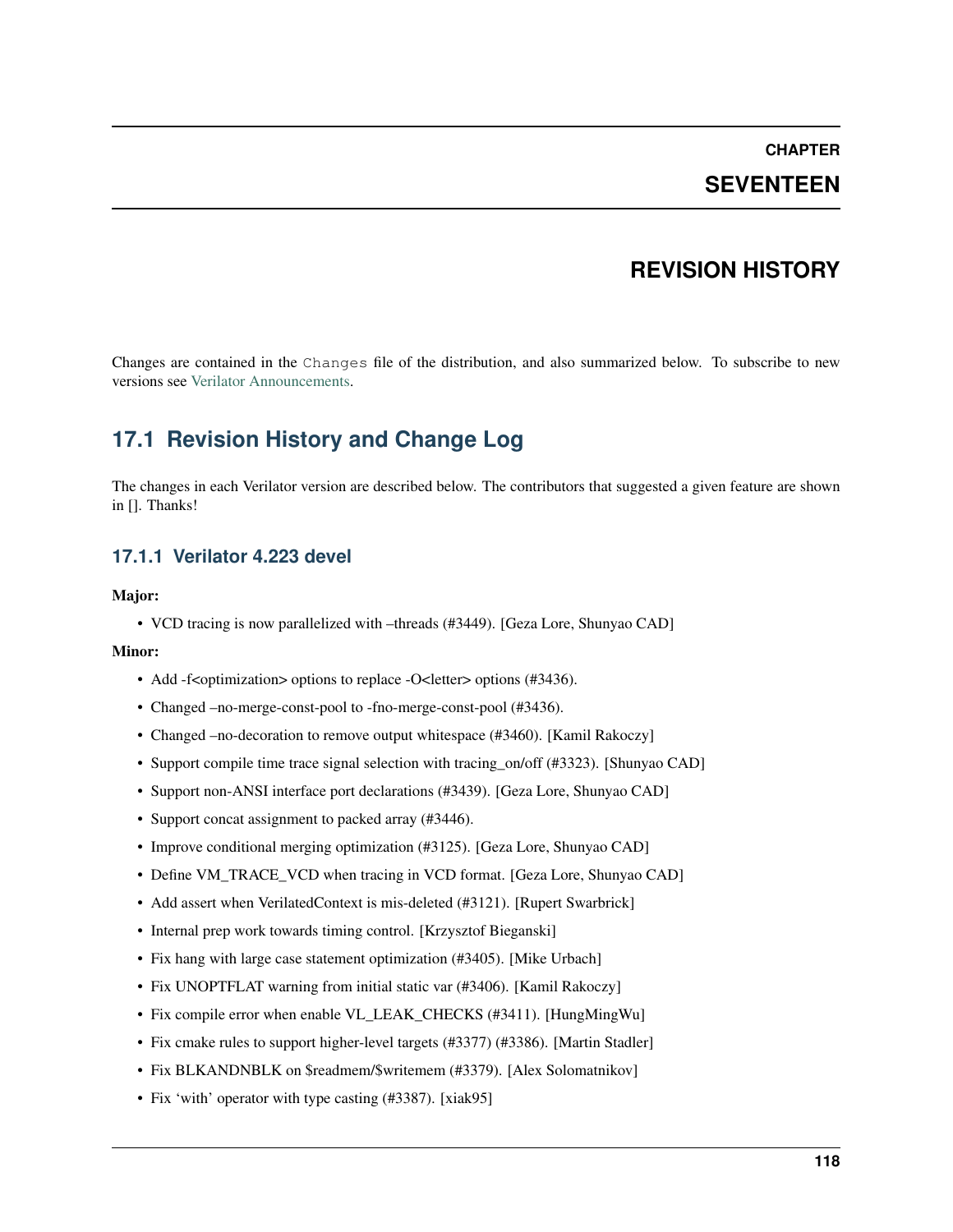- Fix incorrect conditional merging (#3409). [Raynard Qiao]
- Fix passing VL\_TRACE\_FST\_WRITER\_THREAD in CMake build. [Geza Lore, Shunyao CAD]
- Fix compile error under strict C++11 mode (#3463). [Kevin Kiningham]
- Fix public unpacked input ports (#3465). [Todd Strader]

# **17.1.2 Verilator 4.222 2022-05-02**

## Minor:

- Split –prof-threads into –prof-exec and –prof-pgo (#3365). [Geza Lore, Shunyao CAD]
- Deprecate 'vluint64\_t' and similar types (#3255).
- Raise error on assignment to const in initial blocks. [Geza Lore, Shunyao CAD]
- Issue INITIALDLY/COMBDLY/BLKSEQ warnings consistent with Verilator execution. [Geza Lore, Shunyao CAD]
- Support LoongArch ISA multithreading (#3353) (#3354). [Xi Zhang]
- Fix MSVC localtime s (#3124).
- Fix Bison 3.8.2 error (#3366). [elike-ypq]
- Fix rare bug in -Oz (V3Localize) (#3286). [Geza Lore, Shunyao CAD]
- Fix tracing interfaces inside interfaces (#3309). [Kevin Millis]
- Fix filenames with dots overwriting debug .vpp files (#3373).
- Fix including VK\_USER\_OBJS in make library (#3370) (#3382). [Julien Margetts]
- Fix hang in generate symbol references (#3391) (#3398). [Yoda Lee]
- Fix missing #include <memory> (#3392). [Aliaksei Chapyzhenka]
- Fix crash in recursive module inlining (#3393). [david-sawatzke]
- Fix –protect-ids mangling names of library methods. [Geza Lore, Shunyao CAD]
- Fix foreach segmentation fault (#3400). [Kamil Rakoczy]

# **17.1.3 Verilator 4.220 2022-03-12**

- Removed the deprecated lint\_off flag -msg; use -rule instead.
- Removed the deprecated "fl" attribute in XML output; use "loc" attribute instead.
- Suppress WIDTH warning on negate using carry bit (#3295). [Peter Monsson]
- Add trace dumpvars() call for selective runtime tracing (#3322). [Shunyao CAD]
- Add VERILATOR\_VERSION\_INTEGER for determining API (#3343). [Larry Doolittle]
- Improve various V3Combine algorithm details (#3328). [Yutetsu TAKATSUKASA]
- Improve various V3Order algorithm details. [Geza Lore]
- Fix MacOS arm64 build (#3285) (#3291). [Guokai Chen]
- Fix signed number operation (#3294) (#3308). [Raynard Qiao]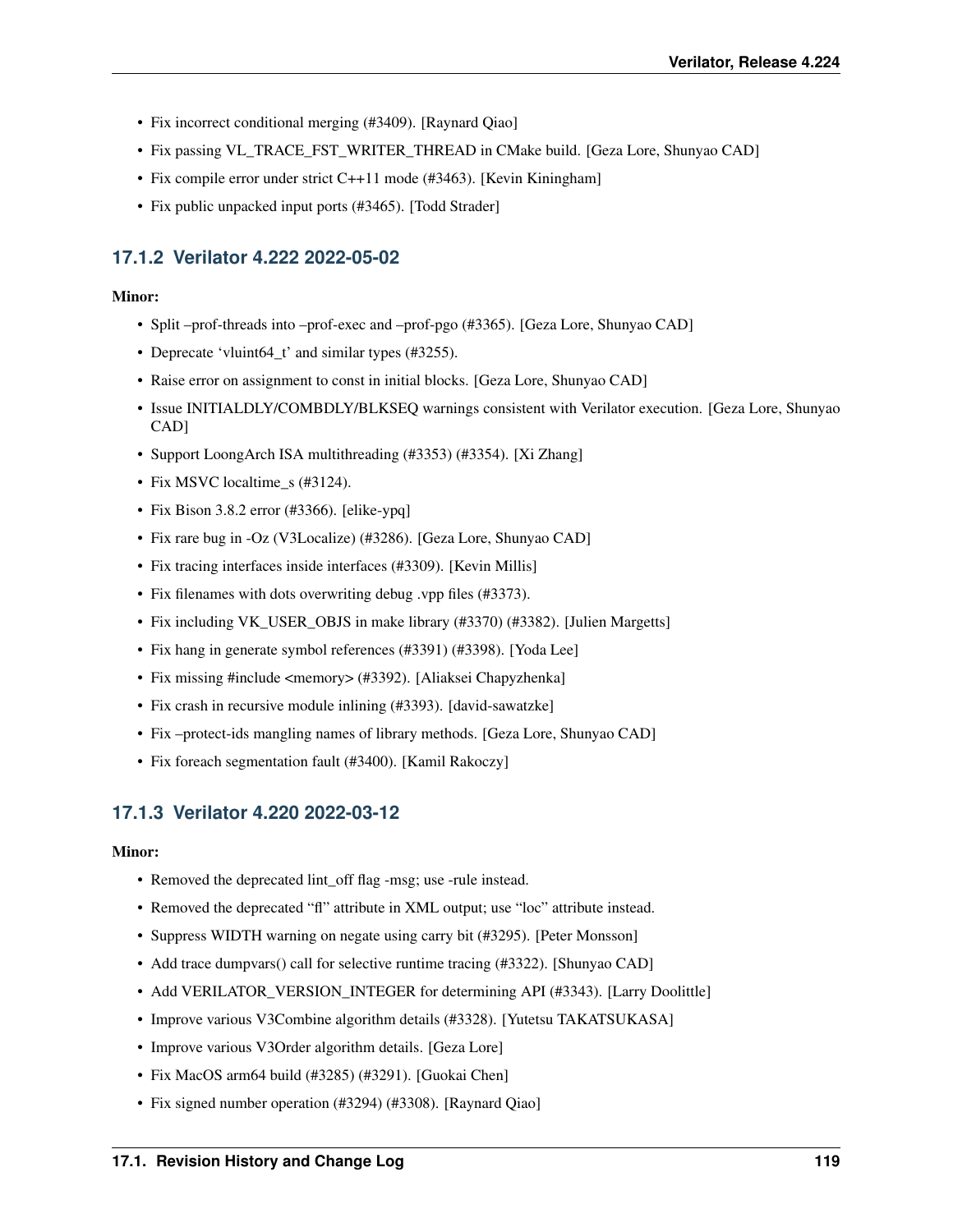- Fix FST traces to include vector range (#3296) (#3297). [Jamie Iles]
- Fix skipping public enum values with four-state values (#3303).
- Fix \$readmem file not found to be warning not error (#3310). [Alexander Grobman]
- Fix class stringification on wide arrays (#3312). [Iru Cai]
- Fix \$fscanf etc to return -1 on EOF (#3313). [Jose Tejada]
- Fix public function arguments that are arrayed (#3316). [pawel256]
- Fix unnamedblk error on foreach (#3321). [Aliaksei Chapyzhenka]
- Fix crash in recursive module inlining (#3324). [Larry Doolittle]
- Fix VL\_RESTORER behavior on passing a Ivalue reference (#3326). [HungMingWu]
- Fix compile error with –trace-fst –sc (#3332). [leavinel]
- Fix cast to array types (#3333). [Todd Strader]
- Fix Vdeeptemp error with –threads and –compiler clang (#3338). [Per Karlsson]

## **17.1.4 Verilator 4.218 2022-01-17**

#### Major:

- Primary inputs and outputs (VL\_INW/VL\_OUTW) now use VlWide type. In general this should be backward compatible, but may lead to some wrapper code needing changes.
- Option –cdc is deprecated and is planned for removal, file a bug if this is still being used.

- Support class static members (#2233).
- Support force/release (#2431) (#2593). [Shunyao CAD]
- Add 'forceable' attribute to allow forcing from C++. (#3272). [Geza Lore, Shunyao CAD]
- Support lower dimension looping in foreach loops (#3172). [Ehab Ibrahim]
- Support up to 64 bit enums for .next/.prev/.name (#3244). [Alexander Grobman]
- Reduce .rodata footprint of trace initialization (#3250). [Geza Lore, Shunyao CAD]
- Support FST tracing in hierarchical Verilation (#3251). [Yutetsu TAKATSUKASA]
- Use C++11 standard types for MacOS portability (#3254) (#3257). [Adrien Le Masle]
- Fix make support for BSD ar (#2999) (#3256). [Julie Schwartz]
- Fix bad ending address on \$readmem (#3205). [Julie Schwartz]
- Fix MSWIN compile error (#2681). [Unai Martinez-Corral]
- Fix break under foreach loop (#3230).
- Fix VL\_STREAML\_FAST\_QQI with 64 bit left-hand-side (#3232) (#3235). [Adrien Le Masle]
- Fix \$sformat of inputs/outputs (#3236). [Adrien Le Masle]
- Fix associative array first method as statement (#3228). [Adrien Le Masle]
- Fix associative array foreach loop (#3229).
- Fix \$fclose not accepting expressions (#3237). [Julie Schwartz]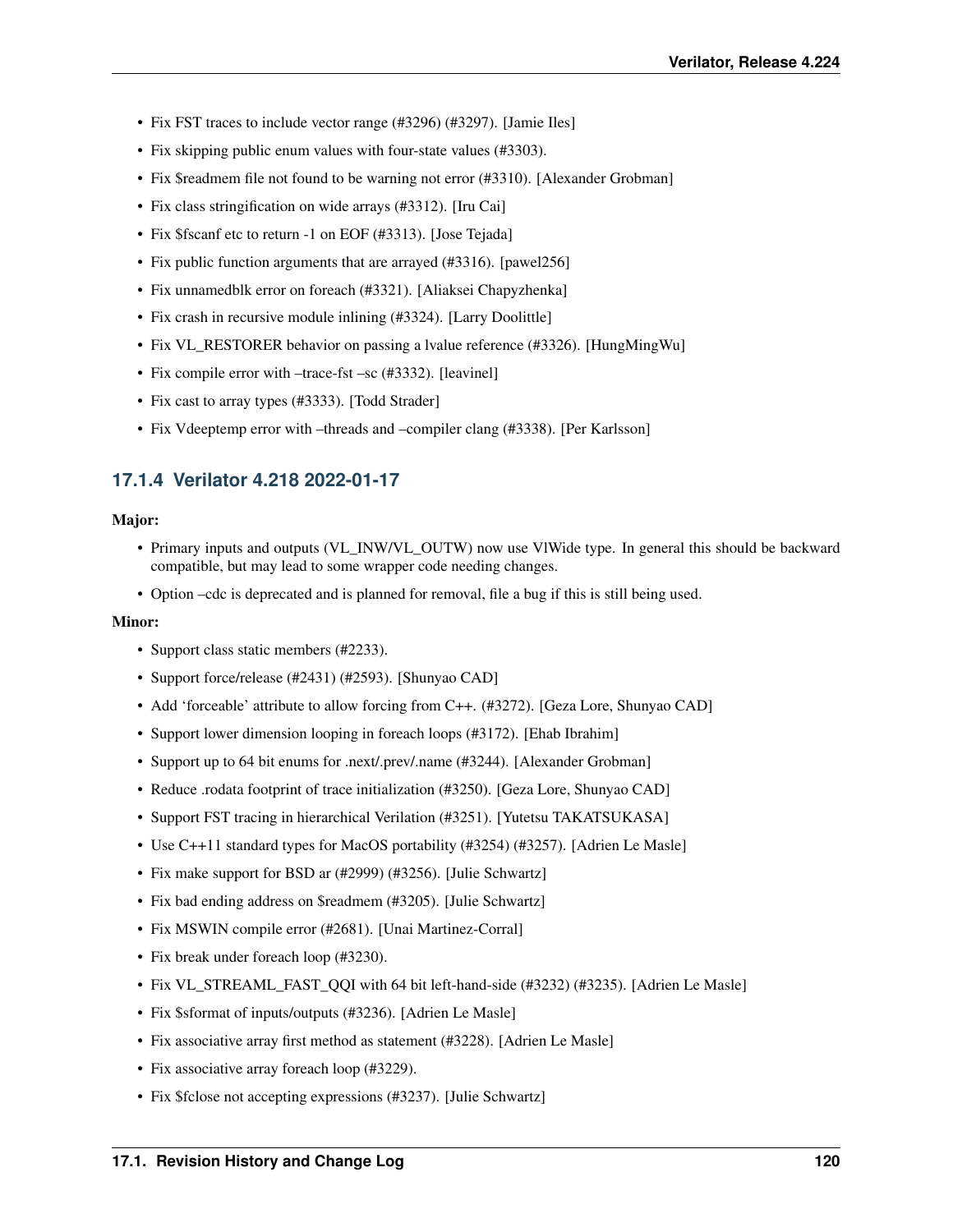- Fix \$random not updating seed (#3238). [Julie Schwartz]
- Fix top level param overwrite when package has same param (#3241) (#3247). [Adrien Le Masle]
- Fix spurious UNUSED by ignoring inout pin connections (#3242). [Julie Schwartz]
- Fix splitting of \_eval and other top level functions. [Geza Lore, Shunyao CAD]
- Fix internal error by inout port (#3258). [Yutetsu TAKATSUKASA]
- Fix GCC 11 compile error (#3273). [HungMingWu]

# **17.1.5 Verilator 4.216 2021-12-05**

#### Major:

- Add –lib-create, similar to –protect-lib but without protections.
- Support tracing through –hierarchical/–lib-create libraries (#3200).

- Internal code cleanups and improvements. [Geza Lore]
- Improve –thread Verilation-time performance.
- Support task name in \$display %m (#3211). [Julie Schwartz]
- Make 'bit', 'logic' and 'time' types unsigned by default. [Geza Lore]
- Optimize \$random concatenates/selects (#3114).
- Fix array method names with parenthesis (#3181) (#3183). [Teng Huang]
- Fix split\_var assign merging (#3177) (#3179). [Yutetsu TAKATSUKASA]
- Fix wrong bit op tree optimization (#3185). [Yutetsu TAKATSUKASA]
- Fix some SliceSels not being constants (#3186) (#3218). [Michaël Lefebvre]
- Fix nested generate if genblk naming (#3189). [yanx21]
- Fix hang on recursive definition error (#3199). [Jonathan Kimmitt]
- Fix display of signed without format (#3204). [Julie Schwartz]
- Fix display of empty string constant (#3207) (#3215). [Julie Schwartz]
- Fix incorrect width after and-or optimization (#3208). [Julie Schwartz]
- Fix \$fopen etc on integer arrays (#3214). [adrienlemasle]
- Fix \$size on dynamic strings (#3216).
- Fix %0 format on \$value\$plusargs (#3217).
- Fix timescale portability on Arm64 (#3222).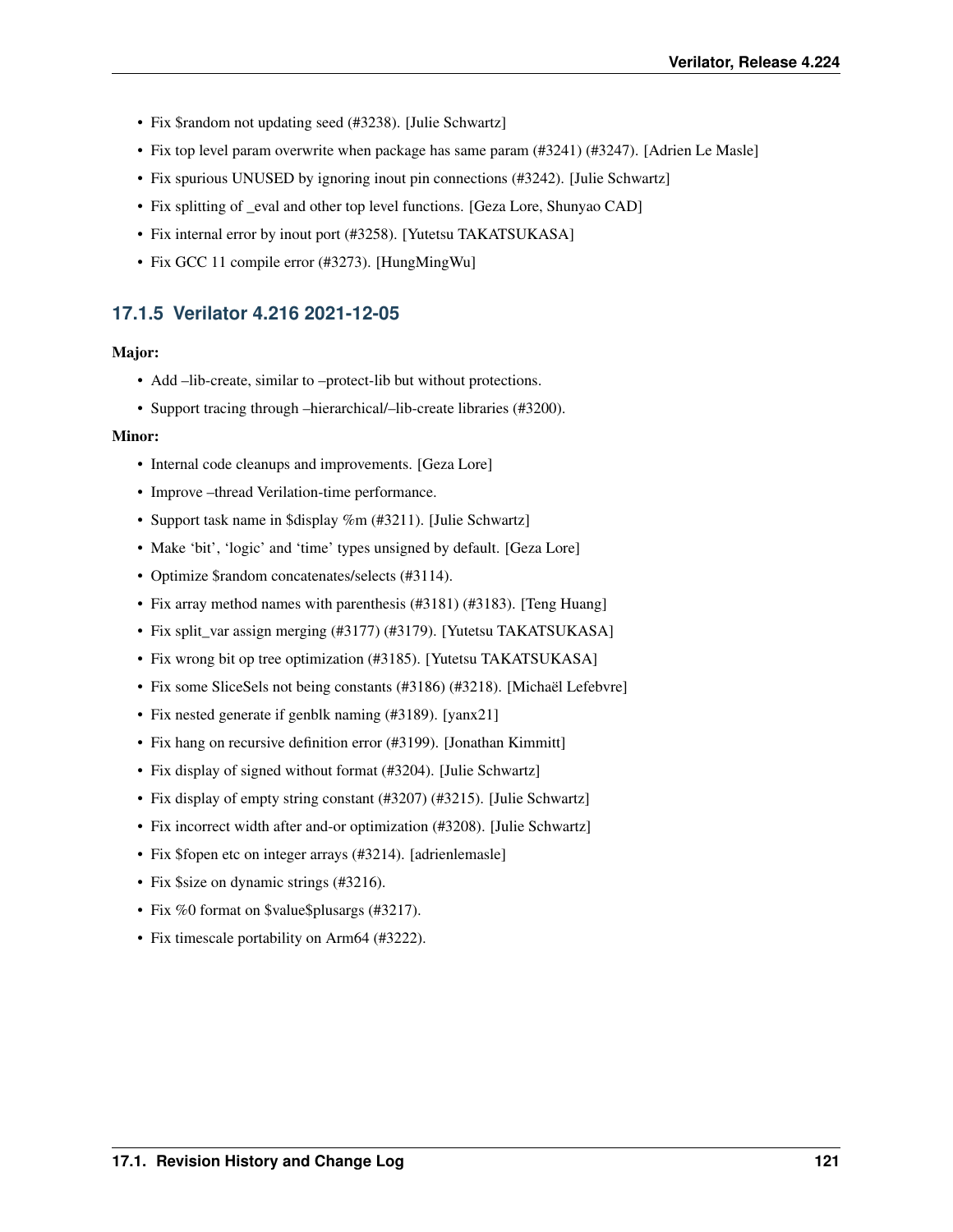# **17.1.6 Verilator 4.214 2021-10-17**

## Major:

• Add profile-guided optimization of mtasks (#3150).

### Minor:

- Verilator\_gantt has removed the ASCII graphics, use the VCD output instead.
- Verilator\_gantt now shows the predicted mtask times, eval times, and additional statistics.
- Verilator\_gantt data files now include processor information, to allow later processing.
- Support displaying x and z in \$display task (#3107) (#3109). [Iru Cai]
- Fix verilator\_profcfunc profile accounting (#3115).
- Fix display has no time units on class function (#3116). [Damien Pretet]
- Fix removing if statement with side effect in condition (#3131). [Alexander Grobman]
- Fix –waiver-output for multiline warnings (#2429) (#3141). [Keith Colbert]
- Fix internal error on bad widths (#3140) (#3145). [Zhanglei Wang]
- Fix crash on clang 12/13 (#3148). [Kouping Hsu]
- Fix cygwin compile error due to missing -std=gnu++14 (#3149). [Sun Kim]
- Fix \$urandom\_range when the range is 0... UINT\_MAX (#3161). [Iru Cai]
- Fix constructor-parameter argument comma-separation in C++ (#3162). [Matthew Ballance]
- Fix missing install of vl\_file\_copy/vl\_hier\_graph (#3165). [Popolon]
- Fix calling new with arguments in same class (#3166). [Matthew Ballance]
- Fix false EOFNEWLINE warning when DOS carriage returns present (#3171).

# **17.1.7 Verilator 4.212 2021-09-01**

- Fix re-evaluation of logic dependent on state set in DPI exports (#3091). [Geza Lore]
- Support unpacked array localparams in tasks/functions (#3078). [Geza Lore]
- Support timeunit/timeprecision in \$unit.
- Support assignment patterns as children of pins (#3041). [Krzysztof Bieganski]
- Add –instr-count-dpi to tune assumed DPI import cost for multithreaded model scheduling. Default value changed to 200 (#3068). [Yinan Xu]
- Output files are split based on the set of headers required in order to aid incremental compilation via ccache (#3071). [Geza Lore]
- Parameter values are now emitted as 'static constexpr' instead of enum. C++ direct references to parameters might require updating (#3077). [Geza Lore]
- Refactored Verilated include files; include verilated.h not verilated\_heavy.h.
- Add header guards on Dpi.h generated files (#2979). [Tood Strader]
- Add XML ccall, constpool, initarray, and if/while begins (#3080). [Steven Hugg]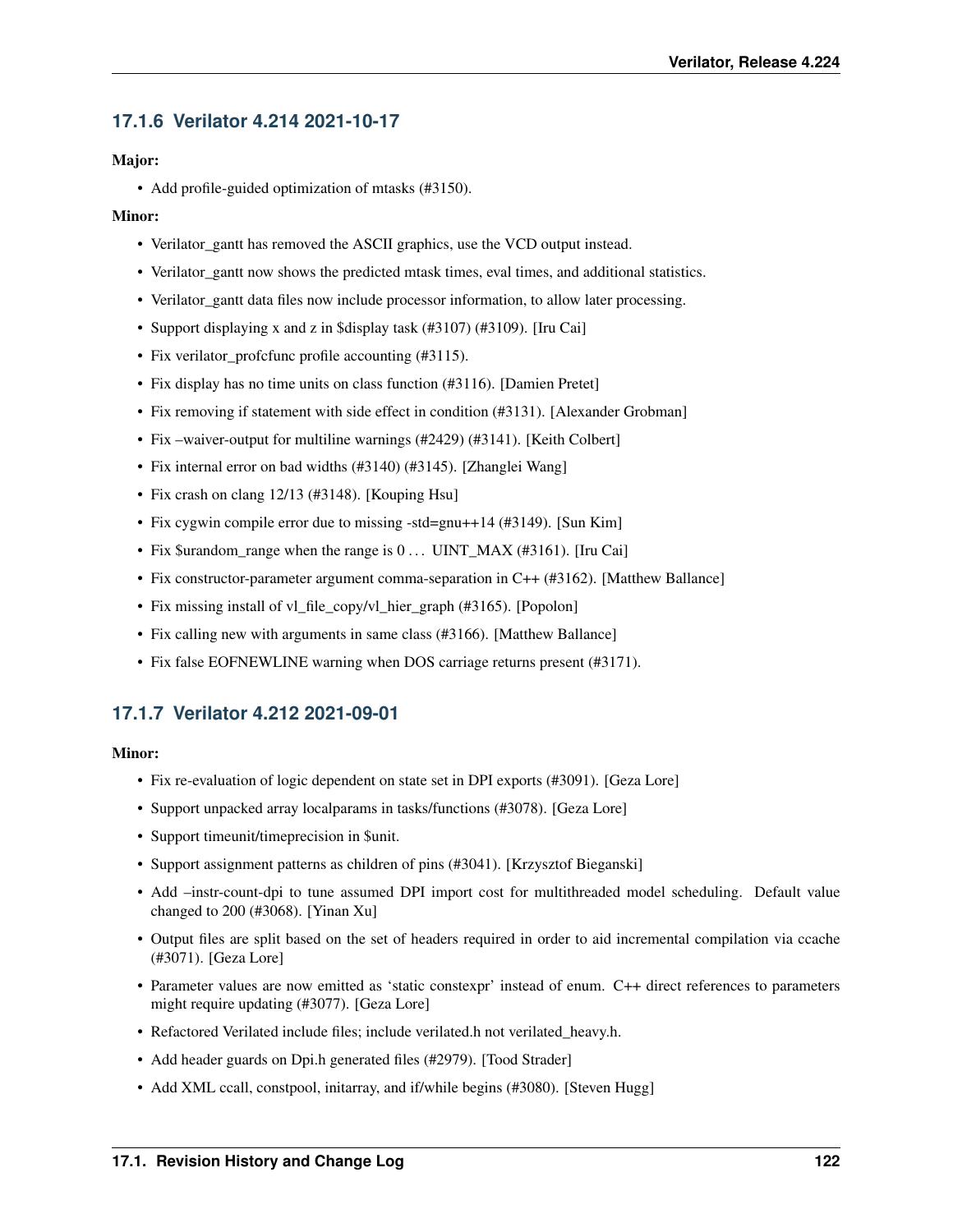- Add error when constant function under a generate (#3103). [Don Owen]
- Fix -G to treat simple integer literals as signed (#3060). [Anikin1610]
- Fix emitted string array initializers (#2895). [Iztok Jeras]
- Fix bitop tree optimization dropping necessary & operator (#3096). [Flavien Solt]
- Fix internal error on wide -x-initial unique (#3106). [Alexandre Joannou]
- Fix traces to show array instances with brackets (#3092) (#3095). [Pieter Kapsenberg]

# **17.1.8 Verilator 4.210 2021-07-07**

## Major:

- Generated code is now emitted as global functions rather than methods. '\$c' contents might need to be updated, see the docs (#3006). [Geza Lore]
- The generated model class instantiated by the user is now an interface object and no longer the TOP module instance. User code with direct C++ member access to model internals, including verilator public\_flat items will likely need to be updated. See the manual for instructions: [https://verilator.org/guide/latest/connecting.](https://verilator.org/guide/latest/connecting.html#porting-from-pre-4-210) [html#porting-from-pre-4-210](https://verilator.org/guide/latest/connecting.html#porting-from-pre-4-210) (#3036). [Geza Lore]

## Minor:

- Add –prof-c to pass profiling to compiler (#3059). [Alexander Grobman]
- Optimize a lot more model variables into function locals (#3027). [Geza Lore]
- Support middle-of-design nested top modules (#3026). [Dan Petrisko]
- Remove deprecated –no-relative-cfuncs option (#3024). [Geza Lore]
- Remove deprecated –inhibit-sim option (#3035). [Geza Lore]
- Merge const static data globally into a new constant pool (#3013). [Geza Lore]
- Allow configure override of AR program (#2999). [ahouska]
- In XML, show pinIndex information (#2877). [errae233]
- Fix error on unsupported recursive functions (#2957). [Trefor Southwell]
- Fix type parameter specialization when struct names are same (#3055). [7FM]
- Improve speed of table optimization (-OA) pass. [Geza Lore]

# **17.1.9 Verilator 4.204 2021-06-12**

- Add 'make ccache-report' (#3011). [Geza Lore]
- Add –reloop-limit argument (#2943) (#2960). [Geza Lore]
- Add –expand-limit argument (#3005). [Julien Margetts]
- Add TRACE\_THREADS to CMake (#2934). [Jonathan Drolet]
- Optimize large lookup tables to static data (#2925). [Geza Lore]
- Optimize reloop to accept constant index offsets (#2939). [Geza Lore]
- Split always blocks to better respect –output-split-cfuncs. [Geza Lore]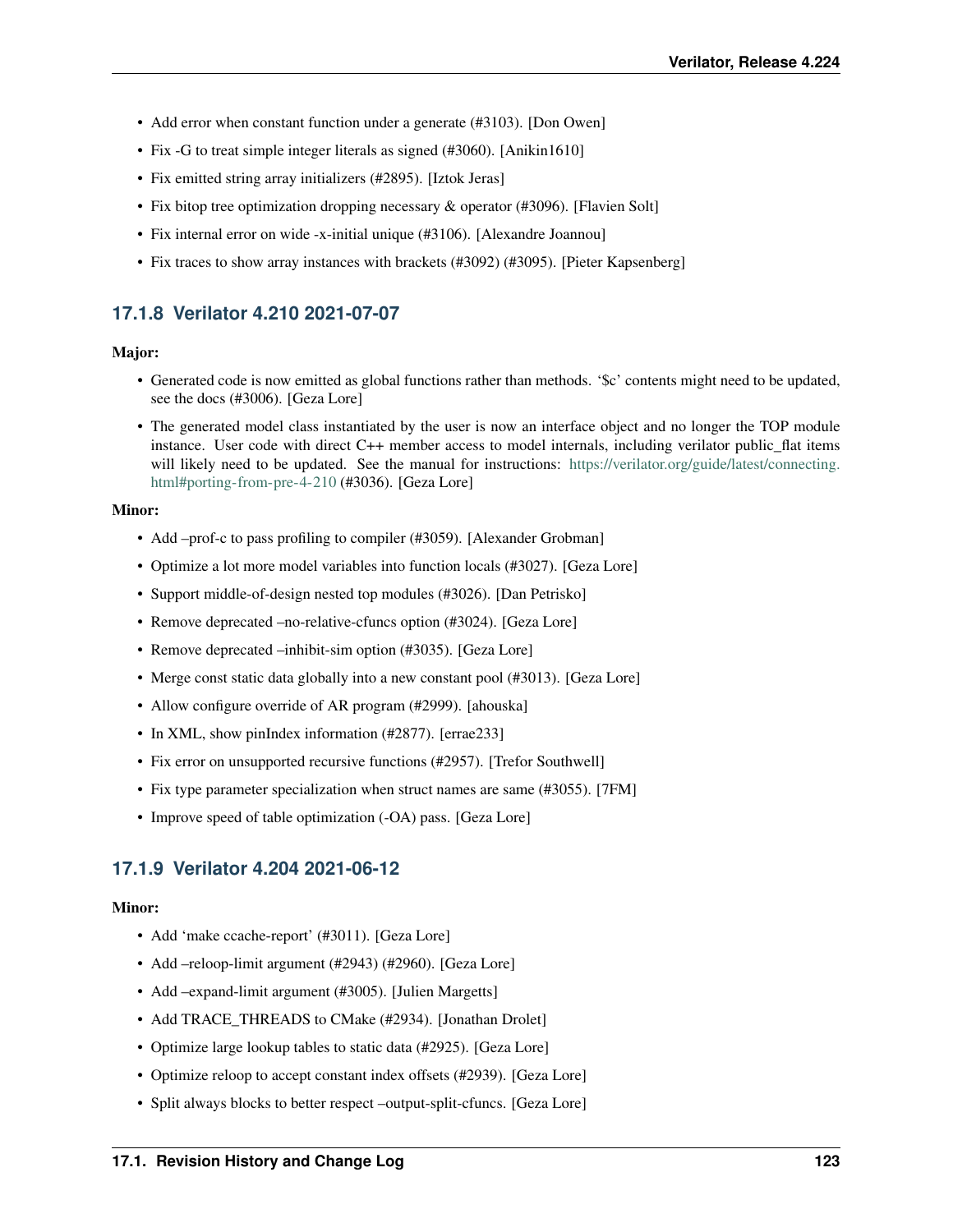- Support ignoring "&96;pragma protect ..." (#2886). [Udi Finkelstein]
- Support –trace-fst for SystemC with CMake (#2927). [Jonathan Drolet]
- Update cmake latest C++ Standard Compilation flag (#2951). [Ameya Vikram Singh]
- Prep work towards better ccache hashing/performance. [Geza Lore]
- Fix assertion failure in bitOpTree optimization (#2891) (#2899). [Raynard Qiao]
- Fix DPI functions not seen as vpiModule (#2893). [Todd Strader]
- Fix bounds check in VL\_SEL\_IWII (#2910). [Krzysztof Bieganski]
- Fix slowdown in elaboration (#2911). [Nathan Graybeal]
- Fix initialization of assoc in assoc array (#2914). [myftptoyman]
- Fix make support for gmake 3.x (#2920) (#2921). [Philipp Wagner]
- Fix VPI memory access for packed arrays (#2922). [Todd Strader]
- Fix MCD close also closing stdout (#2931). [Alexander Grobman]
- Fix split procedures to better respect –output-split-cfuncs (#2942). [Geza Lore]
- Fix to emit 'else if' without nesting (#2944). [Geza Lore]
- Fix part select issues in LATCH warning (#2948) (#2938). [Julien Margetts]
- Fix to not emit empty files with low split limits (#2961). [Geza Lore]
- Fix merging of assignments in C++ code (#2970). [Rupert Swarbrick]
- Fix unused variable warnings (#2991). [Pieter Kapsenberg]
- Fix –protect-ids when using SV classes (#2994). [Geza Lore]
- Fix constant function calls with uninitialized value (#2995). [yanx21]
- Fix Makefiles to support Windows EXEEXT usage (#3008). [Miodrag Milanovic]

## **17.1.10 Verilator 4.202 2021-04-24**

#### Major:

- Documentation has been rewritten into a book format.
- Verilated signals now use VlWide and VlPacked in place of C arrays.

- Add an URL on warnings to point to the manual's description.
- Add EOFNEWLINE warning when missing a newline at EOF.
- Changed TIMESCALEMOD from error into a warning.
- Mark –no-relative-cfuncs as scheduled for deprecation.
- Add –coverage-max-width (#2853). [xuejiazidi]
- Add VerilatedCovContext::forcePerInstance (#2793). [Kevin Laeufer]
- Add FST SystemC tracing (#2806). [Alex Torregrosa]
- Add PINNOTFOUND warning in place of error (#2868). [Udi Finkelstein]
- Support overlaps in priority case statements (#2864). [Rupert Swarbrick]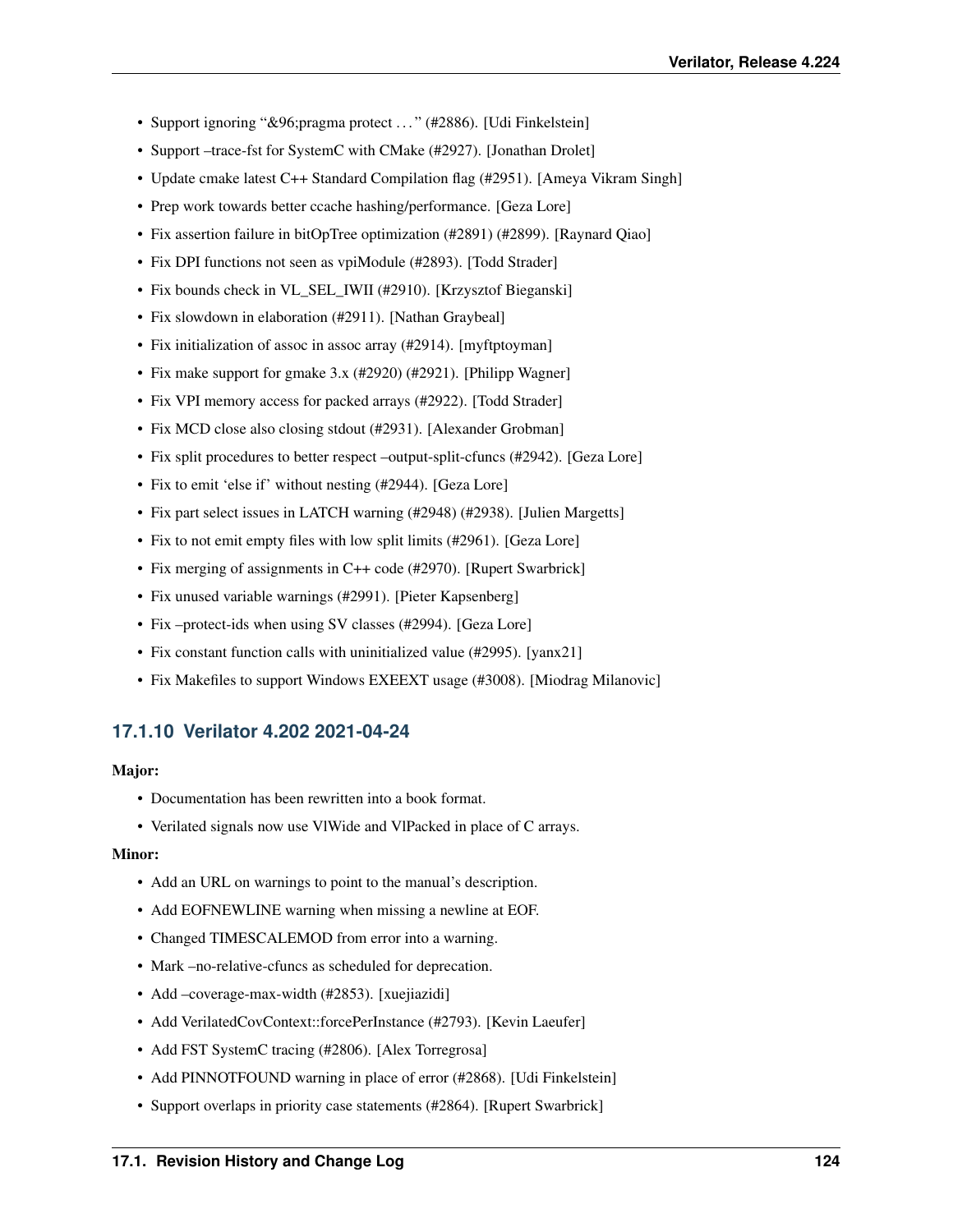- Support for null ports (#2875). [Udi Finkelstein]
- Fix class unpacked-array compile error (#2774). [Iru Cai]
- Fix scope types in FST and VCD traces (#2805). [Alex Torregrosa]
- Fix exceeding command-line ar limit (#2834). [Yinan Xu]
- Fix false \$dumpfile warning on model save (#2834). [Yinan Xu]
- Fix –timescale-override not suppressing TIMESCALEMOD (#2838). [Kaleb Barrett]
- Fix false TIMESCALEMOD on generate-ignored instances (#2838). [Kaleb Barrett]
- Fix –output-split with class extends (#2839). [Iru Cai]
- Fix false WIDTHCONCAT on casted constant (#2849). [Rupert Swarbrick]
- Fix tracing of long hashed names (#2854). [Graham Rushton]
- Fix –public-flat-rw / DPI issue (#2858). [Todd Strader]
- Fix interface localparam access (#2859). [Todd Strader]
- Fix Cygwin example compile issues (#2856). [Mark Shaw]
- Fix select of with index variable (#2880). [Alexander Grobman]
- Fix cmake version number to be numeric (#2881). [Yuri Victorovich]
- Fix MinGW not supporting 'localtime\_r' (#2882). [HyungKi Jeong]
- Fix cast from packed, typedef'ed interface signal (#2884). [Todd Strader]
- Fix VPI package reported as vpiModule (#2885). [Todd Strader]
- Fix dumping waveforms to multiple FST files (#2889). [David Metz]
- Fix assertion failure in bitOpTree (#2892). [Yutetsu TAKATSUKASA]
- Fix V3Premit infinite loop on always read-and-write (#2898). [Raynard Qiao]
- Fix VPI packed vectors (#2900). [Todd Strader]
- Fix VPI public interface parameters (#2901). [Todd Strader]

# **17.1.11 Verilator 4.200 2021-03-12**

## Announcement:

• –inhibit-sim is planned for deprecation, file a bug if this is still being used.

## Major:

- Add simulation context (VerilatedContext) to allow multiple fully independent models to be in the same process. Please see the updated examples. (#2660)
- Add context->time() and context->timeInc() API calls, to set simulation time. These now are recommended in place of the legacy sc\_time\_stamp().

- Converted Asciidoc documentation into reStructuredText (RST) format.
- Fix range inheritance on port without data type (#2753). [Embedded Go]
- Fix slice-assign overflow (#2803) (#2811). [David Turner]
- Fix interface array connection ordering broken in v4.110 (#2827). [Don Owen]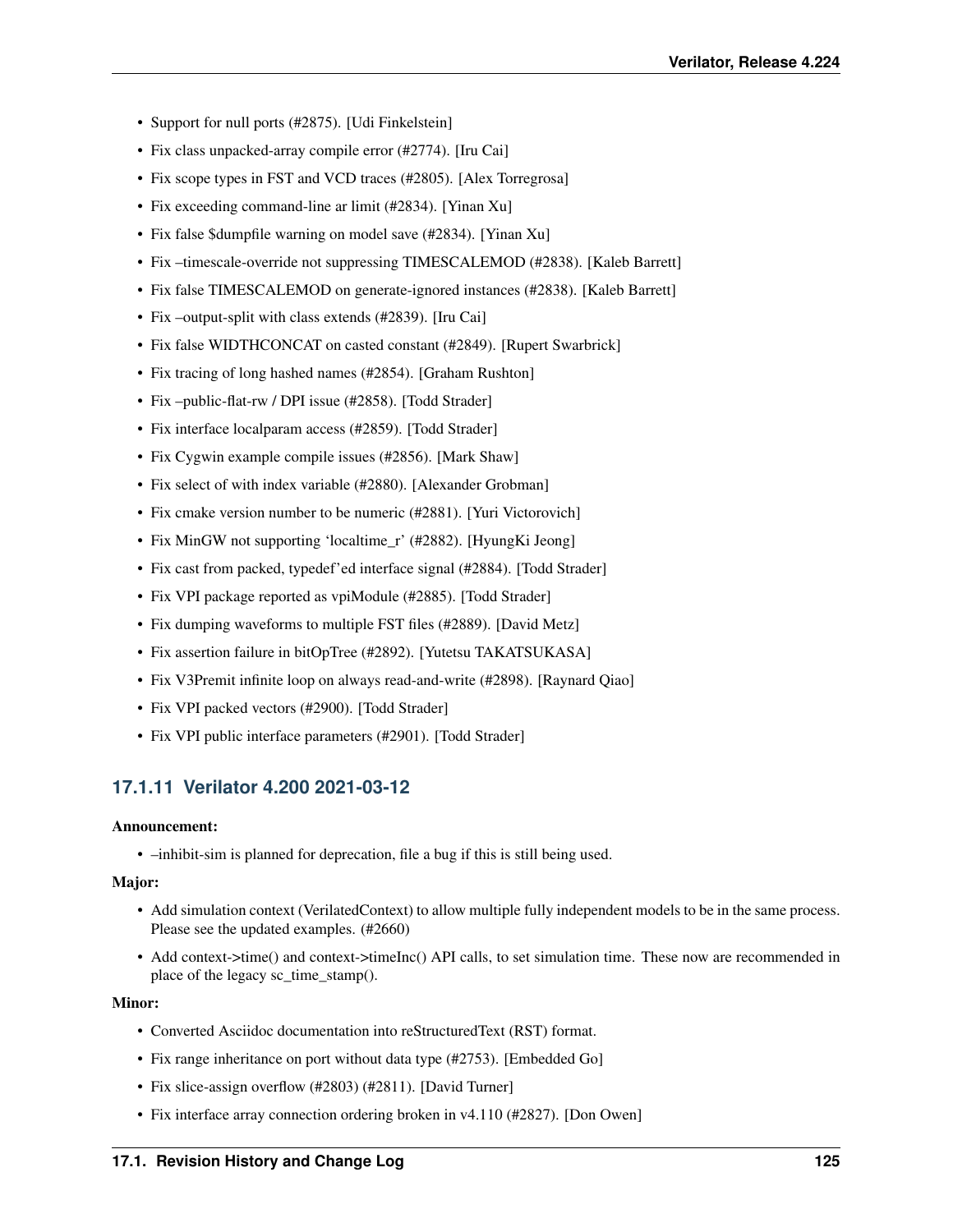- Fix or-reduction on different scopes broken in 4.110 (#2828). [Yinan Xu]
- Fix MSVC++ compile error. (#2831) (#2833) [Drew Taussig]

# **17.1.12 Verilator 4.110 2021-02-25**

#### Major:

• Optimize bit operations and others (#2186) (#2632) (#2633) (#2751) (#2800) [Yutetsu TAKATSUKASA]

### Minor:

- Support concat selection (#2721).
- Support struct scopes when dumping structs to VCD (#2776) [Alex Torregrosa]
- Generate SELRANGE for potentially unreachable code (#2625) (#2754) [Pierre-Henri Horrein]
- For –flatten, override inlining of public and no\_inline modules (#2761) [James Hanlon]
- Fix little endian interface pin swizzling (#2475). [Don Owen]
- Fix range inheritance on port without data type (#2753). [Embedded Go]
- Fix TIMESCALE warnings on primitives (#2763). [Xuanqi]
- Fix to exclude strings from toggle coverage (#2766) (#2767) [Paul Wright]
- Fix \$fread extra semicolon inside statements. [Leendert van Doorn]
- Fix class extends with VM\_PARALLEL\_BUILDS (#2775). [Iru Cai]
- Fix shifts by  $> 32$  bit values (#2785). [qrq992]
- Fix examples not flushing vcd (#2787). [Richard E George]
- Fix little endian packed array pattern assignment (#2795). [Alex Torregrosa]

# **17.1.13 Verilator 4.108 2021-01-10**

#### Major:

- Many VPI changes for IEEE compatibility, which may alter behavior from previous releases.
- Support randomize() class method and rand (#2607). [Krzysztof Bieganski]

- Support \$cast and new CASTCONST warning.
- Add –top option as alias of –top-module.
- Add LATCH and NOLATCH warnings (#1609) (#2740). [Julien Margetts]
- Remove Unix::Processors internal test dependency.
- Report UNUSED on parameters, localparam and genvars (#2627). [Charles Eric LaForest]
- Add error on real to non-real output pins (#2690). [Peter Monsson]
- Support package imports before parameters in interfaces (#2714). [James Hanlon]
- Support –sanitize in internal tests (#2705). [Yutetsu TAKATSUKASA]
- Fix passing parameter type instantiations by position number.
- Fix DPI open array handling issues.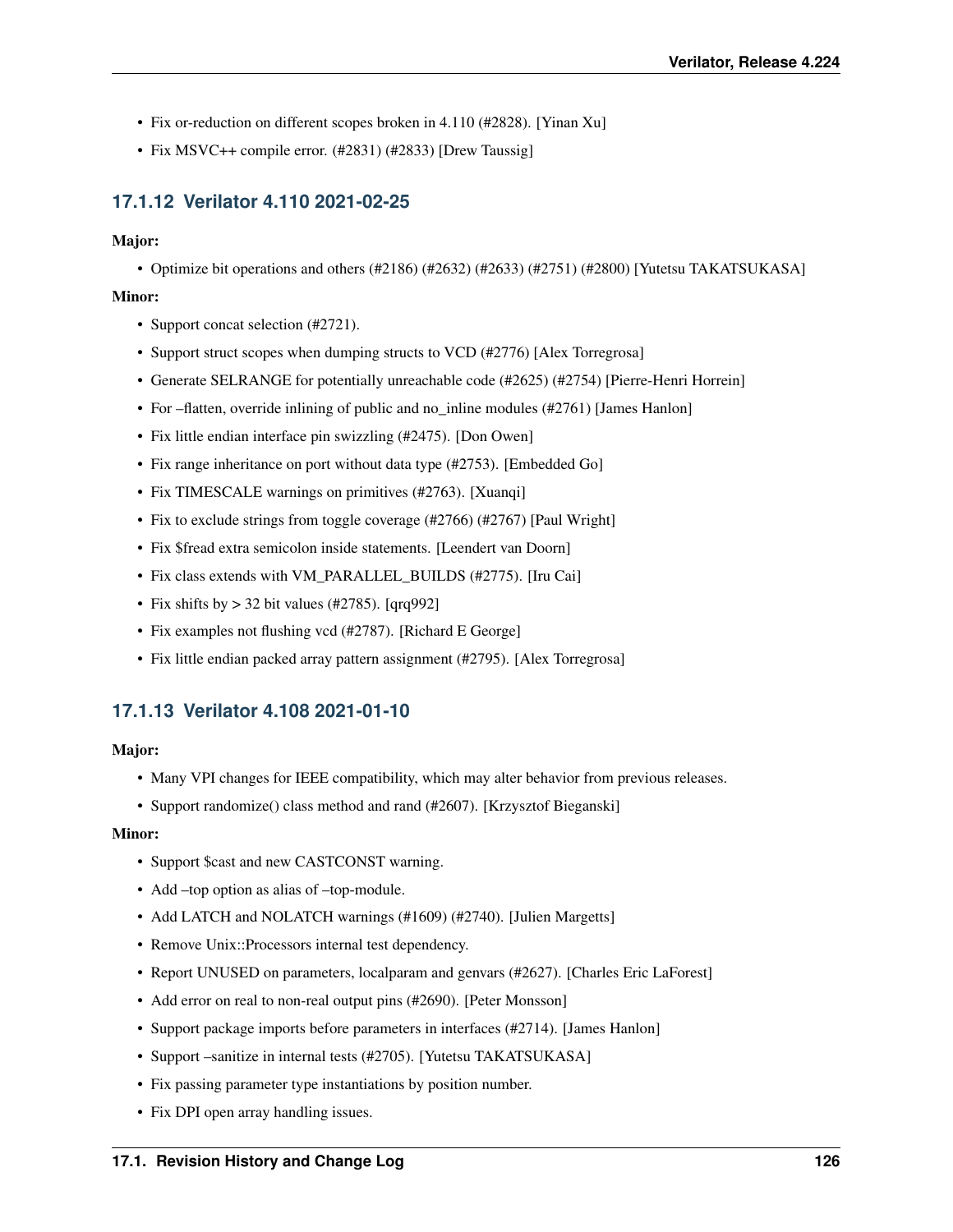- Fix error when dotted refers to missing module (#2095). [Alexander Grobman]
- Fix little endian packed array counting (#2499). [phantom-killua]
- Fix showing reference locations for BLKANDNBLK (#2170). [Yuri Victorovich]
- Fix genblk naming to match IEEE (#2686). [tinshark]
- Fix VPI memory word indexing (#2695). [Marlon James]
- Fix vpiLeftRange on little-endian memories (#2696). [Marlon James]
- Fix VPI module tree (#2704). [Todd Strader]
- Fix vpi\_release\_handle to be called implicitly per IEEE (#2706).
- Fix to allow inheriting 'VerilatedVcdFile' class. (#2720) [HyungKi Jeong]
- Fix \$urandom\_range maximum value (#2723). [Nandu Raj]
- Fix tracing empty sc module (#2729).
- Fix generate for unrolling to be signed (#2730). [yanx21]
- Fix to emit timescale in hierarchical blocks (#2735). [Yutetsu TAKATSUKASA]
- Fix to ignore coverage on real ports (#2741) (#2745). [Paul Wright]

## **17.1.14 Verilator 4.106 2020-12-02**

### Major:

• Change -sv option to select 1800-2017 instead of 1800-2005.

- Check for proper 'local' and 'protected' (#2228).
- Support \$random and \$urandom seeds.
- Support \$monitor and \$strobe.
- Support complex function arguments.
- Support 'super'.
- Support 'with item.index'.
- Fix the default GNU Make executable name on FreeBSD (#2553). [Yuri Victorovich]
- Fix trace signal names getting hashed (#2643). [Barbara Gigerl]
- Fix unpacked array parameters near functions (#2639). [Anderson Ignacio da Silva]
- Fix access to non-overridden base class variable (#2654). [Tobias Rosenkranz]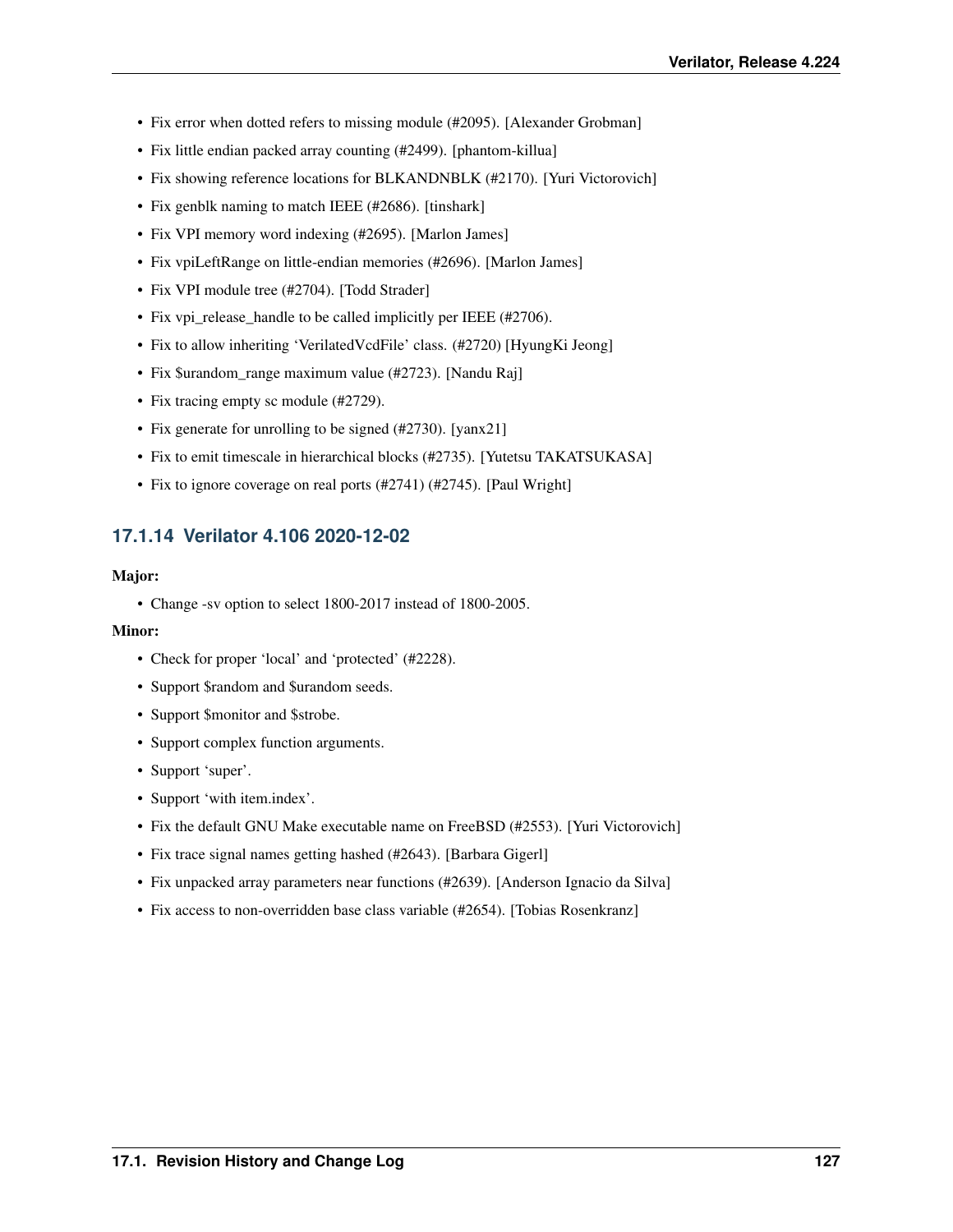# **17.1.15 Verilator 4.104 2020-11-14**

## Minor:

- Support queue and associative array 'with' statements (#2616).
- Support queue slicing (#2326).
- Support associative array pattern assignments and defaults.
- Support static methods and typedefs in classes (#2615). [Krzysztof Bieganski]
- Add error on typedef referencing self (#2539). [Cody Piersall]
- With –debug, turn off address space layout randomization.
- Fix iteration over mutating list bug in VPI (#2588). [Kaleb Barrett]
- Fix cast width propagation (#2597). [flex-liu]
- Fix return from callValueCbs (#2589) (#2605). [Marlon James]
- Fix WIDTH warnings on comparisons with nullptr (#2602). [Rupert Swarbrick]
- Fix fault when \$fgets, \$sscanf, etc used with string (#2604). [Yutetsu TAKATSUKASA]
- Fix WIFEXITED missing from MinGW/MSYS2 (#2609). [Jean Berniolles]
- Fix queue poping wrong value when otherwise unused (#2512). [nanduraj1]
- Fix arrays of modport interfaces (#2614). [Thierry Tambe]
- Fix split\_var internal error (#2640) (#2641). [Yutetsu TAKATSUKASA]

# **17.1.16 Verilator 4.102 2020-10-15**

- Support const object new() assignments.
- Support # as a comment in -f files (#2497). [phantom-killua]
- Support 'this' (#2585). [Rafal Kapuscik]
- Support defines for FST tracing (#2592). [Markus Krause]
- Support non-overlapping implication inside properties (#1292). [Peter Monsson]
- Fix timescale with –hierarchical (#2554). [Yutetsu TAKATSUKASA]
- Fix cmake build with –hierarchical (#2560). [Yutetsu TAKATSUKASA]
- Fix -G dropping public indication (#2561). [Andrew Goessling]
- Fix \$urandom range passed variable (#2563). [nanduraj1]
- Fix method calls to package class functions (#2565). [Peter Monsson]
- Fix class wide member display (#2567). [Nandu Raj P]
- Fix hierarchical references inside function (#2267) (#2572). [James Pallister]
- Fix flushCall for backward compatibility (#2580). [chenguokai]
- Fix preprocessor stringify of undefined macro. [Martin Whitaker]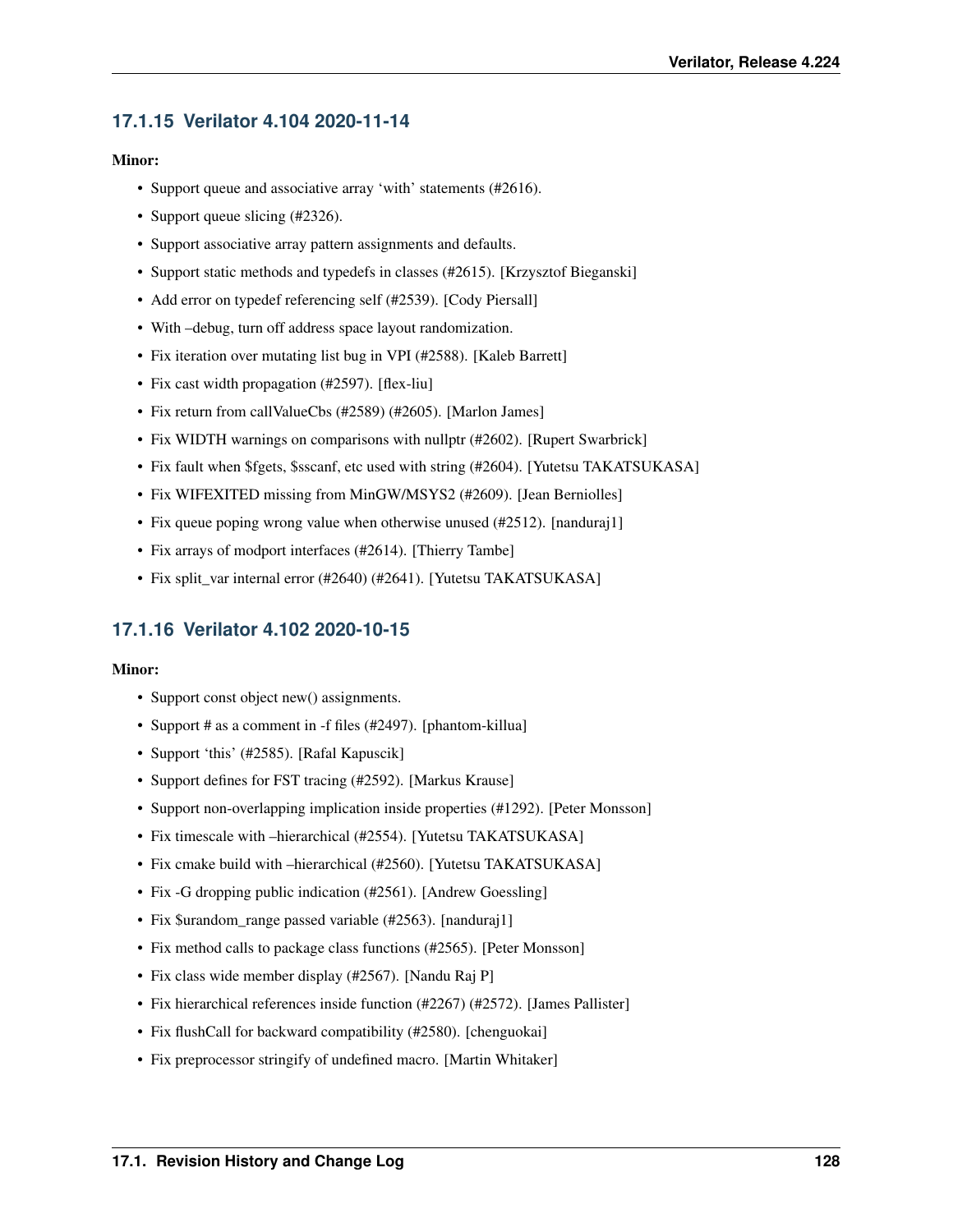# **17.1.17 Verilator 4.100 2020-09-07**

## Major:

- C++11 or newer compilers are now required.
- SystemC 2.3.0 or newer (SYSTEMC\_VERSION >= 20111121) is now required.
- Support hierarchical Verilation (#2206). [Yutetsu TAKATSUKASA]

## Minor:

- Support (with limitations) class extern, class extends, virtual class.
- Support \$urandom, \$urandom range without stability.
- Support assume property. [Peter Monsson]
- Support non-overlapping implication inside properties (#1292). [Peter Monsson]
- Fix false DECLFILENAME on black-boxed modules (#2430). [Philipp Wagner]
- Fix naming of "id : begin" blocks.
- Fix class constructor error on assignments to const.
- Fix splitting eval functions with –output-split-cfuncs (#2368). [Geza Lore]
- Fix queues as class members (#2525). [nanduraj1]

# **17.1.18 Verilator 4.040 2020-08-15**

### Announcement:

• Version 4.040 is planned to be the final version that will support pre-C++11 compilers. Please move to C++11 or newer compilers.

- Fix arrayed interfaces, broke in 4.038 (#2468). [Josh Redford]
- Support \$stable, \$rose and \$fell. (#2148) (#2501) [Peter Monsson]
- Support simple function localparams (#2461). [James Hanlon]
- Miscellaneous parsing error changes towards UVM support.
- Fix arrayed interfaces (#2469). [Josh Redford]
- Fix protect lib VCS warning. (#2479) [Julien Margetts]
- Fix combining different-width parameters (#2484). [abirkmanis]
- Fix protect-lib without sequential logic (#2492). [Yutetsu TAKATSUKASA]
- Fix V3Unknown from running with flat XML output (#2494). [James Hanlon]
- Fix non-32 bit conversion to float (#2495). [dsvf]
- Fix casting non-self-determined subexpressions (#2493). [phantom-killua]
- Fix SystemC net names (#2500). [Edgar E. Iglesias]
- Fix build with Bison 3.7 and newer (#2505). [Rupert Swarbrick]
- Fix slice of unpacked array (#2506) (#2507). [Yutetsu TAKATSUKASA]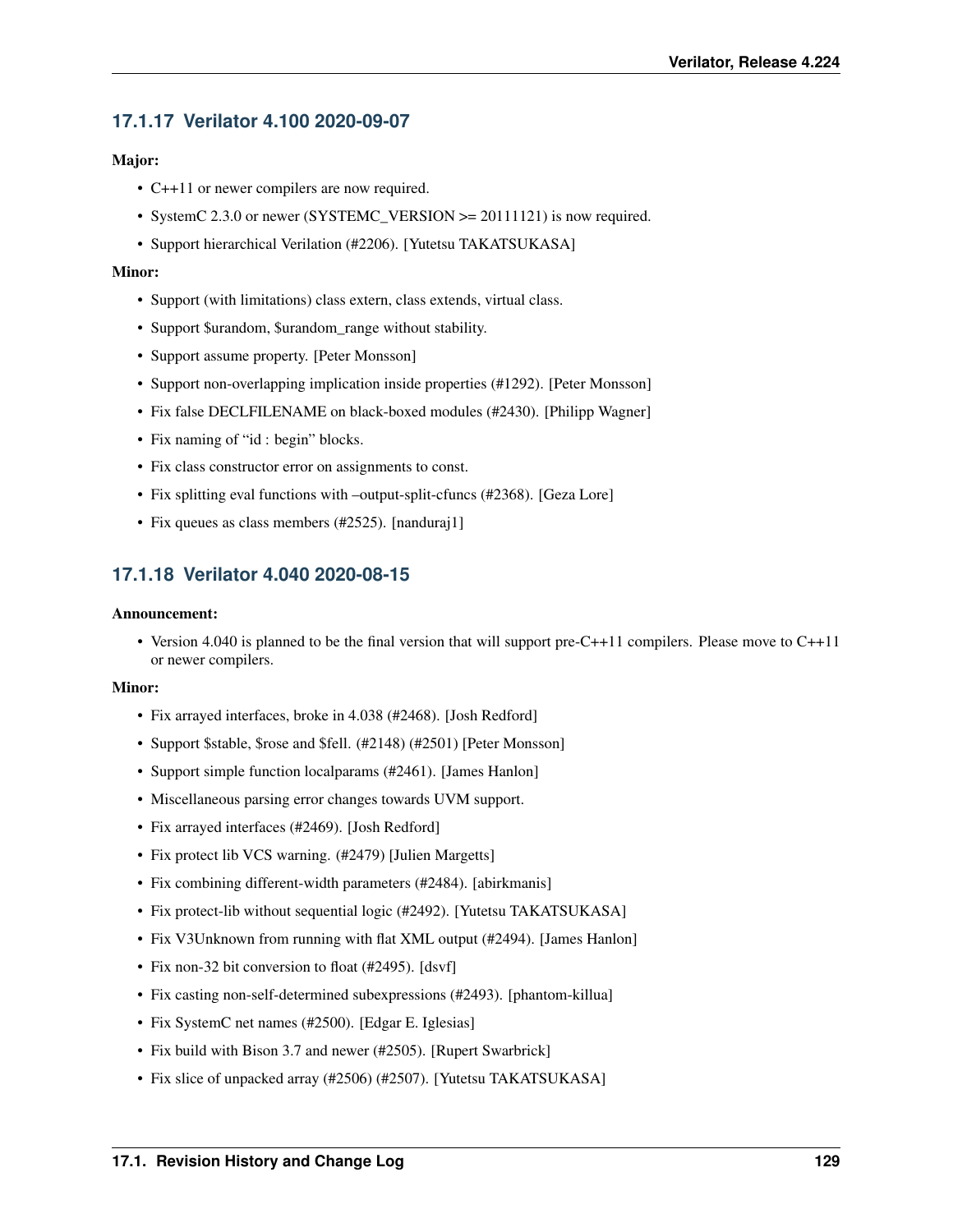# **17.1.19 Verilator 4.038 2020-07-11**

## Announcement:

• Versions 4.038 and 4.040 are planned to be the final versions that will support pre-C++11 compilers. Please move to C++11 or newer compilers.

### Minor:

- Support VPI access to parameters and localparam. [Ludwig Rogiers]
- Support parsing (not elaboration, yet) of UVM.
- Add new UNSUPPORTED error code to replace most previous Unsupported: messages.
- With –bbox-unsup continue parsing on many (not all) UVM constructs.
- Support for-loop increments with commas.
- Support \$swrite with arbitrary arguments.
- Support \$writememb (#2450). [Fan Shupei]
- Fix OS X, Free BSD, and -m32 portability issues. [Geza Lore]
- Fix to flush FST trace on termination due to \$stop or assertion failure.
- Fix part select error when multipling by power-of-two (#2413). [Conor McCullough]
- Fix division exception (#2460) [Kuoping Hsu]

# **17.1.20 Verilator 4.036 2020-06-06**

#### Major:

- OPT\_FAST is now -Os by default. See the BENCHMARKING & OPTIMIZATION part of the manual if you experience issues with compilation speed.
- –output-split is now on by default. VM\_PARALLEL\_BUILDS is set by default iff the –output-split caused an actual file split to occur. –output-split-cfuncs and –output-split-ctrace now default to the value of –output-split. These changes should improve build times of medium and large designs with default options. User makefiles may require changes.

- Configure now enables SystemC if it is installed as a system headers, e.g. with 'apt-get install systemc-dev'.
- Add –waiver-output flag that writes a verilator config file (.vlt) with waivers to the warnings emitted during a Verilator run.
- Support verilator coverage –write-info for lcov HTML reports.
- Line Coverage now tracks all statement lines, not just branch lines.
- The run-time library is now compiled with -Os by default. (#2369, #2373)
- Support multi channel descriptor I/O (#2190) [Stephen Henry]
- Support \$countbits. (#2287) [Yossi Nivin]
- Support \$isunbounded and parameter \$. (#2104)
- Support unpacked array .sum and .product.
- Support prefix/postfix increment/decrement. (#2223) [Maciej Sobkowski]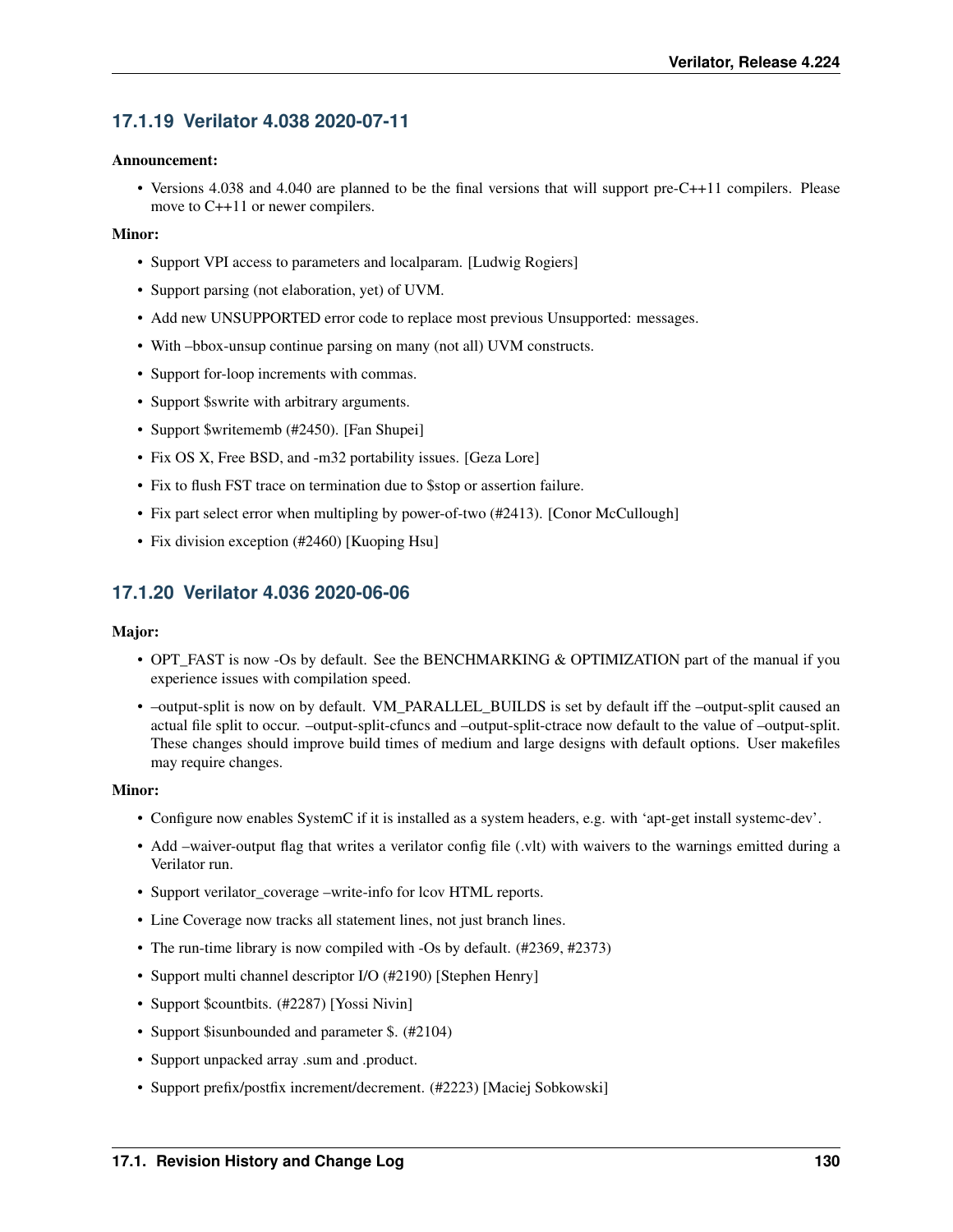- Fix FST tracing of little bit endian signals. [Geza Lore]
- Fix +: and -: on unpacked arrays. (#2304) [engr248]
- Fix \$isunknown with constant Z's.
- Fix queues and dynamic array wide ops. (#2352) [Vassilis Papaefstathiou]

# **17.1.21 Verilator 4.034 2020-05-03**

### Major:

- Support simplistic classes with many restrictions, see manual. (#377)
- Support IEEE time units and time precisions. (#234) Includes &96;timescale, \$printtimescale, \$timeformat. VL\_TIME\_MULTIPLIER, VL\_TIME\_PRECISION, VL\_TIME\_UNIT have been removed and the time precision must now match the SystemC time precision. To get closer behavior to older versions, use e.g. –timescaleoverride "1ps/1ps".
- Add -build to call make automatically. (#2249) [Yutetsu TAKATSUKASA]
- Configuring with ccache present now defaults to using it; see OBJCACHE.
- Fix DPI import/export to be standard compliant. (#2236) [Geza Lore]
- Add –trace-threads for general multithreaded tracing. (#2269) [Geza Lore]

- Add –flatten for use with –xml-only. (#2270) [James Hanlon]
- Greatly improve FST/VCD dump performance (#2244) (#2246) (#2250) (#2257) [Geza Lore]
- Support \$ferror, and \$fflush without arguments. (#1638)
- Support event data type (with some restrictions).
- Support \$root. (#2150) [Keyi Zhang]
- Add error if use SystemC 2.2 and earlier (pre-2011) as is deprecated.
- Add support of –trace-structs for CMake (#2986). [Martin Schmidt]
- Fix arrayed instances connecting to slices. (#2263) [Don/engr248]
- Fix error on unpacked connecting to packed. (#2288) [Joseph Shaker]
- Fix logical not optimization with empty begin. (#2291) [Baltazar Ortiz]
- Fix reduction OR on wide data, broke in v4.026. (#2300) [Jack Koenig]
- Fix clock enables with bit-extends. (#2299) [Marco Widmer]
- Fix MacOs Homebrew by removing default LIBS. (#2298) [Ryan Clarke]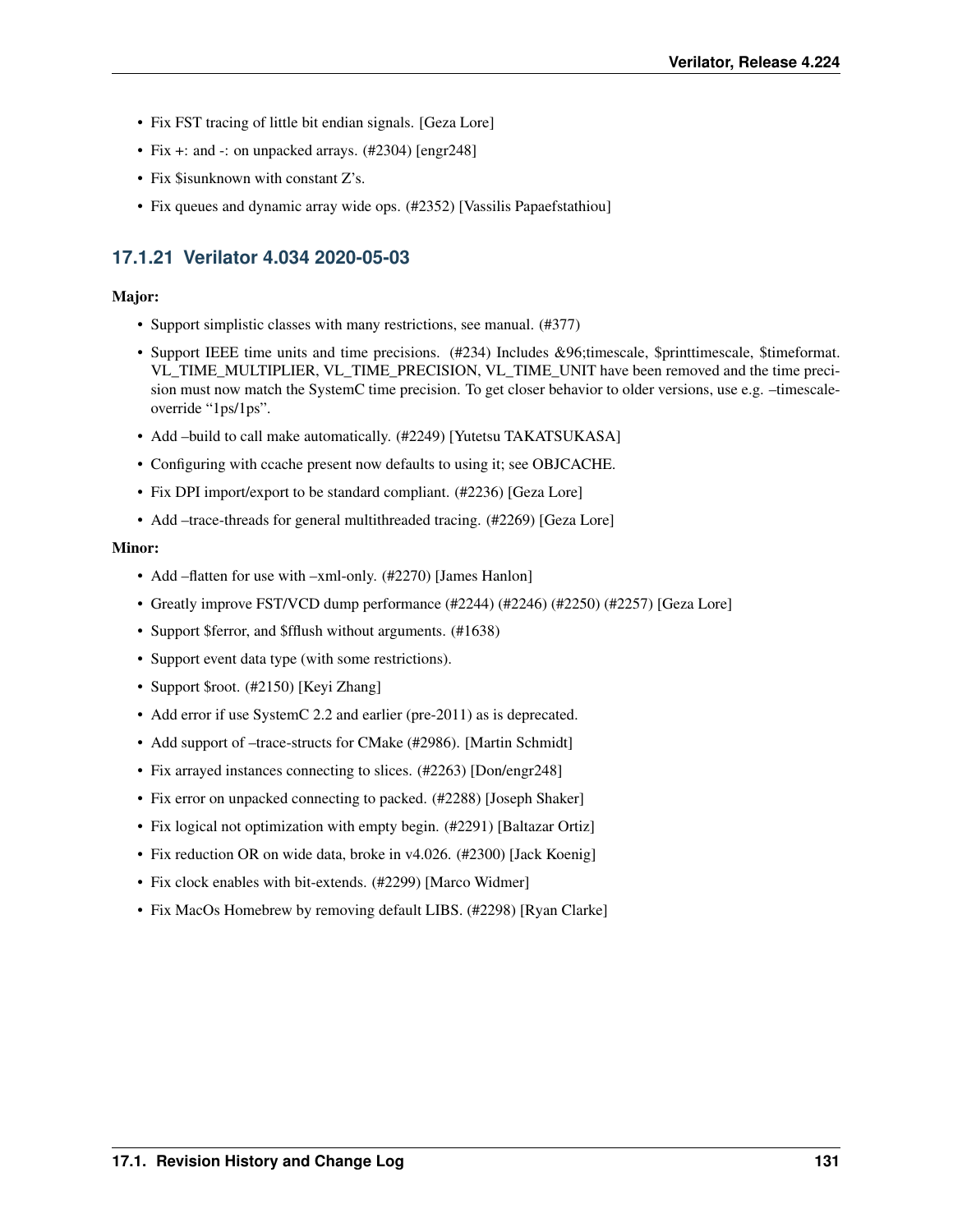# **17.1.22 Verilator 4.032 2020-04-04**

## Minor:

- Add column numbers to errors and warnings.
- Add GCC 9-style line number prefix when showing source text for errors.
- Add setting VM\_PARALLEL\_BUILDS=1 when using –output-split. (#2185)
- Change –quiet-exit to also suppress 'Exiting due to N errors'.
- Suppress REALCVT for whole real numbers.
- Support split var in vlt files. (#2219) [Marco Widmer]
- Fix parameter type redeclaring a type. (#2195) [hdzhangdoc]
- Fix VCD open with empty filename. (#2198) [Julius Baxter]
- Fix packages as enum base types. (#2202) [Driss Hafdi]
- Fix duplicate typedefs in generate for. (#2205) [hdzhangdoc]
- Fix MinW portability. (#2114) [Sean Cross]
- Fix assertions with unique case inside. (#2199) [hdzhangdoc]
- Fix implicit conversion of floats to wide integers.

# **17.1.23 Verilator 4.030 2020-03-08**

## Major:

- Add split\_var metacomment to assist UNOPTFLAT fixes. (#2066) [Yutetsu TAKATSUKASA]
- Support \$dumpfile and \$dumpvars. (#2126) [Alexander Grobman]
- Support dynamic arrays. (#379)

- Add +verilator+noassert flag to disable assertion checking. [Tobias Wölfel]
- Add check for assertOn for asserts. (#2162) [Tobias Wölfel]
- Add –structs-packed for forward compatibility.
- Support \$displayb/o/h, \$writeb/o/h, etc. (#1637)
- Use gcc -Os in examples instead of -O2 for better average performance.
- Fix genblk naming with directly nested generate blocks. (#2176) [Alexander Grobman]
- Fix undeclared VL\_SHIFTR\_WWQ. (#2114) [Alex Solomatnikov]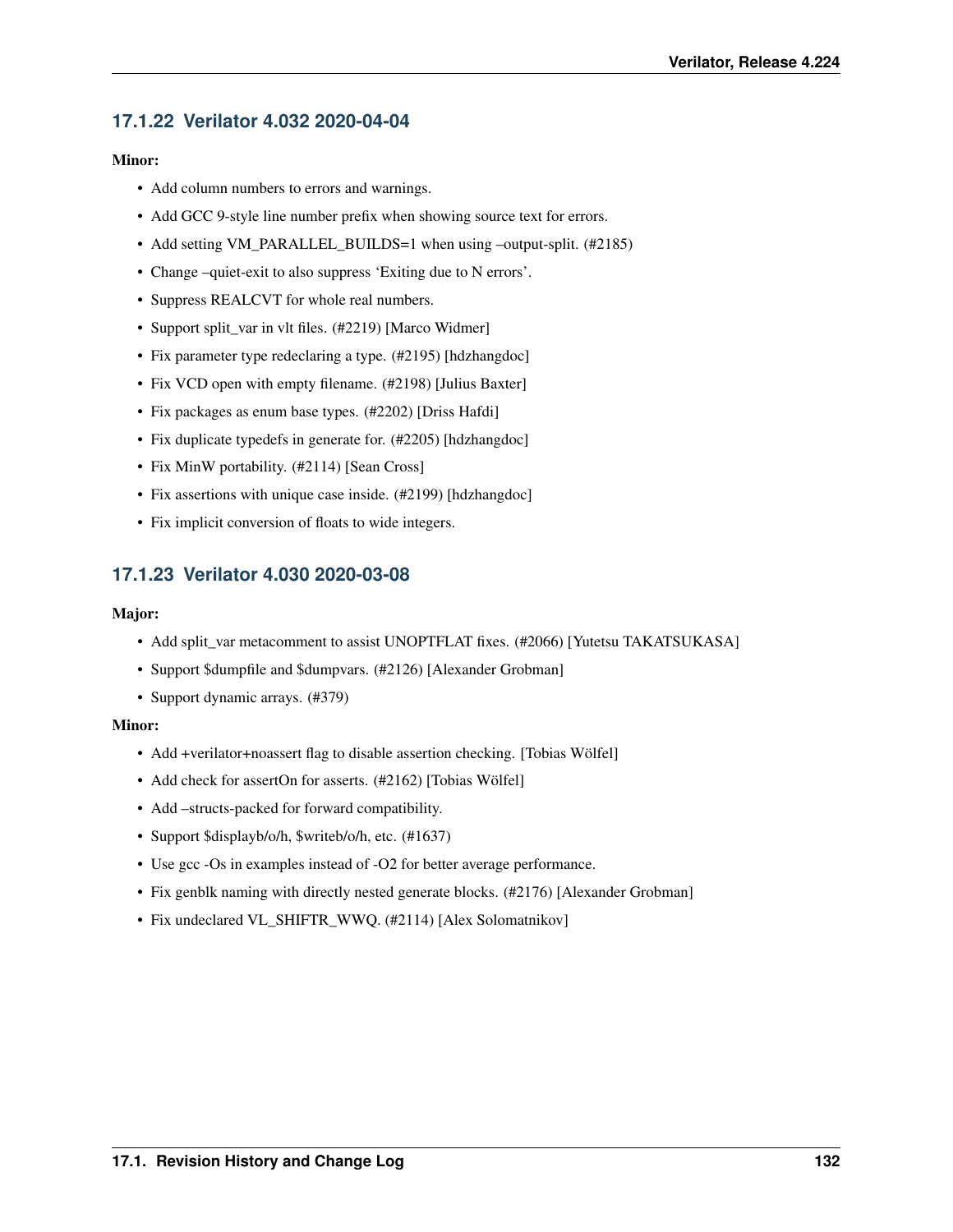# **17.1.24 Verilator 4.028 2020-02-08**

## Major:

- Support attributes (public, isolate\_assignments, etc.) in configuration files.
- Add -match to lint\_off to waive warnings. [Philipp Wagner]

### Minor:

- Link Verilator binary partially statically. (#2146) [Geza Lore]
- Verilation speed improvements (#2133) (#2138) [Geza Lore]
- Support libgoogle-perftools-dev's libtcmalloc if available. (#2137) [Geza Lore]
- Support \$readmem/\$writemem with assoc arrarys. (#2100) [agrobman]
- Support type(expression) operator and \$typename. (#1650)
- Support left justified \$display. (#2101) [Pieter Kapsenberg]
- Support string character access via indexing.
- Support enum.next(k) with constant  $k > 1$ . (#2125) [Tobias Rosenkranz]
- Support parameter access from arrays of interfaces. (#2155) [Todd Strader]
- Add parameter values in XML. #2110. [Pieter Kapsenberg]
- Add loc column location in XML (replaces fl). (#2122) [Pieter Kapsenberg]
- Add error on misused define. [Topa Tota]
- Add parameter to set maximum signal width. (#2082) [Øyvind Harboe]
- Add warning on genvar in normal for loop. (#2143) [Yuri Victorovich]
- Fix VPI scope naming for public modules. [Nandu Raj]
- Fix FST tracing of enums inside structs. [fsiegle]
- Fix WIDTH warning on  $\lt\lt=$  of narrower value. (#2141) [agrobman]
- Fix OpenSolaris issues. (#2154) [brancoliticus]
- Fix gated clocks under –protect-lib. (#2169) [Todd Strader]

# **17.1.25 Verilator 4.026 2020-01-11**

#### Major:

• Docker images are now available for Verilator releases.

- Support bounded queues.
- Support non-overlapping implication operator in assertions. (#2069) [Peter Monsson]
- Support string compare, ato\*, etc methods. (#1606) [Yutetsu TAKATSUKASA]
- Support immediate cover statements.
- Ignore &96;uselib to end-of-line. (#1634) [Frederic Antonin]
- Update FST trace API for better performance.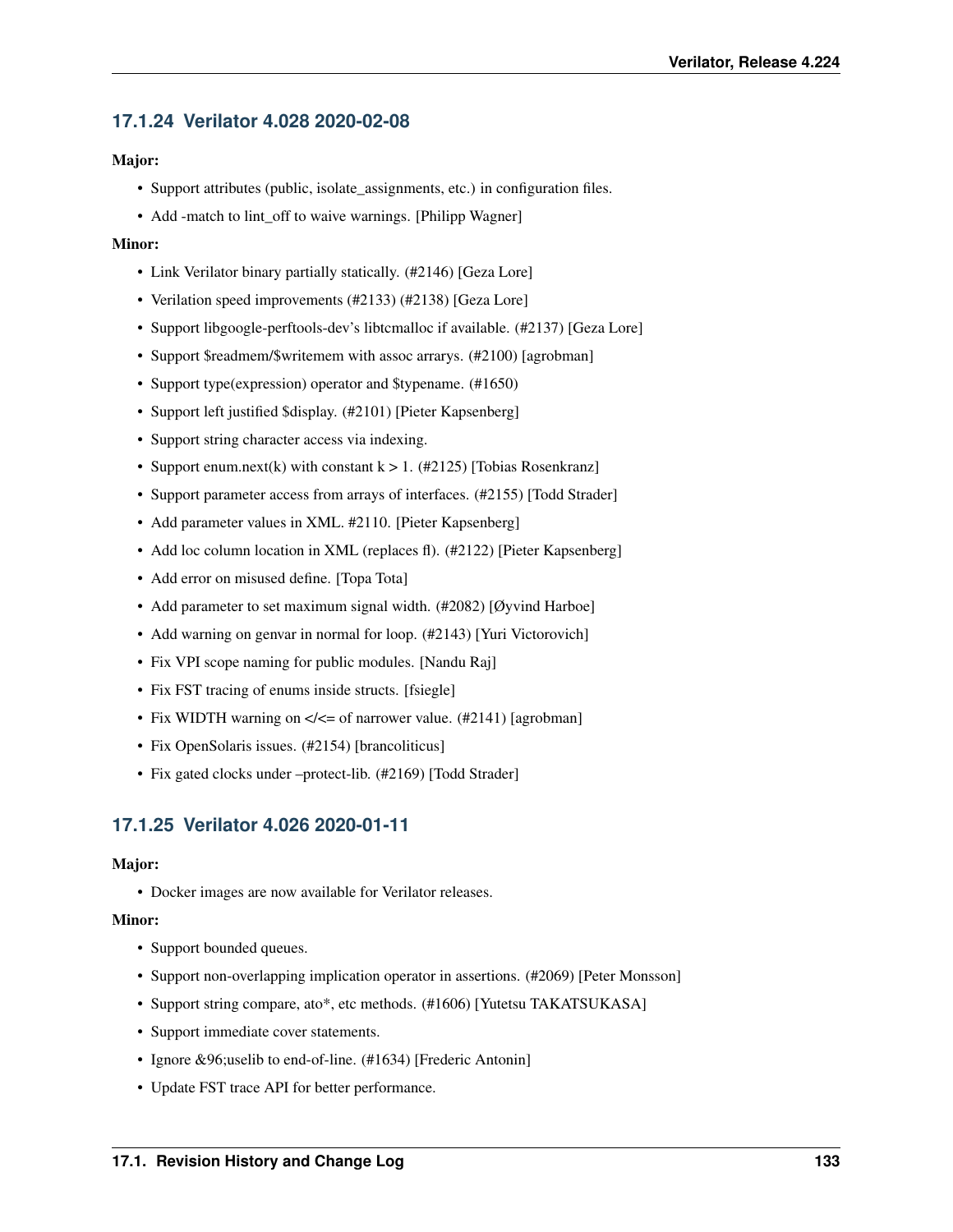- Add vpiTimeUnit and allow to specify time as string. (#1636) [Stefan Wallentowitz]
- Add error when &96; resetall inside module (IEEE 2017-22.3).
- Add cleaner error on version control conflicts in sources.
- Fix little endian cell ranges. (#1631) [Julien Margetts]
- Fix queue issues (#1641) (#1643) [Peter Monsson, Stefan Wallentowitz]
- Fix streasecmp for windows. (#1651) [Kuba Ober]
- Fix disable iff in assertions. Closes #1404. [Peter Monsson]
- Fix huge case statement performance. Closes #1644. [Julien Margetts]
- Fix tracing -1 index arrays. Closes #2090. [Yutetsu Takatsukasa]
- Fix expand optimization slowing –lint-only. Closes #2091. [Thomas Watts]
- Fix %{number}s with strings. #2093. [agrobman]
- Fix shebang breaking some shells. Closes #2067. [zdave]

## **17.1.26 Verilator 4.024 2019-12-08**

#### Major:

- Support associative arrays (excluding [\*] and pattern assignments). (#544)
- Support queues (excluding { } notation and pattern assignments). (#545)

- Add +verilator+error+limit to see more assertion errors. [Peter Monsson]
- Support string.toupper and string.tolower.
- Support \$rewind and \$ungetc.
- Support shortreal as real, with a SHORTREAL warning.
- Add -Wpedantic and -Wno-context for compliance testing.
- Add error on redefining preprocessor directives. [Piotr Binkowski]
- Support \$value\$plusargs float and shorts. (#1592) (#1619) [Garrett Smith]
- Fix gate lvalue optimization error. (#831) [Jonathon Donaldson, Driss Hafdi]
- Fix color assertion on empty if. (#1604) [Andrew Holme]
- Fix for loop missing initializer. (#1605) [Andrew Holme]
- Fix hang on concat error. (#1608) [Bogdan Vukobratovic]
- Fix VPI timed callbacks to be one-shot, pull5. [Matthew Ballance]
- Fix // in filenames. (#1610) [Peter Nelson]
- Fix \$display("%p") to be closer to IEEE.
- Fix labels on functions with returns. (#1614) [Mitch Hayenga]
- Fix false unused message on \_\_Vemumtab. (#2061) [Tobias Rosenkranz]
- Fix assertion on dotted parameter arrayed function. (#1620) [Rich Porter]
- Fix interface reference tracing. (#1595) [Todd Strader]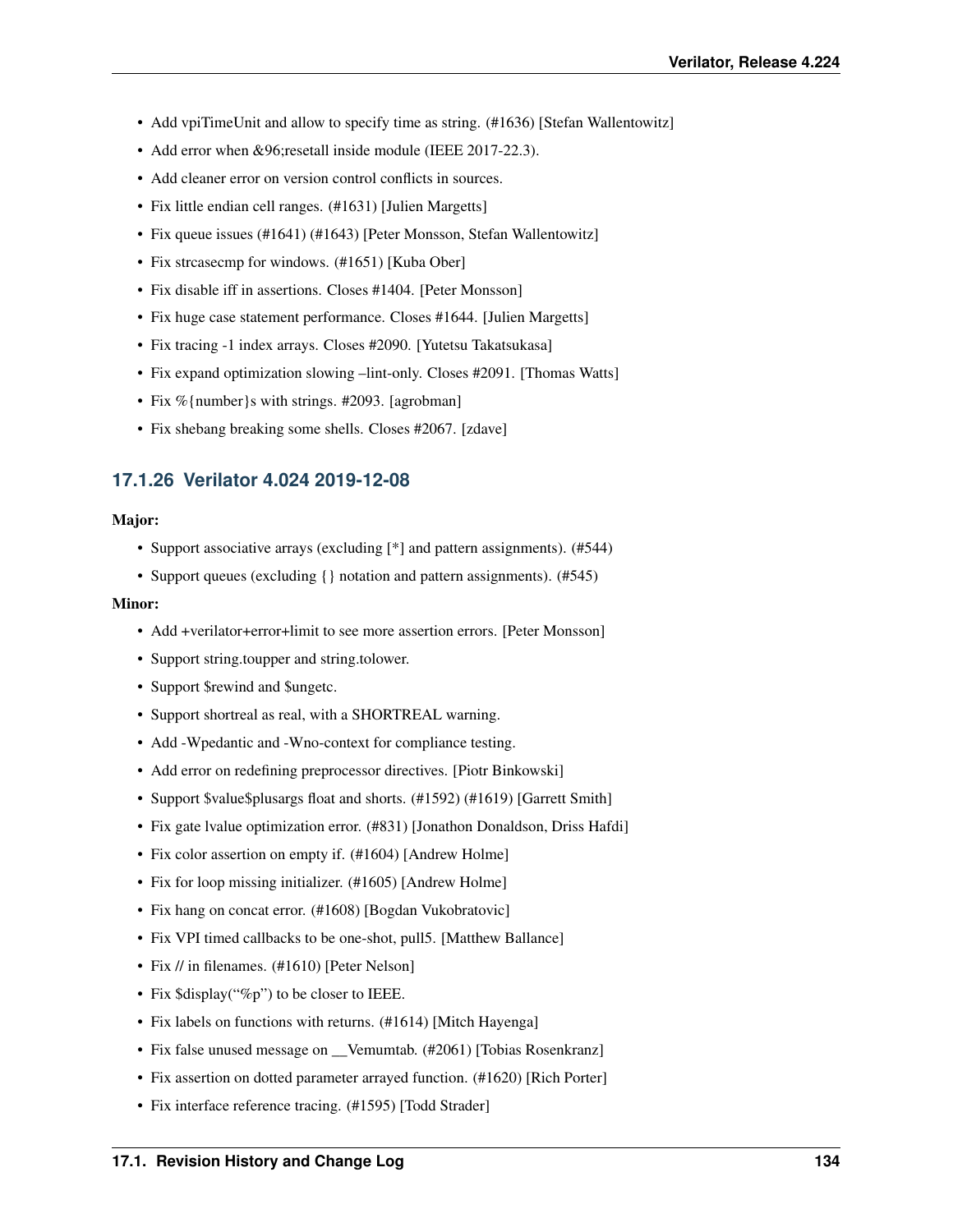• Fix error on unpacked concatenations. (#1627) [Driss Hafdi]

# **17.1.27 Verilator 4.022 2019-11-10**

## Major:

- Add –protect-lib. (#1490) [Todd Strader]
- Add cmake support. (#1363) [Patrick Stewart]

## Minor:

- Examples have been renamed.
- Add –protect-ids to obscure information in objects. (#1521) [Todd Strader]
- Add –trace-coverage.
- Add –xml-output.
- Support multithreading on Windows. [Patrick Stewart]
- Suppress 'command failed' on normal errors.
- Support some unpacked arrays in parameters. (#1315) [Marshal Qiao]
- Add interface port visibility in traces. (#1594) [Todd Strader]
- Increase case duplicate/incomplete to 16 bit tables. (#1545) [Yossi Nivin]
- Support quoted arguments in -f files. (#1535) [Yves Mathieu]
- Optimize modulus by power-of-two constants, and masked conditionals.
- Fix detecting missing reg types. (#1570) [Jacko Dirks]
- Fix multithreaded yield behavior when no work. [Patrick Stewart]
- Fix bad-syntax crashes. (#1548, #1550-#1553, #1557-#1560, #1563, #1573-#1577, #1579, #1582-#1591) [Eric Rippey]
- Fix false CMPCONST/UNSIGNED warnings on "inside". (#1581) [Mitch Hayenga]

# **17.1.28 Verilator 4.020 2019-10-06**

- Add –public-flat-rw. (#1511) [Stefan Wallentowitz]
- Support \$fseek, \$ftell, \$frewind. (#1496) [Howard Su]
- Support vpiModule. (#1469) [Stefan Wallentowitz]
- Make Syms file honor –output-split-cfuncs. (#1499) [Todd Strader]
- Fix make test with no VERILATOR\_ROOT. (#1494) [Ahmed El-Mahmoudy]
- Fix error on multidimensional cells. (#1505) [Anderson Ignacio Da Silva]
- Fix config\_rev revision detection on old versions.
- Fix false warning on backward indexing. (#1507) [Hao Shi]
- Fix vpiType accessor. (#1509) (#1510) [Stefan Wallentowitz]
- Fix ugly error on interface misuse. (#1525) [Bogdan Vukobratovic]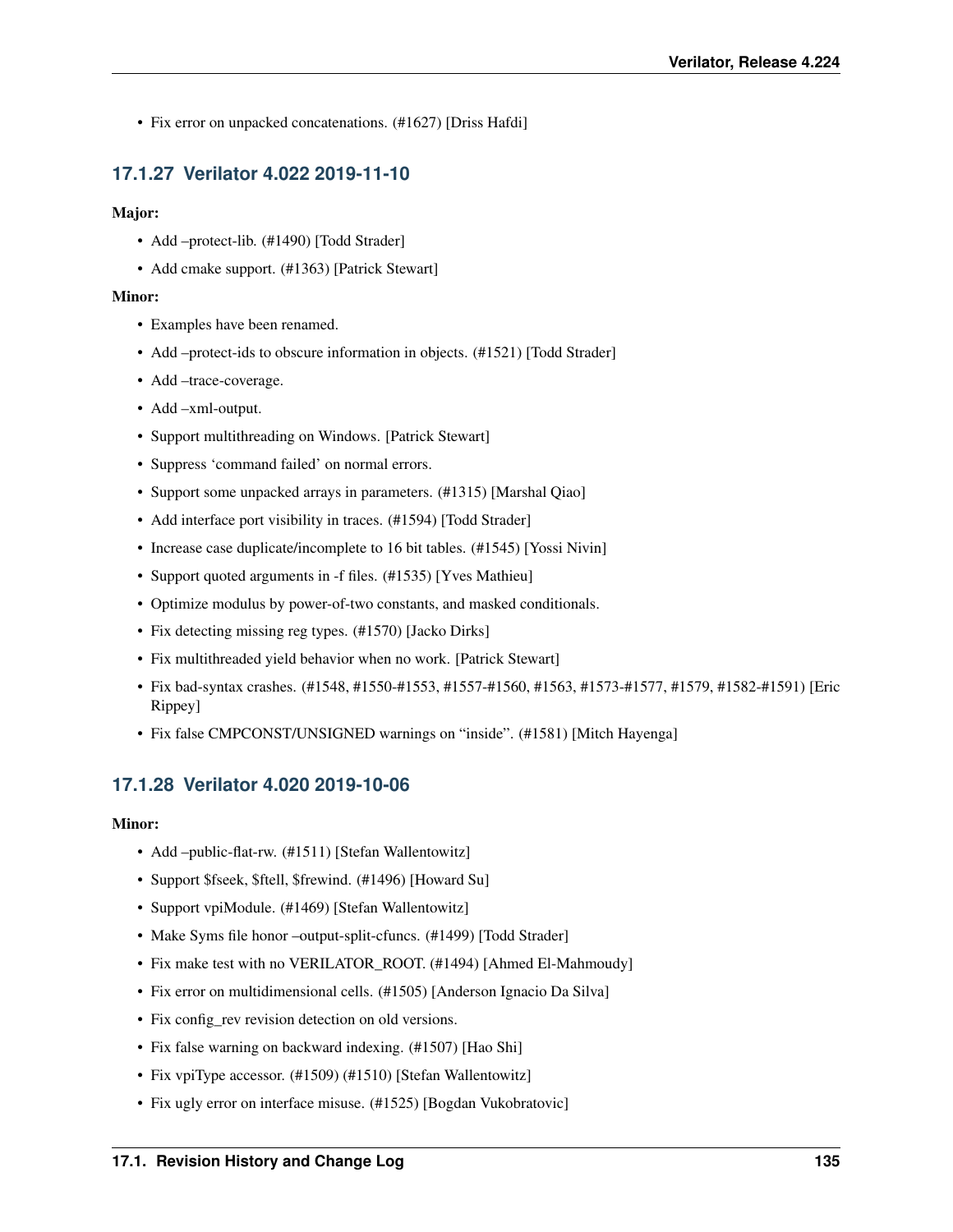- Fix misc bad-syntax crashes. (#1529) (#1530) (#1531) (#1532) (#1533) [Eric Rippey]
- Fix case statements with strings. (#1536) [Philipp Wagner]
- Fix some coverage lost when multithreaded. (#2151)

# **17.1.29 Verilator 4.018 2019-08-29**

### Major:

- When showing an error, show source code and offer suggestions of replacements.
- When showing an error, show the instance location. (#1305) [Todd Strader]

### Minor:

- Add –rr. (#1481) [Todd Strader]
- Change MULTITOP to warning to help linting, see manual.
- Add XSim support to driver.pl. (#1493) [Todd Strader]
- Add –dpi-hdr-only. (#1491) [Todd Strader]
- Show included-from filenames in warnings. (#1439) [Todd Strader]
- Fix elaboration time errors. (#1429) [Udi Finkelstein]
- Fix not reporting some duplicate signals/ports. (#1462) [Peter Gerst]
- Fix not in array context on non-power-of-two slices. (#2027) [Yu Sheng Lin]
- Fix system compile flags injection. [Gianfranco Costamagna]
- Fix enum values not being sized based on parent. (#1442) [Dan Petrisko]
- Fix internal error on gate optimization of assign. (#1475) [Oyvind Harboe]

# **17.1.30 Verilator 4.016 2019-06-16**

- Add –quiet-exit. (#1436) [Todd Strader]
- Error continuation lines no longer have %Error prefix.
- Support logical equivalence operator  $\langle \rangle$ .
- Support VerilatedFstC set\_time\_unit. (#1433) [Pieter Kapsenberg]
- Support deferred assertions. (#1449) [Charles Eddleston]
- Mark infrequently called functions with GCC cold attribute.
- Fix sign-compare warning in verilated.cpp. (#1437) [Sergey Kvachonok]
- Fix fault on \$realtime with %t. (#1443) [Julien Margetts]
- Fix \$display with string without %s. (#1441) [Denis Rystsov]
- Fix parameter function string returns. (#1441) [Denis Rystsov]
- Fix invalid XML output due to special chars. (#1444) [Kanad Kanhere]
- Fix performance when mulithreaded on 1 CPU. (#1455) [Stefan Wallentowitz]
- Fix type and real parameter issues (#1427) (#1456) (#1458) [Todd Strader]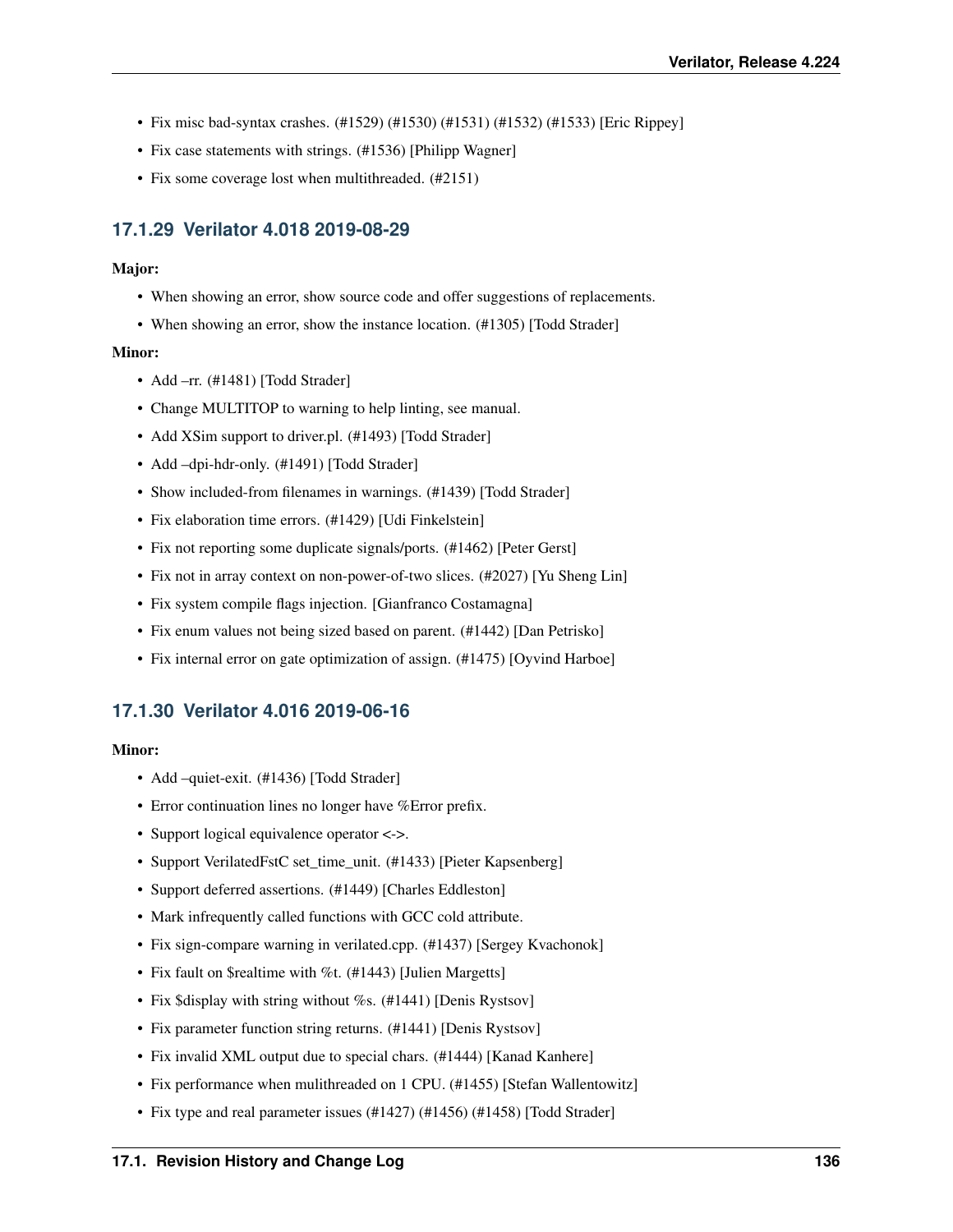- Fix build error on MinGW. (#1460) [Richard Myers]
- Fix not reporting some duplicate signals. (#1462) [Peter Gerst]
- Fix -savable invalid C++ on packed arrays. (#1465) [Alex Chadwick]
- Fix constant function return of function var. (#1467) [Roman Popov]

# **17.1.31 Verilator 4.014 2019-05-08**

## Minor:

- Add –trace-fst-thread.
- Support '#' comments in \$readmem. (#1411) [Frederick Requin]
- Support "'dx" constants. (#1423) [Udi Finkelstein]
- For FST tracing use LZ4 compression. [Tony Bybell]
- Add error when use parameters without value. (#1424) [Peter Gerst]
- Auto-extend and WIDTH warn on unsized X/Zs. (#1423) [Udi Finkelstein]
- Fix missing VL\_SHIFTL errors. (#1412) (#1415) [Larry Lee]
- Fix MinGW GCC 6 printf formats. (#1413) [Sergey Kvachonok]
- Fix test problems when missing fst2vcd. (#1417) [Todd Strader]
- Fix GTKWave register warning. (#1421) [Pieter Kapsenberg]
- Fix FST enums not displaying. (#1426) [Danilo Ramos]
- Fix table compile error with multiinterfaces. (#1431) [Bogdan Vukobratovic]

# **17.1.32 Verilator 4.012 2019-03-23**

- Add +verilator+seed. (#1396) [Stan Sokorac]
- Support \$fread. [Leendert van Doorn]
- Support void' cast on functions called as tasks. (#1383) [Al Grant]
- Add IGNOREDRETURN warning. (#1383)
- Report PORTSHORT errors on concat constants. (#1400) [Will Korteland]
- Fix VERILATOR\_GDB being ignored. (#2017) [Yu Sheng Lin]
- Fix \$value\$plus\$args missing verilated\_heavy.h. [Yi-Chung Chen]
- Fix MSVC compile error. (#1406) [Benjamin Gartner]
- Fix maintainer test when no Parallel::Forker. (#1977) [Enzo Chi]
- Fix +1364-1995ext flags applying too late. (#1384) [Al Grant]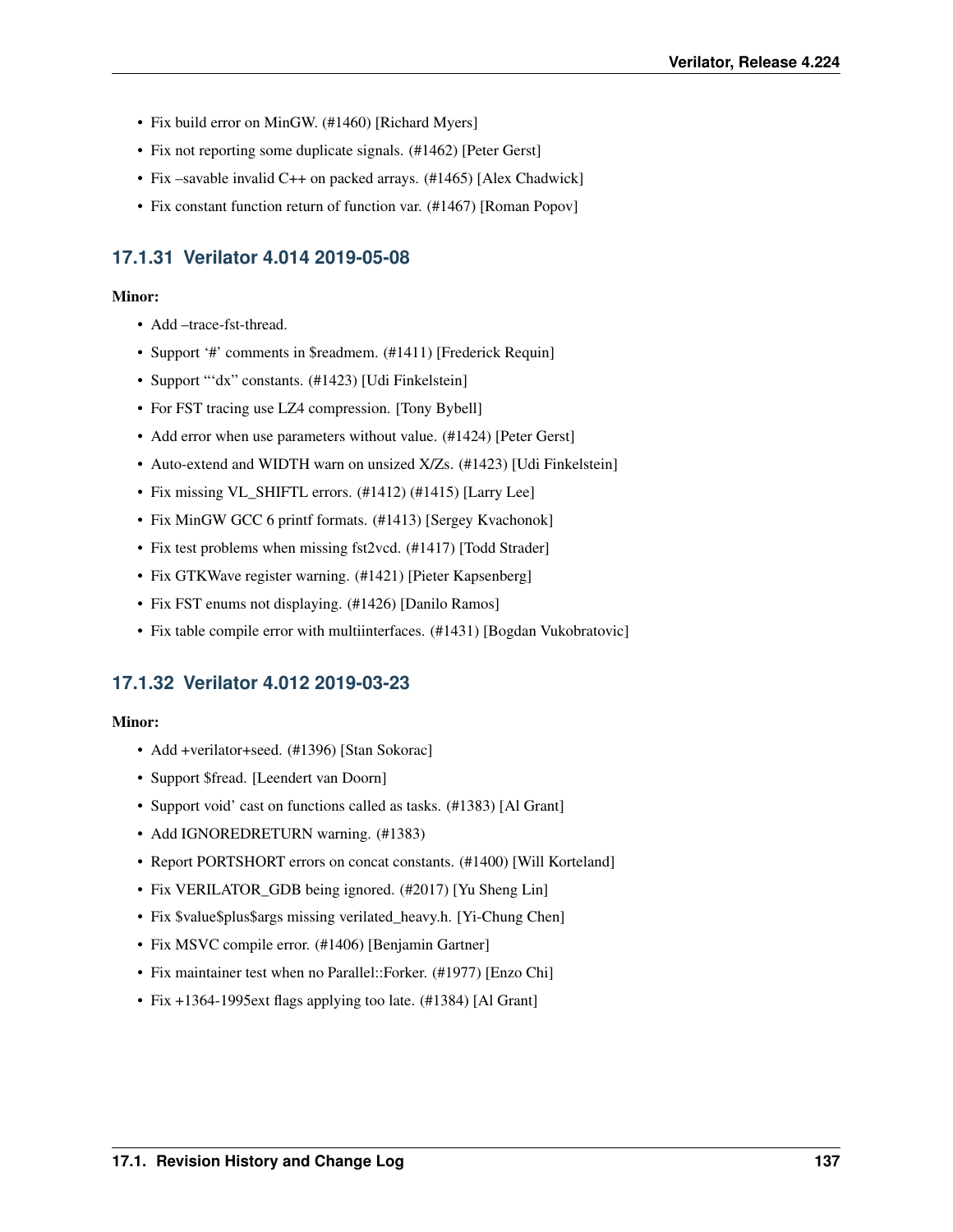# **17.1.33 Verilator 4.010 2019-01-27**

### Minor:

- Removed –trace-lxt2, use –trace-fst instead.
- For –xml, add additional information. (#1372) [Jonathan Kimmitt]
- Add circular typedef error. (#1388) [Al Grant]
- Add unsupported for loops error. (#1986) [Yu Sheng Lin]
- Fix FST tracing of wide arrays. (#1376) [Aleksander Osman]
- Fix error when pattern assignment has too few elements. (#1378) [Viktor Tomov]
- Fix error when no modules in \$unit. (#1381) [Al Grant]
- Fix missing too many digits warning. (#1380) [Jonathan Kimmitt]
- Fix uninitialized data in verFiles and unroller. (#1385) (#1386) [Al Grant]
- Fix internal error on xrefs into unrolled functions. (#1387) [Al Grant]
- Fix DPI export void compiler error. (#1391) [Stan Sokorac]

# **17.1.34 Verilator 4.008 2018-12-01**

#### Minor:

- Support "ref" and "const ref" pins and functions. (#1360) [Jake Longo]
- In –xml-only show the original unmodified names, and add module\_files and cells similar to Verilog-Perl, msg2719. [Kanad Kanhere]
- Add CONTASSREG error on continuous assignments to regs. (#1369) [Peter Gerst]
- Add PROCASSWIRE error on behavioral assignments to wires, msg2737. [Neil Turton]
- Add IMPORTSTAR warning on import::\* inside \$unit scope.
- Fix –trace-lxt2 compile error on MinGW. (#1990) [HyungKi Jeong]
- Fix hang on bad pattern keys. (#1364) [Matt Myers]
- Fix crash due to cygwin bug in getline. (#1349) [Affe Mao]
- Fix Slow files getting compiled with OPT\_FAST. (#1370) [Thomas Watts]

# **17.1.35 Verilator 4.006 2018-10-27**

- Add –pp-comments. (#1988) [Robert Henry]
- Add –dump-defines.
- For –trace-fst, save enum decoding information. (#1358) [Sergi Granell] (To visualize enumeration data you must use GTKwave 3.3.95 or newer.)
- For –trace-fst, combine hier information into FST. [Tony Bybell]
- Fix –trace-lxt2 compile error on MinGW, msg2667. [HyungKi Jeong]
- Fix Windows .exe not found. (#1361) [Patrick Stewart]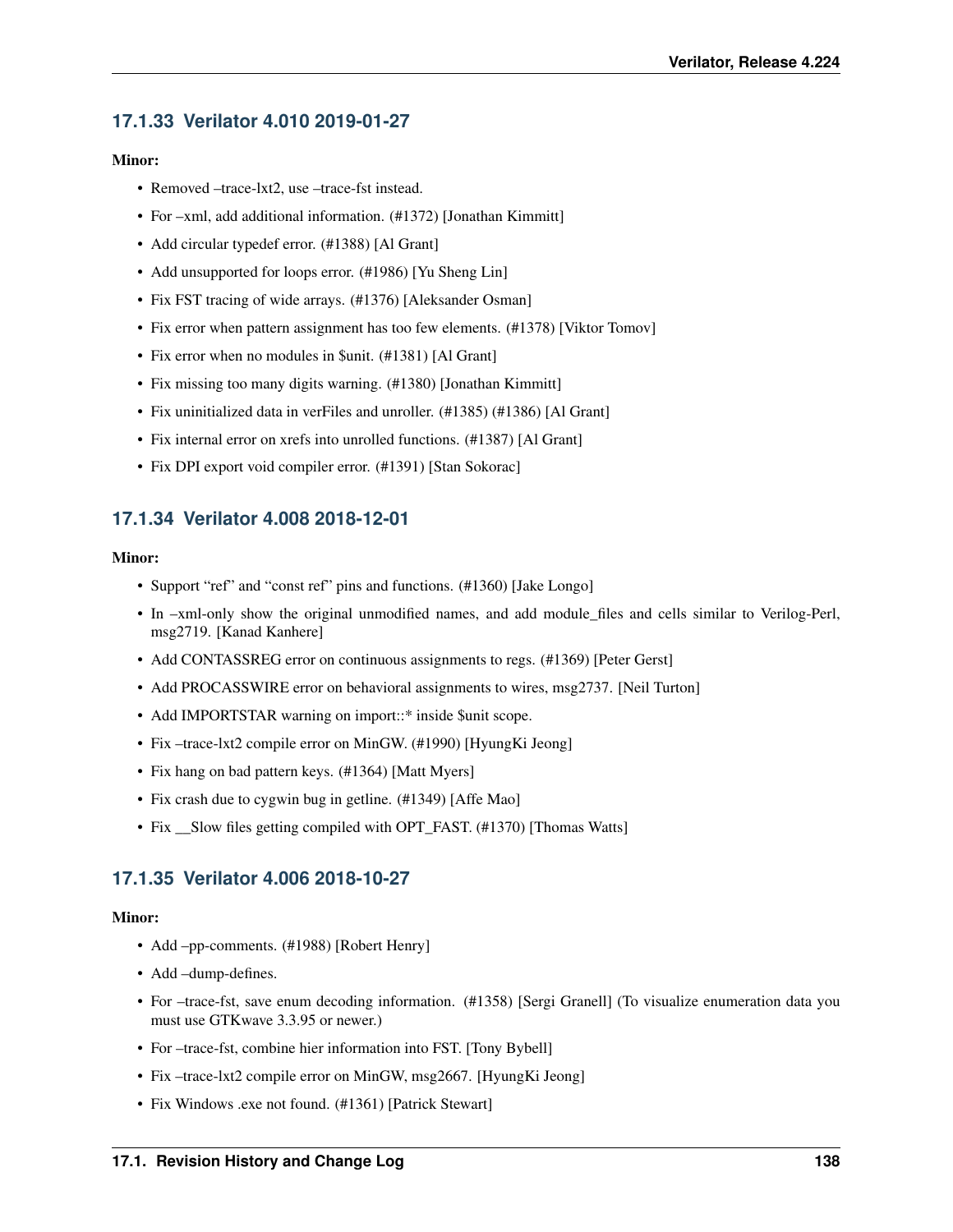# **17.1.36 Verilator 4.004 2018-10-06**

## Major:

• Add GTKWave FST native tracing. (#1356) [Sergi Granell] (Verilator developers need to pull the latest vcddiff.)

## Minor:

- Support \$past. [Dan Gisselquist]
- Support restrict. (#1350) [Clifford Wolf]
- Rename include/lxt2 to include/gtkwave.
- Fix replication of 64-bit signal change detects.
- Fix Mac OSX 10.13.6 / LLVM 9.1 compile issues. (#1348) [Kevin Kiningham]
- Fix MinGW compile issues. (#1979) [HyungKi Jeong]

# **17.1.37 Verilator 4.002 2018-09-16**

## Major:

- This is a major release. Any patches may require major rework to apply. [Thanks everyone]
- Add multithreaded model generation.
- Add runtime arguments.
- Add GTKWave LXT2 native tracing. (#1333) [Yu Sheng Lin]
- Note \$random has new algorithm; results may vary vs. previous versions.

- Better optimize large always block splitting. (#1244) [John Coiner]
- Add new reloop optimization for repetitive assignment compression.
- Support string.atoi and similar methods. (#1289) [Joel Holdsworth]
- Fix internals to be C++ null-pointer-check clean.
- Fix internals to avoid 'using namespace std'.
- Fix Verilation performance issues. (#1316) [John Coiner]
- Fix clocker attributes to not propagate on concats. [John Coiner]
- Fix first clock edge and –x-initial-edge. (#1327) [Rupert Swarbrick]
- Fix compile error on tracing of string arrays. (#1338) [Iztok Jeras]
- Fix number parsing with newline after radix. (#1340) [George Cuan]
- Fix string ?: conditional type resolution. (#1345) [Iztok Jeras]
- Fix duplicate symbol error on generate tri. (#1347) [Tomas Dzetkulic]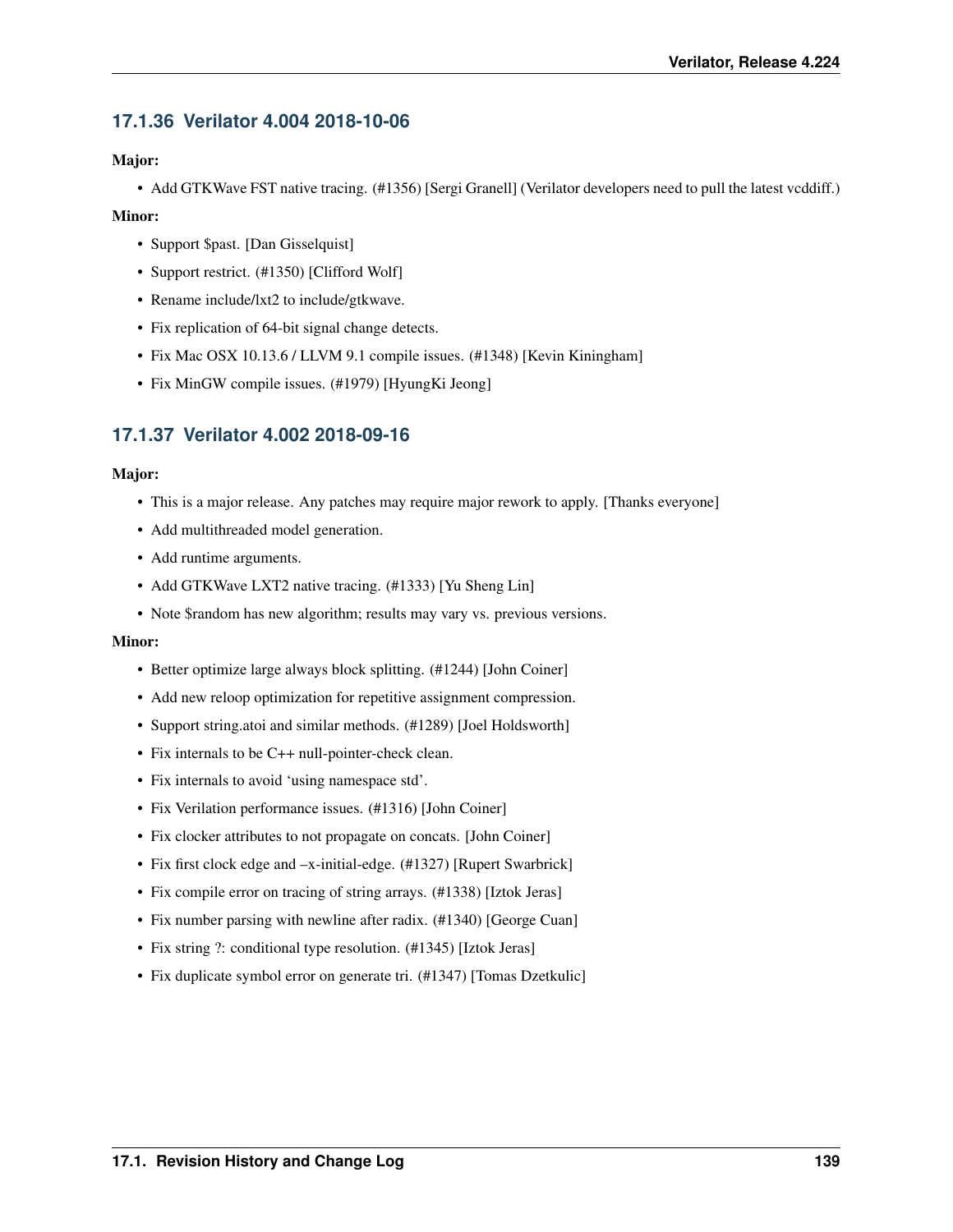# **17.1.38 Verilator 3.926 2018-08-22**

## Minor:

- Add OBJCACHE envvar support to examples and generated Makefiles.
- Change MODDUP errors to warnings. (#1969) [Marshal Qiao]
- Fix define argument stringification (&96;"), broke since 3.914. [Joe DErrico]
- Fix to ignore Unicode UTF-8 BOM sequences. (#1967) [HyungKi Jeong]
- Fix std: build error. (#1322)
- Fix function inlining inside certain while loops. (#1330) [Julien Margetts]

# **17.1.39 Verilator 3.924 2018-06-12**

### Minor:

- Renamed –profile-cfuncs to –prof-cfuncs.
- Report interface ports connected to wrong interface. (#1294) [Todd Strader]
- When tracing, use scalars on single bit arrays to appease vcddiff.
- Fix parsing "output signed" in V2K port list, msg2540. [James Jung]
- Fix parsing error on bad missing #. (#1308) [Dan Kirkham]
- Fix \$clog2 to be in verilog 2005. (#1319) [James Hutchinson]

# **17.1.40 Verilator 3.922 2018-03-17**

#### Major:

• Support IEEE 1800-2017 as default language.

- Support trig functions (\$sin() etc). (#1281) [Patrick Stewart]
- Support calling system functions as tasks. (#1285) [Joel Holdsworth]
- Support assert properties. (#785) (#1290) [John Coiner, et al]
- Support \$writememh. [John Coiner]
- Add –no-debug-leak to reduce memory use under debug. [John Coiner]
- Fix severe runtime performance bug in certain foreach loops. [John Coiner]
- On convergence errors, show activity. [John Coiner]
- Fix GCC 8.0 issues. (#1273)
- Fix pullup/pulldowns on bit selects. (#1274) [Rob Stoddard]
- Fix verilator\_coverage –annotate-min. (#1284) [Tymoteusz Blazejczyk]
- Fix quoting of quoted arguments. [John Coiner]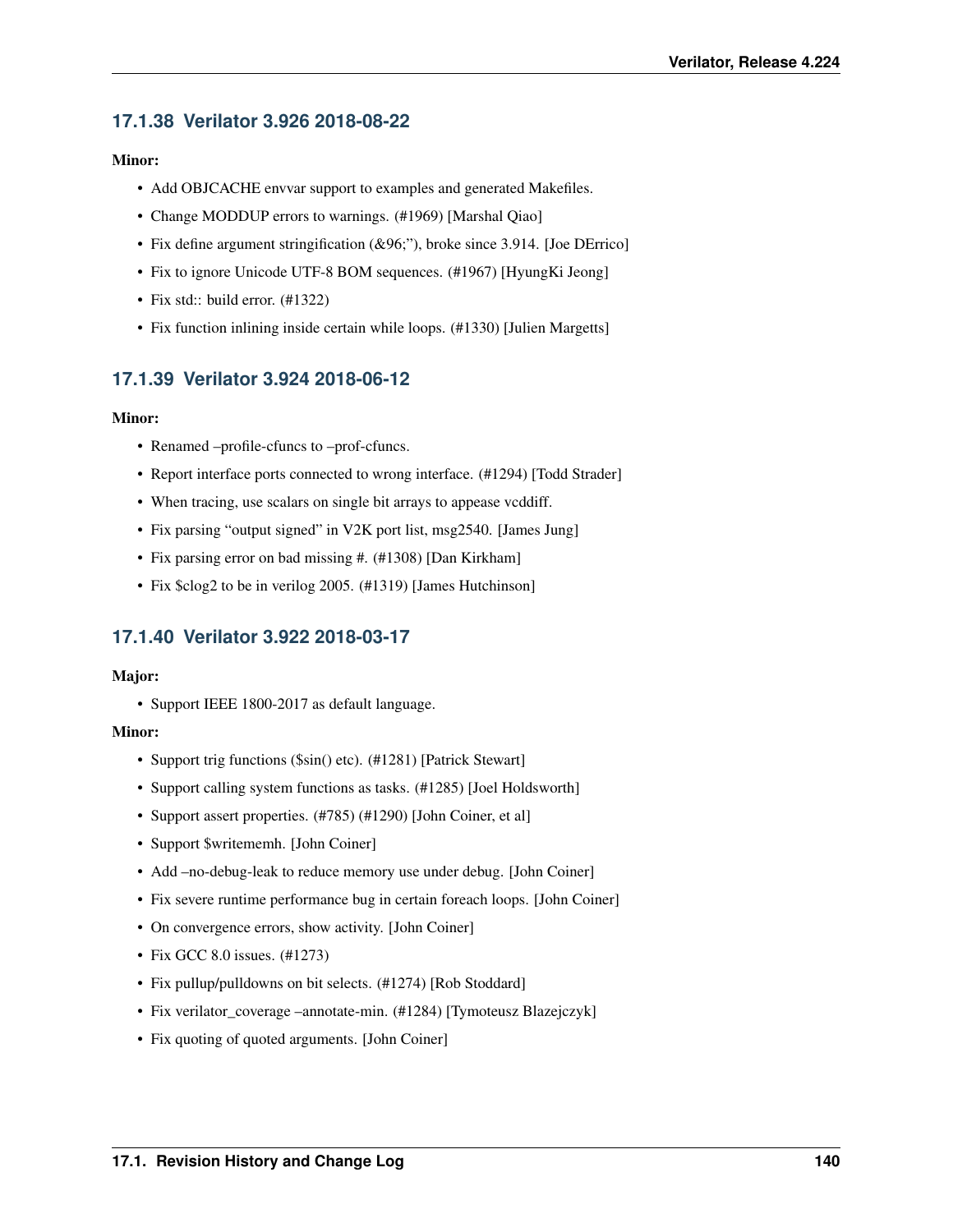# **17.1.41 Verilator 3.920 2018-02-01**

## Announcement:

• Moving forward, use the git "stable" branch to track the latest release, and git "v#.###" tags for specific releases.

## Minor:

- Support 'assume' similar to 'assert'. (#1269) [Dan Gisselquist]
- Remove c++filt. (#1265) [Stefan Wallentowitz]
- Fix tracing example file output. (#1268) [Enzo Chi]
- Fix gate optimization out of memory, add –gate-stmts. (#1260) [Alex Solomatnikov]
- Fix compile error on public real parameters by suppressing. (#1261) [Alex Solomatnikov]
- Fix input-only tristate comparisons. (#1267) [Alexis G]
- Fix missing edge type in xml output. (#1955) [Alexis G]
- Fix compile error with –public and interface bind. (#1264) [Alexis G]

# **17.1.42 Verilator 3.918 2018-01-02**

- Workaround GCC/clang bug with huge compile times. (#1248)
- Support DPI open arrays. (#909) (#1245) [David Pierce, Victor Besyakov]
- Add INFINITELOOP warning. (#1254) [Alex Solomatnikov]
- Support > 64 bit decimal \$display.
- Support DPI time and svLogicVal. [Victor Besyakov] Note older version incorrectly assumed svBitVal even for logicals.
- Support string len() method. [Victor Besyakov]
- Add error if always\_comb has sensitivity list. [Arjen Roodselaar]
- Fix SystemC 2.3.2 compile error. (#1251) [Tymoteusz Blazejczyk]
- Fix modport outputs being treated as inputs. (#1246) [Jeff Bush]
- Fix false ALWCOMBORDER on interface references. (#1247) [Josh Redford]
- Fix constant propagation across DPI imports of inout strings. [Victor Besyakov]
- Fix resolving inline nested interface names. (#1250) [Arjen Roodselaar]
- Fix GCC false warning on array bounds. (#2386)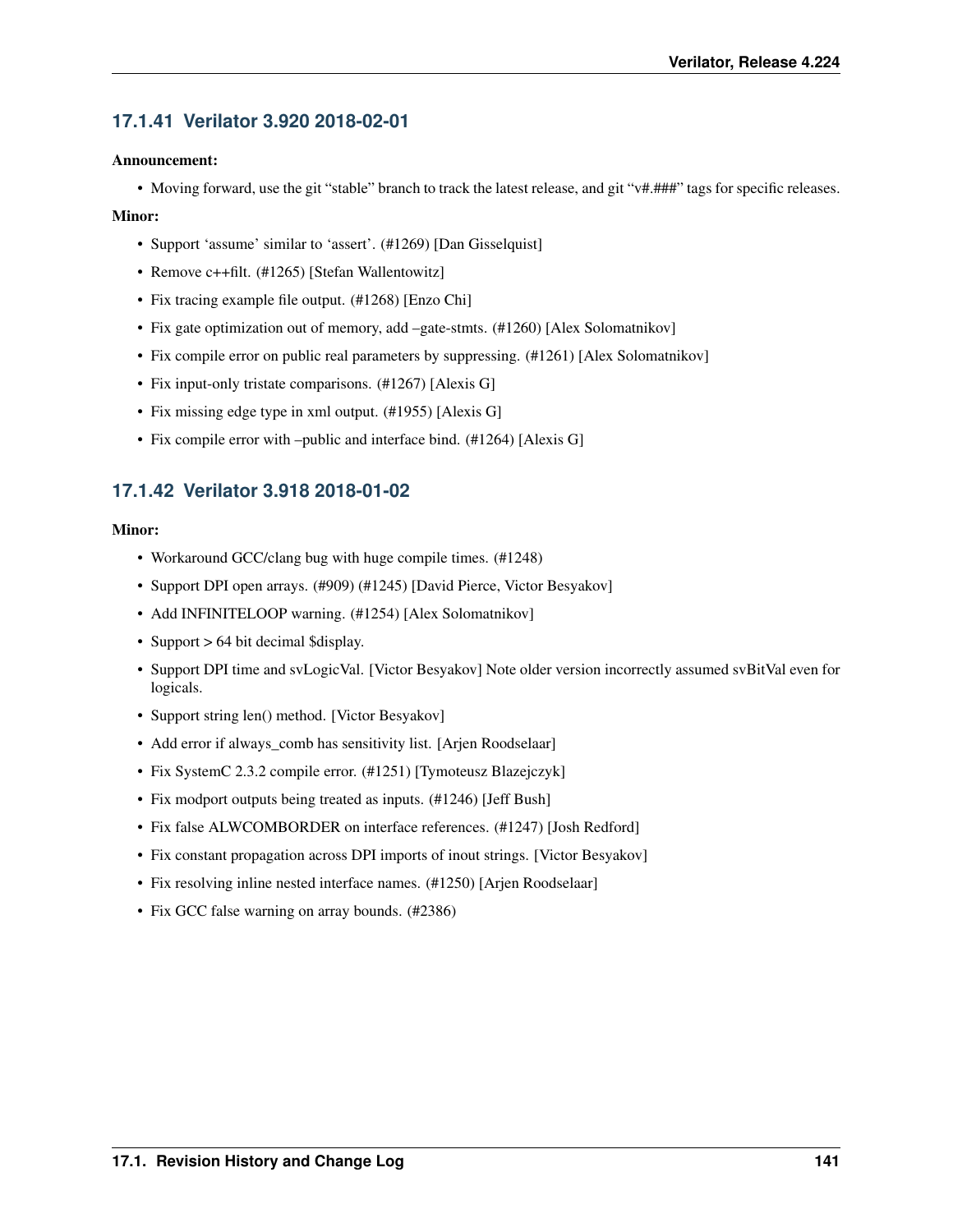# **17.1.43 Verilator 3.916 2017-11-25**

## Minor:

- Support self-recursive modules. (#659) [Sean Moore, et al]
- Support \$error/\$warning in elaboration time blocks.
- Support \$size/\$bits/etc on type references.
- Add error when driving input-only modport. (#1110) [Trevor Elbourne]
- Add BSSPACE and COLONPLUS lint warnings.
- Detect MSB overflow when under VL DEBUG. (#1238) [Junyi Xi]
- Add data types to –xml. [Rui Terra]
- Fix partial slicing with pattern assignments. (#991) [Johan Bjork]
- Fix false unused warning on interfaces. (#1241) [Laurens van Dam]
- Fix error on "unique case" with no cases.
- Fix MacOS portability. (#1232) [Jeff Bush]

# **17.1.44 Verilator 3.914 2017-10-14**

## Major:

• Add new examples/ directory with appropriate examples. This replaces the old test\_c and test\_sc directories.

- Add –getenv option for simplifying Makefiles.
- Add –x-initial option for specifying initial value assignment behavior.
- Add –no-relative-cfuncs and related default optimization. (#1224) [John Coiner]
- Add /*verilator tag*/ for XML extraction applications. [Chris Randall]
- The internal test\_verilated test directory is moved to be part of test\_regress.
- The experimental VL\_THREADED setting (only, not normal mode) now requires C++11.
- Fix over-aggressive inlining. (#1223) [John Coiner]
- Fix Ubuntu 17.10 issues. (#1223 partial). [John Coiner]
- Fix compiler warning when WIDTH warning ignored on large compare.
- Fix memory leak in VerilatedVcd dumps. (#1222 partial) [Shareef Jalloq]
- Fix unnecessary Vdly variables. (#1224 partial) [John Coiner]
- Fix conditional slices and add related optimizations.
- Fix &96;&96; expansion of &96;defines. (#1225) (#1227) (#1228) [Odd Magne Reitan]
- Fix -E duplicating output. (#1226) [Odd Magne Reitan]
- Fix float-conversion warning. (#1229) [Robert Henry]
- Fix MacOS portability. (#1230) (#1231) [Jeff Bush]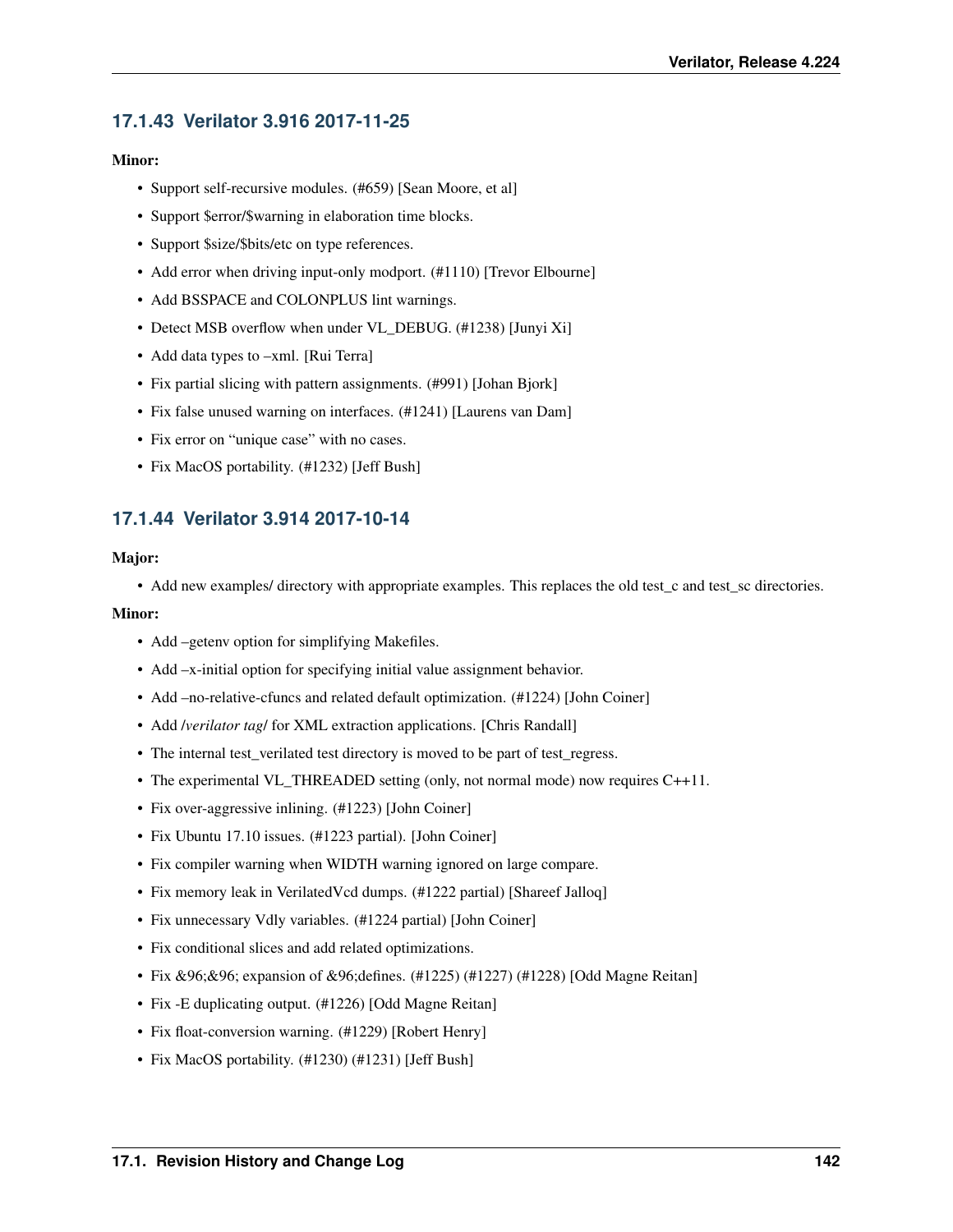# **17.1.45 Verilator 3.912 2017-09-23**

## Major:

• Verilated headers no longer "use namespace std;" User's code without "std::" prefixes may need "use namespace std;" to compile.

## Minor:

- Support or/and/xor array intrinsic methods. (#1210) [Mike Popoloski]
- Support package export. (#1217) [Usuario Eda]
- Support module port parameters without defaults. (#1213) [Mike Popoloski]
- Add performance information to –stats file.
- Simplify VL\_CONST\_W macro generation for faster compiles.
- Optimize improvements for Shift-And, and replication constructs.
- Fix ordering of arrayed cell wide connections. (#1202 partial) [Mike Popoloski]
- Fix LITENDIAN warning on arrayed cells. (#1202) [Mike Popoloski]
- Fix enum ranges without colons. (#1204) [Mike Popoloski]
- Fix GCC noreturn compile error. (#1209) [Mike Popoloski]
- Fix constant function default parameters. (#1211) [Mike Popoloski]
- Fix non-colon array of interface modports. (#1212) [Mike Popoloski]
- Fix .name connections on interfaces. (#1214) [Mike Popoloski]
- Fix wide array indices causing compile error.

# **17.1.46 Verilator 3.910 2017-09-07**

## Major:

• SystemPerl mode (-sp-deprecated) has been removed.

## Minor:

• Update keyword warnings to include C++11 and others.

# **17.1.47 Verilator 3.908 2017-08-28**

- Support x in \$readmem. (#1180) [Arthur Kahlich]
- Support packed struct DPI imports. (#1190) [Rob Stoddard]
- Fix GCC 6 warnings.
- Fix compile error on unused VL\_VALUEPLUSARGS\_IW. (#1181) [Thomas J Whatson]
- Fix undefined VL\_POW\_WWI. [Clifford Wolf]
- Fix internal error on unconnected inouts. (#1187) [Rob Stoddard]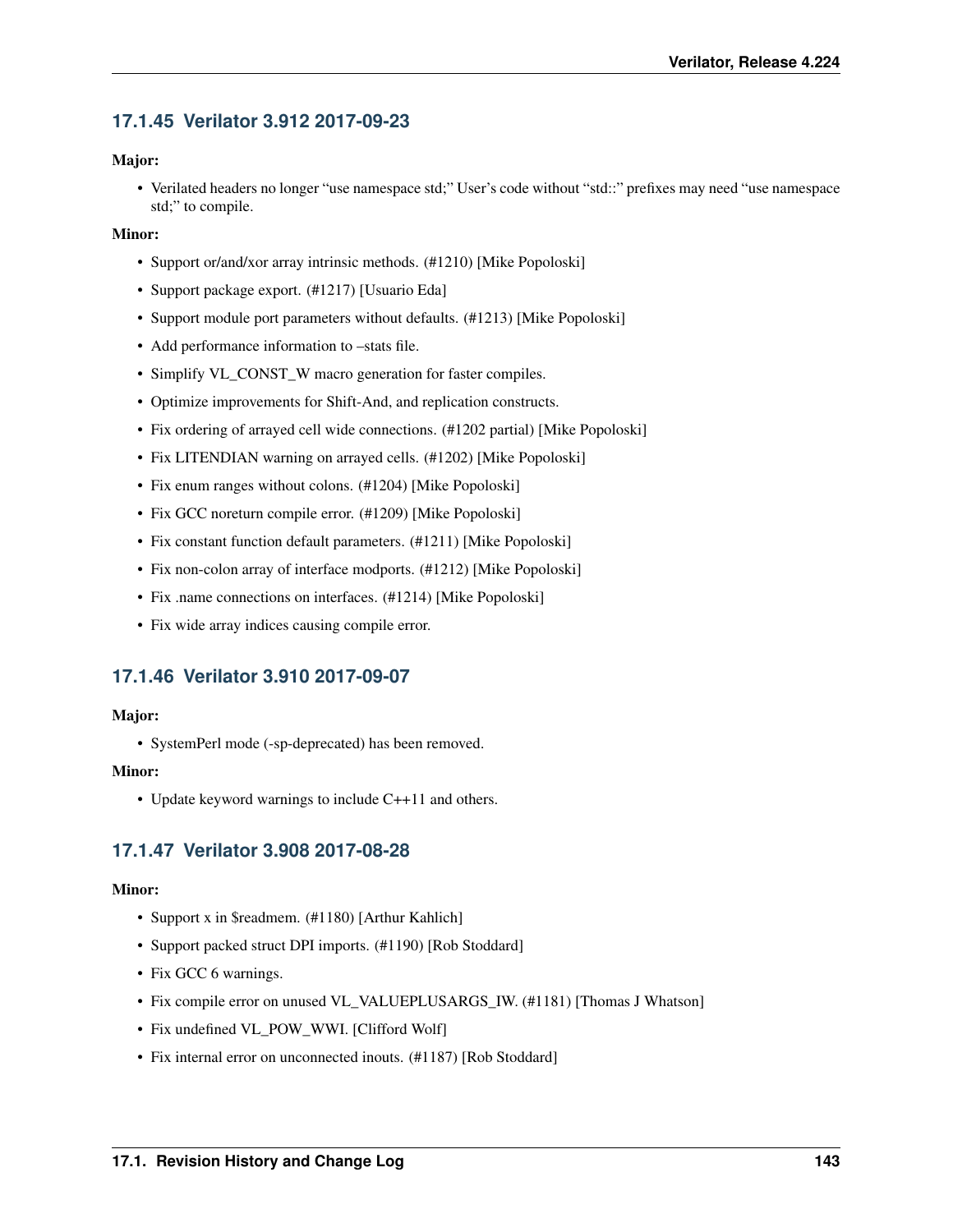# **17.1.48 Verilator 3.906 2017-06-22**

## Minor:

- Support set\_time\_unit/set\_time\_precision in C traces. (#1937)
- Fix extract of packed array with non-zero LSB. (#1172) [James Pallister]
- Fix shifts by more than 32-bit numbers. (#1174) [Clifford Wolf]
- Fix power operator on wide constants. (#761) [Clifford Wolf]
- Fix .\* on interface pins. (#1176) [Maciej Piechotka]

# **17.1.49 Verilator 3.904 2017-05-30**

### Minor:

- Fix non-cutable ordering loops on clock arrays. (#1009) [Todd Strader]
- Support ports of array of reals. (#1154) [J Briquet]
- Support arrayed parameter overrides. (#1153) [John Stevenson]
- Support \$value\$plusargs with variables. (#1165) [Wesley Terpstra]
- Support modport access to un-modport objects. (#1161) [Todd Strader]
- Add stack trace when can't optimize function. (#1158) [Todd Strader]
- Add warning on mis-sized literal. (#1156) [Todd Strader]
- Fix interface functions returning wrong parameters. (#996) [Todd Strader]
- Fix non-arrayed cells with interface arrays. (#1153) [John Stevenson]
- Fix –assert with complex case statements. (#1164) [Enzo Chi]

# **17.1.50 Verilator 3.902 2017-04-02**

## Major:

- Add -FI option to force includes. (#1916) [Amir Gonnen]
- Add –relative-includes. [Rob Stoddard]

- Add error on duplicate pattern assignments. (#1145) [Johan Bjork]
- Fix error on improperly widthed default function. (#984) [Todd Strader]
- Fix 2009 localparam syntax, msg2139. [Galen Seitz]
- Fix ugly interface-to-non-interface errors. (#1112) [Johan Bjork]
- Fix LDFLAGS and CFLAGS not preserving order. (#1130) [Olof Kindgren]
- Fix internal error on initializing parameter array. (#1131) [Jie Xu]
- Fix internal error on interface arrays. (#1135) [John Stevenson]
- Fix calling sformat to display, and elab \$displays. (#1139) [Johan Bjork]
- Fix realpath compile issue on MSVC++. (#1141) [Miodrag Milanovic]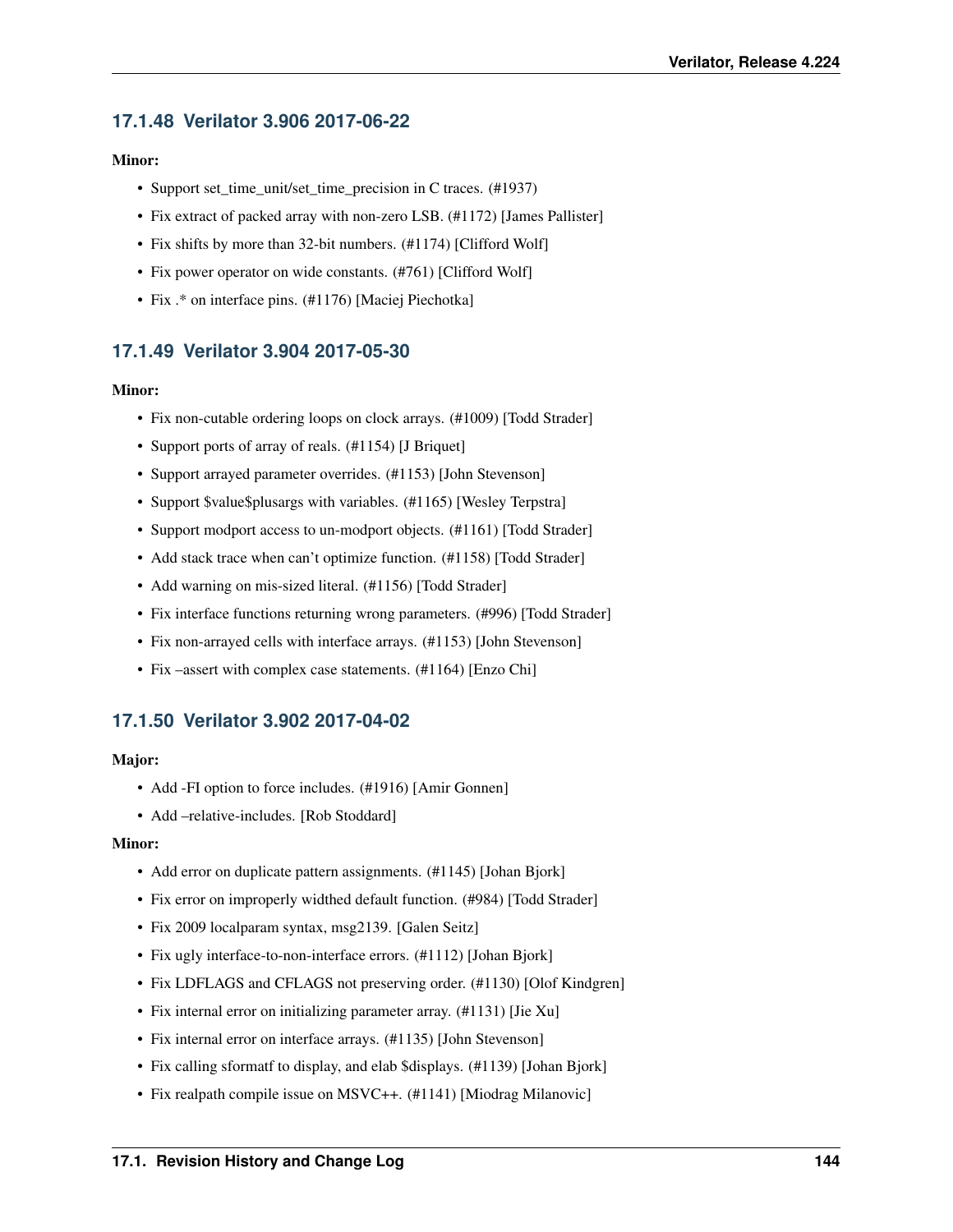- Fix missing error on interface size mismatch. (#1143) [Johan Bjork]
- Fix error on parameters with dotted references. (#1146) [Johan Bjork]
- Fix wreal not handling continuous assign. (#1150) [J Briquet]
- Fix nested structure parameter selects. (#1150) [J Briquet]

# **17.1.51 Verilator 3.900 2017-01-15**

#### Major:

• Internal code changes for improved compatibility and performance.

### Minor:

- Support old-style \$display(\$time). (#467) [John Demme]
- With –bbox-unsup, suppress desassign and mixed edges. (#1120) [Galen Seitz]
- Fix parsing sensitivity with &&. (#934) [Luke Yang]
- Fix internal error on double-for loop unrolling. (#1044) [Jan Egil Ruud]
- Fix internal error on unique casez with –assert. (#1117) [Enzo Chi]
- Fix bad code when tracing array of structs. (#1122) [Andrew Bardsley]

## **17.1.52 Verilator 3.890 2016-11-25**

#### Minor:

- Honor –output-split on coverage constructors. (#1098) [Johan Bjork]
- Fix various issues when making outside of the kit.
- Fix flex 2.6.2 bug. (#1103) [Sergey Kvachonok]
- Fix error on bad interface name. (#1097) [Todd Strader]
- Fix error on referencing variable in parent. (#1099) [Ian Thompson]
- Fix type parameters with low optimization. (#1101) [Stefan Wallentowitz]

## **17.1.53 Verilator 3.888 2016-10-14**

#### Major:

• Support foreach. (#1078) [Xuan Guo]

- Add –no-decoration to remove output comments, msg2015. [Frederic Requin]
- If VM\_PARALLEL\_BUILDS=1, use OPT\_FAST and OPT\_SLOW. [Frederic Requin] Set VM\_DEFAULT\_RULES=0 for old behavior.
- Add error on DPI functions > 32 bits. (#1898) [Elliot Mednick]
- Improve Verilation performance on internal strings. (#1896) [Johan Bjork]
- Improve Verilation performance on trace duplicates. (#1090) [Johan Bjork]
- Fix SystemC compiles with VPI. (#1081) [Arthur Kahlich]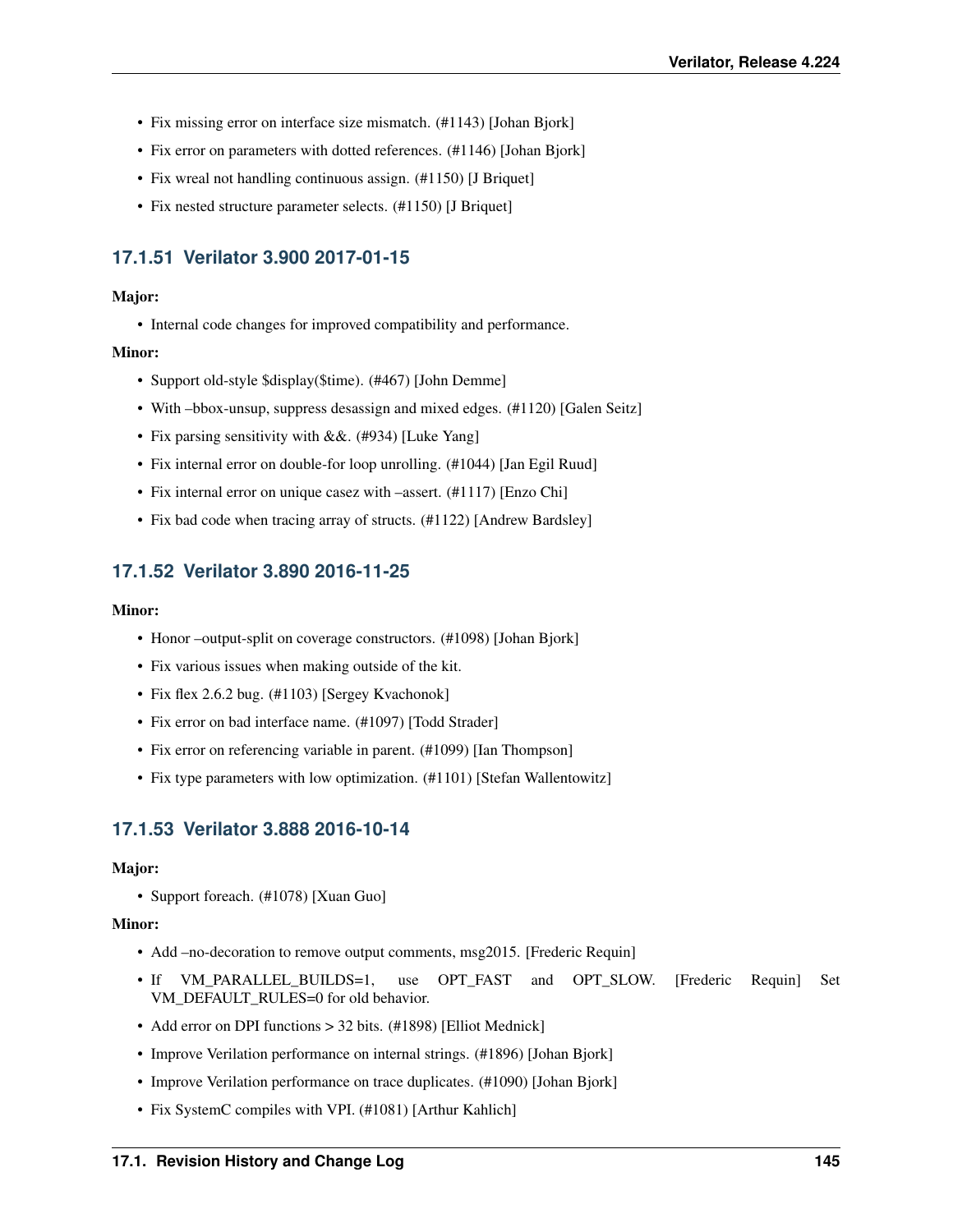• Fix error on wide numbers that represent shifts, msg1991. (#1088) [Mandy Xu]

## **17.1.54 Verilator 3.886 2016-07-30**

### Minor:

- Fix enum values of 11-16 bits wide using .next/.prev. (#1062) [Brian Flachs]
- Fix false warnings on non-power-2 enums using .next/.prev.
- Fix comparison of unpacked arrays. (#1071) [Andrew Bardsley]
- Fix compiler warning in GCC 6. [David Horton]

## **17.1.55 Verilator 3.884 2016-05-18**

#### Major:

- Support parameter type. (#376) [Alan Hunter, et al]
- Support command-line -G/+pvalue param overrides. (#1045) [Stefan Wallentowitz]
- Add –12-name option for controlling "v" naming.
- The default l2 scope name is now the same as the top-level module. (#1050) Use "–l2-name v" for the historical behavior.

#### Minor:

- Fix –output-split of constructors. (#1035) [Johan Bjork]
- Fix removal of empty packages, modules and cells. (#1034) [Johan Bjork]
- Fix core dump on Arch Linux/GCC 6.1.1. (#1058) [Jannis Harder]
- Fix \$value\$plusargs to string. (#1880) [Frederic Requin]

# **17.1.56 Verilator 3.882 2016-03-01**

- Internal Verilation-time performance enhancements. (#1021) [Johan Bjork]
- Support inlining interfaces. (#1018) [Johan Bjork]
- Support SV strings to readmemh. (#1040) [Stefan Wallentowitz]
- Fix unrolling complicated for-loop bounds. (#677) [Johan Bjork]
- Fix stats file containing multiple unroll entries. (#1020) [Johan Bjork]
- Fix using short parameter names on negative params. (#1022) [Duraid Madina]
- Fix read-after-free error. (#1031) [Johan Bjork]
- Fix elaboration-time display warnings. (#1032) [Johan Bjork]
- Fix crash on very deep function trees. (#1028) [Jonathan Kimmitt]
- Fix slicing mix of big and little-endian. (#1033) [Geoff Barrett]
- Fix pattern assignment width propagation. (#1037) [Johan Bjork]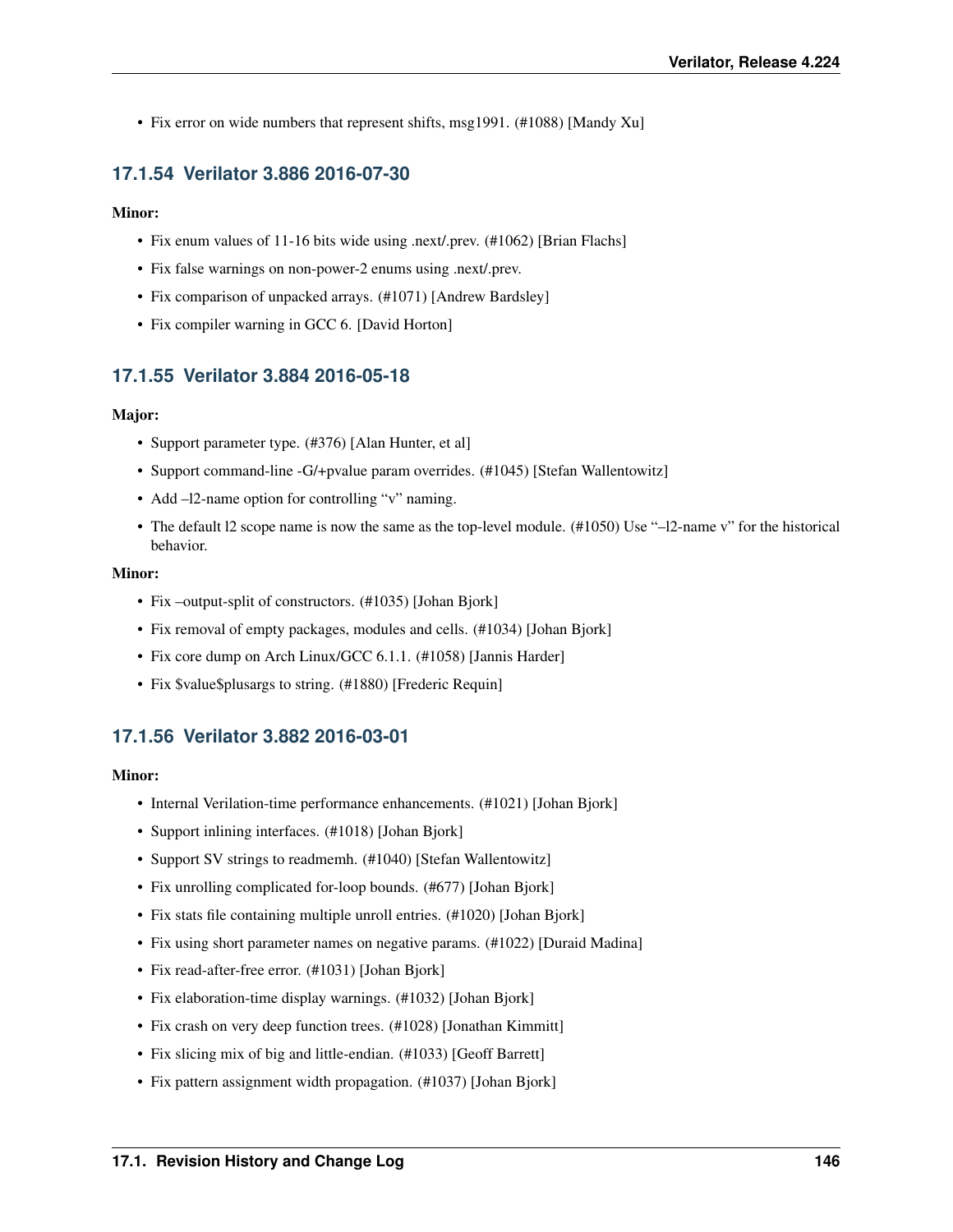# **17.1.57 Verilator 3.880 2015-12-19**

## Minor:

- Support display %u, %v, %p, %z. (#989) [Johan Bjork]
- Fix real parameters causing bad module names. (#992) [Johan Bjork]
- Fix size-changing cast on packed struct. (#993) [Johan Bjork]
- Fix function calls on arrayed interface. (#994) [Johan Bjork]
- Fix arrayed interfaces. (#879) (#1001) [Todd Strader]
- Fix constant function assigned to packed structs. (#997) [Johan Bjork]
- Fix interface inside generate. (#998) [Johan Bjork]
- Fix \$signed casts under generates. (#999) [Clifford Wolf]
- Fix genvar constant propagation. (#1003) [Johan Bjork]
- Fix parameter constant propagation from package. (#1004) [Johan Bjork]
- Fix array slicing of non-const indexes. (#1006) [Johan Bjork]
- Fix dotted generated array error. (#1005) [Jeff Bush, Johan Bjork]
- Fix error instead of warning on large concat. (#1865) [Paul Rolfe]
- Fix \$bitstoreal constant propagation. (#1012) [Jonathan Kimmitt]
- Fix model restore crash. (#1013) [Jason McMullan]
- Fix arrayed instances to unpacked of same size. (#1015) [Varun Koyyalagunta]
- Fix slices of unpacked arrays with non-zero LSBs.
- Fix ternary operation with unpacked array. (#1017) [Varun Koyyalagunta].

# **17.1.58 Verilator 3.878 2015-11-01**

### Major:

- Add –vpi flag, and fix VPI linkage. (#969) [Arthur Kahlich]
- Support genvar indexes into arrayed cells. (#517) [Todd Strader]
- Support \$sformatf. (#977) [Johan Bjork]
- Support elaboration assertions. (#973) [Johan Bjork]
- Support \$display with non-format arguments. (#467) [Jamey Hicks]

- Add VerilatedScopeNameMap for introspection. (#966) [Todd Strader]
- Ignore %l in \$display. (#983) [Todd Strader]
- Fix very long module names. (#937) [Todd Strader]
- Fix internal error on dotted refs into generates. (#958) [Jie Xu]
- Fix structure parameter constant propagation. (#968) [Todd Strader]
- Fix enum constant propagation. (#970) [Todd Strader]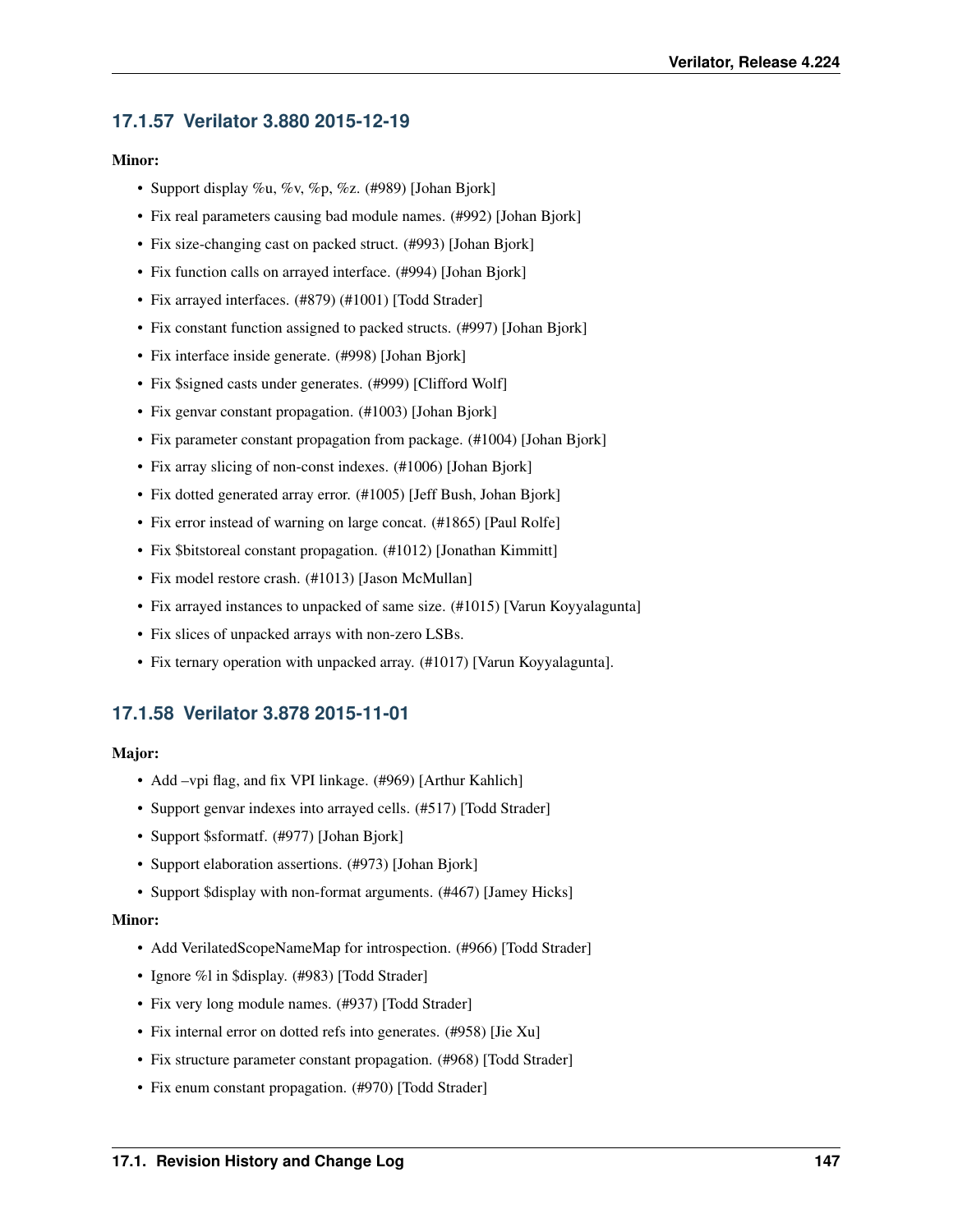- Fix mis-optimizing public DPI functions. (#963) [Wei Song]
- Fix package:scope.scope variable references.
- Fix \$fwrite to constant stderr/stdout. (#961) [Wei Song]
- Fix struct.enum.name method calls. (#855) [Jonathon Donaldson]
- Fix dot indexing into arrayed inferfaces. (#978) [Johan Bjork]
- Fix crash in commandArgsPlusMatch. (#987) [Jamie Iles]
- Fix error message on missing interface. (#985) [Todd Strader]

# **17.1.59 Verilator 3.876 2015-08-12**

### Minor:

- Add tracing\_on, etc to vlt files. (#932) [Frederic Requin]
- Support extraction of enum bits. (#951) [Jonathon Donaldson]
- Fix MinGW compiler error. (#927) (#929) [Hans Tichelaar]
- Fix .c files to be treated as .cpp. (#930) [Jonathon Donaldson]
- Fix string-to-int space conversion. (#931) [Fabrizio Ferrandi]
- Fix dpi imports inside generates. [Michael Tresidder]
- Fix rounding in trace \$timescale. (#946) [Frederic Requin]
- Fix \$fopen with SV string. (#947) [Sven Stucki]
- Fix hashed error with typedef inside block. (#948) [Sven Stucki]
- Fix makefile with –coverage. (#953) [Eivind Liland]
- Fix coverage documentation. (#954) [Thomas J Whatson]
- Fix parameters with function parameter arguments. (#952) [Jie Xu]
- Fix size casts as second argument of cast item. (#950) [Jonathon Donaldson]

# **17.1.60 Verilator 3.874 2015-06-06**

- Add pkg-config .pc file. (#919) [Stefan Wallentowitz]
- Fix installing missing manpages. (#908) [Ahmed El-Mahmoudy]
- Fix sign extension in large localparams. (#910) [Mike Thyer]
- Fix core dump in sync-async warnings. (#911) [Sebastian Dressler]
- Fix truncation warning with -pins-bv. (#912) [Alfonso Martinez]
- Fix Cygwin uint32 compile. (#914) [Matthew Barr]
- Fix preprocessing stringified newline escapes. (#915) [Anton Rapp]
- Fix part-select in constant function. (#916) [Andrew Bardsley]
- Fix width extension on mis-width ports. (#918) [Patrick Maupin]
- Fix width propagation on sized casts. (#925) [Jonathon Donaldson]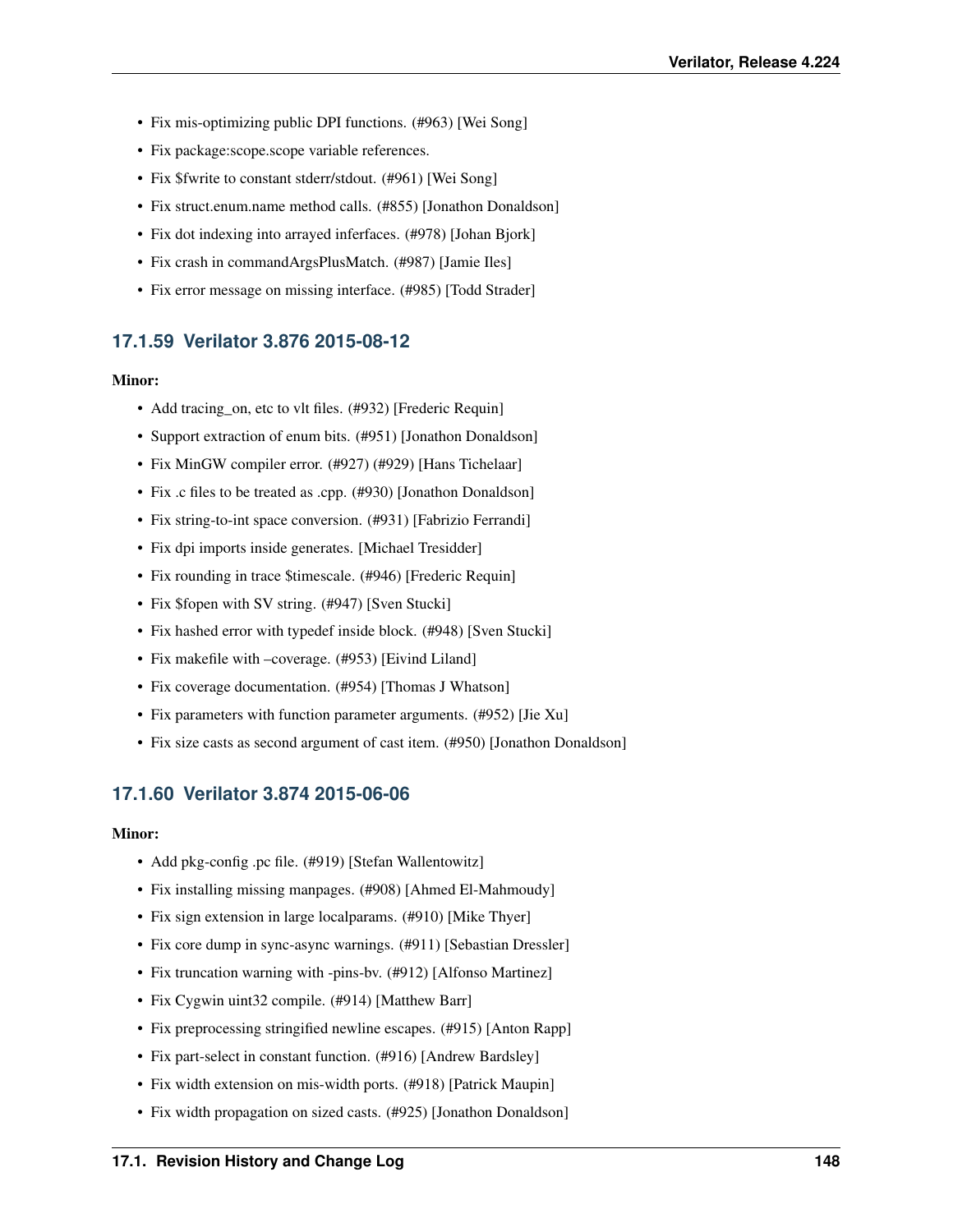• Fix MSVC++ compiler error. (#927) [Hans Tichelaar]

# **17.1.61 Verilator 3.872 2015-04-05**

### Minor:

- Add Verilated Vcd File to allow real-time waveforms. (#890) [Hyung Ki Jeong]
- Add –clk and related optimizations. (#1840) [Jie Xu]
- Fix order of C style arrays. [Duraid Madina]
- Add –dump-treei-<srcfile>. (#894) [Jie Xu]
- Fix comma-instantiations with parameters. (#884) [Franck Jullien]
- Fix SystemC arrayed bit vectors. (#886) [David Poole]
- Fix compile error on MinGW. (#887) [HyungKi Jeong]

# **17.1.62 Verilator 3.870 2015-02-12**

### Minor:

- Suppress COMBDLY when inside always\_latch. (#864) [Iztok Jeras]
- Support cast operator with expression size. (#865) [Iztok Jeras]
- Add warning on slice selection out of bounds. (#875) [Cong Van Nguyen].
- Fix member select error broke in 3.868. (#867) [Iztok Jeras]
- Fix \$sccanf from string. (#866) [David Pierce]
- Fix VM\_PARALLEL\_BUILDS broke in 3.868. (#870) [Hiroki Honda]
- Fix non-ANSI modport instantiations. (#868) [Kevin Thompson]
- Fix UNOPTFLAT change detect on multidim arrays. (#872) [Andrew Bardsley]
- Fix slice connections of arrays to ports. (#880) [Varun Koyyalagunta]
- Fix mis-optimizing gate assignments in unopt blocks. (#881) [Mike Thyer]
- Fix sign extension of pattern members. (#882) [Iztok Jeras]
- Fix clang compile warnings.

# **17.1.63 Verilator 3.868 2014-12-20**

### Major:

- New verilator coverage program added to replace SystemPerl's vcoverage.
- PSL support was removed, please use System Verilog assertions.
- SystemPerl mode is deprecated and now untested.

- Support enum.first/name and similar methods. (#460) (#848)
- Add 'string' printing and comparisons. (#746) (#747) etc.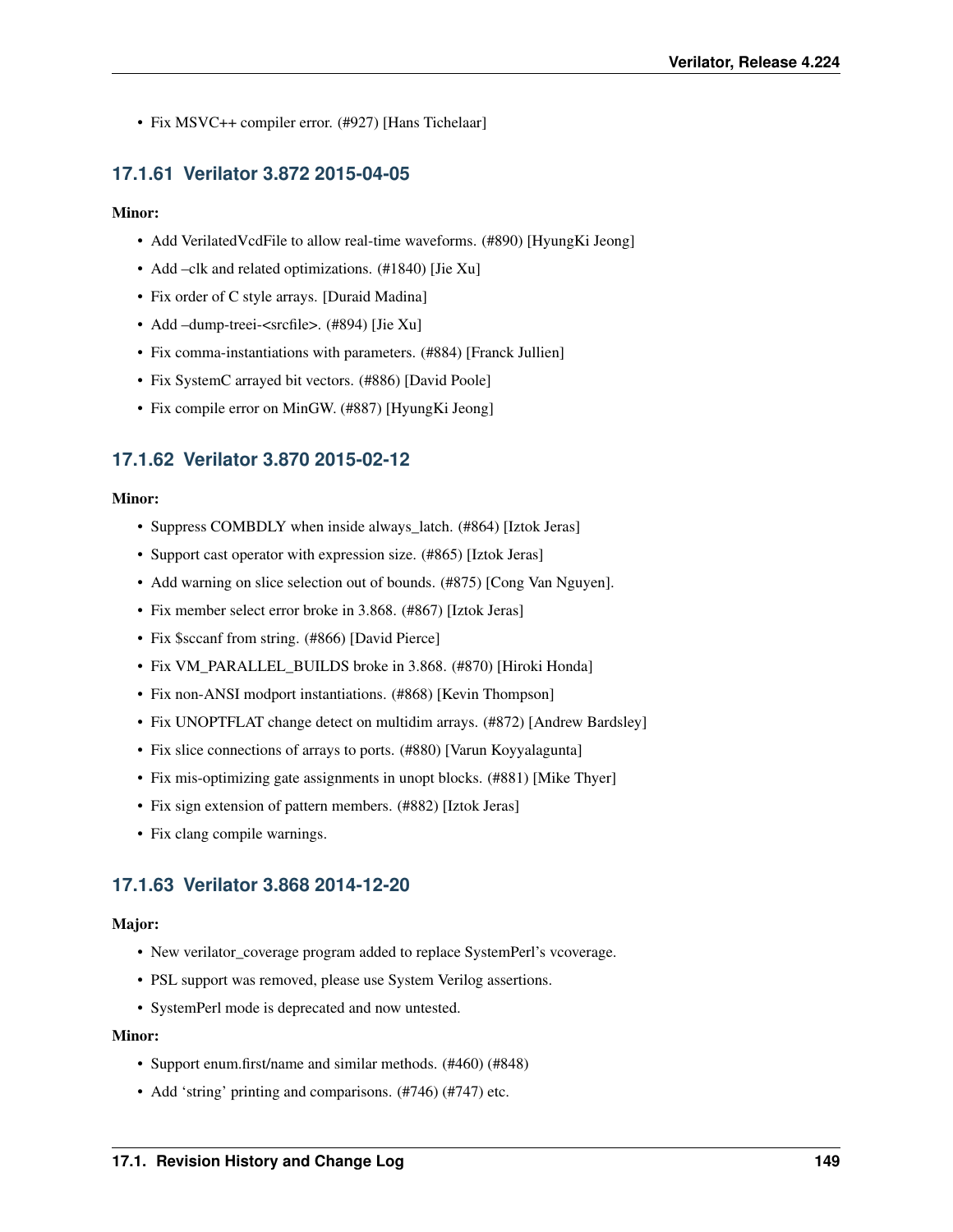- Inline C functions that are used only once. (#1838) [Jie Xu]
- Fix tracing SystemC signals with structures. (#858) [Eivind Liland] Note that SystemC traces will no longer show the signals in the wrapper, they can be seen one level further down.
- Add –stats-vars. (#851) [Jeremy Bennett]
- Fix bare generates in interfaces. (#789) [Bob Newgard]
- Fix underscores in real literals. (#863) [Jonathon Donaldson]

# **17.1.64 Verilator 3.866 2014-11-15**

## Minor:

- Fix +define+A+B to define A and B to match other simulators. (#847) [Adam Krolnik]
- Add optimization of wires from arrayed cells. (#1831) [Jie Xu]
- Add optimization of operators between concats. (#1831) [Jie Xu]
- Add public enums. (#833) [Jonathon Donaldson]
- Trace\_off now operates on cells. (#826) [Lane Brooks]
- Fix public parameters in unused packages. (#804) [Jonathon Donaldson]
- Fix select when partially out-of-bound. (#823) [Clifford Wolf]
- Fix generate unrolling with function call. (#830) [Steven Slatter]
- Fix cast-to-size context-determined sizing. (#828) [Geoff Barrett]
- Fix not tracing modules following primitives. (#837) [Jie Xu]
- Fix trace overflow on huge arrays. (#834) [Geoff Barrett]
- Fix quoted comment slashes in defines. (#845) [Adam Krolnik]

# **17.1.65 Verilator 3.864 2014-09-21**

- Support power operator with real. (#809) [Jonathon Donaldson]
- Improve verilator profcfunc time attributions. [Jonathon Donaldson]
- Fix duplicate anonymous structures in \$root. (#788) [Bob Newgard]
- Fix mis-optimization of bit-swap in wide signal. (#800) [Jie Xu]
- Fix error when tracing public parameters. (#722) [Jonathon Donaldson]
- Fix dpiGetContext in dotted scopes. (#740) [Geoff Barrett]
- Fix over-shift structure optimization error. (#803) [Jeff Bush]
- Fix optional parameter keyword in module #(). (#810) [Iztok Jeras]
- Fix \$warning/\$error multi-argument ordering. (#816) [Jonathon Donaldson]
- Fix clang warnings. (#818) [Iztok Jeras]
- Fix string formats under deep expressions. (#820) [Iztok Jeras]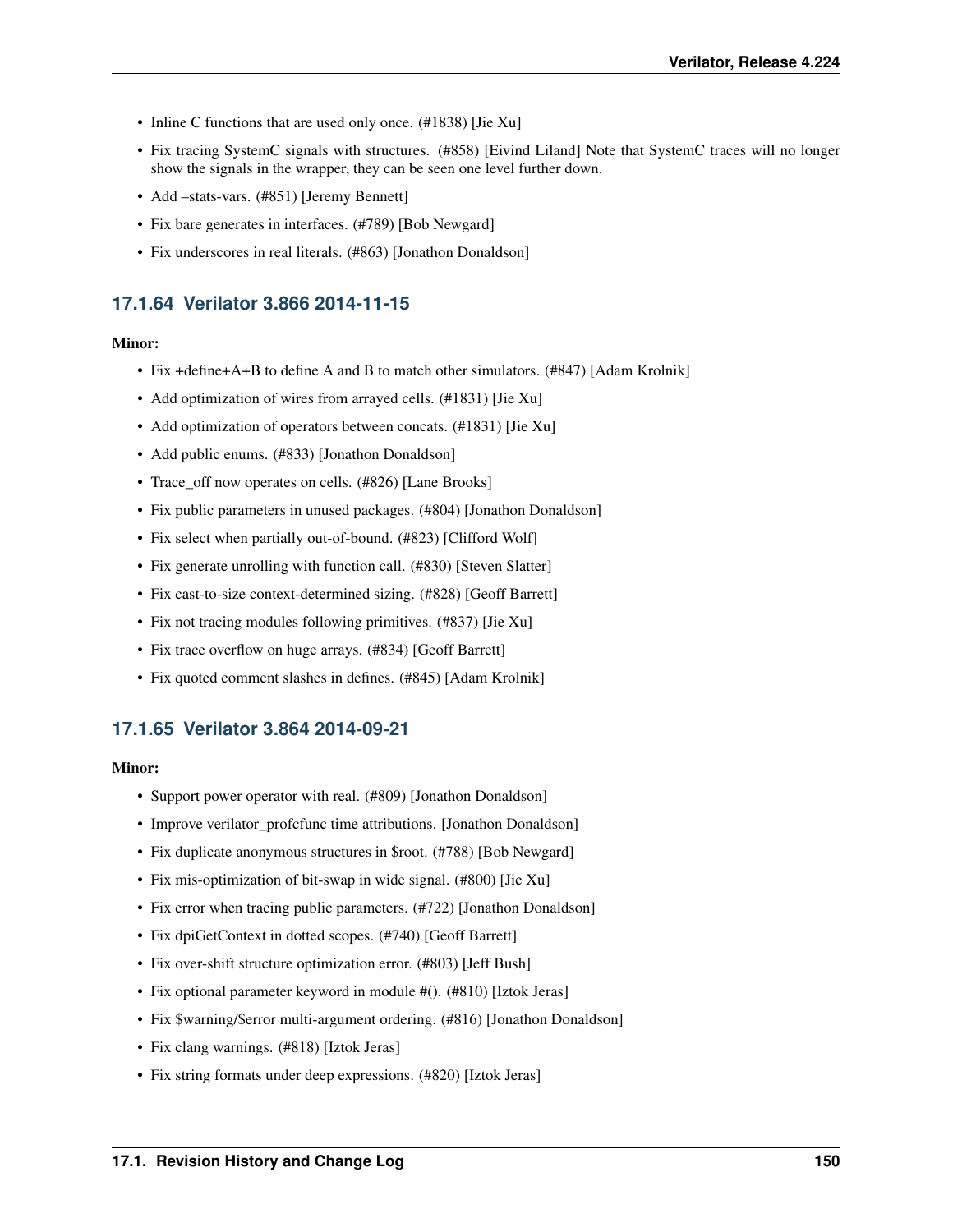# **17.1.66 Verilator 3.862 2014-06-10**

## Minor:

- Using command line -Wno-{WARNING} now overrides file-local lint\_on.
- Add -P to suppress &96;line and blanks with preprocessing. (#781) [Derek Lockhart]
- Support SV 2012 package import before port list.
- Change SYMRSVDWORD to print as warning rather than error.
- Fix seg-fault with variable of parameterized interface. (#692) [Jie Xu]
- Fix false name conflict on cells in generate blocks. (#749) [Igor Lesik]
- Fix pattern assignment to basic types. (#767) [Jie Xu]
- Fix pattern assignment to conditionals. (#769) [Jie Xu]
- Fix shift corner-cases. (#765) (#766) (#768) (#772) (#774) (#776) [Clifford Wolf]
- Fix C compiler interpreting signing. (#773) [Clifford Wolf]
- Fix late constant division by zero giving X error. (#775) [Clifford Wolf]
- Fix gate primitives with arrays and non-arrayed pins.
- Fix DETECTARRAY error on packed arrays. (#770) [Jie Xu]
- Fix ENDLABEL warnings on escaped identifiers.
- Fix string corruption. (#780) [Derek Lockhart]

# **17.1.67 Verilator 3.860 2014-05-11**

### Major:

- PSL is no longer supported, please use System Verilog assertions.
- Support '{} assignment pattern on arrays. (#355)
- Support streaming operators. (#649) [Glen Gibb]
- Fix expression problems with -Wno-WIDTH. (#729) (#736) (#737) (#759) Where WIDTH warnings were ignored this might result in different warning messages and results, though it should better match the spec. [Clifford Wolf]

- Add –no-trace-params.
- Add assertions on 'unique if'. (#725) [Jeff Bush]
- Add PINCONNECTEMPTY warning. [Holger Waechtler]
- Support parameter arrays. (#683) [Jeremy Bennett]
- Documentation fixes. (#723) [Glen Gibb]
- Support  $\{\}\$ in always sensitivity lists. (#745) [Igor Lesik]
- Fix begin\_keywords "1800+VAMS". (#1806)
- Fix tracing of package variables and real arrays.
- Fix tracing of packed arrays without –trace-structs. (#742) [Jie Xu]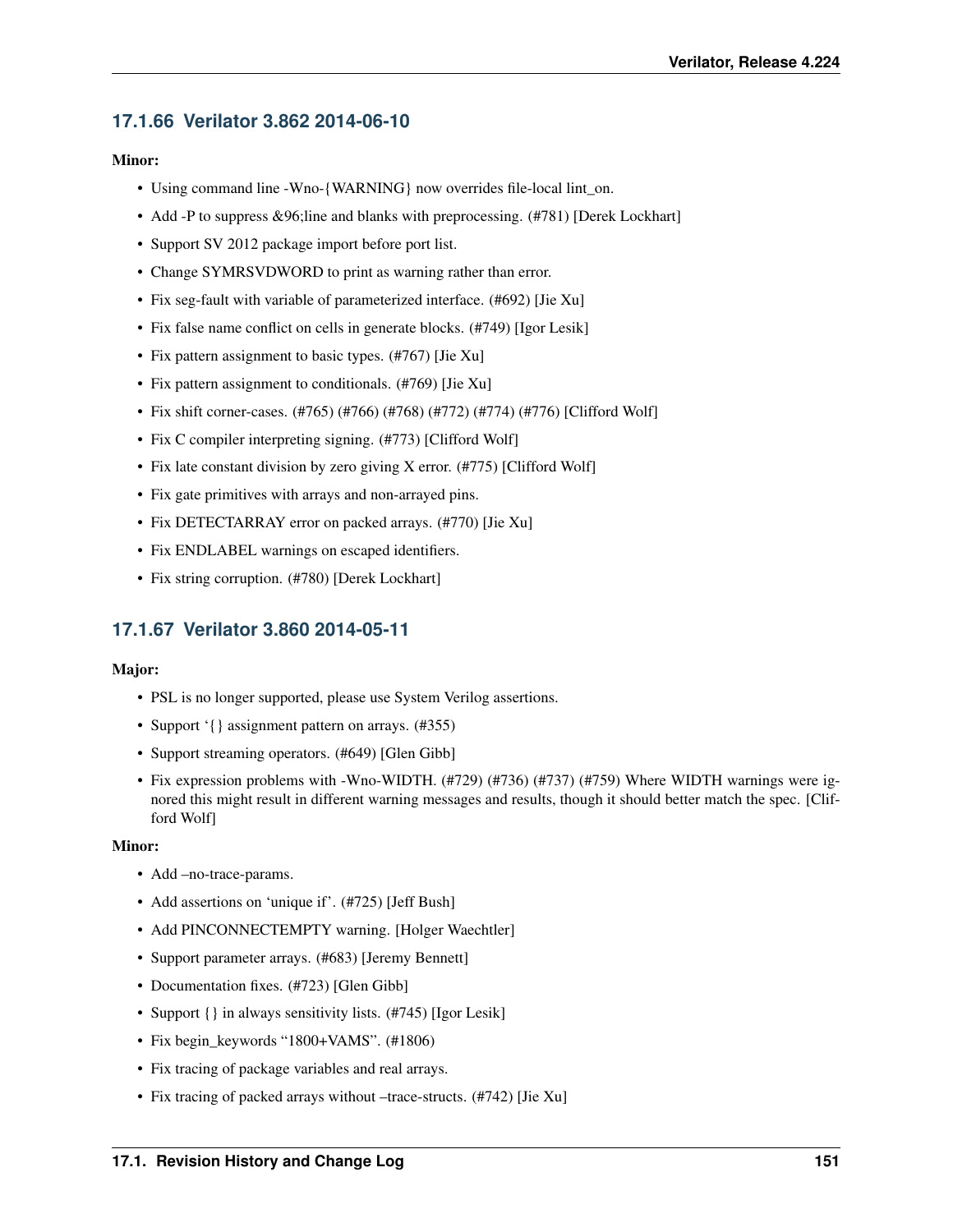- Fix missing coverage line on else-if. (#727) [Sharad Bagri]
- Fix modport function import not-found error.
- Fix power operator calculation. (#730) (#735) [Clifford Wolf]
- Fix reporting struct members as reserved words. (#741) [Chris Randall]
- Fix change detection error on unions. (#758) [Jie Xu]
- Fix -Wno-UNOPTFLAT change detection with 64-bits. (#762) [Clifford Wolf]
- Fix shift-right optimization. (#763) [Clifford Wolf]
- Fix Mac OS-X test issues. [Holger Waechtler]
- Fix C++-2011 warnings.

## **17.1.68 Verilator 3.856 2014-03-11**

### Minor:

- Support case inside. (#708) [Jan Egil Ruud]
- Add parameters into trace files. (#706) [Alex Solomatnikov]
- Fix parsing "#0 'b0". (#256)
- Fix array bound checks on real variables.
- Fix –skip-identical mis-detecting on OS-X. (#707)
- Fix missing VL\_SHIFTRS\_IQI with WIDTH warning. (#714) [Fabrizio Ferrandi]
- Fix signed shift right optimization. (#715) [Fabrizio Ferrandi]
- Fix internal error on "input  $x =$ " syntax error. (#716) [Lane Brooks]
- Fix slice extraction from packed array. (#717) [Jan Egil Ruud]
- Fix inside statement EQWILD error. (#718) [Jan Egil Ruud]

# **17.1.69 Verilator 3.855 2014-01-18**

- Support modport import. (#696) [Jeremy Bennett]
- Add –trace-structs to show struct names. (#673) [Chris Randall]
- Fix tracing of packed structs. (#705) [Jie Xu]
- Fix –lint-only with MinGW. (#1813) [HyungKi Jeong]
- Fix some delayed assignments of typedefed unpacked arrays.
- Fix wire declarations with size and not range. (#466) [Alex Solomatnikov]
- Fix parameter pin vs. normal pin error. (#704) [Alex Solomatnikov]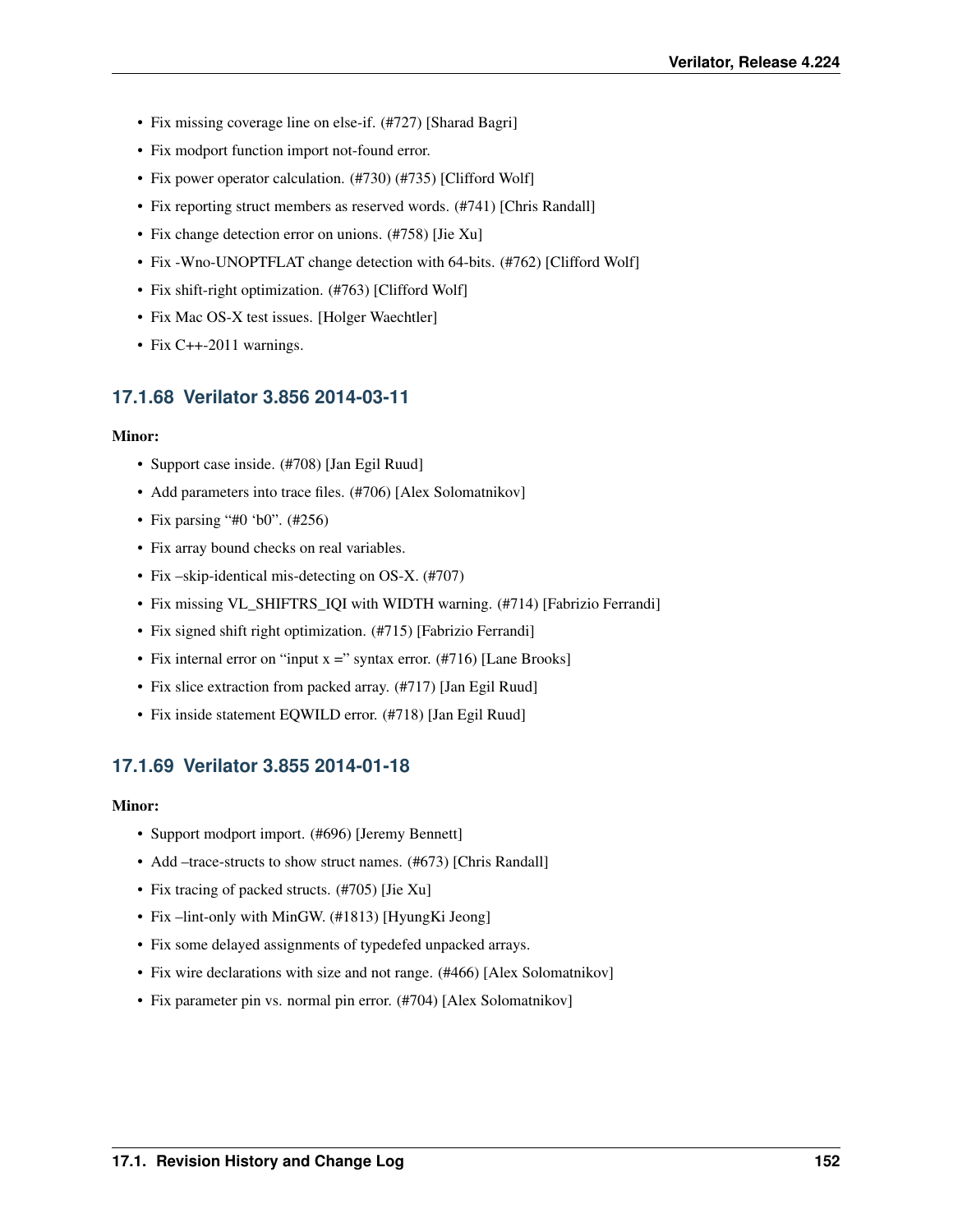# **17.1.70 Verilator 3.854 2013-11-26**

## Minor:

- Add UNPACKED warning to convert unpacked structs. [Jeremy Bennett]
- Add –compiler clang to work around compiler bug. (#694) [Stefan Ludwig]
- Support vpi\_get of vpiSuppressVal. (#687) [Varun Koyyalagunta]
- Support vpi\_get\_time. (#688) [Varun Koyyalagunta]
- Fix evaluation of chained parameter functions. (#684) [Ted Campbell]
- Fix enum value extension of '1.
- Fix multiple VPI variable callbacks. (#679) [Rich Porter]
- Fix vpi\_get of vpiSize. (#680) [Rich Porter]
- Fix vpi\_remove\_cb inside callback. (#689) [Varun Koyyalagunta]
- Fix crash with coverage of structures. (#691) [Eivind Liland]
- Fix array assignment from const var. (#693) [Jie Xu]

## **17.1.71 Verilator 3.853 2013-09-30**

## Minor:

• Add –no-order-clock-delay to work around #613. [Charlie Brej]

# **17.1.72 Verilator 3.852 2013-09-29**

## Minor:

- Support named function and task arguments. [Chris Randall]
- Report SELRANGE warning for non-generate if. (#675) [Roland Kruse]
- Fix ordering of \$fgetc. (#1808) [Frederic Requin]
- Fix –output-split-cfunc to count internal functions. [Chris Randall]
- Fix crash on 32-bit Ubuntu. (#670) [Mark Jackson Pulver]

# **17.1.73 Verilator 3.851 2013-08-15**

- Fix ordering of clock enables with delayed assigns. (#613) [Jeremy Bennett]
- Fix vpi\_iterate on memory words. (#655) [Rich Porter]
- Fix final duplicate declarations when non-inlined. (#661) [Charlie Brej]
- Fix interface ports with comma lists. (#1779) [Ed Lander]
- Fix parameter real conversion from integer.
- Fix clang warnings. (#668) [Yutetsu Takatsukasa]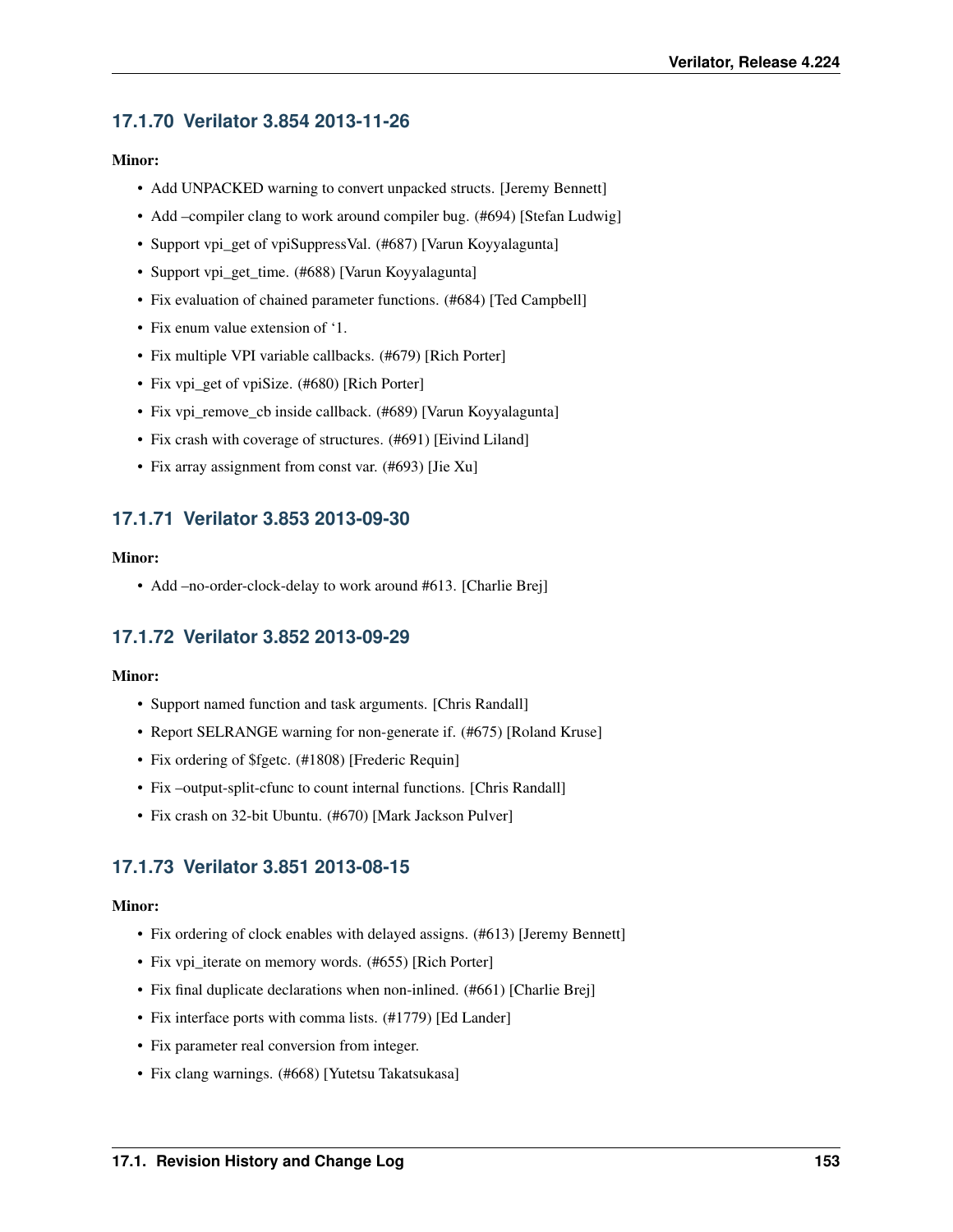# **17.1.74 Verilator 3.850 2013-06-02**

## Major:

• Support interfaces and modports. (#102) [Byron Bradley, Jeremy Bennett]

## Minor:

- Duplicate clock gate optimization on by default. (#621)
- Fix arrayed input compile error. (#645) [Krzysztof Jankowski]
- Fix GCC version runtime changes. (#651) [Jeremy Bennett]
- Fix packed array select internal error. (#652) [Krzysztof Jankowski]

# **17.1.75 Verilator 3.847 2013-05-11**

### Minor:

- Add ALWCOMBORDER warning. [KC Buckenmaier]
- Add –pins-sc-uint and –pins-sc-biguint. (#638) [Alex Hornung]
- Support "signal[vec]++".
- Fix simulation error when inputs and MULTIDRIVEN. (#634) [Ted Campbell]
- Fix module resolution with \_\_. (#631) [Jason McMullan]
- Fix packed array non-zero right index select crash. (#642) [Krzysztof Jankowski]
- Fix nested union crash. (#643) [Krzysztof Jankowski]

# **17.1.76 Verilator 3.846 2013-03-09**

### Major:

- IEEE 1800-2012 is now the default language. This adds 4 new keywords and updates the svdpi.h and vpi\_user.h header files.
- Add –report-unoptflat. (#611) [Jeremy Bennett]

- Add duplicate clock gate optimization. (#1772) [Varun Koyyalagunta] Disabled unless -OD or -O3 used, please try it as may get some significant speedups.
- Support pattern assignment features. (#616) (#617) (#618) [Ed Lander]
- Support bind in \$unit. (#602) [Ed Lander]
- Support <number>'() sized casts. (#628) [Ed Lander]
- Fix wrong dot resolution under inlining. [Art Stamness]
- Fix DETECTARRAY on packed structures. (#610) [Jeremy Bennett]
- Fix LITENDIAN on unpacked structures. (#614) [Wai Sum Mong]
- Fix 32-bit OS VPI scan issue. (#615) [Jeremy Bennett, Rich Porter]
- Fix opening a VerilatedVcdC file multiple times. (#1774) [Frederic Requin]
- Fix UNOPTFLAT circular array bounds crossing. (#630) [Jie Xu]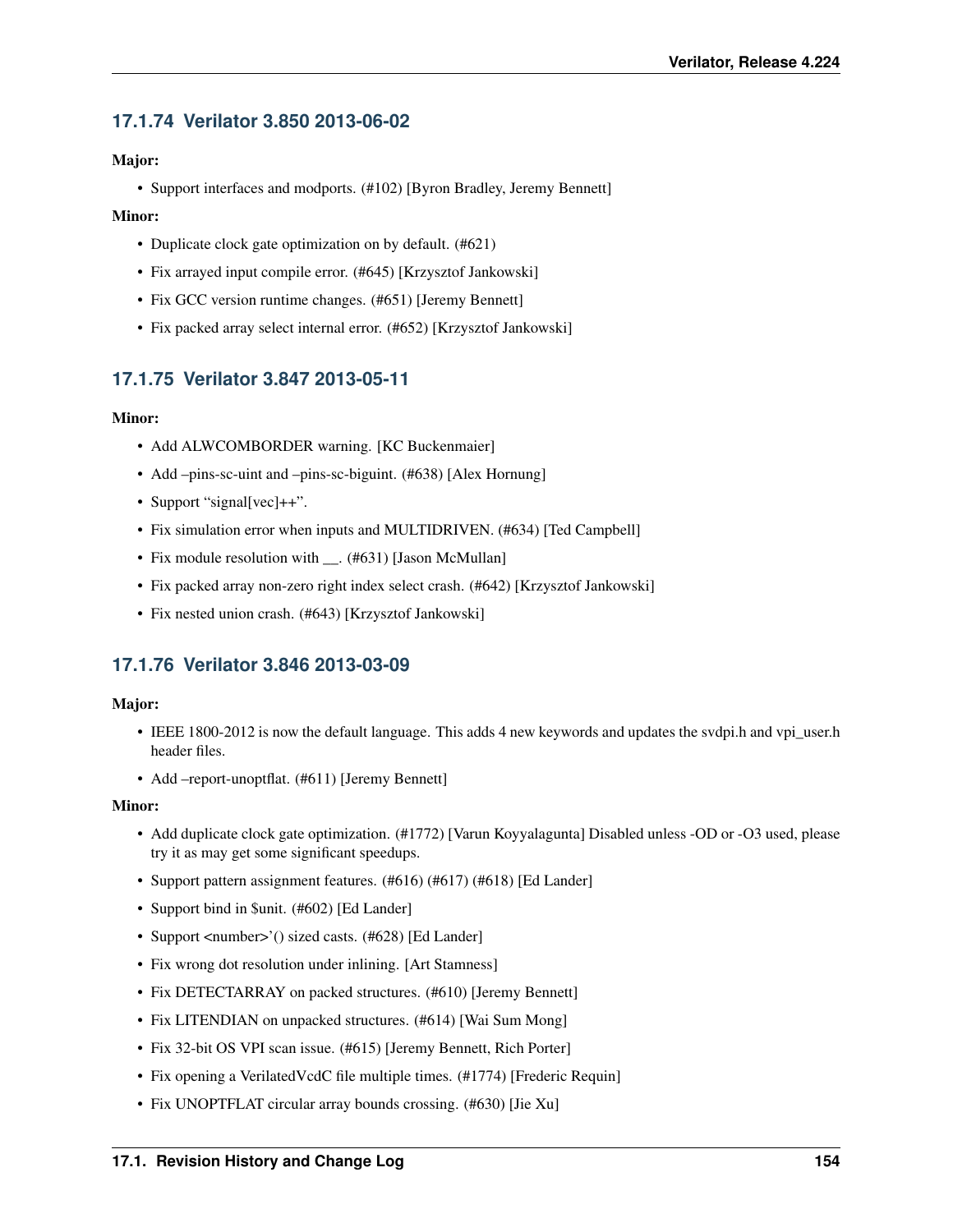# **17.1.77 Verilator 3.845 2013-02-04**

## Minor:

- Fix nested packed arrays and struct. (#600) [Jeremy Bennett] Packed arrays are now represented as a single linear vector in Verilated models. This may affect packed arrays that are public or accessed via the VPI.
- Support wires with data types. (#608) [Ed Lander]
- Support bind, to module names only. (#602) [Ed Lander]
- Support VPI product info, warning calls, etc. (#588) [Rick Porter]
- Support \$left, \$right and related functions. (#448) [Iztok Jeras]
- Support inside expressions.
- Define SYSTEMVERILOG, SV\_COV\_START and other IEEE mandated predefines.
- Fix pin width mismatch error. (#595) [Alex Solomatnikov]
- Fix implicit one bit parameter selection. (#603) [Jeremy Bennett]
- Fix signed/unsigned parameter misconversion. (#606) [Jeremy Bennett]
- Fix segfault on multidimensional dotted arrays. (#607) [Jie Xu]
- Fix per-bit array output connection error. (#414) [Jan Egil Ruud]
- Fix package logic var compile error.
- Fix enums with X values.

# **17.1.78 Verilator 3.844 2013-01-09**

### Minor:

- Support "unsigned int" DPI import functions. (#1770) [Alex Lee]
- Fix package resolution of parameters. (#586) [Jeremy Bennett]
- Fix non-integer vpi\_get\_value. (#587) [Rich Porter]
- Fix task inlining under \$display and case. (#589) (#598) [Holger Waechtler]
- Fix package import of non-localparam parameter. (#474) (#591) [Jeremy Bennett]
- Fix package import of package imports, partial #592. [Jeremy Bennett]
- Fix package import preventing local var. (#599) [Jeremy Bennett]
- Fix array extraction of implicit vars. (#601) [Joe Eiler]

# **17.1.79 Verilator 3.843 2012-12-01**

- Add +1364-1995 ext and similar language options. (#532) [Jeremy Bennett]
- Fix mis-optimized identical submodule subtract. (#581) [Charlie Brej]
- Fix crash on dotted references into dead modules. (#583) [Jeremy Bennett]
- Fix compile issues on MSVCC. (#571) (#577) [Amir Gonnen]
- Fix –debug overriding preceding –dump-treei. (#580) [Jeremy Bennett]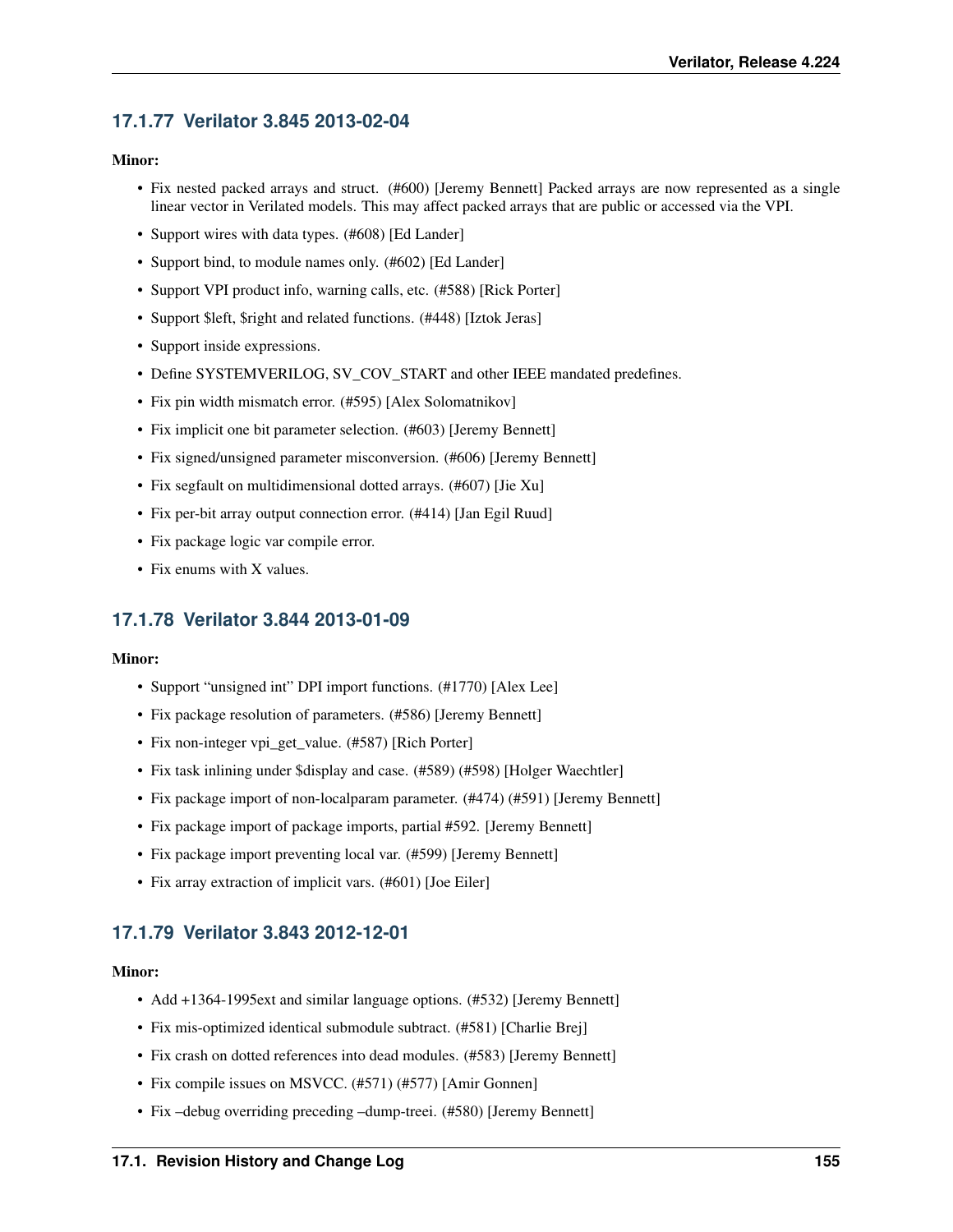# **17.1.80 Verilator 3.842 2012-11-03**

## Minor:

- Add -x-initial-edge. (#570) [Jeremy Bennett]
- Fix parameter pins interspersed with cells broke in 3.840. [Bernard Deadman]
- Fix large shift error on large shift constants. [David Welch]
- Fix \$display mangling on GCC 4.7 and speed up. (#1765) (#373) (#574) [R Diez]
- Fix array of struct references giving false error. (#566) [Julius Baxter]
- Fix missing var access functions when no DPI. (#572) [Amir Gonnen]
- Fix name collision on unnamed blocks. (#567) [Chandan Egbert]
- Fix name collision on task inputs. (#569) [Chandan Egbert]

# **17.1.81 Verilator 3.841 2012-09-03**

### Major:

• Add –savable to support model save/restore. [Jeremy Bennett]

## Minor:

- Support '{} assignment pattern on structures, part of #355.
- Fix double-deep parameter cell WIDTHs. (#541) [Hiroki Honda]
- Fix imports under multiple instantiated cells. (#542) [Alex Solomatnikov]
- Fix defparam in generate broke in 3.840. (#543) [Alex Solomatnikov]
- Fix duplicate begin error broke in 3.840. (#548) [Alex Solomatnikov]
- Fix triangle symbol resolution error broke in 3.840. (#550) [Ted Campbell]

# **17.1.82 Verilator 3.840 2012-07-31 Beta**

### Major:

- Rewrote tristate handling; supports tri0, tri1, tristate bit selects, concatenates and pullup/pulldowns. (#395) (#56) (#54) (#51) [Alex Solomatnikov, Lane Brooks, et al]
- Support packed structures and unions. (#181) Note this was a major internal change that may lead to some instability.

- Support tri0 and tri1. (#462) [Alex Solomatnikov]
- Support nmos and pmos. (#488) [Alex Solomatnikov]
- Add INITIALDLY warning on initial assignments. (#478) [Alex Solomatnikov]
- Add PINMISSING and PINNOCONNECT lint checks.
- Add –converge-limit option.
- Fix generate operators not short circuiting. (#413) [by Jeremy Bennett]
- Fix parameters not supported in constant functions. (#474) [Alex Solomatnikov]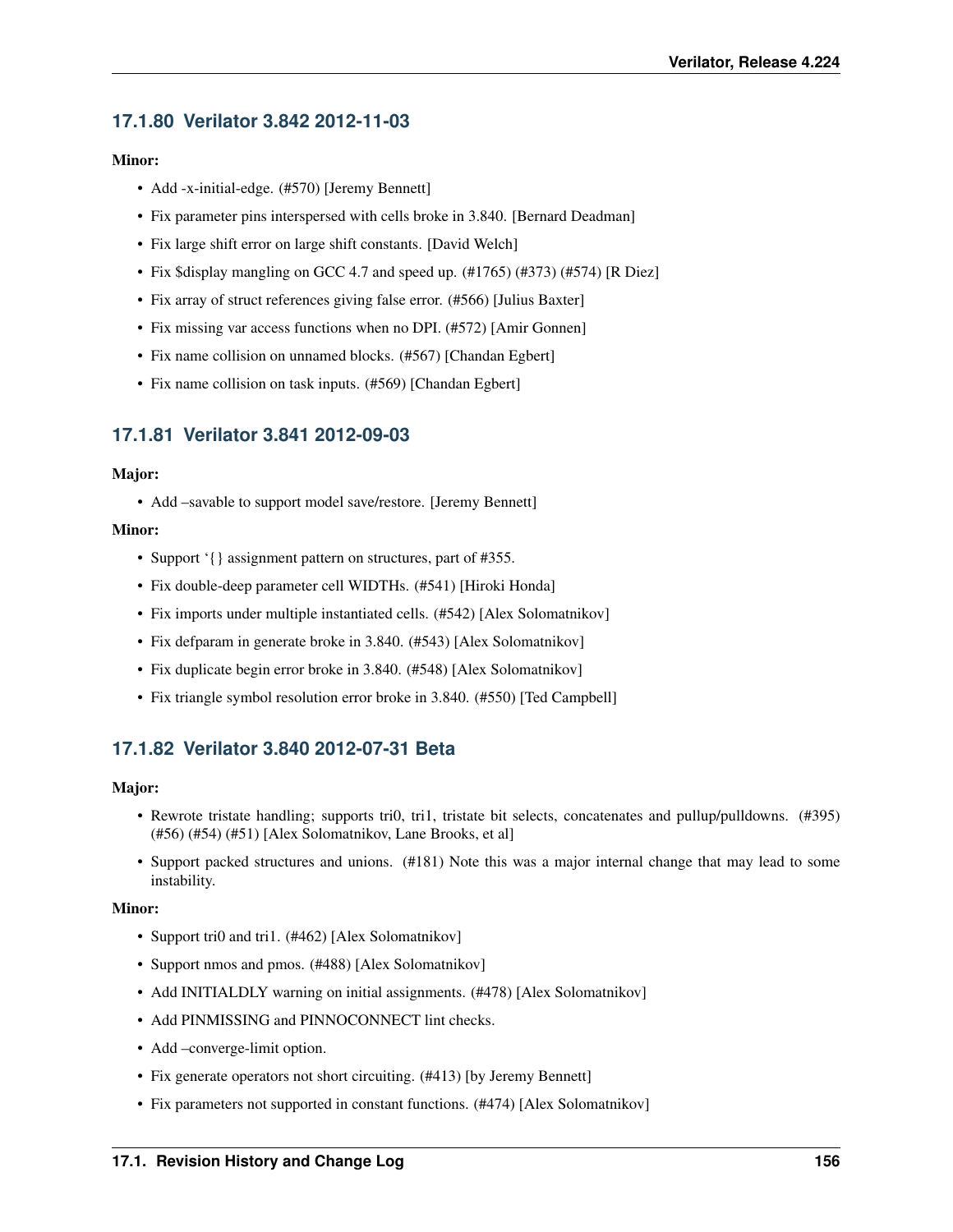- Fix duplicate warnings/errors. (#516) [Alex Solomatnikov]
- Fix signed extending biops with WIDTH warning off. (#511) [Junji Hashimoto]
- Fix ITOD internal error on real conversions. (#491) [Alex Solomatnikov]
- Fix input and real loosing real data type. (#501) [Alex Solomatnikov]
- Fix imports causing symbol table error. (#490) [Alex Solomatnikov]
- Fix newlines in radix values. (#507) [Walter Lavino]
- Fix loop error message to report line. (#513) [Jeremy Bennett]
- Fix false UNUSED warning on file system calls.
- Fix GCC 4.7.0 compile warnings. (#530) [Jeremy Bennett]
- Fix svdpi.h compile error on Apple OS.
- Fix compile error under git submodules. (#534) [Aurelien Francillon]

# **17.1.83 Verilator 3.833 2012-04-15**

### Minor:

- Support += and -= in standard for loops. (#463) [Alex Solomatnikov]
- Fix processing unused parameterized modules. (#469) (#470) [Alex Solomatnikov]
- Add SELRANGE as warning instead of error. (#477) [Alex Solomatnikov]
- Add readme.pdf and internal.pdf and doxygen. (#483) [by Jeremy Bennett]
- Fix change detections on arrays. (#364) [John Stevenson, Alex Solomatnikov]
- Fix signed array warning. (#456) [Alex Solomatnikov]
- Fix genvar and begin under generate. (#461) [Alex Solomatnikov]
- Fix real constant parameter functions. (#475) [Alex Solomatnikov]
- Fix and document –gdb option. (#454) [Jeremy Bennett]
- Fix OpenSolaris compile error. [Sanjay Singh]

# **17.1.84 Verilator 3.832 2012-03-07**

- Fix memory delayed assignments from multiple clock domains. [Andrew Ling]
- Support arrayed SystemC I/O pins. [Christophe Joly]
- Report MULTIDRIVEN on memories set in multiple clock domains.
- Report ENDLABEL on mismatching end labels. (#450) [Iztok Jeras]
- Fix expansion of back-slashed escaped macros. (#441) [Alberto Del Rio]
- Fix inheriting real and signed type across untyped parameters.
- Fix core dump with over 100 deep UNOPTFLAT. (#432) [Joe Eiler]
- Fix false command not found warning in makefiles. [Ruben Diez]
- Fix hang when functions inside begin block. [David Welch]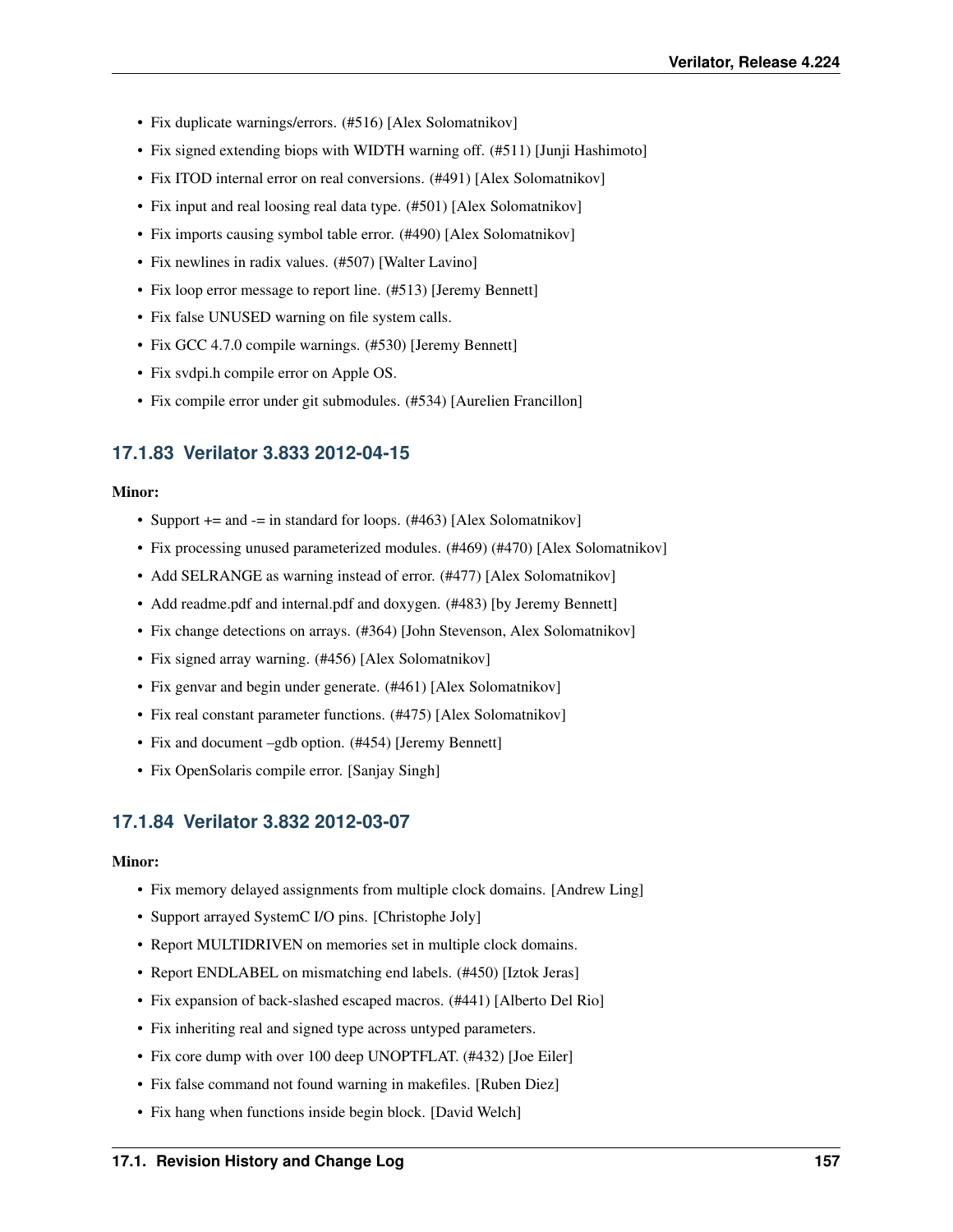• Fix hang on recursive substitution &96; defines. (#443) [Alex Solomatnikov]

# **17.1.85 Verilator 3.831 2012-01-20**

## Major:

• Support SystemC 2.3.0 prerelease. This requires setting the new SYSTEMC INCLUDE and SYS-TEMC\_LIBDIR variables in place of now deprecated SYSTEMC and SYSTEMC\_ARCH. [Iztok Jeras]

#### Minor:

- Suppress VARHIDDEN on dpi import arguments. [Ruben Diez]
- Support "generate for (genvar i=0; ...". [David Kravitz]
- Fix dpi exports with > 32 bit but < 64 bit args. (#423) [Chandan Egbert]
- Fix array of instantiations with sub-range output. (#414) [Jeremy Bennett]
- Fix BLKSEQ warnings on variables declared inside always. [Ruben Diez]

## **17.1.86 Verilator 3.830 2011-11-27**

#### Major:

• With "–language VAMS" support a touch of Verilog AMS. [Holger Waechtler]

### Minor:

- Add sc\_bv attribute to force bit vectors. (#402) [by Stefan Wallentowitz]
- Search for user -y paths before default current directory. [Ruben Diez]
- Support constants in sensitivity lists. (#412) [Jeremy Bennett]
- Support \$system. [Ruben Diez]
- Support \$sscanf with %g. [Holger Waechtler]
- Indicate 'exiting due to errors' if errors, not warnings. [Ruben Diez]
- Fix bad result with if-else-return optimization. (#420) [Alex Solomatnikov]
- Fix reporting not found modules if generate-off. (#403) [Jeremy Bennett]
- Fix \$display with %d following %g. [Holger Waechtler]

# **17.1.87 Verilator 3.824 2011-10-25**

- Fix "always @ (\* )". (#403) (#404) [Walter Lavino]
- Add ASSIGNIN as suppressible error. [Jeremy Bennett]
- Fix 3.823 constructor core dump on Debian. (#401) [Ahmed El-Mahmoudy]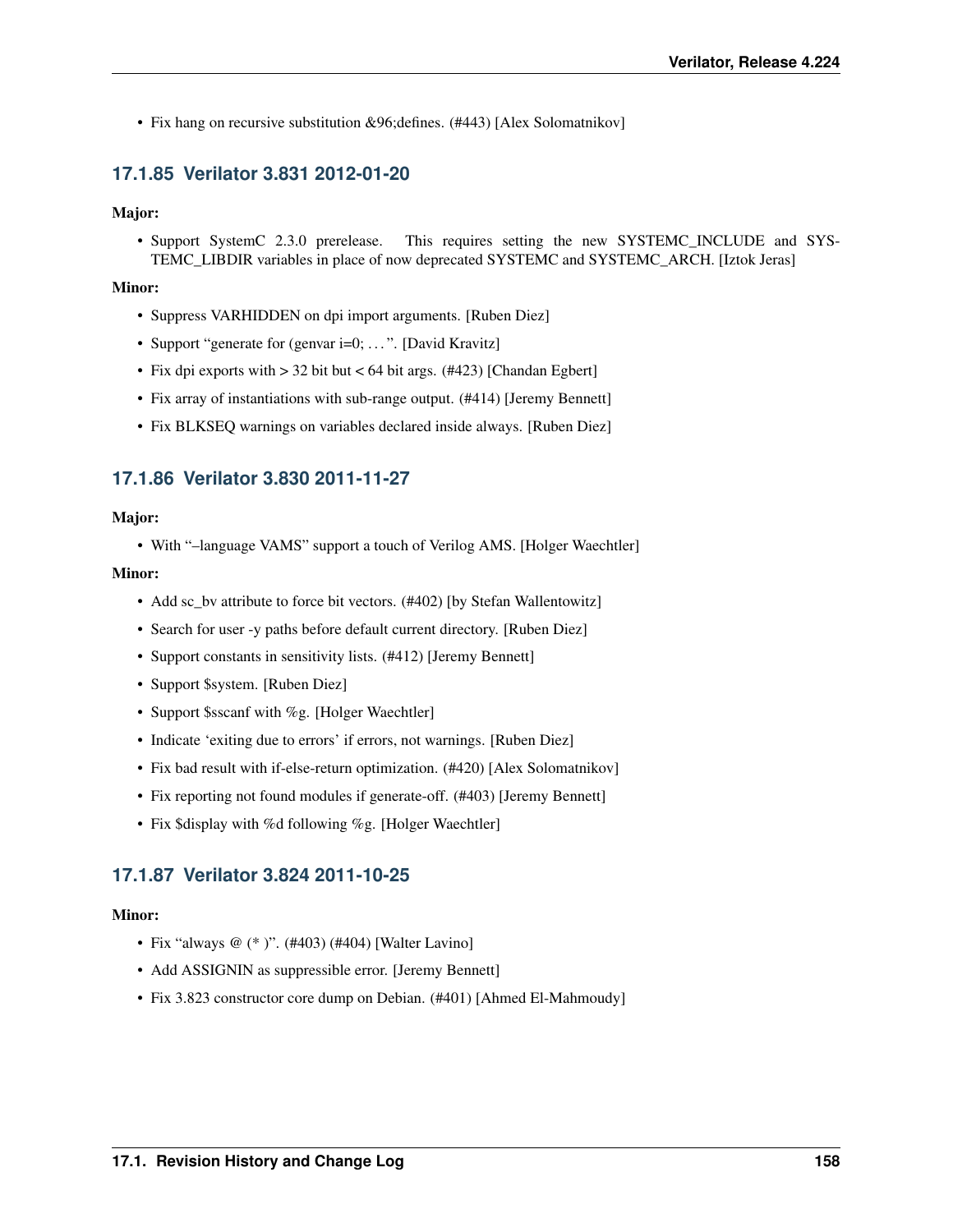# **17.1.88 Verilator 3.823 2011-10-20**

## Minor:

- Support \$ceil, \$floor, etc. [Alex Solomatnikov]
- Add configure options for cc warnings and extended tests. [Ruben Diez]
- Add -Wall reporting ASSIGNDLY on assignment delays. [Ruben Diez]
- Fix UNDRIVEN warnings inside DPI import functions. [Ruben Diez]
- Fix –help output to go to stderr, not stdout. (#397) [Ruben Diez]
- Fix DPI import output of 64 bits. (#398) [Mike Denio]
- Fix DPI import false BLKSEQ warnings. [Alex Solomatnikov]
- Fix MSVC compile warning with trunc/round. (#394) [Amir Gonnen]
- Fix autoconf and Makefile warnings. (#396) [Ruben Diez]

# **17.1.89 Verilator 3.821 2011-09-14**

### Minor:

- Fix PowerPC runtime error. (#288) [Ahmed El-Mahmoudy]
- Fix internal error on integer casts. (#374) [Chandan Egbert]

# **17.1.90 Verilator 3.820 2011-07-28**

### Minor:

- Support 'real' numbers and related functions.
- Support 'const' variables in limited cases; similar to enums. [Alex Solomatnikov]
- Support disable for loop escapes.
- Support \$fopen and I/O with integer instead of &96;verilator\_file\_descriptor.
- Support coverage in -cc and -sc output modes. [John Li] Note this requires SystemPerl 1.338 or newer.
- Use 'vluint64\_t' for SystemC instead of (same sized) 'uint64' for MSVC++.
- Fix vpi\_register\_cb using bad s\_cb\_data. (#370) [by Thomas Watts]
- Fix \$display missing leading zeros in %0d. (#367) [Alex Solomatnikov]

# **17.1.91 Verilator 3.813 2011-06-28**

- Support bit vectors > 64 bits wide in DPI import and exports.
- Fix out of memory on slice syntax error. (#354) [Alex Solomatnikov]
- Fix error on enum references to other packages. (#339) [Alex Solomatnikov]
- Fix DPI undeclared svBitVecVal compile error. (#346) [Chandan Egbert]
- Fix DPI bit vector compile errors. (#347) (#359) [Chandan Egbert]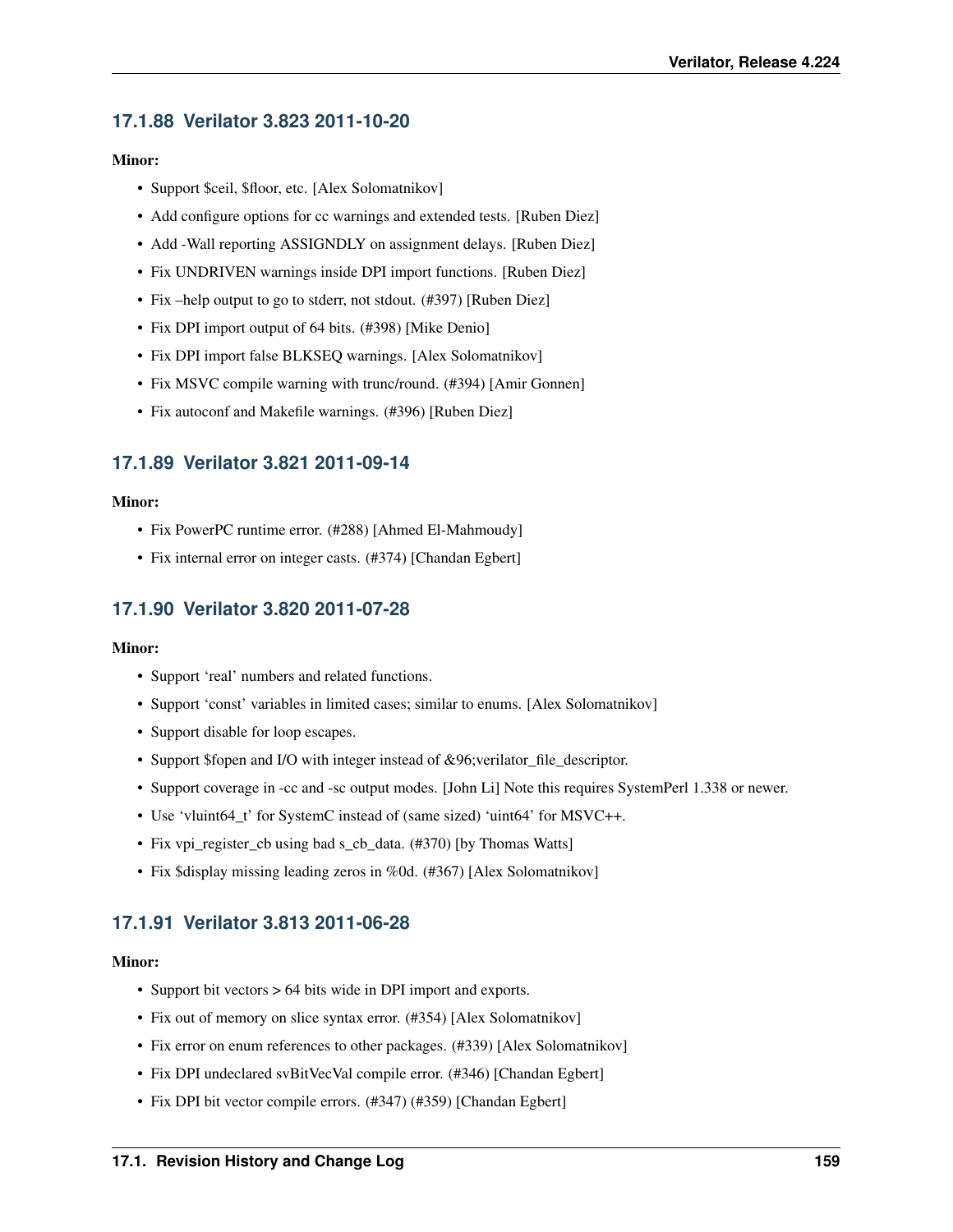- Fix CDCRSTLOGIC report showing endpoint flops without resets.
- Fix compiler warnings on SPARC. (#288) [Ahmed El-Mahmoudy]

# **17.1.92 Verilator 3.812 2011-04-06**

### Minor:

- Add –trace-max-width and –trace-max-array. (#319) [Alex Solomatnikov]
- Add –Wno-fatal to turn off abort on warnings. [by Stefan Wallentowitz]
- Support  $\S$ ... } and  $\S$ ...) env vars in .vc files. [by Stefan Wallentowitz]
- Support \$bits(data\_type). (#327) [Alex Solomatnikov]
- Support loop unrolling on width mismatches. (#333) [Joe Eiler]
- Support simple cast operators. (#335) [Alex Solomatnikov]
- Accelerate bit-selected inversions.
- Add error on circular parameter definitions. (#329) [Alex Solomatnikov]
- Fix concatenates and vectored bufif1. (#326) [Iztok Jeras]

## **17.1.93 Verilator 3.811 2011-02-14**

#### Minor:

- Report error on duplicated or empty pins. (#321) [Christian Leber]
- Report error on function call output tied to constant. [Bernard Deadman]
- Throw UNUSED/UNDRIVEN only once per net in a parameterized module.
- Fix internal error on functions called as SV tasks. [Bernard Deadman]
- Fix internal error on non-inlined inout pins. [Jeff Winston]
- Fix false BLKSEQ on non-unrolled for loop indexes. [Jeff Winston]
- Fix block comment not separating identifiers. (#311) [Gene Sullivan]
- Fix warnings to point to lowest net usage, not upper level ports.
- Fix error on constants connected to outputs. (#323) [Christian Leber]

## **17.1.94 Verilator 3.810 2011-01-03**

#### Major:

- Add limited support for VPI access to public signals, see docs.
- Add -F option to read relative option files. (#297) [Neil Hamilton]
- Support  $++,-,+=$  etc as standalone statements. [Alex Solomatnikov]
- Add -Wall, -Wwarn-style, -Wno-style to enable code style warnings that have been added to this release, and disabled by default:
- With –Wall, add BLKSEQ warning on blocking assignments in seq blocks.
- With –Wall, add DECLFILENAME warning on modules not matching filename.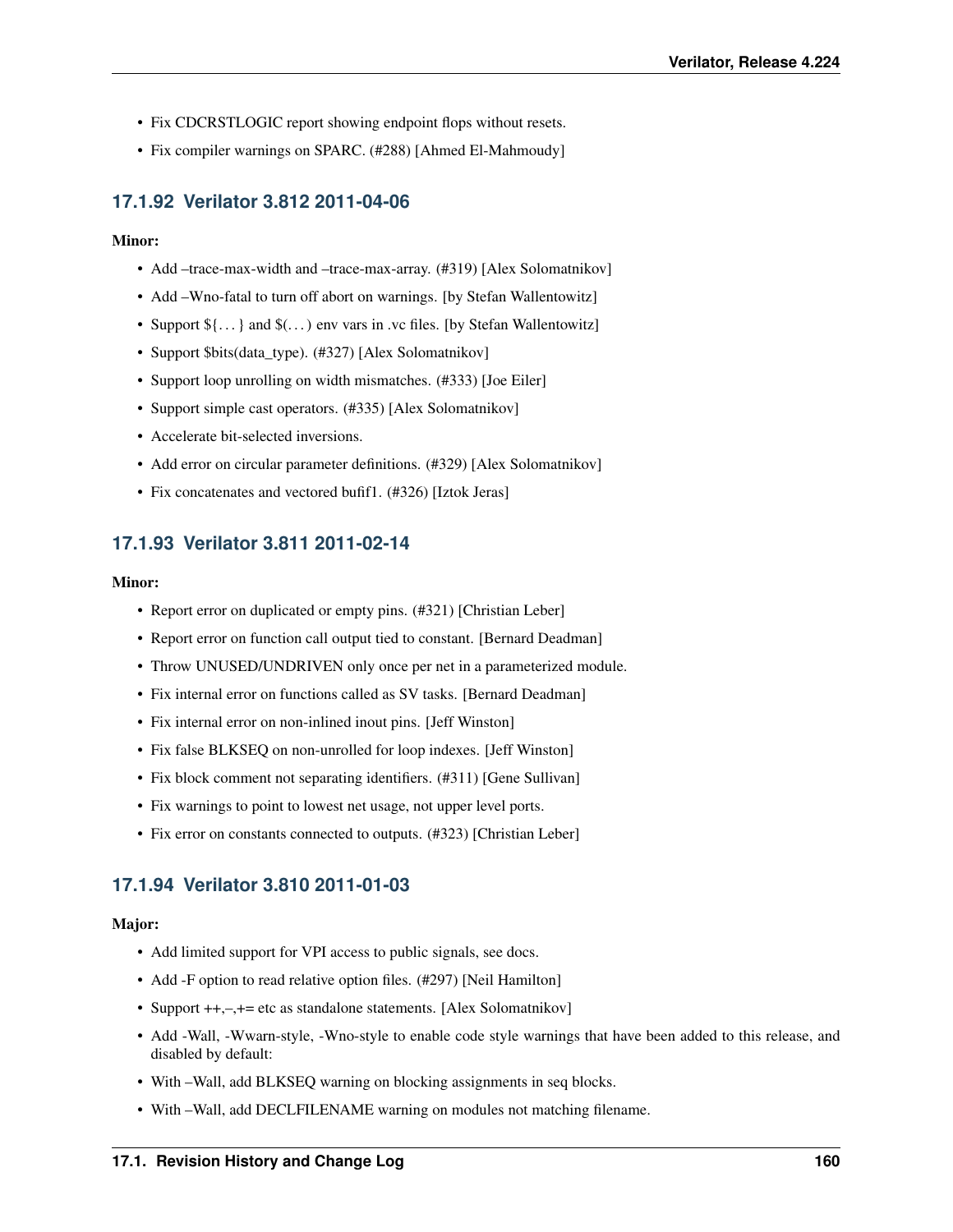- With –Wall, add DEFPARAM warning on deprecated defparam statements.
- With –Wall, add IFDEPTH warning on deep if statements.
- With –Wall, add INCABSPATH warning on &96;include with absolute paths.
- With –Wall, add SYNCASYNCNET warning on mixed sync/async reset nets.
- With –Wall, add UNDRIVEN warning on undriven nets.
- With –Wall, add UNUSED warning on unused nets.

#### Minor:

- When running with VERILATOR\_ROOT, optionally find binaries under bin.
- Suppress WIDTH warnings when adding/subtracting 1'b1.
- The VARHIDDEN warning is now disabled by default, use -Wall to enable.

## **17.1.95 Verilator 3.805 2010-11-02**

### Minor:

- Add warning when directory contains spaces. (#1705) [Salman Sheikh]
- Fix wrong filename on include file errors. (#289) [Brad Parker]
- Fix segfault on SystemVerilog "output wire foo=0". (#291) [Joshua Wise]
- Fix DPI export name not found. (#1703) [Terry Chen]

## **17.1.96 Verilator 3.804 2010-09-20**

### Minor:

- Support tracing/coverage of underscore signals. (#280) [by Jason McMullan]
- Increase define recursions before error. [Paul Liu]
- On core dump, print debug suggestions.
- Fix preprocessor &96;&96; of existing base define. (#283) [Usha Priyadharshini]

# **17.1.97 Verilator 3.803 2010-07-10**

- Fix preprocessor preservation of newlines across macro substitutions.
- Fix preprocessor stringification of nested macros.
- Fix some constant parameter functions causing crash. (#253) [Nick Bowler]
- Fix do {...} while() not requiring final semicolon.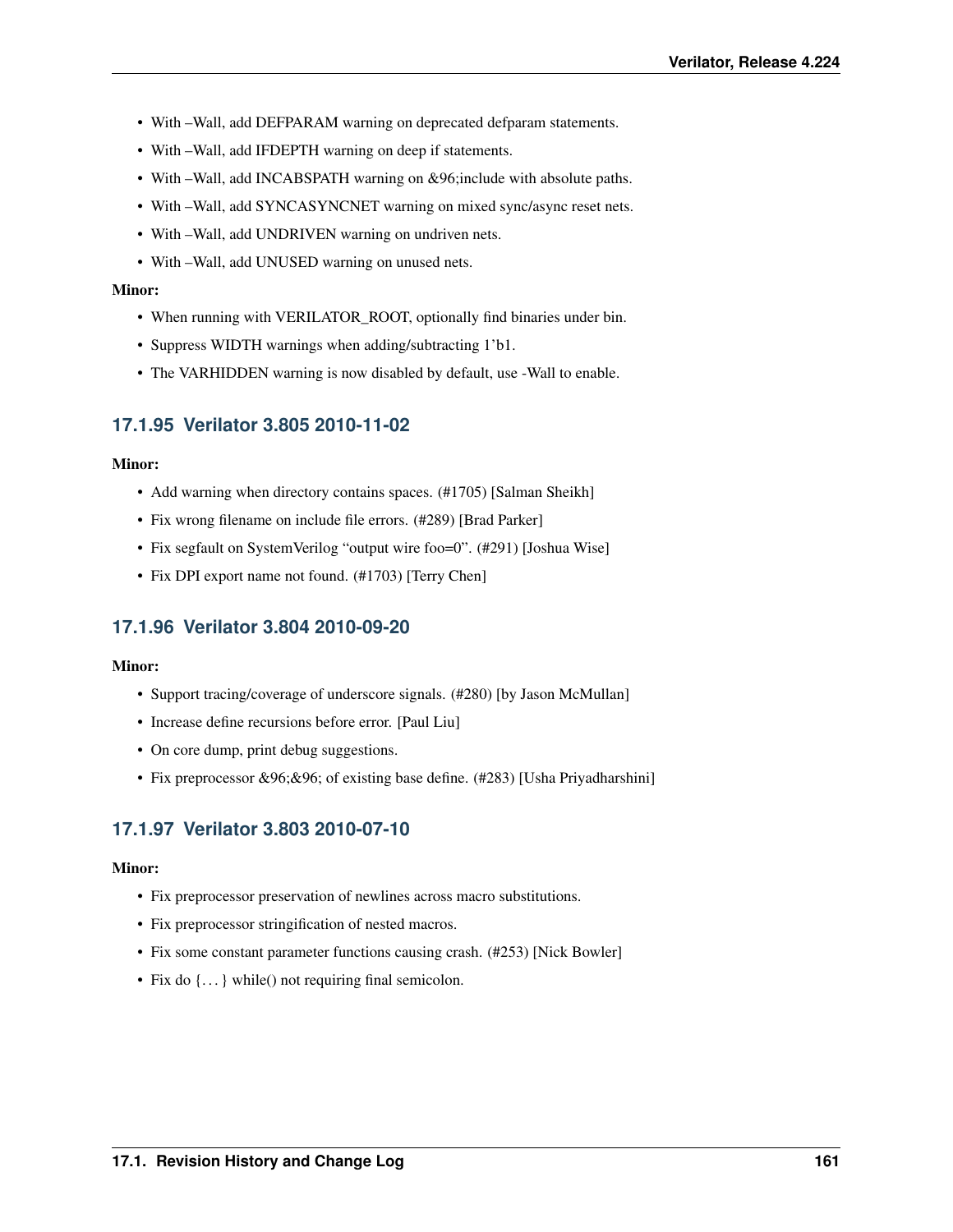# **17.1.98 Verilator 3.802 2010-05-01**

## Minor:

- Support runtime access to public signal names.
- Add /*verilator public\_flat\_rw*/ for timing-specific public access.
- Fix word size to match uint 64\_t on -m64 systems. (#238) [Joe Eiler]
- Improve error handling on slices of arrays. (#226) [by Byron Bradley]
- Report errors when extra underscores used in meta-comments.
- Fix bit reductions on multi-packed dimensions. (#227) [by Byron Bradley]
- Fix removing \$fscanf if assigned to unused var. (#248) [Ashutosh Das]
- Fix "make install" with configure outside srcdir. [Stefan Wallentowitz]
- Fix loop unroller out of memory; change –unroll-stmts. [Ashutosh Das]
- Fix trace files with empty modules crashing some viewers.
- Fix parsing single files > 2GB. [Jeffrey Short]
- Fix installing data files as non-executable. (#168) [by Ahmed El-Mahmoudy]

# **17.1.99 Verilator 3.801 2010-03-17**

### Minor:

- Support "break", "continue", "return".
- Support "&96;default\_nettype nonelwire". [Dominic Plunkett]
- Skip SystemC tests if not installed. [Iztok Jeras]
- Fix clock-gates with non-AND complex logic. (#220) [Ashutosh Das]
- Fix flushing VCD buffers on \$stop. [Ashutosh Das]
- Fix Mac OS-X compile issues. (#217) [Joshua Wise, Trevor Williams]
- Fix make uninstall. (#216) [Iztok Jeras]
- Fix parameterized defines with empty arguments.

# **17.1.100 Verilator 3.800 2010-02-07**

### Major application visible changes:

- SystemPerl is no longer required for tracing. Applications must use VerilatedVcdC class in place of Sp-TraceVcdC.
- SystemVerilog 1800-2009 is now the default language. Thus "global" etc are now keywords. See the –language option.

### Major new features:

- Support SystemVerilog types "byte", "chandle", "int", "longint", "shortint", "time", "var" and "void" in variables and functions.
- Support "program", "package", "import" and \$unit.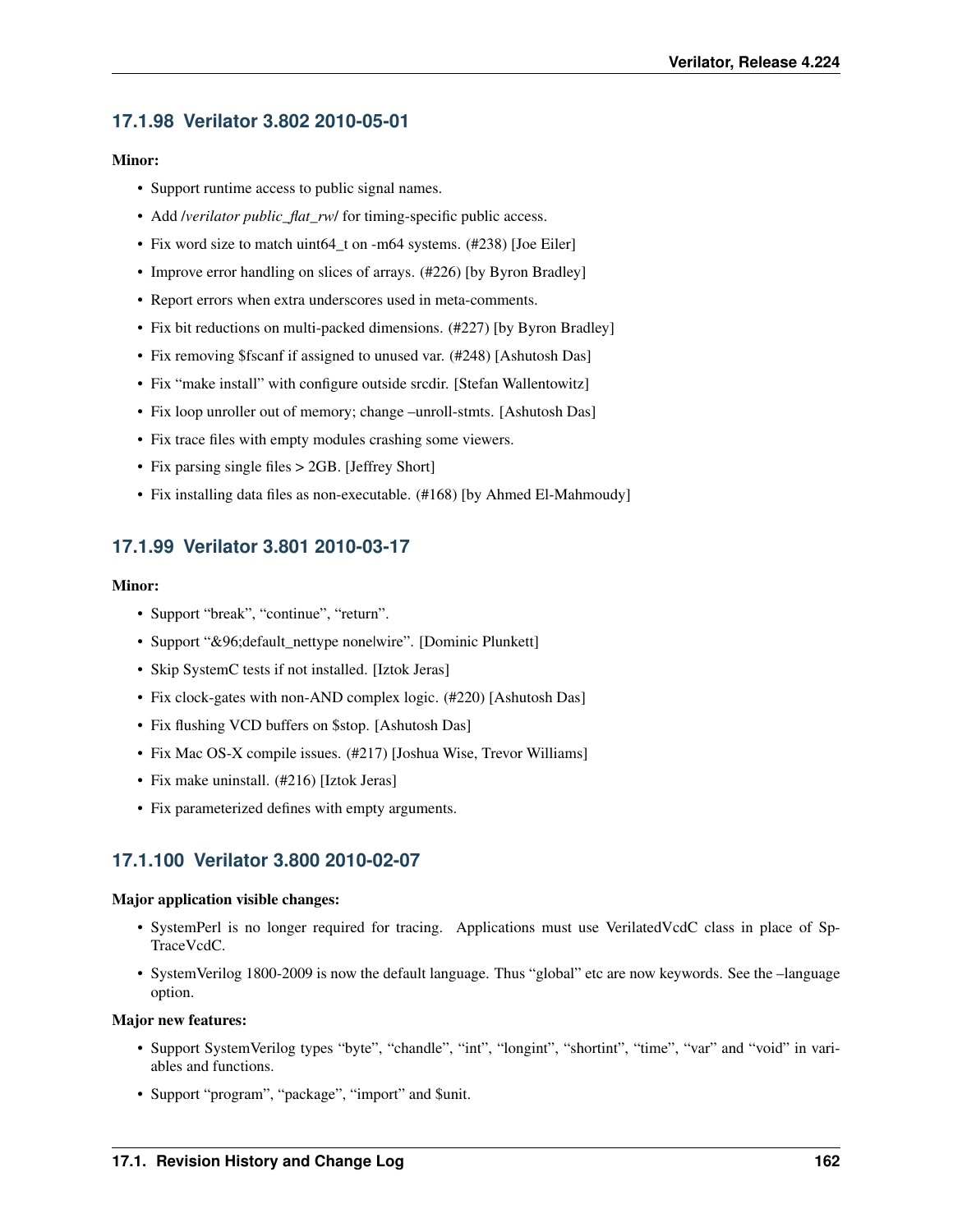- Support typedef and enum. [by Donal Casey]
- Support direct programming interface (DPI) "import" and "export". Includes an extension to map user \$system PLI calls to the DPI.
- Support assignments of multidimensional slices. (#170) [by Byron Bradley]
- Support multidimensional inputs/outputs. (#171) [by Byron Bradley]
- Support "reg  $[1:0][1:0][1:0]$ " and "reg x  $[3][2]$ ". (#176) [Byron Bradley]
- Support declarations in loop initializers. (#172) [by Byron Bradley]
- Support \$test\$plusargs and \$value\$plusargs, but see the docs!
- Support \$sformat and \$swrite.
- Support 1800-2009 define defaults and &96;undefineall.
- Add -CFLAGS, -LDFLAGS, <file>.a, <file>.o, and <file>.so options.
- Speed compiles by avoiding including the STL iostream header. Application programs may need to include it themselves to avoid errors.
- Add experimental clock domain crossing checks.
- Add experimental –pipe-filter to filter all Verilog input.
- Add experimental config files to filter warnings outside of the source.
- Add VARHIDDEN warning when signal name hides module name.
- Support optional cell parenthesis. (#179) [by Byron Bradley]
- Support for-loop i++, ++i, i–, –i. (#175) [by Byron Bradley]
- Support 1800-2009 /*comments*/ in define values.
- Add Makefile VM\_GLOBAL\_FAST, listing objects needed to link executables.
- Add –bbox-unsup option to black-box unsupported UDP tables.
- Add -Wno-MODDUP option to allow duplicate modules.

### Bug fixes:

- Fix implicit variable issues. (#196) (#201) [Byron Bradley]
- Fix 'for' variable typing. (#205) [by Byron Bradley]
- Fix tracing with –pins-bv 1. (#195) [Michael S]
- Fix MSVC++ 2008 compile issues. (#209) [Amir Gonnen]
- Fix MinGW compilation. (#184) (#214) [by Shankar Giri, Amir Gonnen]
- Fix Cygwin 1.7.x compiler error with uint32\_t. (#204) [Ivan Djordjevic]
- Fix &96;define argument mis-replacing system task of same name. (#191)
- Fix Verilator core dump on wide integer divides. (#178) [Byron Bradley]
- Fix lint\_off/lint\_on meta comments on same line as warning.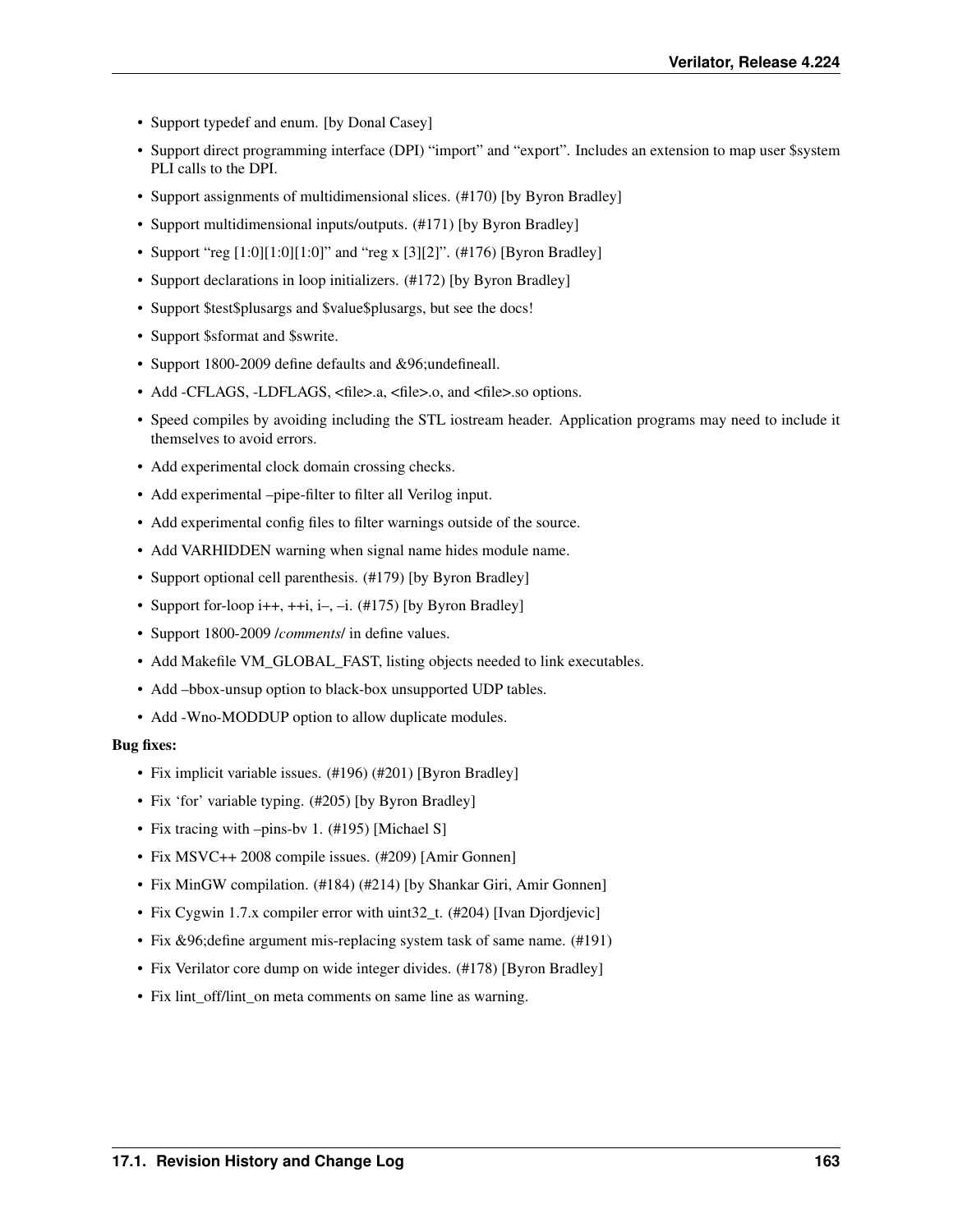# **17.1.101 Verilator 3.720 2009-10-26**

## Major:

- Support little endian bit vectors ("reg [0:2] x;").
- Support division and modulus of  $> 64$  bit vectors. [Gary Thomas]

## Minor:

- Fix writing to out-of-bounds arrays writing element 0.
- Fix core dump with SystemVerilog var declarations under unnamed begins.
- Fix VCD files showing internal flattened hierarchy, broke in 3.714.
- Fix cell port connection to unsized integer causing false width warning.
- Fix erroring on strings with backslashed newlines. (#168) [Pete Nixon]

# **17.1.102 Verilator 3.714 2009-09-18**

## Major:

• Add –bbox-sys option to blackbox \$system calls.

## Minor:

- Support generate for var++, var-, ++var, -var.
- Improved warning when "do" used as identifier.
- Don't require SYSTEMPERL\_INCLUDE if SYSTEMPERL/src exists. [Gary Thomas]
- Fix deep defines causing flex scanner overflows. [Brad Dobbie]
- Fix preprocessing commas in deep parameterized macros. [Brad Dobbie]
- Fix tracing escaped dotted identifiers. (#107)
- Fix \$display with uppercase %M.
- Fix –error-limit option being ignored.

# **17.1.103 Verilator 3.713 2009-08-04**

- Support constant function calls for parameters. [many!]
- Support SystemVerilog "logic". (#101) [by Alex Duller]
- Name SYMRSVDWORD error, and allow disabling it. (#103) [Gary Thomas]
- Fix escaped preprocessor identifiers. (#106) [Nimrod Gileadi]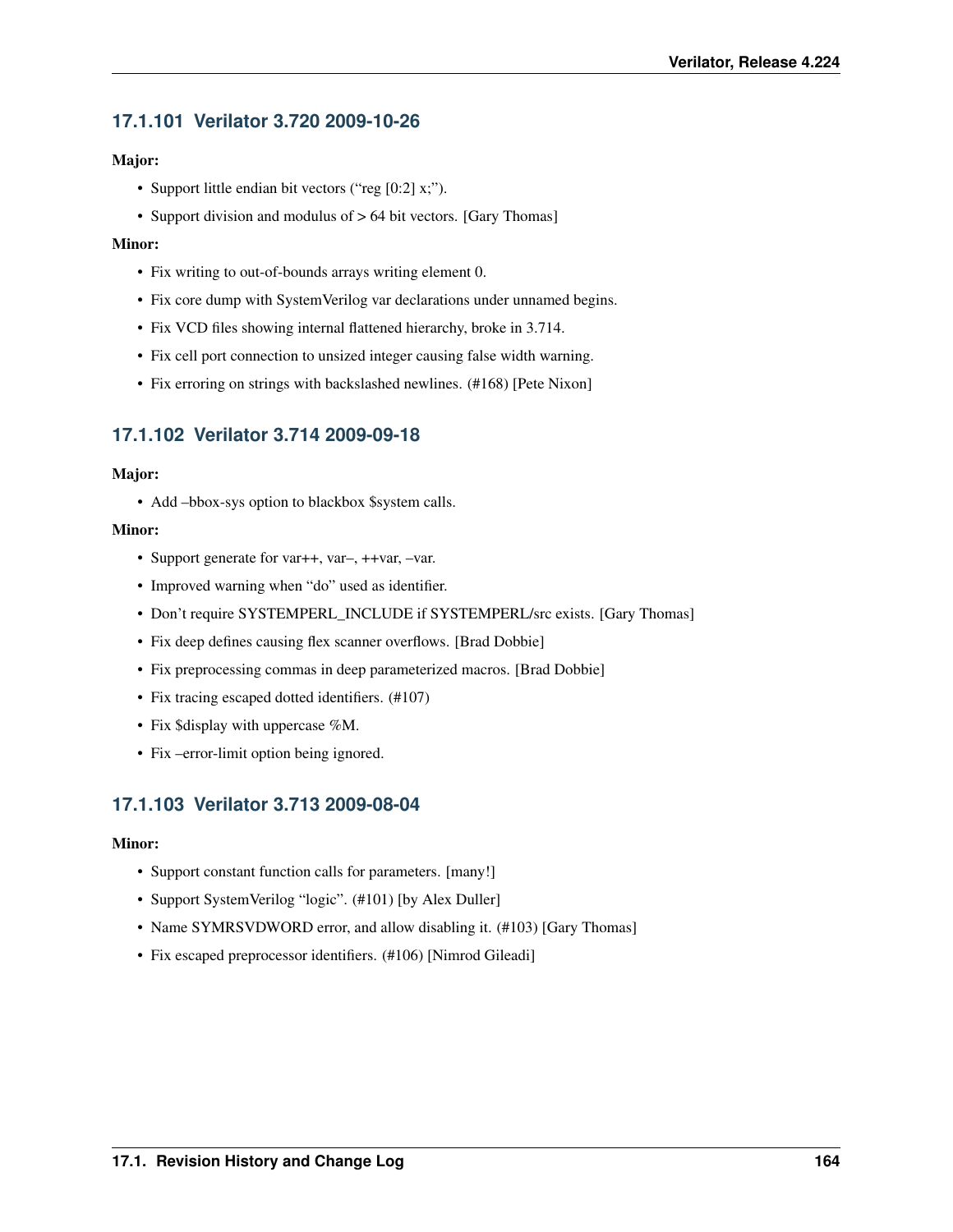# **17.1.104 Verilator 3.712 2009-07-14**

## Major:

• Patching SystemC is no longer required to trace sc\_bvs.

## Minor:

- Add verilator –pins-uint8 option to use sc\_in<uint8\_t/uint16\_t>.
- Add verilator -V option, to show verbose version.
- Add BLKLOOPINIT error code, and describe –unroll-count. [Jeff Winston]
- Support zero-width constants in concatenations. [Jeff Winston]
- On WIDTH warnings, show variable name causing error. [Jeff Winston]

# **17.1.105 Verilator 3.711 2009-06-23**

### Minor:

- Support decimal constants of arbitrary widths. [Mark Marshall]
- Fix error on case statement with all duplicate items. (#99) [Gary Thomas]
- Fix segfault on unrolling for's with bad inits. (#90) [Andreas Olofsson]
- Fix tristates causing "Assigned pin is neither...". [by Lane Brooks]
- Fix compiler errors under Fedora release candidate 11. [Chitlesh Goorah]

# **17.1.106 Verilator 3.710 2009-05-19**

### Major:

• Verilator is now licensed under LGPL v3 and/or Artistic v2.0.

## Minor:

- &96; FILE now expands to a string, per draft SystemVerilog 2010(ish).
- The front end parser has been re-factored to enable more SV parsing. Code should parse the same, but minor parsing bugs may pop up.
- Verilator includer is no longer installed twice. (#48) [Lane Brooks]
- Fix escaped identifiers with '.' causing conflicts. (#83) [J Baxter]
- Fix define formal arguments that contain newlines. (#84) [David A]

# **17.1.107 Verilator 3.703 2009-05-02**

- Fix \$clog2 calculation error with powers-of-2. (#81) [Patricio Kaplan]
- Fix error with tasks that have output first. (#78) [Andrea Foletto]
- Fix "cloning" error with -y/-top-module. (#76) [Dimitris Nalbantis]
- Fix segfault with error on bad –top-module. (#79) [Dimitris Nalbantis]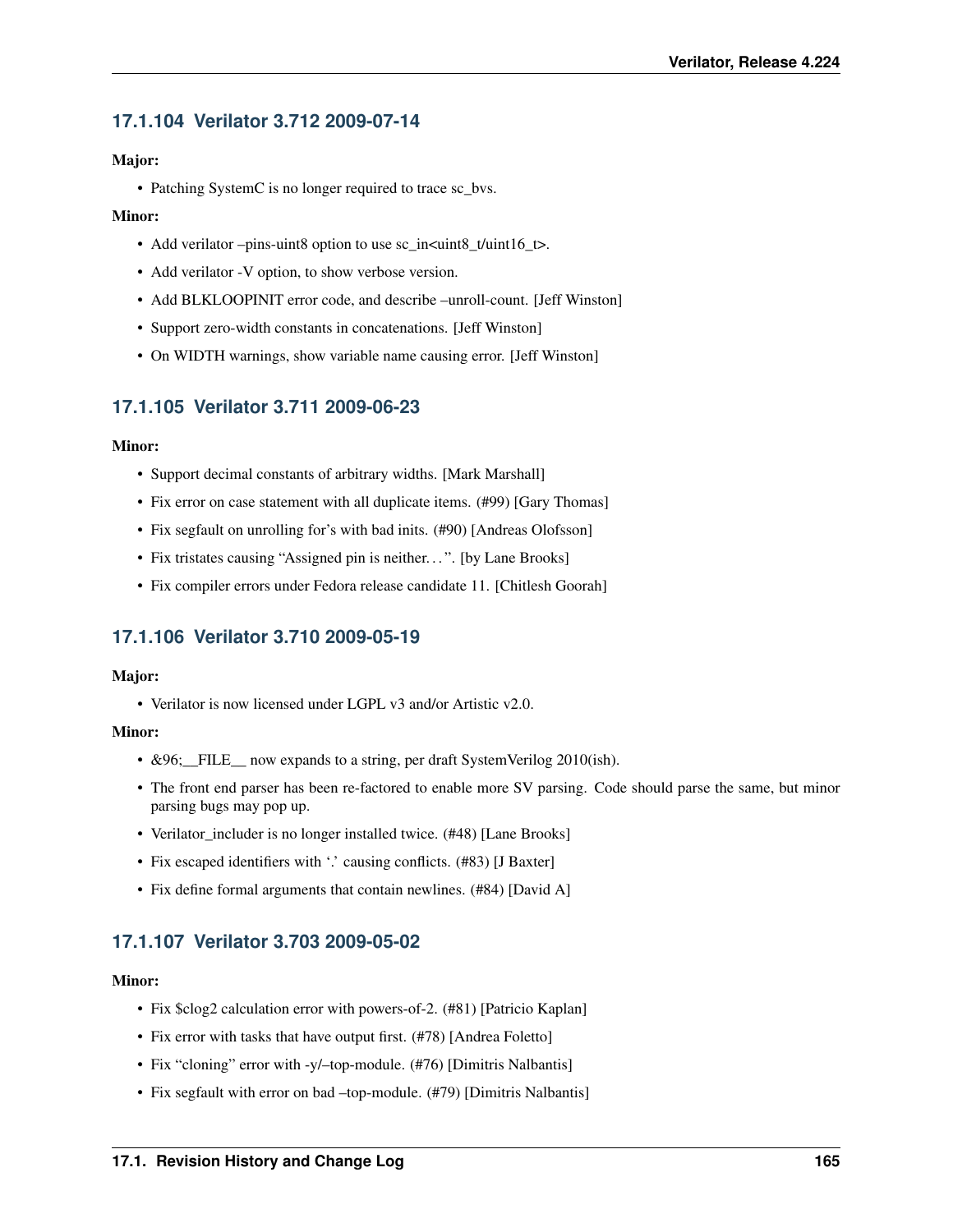- Fix "redefining I" error with complex includes. [Duraid Madina]
- Fix GCC 4.3.2 compile warnings.

# **17.1.108 Verilator 3.702 2009-03-28**

### Minor:

- Add –pins-by option to use sc\_by for all ports. [Brian Small]
- Add SYSTEMPERL\_INCLUDE envvar to assist RPM builds. [Chitlesh Goorah]
- Report errors when duplicate labels are used. (#72) [Vasu Kandadi]
- Fix the SC\_MODULE name() to not include \_\_PVT\_\_. [Bob Fredieu]

# **17.1.109 Verilator 3.701 2009-02-26**

### Minor:

- Support repeat and forever statements. [Jeremy Bennett]
- Add –debugi-<srcfile> option, for internal debugging. [Dennis Muhlestein]
- Fix compile issues with GCC 4.3. (#47) [Lane Brooks]
- Fix VL\_RANDom to better randomize bits. [Art Stamness]
- Fix error messages to consistently go to stderr. [Jeremy Bennett]
- Fix left associativity for ?: operators.

# **17.1.110 Verilator 3.700 2009-01-08**

### Major:

- Support limited tristate inouts. Written by Lane Brooks, under support by Ubixum Inc. This allows common pad ring and tristate-mux structures to be Verilated. See the documentation for more information on supported constructs.
- Add –coverage\_toggle for toggle coverage analysis. Running coverage now requires SystemPerl 1.301 or newer.
- Add coverage\_on/\_off metacomments to bracket coverage regions.

- Support posedge of bit-selected signals. (#45) [Rodney Sinclair]
- Optimize two-level shift and and/or trees, +23% on one test.
- Line coverage now aggregates by hierarchy automatically. Previously this would be done inside SystemPerl, which was slower.
- Minor performance improvements of Verilator compiler runtime.
- Coverage of each parameterized module is counted separately. [Bob Fredieu]
- Fix creating parameterized modules when no parameter values are changed.
- Fix certain generate-if cells causing "clone" error. [Stephane Laurent]
- Fix line coverage of public functions. [Soon Koh]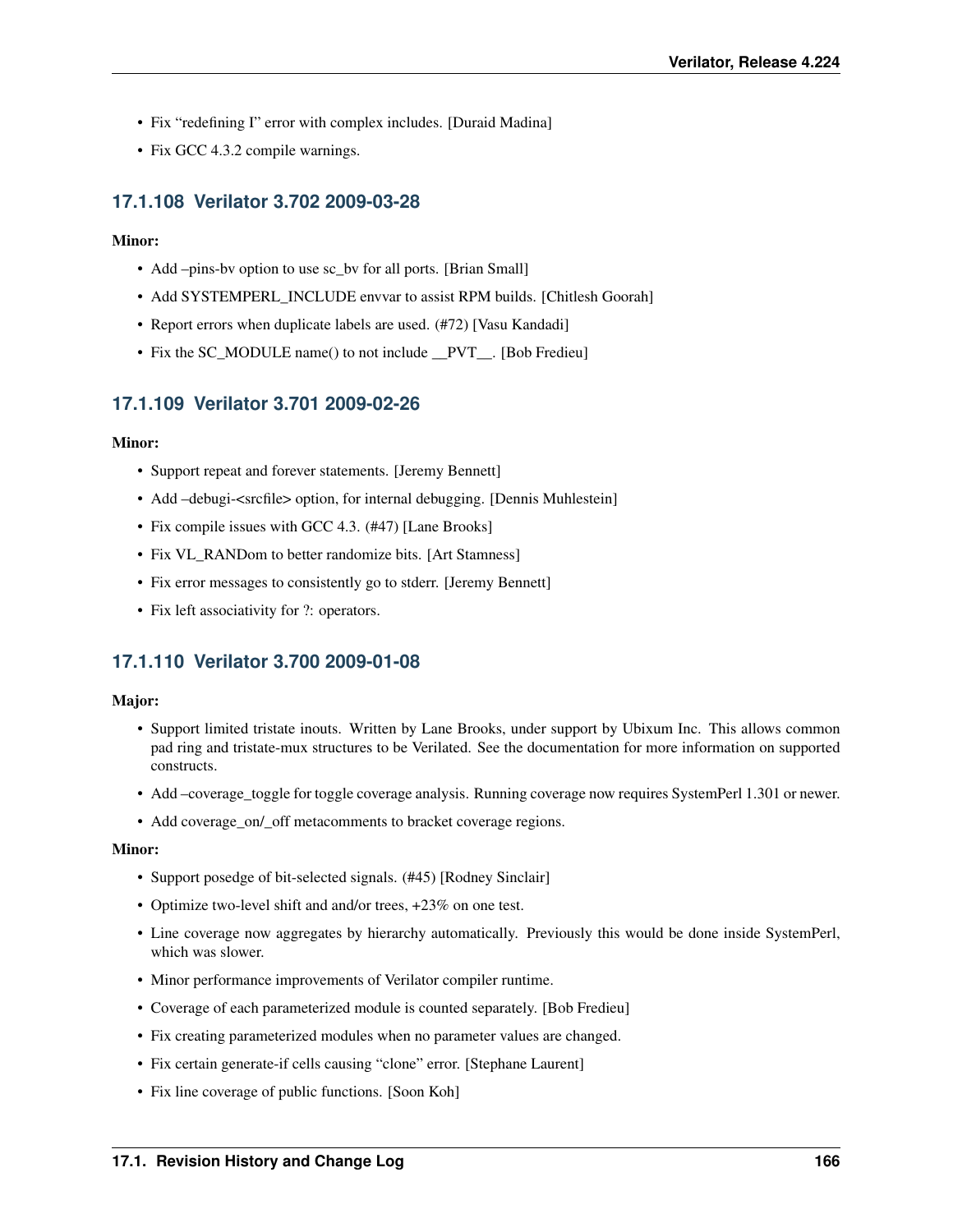- Fix System C 2.2 deprecated warnings about sensitive () and sc start ().
- Fix arrayed variables under function not compiling. (#44) [Ralf Karge]
- Fix –output-split-cfuncs to also split trace code. [Niranjan Prabhu]
- Fix 'bad select range' warning missing some cases. (#43) [Lane Brooks]
- Fix internal signal names containing control characters (broke in 3.680).
- Fix compile error on Ubuntu 8.10. [Christopher Boumenot]
- Fix internal error on "output x; reg  $x = y$ ;".
- Fix wrong result for read of delayed FSM signal. (#46) [Rodney Sinclair]

# **17.1.111 Verilator 3.681 2008-11-12**

### Minor:

- Support SystemVerilog unique and priority case.
- Include Verilog file's directory name in coverage reports.
- Fix 'for' under 'generate-for' causing error. (#38) [Rafael Shirakawa]
- Fix coverage hierarchy being backwards with inlining. [Vasu Arasanipalai]
- Fix GCC 4.3 compile error. (#35) [Lane Brooks]
- Fix MSVC compile error. (#42) [John Stroebel]

# **17.1.112 Verilator 3.680 2008-10-08**

### Major:

• Support negative bit indexes. [Stephane Laurent] Tracing negative indexes requires latest Verilog-Perl and SystemPerl.

### Minor:

- Suppress width warnings between constant strings and wider vectors. [Rodney Sinclair]
- Ignore SystemVerilog timeunit and timeprecision.
- Expand environment variables in -f input files. [Lawrence Butcher]
- Report error if port declaration is missing. (#32) [Guy-Armand Kamendje]
- Fix genvars causing link error when using –public. [Chris Candler]

# **17.1.113 Verilator 3.671 2008-09-19**

### Major:

- SystemC uint64 t pins are now the default instead of sc bv<64>. Use –no-pins64 for backward compatibility.
- Support SystemVerilog "cover property" statements.

### Minor:

• When warnings are disabled on signals that are flattened out, disable the warnings on the signal(s) that replace it.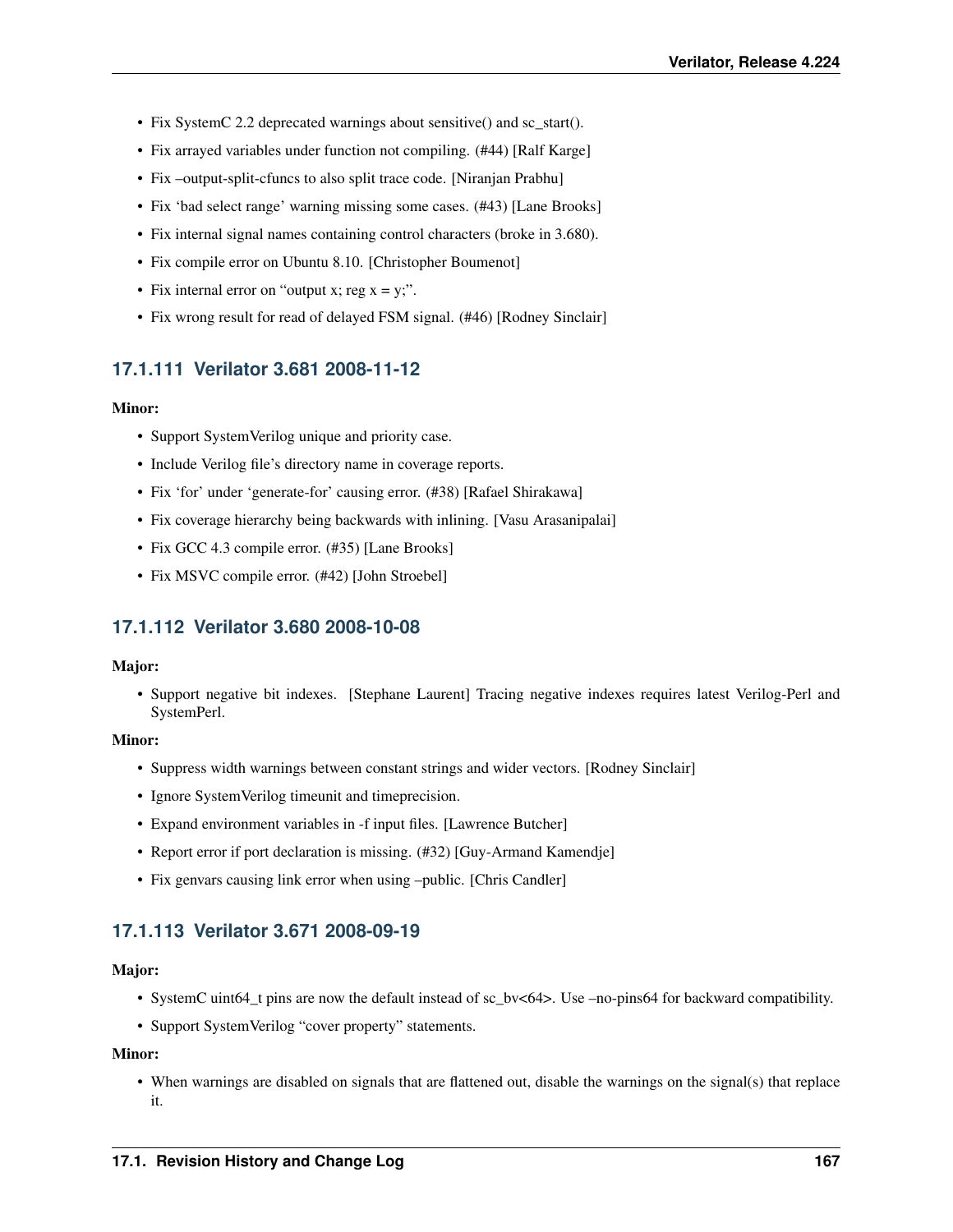- Add by-design and by-module subtotals to verilator profcfunc.
- Add IMPERFECTSCH warning, disabled by default.
- Support coverage under SystemPerl 1.285 and newer.
- Support arbitrary characters in identifiers. [Stephane Laurent]
- Fix extra evaluation of pure combo blocks in SystemC output.
- Fix stack overflow on large ? : trees. [John Sanguinetti]

# **17.1.114 Verilator 3.670 2008-07-23**

### Major:

- Add –x-assign=fast option, and make it the default. This chooses performance over reset debugging. See the manual.
- Add –autoflush, for flushing streams after \$display. [Steve Tong]
- Add CASEWITHX lint warning and if disabled fix handling of casez with Xs.

### Minor:

- Add \$feof, \$fgetc, \$fgets, \$fflush, \$fscanf, \$sscanf. [Holger Waechtler]
- Add \$stime. [Holger Waechtler]
- Add \$random.
- Add –Wfuture-, for improving forward compatibility.
- Add WIDTH warning to \$fopen etc file descriptors.
- Fix verilator\_includer not being installed properly. [Holger Waechtler]
- Fix IMPURE errors due to X-assignment temporary variables. [Steve Tong]
- Fix "Ivalue" errors with public functions. (#25) [CY Wang]

# **17.1.115 Verilator 3.665 2008-06-25**

- Ignore "// verilator" comments alone on endif lines. [Rodney Sinclair]
- "Make install" now installs verilator\_includer and verilator\_profcfunc.
- Fix tracing missing changes on undriven public wires. [Rodney Sinclair]
- Fix syntax error when "&96;include &96;defname" is ifdefed. [John Dickol]
- Fix error when macro call has commas in concatenate. [John Dickol]
- Fix compile errors under Fedora 9, GCC 4.3.0. [by Jeremy Bennett]
- Fix Makefile to find headers/libraries under prefix. [by Holger Waechtler]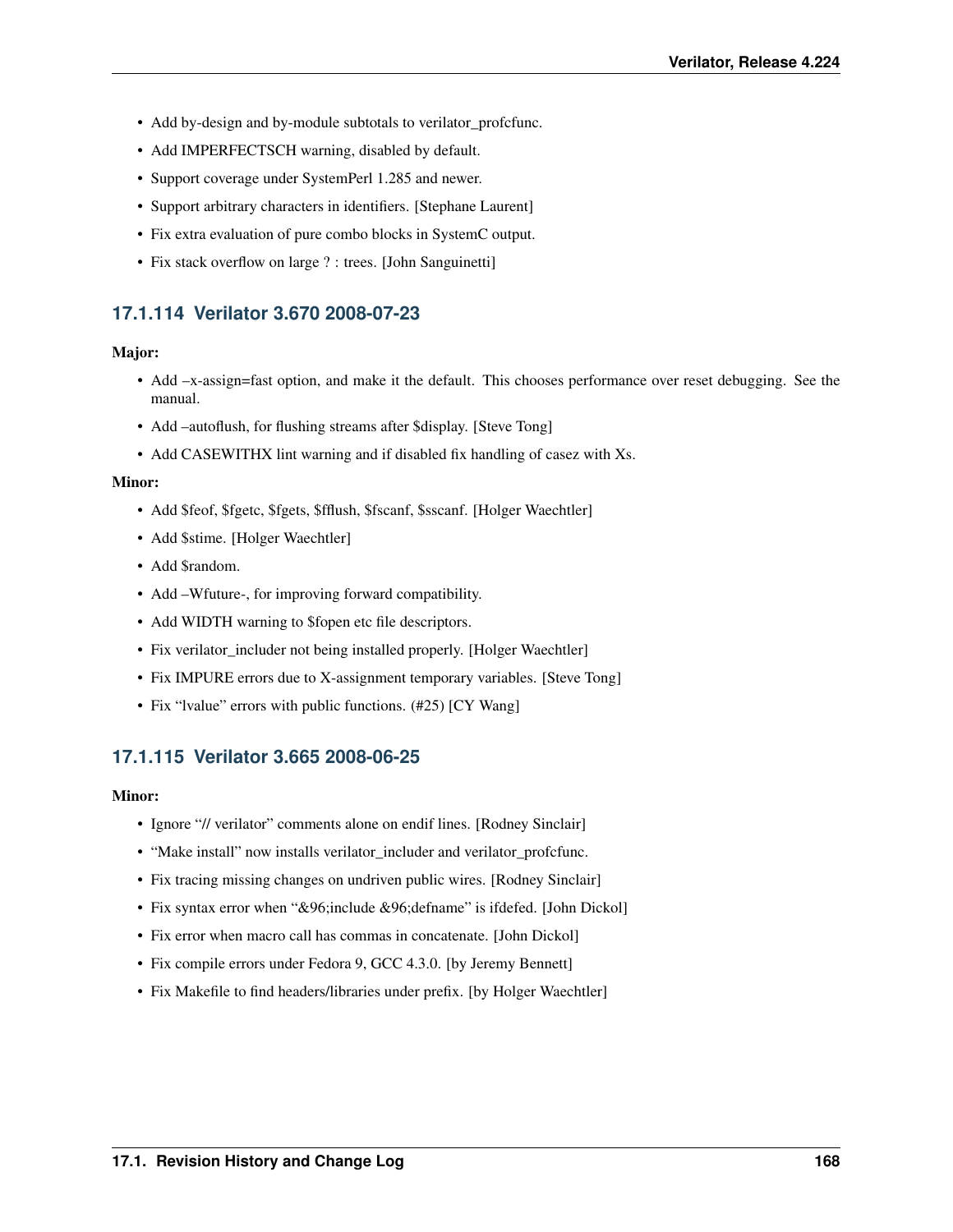# **17.1.116 Verilator 3.664 2008-05-08**

## Minor:

• Fix missing file in kit.

# **17.1.117 Verilator 3.663 2008-05-07**

## Minor:

- Add DESTDIR to Makefiles to assist RPM construction. [Gunter Dannoritzer]
- Fix compiler warnings under GCC 4.2.1.
- Fix preprocessor &96;else after series of &96;elsif. [Mark Nodine]
- Fix parameterized defines calling define with comma. [Joshua Wise]
- Fix comma separated list of primitives. [by Bryan Brady]

# **17.1.118 Verilator 3.662 2008-04-25**

## Minor:

- Add Verilog 2005 \$clog2() function. This is useful in calculating bus-widths from parameters.
- Support C-style comments in -f option files. [Stefan Thiede]
- Add error message when modules have duplicate names. [Stefan Thiede]
- Support defines terminated in EOF, though against spec. [Stefan Thiede]
- Support optional argument to \$finish and \$stop. [by Stefan Thiede]
- Support ranges on gate primitive instantiations. [Stefan Thiede]
- Ignore old standard(ish) Verilog-XL defines. [by Stefan Thiede]
- Fix "always @ ((a) or (b))" syntax error. [by Niranjan Prabhu]
- Fix "output reg name=expr;" syntax error. [Martin Scharrer]
- Fix multiple .v files being read in random order. [Stefan Thiede]
- Fix internal error when params get non-constants. [Johan Wouters]
- Fix bug introduced in 3.661 with parameterized defines.

# **17.1.119 Verilator 3.661 2008-04-04**

### Major:

- The –enable-defenv configure option added in 3.660 is now the default. This hard-codes a default for VERILA-TOR ROOT etc in the executables.
- Add –language option for supporting older code. [Stefan Thiede]
- Add –top-module option to select between multiple tops. [Stefan Thiede]

## Minor:

• Unsized concatenates now give WIDTHCONCAT warnings. [Jonathan Kimmitt] Previously they threw fatal errors, which in most cases is correct according to spec, but can be incorrect in presence of parameter values.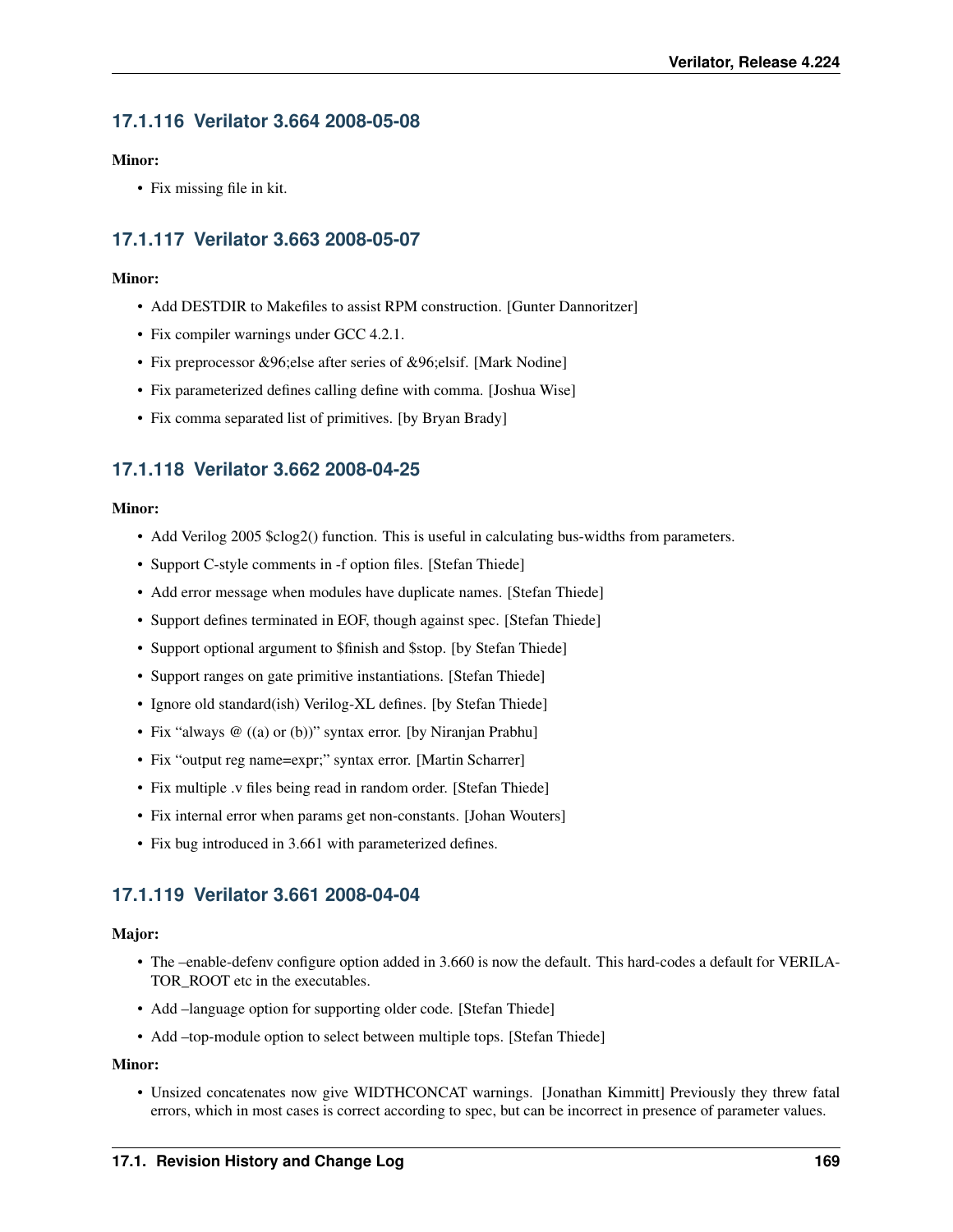- Support functions with "input integer". [Johan Wouters]
- Ignore delays attached to gate UDPs. [Stefan Thiede]
- Fix SystemVerilog parameterized defines with &96;&96; expansion, and fix extra whitespace inserted on substitution. [Vladimir Matveyenko]
- Fix no-module include files on command line. [Stefan Thiede]
- Fix dropping of backslash quoted-quote at end of \$display.
- Fix task output pin connected to non-variables. [Jonathan Kimmitt]
- Fix missing test\_v in install datadir. [Holger Waechtler]
- Fix internal error after MSB < LSB error reported to user. [Stefan Thiede]

# **17.1.120 Verilator 3.660 2008-03-23**

### Minor:

- Support hard-coding VERILATOR\_ROOT etc in the executables, to enable easier use of Verilator RPMs. [Gunter Dannoritzer]
- Allow multiple .v files on command line. [Stefan Thiede]
- Convert re-defining macro error to warning. [Stefan Thiede]
- Add –error-limit option. [Stefan Thiede]
- Allow  $\equiv$  in cell names by quoting them in C. [Stefan Thiede]
- Fix genvar to be signed, so "< 0" works properly. [Niranjan Prabhu]
- Fix assignments to inputs inside functions/tasks. [Patricio Kaplan]
- Fix definitions in main file.v, referenced in library. [Stefan Thiede]
- Fix undefined assigns to be implicit warnings. [Stefan Thiede]

# **17.1.121 Verilator 3.658 2008-02-25**

### Minor:

• Fix unistd compile error in 3.657. [Patricio Kaplan, Jonathan Kimmitt]

# **17.1.122 Verilator 3.657 2008-02-20**

- Fix assignments of  ${a,b,c} = {c,b,a}$ . [Jonathan Kimmitt]
- Fix Perl warning with –lint-only. [by Ding Xiaoliang]
- Fix to avoid creating obj\_dir with –lint-only. [Ding Xiaoliang]
- Fix parsing of always @(\*). [Patricio Kaplan]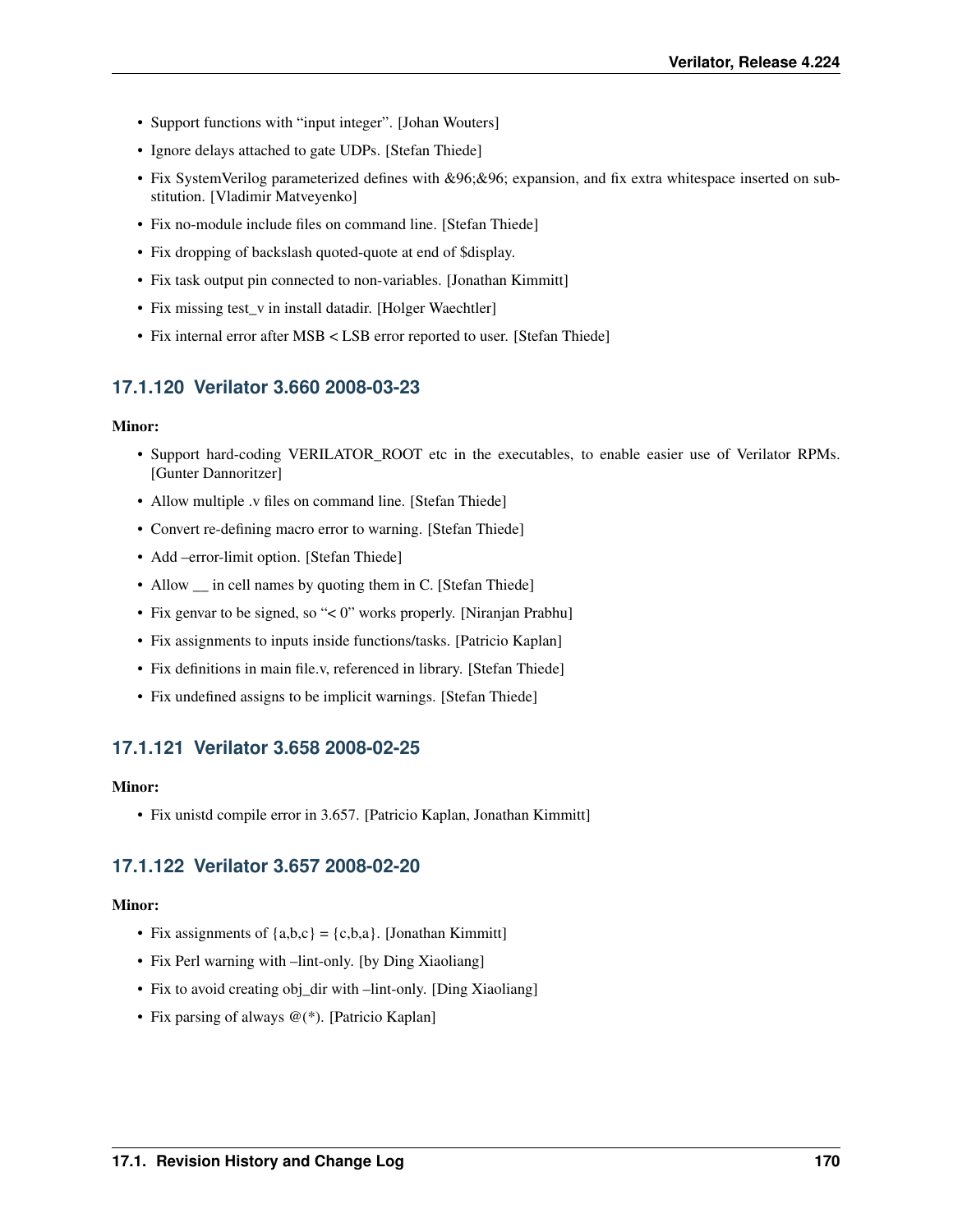# **17.1.123 Verilator 3.656 2008-01-18**

## Minor:

- Wide VL\_CONST\_W\_#X functions are now made automatically. [Bernard Deadman] In such cases, a new {prefix}\_\_Inlines.h file will be built and included.
- Fix sign error when extracting from signed memory. [Peter Debacker]
- Fix tracing of SystemC w/o SystemPerl. [Bernard Deadman, Johan Wouters]

# **17.1.124 Verilator 3.655 2007-11-27**

## Minor:

- Support "#delay <statement>;" with associated STMTDLY warning.
- Fix generate for loops with constant zero conditions. [Rodney Sinclair]
- Fix divide-by-zero errors in constant propagator. [Rodney Sinclair]
- Fix wrong result with obscure signed-shift underneath a "? :".
- Fix many internal memory leaks, and added leak detector.

# **17.1.125 Verilator 3.654 2007-10-18**

### Minor:

- Don't exit early if many warnings but no errors are found. [Stan Mayer]
- Fix parsing module #(parameter x,y) declarations. [Oleg Rodionov]
- Fix parsing system functions with empty parens. [Oleg Rodionov]

# **17.1.126 Verilator 3.653 2007-08-01**

### Minor:

- Support SystemVerilog ==? and !=? operators.
- Fix SC\_LIBS missing from generated makefiles. [Ding Xiaoliang]

# **17.1.127 Verilator 3.652 2007-06-21**

- Report as many warning types as possible before exiting.
- Support V2K portlists with "input a,b,...". [Mark Nodine]
- Support V2K function/task argument lists.
- Optimize constant \$display arguments.
- Fix preprocessor dropping some &96;line directives. [Mark Nodine]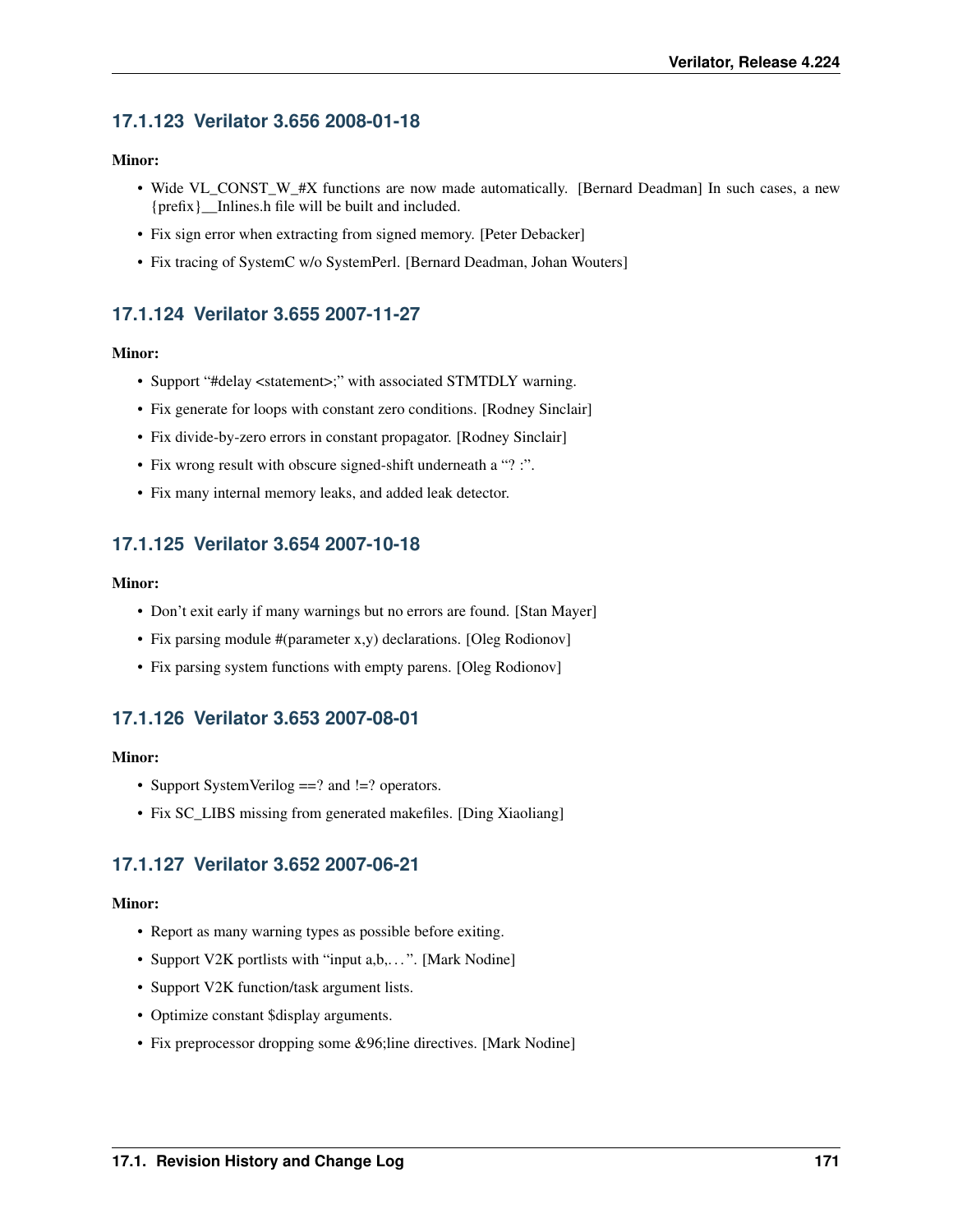# **17.1.128 Verilator 3.651 2007-05-22**

## Major:

• Add verilator\_profcfunc utility. [Gene Weber]

## Minor:

- Treat modules within &96;celldefine and &96;endcelldefine as if in library.
- Support functions which return integers. [Mark Nodine]
- Warn if flex is not installed. [Ralf Karge]
- Ignore &96;protect and &96;endprotect.
- Fix empty case/endcase blocks.

# **17.1.129 Verilator 3.650 2007-04-20**

## Major:

- Add –compiler msvc option. This is now required when Verilated code is to be run through MSVC++. This also enables fixing MSVC++ error C1061, blocks nested too deeply. [Ralf Karge]
- Add –lint-only option, to lint without creating other output.

## Minor:

- Add */verilator lint save/* and */verilator lint restore/* to allow friendly control over re-enabling lint messages. [Gerald Williams]
- Support SystemVerilog .name and .\* interconnect.
- Support while and do-while loops.
- Use  $\S$ (LINK) instead of  $\S$ (CXX) for Makefile link rules. [Gerald Williams]
- Add USER\_CPPFLAGS and USER\_LDFLAGS to Makefiles. [Gerald Williams]
- Fix compile errors under Windows MINGW compiler. [Gerald Williams]
- Fix dotted bit reference to local memory. [Eugene Weber]
- Fix 3.640 &96;verilog forcing IEEE 1364-1995 only. [David Hewson]

# **17.1.130 Verilator 3.640 2007-03-12**

- Support Verilog 2005 &96; begin keywords and &96; end keywords.
- Updated list of SystemVerilog keywords to correspond to IEEE 1800-2005.
- Add /*verilator public\_flat*/. [Eugene Weber]
- Try all +libext's in the exact order given. [Michael Shinkarovsky]
- Fix elimination of public signals assigned to constants. [Eugene Weber]
- Fix internal error when public for loop has empty body. [David Addison]
- Fix "Loops detected" assertion when model exceeds 4GB. [David Hewson]
- Fix display %m names inside named blocks.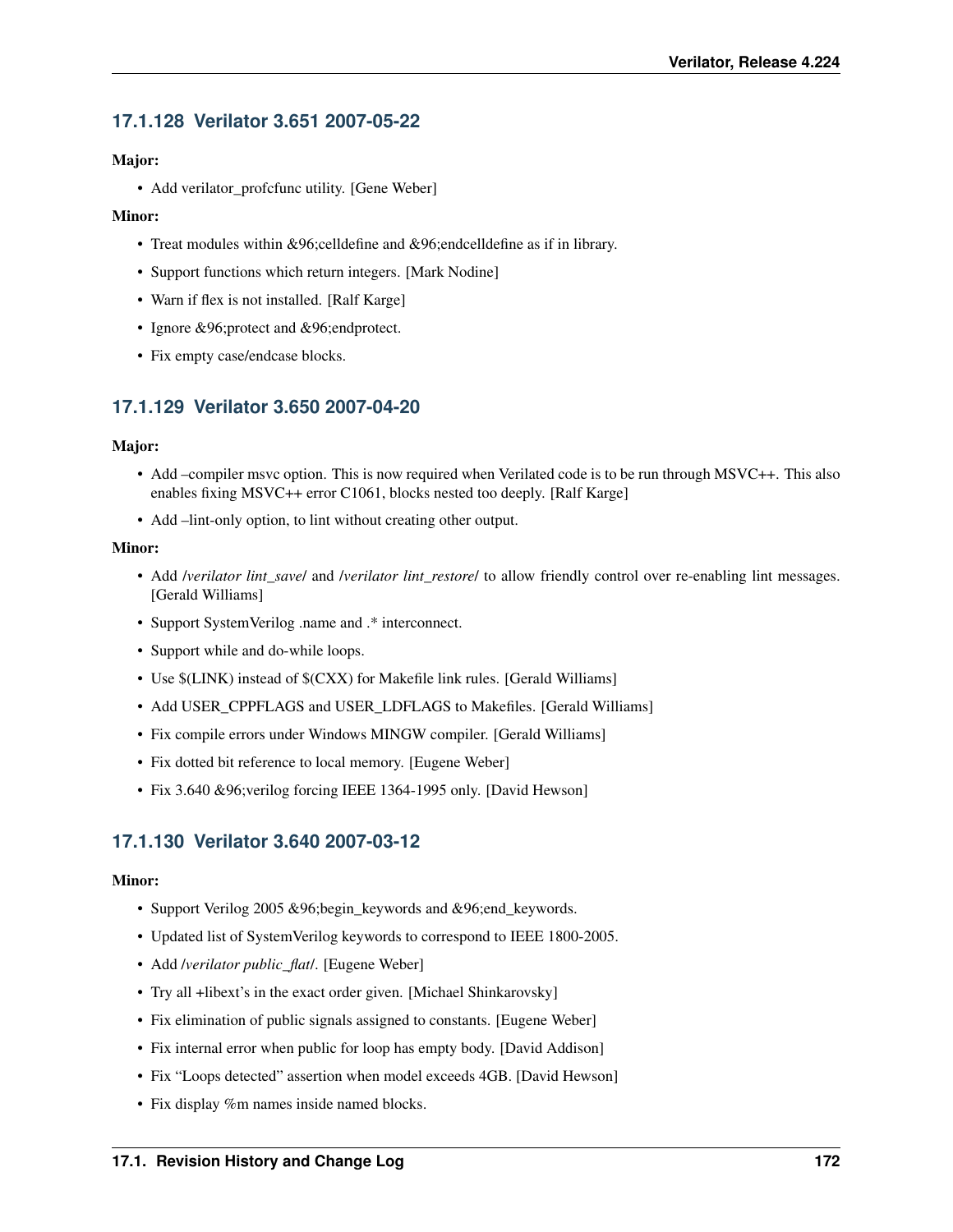# **17.1.131 Verilator 3.633 2007-02-07**

## Minor:

- Add –trace-depth option for minimizing VCD file size. [Emerson Suguimoto]
- With VL\_DEBUG, show wires causing convergence errors. [Mike Shinkarovsky]
- Fix isolate\_assignments when many signals per always. [Mike Shinkarovsky]
- Fix isolate\_assignments across task/func temporaries. [Mike Shinkarovsky]
- Fix \$display's with array select followed by wide AND. [David Hewson]

# **17.1.132 Verilator 3.632 2007-01-17**

## Minor:

• Add /*verilator isolate\_assignments*/ attribute. [Mike Shinkarovsky]

# **17.1.133 Verilator 3.631 2007-01-02**

## Major:

• Support standard NAME[#] for cells created by arraying or generate for. This replaces the non-standard name\_\_# syntax used in earlier versions.

### Minor:

- Fix again dotted references into generate cells. [David Hewson] Verilator no longer accepts duplicated variables inside unique generate blocks as this is illegal according to the specification.
- Fix \$readmem\* with filenames < 8 characters. [Emerson Suguimoto]

# **17.1.134 Verilator 3.630 2006-12-19**

### Major:

• Support \$readmemb and \$readmemh. [Eugene Weber, Arthur Kahlich]

- When dotted signal lookup fails, help the user by showing known scopes.
- Fix to reduce depth of priority encoded case statements. [Eugene Weber]
- Fix configure and compiling under Solaris. [Bob Farrell]
- Fix dotted references inside generated cells. [David Hewson]
- Fix missed split optimization points underneath other re-split blocks.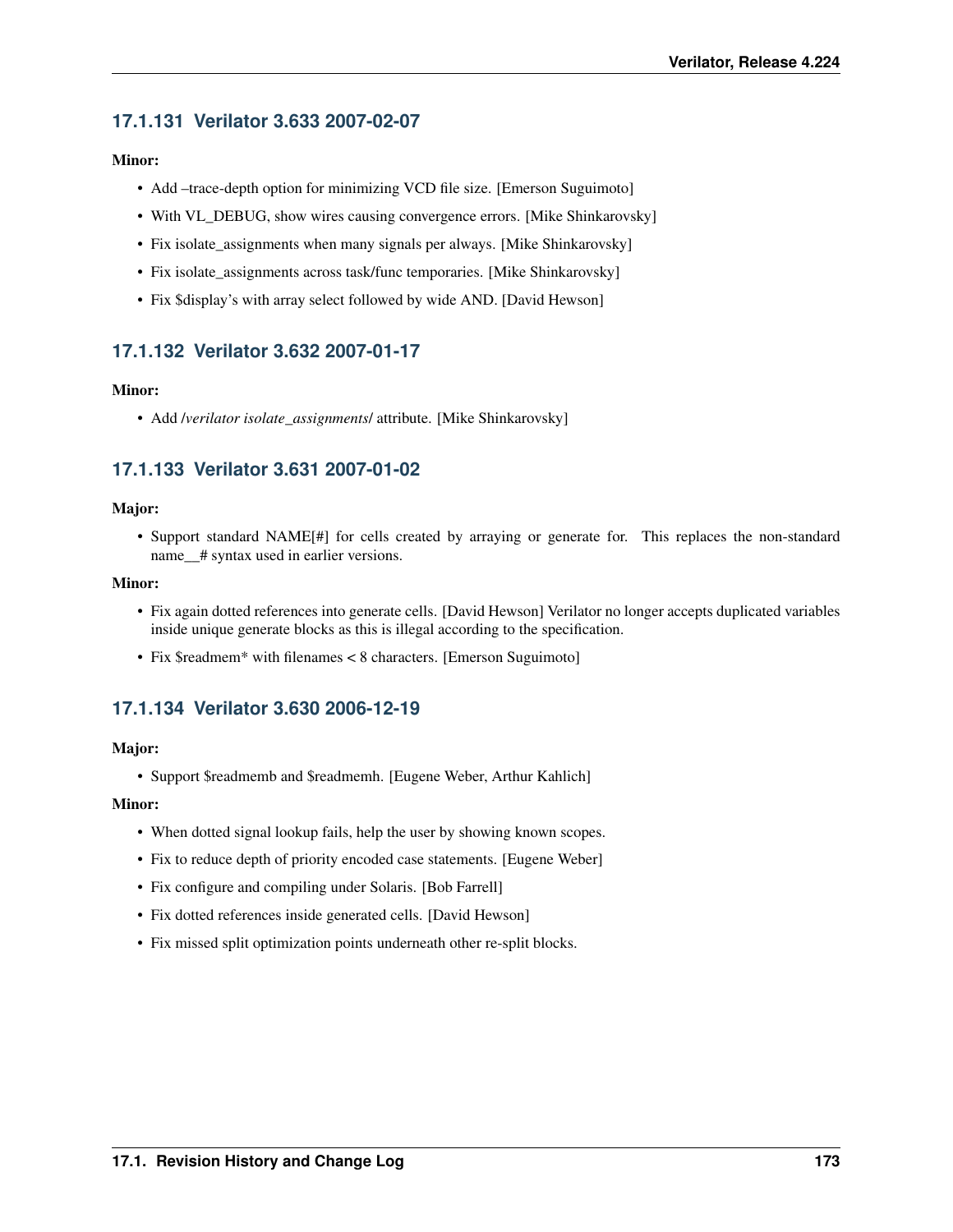# **17.1.135 Verilator 3.623 2006-12-05**

## Major:

• Add –output-split-cfuncs for accelerating GCC compile. [Eugene Weber]

## Minor:

- Add M32 make variable to support -m32 compiles. [Eugene Weber]
- Fix \$signed mis-extending when input has a WIDTH violation. [Eugene Weber]

# **17.1.136 Verilator 3.622 2006-10-17 Stable**

## Minor:

• Fix –skip-identical without –debug, broken in 3.621. [Andy Meier]

# **17.1.137 Verilator 3.621 2006-10-11 Beta**

## Major:

• Add /*verilator no\_inline\_task*/ to prevent over-expansion. [Eugene Weber]

### Minor:

- Public functions now allow > 64 bit arguments.
- Remove .vpp intermediate files when not under –debug.
- Fix link error when using –exe with –trace. [Eugene Weber]
- Fix mis-optimization of wide concats with constants.
- Fix core dump on printing error when not under –debug. [Allan Cochrane]

# **17.1.138 Verilator 3.620 2006-10-04 Stable**

- Support simple inout task ports. [Eugene Weber]
- Allow overriding Perl, Flex and Bison versions. [by Robert Farrell]
- Optimize variables set to constants within basic blocks for  $\sim 3\%$ .
- Default make no longer makes the docs; if you edit the documentation. sources, run "make info" to get them.
- Optimize additional Boolean identities (ala = a, etc.)
- Fix coredump when dotted cross-ref inside task call. [Eugene Weber]
- Fix dotted variables in always sensitivity lists. [Allan Cochrane]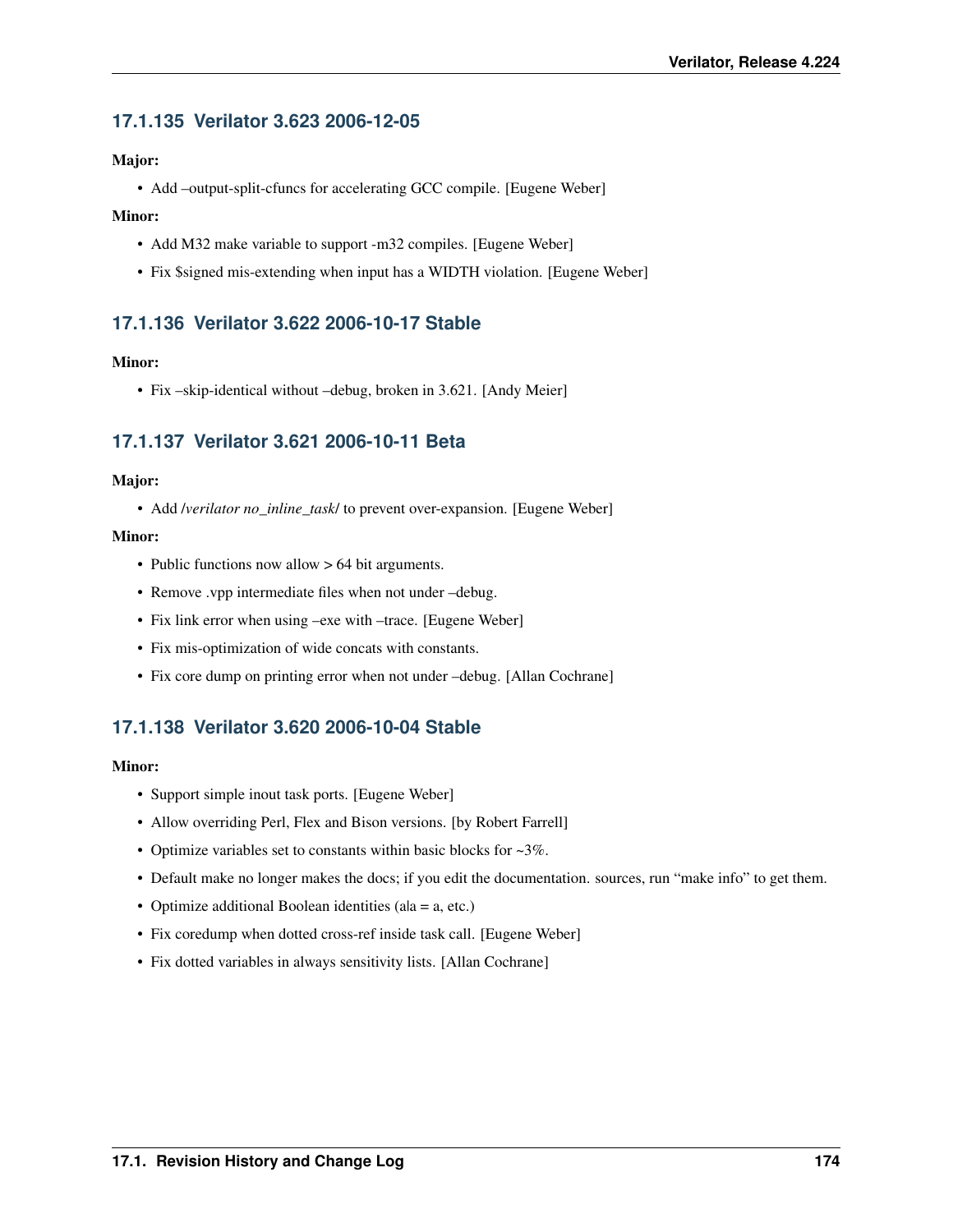# **17.1.139 Verilator 3.610 2006-09-20 Stable**

## Minor:

- Verilator now works under DJGPP (Pentium GCC). [John Stroebel]
- Add default define for VL\_PRINTF. [John Stroebel]
- Removed coverage request variable; see Coverage limitations in docs.
- Fix DOS carriage returns in multiline defines. [Ralf Karge]
- Fix printf format warnings on 64-bit linux.

# **17.1.140 Verilator 3.602 2006-09-11 Stable**

## Minor:

• Fix function references under top inlined module. [David Hewson]

# **17.1.141 Verilator 3.601 2006-09-06 Beta**

## Major:

- Add –inhibit-sim flag for environments using old \_\_Vm\_inhibitSim.
- Add &96;systemc\_dtor for destructor extensions. [Allan Cochrane]
- Add -MP to make phony dependencies, ala GCC's.

### Minor:

- Changed how internal functions are invoked to reduce aliasing. Useful when using GCC's -O2 or -fstrictaliasing, to gain another ~4%.
- Declare optimized lookup tables as 'static', to reduce D-Cache miss rate.
- Fix memory leak when destroying modules. [John Stroebel]
- Fix coredump when unused modules have unused cells. [David Hewson]
- Fix 3.600 internal error with arrayed instances. [David Hewson]
- Fix 3.600 internal error with non-unrolled function loops. [David Hewson]
- Fix \$display %m name not matching Verilog name inside SystemC modules.

# **17.1.142 Verilator 3.600 2006-08-28 Beta**

### Major:

• Support dotted cross-hierarchy variable and task references.

- Lint for x's in generate case statements.
- Fix line numbers being off by one when first file starts with newline.
- Fix naming of generate for blocks to prevent non-inline name conflict.
- Fix redundant statements remaining after table optimization.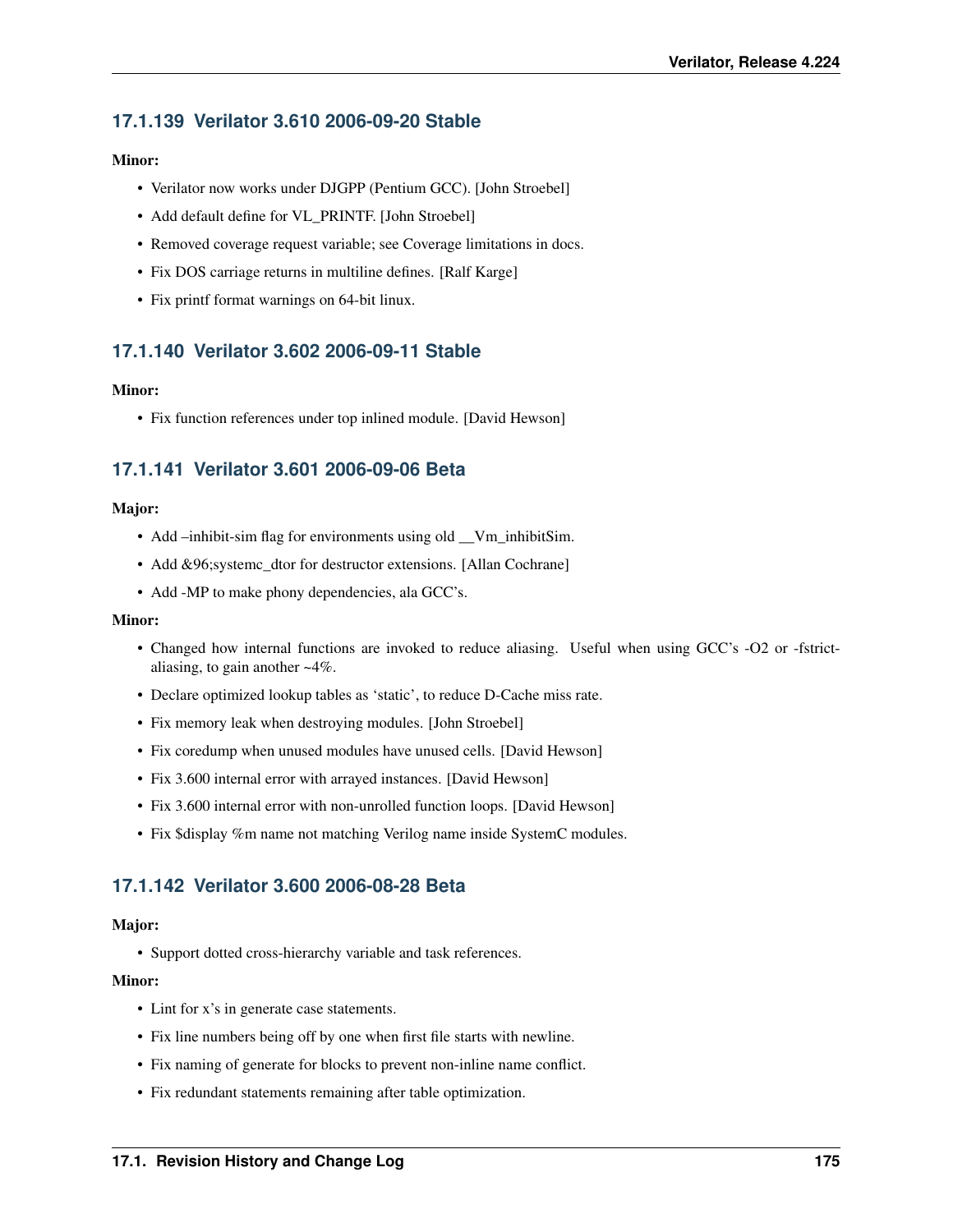# **17.1.143 Verilator 3.542 2006-08-11 Stable**

## Minor:

- vl\_finish and vl\_fatal now print via VL\_PRINTF rather then cerr/cout.
- Fix extraneous UNSIGNED warning when comparing genvars. [David Hewson]
- Fix extra white space in \$display %c. [by David Addison]
- Fix missing VL\_CONST\_W\_24X macro. [Bernard Deadman]

# **17.1.144 Verilator 3.541 2006-07-05 Beta**

## Minor:

- Add warning on changeDetect to arrayed structures. [David Hewson]
- Fix "// verilator lint\_on" not re-enabling warnings. [David Hewson]
- Fix 3.540's multiple memory assignments to same block. [David Hewson]
- Fix non-zero start number for arrayed instantiations. [Jae Hossell]
- Fix GCC 4.0 header file warnings.

# **17.1.145 Verilator 3.540 2006-06-27 Beta**

### Minor:

- Optimize combo assignments that are used only once, ~5-25% faster.
- Optimize delayed assignments to memories inside loops, ~0-5% faster.
- Fix mis-width warning on bit selects of memories. [David Hewson]
- Fix mis-width warning on dead generate-if branches. [Jae Hossell]

# **17.1.146 Verilator 3.533 2006-06-05 Stable**

- Add PDF user manual, verilator.pdf.
- Fix delayed bit-selected arrayed assignments. [David Hewson]
- Fix execution path to Perl. [Shanshan Xu]
- Fix Bison compile errors in verilog.y. [by Ben Jackson]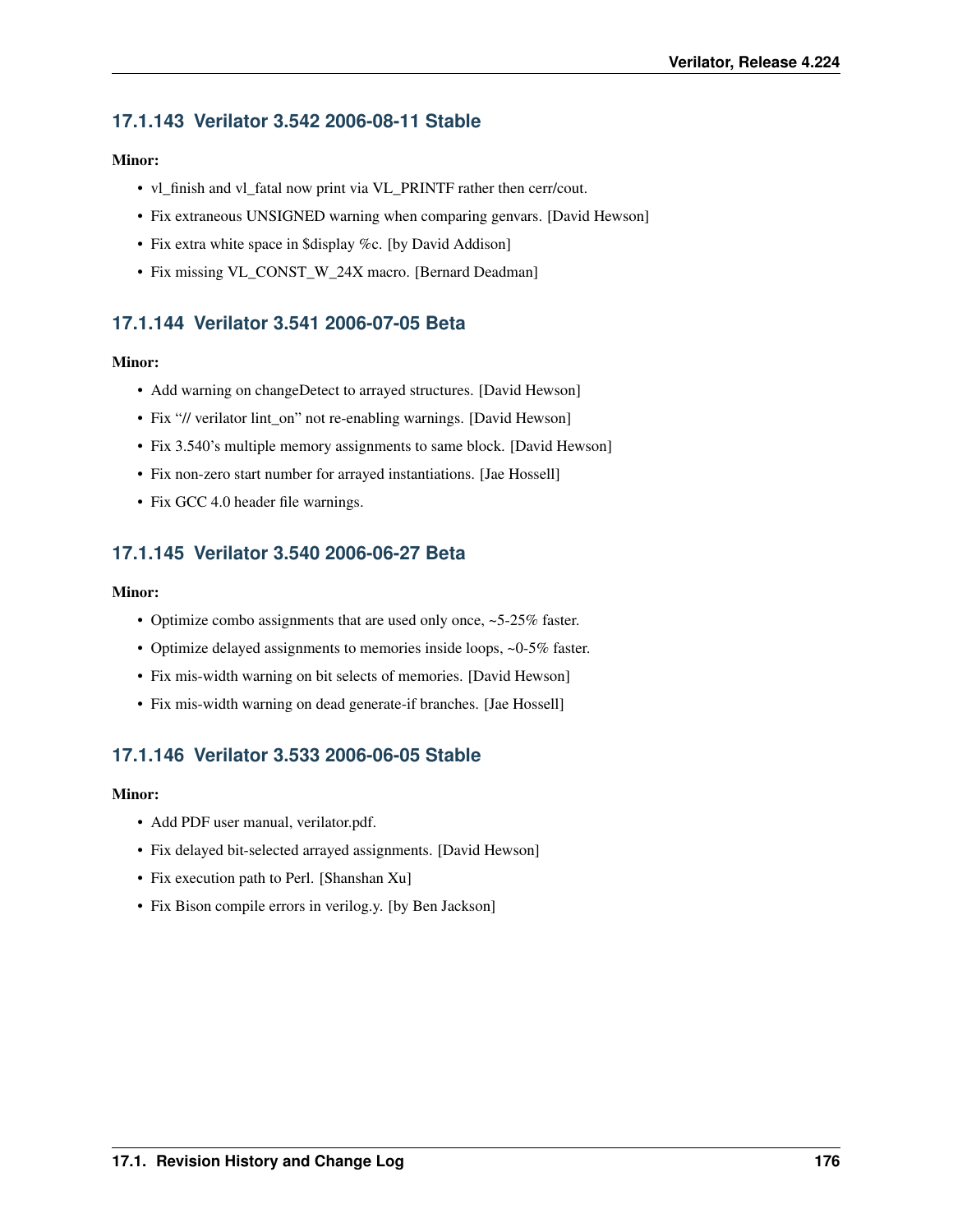# **17.1.147 Verilator 3.531 2006-05-10 Stable**

## Minor:

- Support \$c routines which return 64 bit values.
- Fix & 96; include & 96; DEFINE.
- Fix Verilator core dump when have empty public function. [David.Hewson]

# **17.1.148 Verilator 3.530 2006-04-24 Stable**

### Major:

• \$time is now 64 bits. The macro VL\_TIME\_I is now VL\_TIME\_Q, but calls the same sc\_time\_stamp() function to get the current time.

# **17.1.149 Verilator 3.523 2006-03-06 Stable**

### Minor:

- Fix error line numbers being off due to multi-line defines. [Mat Zeno]
- Fix GCC sign extending (uint64\_t)(a<br/>cb). [David Hewson]
- Fix &96;systemc\_imp\_header "undefined macro" error.

## **17.1.150 Verilator 3.522 2006-02-23 Beta**

### Minor:

• Add UNUSED error message, for forward compatibility.

# **17.1.151 Verilator 3.521 2006-02-14 Beta**

### Major:

• Create new –coverage-line and –coverage-user options. [Peter Holmes]

### Minor:

- Add SystemVerilog 'x,'z,'0,'1, and new string literals.
- Fix public module's parent still getting inlined.

# **17.1.152 Verilator 3.520 2006-01-14 Stable**

### Major:

• Support \$fopen, \$fclose, \$fwrite, \$fdisplay. See documentation, as the file descriptors differ from the standard.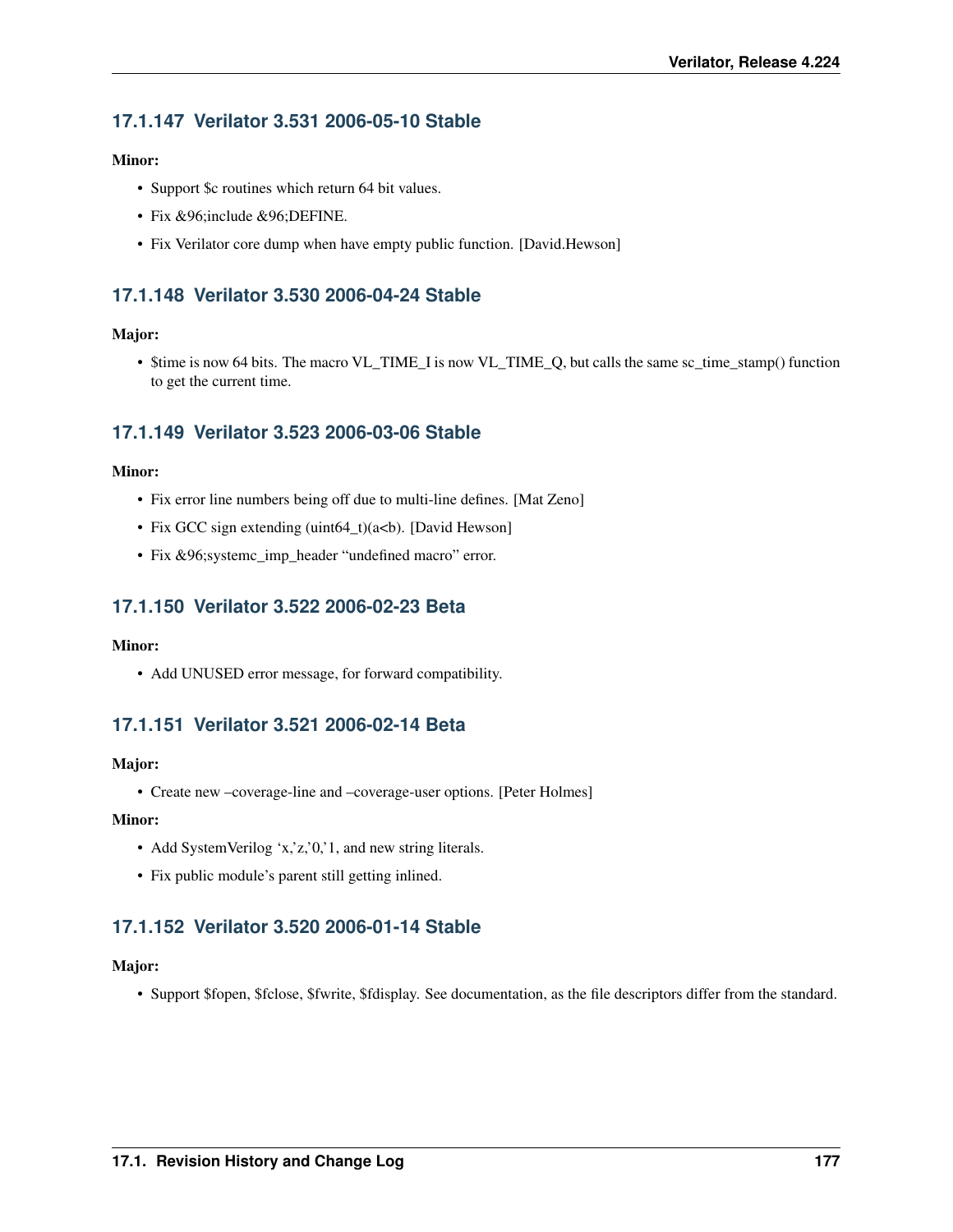# **17.1.153 Verilator 3.510 2005-12-17 Stable**

### Major:

• Improve trace-on performance on large multi-clock designs by 2x or more. This adds a small ~2% performance penalty if traces are compiled in, but not turned on. For best non-tracing performance, do not use –trace.

### Minor:

- Fix \$'s in specify delays causing bad PLI errors. [Mat Zeno]
- Fix public functions not setting up proper symbol table. [Mat Zeno]
- Fix genvars generating trace compile errors. [Mat Zeno]
- Fix VL\_MULS\_WWW compile error with MSVC++. [Wim Michiels]

## **17.1.154 Verilator 3.502 2005-11-30 Stable**

### Minor:

- Fix local non-IO variables in public functions and tasks.
- Fix bad lifetime optimization when same signal is assigned multiple times in both branch of a if. [Danny Ding]

# **17.1.155 Verilator 3.501 2005-11-16 Stable**

### Major:

• Add –prof-cfuncs for correlating profiles back to Verilog.

### Minor:

- Fix functions where regs are declared before inputs. [Danny Ding]
- Fix bad deep expressions with bit-selects and rotate. [Prabhat Gupta]

# **17.1.156 Verilator 3.500 2005-10-30 Stable**

### Major:

- Support signed numbers, >>>, \$signed, \$unsigned. [MANY!]
- Support multi-dimensional arrays. [Eugen Fekete]
- Support very limited Property Specification Language (aka PSL or Sugar). The format and keywords are now very limited, but will grow with future releases. The –assert switch enables this feature.
- With –assert, generate assertions for synthesis parallel\_case and full\_case.

- Fix generate if's with empty if/else blocks. [Mat Zeno]
- Fix generate for cell instantiations with same name. [Mat Zeno]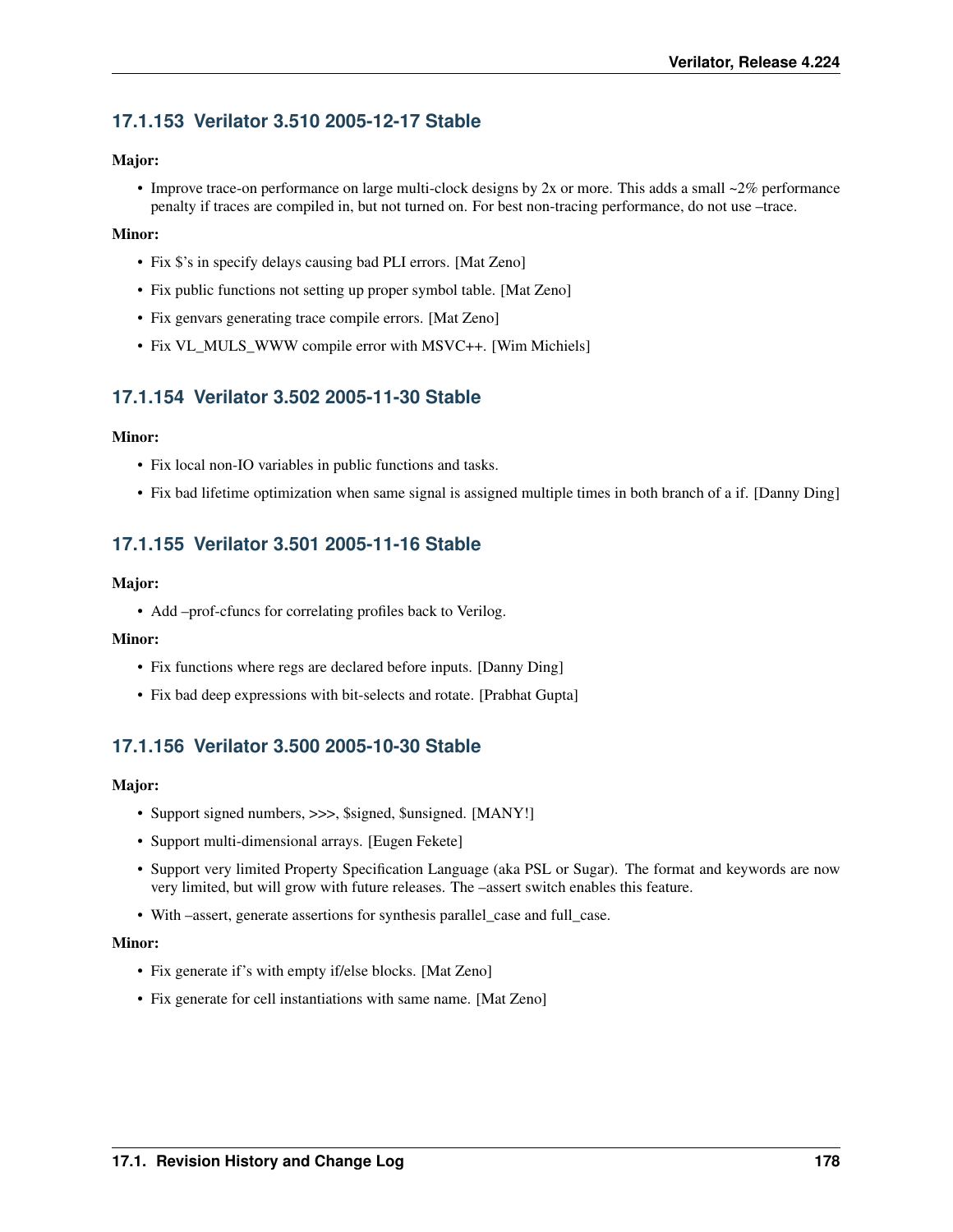# **17.1.157 Verilator 3.481 2005-10-12 Stable**

### Minor:

- Add /*verilator tracing\_on/off* / for waveform control.
- Fix split optimization reordering \$display statements.

# **17.1.158 Verilator 3.480 2005-09-27 Beta**

### Major:

• Allow coverage of flattened modules, and multiple points per line. Coverage analysis requires SystemPerl 1.230 or newer.

### Minor:

- Add preprocessor changes to support meta-comments.
- Optimize sequential assignments of different bits of same bus; ~5% faster.
- Optimize away duplicate lookup tables.
- Optimize wide concatenates into individual words. [Ralf Karge]
- Optimize local variables from delayed array assignments.

# **17.1.159 Verilator 3.470 2005-09-06 Stable**

### Minor:

- Optimize staging flops under reset blocks.
- Add '-Werror-...' to upgrade specific warnings to errors.
- Add GCC branch prediction hints on generated if statements.
- Fix bad simulation when same function called twice in same expression.
- Fix preprocessor substitution of quoted parameterized defines.

# **17.1.160 Verilator 3.464 2005-08-24 Stable**

### Major:

- Add &96;systemc\_imp\_header, for use when using –output-split.
- Add –stats option to dump design statistics.

### Minor:

• Fix core dump with clock inversion optimizations.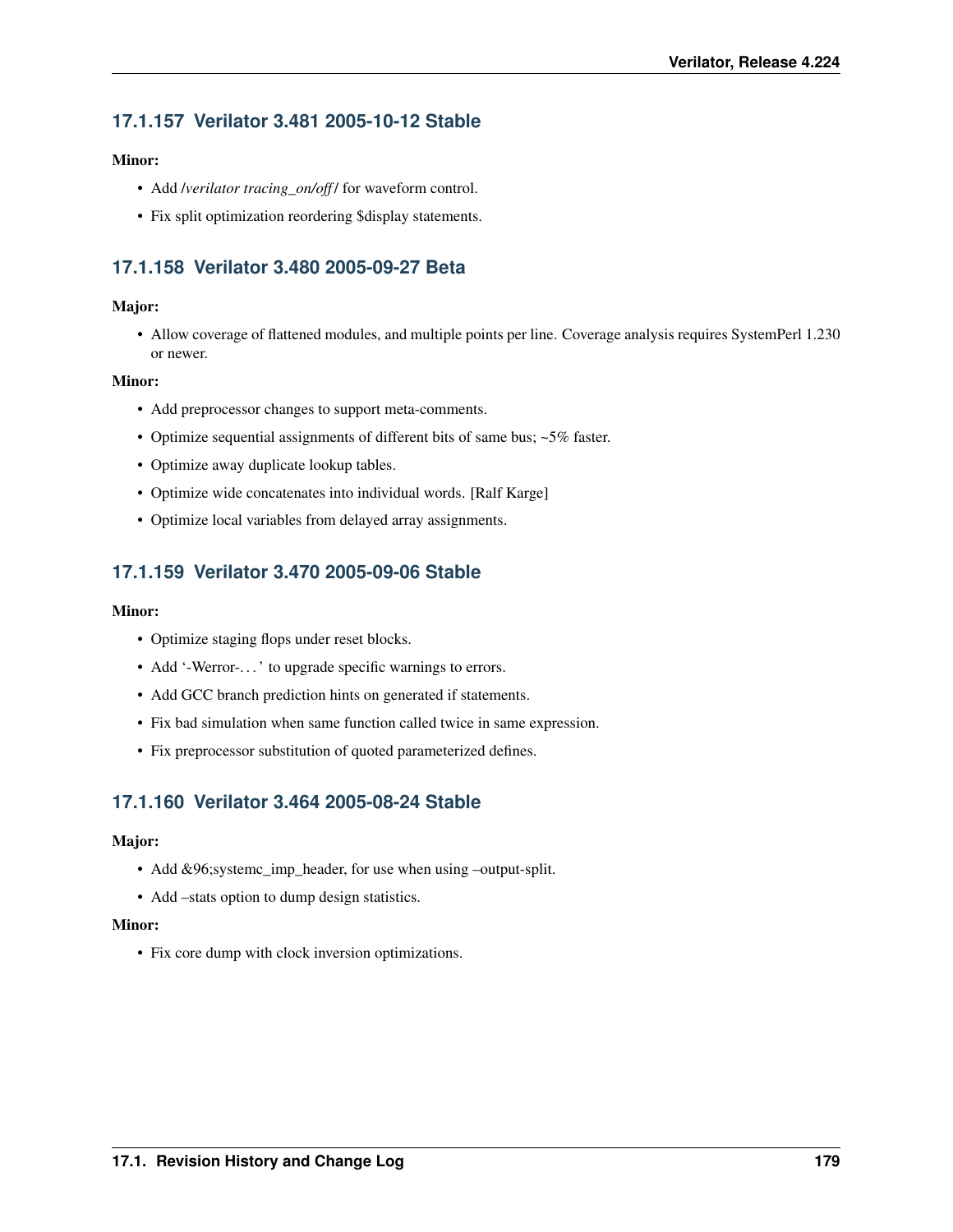# **17.1.161 Verilator 3.463 2005-08-05 Stable**

### Minor:

• Fix case defaults when not last statement in case list. [Wim Michiels]

# **17.1.162 Verilator 3.462 2005-08-03 Stable**

### Minor:

- Fix reordering of delayed assignments to same memory index. [Wim Michiels]
- Fix compile error with Flex 2.5.1. [Jens Arm]
- Fix multiply-instantiated public tasks generating non-compilable code.

# **17.1.163 Verilator 3.461 2005-07-28 Beta**

### Minor:

• Fix compile error with older versions of bison. [Jeff Dutton]

# **17.1.164 Verilator 3.460 2005-07-27 Beta**

### Major:

- Add -output-split option to enable faster parallel GCC compiles. To support –output-split, the makefiles now split VM\_CLASSES into VM\_CLASSES\_FAST and VM\_CLASSES\_SLOW. This may require a change to local makefiles.
- Support -v argument to read library files.

### Minor:

- When issuing unoptimizable warning, show an example path.
- Internal tree dumps now indicate edit number that changed the node.
- Fix false warning when a clock is constant.
- Fix X/Z in decimal numbers. [Wim Michiels]
- Fix genvar statements in non-named generate blocks.
- Fix core dump when missing newline in &96;define. [David van der bokke]

# **17.1.165 Verilator 3.450 2005-07-12**

### Major:

- \$finish will no longer exit, but set Verilated::gotFinish(). This enables support for final statements, and for other cleanup code. If this is undesired, redefine the vl\_user\_finish routine. Top level loops should use Verilated::gotFinish() as a exit condition for their loop, and then call top->final(). To prevent a infinite loop, a double \$finish will still exit; this may be removed in future releases.
- Support SystemVerilog keywords \$bits, \$countones, \$isunknown, \$onehot, \$onehot0, always\_comb, always\_ff, always\_latch, finish.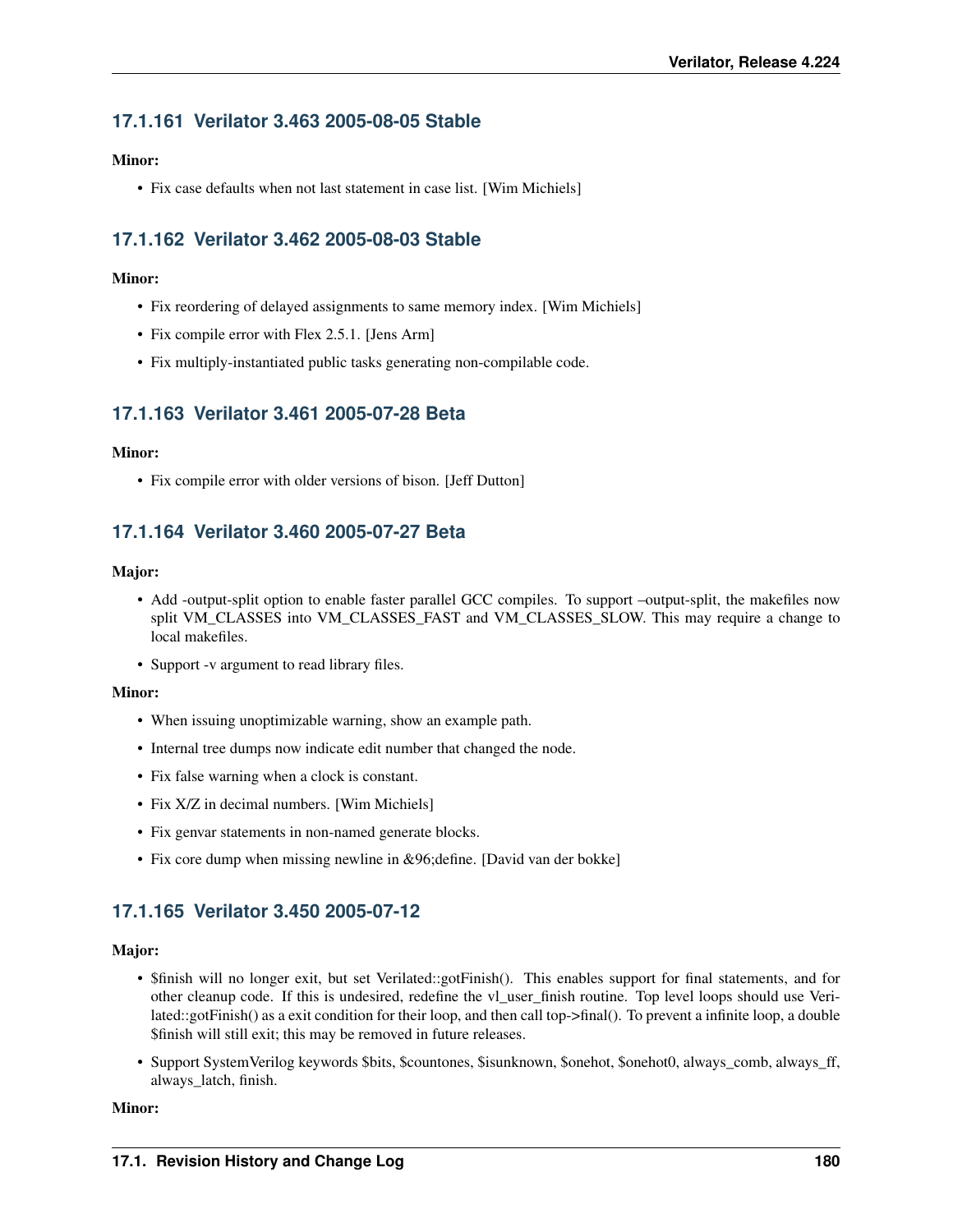• Fix "=== 1'bx" to always be false, instead of random.

## **17.1.166 Verilator 3.440 2005-06-28 Stable**

### Major:

• Add Verilog 2001 generate for/if/case statements.

## **17.1.167 Verilator 3.431 2005-06-24 Stable**

### Minor:

• Fix selection bugs introduced in 3.430 beta.

## **17.1.168 Verilator 3.430 2005-06-22 Beta**

### Minor:

• Add Verilog 2001 variable part selects [n+:m] and [n-:m]. [Wim Michiels]

## **17.1.169 Verilator 3.422 2005-06-10 Stable**

### Minor:

- Add Verilog 2001 power (\*\*) operator. [Danny Ding]
- Fix crash and added error message when assigning to inputs. [Ralf Karge]
- Fix tracing of modules with public functions.

# **17.1.170 Verilator 3.421 2005-06-02 Beta**

#### Minor:

- Fix error about reserved word on non-public signals.
- Fix missing initialization compile errors in 3.420 beta. [Ralf Karge]

## **17.1.171 Verilator 3.420 2005-06-02 Beta**

- Performance improvements worth ~20%
- Add -x-assign options; ~5% faster if use -x-assign=0.
- Add error message when multiple defaults in case statement.
- Optimize shifts out of conditionals and if statements.
- Optimize local 'short' wires.
- Fix case defaults when not last statement in case list. [Ralf Karge]
- Fix crash when wire self-assigns x=x.
- Fix gate optimization with top-flattened modules. [Mahesh Kumashikar]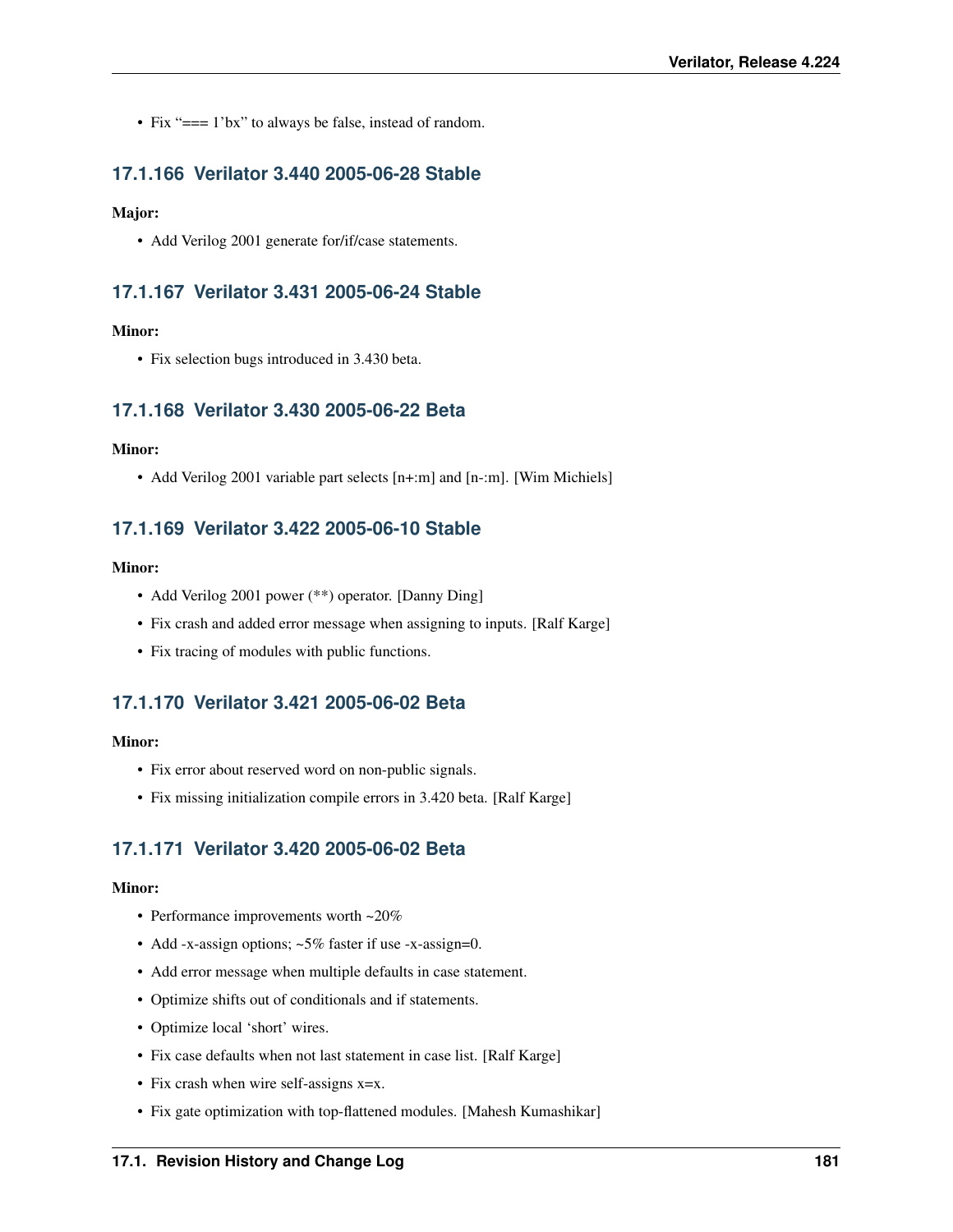# **17.1.172 Verilator 3.411 2005-05-30 Stable**

### Minor:

• Fix compile error in GCC 2.96. [Jeff Dutton]

# **17.1.173 Verilator 3.410 2005-05-25 Beta**

### Major:

• Allow functions and tasks to be declared public. They will become public C++ functions, with appropriate C++ types. This allows users to make public accessor functions/tasks, instead of having to use public variables and &96;systemc\_header hacks.

### Minor:

- Skip producing output files if all inputs are identical This uses timestamps, similar to make. Disable with –no-skip-identical.
- Improved compile performance with large case statements.
- Fix internal error in V3Table. [Jeff Dutton]
- Fix compile error in GCC 2.96, and with SystemC 1.2. [Jeff Dutton]

## **17.1.174 Verilator 3.400 2005-04-29 Beta**

### Major:

- Internal changes to support future clocking features.
- Verilog-Perl and SystemPerl are no longer required for C++ or SystemC output. If you want tracing or coverage analysis, they are still needed.
- Add –sc to create pure SystemC output not requiring SystemPerl.
- Add –pins64 to create 64 bit SystemC outputs instead of sc\_bv<64>.
- The –exe flag is now required to produce executables inside the makefile. This was previously the case any time .cpp files were passed on the command line.
- Add -O3 and –inline-mult for performance tuning. [Ralf Karge] One experiment regained 5% performance, at a cost of 300% in compile time.

- Improved performance of large case/always statements with low fanin by converting to internal lookup tables (ROMs).
- Initialize SystemC port names. [S Shuba]
- Add Doxygen comments to Verilated includes.
- Fix -cc pins 8 bits wide and less to be uint8\_t instead of uint16\_t.
- Fix crash when Mdir has same name as .v file. [Gernot Koch]
- Fix crash with size mismatches on case items. [Gernot Koch]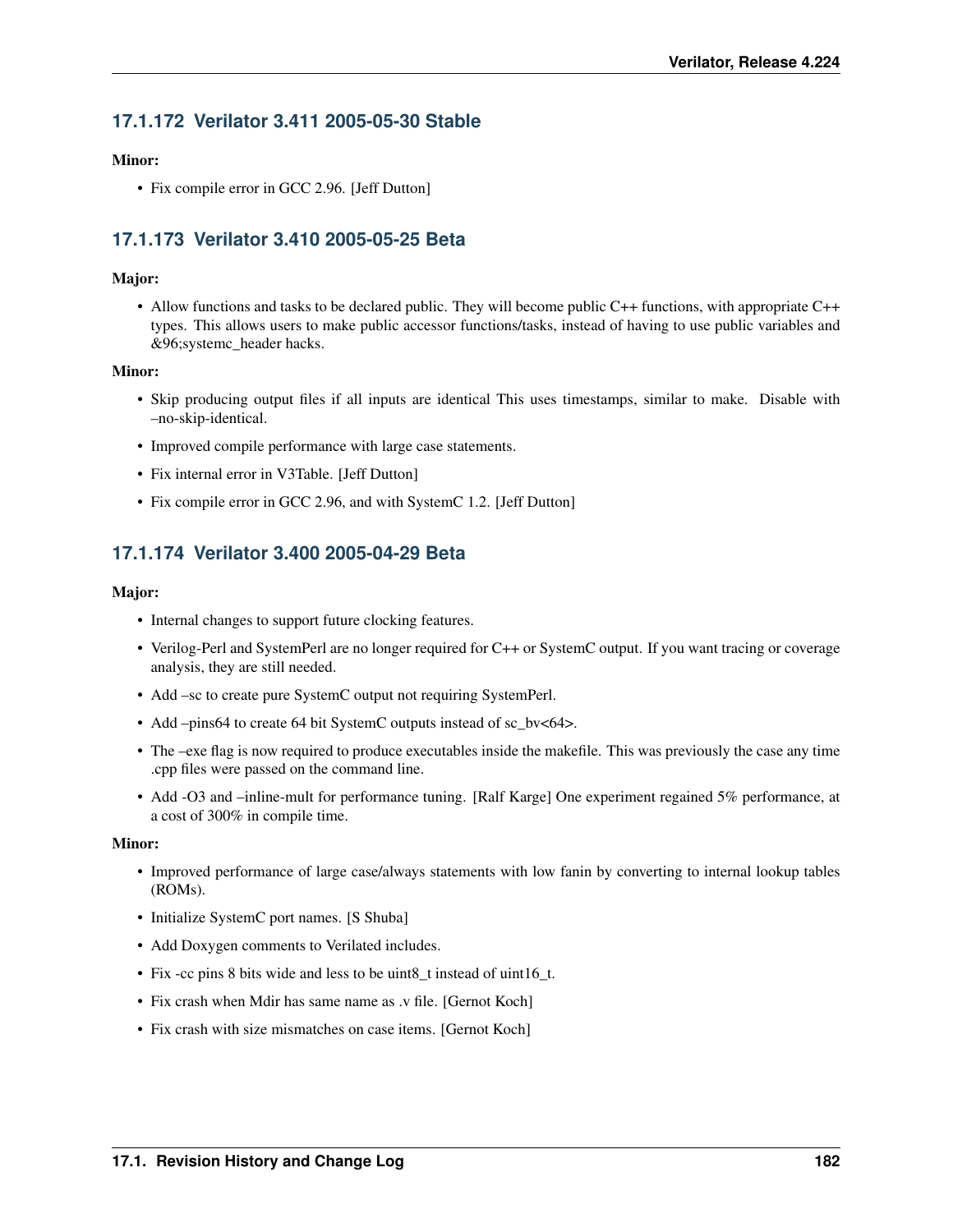# **17.1.175 Verilator 3.340 2005-02-18 Stable**

#### Minor:

- Report misconnected pins across all modules, instead of just first error.
- Improved large netlist compile times.
- Fix over-active inlining, resulting in compile slowness.

## **17.1.176 Verilator 3.332 2005-01-27**

### Major:

- Add -E preprocess only flag, similar to GCC.
- Add CMPCONSTLR when comparison is constant due to  $>$  or  $<$  with all ones.

#### Minor:

• Fix loss of first -f file argument, introduced in 3.331.

# **17.1.177 Verilator 3.331 2005-01-18**

### Major:

• The Verilog::Perl preprocessor is now C++ code inside of Verilator. This improves performance, makes compilation easier, and enables some future features.

#### Minor:

- Support arrays of instantiations (non-primitives only). [Wim Michiels]
- Fix unlinked error with defparam. [Shawn Wang]

# **17.1.178 Verilator 3.320 2004-12-10**

#### Major:

- NEWS is now renamed Changes, to support CPAN indexing.
- If Verilator is passed a C file, create a makefile link rule. This saves several user steps when compiling small projects.

- Add new COMBDLY warning in place of fatal error. [Shawn Wang]
- Fix mis-simulation with wide-arrays under bit selects. [Ralf Karge]
- Add NC Verilog as alternative to VCS for reference tests.
- Support implicit wire declarations on input-only signals. (Dangerous, as leads to wires without drivers, but allowed by spec.)
- Fix compile warnings on Suse 9.1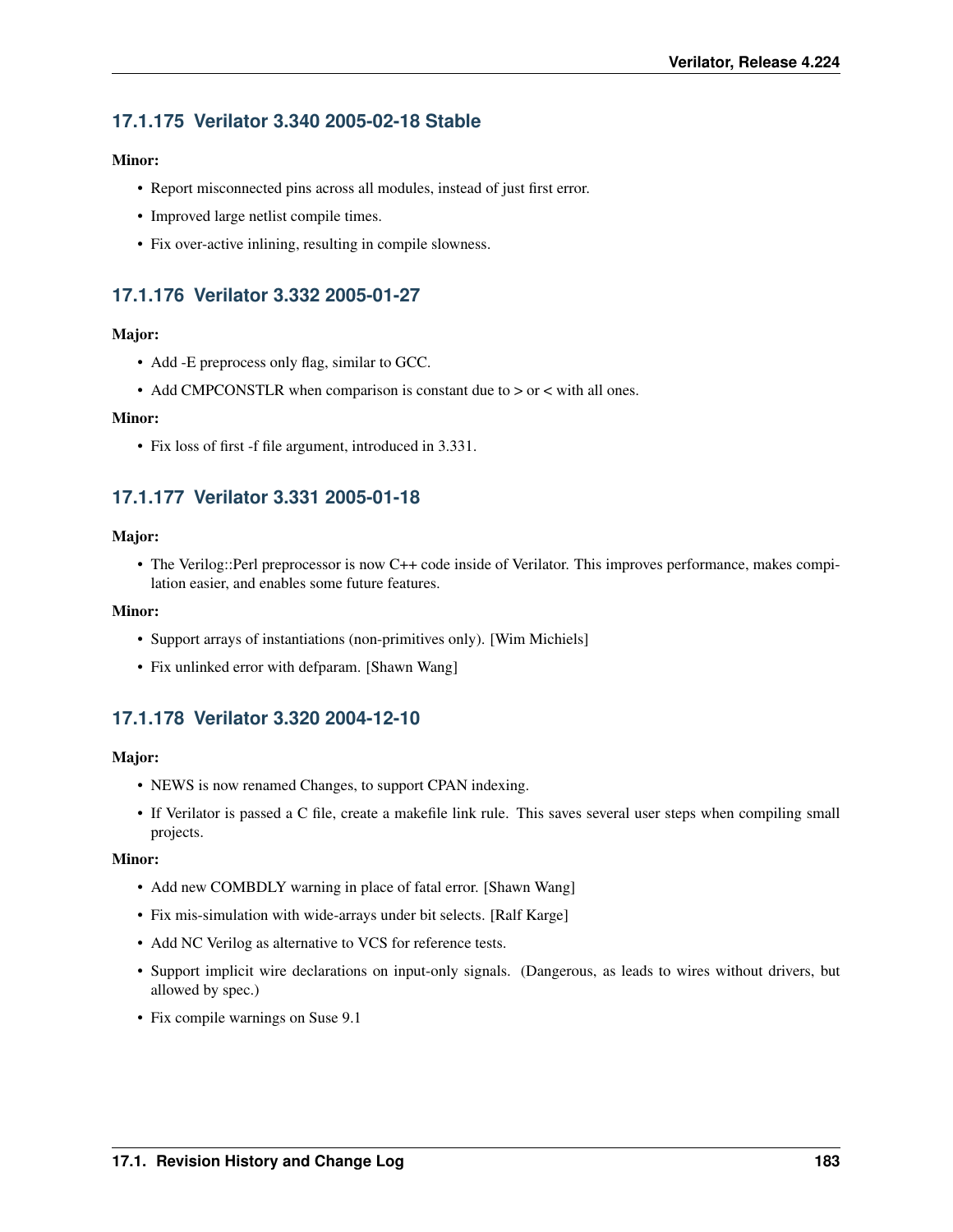## **17.1.179 Verilator 3.311 2004-11-29**

### Major:

• Support implicit wire declarations (as a warning). [Shawn Wang]

#### Minor:

• Fix over-shift difference in Verilog vs C++. [Ralf Karge]

## **17.1.180 Verilator 3.310 2004-11-15**

#### Major:

- Support defparam.
- Support gate primitives: buf, not, and, nand, or, nor, xor, xnor.

#### Minor:

• Ignore all specify blocks.

## **17.1.181 Verilator 3.302 2004-11-12**

#### Minor:

- Support NAND and NOR operators.
- Better warnings when port widths don't match.
- Fix internal error due to some port width mismatches. [Ralf Karge]
- Fix WIDTH warnings on modules that are only used parameterized, not in 'default' state.
- Fix selection of SystemC library on cygwin systems. [Shawn Wang]
- Fix runtime bit-selection of parameter constants.

## **17.1.182 Verilator 3.301 2004-11-04**

#### Minor:

- Fix 64 bit  $[31:0] = \{ \# \}$  mis-simulation. [Ralf Karge]
- Fix shifts greater then word width mis-simulation. [Ralf Karge]
- Fix to work around GCC 2.96 negation bug.

## **17.1.183 Verilator 3.300 2004-10-21**

#### Major:

• New backend that eliminates most VL macros. Improves performance 20%-50%, depending on frequency of use of signals over 64 bits. GCC compile times with -O2 shrink by a factor of 10.

### Minor:

• Fix "setting unsigned int from signed value" warning.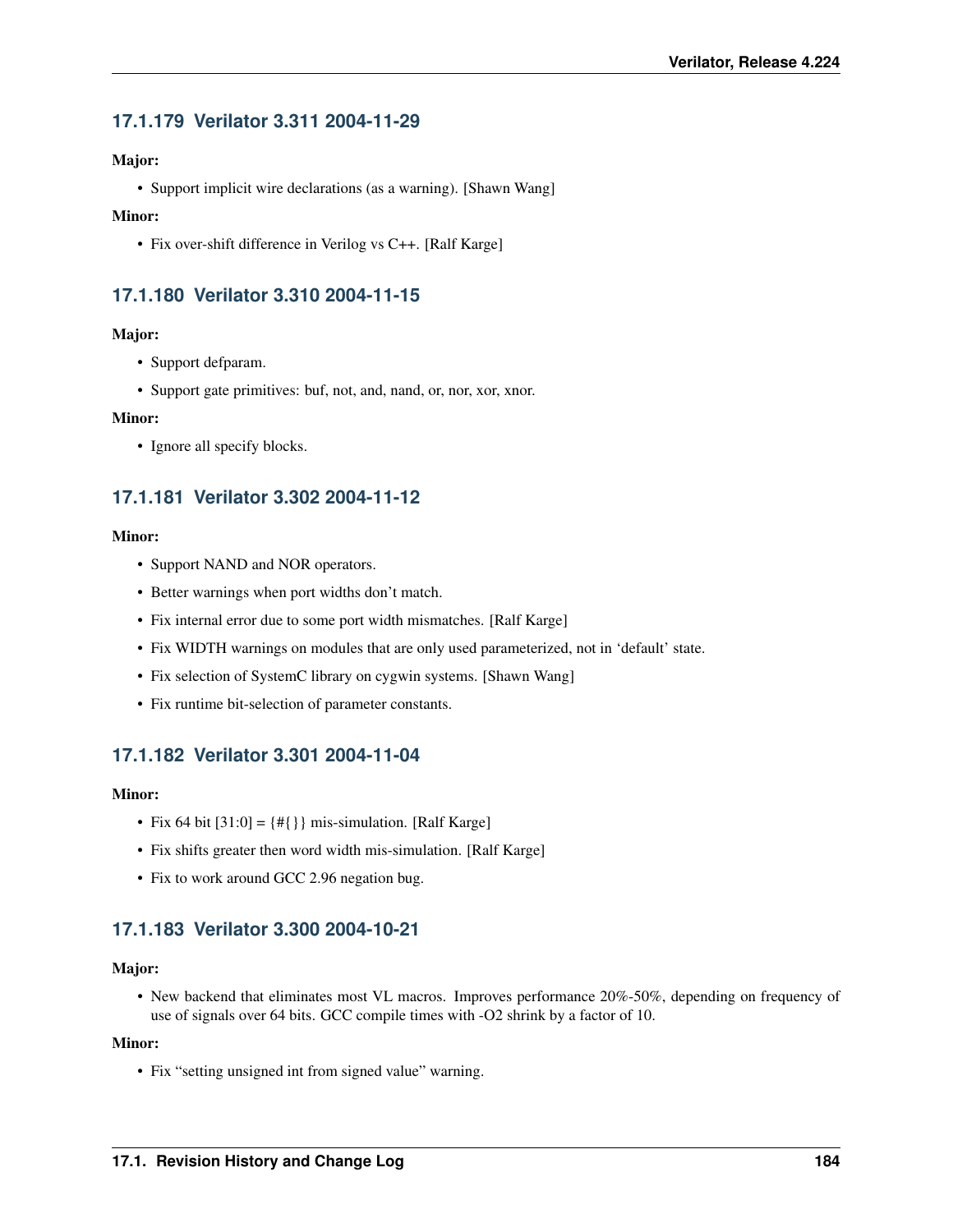# **17.1.184 Verilator 3.271 2004-10-21**

### Minor:

- Fix "loops detected" error with some negedge clocks.
- Fix some output code spacing issues.

# **17.1.185 Verilator 3.270 2004-10-15**

## Minor:

- Support Verilog 2001 parameters in module headers. [Ralf Karge]
- Faster code to support compilers not inlining all Verilated functions.
- Fix numeric fault when dividing by zero.

# **17.1.186 Verilator 3.260 2004-10-07**

### Major:

• Support Verilog 2001 named parameter instantiation. [Ralf Karge]

### Minor:

- Return 1's when one bit wide extract indexes outside array bounds.
- Fix compile warnings on 64-bit operating systems.
- Fix incorrect dependency in .d file when setting VERILATOR\_BIN.

# **17.1.187 Verilator 3.251 2004-09-09**

### Minor:

• Fix parenthesis overflow in Microsoft Visual C++ [Renga Sundararajan]

# **17.1.188 Verilator 3.250 2004-08-30**

### Major:

• Support Microsoft Visual C++ [Renga Sundararajan]

### Minor:

• SystemPerl 1.161+ is required.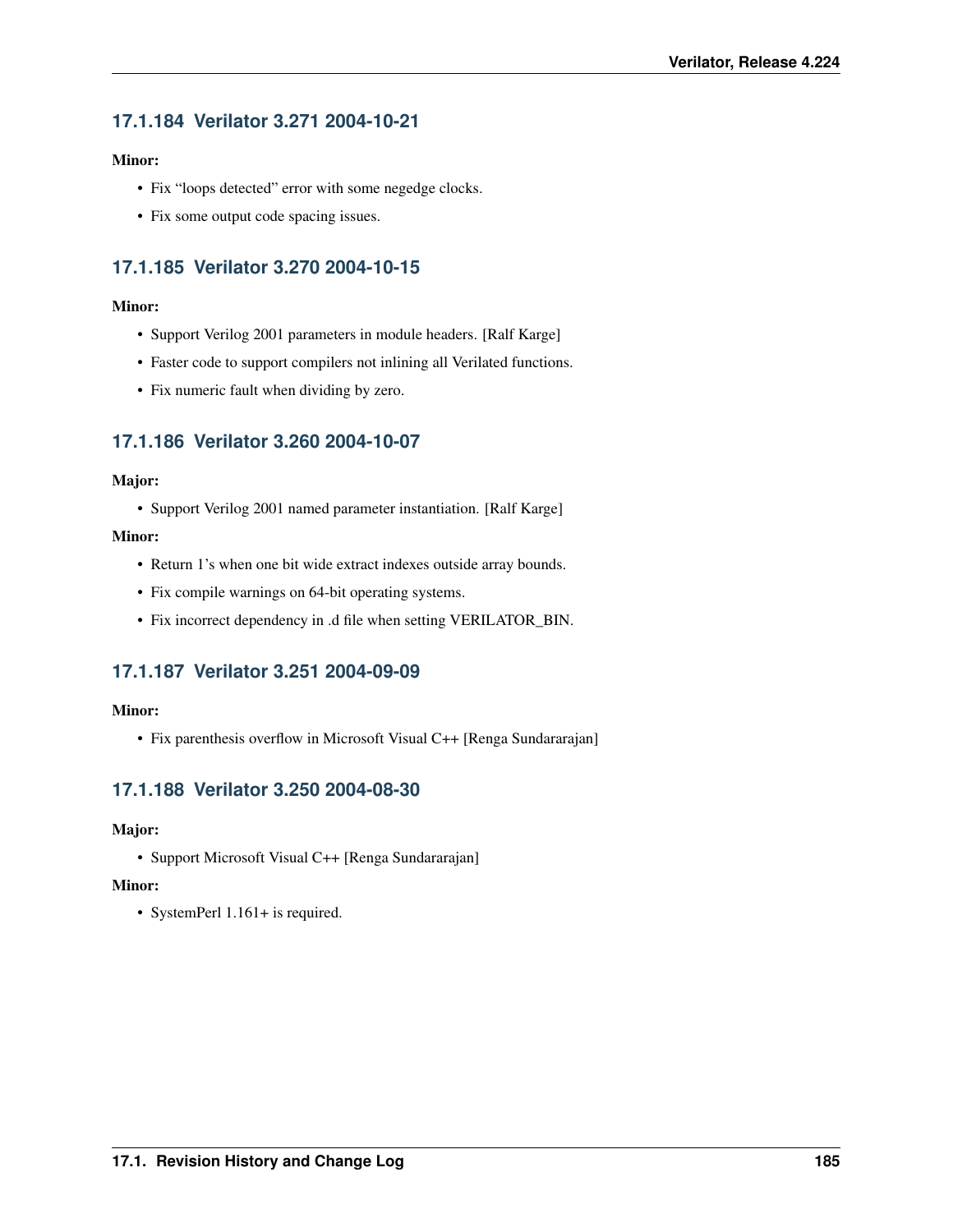## **17.1.189 Verilator 3.241 2004-08-17**

### Minor:

- Support ,'s to separate multiple assignments. [Paul Nitza]
- Fix shift sign extension problem using non-GCC compilers.

## **17.1.190 Verilator 3.240 2004-08-13**

### Major:

• Verilator now uses 64 bit math where appropriate. Inputs and outputs of 33-64 bits wide to the C++ Verilated model must now be uint64 t's; SystemC has not changed, they will remain sc\_bv's. This increases performance by ~ 9% on x86 machines, varying with how frequently 33-64 bit signals occur. Signals 9-16 bits wide are now stored as 16 bit shorts instead of longs, this aids cache packing.

#### Minor:

- Fix SystemC compile error with feedthrus. [Paul Nitza]
- Fix concat value error introduced in 3.230.

## **17.1.191 Verilator 3.230 2004-08-10**

### Minor:

- Add coverage output to test\_sp example, SystemPerl 1.160+ is required.
- Fix time 0 value of signals. [Hans Van Antwerpen] Earlier versions would not evaluate some combinatorial signals until posedge/negedge blocks had been activated.
- Fix wide constant inputs to public submodules [Hans Van Antwerpen]
- Fix wide signal width extension bug. Only applies when width mismatch warnings were overridden.

# **17.1.192 Verilator 3.220 2004-06-22**

#### Major:

- Many waveform tracing changes:
- Tracing is now supported on C++ standalone simulations. [John Brownlee]

- When tracing, SystemPerl 1.150 or newer is required.
- When tracing, Verilator must be called with the –trace switch.
- Add SystemPerl example to documentation. [John Brownlee]
- Various Cygwin compilation fixes. [John Brownlee]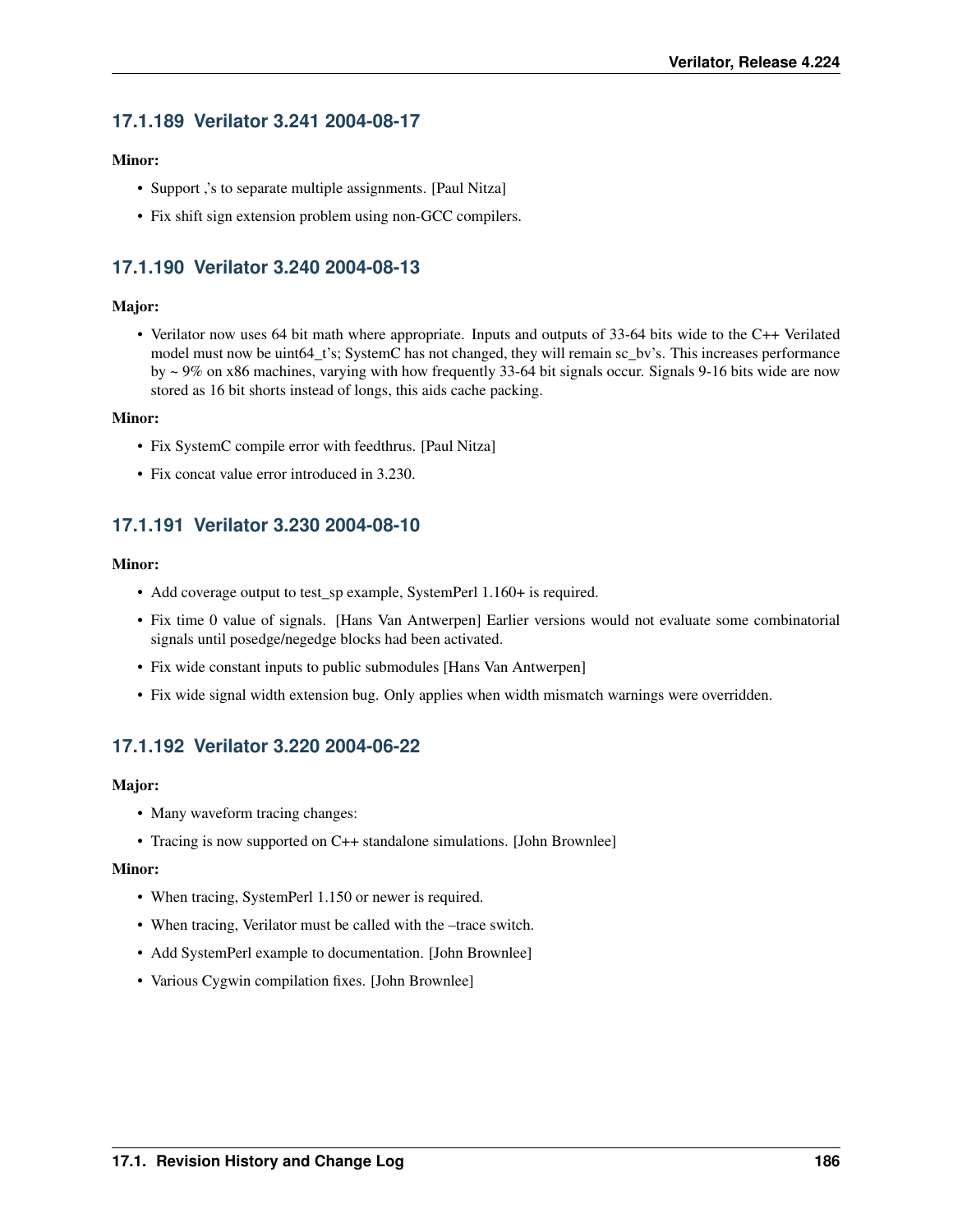# **17.1.193 Verilator 3.210 2004-04-01**

### Major:

- Compiler optimization switches have changed See the BENCHMARKING section of the documentation.
- With Verilog-Perl 2.3 or newer, Verilator supports SystemVerilog preprocessor extensions.

### Minor:

- Add localparam. [Thomas Hawkins]
- Add warnings for SystemVerilog reserved words.

# **17.1.194 Verilator 3.203 2004-03-10**

## Minor:

• Notes and repairs for Solaris. [Fred Ma]

# **17.1.195 Verilator 3.202 2004-01-27**

## Major:

- The beta version is now the primary release. See below for many changes. If you have many problems, you may wish to try release 3.125.
- Verilated::traceEverOn(true) must be called at time 0 if you will ever turn on tracing (waveform dumping) of signals. Future versions will need this switch to disable trace incompatible optimizations.

### Minor:

- Optimize common replication operations.
- Fix several tracing bugs

# **17.1.196 Verilator 3.201-beta 2003-12-10**

### Major:

- BETA VERSION, USE 3.124 for stable release!
- Version 3.2XX includes a all new back-end. This includes automatic inlining, flattening of signals between hierarchy, and complete ordering of statements. This results in 60-300% execution speedups, though less pretty C++ output. Even better results are possible using GCC 3.2.2 (part of Redhat 9.1), as GCC has fixed some optimization problems which Verilator exposes.

If you are using &96;systemc\_ctor, beware pointers to submodules are now initialized after the constructor is called for a module, to avoid segfaults, move statements that reference subcells into initial statements.

• C++ Constructor that creates a verilog module may take a char\* name. This name will be used to prefix any \$display %m arguments, so users may distinguish between multiple Verilated modules in a single executable.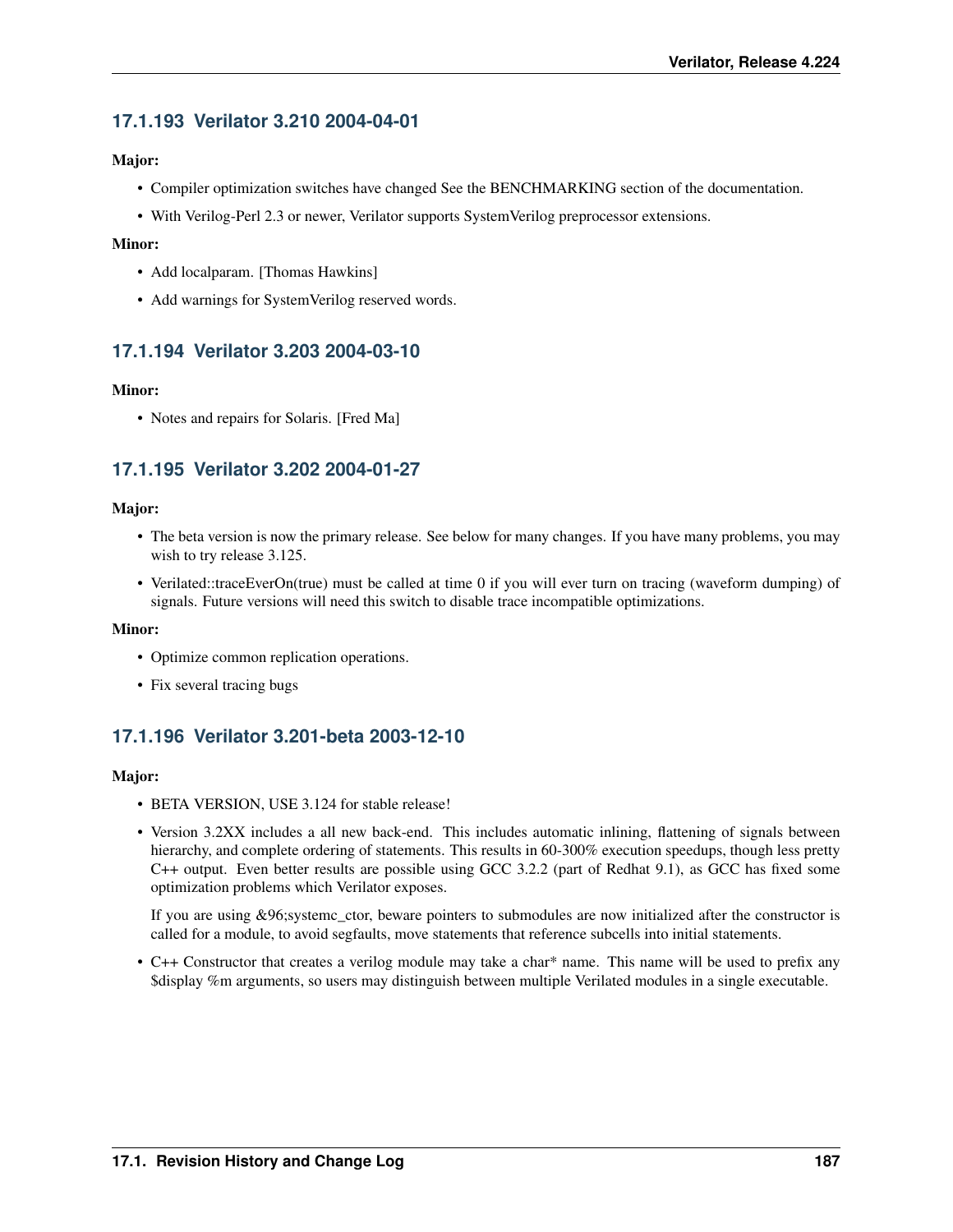# **17.1.197 Verilator 3.125 2004-01-27**

### Minor:

• Optimize bit replications

# **17.1.198 Verilator 3.124 2003-12-05**

### Major:

• A optimized executable will be made by default, in addition to a debug executable. Invoking Verilator with –debug will pick the debug version.

### Minor:

• Many minor invisible changes to support the next version.

# **17.1.199 Verilator 3.123 2003-11-10**

### Minor:

- Wide bus performance enhancements.
- Fix function call bug when width warning suppressed. [Leon Wildman]
- Fix \_DOT\_ compile problem with funcs in last revision. [Leon Wildman]

## **17.1.200 Verilator 3.122 2003-10-29**

### Major:

• Modules which are accessed from external code now must be marked with /*verilator public\_module*/ unless they already contain public signals. To enforce this, private cell names now have a string prepended.

#### Minor:

- Fix replicated function calls in one statement. [Robert A. Clark]
- Fix function call bug when width warning suppressed. [Leon Wildman]

# **17.1.201 Verilator 3.121 2003-09-29**

- Support multiplication over 32 bits. [Chris Boumenot] Also improved speed of addition and subtraction over 32 bits.
- Detect bit selection out of range errors.
- Detect integer width errors.
- Fix width problems on function arguments. [Robert A. Clark]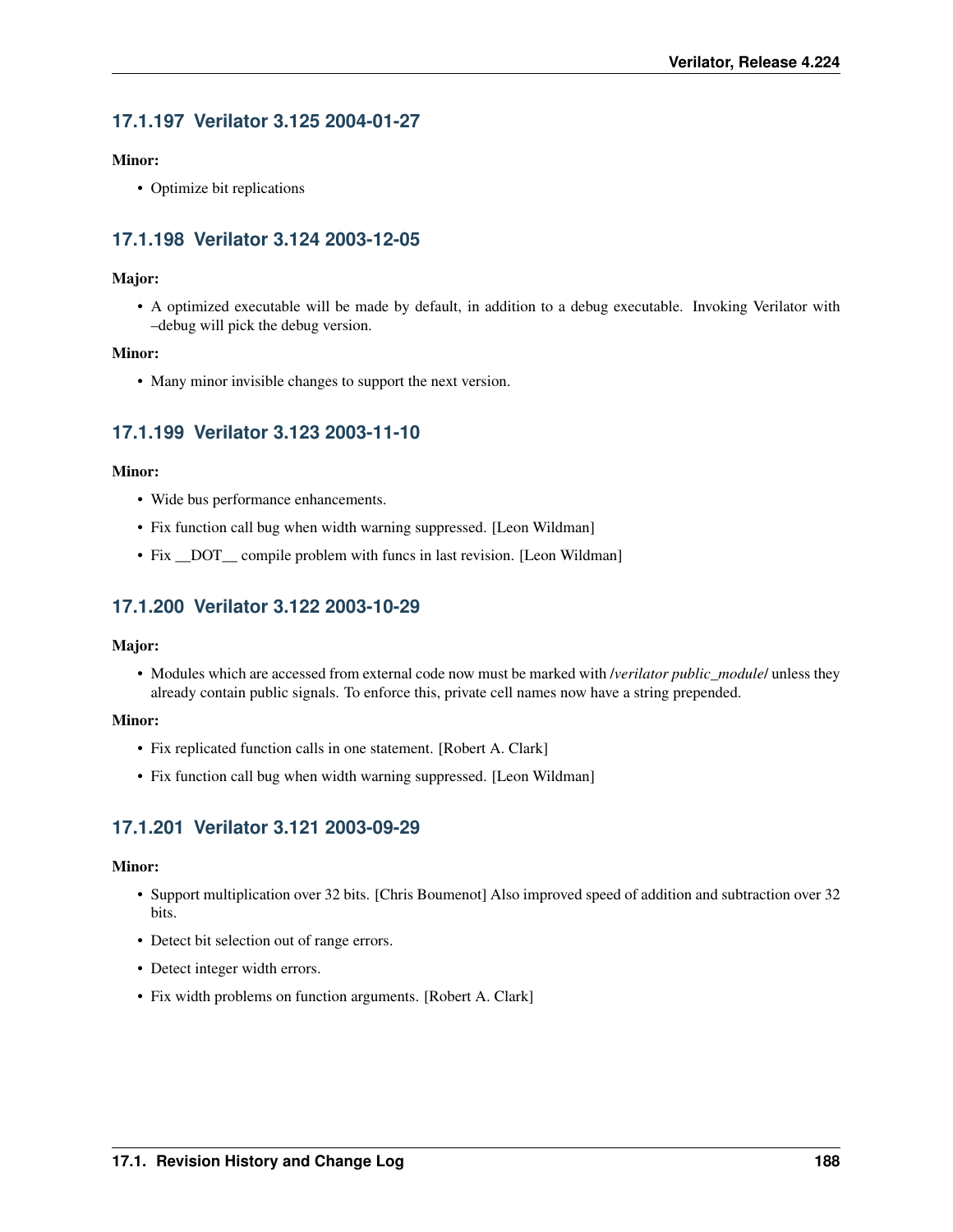# **17.1.202 Verilator 3.120 2003-09-24**

### Minor:

- \$finish now exits the model (via vl\_finish function).
- Support inputs/outputs in tasks.
- Support V2K "integer int = {INITIAL\_VALUE};"
- Ignore floating point delay values. [Robert A. Clark]
- Ignore &96;celldefine, &96;endcelldefine, etc. [Robert A. Clark]
- Optimize reduction operators.
- Fix converting "ooo" into octal values.
- Fix \$display("%x");

## **17.1.203 Verilator 3.112 2003-09-16**

### Minor:

- Fix functions in continuous assignments. [Robert A. Clark]
- Fix inlining of modules with 2-level deep outputs.

## **17.1.204 Verilator 3.111 2003-09-15**

#### Minor:

- Fix declaration of functions before using that module. [Robert A. Clark]
- Fix module inlining bug with outputs.

# **17.1.205 Verilator 3.110 2003-09-12**

### Major:

- Support Verilog 2001 style input/output declarations. [Robert A. Clark]
- Support local vars in headers of function/tasks. [Leon Wildman]

## **17.1.206 Verilator 3.109 2003-08-28**

### Major:

• Support local variables in named begin blocks. [Leon Wildman]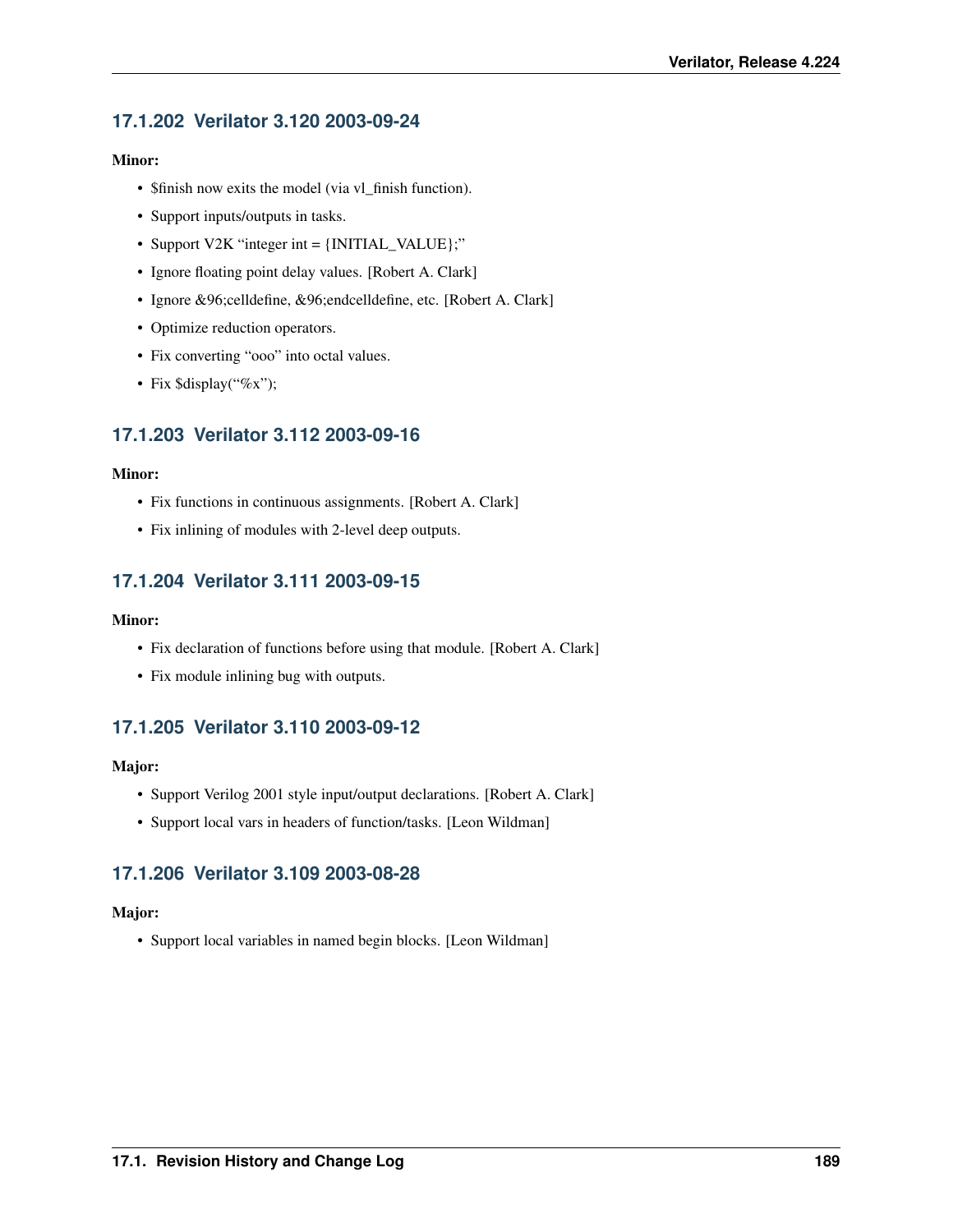# **17.1.207 Verilator 3.108 2003-08-11**

### Major:

• Support functions.

### Minor:

- Signals 8 bits and shorter are now stored as chars instead of uint32\_t's. This improves Dcache packing and improves performance by ~7%.
- \$display now usually results in a single VL\_PRINT rather then many.
- Optimize conditionals (?:)

# **17.1.208 Verilator 3.107 2003-07-15**

## Major:

• –private and –l2name are now the default, as this enables additional optimizations. Use –noprivate or –nol2name to get the older behavior.

## Minor:

- Now support \$display of binary and wide format data.
- Add detection of incomplete case statements, and added related optimizations worth ~4%.
- Work around flex bug in Redhat 8.0. [Eugene Weber]
- Add some additional C++ reserved words.
- Additional constant optimizations, ~5% speed improvement.

# **17.1.209 Verilator 3.106 2003-06-17**

## Major:

- Sc can now take multiple expressions as arguments. For example  $c("foo", 'bar(", 32+1, '');")$  will insert "foobar(33);" This makes it easier to pass the values of signals.
- Several changes to support future versions that may have signal-eliminating optimizations. Users should try to use these switch on designs, they will become the default in later versions.
- Add –private switch and /*verilator public*/ metacomment. This renames all signals so that compile errors will result if any signals referenced by C++ code are missing a /*verilator public*/ metacomment.
- With –l2name, the second level cell C++ cell is now named "v". Previously it was named based on the name of the verilog code. This means to get to signals, scope to "{topcell} ->v ->{mysignal}" instead of "{topcell} ->{verilogmod}. {mysignal}". This allows different modules to be substituted for the cell without requiring source changes.

### Minor:

• Several cleanups for Redhat 8.0.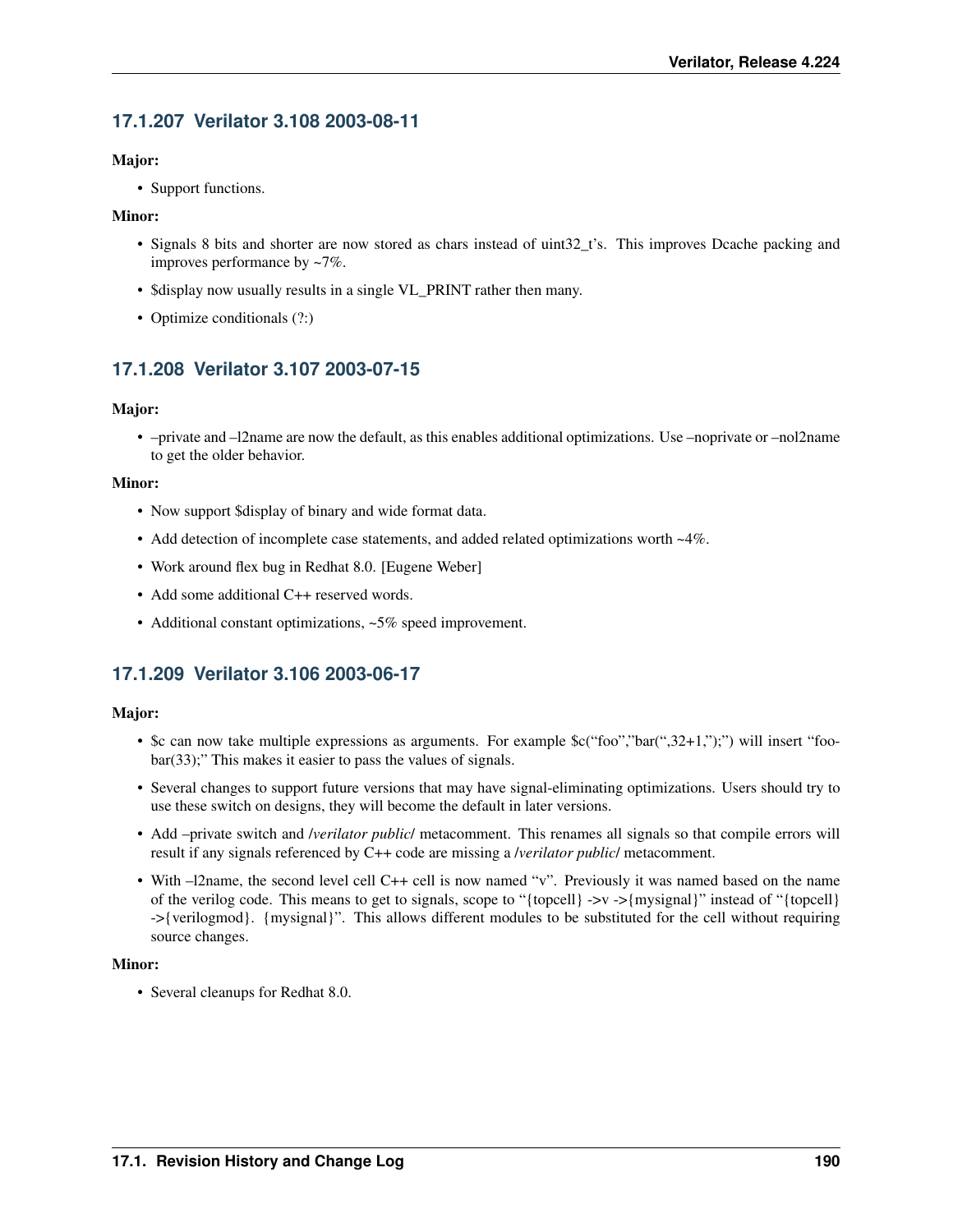# **17.1.210 Verilator 3.105 2003-05-08**

### Minor:

• Fix more GCC 3.2 errors. [David Black]

# **17.1.211 Verilator 3.104 2003-04-30**

### Major:

- Indicate direction of ports with VL\_IN and VL\_OUT.
- Allow \$c32, etc, to specify width of the \$c statement for VCS.
- Numerous performance improvements, worth about 25%

#### Minor:

- Fix false "indent underflow" error inside &96;systemc\_ctor sections.
- Fix missing ordering optimizations when outputs also used internally.
- Assign constant cell pins in initial blocks rather then every cycle.
- Promote subcell's combo logic to sequential evaluation when possible.
- Fix GCC 3.2 compile errors. [Narayan Bhagavatula]

# **17.1.212 Verilator 3.103 2003-01-28**

#### Minor:

- Fix missing model evaluation when clock generated several levels of hierarchy across from where it is used as a clock. [Richard Myers]
- Fix sign-extension bug introduced in 3.102.

# **17.1.213 Verilator 3.102 2003-01-24**

#### Minor:

• Fix sign-extension of X/Z's ("32'hx")

# **17.1.214 Verilator 3.101 2003-01-13**

- Fix 'parameter FOO=#'bXXXX' [Richard Myers]
- Allow spaces inside numbers ("32'h 1234") [Sam Gladstone]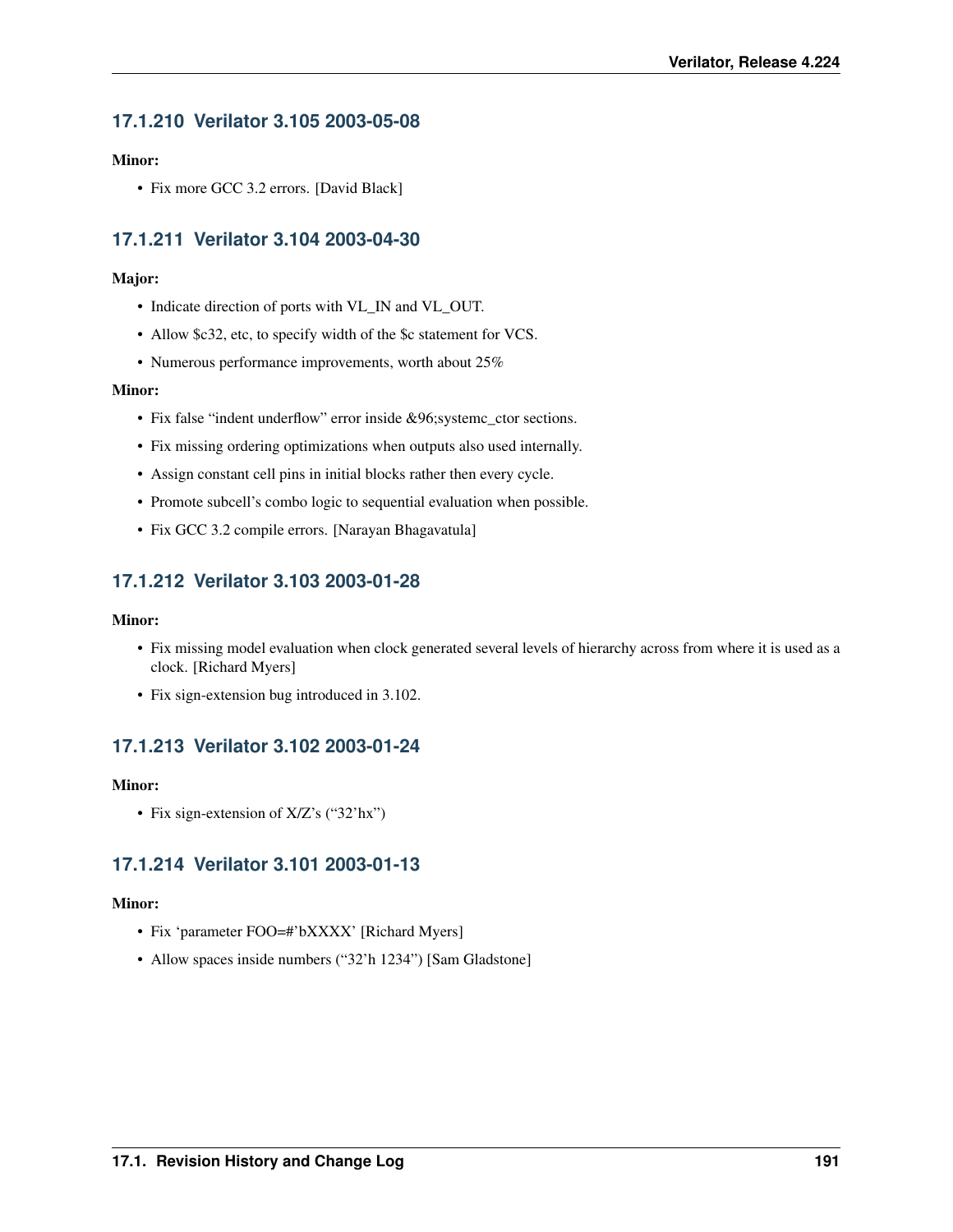# **17.1.215 Verilator 3.100 2002-12-23**

### Major:

• Support for simple tasks w/o vars or I/O. [Richard Myers]

### Minor:

• Ignore DOS carriage returns in Linux files. [Richard Myers]

# **17.1.216 Verilator 3.012 2002-12-18**

## Minor:

- Fix parsing bug with casex statements containing case items with bit extracts of parameters. [Richard Myers]
- Fix bug which could cause writes of non-power-of-2 sized arrays to corrupt memory beyond the size of the array. [Dan Lussier]
- Fix bug which did not detect UNOPT problems caused by submodules. See the description in the verilator man page. [John Deroo]
- Fix compile with threaded Perl. [Ami Keren]

# **17.1.217 Verilator 3.010 2002-11-03**

## Major:

• Support SystemC 2.0.1. SystemPerl version 1.130 or newer is required.

### Minor:

• Fix bug with inlined modules under other inlined modules. [Scott Bleiweiss]

# **17.1.218 Verilator 3.005 2002-10-21**

### Minor:

- Fix X's in case (not casex/z) to constant propagate correctly.
- Fix missing include. [Kurachi]

# **17.1.219 Verilator 3.004 2002-10-10**

- Add module\_inline metacomment and associated optimizations.
- Allow coverage\_block\_off metacomment in place of &96;coverage\_block\_off. This prevents problems with Emacs AUTORESET. [Ray Strouble]
- Fix &96; coverage\_block\_off also disabling subsequent blocks.
- Fix unrolling of loops with multiple simple statements.
- Fix compile warnings on newer GCC. [Kurachi]
- Additional concatenation optimizations.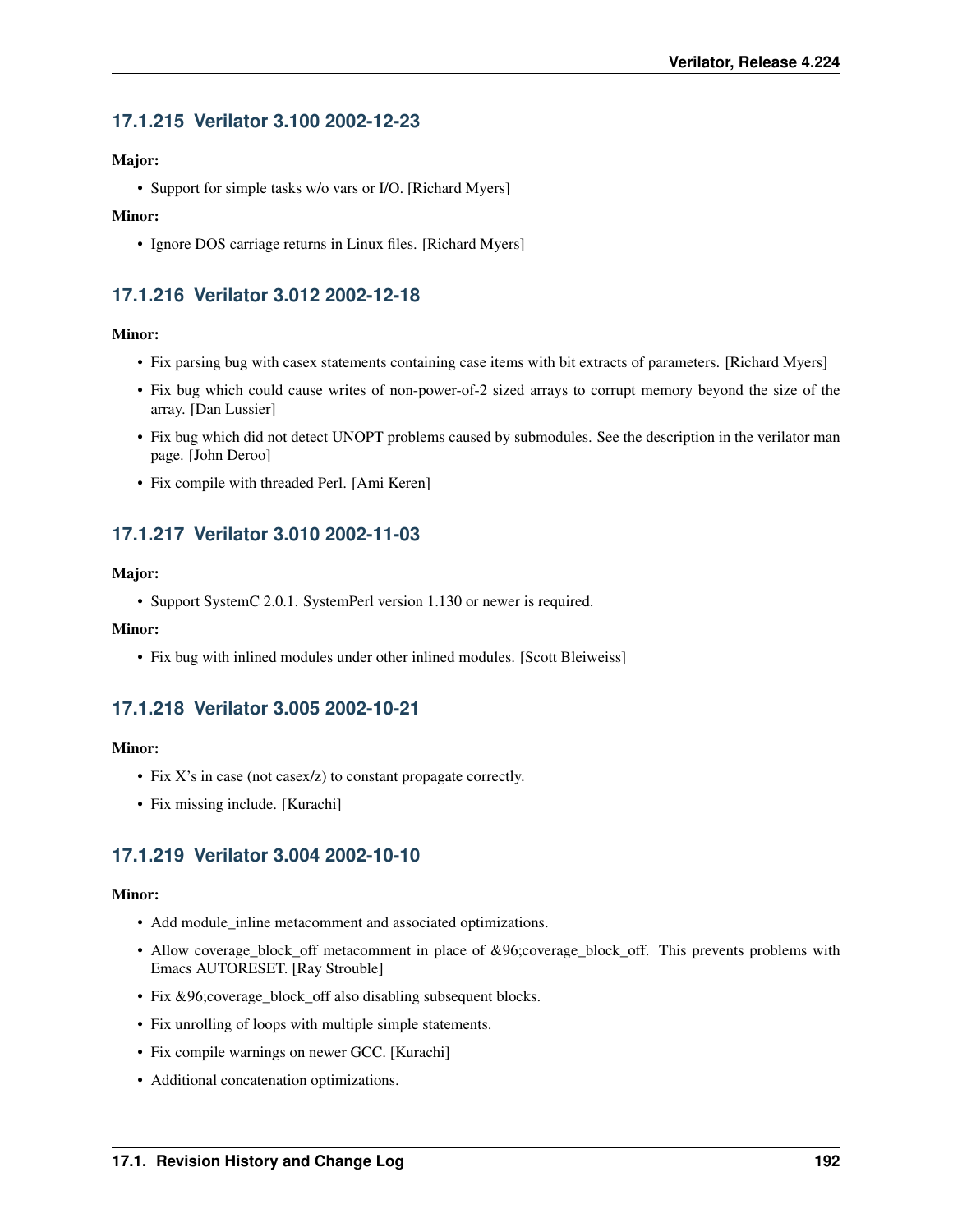# **17.1.220 Verilator 3.003 2002-09-13**

### Minor:

- Now compiles on Windows 2000 with Cygwin.
- Fix bug with pin assignments to wide memories.
- Optimize wire assignments to constants.

# **17.1.221 Verilator 3.002 2002-08-19**

### Major:

• First public release of version 3.

## **17.1.222 Verilator 3.000 2002-08-03**

### Major:

• All new code base. Many changes too numerous to mention.

### Minor:

- Approximately 4 times faster then Verilator 2.
- Support initial statements
- Support correct blocking/nonblocking assignments
- Support &96;defines across multiple modules
- Optimize call ordering, constant propagation, and dead code elimination.

# **17.1.223 Verilator 2.1.8 2002-04-03**

### Major:

• All applications must now link against include/verilated.cpp

- Paths specified to verilator\_make should be absolute, or be formed to allow for execution in the object directory (prepend ../ to each path.) This allows relative filenames for makes which hash and cache dependencies.
- Add warning when parameter constants are too large. [John Deroo]
- Add warning when x/?'s used in non-casez statements.
- Add warning when blocking assignments used in posedge blocks. [Dan Lussier]
- Split evaluation function into clocked and non-clocked, 20% perf gain.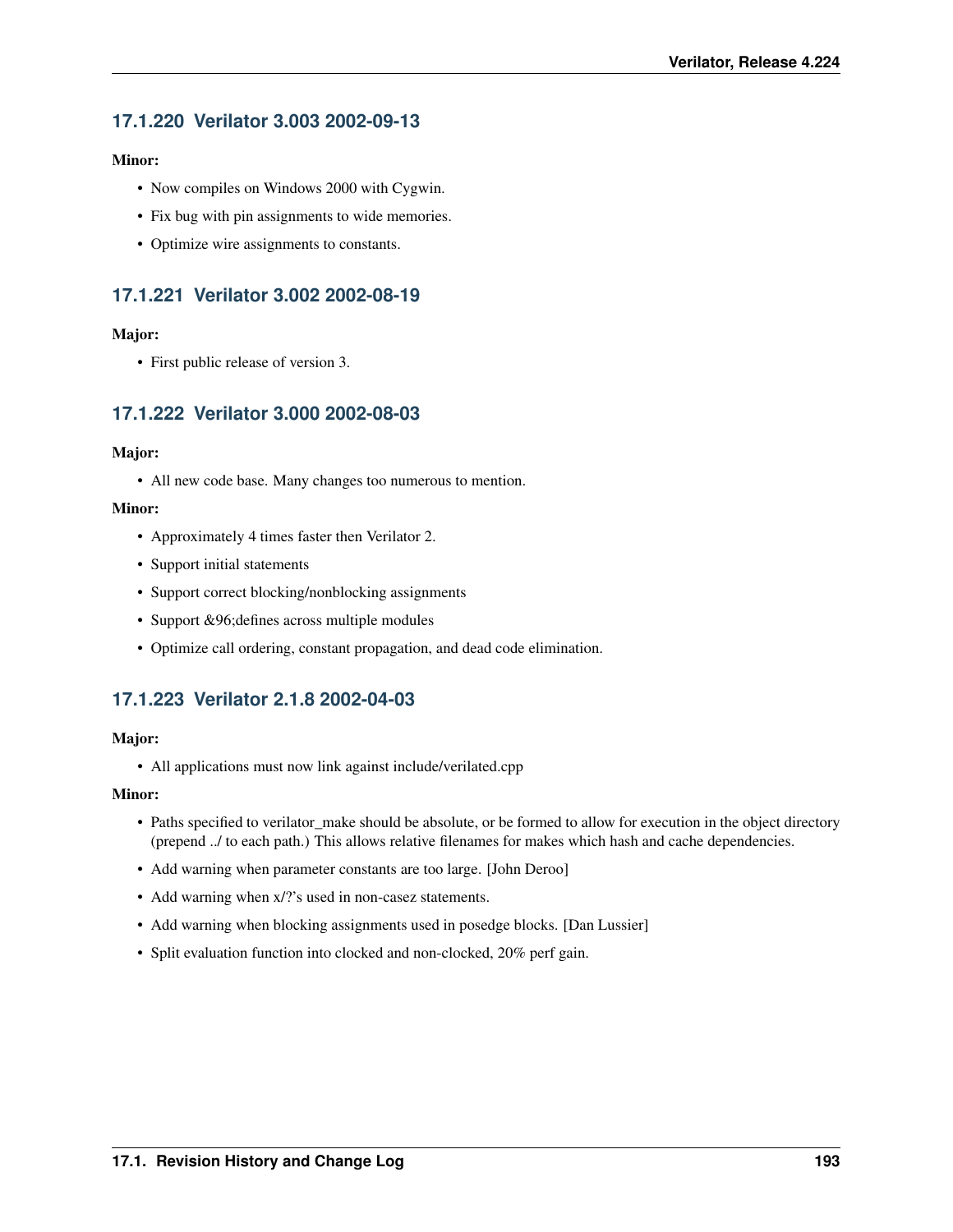# **17.1.224 Verilator 2.1.5 2001-12-01**

### Major:

• Add coverage analysis. In conjunction with SystemC provide line coverage reports, without SystemC, provide a hook to user written accumulation function. See –coverage option of verilator\_make.

## Minor:

- Relaxed multiply range checking
- Support for constants up to 128 bits
- Randomize values used when assigning to X's.
- Add -guard option of internal testing.
- Changed indentation in emitted code to be automatically generated.
- Fix corruption of assignments of signal over 32 bits with non-0 lsb.

# **17.1.225 Verilator 2.1.4 2001-11-16**

## Major:

• Add \$c("c\_commands();"); for embedding arbitrary C code in Verilog.

# **17.1.226 Verilator 2.1.3 2001-11-03**

### Major:

• Support for parameters.

# **17.1.227 Verilator 2.1.2 2001-10-25**

### Major:

• Verilog Errors now reference the .v file rather then the .vpp file.

- Support strings in assignments: reg [31:0] foo = "STRG";
- Support %m in format strings. Ripped out old \$info support, use Verilog-Perl's vpm program instead.
- Convert \$stop to call of v\_stop() which user can define.
- Fix bug where a==b==c would have wrong precedence rule.
- Fix bug where XNOR on odd-bit-widths ( $\sim$  or  $\sim$ ) had bad value.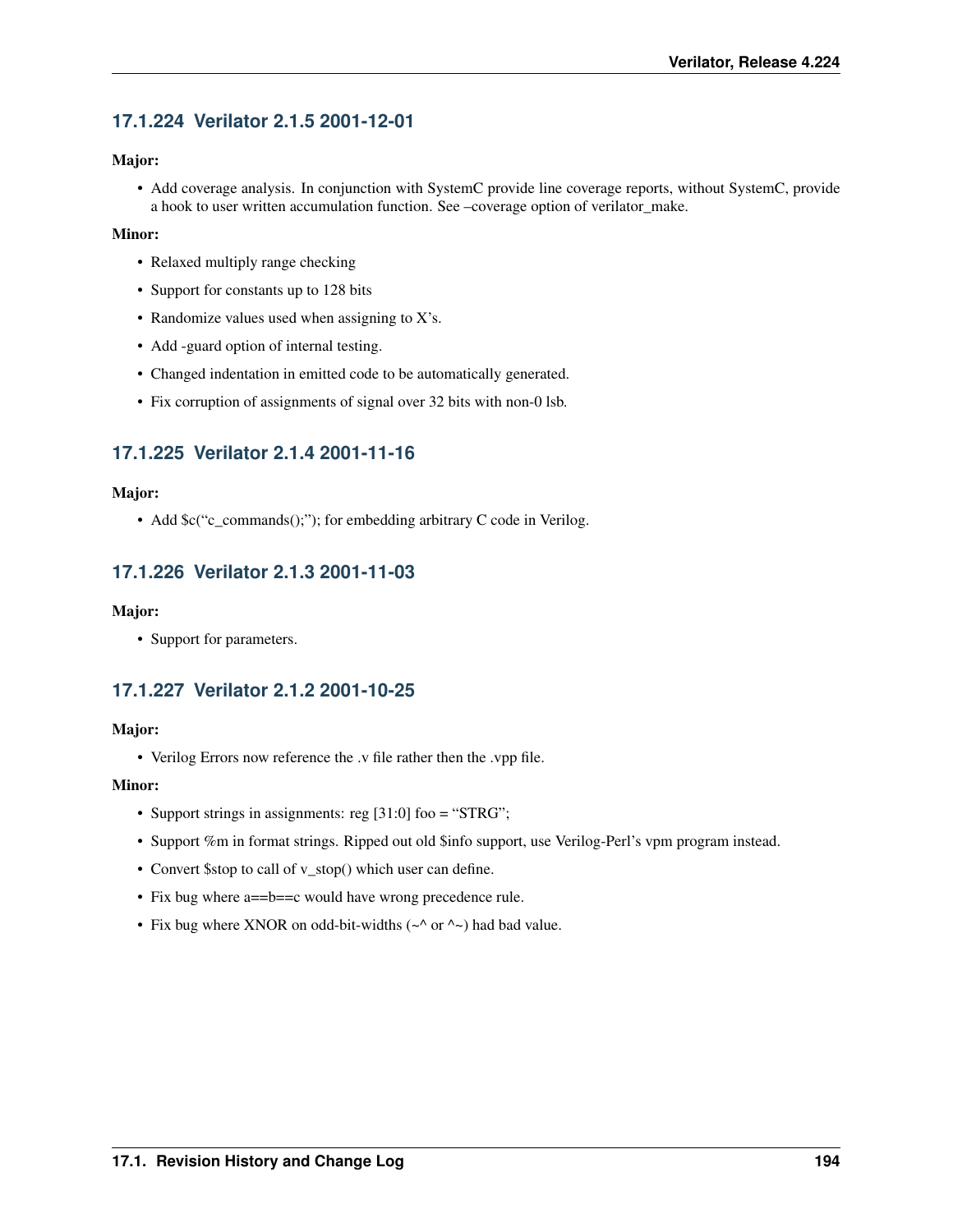# **17.1.228 Verilator 2.1.1 2001-05-17**

## Major:

- New test\_sp directory for System-Perl (SystemC) top level instantiation of the Verilated code, lower modules are still C++ code. (Experimental).
- New test\_spp directory for Pure System-Perl (SystemC) where every module is true SystemC code. (Experimental)

### Minor:

- Input ports are now loaded by pointer reference into the sub-cell. This is faster on I-386 machines, as the stack must be used when there are a large number of parameters. Also, this simplifies debugging as the value of input ports exists for tracing.
- Many code cleanups towards standard C++ style conventions.

# **17.1.229 Verilator 2.1.0 2001-05-08**

## Minor:

• Many code cleanups towards standard C++ style conventions.

# **17.1.230 Version history lost**

## **17.1.231 Verilator 1.8 1996-07-08**

[Versions 0 to 1.8 were by Paul Wasson] \* Fix single bit in concat from instance output incorrect offset bug.

# **17.1.232 Verilator 1.7 1996-05-20**

• Mask unused bits of DONTCAREs.

# **17.1.233 Verilator 1.6 1996-05-13**

• Add fasttrace script

# **17.1.234 Verilator 1.5 1996-01-09**

- Pass structure pointer into translated code, so multiple instances can use same functions.
- Fix static value concat on casex items.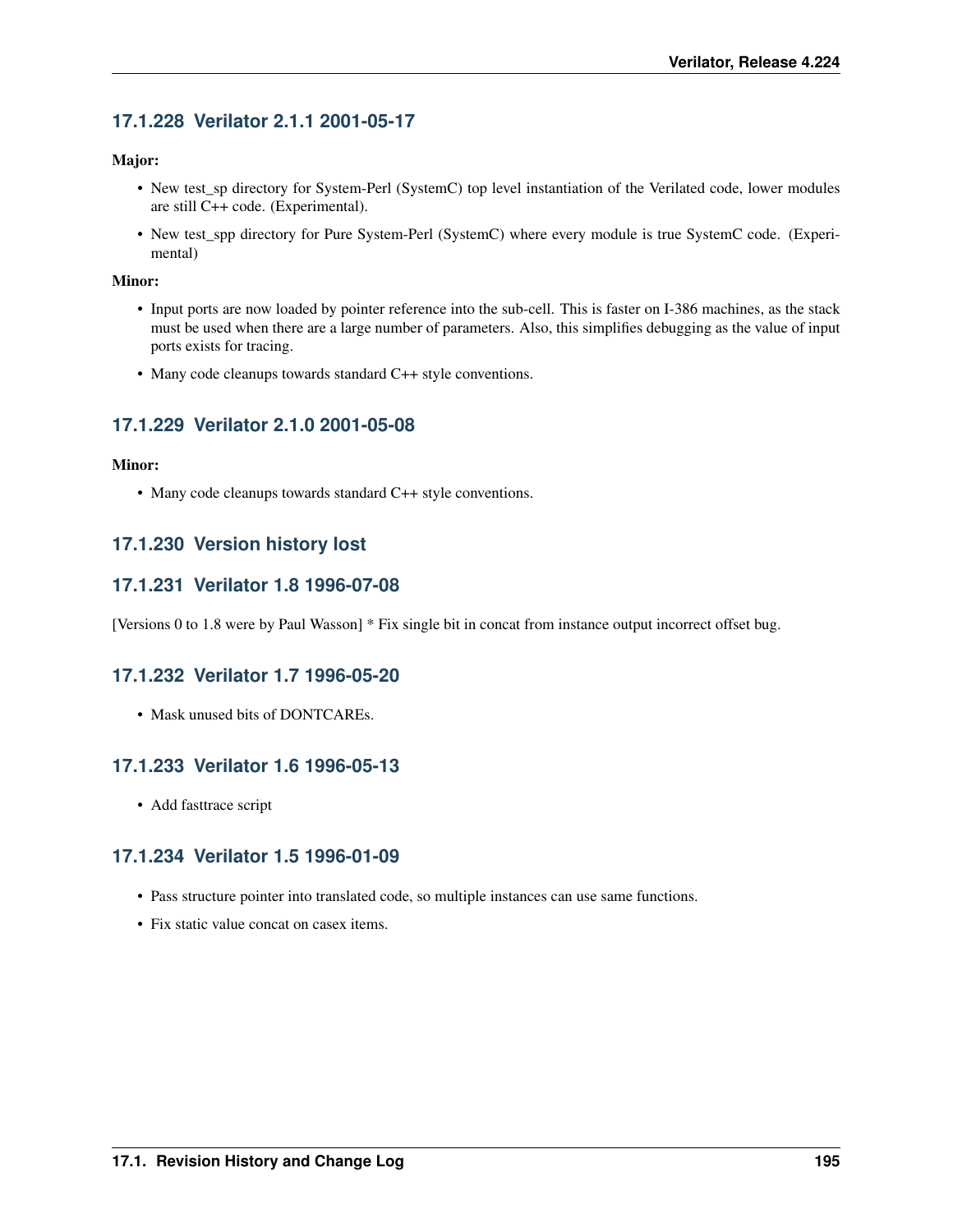# **17.1.235 Verilator 1.1 1995-03-30**

• Bug fixes, added verimake\_partial script, performance improvements.

# **17.1.236 Verilator 1.0c 1994-09-30**

• Initial release of Verilator

# **17.1.237 Verilator 0.0 1994-07-08**

• First code written.

# **17.1.238 Copyright**

Copyright 2001-2022 by Wilson Snyder. This program is free software; you can redistribute it and/or modify it under the terms of either the GNU Lesser General Public License Version 3 or the Perl Artistic License Version 2.0.

SPDX-License-Identifier: LGPL-3.0-only OR Artistic-2.0